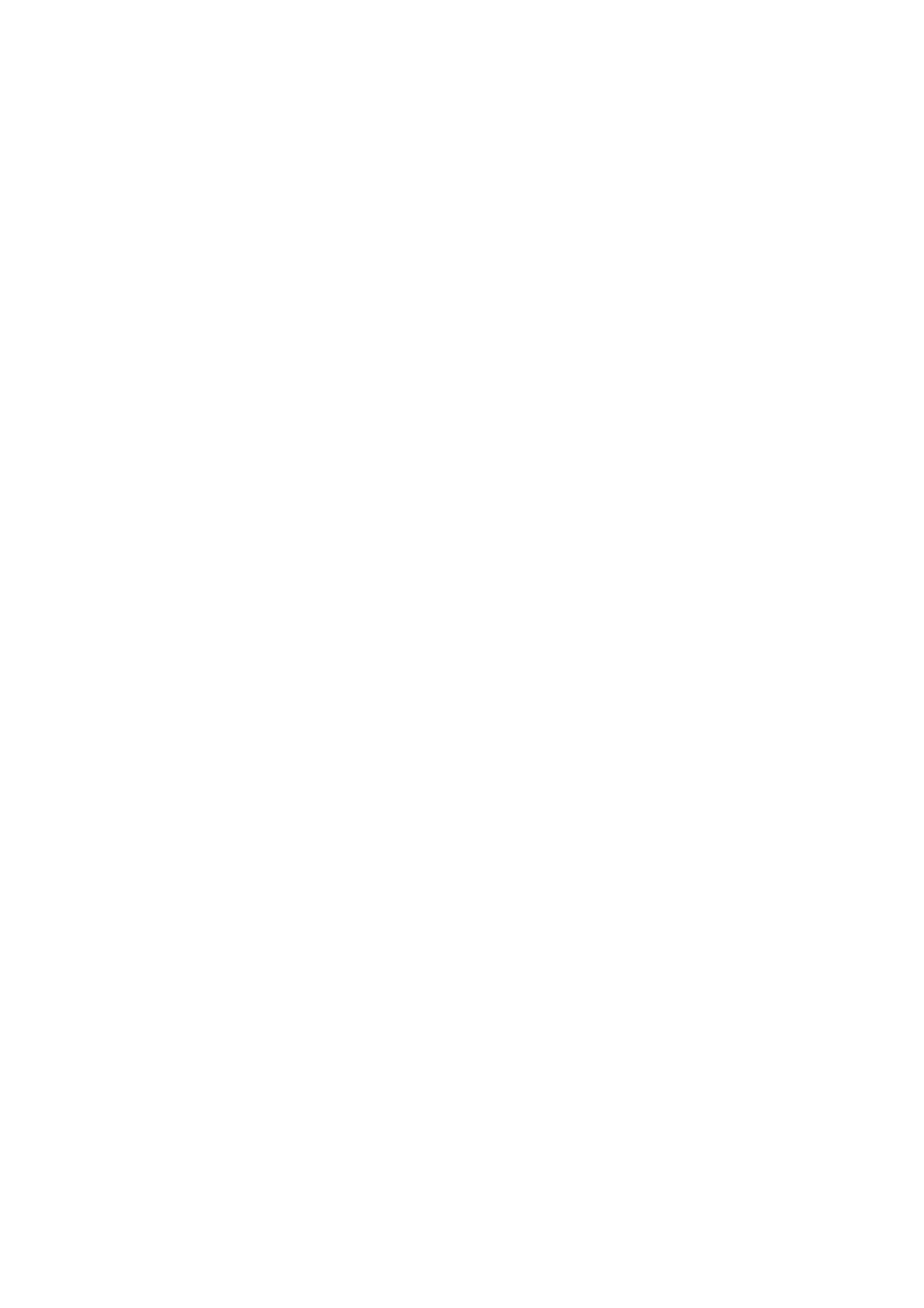# **Department for Communities and Local Government**

# **Annual Report and Accounts 2011-12**

**(For the year ended 31 March 2012)** 

*Ordered by the House of Commons to be printed 28 June 2012* 

Accounts presented to the House of Commons pursuant to section 6(4) of the Government Resources and Accounts Act 2000

Report presented to the House of Commons by Command of Her Majesty

Report and Accounts presented to the House of Lords by Command of Her Majesty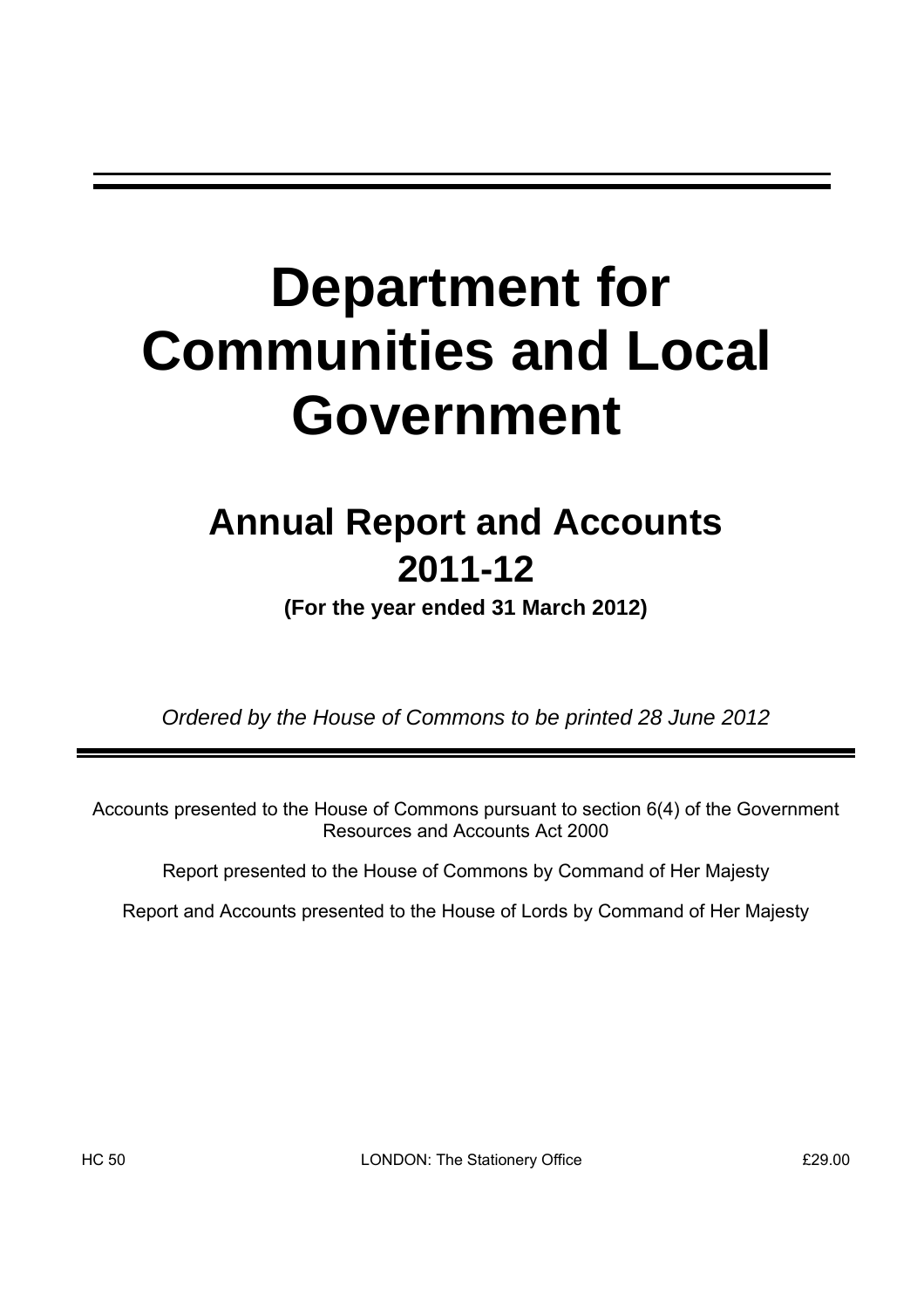This is part of a series of Annual Reports and Accounts which, along with the Main Estimates 2012-13 and the document *Public Expenditure: Statistical Analyses 2012*, present the Government's outturn and planned expenditure.

#### **© Crown copyright 2012**

You may re-use this information (excluding logos) free of charge in any format or medium, under the terms of the Open Government Licence. To view this licence, visit <http://www.nationalarchives.gov.uk/doc/open-government-licence/> or <mailto:psi@nationalarchives.gsi.gov.uk>.

Where we have identified any third party copyright information you will need to obtain permission from the copyright holders concerned.

Any enquiries regarding this publication should be sent to us at

Department for Communities and Local Government Eland House Bressenden Place London SW1E 5DU Telephone 030 3444 0000

Website: [www.communities.gov.uk](http://www.communities.gov.uk/)

This publication is available for download at <www.official-documents.gov.uk>

ISBN: 9780102978704

Printed in the UK by The Stationery Office Limited on behalf of the Controller of Her Majesty's Stationery Office

ID 2494515 06/12

Printed on paper containing 75% recycled fibre content minimum.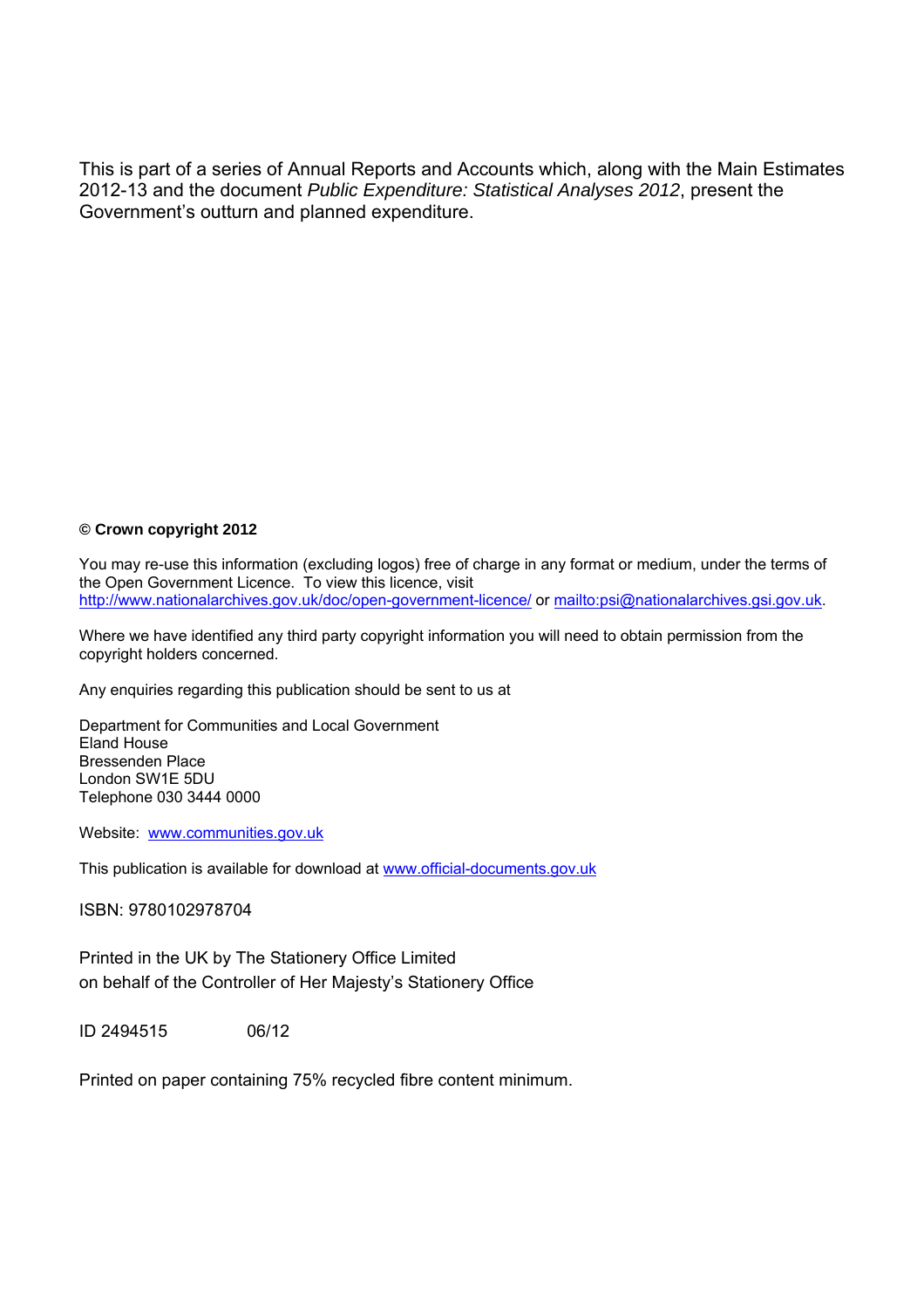*Contents* 

# **Contents**

|                                          | Forewords to the Annual Report and Accounts 2011-12                                                     | 3   |  |
|------------------------------------------|---------------------------------------------------------------------------------------------------------|-----|--|
| Introduction and Summary of Achievements |                                                                                                         |     |  |
|                                          |                                                                                                         |     |  |
|                                          | <b>Annual Report and Accounts 2011-12</b>                                                               |     |  |
| 1.                                       | About the Department for Communities and Local Government                                               | 8   |  |
| 2.                                       | How the Department performed in 2011-12                                                                 |     |  |
|                                          | Decentralising power as far as possible                                                                 | 11  |  |
|                                          | Reinvigorating accountability, democracy and participation                                              | 13  |  |
|                                          | Supporting and incentivising local growth                                                               | 16  |  |
|                                          | Meeting people's housing aspirations                                                                    | 18  |  |
|                                          | Putting communities in charge of planning                                                               | 21  |  |
|                                          | Tackling the budget deficit                                                                             | 22  |  |
| 3.                                       | Progress on the Structural Reform Plan and input / impact indicators                                    | 24  |  |
| 4.                                       | <b>Other Information</b>                                                                                | 32  |  |
| 5.                                       | Introduction to the Accounts                                                                            | 33  |  |
| 6.                                       | Management commentary                                                                                   | 34  |  |
| 7.                                       | Other financial information                                                                             | 70  |  |
| 8.                                       | <b>Remuneration Report</b>                                                                              | 77  |  |
| 9.                                       | Statement of Accounting Officer's responsibilities                                                      | 85  |  |
|                                          | 10. Governance Statement                                                                                | 87  |  |
|                                          | 11. The Certificate and Report of the Comptroller and Auditor General to the<br><b>House of Commons</b> | 99  |  |
|                                          | 12. Accounting schedules:                                                                               |     |  |
|                                          | <b>Statement of Parliamentary Supply</b>                                                                | 101 |  |
|                                          | <b>Consolidated Statement of Comprehensive Net Expenditure</b>                                          | 102 |  |
|                                          | <b>Consolidated Statement of Financial Position</b>                                                     | 103 |  |
|                                          | <b>Consolidated Statement of cash flows</b><br>104                                                      |     |  |
|                                          | Consolidated Statement of changes in Taxpayers' Equity                                                  | 106 |  |
|                                          | Notes to the Accounts                                                                                   | 108 |  |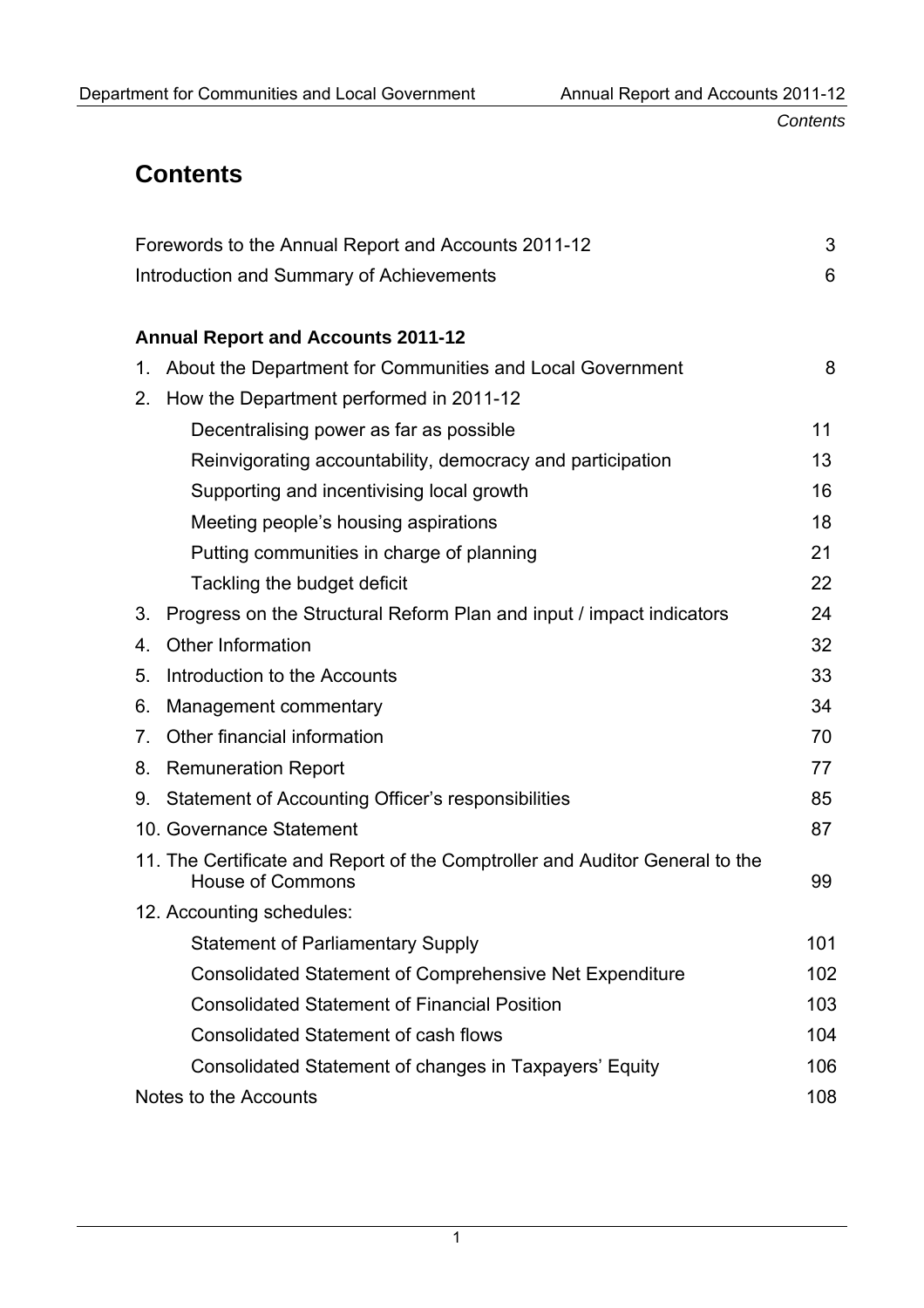| Trust Statement in respect of National Non-Domestic Rates collected on<br>behalf of the Consolidated Fund                                      | 163  |
|------------------------------------------------------------------------------------------------------------------------------------------------|------|
| Statement of Accounting Officer's Responsibilities in respect of the<br><b>Trust Statement</b>                                                 | 165. |
| Governance Statement in respect of the Trust Statement                                                                                         | 166  |
| The Certificate and Report of the Comptroller and Auditor General to the<br>House of Commons in respect of the Trust Statement                 | 167  |
| Trust Statement: Statement of Revenue, Other Income and Expenditure                                                                            | 169  |
| <b>Trust Statement: Statement of Financial Position</b>                                                                                        | 170  |
| Trust Statement: Statement of Cash Flows                                                                                                       | 171  |
| Notes to the Trust Statement                                                                                                                   | 172  |
| Trust Statement: Accounts Direction given by HM Treasury in accordance with<br>section 7 (2) of the Government Resources and Accounts Act 2000 | 174  |
| <b>Annexes</b>                                                                                                                                 |      |

| A: Indicator measurements | 175 |
|---------------------------|-----|
| <b>B: Glossary</b>        | 177 |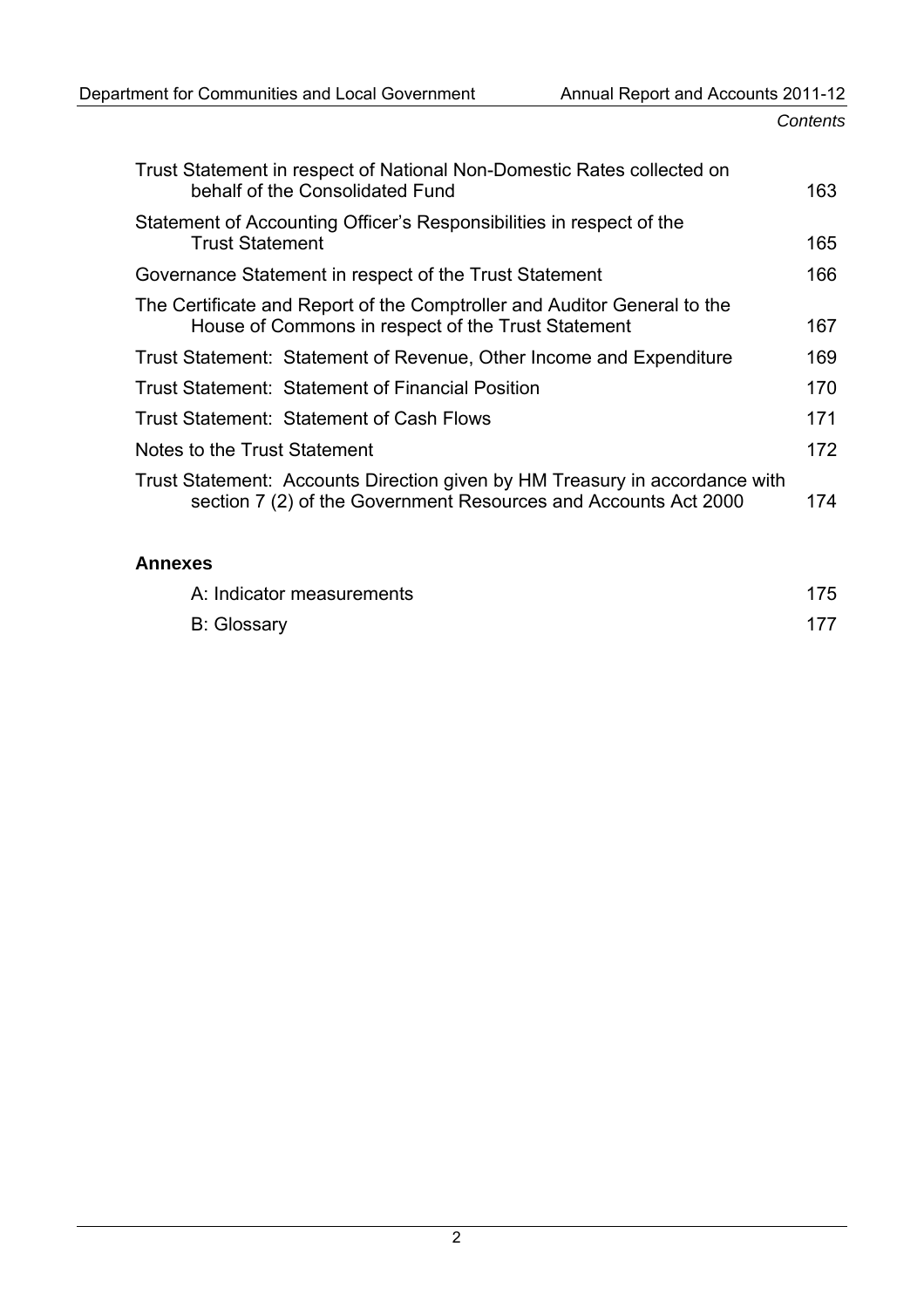*Forewords* 

# **Forewords to the Annual Report and Accounts 2011-12**

## **Foreword from the Secretary of State**

When people look back at the past twelve months I hope they will see it as a landmark year for my Department and its Group.

A year when we passed the Localism Act - the most radical shift in power for a generation, giving local people powerful new rights to run services and help shape planning in their neighbourhoods. A year when we brought in the National Planning Policy Framework reducing nearly 1,300 pages of guidance to around 50 pages. A year when we introduced our far-reaching Housing Strategy - setting out how we will make housing more affordable, support new building and tackle empty homes.

And, as you'll read in this report, these were far from the only highlights. Our City Deals are allowing our great cities to rise from the shadow of the capital. Our Local Government Finance Bill will support local economic growth, letting councils keep part of their business rates to support local firms and jobs. We led the Government recovery effort from last August's riots, in support of councils whose initial response was very effective. We're piloting plans to revive the high street and turn round the lives of troubled families. We're supporting local areas to help them improve weekly bin collections. And we're helping set up new Enterprise Zones and Local Enterprise Partnerships across England, and stimulating local business through the Growing Places Fund.

This is all done by taking a novel approach for Whitehall - cutting red tape and regulation. But what really matters is the results of all that backroom activity. We're giving communities and neighbourhoods the power to turn their lives around. We're helping hard working families buy a home and vulnerable people keep their heads above water. We're enabling local people to reshape their areas so they don't simply have great homes but great parks, shops and play areas to be proud of. And, by empowering councils and local businesses, we're strengthening the economy and creating jobs.

And, as we look forward to the next twelve months, we must not slacken the pace. We must keep giving power back, keep cutting red tape, keep putting the local interest first, leaving no stone unturned until growth returns to Britain.

**Right Honourable Eric Pickles, MP Secretary of State for Communities and Local Government**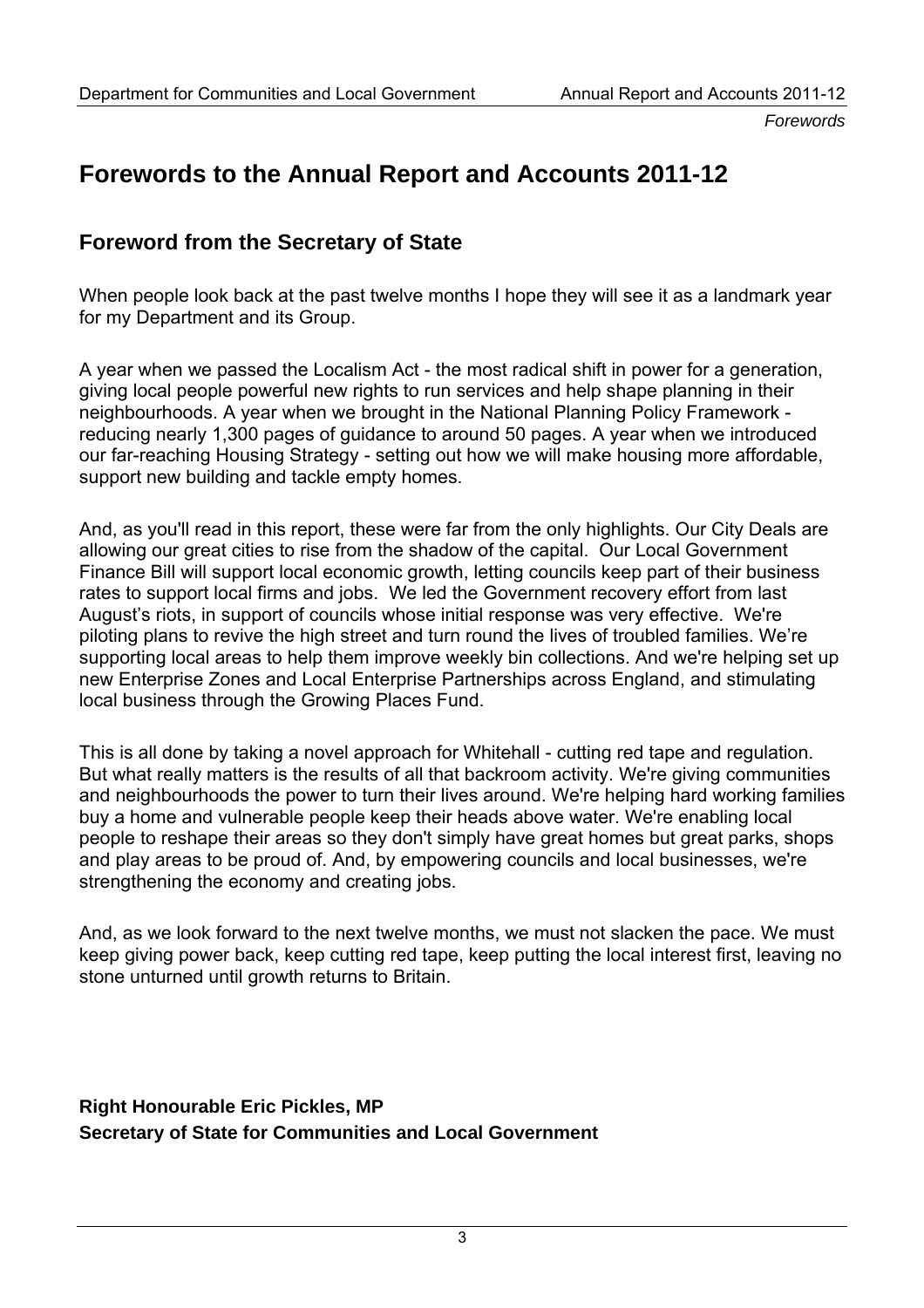*Forewords* 

# **Foreword from the Permanent Secretary**

The Departmental Group faces a major challenge: moving away from central management and putting more power in the hands of people and communities, being transparent about public spending, and delivering more for less. We are becoming a smaller and stronger Group that uses its resources – people, public money and property assets – as efficiently and creatively as possible to deliver real change.

The Department has restructured itself efficiently and fairly, reducing its workforce by 37% against the starting baseline. Staff exits will complete by October 2012. Our administration budget will reduce by one third over the Spending Review period. The Departmental Group will reduce by two thirds - already, 11 of our 26 Arm's Length Bodies have been closed or transferred, including in March 2012 the Tenant Services Authority, Standards Board for England and Infrastructure Planning Commission.

In 2011-12 the Department was given additional responsibilities and funding, which indicates the importance of our work and growing confidence in our ability to deliver. We announced the Growing Places Fund, Right to Buy, NewBuy, Get Britain Building and City Deals, and the Regional Growth Fund was brought into the Department. We have also established a new unit and programme to turn round the lives of 120,000 most troubled families.

Our achievements this year, outlined in the Report, are testament to the professionalism and dedication of staff across the Department and Group, and I would like to commend them.

In particular, we successfully completed the Localism Act 2011, launched the Housing Strategy and National Planning Policy Framework and introduced the Local Government Finance Bill. We delivered the major new programmes and savings mentioned above. I would also single out our major achievements in bringing transparency to local housing finance by abolishing the Housing Revenue Account subsidy system, and reducing our liabilities on the 2000-2006 European Regional Development Fund.

Drawing on the high levels of drive and commitment that have enabled us to achieve so much this year, I am confident that we will continue to deliver on our business plan.

**Sir Bob Kerslake Head of the Civil Service and Permanent Secretary Department for Communities and Local Government**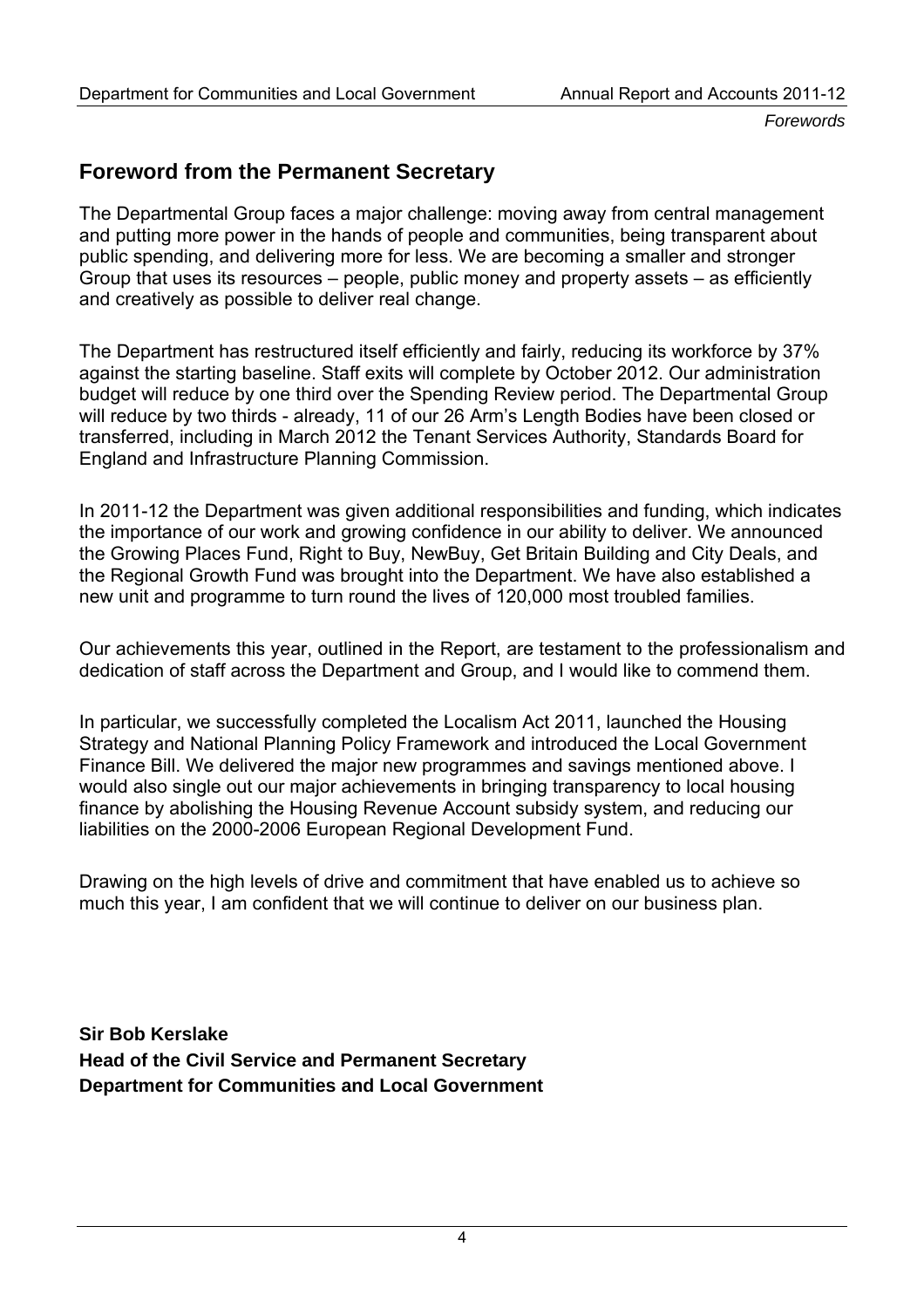*Forewords* 

# **Foreword from the Lead Non-Executive Director**

DCLG has had a very challenging and busy year, successfully delivering strong progress against its major Structural Reform Plan priorities: Localism, Housing, Planning and Local Growth, whilst, at the same time, undertaking a substantial streamlining of its organisation.

The DCLG Board, chaired by the Secretary of State, has now been in place for over a year and has met six times in 2011-12. The Board supports and challenges the Department, to enable successful delivery of its part in the Government's Structural Reform Plan. In December 2011, we welcomed one new Non-Executive Director, Stewart Gilliland, whose strong commercial experience will add further to the Board's expertise.

On behalf of the Secretary of State, I completed a review of the Board's effectiveness in spring 2012. The review sought comments from all Board members, and concluded:

- that the Board, and its independent Non-Executive Directors, have added tangible value over the year:
	- ‐ bringing external perspective on the Department's strategic priorities,
	- adding experience in effective implementation to the major programmes including the Housing Strategy and Local Growth initiatives,
	- using its commercial expertise to aid reviews of the Audit function; the options for the QEII Conference Centre and the Fire Service College,
	- ‐ providing input and challenge to the Department's Capability review and staff development plans.
- through a year of considerable change, the DCLG leadership have remained focused on a clear set of priorities, implementing through a new, more decentralised way of working; feedback from DCLG's key partners has confirmed that the Department has become more collaborative, engaging and effective as a result.
- the Board should continue to seek ways by collective dialogue between Ministers, Executives and Non-Executive Directors to increase its impact and challenge to the Department's plans.
- actions arising from the Effectiveness Review for the year ahead will see:
	- ‐ greater external stimulus and cross-departmental input to Board discussions,
	- ‐ continued focus on improving management information clarity and actionability
	- ‐ focus on improving the engagement of all staff in the Department's strategy, priorities and progress,
	- an increased focus on measuring the impact of the Department's actions to feed into future plans.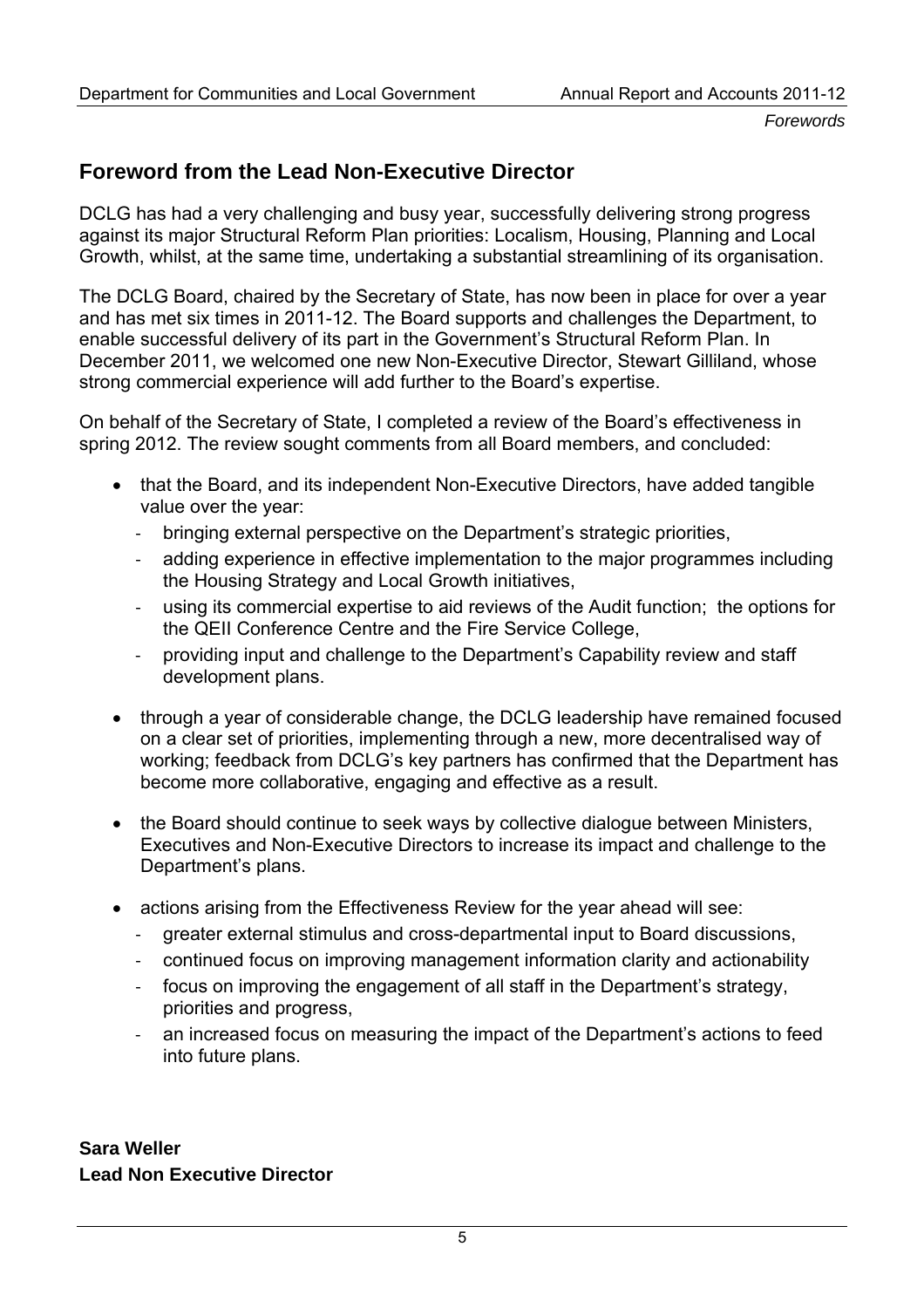# **Introduction**

This is the combined Departmental Annual Report and Accounts covering the period from 1 April 2011 to 31 March 2012.

The Annual Report provides an overview of the Department's performance in 2011-12, structured around the five Coalition Priorities set out in the Business Plan, and the role the Department is playing in reducing the deficit. The Report aims to be accessible and also easy to navigate online (as it uses weblinks to provide access to further detail – often the relevant news release which may include links to other sources).

The Accounts provide detailed accounting and expenditure information. There are also two annexes: a list of indicator measurements and a glossary.

If you cannot find the information you want, either in this document or online via the web links provided, please email the relevant policy contact listed at: <http://www.communities.gov.uk/corporate/about/who/policycontacts>

or email the general enquiry address at [contactus@communities.gsi.gov.uk](mailto:contactus@communities.gsi.gov.uk).

#### **Key achievements**

A list of the Department's key achievements in 2011-12 is as follows:

- **On decentralising power as far as possible…** 
	- introduced the Local Government Finance Bill, including business rate retention
	- reduced regulatory costs to business by £14m per year through the Localism Act
	- proposals to turn around the lives of 120,000 troubled families
	- setting up the Whole-Place and neighbourhood Community Budget pilots.
- **On reinvigorating accountability, democracy, participation and transparency…** 
	- Localism Act was passed, including community right to bid for assets and services
	- support for rebuilding after riots, and a cross-government approach on integration
	- provision of up to £250m to improve waste collection services for communities
	- local audit reform including disbanding Audit Commission will save around £650m
	- empowered fire and rescue authorities to deliver the services communities expect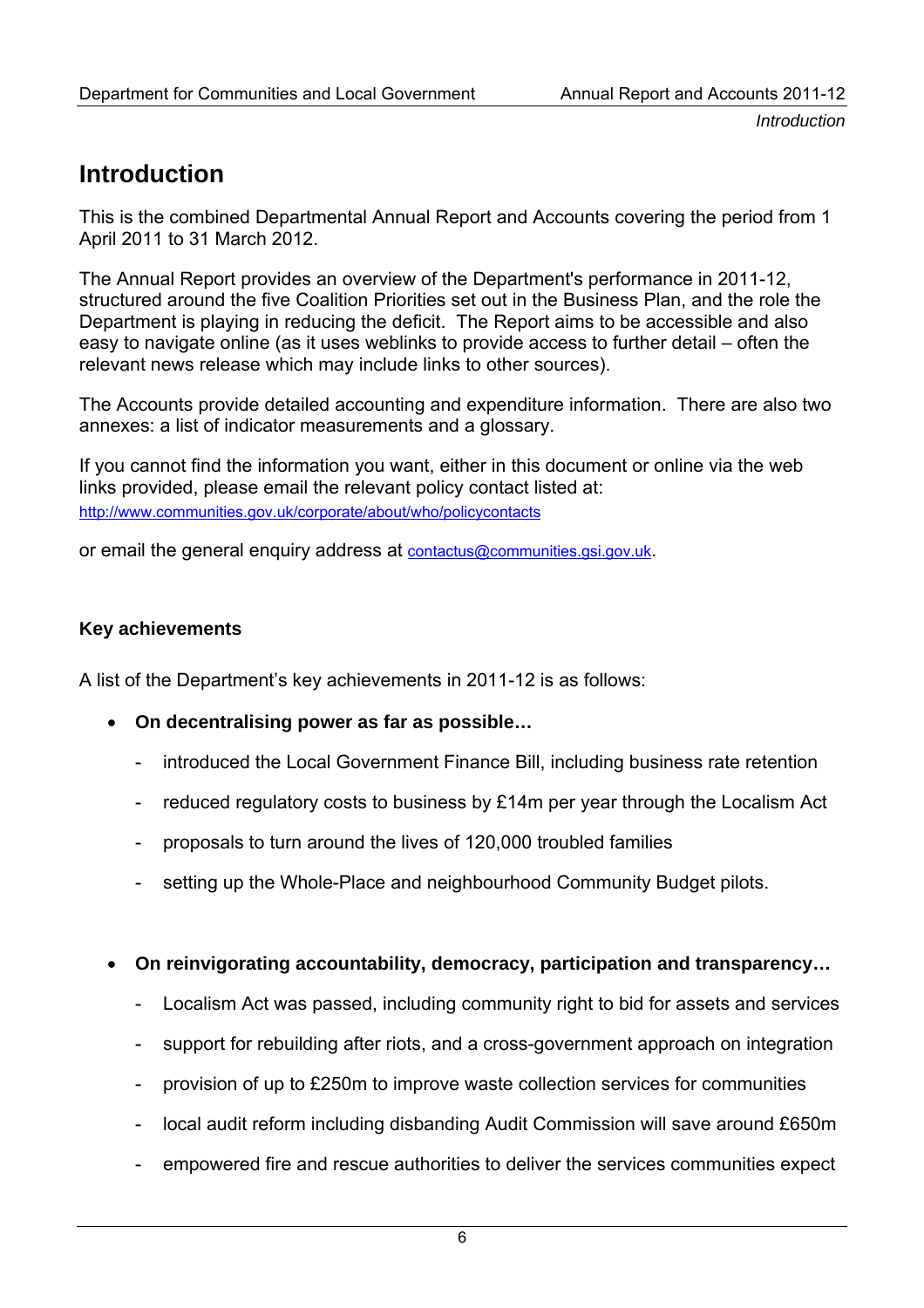- actions to make central and local government spend and assets more transparent.
- **On supporting and incentivising local growth…** 
	- set up 24 Enterprise Zones, with business rate discounts and simplified planning
	- support to Local Enterprise Partnerships, setting up £730m Growing Places Fund
	- transfer of powers to London, and completion of City Deals to other core cities
	- response to the Portas review of high streets, including funding innovative pilots.
- **On meeting people's housing aspirations…** 
	- far-reaching Housing Strategy, incentivising new build and tackling empty homes
	- promotion of home ownership through NewBuy and reformed Right to Buy
	- removal of the bureaucratic Housing Revenue Account subsidy system.
- **On putting communities in charge of planning…** 
	- issued National Planning Policy Framework to replace current policy
	- introduced neighbourhood planning to give communities more say.
- **On tackling the budget deficit…** 
	- completed change programme, identifying 37% workforce reductions
	- reduced inherited European Regional Development Fund liability by £195m
	- completed abolition of Government Offices for the Regions, saving £190m.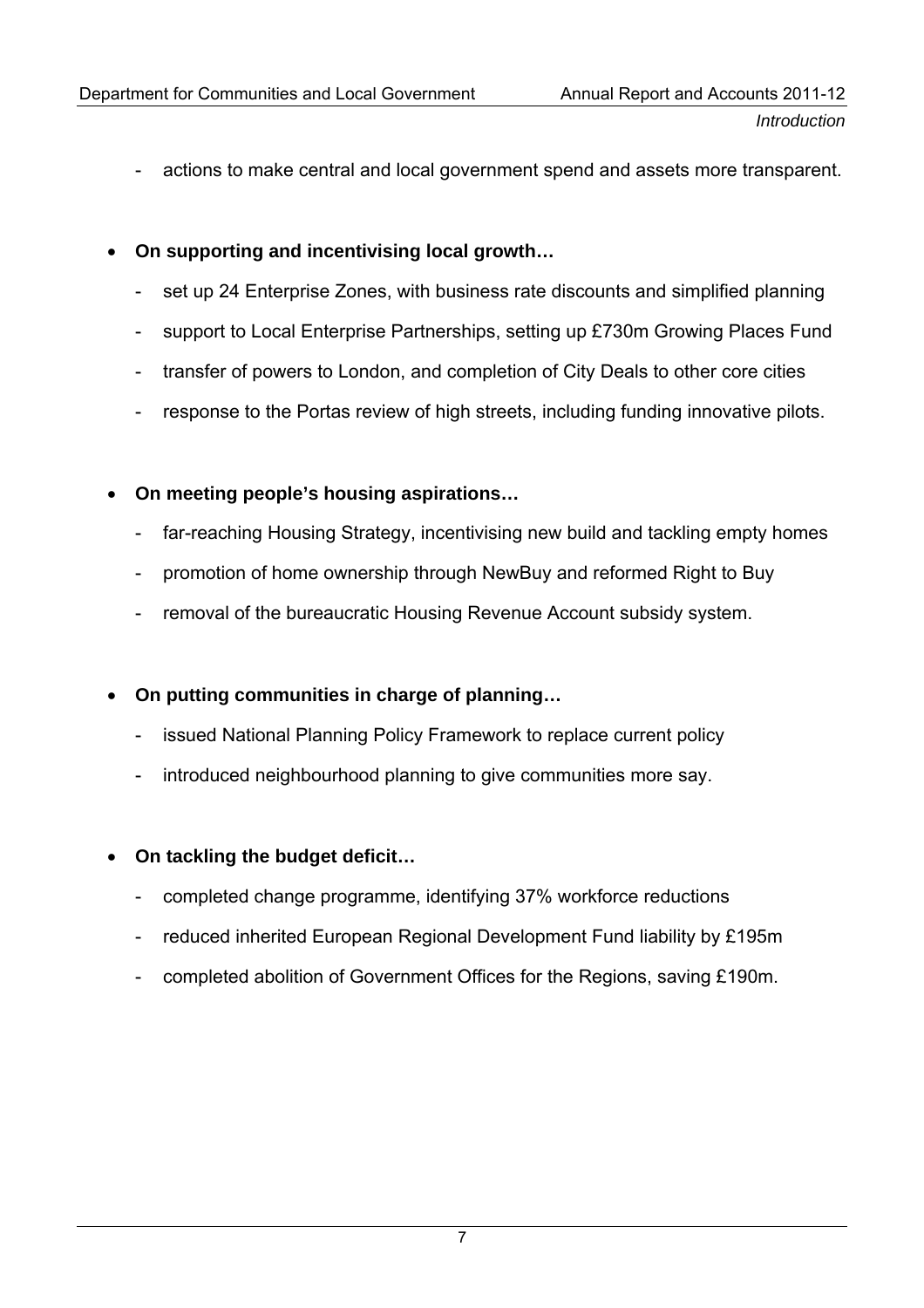# **Annual Report**

## **1. About the Department for Communities and Local Government**

#### **Organisational Structure and Accountability**

- 1.1 The Secretary of State, the Right Honourable Eric Pickles MP has overall responsibility for the Department for Communities and Local Government. The Secretary of State leads the following team of Ministers:
	- The Rt Hon Greg Clark MP Minister for Decentralisation and Cities (also a Minister in the Department of Business, Innovation and Skills)
	- The Rt Hon Grant Shapps MP Minister for Housing and Local Government
	- Andrew Stunell OBE MP Parliamentary Under Secretary of State
	- Bob Neill MP Parliamentary Under Secretary of State
	- Baroness Hanham CBE Parliamentary Under Secretary of State.
- 1.2 Ministers are supported by a Departmental Board, which meets six times a year. The Board is chaired by the Secretary of State and attended by Baroness Hanham, two other Ministers on rotation, the Non-Executive Directors, and members of the Executive Team (who lead the day-to-day operations of the Department). The Board's role is to advise on and supervise five key areas: strategic clarity; commercial sense; talented people; results focus; and management information.
- 1.3 Non-Executive Directors are responsible for contributing to the collective decisions of the Department's Board. They chair two committees which carry out some of these activities: an Audit and Risk Committee, which reviews financial performance, interfaces with external auditors and reviews the management of the Department's key risks; and the Nominations and Governance Committee, which advises on People strategy, including staff capability, engagement, succession planning and reward. They bring their particular knowledge, skills and experience to discussions, as well as providing independent advice and challenge to decision making. They are:
	- Sara Weller (Lead Non-Executive Director)
	- Stephen Hay (Chair of the Audit and Risk Committee)
	- Diana Brightmore-Armour (Chair of the Nominations and Governance Committee)
	- Stewart Gilliland (appointed in 2011-12).
- 1.4 The Board is supported by an Executive Team responsible for managing the Department's daily business, and has three sub-committees: People, Finance and Performance.
- 1.5 The Department has become smaller: it is organised into three Groups, a cross-cutting strategy function, and the new Troubled Families Team. One reason for these structural changes is so the Department can provide stronger leadership across government on the key agenda of localism and decentralisation. The Department has also established a number of Programme Boards to manage various aspects of the Department's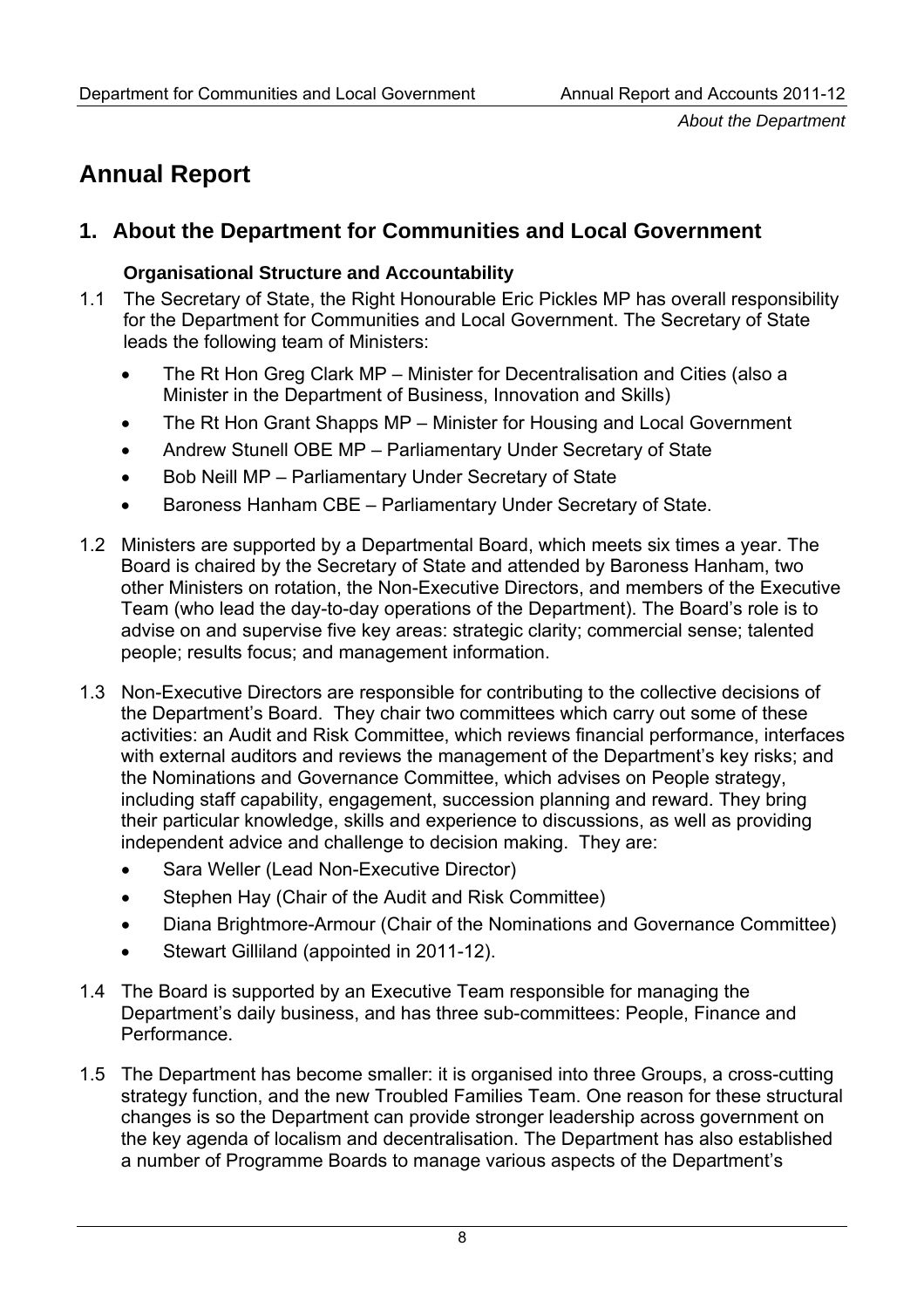*About the Department* 

business, particularly the change agenda. These Boards provide a formal structure for risk management and ensure effective delivery.

**Sir Bob Kerslake,** 

| Head of the Civil Service and Permanent Secretary                                                                                                                                                                                                                                                                                                                                  |                                                                                                                                                                                                                                                                                                                                                                                         |                                                                                                                                                                                                                                                                                                                                                     |                                                                                                                                             |                                                                                                                               |
|------------------------------------------------------------------------------------------------------------------------------------------------------------------------------------------------------------------------------------------------------------------------------------------------------------------------------------------------------------------------------------|-----------------------------------------------------------------------------------------------------------------------------------------------------------------------------------------------------------------------------------------------------------------------------------------------------------------------------------------------------------------------------------------|-----------------------------------------------------------------------------------------------------------------------------------------------------------------------------------------------------------------------------------------------------------------------------------------------------------------------------------------------------|---------------------------------------------------------------------------------------------------------------------------------------------|-------------------------------------------------------------------------------------------------------------------------------|
| <b>Peter Schofield</b><br>Director General.<br>Neighbourhoods Group                                                                                                                                                                                                                                                                                                                | <b>David Prout</b><br>Director General.<br>Localism Group                                                                                                                                                                                                                                                                                                                               | <b>Sue Higgins</b><br>Director General, Finance<br>& Corporate Services<br>Group                                                                                                                                                                                                                                                                    | <b>Andrew Campbell</b><br>Director, Strategy                                                                                                | <b>Louise Casey CB</b><br>Director General<br><b>Troubled Families</b>                                                        |
| Responsible for creating<br>the conditions which re-<br>energise and empower<br>individuals, communities<br>and business to build<br>successful cities, towns<br>and neighbourhoods.                                                                                                                                                                                               | Responsible for the<br>transfer of power and<br>funding from Whitehall<br>to individuals and<br>communities and<br>building the Big Society.                                                                                                                                                                                                                                            | Responsible for support<br>services. Expected to<br>deliver efficiency savings<br>by internal consolidation<br>and setting up shared<br>services with other<br>departments.                                                                                                                                                                         | Responsible for<br><b>Business Plan</b><br>implementation;<br>corporate<br>governance;<br>localities: London<br>policy; and<br>Departmental | Responsible for<br>driving forward<br>the Prime<br>Minister's<br>commitment to<br>turn around the<br>lives of 120,000<br>most |
| <b>Terrie Alafat</b><br>Director, Housing Growth<br>& Affordable Housing<br><b>Jon Bright</b><br>Director, Homelessness<br>and Support, Building<br>Standards and Climate<br>Change<br><b>Shona Dunn</b><br>Director, Planning<br><b>Philip Cox</b><br>Director. Local<br>Economies, Regeneration<br>and European<br>Programmes<br><b>Sir Michael Pitt</b><br>Chief Executive, The | <b>Patrick White</b><br>Director, Local<br>Government Policy and<br>Productivity<br><b>Simon Ridley</b><br>Director, Local<br>Government Finance<br><b>Mark Carroll</b><br>Director.<br><b>Decentralisation</b><br>and the Big Society<br>Neil O'Connor<br>Director, Fire, Resilience<br>and Emergencies<br><b>Sir Ken Knight CBE</b><br><b>QFSM DL</b><br><b>Chief Fire and Rescue</b> | <b>Jon Whitfield</b><br>Director, Internal Audit<br>Susanna McGibbon<br>Director, Legal and People<br>Capability and Change<br><b>David Rossington</b><br>Director, Finance<br><b>Stephen Aldridge</b><br>Director, Analysis and<br>Innovation<br>Prof. Jeremy Watson<br><b>Chief Scientific Adviser</b><br>George Eykyn<br>Director, Communication | strategy.                                                                                                                                   | troubled<br>families.<br><b>Joe Tuke</b><br>Director.<br>Troubled<br><b>Families Team</b>                                     |
| Planning Inspectorate                                                                                                                                                                                                                                                                                                                                                              | Adviser                                                                                                                                                                                                                                                                                                                                                                                 |                                                                                                                                                                                                                                                                                                                                                     |                                                                                                                                             |                                                                                                                               |

1.6 Further detail on the financial organisation of the Department can be found at paragraph 6.1 in the Management Commentary of the Accounts. More general information and biographies can also be found on our website: http://www.communities.gov.uk/corporate/about/who/

#### **The Departmental Group**

- 1.7 The Department is reducing the number of its Arm's Length Bodies by around two thirds through abolition, merger or reform (see 2.63 below). Ongoing reform to remaining bodies means the Group now includes a sharply focused and enabling Homes and Communities Agency and integration of major infrastructure planning into the Planning Inspectorate. The Group will continue to play a crucial role in delivering Ministerial priorities and empowering communities.
- 1.8 From autumn 2012, the Cabinet Office will produce a comprehensive annual Public Bodies directory providing details of Non Departmental Public Bodies and similar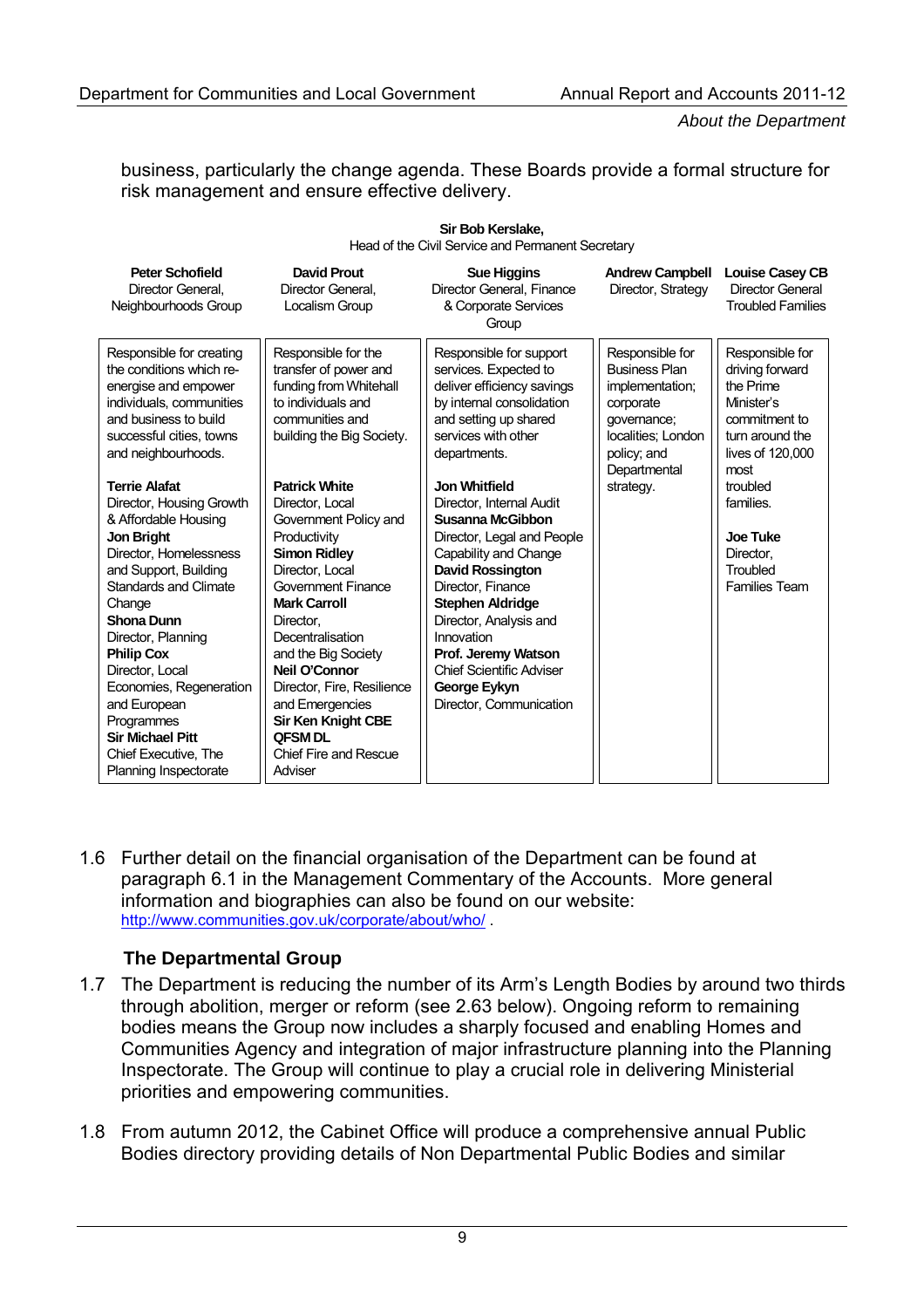bodies. This information will be published online. A list of those which the Department sponsors, including a summary of their responsibilities, can also be found in Note 36.

#### **Delivering Coalition Priorities**

- 1.9 In May 2010 the Coalition Agreement set out that the Department would lead a radical redistribution of power and funding from Government to local people, transforming public services and ensuring that all communities are equipped and incentivised to grow and prosper. Its five specific priorities, as amended for 2011-12, are to:
	- decentralise power as far as possible (paragraphs  $2.1 2.12$  below, covered in the Localism Estimate line);
	- reinvigorate accountability, democracy, participation and transparency (paragraphs 2.13 – 2.27 below, Localism Estimate line);
	- support and incentivise local growth (paragraphs  $2.28 2.39$  below, Local Economies, Regeneration and European Programmes Estimate line);
	- meet people's housing aspirations (paragraphs  $2.40 2.54$  below, Neighbourhoods Estimate line); and
	- put communities in charge of planning (paragraphs 2.55 2.59 below, Neighbourhoods Estimate line).
- 1.10 This Annual Report is structured around performance against these five priorities, alongside the role the Department is playing in helping to tackle the deficit.
- 1.11 Individual actions to deliver these five priorities are in the Department's Structural Reform Plan, first published in July 2010 and later updated as part of a comprehensive Business Plan for 20[1](#page-13-0)1-2015<sup>1</sup>. This sets out the Department's vision and how it is being delivered through the Structural Reform Plan and increased transparency.
- 1.12 The Department has made good progress so far with work started (and in some cases completed) on its Coalition Agreement actions. By the end of March 2012, the Department had delivered 85% of its challenging Structural Reform Plan actions in line with its Plan dates. At the same time, we have delivered on implementation of the challenging Housing Strategy and Growth Review agendas which have developed over the year.
- 1.13 The Department's Refreshed Business Plan was published on 31 May 2012 on our website. It includes actions to be delivered between 2012 and 2015, a breakdown of the completed actions in our Structural Reform Plan and also key indicators for each of our priorities.
- 1.14 We have been at the forefront of delivering greater transparency and enabling the public to hold Government to account, such as by publishing all departmental spend over £500.

<span id="page-13-0"></span><sup>1</sup> [/http://www.communities.gov.uk/publications/corporate/businessplan2012](http://www.communities.gov.uk/publications/corporate/businessplan2012)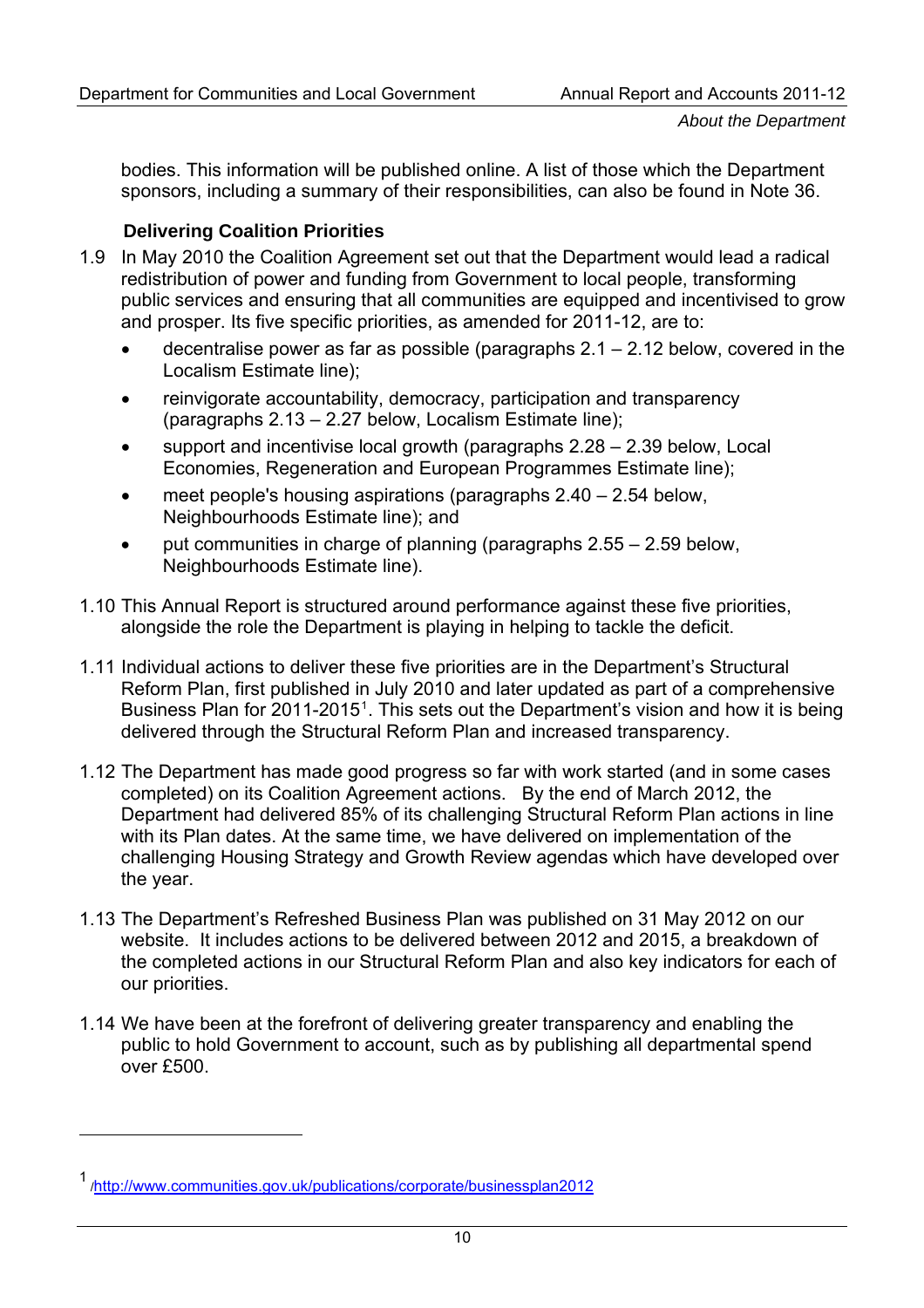### **2. How the Department Performed in 2011-12**

#### **Decentralising Power As Far As Possible (2.1 - 2.12)**

2.1 The Department has the lead across central Government on decentralising power and funding. Our approach is that decisions should be made at the lowest possible level, and local authorities need to be able to get on with making the right decisions for their area. In 2011-12, we helped achieve this by: providing greater financial freedoms and flexibilities to local government; taking powers to create directly elected mayors; establishing community budgets; and proposals to turn around the lives of 120,000 troubled families.

#### *Financial freedoms and flexibilities*

- 2.2 The Department introduced the Local Government Finance Bill on 19 December 2011, to encourage local economic growth; reduce the deficit; and drive decentralisation so that more decisions over how public money is spent can be taken locally.
- 2.3 The Bill will enable the local government sector to retain 50 percent of locally generated business rates, freeing councils to generate more income and support local firms and jobs. At present, £19 billion in business rates are redistributed each year in England. The reforms will establish a direct link between the effort that councils put into growing local economies and the money they have to spend on local people, while ensuring that the changes are fair to councils and the interests of the vulnerable and local taxpayers are protected.
- 2.4 The Bill enables councils to potentially use Tax Increment Finance, which lets councils pay for infrastructure by borrowing against forecast growth in business rates. Ministers have announced that this will be supported by up to £150m for large scale infrastructure projects in core cities. It provides a framework for localising council tax support in England, giving more financial autonomy to councils and saving Government over £400m. Changes to the council tax system, including incentivising owners of empty properties to bring them into use, allow councils to help keep bills down for hardworking families and pensioners.
- 2.5 The Department delivered other important amendments to local taxation outside the Bill. Helping small shops and businesses grow is a crucial part of rebalancing and rebuilding the economy. We doubled Small Business Rate relief, saving about £390m for 500,000 businesses and making it easier to apply. We introduced measures to cancel unexpected backdated business rate liabilities, including for some businesses based in ports.
- 2.6 The Department's Local Government Finance settlement ensured that the councils most dependent on central government funding received smaller reductions in Formula Grant than less dependent ones. Transition Grant ensured that the average reduction in spending power for 2011-12 remained at 4.4 per cent. The removal of ring-fencing from local government grants has given councils the freedom and flexibility to manage their budgets to fit the needs of their local communities.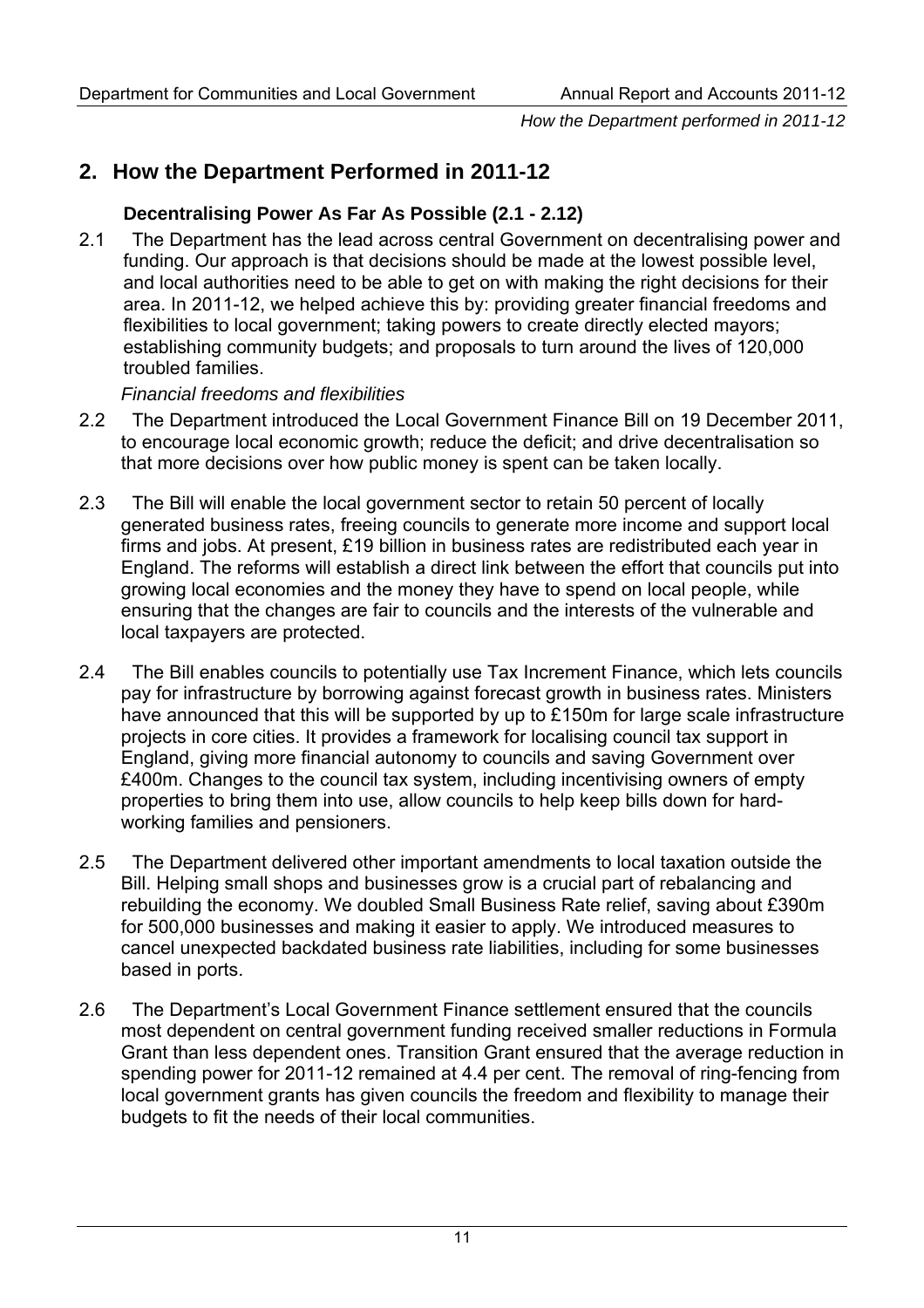2.7 The Government introduced a voluntary council tax freeze in 2011-12, giving councils a grant equivalent to a 2.5 to 3 per cent increase on Band D council tax if they choose not to raise council tax. This offer was baselined across all the years of the Spending Review. All eligible councils accepted the deal. We announced a new one-year deal for 2012-13, and 85% of eligible councils accepted it. The freeze in 2011-12 and average 0.3% Band D rise in 2012-13 represents a real terms cut in council tax in both years.

#### *Non-financial freedoms and flexibilities*

- 2.8 The Government took powers in the Localism Act 2011 (paragraph 2.14 below) to enable local people to choose whether their city should be run by a directly elected mayor in England's twelve largest cities outside of London. Such mayors can help shift power away from central government, improve the governance of our cities, provide better local public services, and give strong and accountable democratic local leadership. Leicester and Liverpool have already elected a Mayor and Bristol will hold a mayoral election in November 2012. In May 2012 people in the other nine cities chose not to change the way their city is governed.
- 2.9 A Community Budget enables local public service providers to come together and agree how services can be better delivered, how the money to fund them should be managed and how they will organise themselves. In December 2011, Ministers selected fourteen areas to pioneer a local public service revolution. Four areas (Cheshire West and Chester, Essex, Greater Manchester, the Tri-Borough<sup>[2](#page-15-0)</sup> partnership) are developing a Whole-Place Community Budget to see what a single budget comprising all funding on local public services might look like and how it could enable radical reform and transformation of local services in each area. Saving just 2 per cent of local budgets will free up over £1 billion. The other ten areas are developing a Neighbourhood Community Budget. These are about giving people more power over local services and budgets in a neighbourhood and aligning these with all the other resources that the local community can bring.
- 2.10 The Department published the single data list for 2012-13, which reduces the number of central government data demands on councils to 156, from 193 in 2011-12. We have also developed a gateway system with the Local Government Association to challenge new and existing demands and prevent future build up.
- 2.11 The Department is helping to create the conditions for businesses to grow by implementing reductions to the cost to business over the last three Statements of New Regulation which bring our total reduction to £4.52m per year. The Localism Act 2011 made important changes on Neighbourhood Development Orders and Community Right to Build which will benefit business by about £14m per year. Through the Red Tape Challenge, we have reviewed all regulations on the housing and construction sector to help remove barriers to growth. We received over 200 comments and suggestions, and aim to launch a deregulatory package in summer 2012.

<span id="page-15-0"></span><sup>2</sup> The Boroughs of Hammersmith and Fulham, Kensington and Chelsea and Westminster.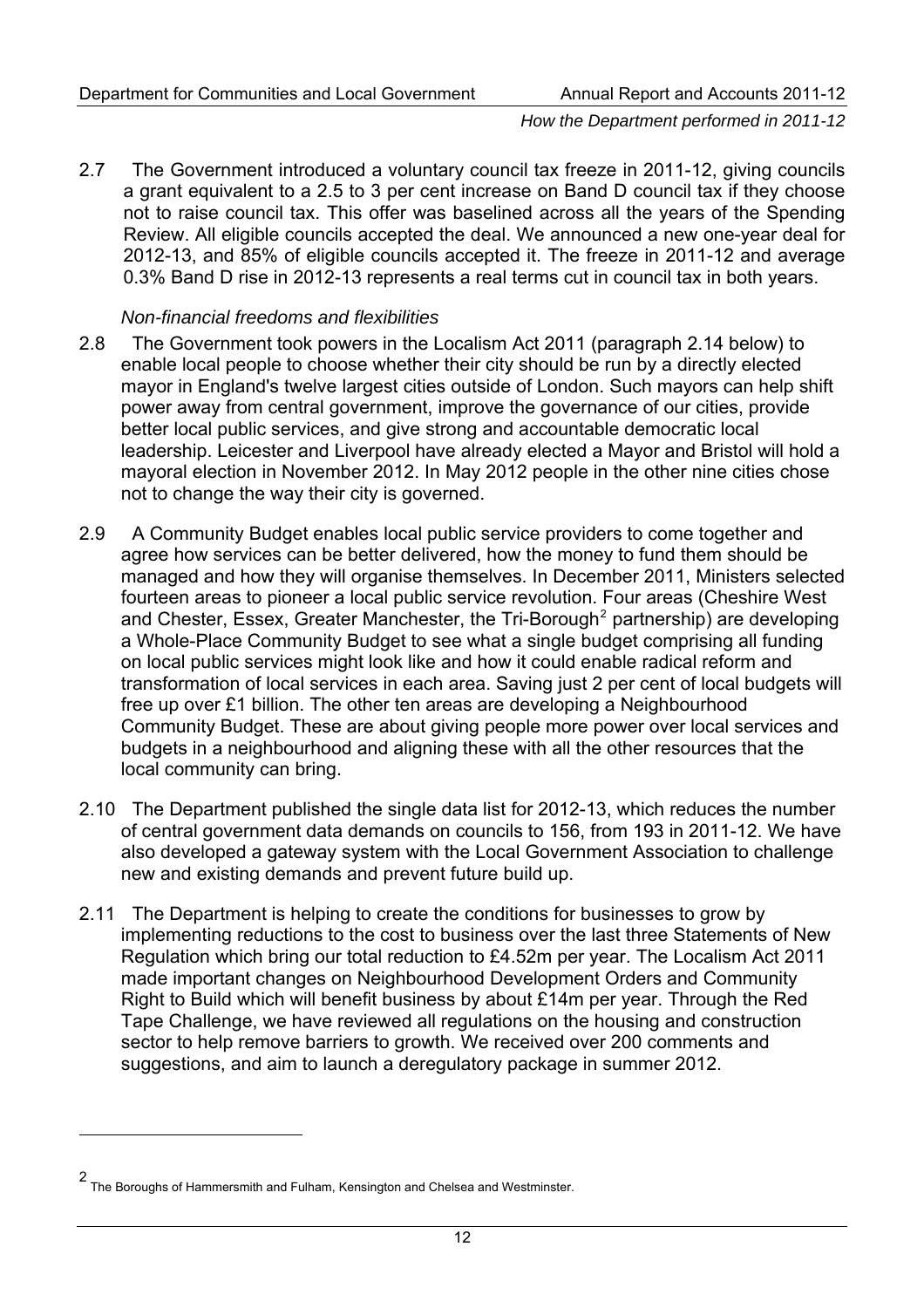2.12 The Department has a new responsibility to lead a cross-government drive to improve the prospects of the country's most troubled families, and reduce the cost. Children in troubled families are far more likely to be excluded from school, go into care, or have contact with the police, costing the taxpayer about £9bn per year. Beginning in 2012, the Government will invest almost £450m to turn around the lives of 120,000 families over this Parliament, covering up to 40% of the cost. This is intended to drive a radical shift in the way services are configured and money is spent in local areas. We are using a new payment by results basis, paying on success in reducing crime and anti-social behaviour, getting adults on the path to work, and children back into school. Councils have agreed to appoint a network of co-ordinators to oversee each area's action programme, and every upper tier council has accepted an offer of £20,000 preparatory funding in this financial year for the programme.

| <b>Achievement</b>                  | Link to more detail                                                                      |
|-------------------------------------|------------------------------------------------------------------------------------------|
| Local Government Finance Bill       | http://www.communities.gov.uk/localgovernment/localgovernmen<br>tfinance/lgfinancebill/  |
| Business rates retention            | http://www.communities.gov.uk/news/corporate/2054393                                     |
| Small business rate relief          | http://www.communities.gov.uk/news/corporate/1972646                                     |
| Ports – backdated business rates    | http://www.communities.gov.uk/news/corporate/2100112                                     |
| Local Government Finance Settlement | http://www.local.communities.gov.uk/finance/1213/grant.htm#set                           |
| Council tax freeze                  | http://www.communities.gov.uk/news/corporate/2111070                                     |
| Direct election of mayors           | http://www.communities.gov.uk/news/newsroom/2085395                                      |
| <b>Community Budgets</b>            | http://www.communities.gov.uk/news/newsroom/2056449                                      |
| Red Tape Challenge                  | http://www.redtapechallenge.cabinetoffice.gov.uk/themehome/ho<br>using-and-construction/ |
| <b>Troubled Families</b>            | http://www.communities.gov.uk/publications/communities/trouble<br>dfamiliesframework     |

#### **Reinvigorating Accountability, Democracy, Participation and Transparency (2.13- 2.27)**

2.13 To enable the Big Society to flourish, the Department is working to empower communities by creating rights for people to get more involved, encouraging community activism, giving more choice and better service standards in public services, and opening up government to public scrutiny. The Department is delivering these mainly through the Localism Act 2011.

#### *Localism Act 2011*

- 2.14 The Department secured powers to deliver this new accountability in the Localism Act 2011. The Act gives councils a general power of competence allowing them to do anything an individual can do, from holding formal prayers to working together creatively to improve services. A similar power was secured for fire and rescue and other types of authority.
- 2.15 The Act abolishes the Standards Board for England, replacing it with local codes of conduct. It enables councillors to participate freely in local debate without fear of legal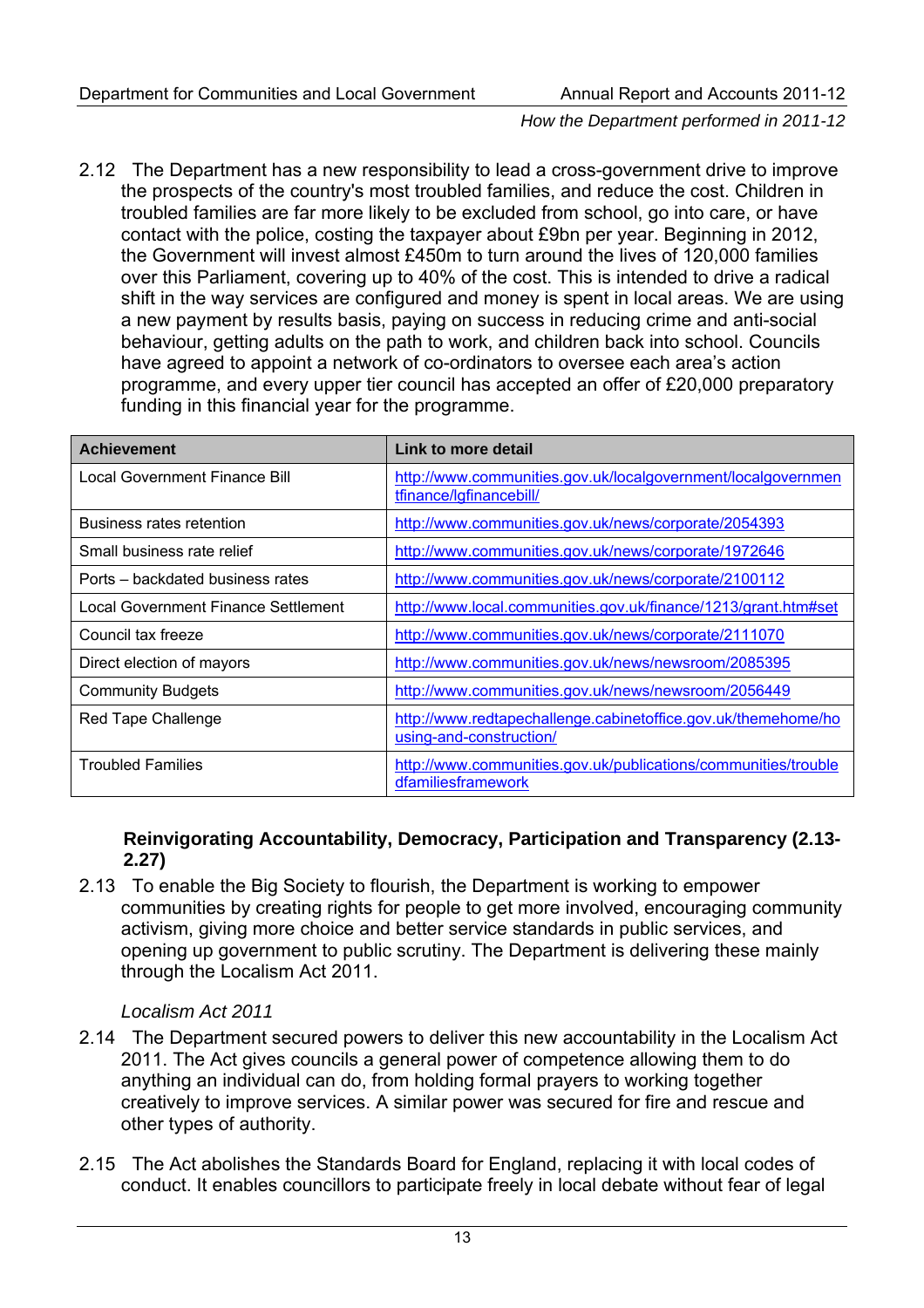challenge, legislates for directly elected mayors (see paragraph 2.8 above), and takes forward reforms to strengthen and streamline London's governance.

- 2.16 The Act also gives local communities new powers, such as the Right to Bid to buy local assets like local pubs and shops and keep them as part of local life, and the Right to Challenge makes it easier for communities to bid to run council services. Local people will have powers to approve or veto excessive council tax rises in a binding referendum.
- 2.17 The Act provides for a more democratic, effective and clear planning system. It removes central controls on plan making, introduces arrangements for neighbourhood planning and strengthens enforcement powers for councils to tackle unauthorised development. It allows more decisions about housing to be taken locally, allowing councils to offer flexible tenancy agreements and manage their own waiting lists, and tenants to move home and hold landlords to account (see paragraphs 2.40 to 2.59 below). Communities can also bring forward proposals for development they want, such as homes, shops, playgrounds or meeting halls, through the Community Right to Build.

#### *Encouraging community activism*

- 2.18 The Department published Creating the Conditions for Integration in February 2012. Integration is a local issue and creating the conditions for local leadership and action is central to our work. When there has been a clear role for Government we have acted, including by supporting: the Big Jubilee Lunch; national youth organisations such as the Guides; additional English language provision (with £10m funding); the integration of Gurkhas into Britain; tackling the inequalities facing Gypsies and Travellers; a review of barriers to Black and Minority Ethnic individuals accessing business finance; and locally-led community activism through the Church of England-led Near Neighbours programme.
- 2.19 Baroness Helen Newlove joined the Department from the Home Office in April 2011 as Government Champion for Active Safer Communities, to encourage and champion community activism. One of her top priorities is tackling binge and underage drinking, and the Baroness launched a new £1m fund in February 2012 to support ten community partnerships taking forward projects to tackle alcohol abuse.

#### *Recovery from the August 2011 public disorder*

- 2.20 Following the public disorder in August 2011, the Department took the lead in supporting councils both in their very effective initial response, and the subsequent joint recovery effort. The Secretary of State set up and chaired a Ministerial Recovery Group to ensure residents and local firms could quickly access funding to rebuild their communities. We provided just under £3m to help with immediate clean-up costs, £7.4m to help get firms trading again (jointly funded with the Department for Business, Innovation and Skills); and reimbursed councils for the cost of business rate relief and emergency accommodation.
- 2.21 During the disorder, we co-ordinated information flows between the national crisis response committee and local partners. This year, our Resilience Advisers supported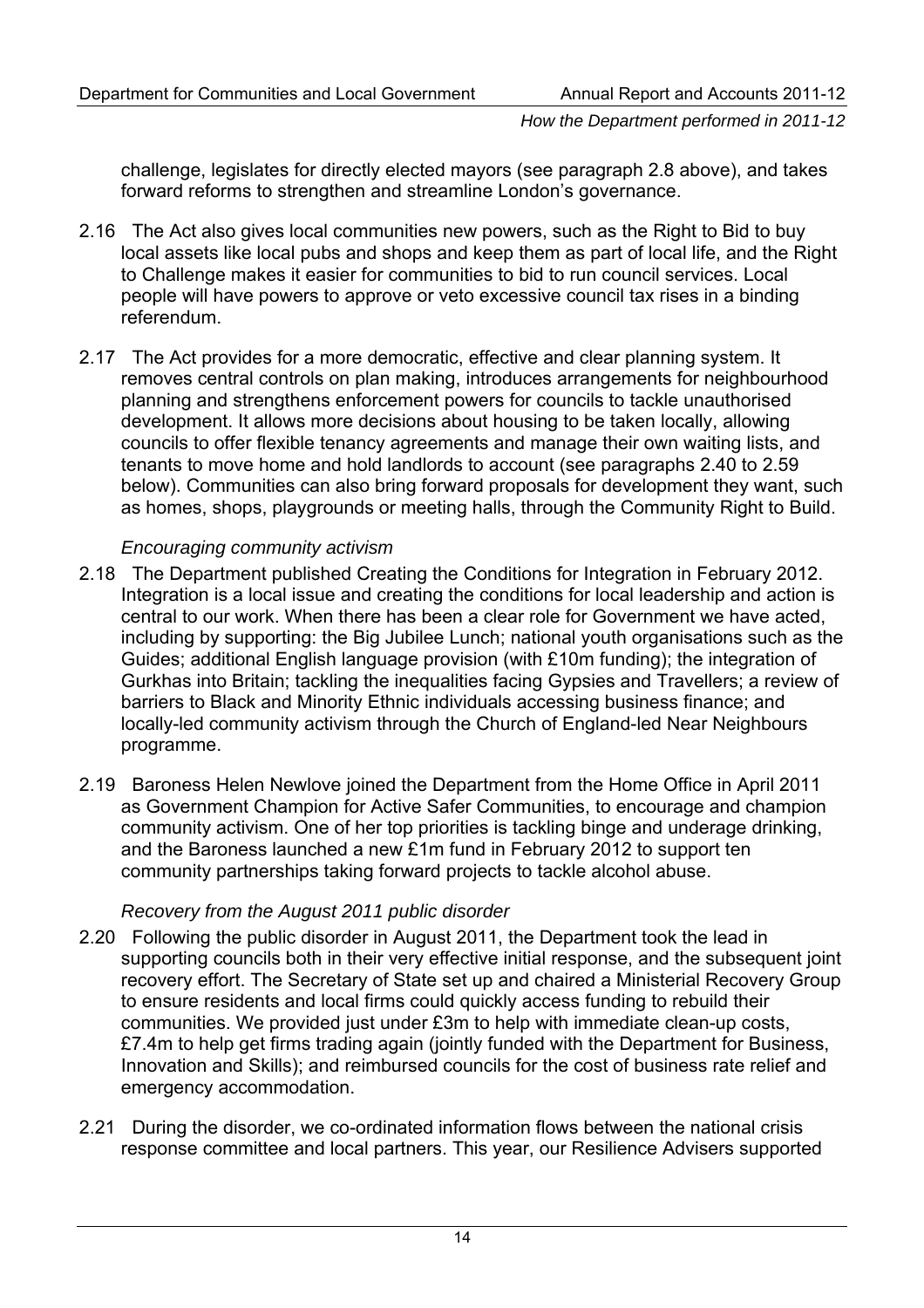local action to make places more resilient and manage risks for themselves, reflecting the National Risk Assessment for UK civil contingencies.

#### *Standards in public services*

- 2.22 The Government is committed to diversifying the supply of public services, giving more choice and better service standards. The Department outsourced the Audit Commission's centralised audit practice for councils through contracts to four firms to begin in September 2012. Most Commission staff will transfer to the winning bidders. It is our intention to abolish the Commission when Parliamentary time allows, replacing it with a decentralised framework which will refocus audit to help people hold councils to account. Local audit reforms, together with the end of inspection work and disbanding the Commission, would save the public purse around £650m over five years.
- 2.23 The Department supports better weekly bin collections for residents through the £250m Weekly Collection Support Scheme, to start in 2012-13, and following on from the Government's Waste Review.
- 2.24 The Government's response to the independent sector-led Fire Futures review of fire and rescue provision in England sets out how we will take forward reform in the context of strengthening national resilience, especially by changing the relationship with Government and improving local accountability. We are also providing up to £81m to support locally-led projects to improve the resilience and efficiency of fire and rescue control rooms across England. We are selling the Fire Service College as a going concern to generate new business and to provide the capital investment that it needs to secure its long term future as a national resilience and emergency services training and exercise centre.

#### *Increasing Transparency*

- 2.25 The Department is committed to open up central and local government to public scrutiny, by releasing government information into the public domain, so that people can know how their money is spent, how it is used and to what effect. Our new Code of Recommended Practice covers transparency in key council data such as salaries over £58,200, contracts and grants, and public land, encouraging councils to be accountable to local people.
- 2.26 To accompany the Localism Act's pay accountability measures, the Department issued new guidance stating that in their local pay policies, councils should vote in public on salary packages over £100,000 per year, and should review their approach to senior appointments, in particular to root out inappropriate tax avoidance measures.
- 2.27 In August 2011, the Department published a map of 180,000 assets owned by almost 600 public sector bodies. The map shows public sector assets are worth an estimated £385bn, almost two thirds owned by councils, and savings through better property management could potentially save £35 billion over 10 years. The public could use this alongside their new community rights to protect local treasures.

| Achievement       | Link to more detail                         |
|-------------------|---------------------------------------------|
| Localism Act 2011 | http://www.communities.gov.uk/publications/ |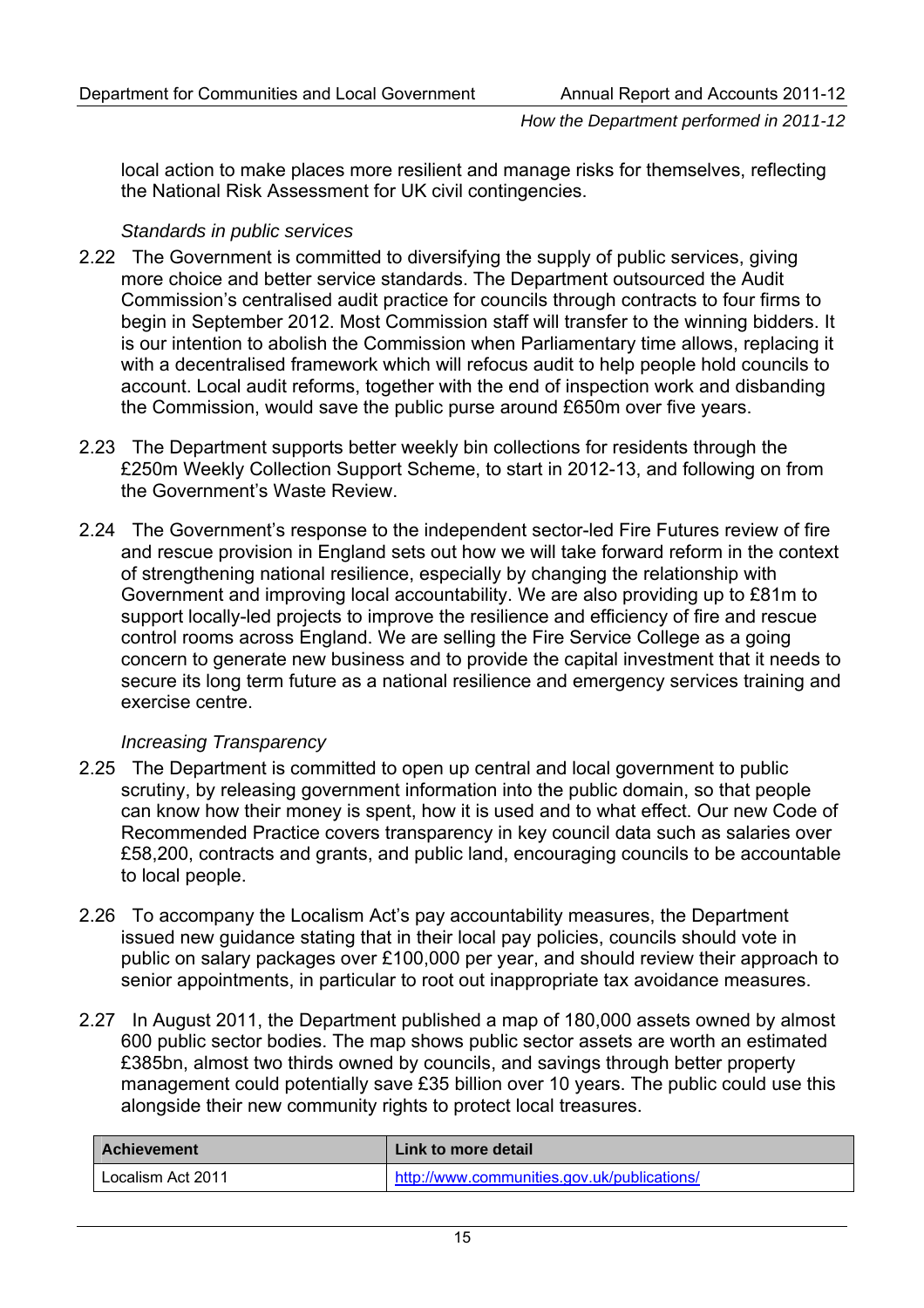| <b>Achievement</b>                                                 | Link to more detail                                                             |
|--------------------------------------------------------------------|---------------------------------------------------------------------------------|
|                                                                    | localgovernment/localismplainenglishguide                                       |
| Response to the public disorder                                    | http://www.communities.gov.uk/news/corporate/1964306                            |
| <b>Active Safer Communities</b>                                    | http://www.communities.gov.uk/news/newsroom/2088542                             |
| Creating the conditions for integration                            | http://www.communities.gov.uk/news/corporate/2092147                            |
| Training volunteer leaders                                         | http://www.communities.gov.uk/news/corporate/2078960                            |
| <b>Supporting Gurkhas</b>                                          | http://www.communities.gov.uk/news/corporate/2028939                            |
| English Language Support                                           | http://www.communities.gov.uk/news/corporate/2097253                            |
| Near Neighbours Fund                                               | http://www.communities.gov.uk/news/corporate/20288651                           |
| Audit Commission outsourcing savings                               | http://www.communities.gov.uk/news/localgovernment/2141890                      |
| <b>Waste Collection</b>                                            | http://www.communities.gov.uk/news/corporate/2122211                            |
| Fire and Rescue                                                    | http://www.communities.gov.uk/fire/firerescueservice/firefutures/               |
| Local pay accountability                                           | http://www.communities.gov.uk/news/newsroom/2032134                             |
| Code of Recommended Practice<br><sub>on</sub><br>Data Transparency | http://www.communities.gov.uk/publications/localgovernment/tran<br>sparencycode |
| Public property map                                                | http://www.communities.gov.uk/news/corporate/1960911                            |

#### **Supporting and Incentivising Local Growth (2.28 - 2.39)**

- 2.28 The Government is committed to promoting strong local economies by putting power in the hands of councils and local businesses, rather than regional agencies. We aim to stimulate private growth and employment, catalysing investment, encouraging enterprise and creating the right conditions for long term sustainable growth.
- 2.29 The Government's Growth Plan of March 2011 highlights the urgent need for the United Kingdom to remove barriers to growth and boost competitiveness, and sets out actions. Growth is a cross-Government objective, supported by the Department through radical reforms (such as Local Enterprise Partnerships, National Planning Policy Framework and New Homes Bonus) and focused interventions (such as the Regional Growth Fund and Growing Places Fund).
- 2.30 The Department's economic development role has expanded following the transfer of former Regional Development Agency land and property assets (outside London) to the Homes and Communities Agency. The Department published a regeneration 'toolkit', highlighting the powers and tools devolved to local residents and business as incentives to drive growth and improve the social and physical quality of their areas.
- 2.31 The Department has established 24 new Enterprise Zones in England, to encourage investment, growth and the creation of new jobs and businesses. The Zones will attract hundreds of new and expanding firms with over £150m in tax breaks available over the next four years. Ambitious planning simplification proposals are being taken forward in the zones, with 18 Local Development Orders having already been put in place and about 40 more to come. These Orders provide certainty to businesses, and make the process of developing in the Zones quicker and cheaper.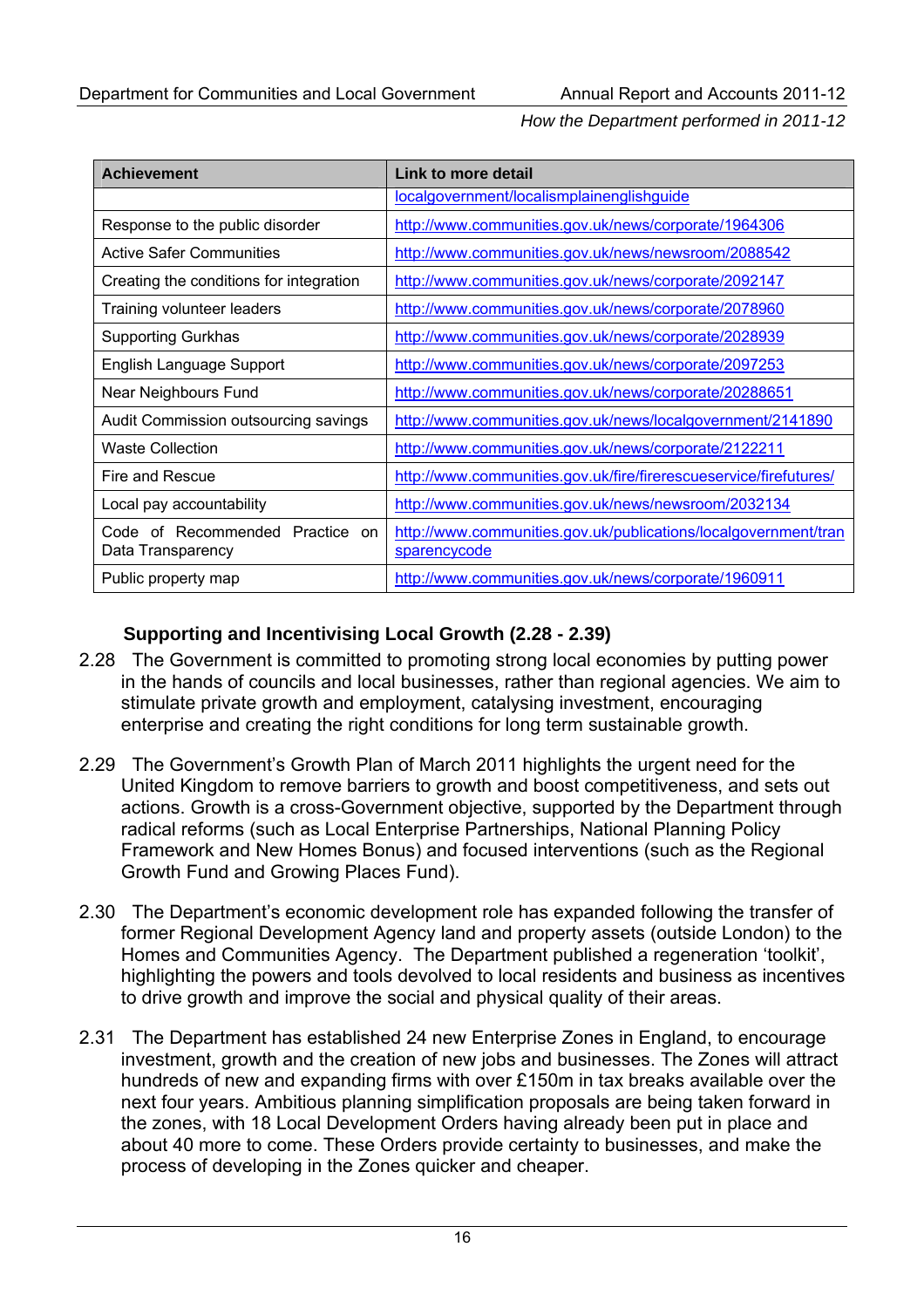- 2.32 The Government is on target with the current European Regional Development Fund programme. Funds must be spent by 2015 and we have already invested some twothirds of the money, at a point when we are two-thirds of the way through the duration of the programme. All areas have met their 2011 spending targets, and some 93% of the total allocation is contracted or awaiting contract.
- 2.33 The Department encouraged the creation of Local Enterprise Partnerships, which operate within an area that makes economic sense, and enable local business and civic leaders to decide on local economic priorities and deliver growth and job creation. The inaugural conference for the national network for the 38 Partnerships was held in September 2011.
- 2.34 Local Enterprise Partnerships received £730m from across Government, including £175m from the Department, in up-front, flexible funding through the Growing Places Fund. We set up the Fund to boost economic growth by building infrastructure, getting stalled projects moving, and creating new homes and jobs. Partnerships decide what to prioritise, and are encouraged to secure a return and reinvest their money.
- 2.35 The Department will contribute £1.9 billion over three years to the Regional Growth Fund (of a total £2.4 billion) for key projects which deliver economic growth and jobs. Local Enterprise Partnerships have advised companies bidding for the Fund.
- 2.36 Improved productivity in cities is crucial to economic success. Government has offered bespoke 'City Deals' with eight core cities and their Local Enterprise Partnerships, which grant freedoms from central control such as a consolidated capital funding pot and powers to lower business rates for certain companies. Cities will need to offer something in return such as strong, accountable leadership and increased efficiency. We have agreed deals with Liverpool and Manchester; the latter includes an infrastructure fund, investment framework, apprenticeship and skills hub, low carbon hub, and housing investment board.
- 2.37 In February 2012 the Government agreed to decentralise power to the Greater London Authority by transferring housing and regeneration responsibilities in the Localism Act 2011. The Department made a settlement worth about £3 billion to support the transfer of power. The Mayor is committed to building 55,000 affordable homes by March 2015, and to bring 45,000 existing social homes up to standard. The settlement will also support the Mayor's London Legacy Development Corporation in delivering new homes for East London, through new receipt sharing arrangements.
- 2.38 The Department is granting £52m to the Coalfields Regeneration Trust over four years to support coalfield communities, and transform the Trust into a self-sustaining organisation. The Department will also lead on delivering England's share of a £23.7m fund to support new opportunities in struggling coastal communities.
- 2.39 In March 2012, the Government responded to Mary Portas' independent review into the future of high streets. We provided councils with £10m through a High Street Innovation Fund, and announced other measures including support for pilot areas, a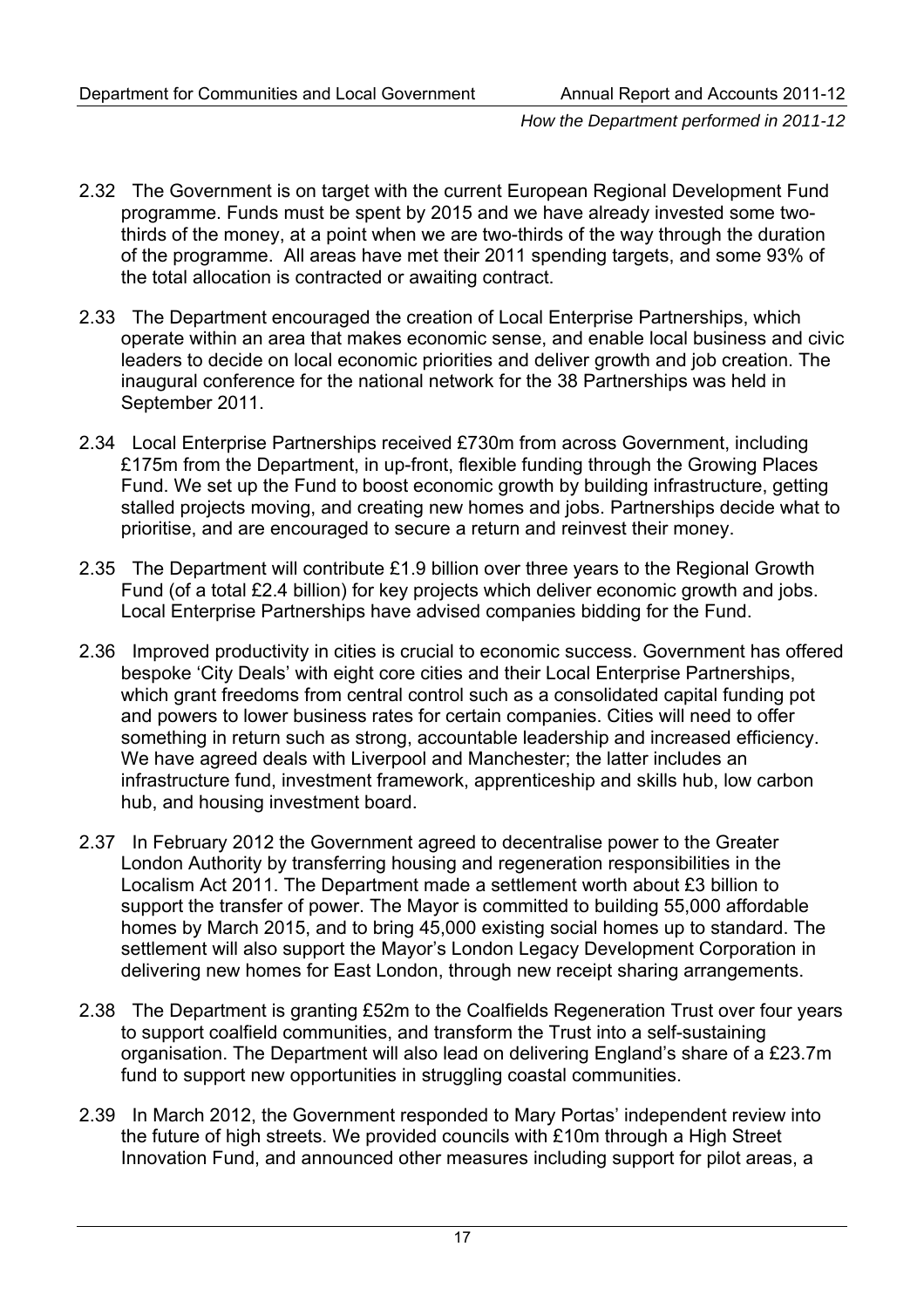£1m High Street Challenge Fund for the most creative solutions, and £1m for high street Neighbourhood Plans.

| <b>Achievement</b>                           | Link to more detail                                                                                          |
|----------------------------------------------|--------------------------------------------------------------------------------------------------------------|
| The Plan for Growth                          | http://cdn.hm-treasury.gov.uk/2011budget_growth.pdf                                                          |
| Regional Development Agency Assets           | http://www.homesandcommunities.co.uk/news/growth-<br>boost-hca-launches-new-economic-assets-programme        |
| Regeneration toolkit                         | http://www.communities.gov.uk/publications/regeneration/co<br>mmunityledregenerationtoolkit                  |
| <b>Enterprise Zones</b>                      | http://www.communities.gov.uk/regeneration/economicgrowt<br>h/enterprisezones                                |
| <b>Local Enterprise Partnerships</b>         | http://www.communities.gov.uk/news/corporate/1881523                                                         |
| Growing Places Fund, Tax Increment Financing | http://www.communities.gov.uk/news/corporate/2118875<br>http://www.communities.gov.uk/news/corporate/2079177 |
| <b>Regional Growth Fund</b>                  | http://nds.coi.gov.uk/content/detail.aspx?NewsAreaId=2ℜ<br>leaseID=423400&SubjectId=2                        |
| City Deals (Manchester)                      | http://www.communities.gov.uk/news/corporate/2110432                                                         |
| London settlement and the Olympics legacy    | http://www.communities.gov.uk/news/newsroom/2082928                                                          |
| Coalfield communities                        | http://www.communities.gov.uk/news/corporate/2075333                                                         |
| Coastal communities                          | http://www.communities.gov.uk/news/corporate/2085781                                                         |
| Portas Review of high streets                | http://www.communities.gov.uk/news/corporate/2120114                                                         |

#### **Meeting People's Housing Aspirations (paragraphs 2.40 – 2.54)**

2.40 The Department leads on the Government's commitment to provide support to get house building going again; take action to improve affordability and support aspiration, choice and quality for tenants; tackle empty homes and seek to improve the quality and sustainability of homes. In November 2011, we launched the Housing Strategy.

#### *Reforming the Housing Revenue Account*

2.41 The Government abolished the bureaucratic and complex Housing Revenue Account subsidy system. Under this funding model, rent income was redistributed between councils based on complex calculations made by Government. Under the new devolved self-financing system, councils now fund their own housing from their own rents, giving them the flexibility and resources necessary to plan long term and drive efficiency. It also provides a transparent link between the rents tenants pay and the services they receive. Self-financing was implemented through a one-off series of payments between 168 local authorities and Government on 28 March 2012 with a total value over £19 billion. As a result of close working with councils and across Government, this complex transaction went smoothly and the new system started as planned on 1 April.

#### *Promoting homeownership*

2.42 In March 2012, Ministers launched the NewBuy Guarantee to enable up to 100,000 buyers frozen out of the housing market to secure loans on newly built homes with only a 5% deposit. Government and housebuilders will provide security for the loan, so if the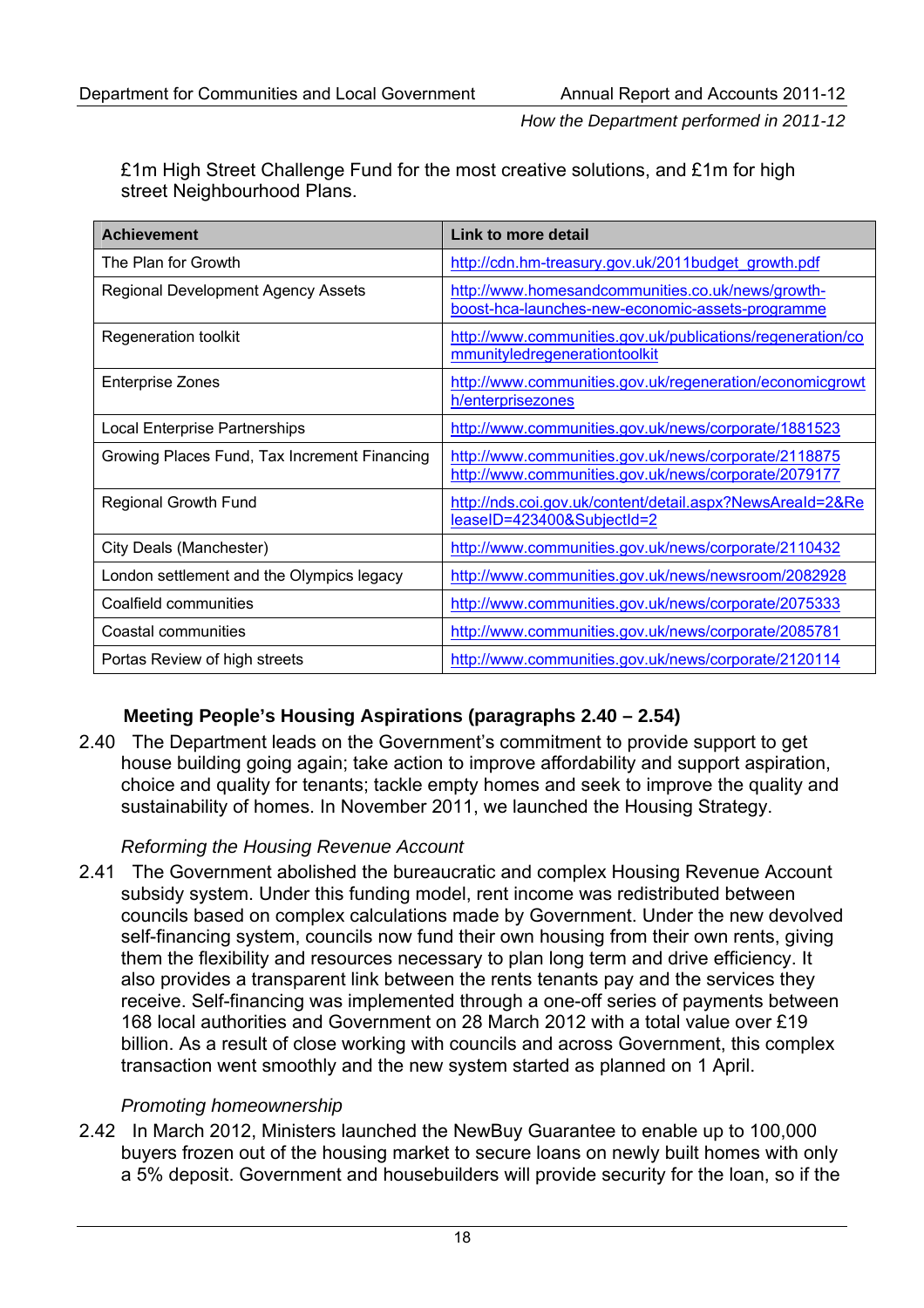house is sold for less than the outstanding mortgage total, the lender can recover most of its loss. From May 2012, the scheme will be supported by banks covering 73% of the new build mortgage market. Many of the United Kingdom's biggest housebuilders are participating, and nearly 30,000 homebuyers have registered an interest, potentially providing 25,000 new homes.

- 2.43 The Government also published the revised Right to Buy with an increased discount of up to £75,000, giving most social tenants the opportunity to buy the homes they live in. Our aim is that every additional home sold be replaced by a new affordable rent home.
- 2.44 The Department is giving up to £180m over two years to help over 10,000 aspiring home-owners through the FirstBuy scheme (launched June 2011), which makes equity loans for up to 20% of a home. This is co-funded by housebuilders, and repaid on sale of the home.

#### *Strong incentives to build new homes*

- 2.45 Over 200 stalled building projects will share the £570m Get Britain Building fund, helping to deliver up to 16,000 new homes and 30,000 construction jobs. The Government has also announced £30m additional funding to support provision of short term project finance for self-build housing on a repayable basis.
- 2.46 The Government is providing £100m of funding to bring empty homes back into use as affordable housing. £70m of that will bring over 5,600 empty homes back into use and £30m is available to community and voluntary groups. It wastes resources if, for every two families who need a home, there is one standing empty. A further £50m will tackle large clusters of empty homes.
- 2.47 Departments with significant landholdings have published strategies for how their land can be used to build up to 100,000 new homes by 2015. As part of this, the Homes and Communities Agency will deliver over 11,000 housing starts on land they are releasing. The public will be able to request a sale of unused or underused public land through a simple form as part of Community Right to Reclaim Land.
- 2.48 The New Homes Bonus incentivises housing growth through grant based on the council tax raised from additional homes and long-term empty homes brought into use. This ensures that growing areas have resources to meet the needs of new and existing residents, replacing top down development targets with transparent cash incentives. Ministers confirmed in February 2012 that 353 councils will receive £432m of match funding in 2012-13 in respect of 159,000 homes provided.
- 2.49 The Housing Strategy will support greater investment in the private rented sector, driving large scale investment through changes to the tax rules for bulk purchases of buy-to-let homes, and encouraging the growth of Real Estate Investment Trusts, which provide low cost access to capital. An independent review will also consider whether there are barriers to greater large-scale investment in rented housing. We launched a consultation in April 2012 on the potential for Trusts to support private investment in the social housing sector.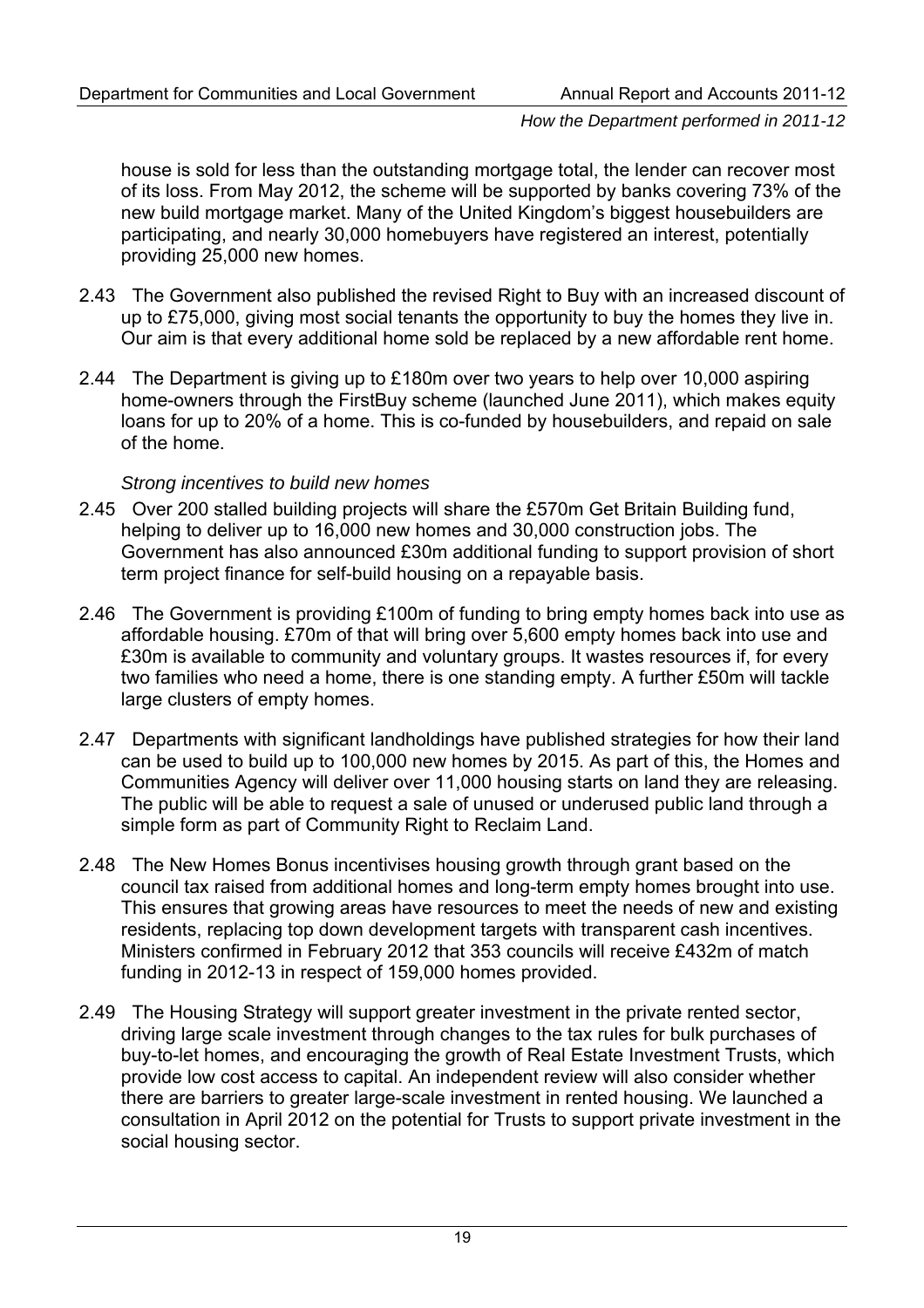2.50 The Department launched a consultation in January 2012 on changes to Building Regulations to streamline and simplify parts of the Regulations and to deliver on the Structural Reform Plan commitment to improve the energy efficiency of new homes.

#### *Protecting the most vulnerable*

- 2.51 Appetite for the Affordable Homes Programme surpassed expectations in 2011-12, with 146 providers sharing almost £1.8 billion to build 80,000 homes under the programme. This is part of an overall investment of £4.5 billion, and puts Government on track to deliver up to 170,000 new homes by 2015, safeguarding 80,000 jobs (mainly construction).
- 2.52 Funding has been maintained in priority areas to protect vulnerable and disadvantaged people and ensure more decent social homes, including:
	- £6.5 billion for Supporting People, protected in the 2010 Spending Review, and now provided through Formula Grant. £1 spent on Supporting People saves £3 in reduced costs for homelessness, crime, health and other costs;
	- £725m for Disabled Facilities Grant over the 2010 Spending Review period, enabling councils to fund adaptations to peoples' homes, helping people live independently; and
	- £2.1bn over four years for Decent Homes (£1.6 billion for councils) to make muchneeded improvements to social housing. The Department is ahead of schedule, and 93% of all homes now meet the Decent standard, up from 90% in 2009.
- 2.53 In addition to £100m homelessness prevention funding for councils in 2011-12 to meet their statutory duties, the Department also made £70m available to assist households:
	- £20m to help protect vital front line homelessness services and to help councils adopt London's 'No Second Night Out' rough sleeping standard across England;
	- £20m to enable local authorities to offer small loans or grants to help people stay in their homes, including £1m for free on-the-day legal advice from court desks;
	- £20m for housing advice for single homeless people;
	- £5m for improved hostel provision and for 1,500 new and improved bed spaces;
	- £5m for a Social Impact Bond using payment by results to help persistent rough sleepers in London.
- 2.54 The Department is radically reforming social housing tenancies, making the system fairer by striking a sensible balance between the needs of new and existing tenants, and allowing more decisions about housing to be taken locally. Reforms include:
	- allowing councils to offer flexible agreements for new tenancies instead of a home for life, ensuring more social homes are available to people who need them;
	- allowing tenants wanting to swap their home to see every available home online;
	- abolishing the Tenant Services Authority;
	- helping landlords to combat anti-social behaviour through new court statements;
	- offering responsible tenants extra cash and basic DIY training to do minor repairs;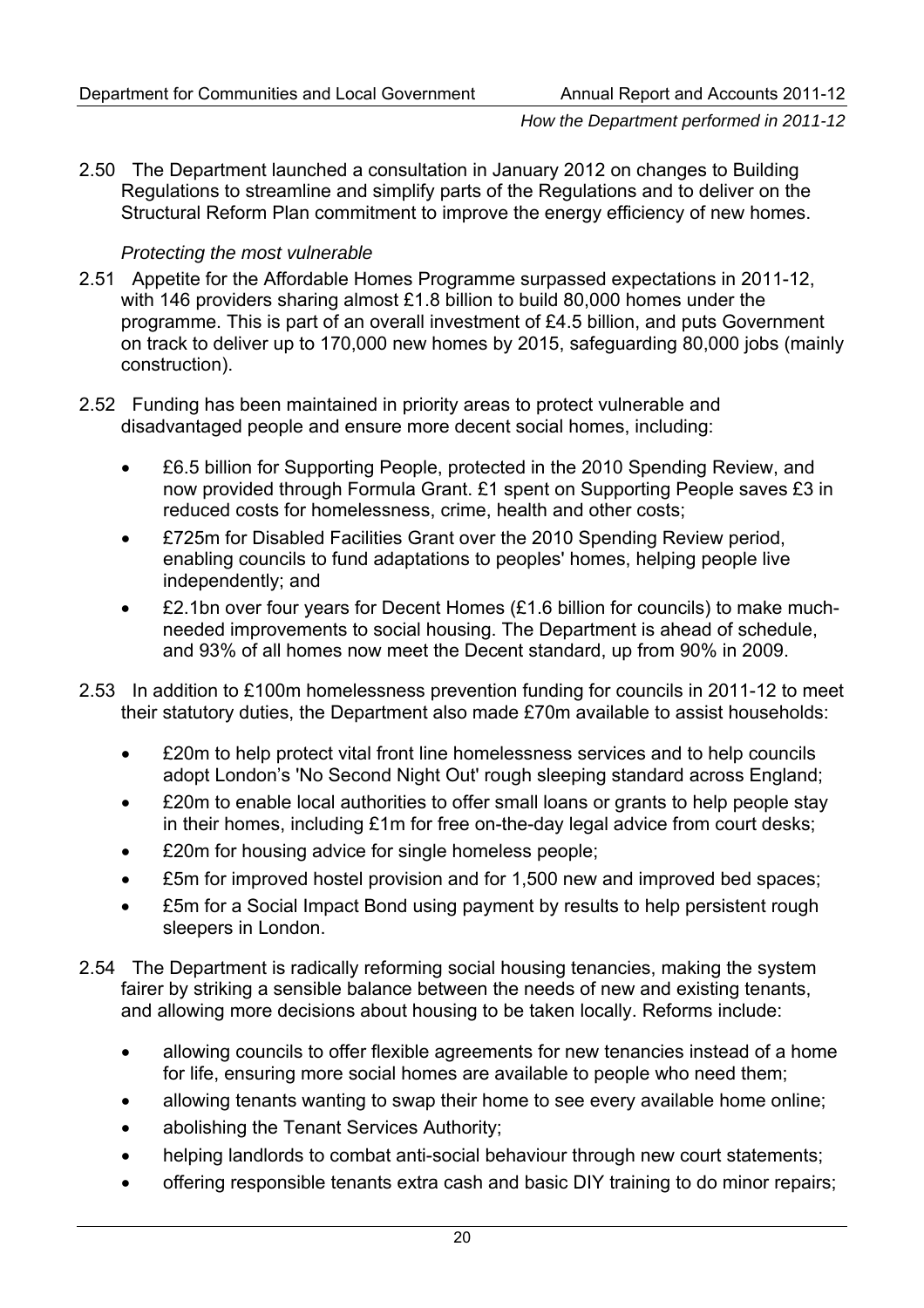• consulting on reform to the Right to Manage, which allows tenants to bid to take over day-to-day maintenance, and Right to Transfer, which requires councils to work with tenants who want their homes transferred to a housing association.

| <b>Achievement</b>                           | Link to more detail                                                                     |  |
|----------------------------------------------|-----------------------------------------------------------------------------------------|--|
| <b>Housing Strategy</b>                      | http://www.communities.gov.uk/news/corporate/2033724                                    |  |
| Housing Revenue Account Self-financing       | http://www.communities.gov.uk/publications/housing/draftde<br>terminationsselffinancing |  |
| NewBuy Guarantee and Right to Buy            | http://www.communities.gov.uk/news/corporate/2104121                                    |  |
| FirstBuy: equity loans for first time buyers | http://www.communities.gov.uk/news/corporate/1926856                                    |  |
| <b>Get Britain Building</b>                  | http://www.communities.gov.uk/news/corporate/2109358                                    |  |
| <b>Empty Homes</b>                           | http://www.communities.gov.uk/news/corporate/2099450                                    |  |
| Government land for new homes                | http://www.communities.gov.uk/news/corporate/2001971                                    |  |
| New Homes Bonus                              | http://www.communities.gov.uk/housing/housingsupply/new<br>homesbonus/                  |  |
| <b>Preventing Repossessions Fund</b>         | http://www.communities.gov.uk/news/corporate/2086207                                    |  |
| Support for homelessness                     | http://www.communities.gov.uk/news/corporate/2102160                                    |  |
| Affordable Housing Programme                 | http://www.communities.gov.uk/news/newsroom/2124305                                     |  |
| <b>Supporting People</b>                     | http://www.communities.gov.uk/news/corporate/2110095                                    |  |
| Decent Homes                                 | http://www.communities.gov.uk/news/corporate/2040762                                    |  |
| Social housing allocations policy            | http://www.communities.gov.uk/news/corporate/2060987                                    |  |
| HomeSwap Direct                              | http://www.communities.gov.uk/news/corporate/201468712                                  |  |
| Tackling neighbours from hell                | http://www.communities.gov.uk/news/corporate/2108492                                    |  |
| Right to Manage and Right to Transfer        | http://www.communities.gov.uk/news/corporate/2107148                                    |  |

#### **Putting Communities in Charge of Planning (paragraphs 2.55 – 2.59)**

- 2.55 The Department is committed to putting power into the hands of communities to shape the places where they live, by reforming the planning system. The purpose of planning is to help achieve sustainable development, which is about positive growth - making economic, environmental and social progress for this and future generations including by helping to create the homes and jobs which people need.
- 2.56 In March 2012 Ministers published the new National Planning Policy Framework, which:
	- enshrines the local plan as the keystone of the planning system;
	- makes planning much simpler and more accessible reducing nearly 1,300 pages into a clear, readable guide of around 50 pages;
	- establishes a powerful presumption in favour of sustainable development;
	- maintains robust protection for our natural environment, including the Green Belt;
	- encourages the use of brownfield land in a way determined locally;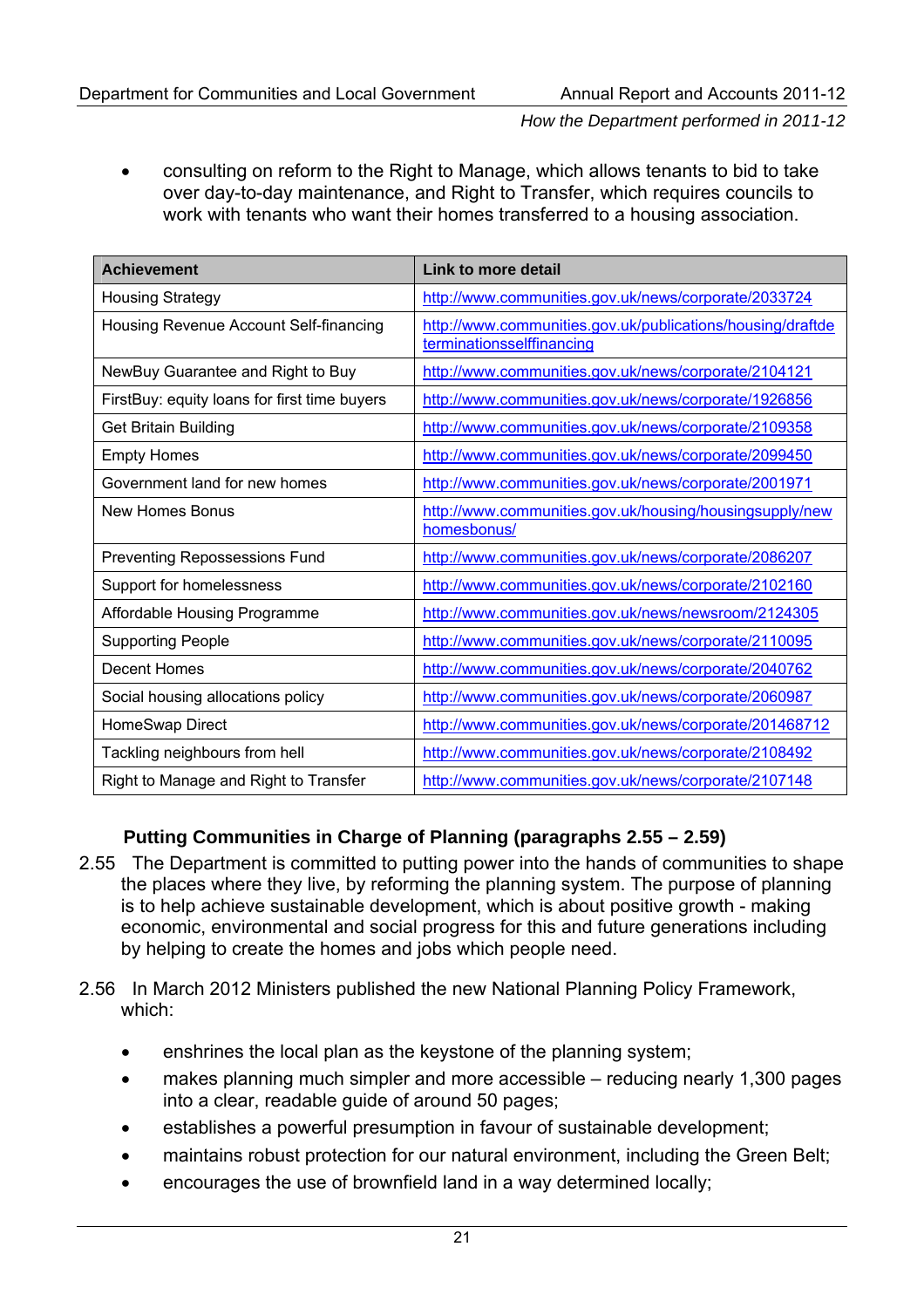- remove national parking restrictions to help high streets attract customers; and
- strengthens the requirement for new development to be of good design.
- 2.57 The Localism Act 2011 introduces neighbourhood planning powers. 108 areas announced in March 2012 will trial these new rights. Before Royal Assent, 125 'front runners' tested neighbourhood planning, helped by free expert planning advice and £20,000 for their local council. For example, in Sherston, Wiltshire, the Parish Council aims to deliver affordable homes for elderly and disabled residents, and is looking at the need for key infrastructure such as high speed broadband and new schools, and at developing a community orchard.
- 2.58 The first councils started charging Community Infrastructure Levy to support development by funding infrastructure that councils and communities want. The Localism Act 2011 introduced a requirement for councils to pass part of the Levy to neighbourhoods, giving far more ability to shape their area and accommodate the impact of new development.
- 2.59 To ensure the planning system for delivery of major infrastructure is rapid, transparent and accountable, the Localism Act 2011 abolished the Infrastructure Planning Commission. The Department closed it in March 2012, returning responsibility for decisions to elected Ministers, advised by a Major Infrastructure Planning Unit within the Planning Inspectorate.

| <b>Achievement</b>                | Link to more detail                                                                               |
|-----------------------------------|---------------------------------------------------------------------------------------------------|
| Simplification of planning policy | http://www.communities.gov.uk/news/corporate/2115421                                              |
| Neighbourhood Planning            | http://www.communities.gov.uk/news/corporate/20075571                                             |
| Community Infrastructure Levy     | http://www.communities.gov.uk/planningandbuilding/planningsyst<br>em/communityinfrastructurelevy/ |

#### **Tackling the Budget Deficit (paragraphs 2.60 – 2.66)**

- 2.60 At the beginning of 2011-12, the Department implemented its reduction in planned programme spending to contribute to the Government's plans to stabilise the public finances. This reduced the Department's budgets in real terms by [3](#page-25-0)3% on resource<sup>3</sup> and 74% on capital by 2014-15 (compared to 2010-11), and transferred over £6.7 billion of funding to local government.
- 2.61 In 2011-12, the Department was given additional responsibilities and funding beyond our Spending Review Settlement. We announced the following new significant programmes: Growing Places Fund, Right to Buy, Troubled Families, NewBuy, Get Britain Building and City Deals. We provided £500m of an extra £1 billion for the Regional Growth Fund, and the remaining round 1 funding was centralised in the Department.

<span id="page-25-0"></span><sup>3</sup> Or 51% if reflecting the transfer of Supporting People grant to Local Government.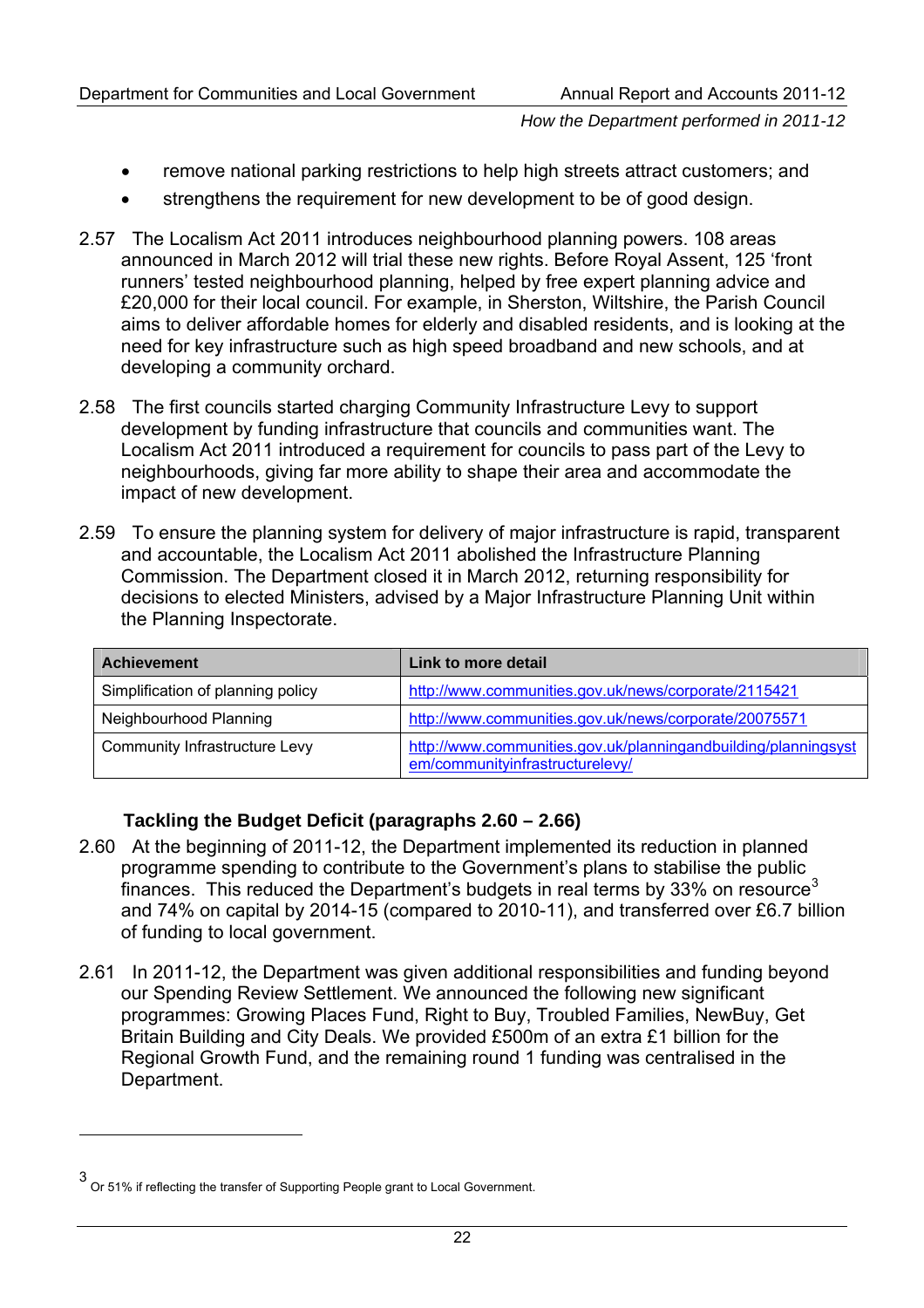- 2.62 The Department is implementing a 33% saving in real terms on administration costs. Our Change Programme has concluded. Alongside reductions to estates and other non-pay costs, this required that we cut paybill costs by 34% and reduce our workforce by 37% against the starting baseline. By October 2011, reductions had been identified through selection exercises carried out by grade and a number of voluntary exit opportunities. Staff exits will be complete by October 2012, as planned.
- 2.63 The Department announced plans in March 2011 to rationalise the Departmental Group by two thirds, which is estimated to save around £170m by 2014-15 on our main budget and £60m on our Local Government budget. The number of Arm's Length Bodies will reduce from 26 to nine, of which eleven have now closed or transferred – the Tenant Services Authority, Infrastructure Planning Commission and Standards Board for England closed in March 2012 as a result of the Localism Act 2011. The bodies which will remain are putting in place measures to increase efficiency, including securing better value for money in procurement and reducing running costs. For savings from local audit reforms see paragraph 2.22 above.
- 2.64 Internally, the Department has also:
	- completed abolition of the Government Offices for the Regions, saving £190m over four years;
	- cut spend on consultancy to £3.4m in 2011-12, from £60m in 2009-10 and £19m in 2010-11, and cut spend on agency staff by two thirds since 2010-11;
	- cut Government Procurement Card spending by 64%;
	- consolidated our presence in Eland House by vacating two floors, giving additional income of £1.2m in 2011-12 (increasing in later years); and
	- entered into a joint Facilities Management contract with the Department for Education which will save this Department £2.1m per year.
- 2.65 The Government inherited £236m in potential liabilities for the 2000-06 European Regional Development Fund. By the end of March 2012, the Department had reduced this to just over £41m of which £26.3m is a specific charge to 2011-12. This has been delivered against a backdrop of a well managed major transition programme (from the Government Office structure to a smaller centralised Department-led team) and continued negotiations with the Commission, leading to closure of seven of the 20 programmes on a significantly faster timetable than the 1994-99 programme.
- 2.66 The Department will continue to develop more commercial approaches to raise private sector investment, such as NewBuy, and approaches that invest and secure a financial return rather than simply spend taxpayer money, such as Getting Britain Building.

| <b>Achievement</b>                    | Link to more detail                                  |  |
|---------------------------------------|------------------------------------------------------|--|
| Rationalising the Departmental Group  | http://www.communities.gov.uk/news/newsroom/1865652  |  |
| European Regional Development Funding | http://www.communities.gov.uk/news/corporate/1957698 |  |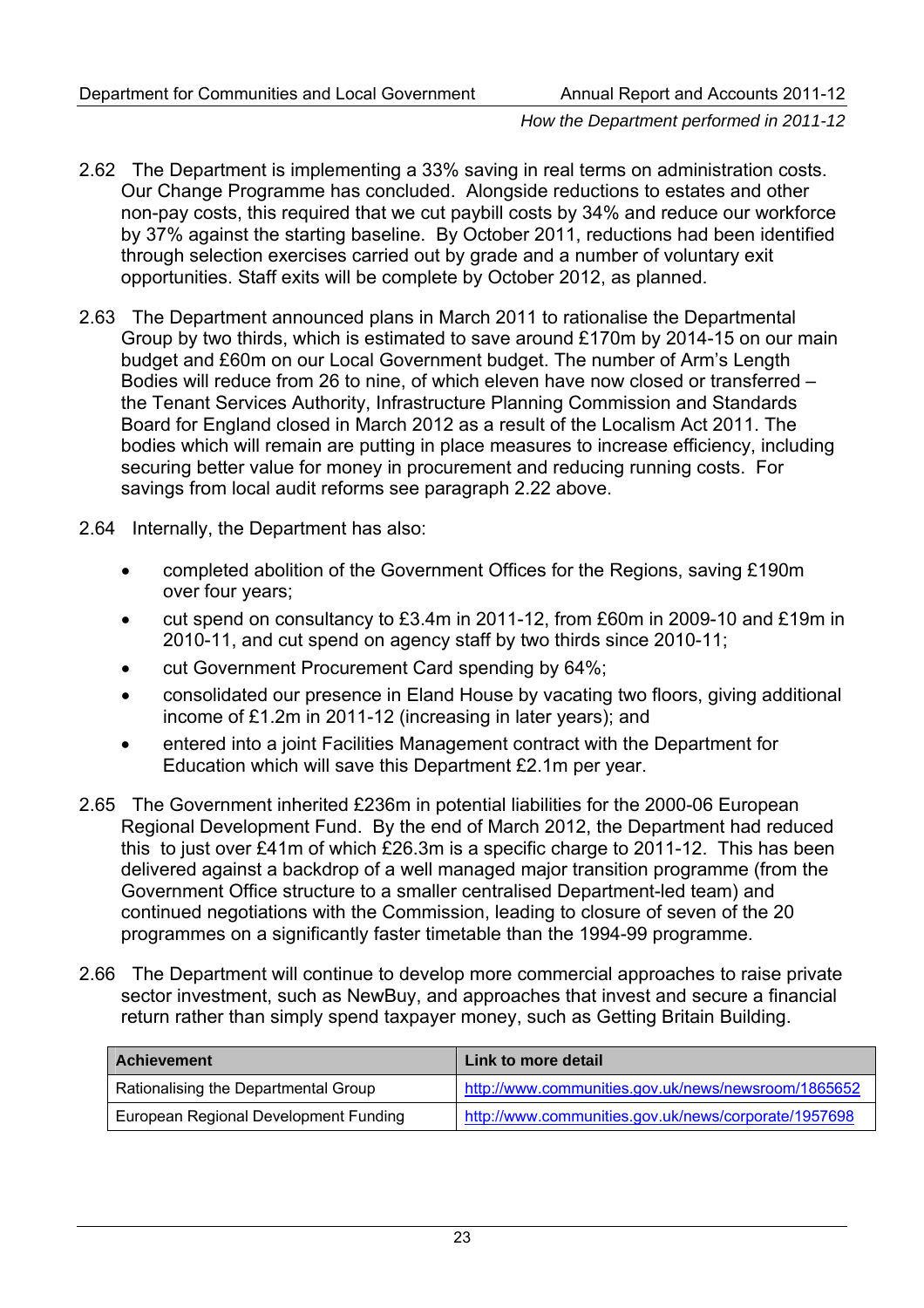#### **3 Progress on the Structural Reform Plan and input / impact indicators**

#### **Structural Reform Plan**

- 3.1 Progress against the Structural Reform Plan actions due to complete in 2011-12 (as of 31 March) is set out at the end of the Results table below.
- 3.2 At the end of March, the Department had completed 85% of our actions (166 out of 196), including completing 18 actions early. The one delayed action by year end was consulting on proposals to simplify information required to support planning applications, particularly at outline stage. This has been integrated within a package on wider planning reforms. The Budget 2012 included a commitment to implement simplification proposals by 2013.
- 3.3 All the monthly implementation reports and latest data, including details on the actions due to start and complete each month, can be found on the Department's website: <http://www.communities.gov.uk/publications/corporate/structuralreformplan>
- 3.4 The actions in the Results table below are those from the Structural Reform Plan published in May 2011 as part of the Department's Business Plan and can be found on the Department's website:

<http://www.communities.gov.uk/publications/corporate/businessplan2011>

#### **Input and Impact Indicators**

- 3.5 The Business Plan also sets out the Department's input and impact indicators, as required for all departments which have published a Plan as part of the Transparency Framework. The Results table below outlines progress on each of the indicators over 2011-12.
- 3.6 Where available we have provided annual rather than quarterly figures. In cases where annual data is not yet available we have presented figures for those quarters where data is available. Details on when these will be available are in the table footnotes. Quarterly data is available for some indicators in the Quarterly Data Summaries at

[http://www.communities.gov.uk/corporate/about/howwework/corporatereports/businessplans/](http://www.communities.gov.uk/corporate/about/howwework/corporatereports/businessplans)

- 3.7 The Department's commentary on the results is as follows:
	- In 2011-12 the Homes and Communities Agency (HCA) delivered 15,698 affordable housing starts on site. Whilst this was a decrease from 2010-11 (49,363) the figures reflect a period of transition following the ending of the National Affordable Housing Programme (NAHP) and the launch of our new Affordable Homes Programme (AHP). In 2011-12 the HCA delivered 51,665 affordable housing completions, a small decrease (7.5%) on 2010/11, but significantly exceeding their target of 35,000. The number of starts on site in the second half of the year has been very encouraging and the numbers are consistent with expectations to deliver the 80,000 completions anticipated through the AHP.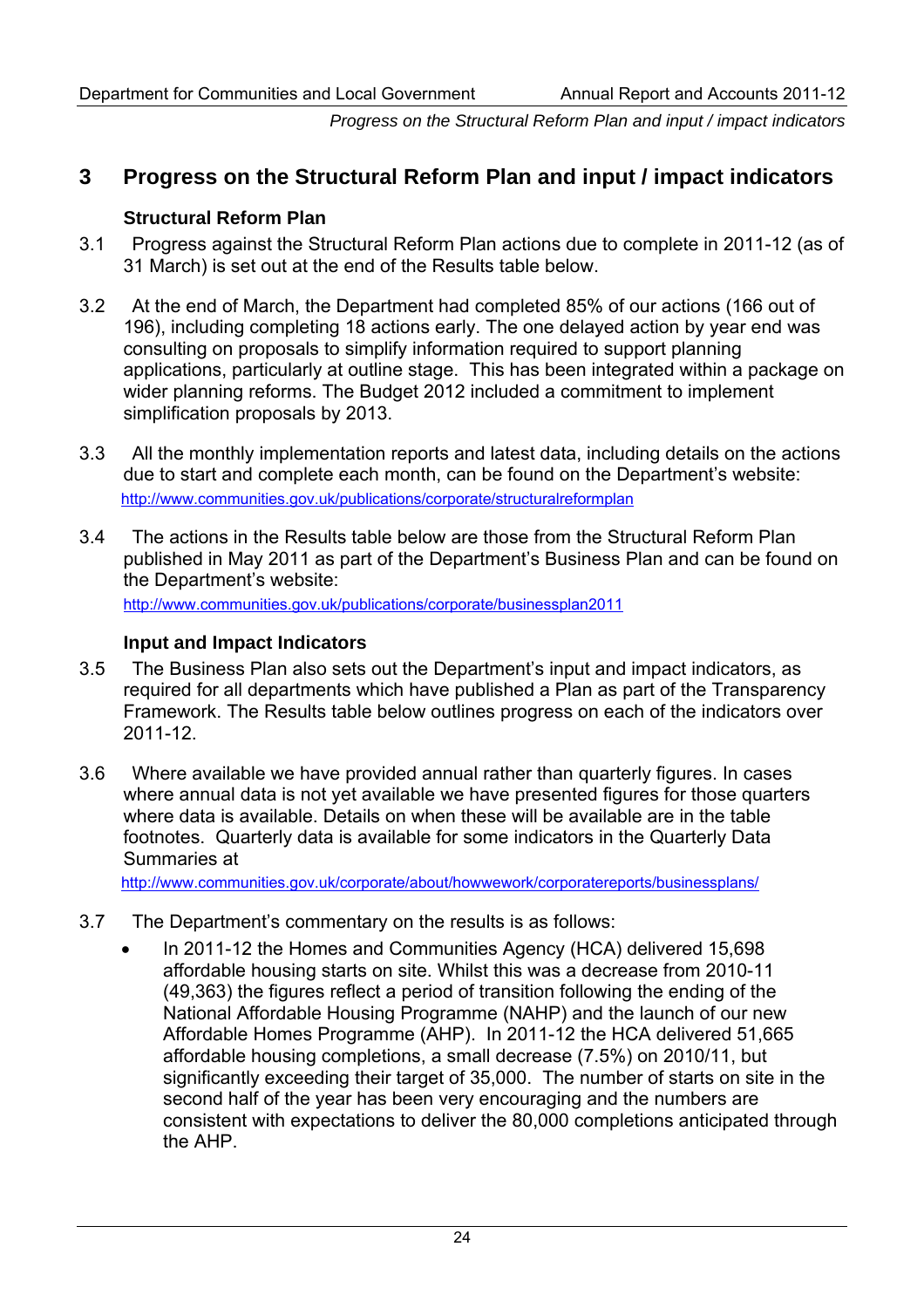- The total number of house building starts and completions indicators show that house building performance has been broadly steady between 2010-11 and 2011- 12.
- The average New Homes Bonus grant payable per dwelling per year has risen moderately in 2011-12 compared to 2010-11 (5% in England) driven by the affordable homes premium.
- The energy efficiency of new build housing (average Standard Assessment Procedure energy rating score) has fallen slightly to 79.6 from 81.3. Since the time series began in 2008, the vast majority of private sector homes will have been built to the 2006 Building Regulations standard. However, affordable homes supported by the HCA have been built to a higher standard (what is now the 2010 Building Regulations standard). It is possible therefore that the reduction in affordable housing completions (see above) in proportion to the private sector may have decreased the SAP average. Over the next year, we can expect to see the impact of the higher standards of the 2010 Building Regulations start to have an effect as new home homes built to those standards are completed.
- There were 50,510 households in temporary accommodation on 31 March 2012 (seasonally adjusted), compared with 48,310 at the same date last year. Whilst this represents a rise of 5 per cent in the number of households in temporary accommodation over the year, the figure represents a 50 per cent decrease from the peak quarterly figure in 2004.
- The number of planning applications granted as a percentage of all applications for major and minor schemes in the October to December quarter 2011 has shown a small increase compared with the corresponding quarter in 2010.
- The quarterly fire-related casualties (per 100,000 population) figures show little change year-on-year compared with 2010-11.
- 3.8 The following tables provide data on the Structural Reform Plan for 2011-12 and 2010- 11.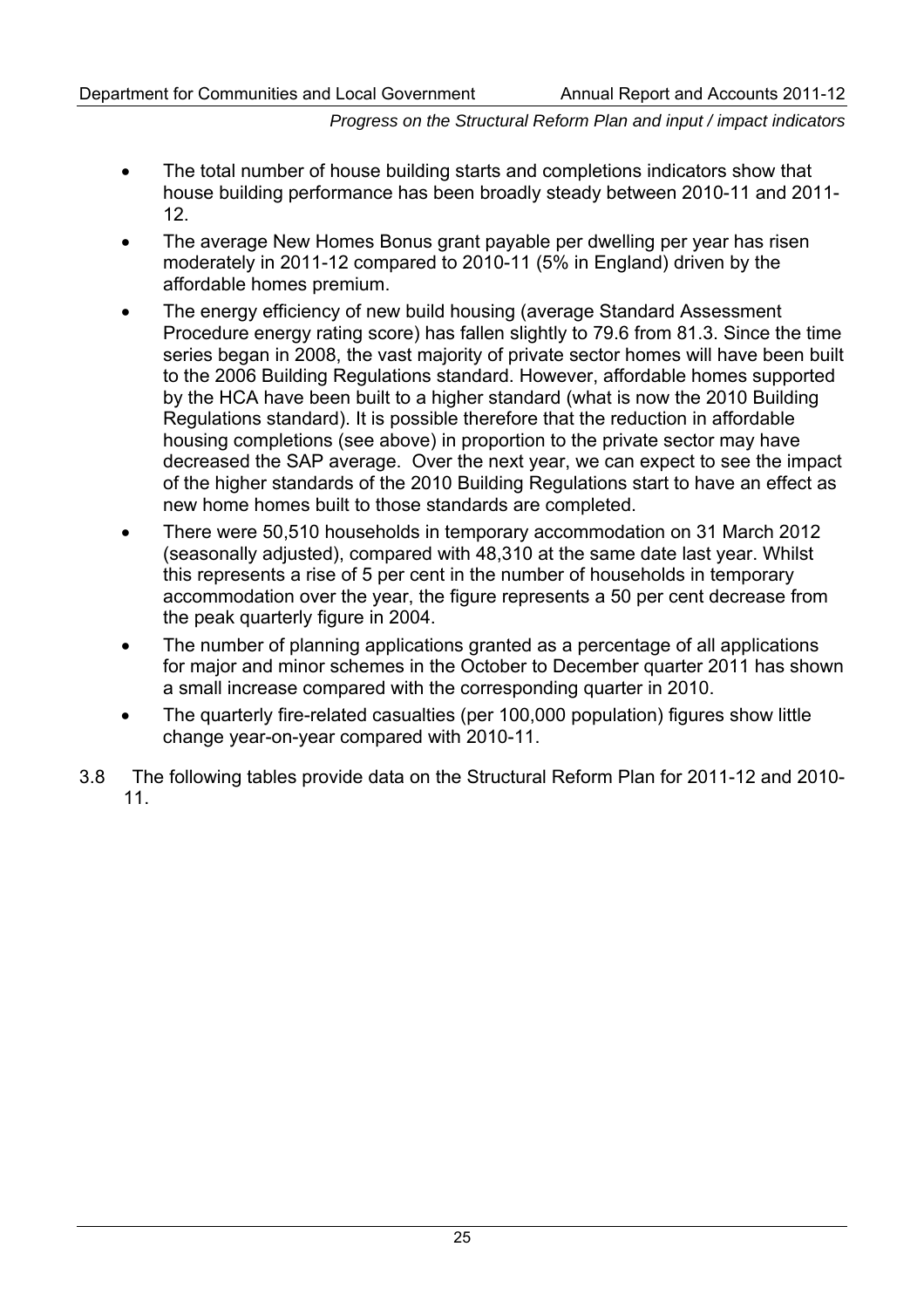| <b>Results</b>                                                              |         |         |  |
|-----------------------------------------------------------------------------|---------|---------|--|
| <b>Input Indicators</b>                                                     | 2011-12 | 2010-11 |  |
| 1. Affordable Rent payment per dwelling by the HCA $^{(a)}$                 | N/A     | (i)     |  |
| 2. Percentage of local authority revenue expenditure funded by central      |         |         |  |
| government grants, broken down by class of authority <sup>(b)</sup>         |         |         |  |
| England                                                                     | N/A     | 76.0%   |  |
| i) London boroughs                                                          | N/A     | 80.8%   |  |
| ii) Metropolitan districts                                                  | N/A     | 81.1%   |  |
| iii) Unitary authorities                                                    | N/A     | 75.2%   |  |
| iv) Shire counties                                                          | N/A     | 70.8%   |  |
| v) Shire districts                                                          | N/A     | 57.9%   |  |
| vi) Greater London Authority                                                | N/A     | 85.2%   |  |
| vii) (a) Other authorities - fire authorities                               | N/A     | 55.2%   |  |
| vii) (b) Other authorities - excluding fire authorities & GLA               | N/A     | 76.5%   |  |
| 3. Expenditure per head on the Fire and Rescue Service <sup>(D)</sup>       | N/A     | £41.44  |  |
| 4. Average New Homes Bonus grant payable per dwelling per year to different |         |         |  |
| classes of authority <sup>(c)</sup>                                         |         |         |  |
| England                                                                     | £1,400  | £1,334  |  |
| i) Shire areas                                                              | £1,427  | £1,351  |  |
| ii) Metropolitan areas                                                      | £1,269  | £1,223  |  |
| iii) London                                                                 | £1,528  | £1,452  |  |
| 5. Formula Grant per head as a percentage of England average (d)            |         |         |  |
| i) Inner London boroughs and City                                           | 188.7%  | 187.5%  |  |
| ii) Outer London boroughs                                                   | 97.8%   | 99.1%   |  |
| iii) London (including City)                                                | 131.0%  | 131.8%  |  |
| iv) GLA - fire                                                              | 7.8%    | 8.3%    |  |
| v) Metropolitan districts                                                   | 127.0%  | 127.9%  |  |
| vi) Joint fire authorities (metropolitan districts)                         | 6.5%    | 7.3%    |  |
| vii) Unitary authorities (act as fire authorities)                          | 100.6%  | 99.4%   |  |
| viii) Unitary authorities (do not act as fire authorities)                  | 92.2%   | 91.7%   |  |
| ix) Shire counties (act as fire authorities)                                | 67.7%   | 67.3%   |  |
| x) Shire counties (do not act as fire authorities)                          | 66.1%   | 64.7%   |  |
| areas)                                                                      | 4.5%    | 4.8%    |  |

(for notes, see next page)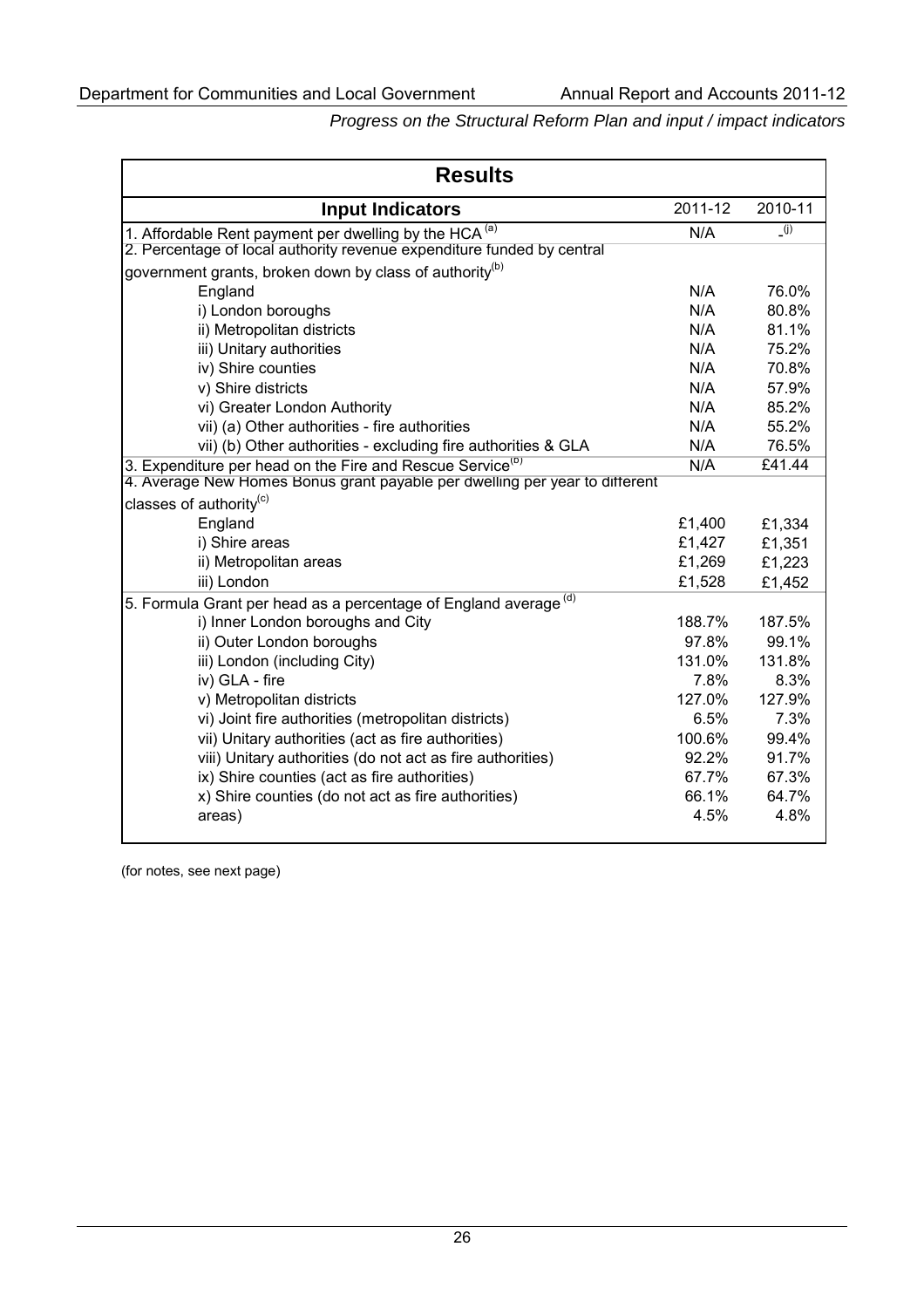| <b>Impact Indicators</b>                                                      | 2011-12     | 2010-11 |
|-------------------------------------------------------------------------------|-------------|---------|
| 1. Total number of housing starts and completions, seasonally- adjusted (as a |             |         |
| leading indicator of net additions)                                           |             |         |
| Starts: total for year (e)                                                    | 104,970     | 112,060 |
| Completions: total for year (e)                                               | 117,870     | 111,250 |
| 2. Number of net additions to the housing stock $(1)$                         | N/A         | 121,200 |
| 3. Number of affordable housing starts and completions delivered through the  |             |         |
| Homes and Communities Agency                                                  |             |         |
| Starts: total for year                                                        | 15,698      | 49,363  |
| Completions: total for year                                                   | 51,665      | 55,860  |
| 4. Energy efficiency of new build housing (average Standard Assessment        |             |         |
| Procedure energy rating score)                                                |             |         |
| Weighted annual mean of published quarterly average scores (9)                | 79.6        | 81.28   |
| 5. Households in temporary accommodation, seasonally-adjusted *               |             |         |
| Total for year                                                                | 50,510      | 48,310  |
| 6. Fire-related casualties (h) *                                              |             |         |
| 1 April to 30 June                                                            | 3.8         | 3.6     |
| 1 July to 30 September                                                        | 3.6         | 3.5     |
| 1 October to 31 December                                                      | N/A         | 4.2     |
| 1 January to 31 March                                                         | N/A         | 3.7     |
| Average for year                                                              | N/A         | 3.7     |
| 7. Decentralisation of central government funding through percentage of un-   | N/A         | 92.2%   |
| ring fenced grants <sup>(b)</sup>                                             |             |         |
| 8. The number of planning applications granted as a percentage of all         |             |         |
| applications for major and minor schemes $^{\left( i\right) }$                |             |         |
| 1 April to 30 June                                                            | 83.6%       | 82.6%   |
| 1 July to 30 September                                                        | 83.6%       | 82.5%   |
| 1 October to 31 December                                                      | 83.8%       | 83.3%   |
| 1 January to 31 March                                                         | N/A         | 82.5%   |
| Average for year                                                              | N/A         | 83.6%   |
| <b>Structural Reform Plan Actions</b>                                         | 2011-12     | 2010-11 |
| Total number of actions completed during the year                             | 166         | 81      |
| Total number of actions overdue at the end of the year                        | 1           | 17      |
| Number of overdue actions that are attributable to external factors           | $\mathbf 0$ | 0       |
| Total number of actions ongoing                                               | 30          | 46      |

Notes: Full technical details for each indicator, and contextual information on the indicators, can be found in the Indicator Measurement Annex A and at:<br>http://www.communities.gov.uk/corporate/about/howwework/corporatereports/businessplans/

\* Provisional Figures

N/A = not available at the time of publication (but see footnotes for publication dates)

- (a) Data not available until Q2 2012-13.
- (b) Outturn figures for 2011-12 will be published in August 2012.
- (c) Figures reported for 2011-12 relate to payments made in April 2012 but relate to new homes in 2011-12.
- (d) Excluding police funding. City of London non-police figures have been estimated for 2010-11.
- (e) The annual total is not necessarily equal to the sum of the seasonally-adjusted figures for each quarter, as published in the Quarterly Data Summary (QDS).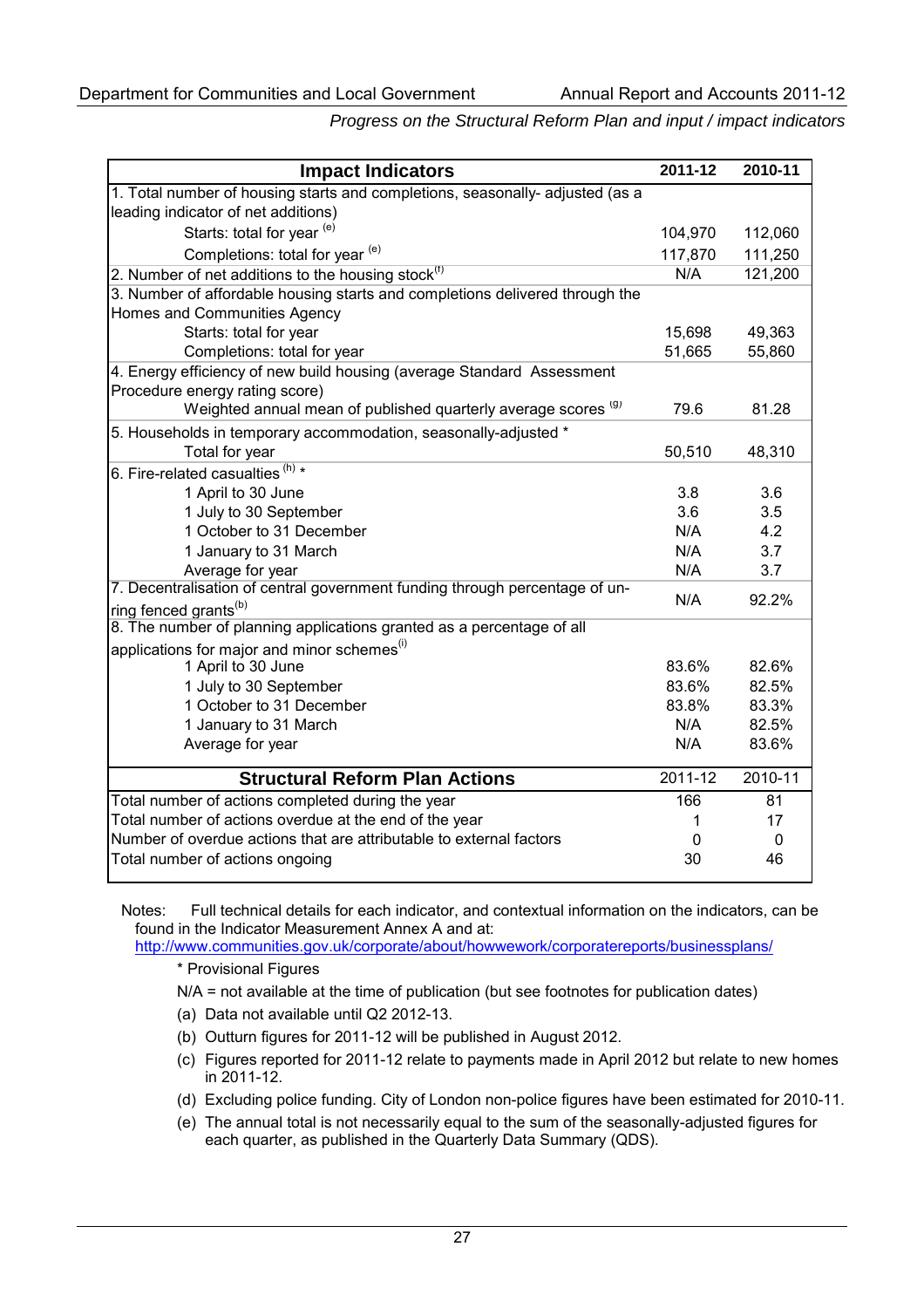- (f) Figures for 2011-12 will be published in autumn 2012 see [http://www.communities.gov.uk/housing/housingresearch/housingstatistics/housingstatisticsb](http://www.communities.gov.uk/housing/housingresearch/housingstatistics/housingstatisticsby/stockincludingvacants/housingstockpublications/) [y/stockincludingvacants/housingstockpublications/](http://www.communities.gov.uk/housing/housingresearch/housingstatistics/housingstatisticsby/stockincludingvacants/housingstockpublications/) .
- (g) The annual figures have not been calculated using the underlying data and so are not precise averages but they are nevertheless fit for purpose. A weighted average has been calculated using the number of seasonally adjusted housing completions in each quarter.
- (h) Provisional data for last two quarters 2011-12 are published In July 2012: <http://www.communities.gov.uk/fire/researchandstatistics/firestatistics/firestatisticsmonitors/> .
- (i) Figures for the last two quarters 2011-12 will be published in late June 2012: [http://www.communities.gov.uk/planningandbuilding/planningbuilding/planningstatistics/statis](http://www.communities.gov.uk/planningandbuilding/planningbuilding/planningstatistics/statisticsplanning/) [ticsplanning/](http://www.communities.gov.uk/planningandbuilding/planningbuilding/planningstatistics/statisticsplanning/) .
- (j) Not available because the Affordable Rent scheme did not exist before 2011.
- 3.9 Full technical details for each indicator, and contextual information on the indicators, can be found in the Indicator Measurement Annex A and at: <http://www.communities.gov.uk/corporate/about/howwework/corporatereports/businessplans/>
- 3.10 The following tables provide data on the items included in the Quarterly Data Summary which is published four times a year by the Department. Latest versions of these tables can be downloaded from <http://www.communities.gov.uk/corporate/publications/corporate-reports/> together with the Indicator Measurement Annex for these tables.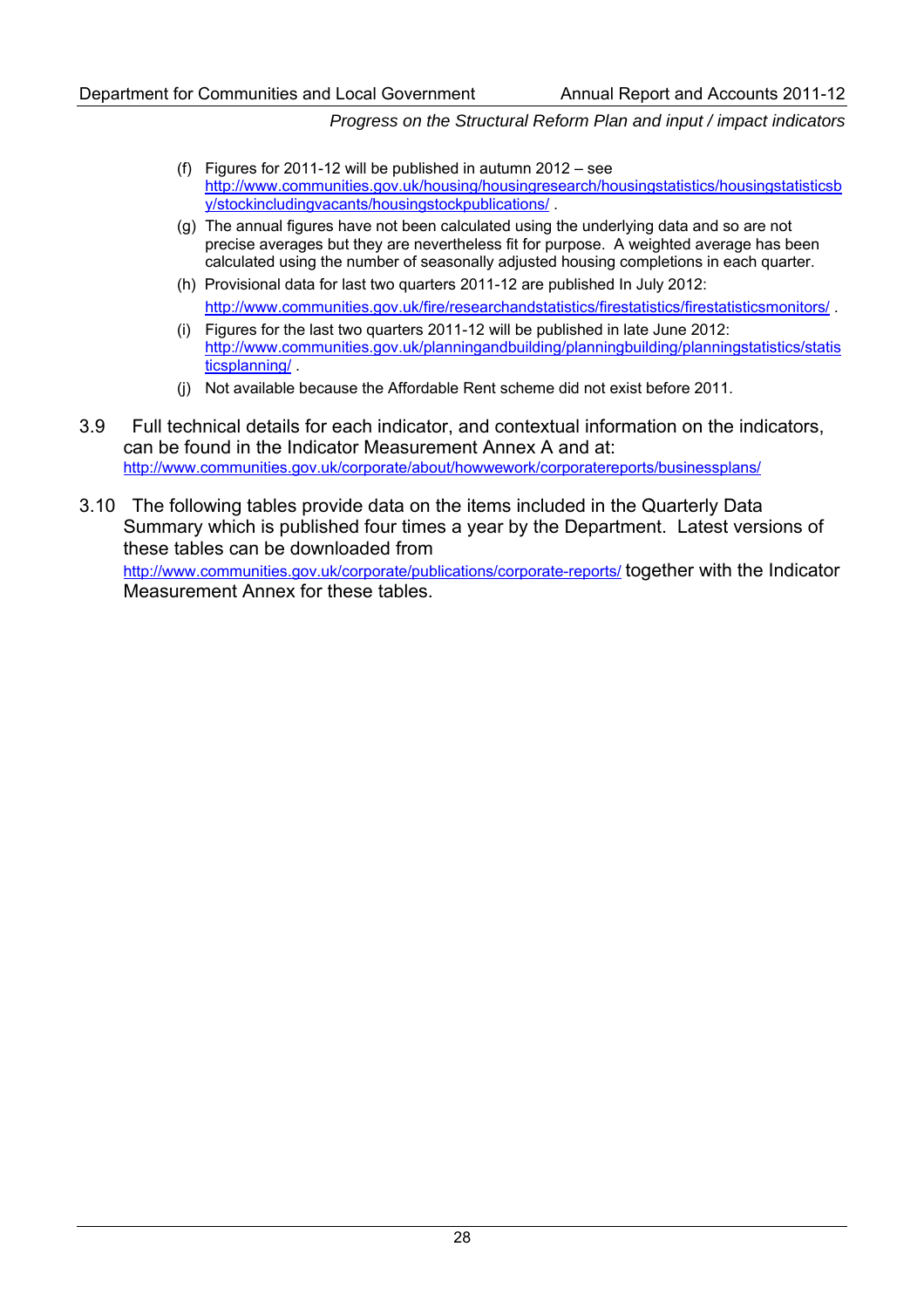| <b>Spend Indicators</b>                         |                                                      |                         |            |                              |            |
|-------------------------------------------------|------------------------------------------------------|-------------------------|------------|------------------------------|------------|
| <b>Budget</b>                                   |                                                      | <b>DCLG Communities</b> |            | <b>DCLG Local Government</b> |            |
|                                                 |                                                      | 2011-12                 | 2010-11    | 2011-12                      | 2010-11    |
|                                                 | <b>Total Departmental Expenditure Limit (DEL)</b>    | 5,642,328               | 9,915,408  | 26,549,931                   | 28,797,909 |
|                                                 | of which Resource DEL                                | 1,821,401               | 3,845,324  | 26,557,648                   | 25,865,615 |
|                                                 | A: New Homes Bonus / NNDR Payments                   | 81,145                  |            | 19,000,000                   | 21,500,000 |
|                                                 | B: Regional growth fund / Revenue Support Grant      | 234,260                 |            | 5,905,455                    | 3,167,008  |
| Up to top 5<br>contributory elements            | C: local support services grant / Council Tax freeze | 190,531                 | 2,165,807  | 1,327,222                    |            |
|                                                 | D: Homes & Community Agency / Valuation Office       | 60,373                  | 82,050     | 152,000                      | 150,196    |
|                                                 | E: Fire Future Controls                              | 56,586                  | 70,194     |                              |            |
|                                                 | Purchase of goods and services within Resource DEL   | 273,474                 | 349,524    | 172,671                      | 156,150    |
| Payroll within Resource DEL                     |                                                      | 250,402                 | 386,594    | 15,200                       | 21,944     |
| <b>Grants within Resource DEL</b>               |                                                      | 1,048,248               | 2,483,895  | 26,366,794                   | 25,694,001 |
| of which Capital DEL                            |                                                      | 3,820,921               | 6,458,741  | (7, 716)                     | $-66,793$  |
|                                                 | A: HCA Affordable Housing Programme                  | 1,621,646               | 2,887,710  |                              |            |
| Up to top 5                                     | B: Decent Homes (LAs)                                | 300,000                 | 622,191    |                              |            |
| contributory elements                           | C: HCA: Property and Regeneration                    | 453,083                 |            |                              |            |
|                                                 | D: Disabled Facilities Grant                         | 180,007                 | 168,802    |                              |            |
|                                                 | E: Decent Homes Gap Funding                          | 194,247                 | 133,675    |                              |            |
| <b>Total Annually Managed Expenditure (AME)</b> |                                                      | (197, 287)              | 594,611    | 732,307                      | 1,292,624  |
|                                                 | A: Overhanging Debt Repayment / NNDR outturn         | 152,824                 | 842,973    | 744,304                      | 1,110,845  |
|                                                 | <b>B: Fire Superannuation</b>                        | 315,776                 | 383,844    |                              |            |
| Up to top 5<br>contributory elements            | C: HRAS Housing Revenue Account Subsidy              | (704, 179)              | (581, 662) |                              |            |
|                                                 | D: HCA: Affordable Homes Programme                   | 64,255                  |            |                              |            |
|                                                 | E: HCA: Property & Regeneration                      | 60,579                  |            |                              |            |

| <b>Financial Indicators</b>                                |                    |                    |  |
|------------------------------------------------------------|--------------------|--------------------|--|
|                                                            | 2011-12            | 2010-11            |  |
| Accuracy of Cash Forecasting (+/- %)                       | 2.01               | 5.70               |  |
| Working Capital Forecast (% variance of Actual v Forecast) | N/A <sup>(1)</sup> | N/A <sup>(1)</sup> |  |
| Net Book Value (% variance of Actual v Forecast)           | N/A <sup>(1)</sup> | N/A <sup>(1)</sup> |  |

Note 1: The Department does not forecast working capital or net book value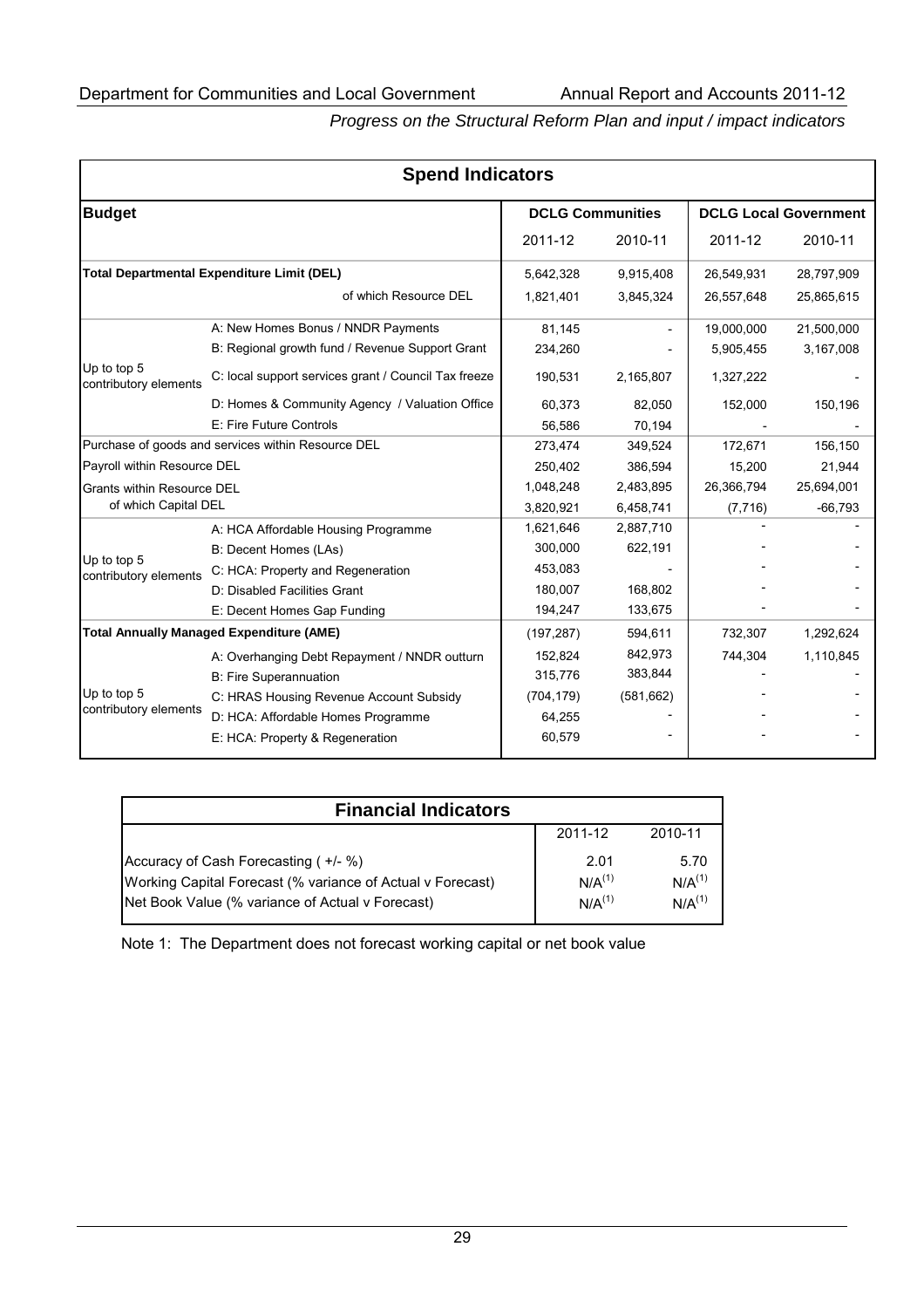| <b>Common Areas of Spend</b> |                                                                   |         |         |
|------------------------------|-------------------------------------------------------------------|---------|---------|
|                              |                                                                   | 2011-12 | 2010-11 |
|                              | Total office estate $(m^2)$                                       | 17,783  | 26,667  |
| <b>Estate Costs</b>          | Total cost of office estate (£m)                                  | 21.8    | 20.5    |
|                              | Cost per FTE $(E)$ <sup>(1)</sup>                                 | 13.018  | 7,929   |
|                              | Cost per $m^2$ (£)                                                | 1,113   | 767     |
|                              | Total Procurement Spend (£m)                                      | 253.3   | 310.3   |
| Procurement                  | Price of standard box of A4 white copier<br>paper (£/2500 sheets) | 11.34   | 9.18    |
|                              | Average price of energy (£/KWH)                                   | 0.07    | 0.07    |
| IT                           | Total 3rd Party ICT Cost (£m)                                     | 51.0    | 68.4    |
|                              | Cost of desktop provision per FTE $(E)$                           | 2,445   | 2,270   |
|                              | Human Resources (£m)                                              | 3.9     | 4.5     |
|                              | Finance (£m)                                                      | 7.8     | 8.3     |
| Corporate Service Cost       | Procurement (£m)                                                  | 1.4     | 1.5     |
|                              | Legal $(fm)$                                                      | 6.2     | 8.4     |
|                              | Communications (£m)                                               | 3.3     | 3.8     |
|                              | Total Identified Fraud (£m)                                       | 0.00    | 0.04    |
|                              | Total known Errors (£m)                                           | 7.9     | 4.0     |
| Fraud, Error, Debt           | Total Debt (£m)                                                   | 242.8   | 369.7   |
|                              | Debtor Days                                                       | 6.8     | 11.8    |
| Voluntary and community      | Procurement spend with SME (£m)                                   | 49.5    | 24.4    |
| sector (VCS)/ Small and      | Procurement spend with VCS (£m)                                   | 1.4     | 5.6     |
| medium enterprises (SME)     | Grants to VCS (£m)                                                | 50.4    | 104.7   |

Note 1 The cost of the DCLG estate per FTE and per metre squared has risen in 2011-12 due to cost increases outside of the Department's control and because of existing sub-tenancy agreements expiring. The cost per full time equivalent figures have also been impacted by the significant reduction in staff.

| <b>Major Projects</b>                              |         |                    |  |
|----------------------------------------------------|---------|--------------------|--|
| Major projects expected cost (top 5)               | 2011-12 | Whole life<br>cost |  |
|                                                    | £m      | £m                 |  |
| Reform of the Audit Commission                     | 12.1    | 53.1               |  |
| <b>ICT</b> re-let                                  | 0.2     | 36.6               |  |
| Housing Investment and Regulatory Reform Programme | 16.7    | 25.5               |  |
| PINS/IPC Integration Programme                     | 1.4     | 8.1                |  |
| Housing Revenue Account reform                     | 0.8     | 1.9                |  |
| Total (all major projects)                         | 39.9    | 123.3              |  |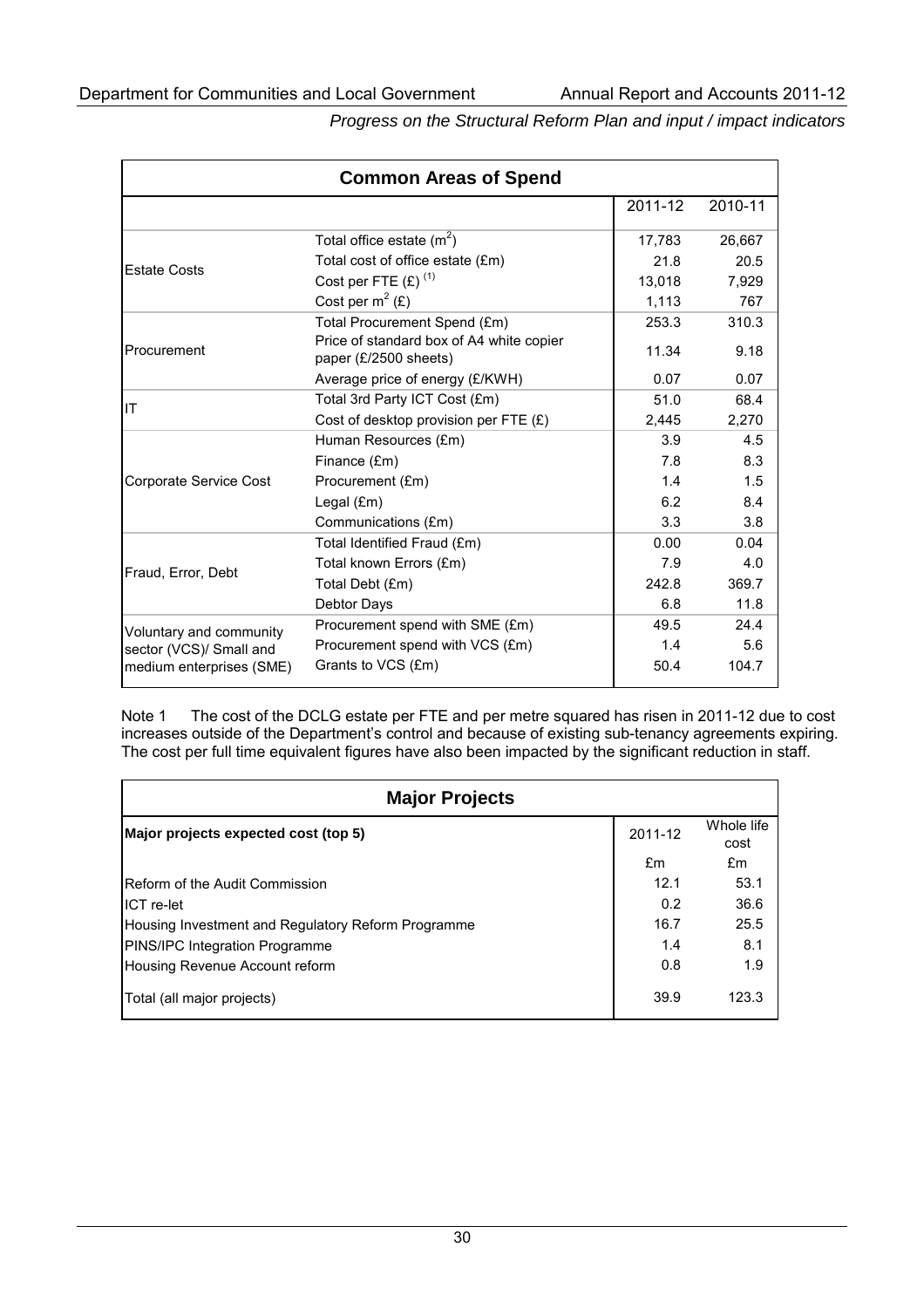| <b>People</b>                                   |                                                                 |         |                         |
|-------------------------------------------------|-----------------------------------------------------------------|---------|-------------------------|
| <b>Whole Department Family - Workforce Size</b> |                                                                 |         | 31 March 12 31 March 11 |
|                                                 | Department and Agency                                           | 2,422   | 3,474                   |
|                                                 | Non-departmental public bodies                                  | 1,175   | 1,542                   |
| Payroll Staff                                   | <b>Department Family</b>                                        | 3,597   | 5,016                   |
|                                                 | <b>Average Staff Costs</b>                                      | £55,581 | £52,018                 |
|                                                 | Department and Agencies                                         | 53      | 37                      |
| <b>Contingent Labour</b>                        | Non-departmental public bodies                                  | 23      | 23                      |
|                                                 | <b>Department Family</b>                                        | 76      | 60                      |
| <b>Department and Agencies Only</b>             |                                                                 |         | Year ended Year ended   |
|                                                 |                                                                 |         | 31 March 12 31 March 11 |
|                                                 | Administrative Assistants and<br><b>Administrative Officers</b> | 14%     | 15%                     |
|                                                 | <b>Executive Officers</b>                                       | 16%     | 16%                     |
| <b>Workforce Shape</b>                          | <b>Higher and Senior Executive Officers</b>                     | 35%     | 33%                     |
|                                                 | Grades 6 & 7                                                    | 32%     | 31%                     |
|                                                 | <b>Senior Civil Servants</b>                                    | 4%      | 4%                      |
|                                                 | Part Time                                                       | 16.6%   | 16.5%                   |
|                                                 | <b>Recruitment Exceptions</b>                                   | N/A     | N/A                     |
| <b>Workforce Dynamics</b>                       | <b>Annual Turnover Rate</b>                                     | 23.7%   | 13.0%                   |
|                                                 | <b>Black and Minority Ethnic</b>                                | 20.2%   | 17.9%                   |
| <b>Workforce Diversity</b>                      | Women                                                           | 48.2%   | 48.5%                   |
|                                                 | <b>Disabled</b>                                                 | 6.3%    | 6.9%                    |
|                                                 | <b>Black and Minority Ethnic</b>                                | 7.8%    | 8.0%                    |
| <b>Workforce Diversity</b>                      | Women                                                           | 37.2%   | 39.8%                   |
| (Senior Civil Servants                          | Women (Top Management Posts)                                    | 27.3%   | 29.2%                   |
| only)                                           | <b>Disabled</b>                                                 | $3.9\%$ | 7.1%                    |
|                                                 | Actual                                                          | 6.3%    | 6.8%                    |
| Attendance (AWDL)                               | Standardised                                                    | N/A     | N/A                     |
| <b>Department only; People Survey Metrics</b>   |                                                                 |         | 2011 survey 2010 survey |
| Engagement Index                                |                                                                 | 40%     | 53%                     |
|                                                 | Leadership and Managing Change                                  | 26%     | 38%                     |
|                                                 | My Work                                                         | 65%     | 74%                     |
| Theme scores                                    | My Line Manager                                                 | 63%     | 66%                     |
|                                                 | Organisational Objectives & Purpose                             | 57%     | 70%                     |

Note: Entries with N/A are where data is not yet available. This will be published in Q1 12-13 QDS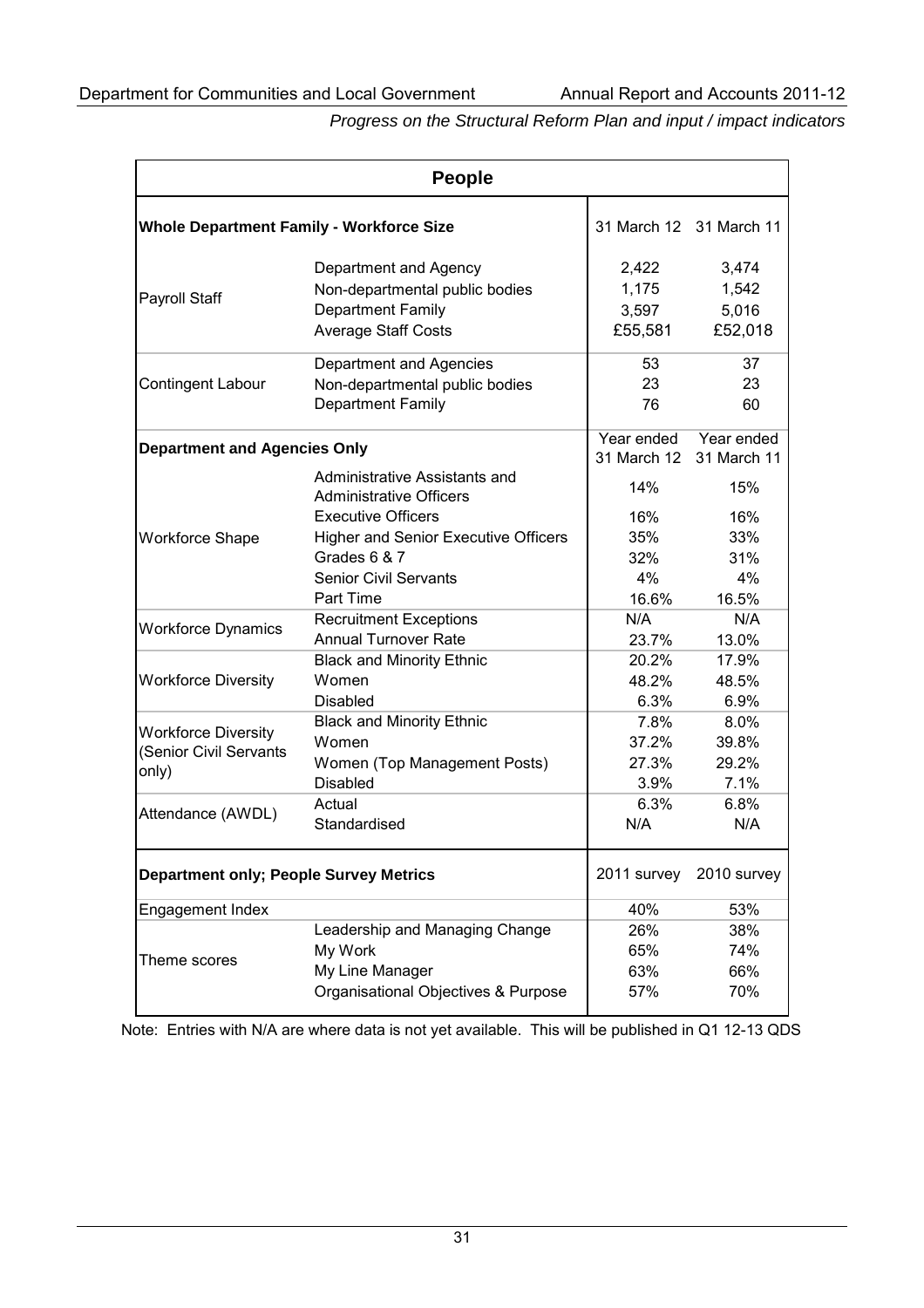## **4 Other Information**

#### **Personal Data Related Incidents**

- 4.1 The Department, its Agency and NDPBs manage a range of data which relates to staff and citizens, most of which is used to support policy analysis and review and does not allow the identification of individuals. Procedures and processes are in place to protect information and data and to ensure it is only used for the purposes for which it was collected. The recommendations of the Data Handling Review have been implemented and a coordinated approach to compliance adopted across the Group.
- 4.2 The Department had no significant Personal Data Related Incidents to report in 2011- 12. The following table summarises minor Personal Data Related Incidents in the year.

| Table 1: Summary of Other Protected Personal Data Related Incidents in 2011-12 |                                                                                                                                                                                                                                                                                                          |       |  |  |
|--------------------------------------------------------------------------------|----------------------------------------------------------------------------------------------------------------------------------------------------------------------------------------------------------------------------------------------------------------------------------------------------------|-------|--|--|
|                                                                                | Incidents deemed by the Data Controller not to fall within the criteria for report to the Information<br>Commissioner's Office but recorded centrally within the Department are set out in the table<br>below. Small, localised incidents are not recorded centrally and are not cited in these figures. |       |  |  |
| Category                                                                       | Nature of incident                                                                                                                                                                                                                                                                                       | Total |  |  |
|                                                                                | Loss of inadequately protected electronic equipment, devices or<br>paper documents from secured Government premises                                                                                                                                                                                      | Nil   |  |  |
| Ш                                                                              | Loss of inadequately protected electronic equipment, devices or<br>paper documents from outside secured Government premises                                                                                                                                                                              | Nil   |  |  |
| Ш                                                                              | Insecure disposal of inadequately protected electronic equipment,<br>devices or paper documents                                                                                                                                                                                                          | Nil   |  |  |
| IV                                                                             | Unauthorised disclosure                                                                                                                                                                                                                                                                                  | Nil   |  |  |

Note \* relates to an incident involving the transmission of personal data to an insecure internet address.

 $V$  Other<sup>(\*)</sup> 1

#### **Complaints to the Parliamentary Ombudsman**

4.3 There have been no cases against the Department accepted for investigation by the Parliamentary Ombudsman. Consequently there have been no investigations reported nor recommendations made.

#### **Performance in responding to correspondence from the public**

4.4 In 2011-12 the Department received 16,509 pieces of correspondence from members of the public and external organisations<sup>[4](#page-35-0)</sup>. Of these  $9,604$  (58%) were answered within fifteen working days.

<span id="page-35-0"></span><sup>4</sup> These figures exclude correspondence from Members of Parliament and Peers, details of which are reported separately to Parliament on an annual basis. The latest Written Ministerial Statement on departmental performance can be found at:

<http://www.publications.parliament.uk/pa/cm201212/cmhansrd/cm120315/wmstext/120315m0001.htm#12031546000003>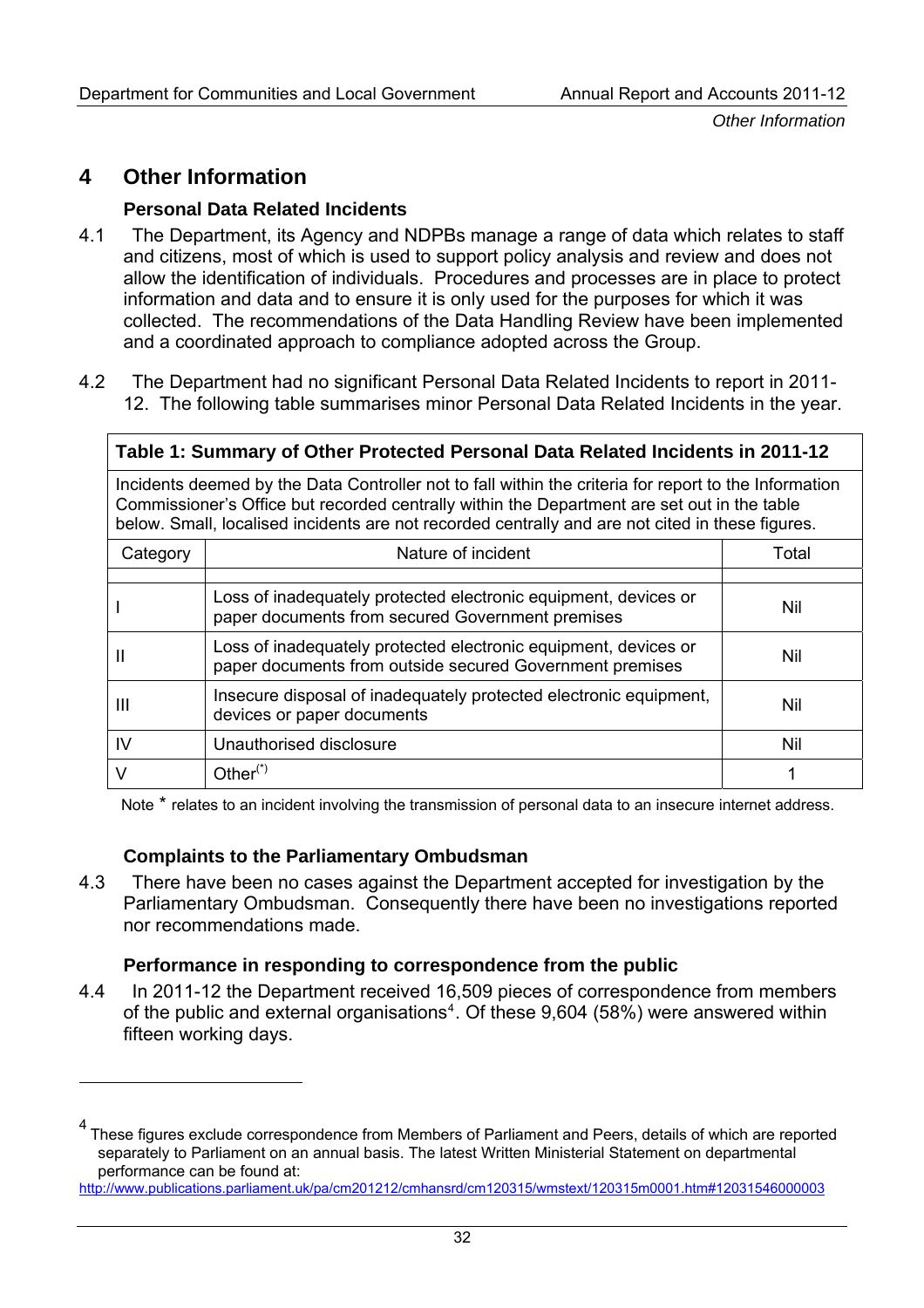*Introduction to the accounts* 

# **5 Introduction to the accounts**

- 5.1 The Report and Accounts present the consolidated results for the financial year 2011- 12 of the following principal entities: the Department for Communities and Local Government – the core department – its Executive Agency, the Planning Inspectorate (PINS), 11 non-Departmental Public Bodies (NDPBs) and one other body (The Commission for Local Administration). Note 36 to these Accounts provides a full list of public bodies sponsored by the Department and identifies those that make up the Departmental Group.
- 5.2 These accounts have been prepared in accordance with the Direction given by the Treasury in pursuance of the Government Resources and Accounts Act 2000.
- 5.3 The Department produces a number of performance reports during the year and these can be found on the corporate publications section of the Department's website: <http://www.communities.gov.uk/corporate/publications/corporate-reports>
- 5.4 PINS and all other bodies included in this consolidation publish separate Annual Reports and Accounts which are available on their website. Relevant links are included against each body at Note 36.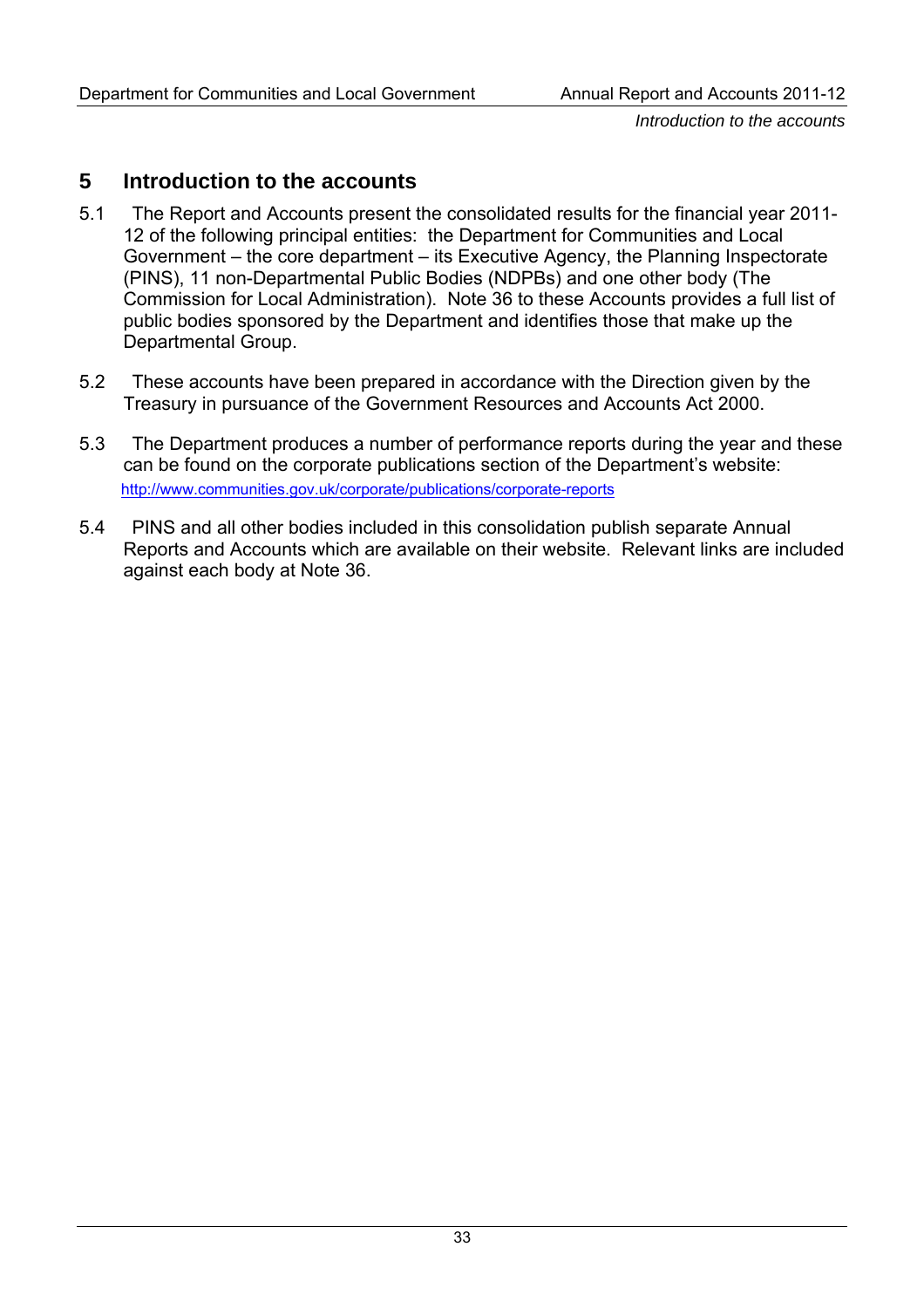# **6 Management Commentary**

### **Financial Organisation of the Department**

- 6.1 The Department operates a system of delegated resource management responsibilities for programme and administrative expenditure, the aim being to give managers as much discretion as possible to make the most effective use of resources while still securing propriety, regularity and best value for money. Senior managers are held accountable through a requirement to report periodically on the discharge of their management responsibilities and control of resources entrusted to them. These arrangements are set out in the Department's Governance Statement, which can be found in section 10.
- 6.2 In 2011-12, the Department strengthened these controls and expanded the principles to include its Arms Length Bodies, in particular in relation to the new Administration budget controls.
- 6.3 The Department has a number of management systems in place designed to ensure that objectives are met efficiently and effectively. The business planning process allows Ministers and the Board to review and agree key priorities and how these should be delivered in the context of the Department's objectives and budgets.
- 6.4 The HM Treasury led Clear Line of Sight project is aligning budgets, estimates and accounting definitions. From 2011-12, accounts of the Department's Non Departmental Public bodies have been consolidated with the Department's accounts and the tables have been prepared on this consolidated basis.

# **The Future**

- 6.5 The Department's core budget (the Communities DEL) over the current Spending Review period is now £18.3bn, of which £7.0bn is resource and £11.3bn is capital. These totals have increased from £16.2bn at the beginning of 2011-12 (£6.7bn resource and £9.5bn capital) as a result of additional funding being provided to support troubled families, the Growing Places Fund, the Regional Growth Fund and other new or expanded programmes. Further details of changes to budgets are provided at paragraph 6.8 to 6.16 below. As part of the settlement, the Department transferred £6.7bn over the Spending Review period into Formula Grant.
- 6.6 The Department is also responsible for the Local Government resource budget (LG DEL) and the settlement over the Spending Review period is a real-terms decrease of 28 per cent. When grants from other departments are included, the overall reduction in revenue grants will be 26 per cent in real terms. Local authorities also receive income from other sources, such as council tax. Through a transition grant from Communities DEL, the Department has ensured that no council's overall spending power has been reduced by more than 8.8 per cent in either 2011-12 or 2012-13.
- 6.7 The expenditure plans in Tables 1a and 1b represent the Department's position following Budget 2012. As noted above, both capital and resource budgets have increased since the 2010-11 accounts.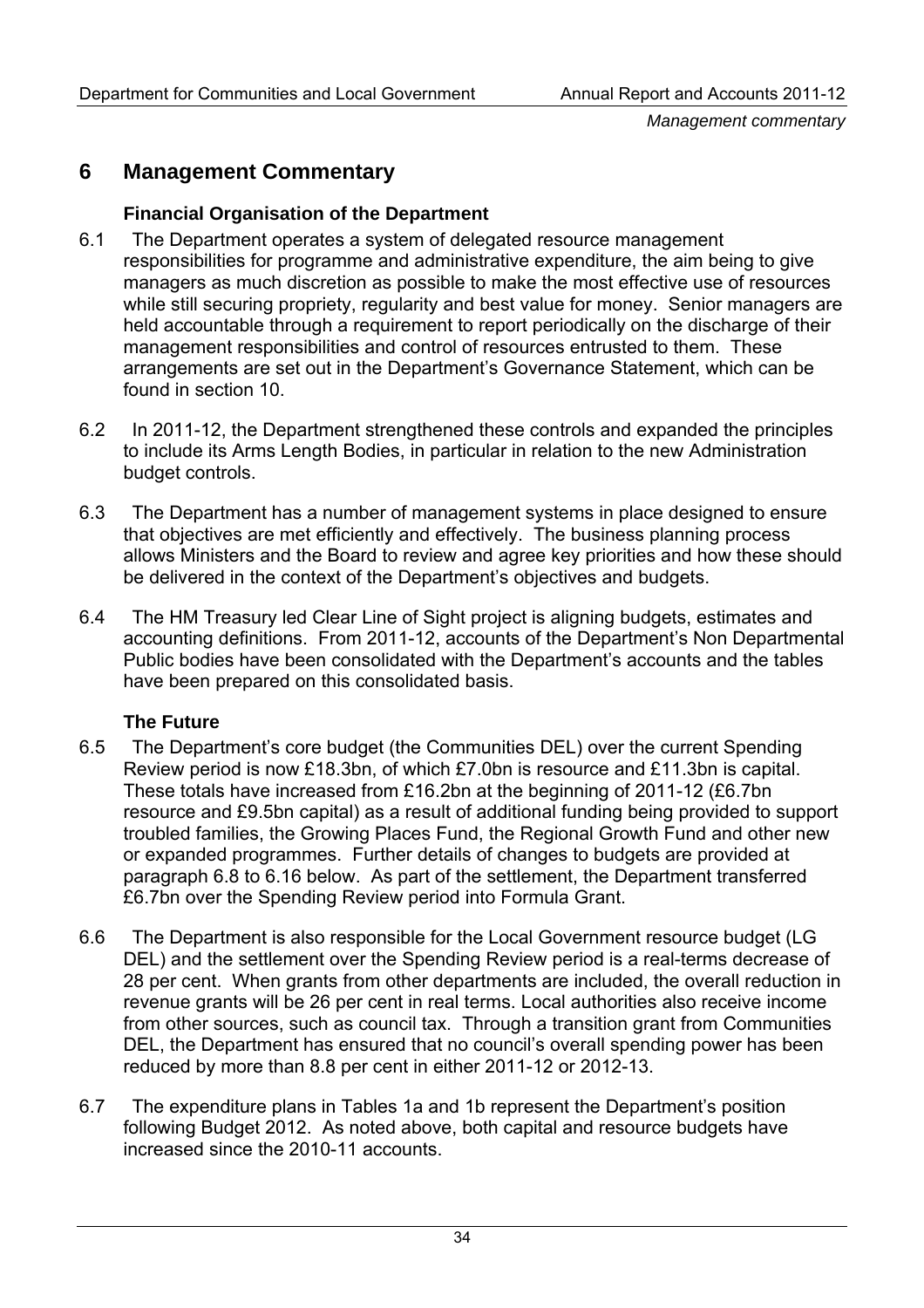# **Key budget changes for 2011-12 and future years**

- 6.8 In December 2011 the Government announced a £465m fund to support Troubled Families to reduce the burden they place on public services over the Spending Review 2010 (SR10) period. The Department has received an additional £227m from other Departments in the Supplementary Estimate and provided £150m from its own resources. The remaining element will be funded by other Departments.
- 6.9 The Department was also awarded funding for two new economic growth programmes during 2011-12. Treasury provided the Department with an additional £570m capital to support the Get Britain Building programme, which aims to encourage the development of stalled housing sites and £42m towards Empty Homes. Government funded the £730m Growing Places Fund in 2011-12 to stimulate housing growth through investment in infrastructure. £510m of this funding was paid out by the Department, including contributions of £375m from the Department for Transport and Treasury.
- 6.10 Initial funding for the Regional Growth Fund is now centralised within DCLG DEL. The Department for Transport and the Department for Environment, Food and Rural Affairs have transferred £245m resource and £265m capital to DCLG DEL. Following Budget 2012, an additional £1bn has been provided by the Treasury for the Regional Growth Fund, which has been split at the 2012-13 Main Estimate between DCLG and BIS DELs. The Department has received £500m capital.
- 6.11 Treasury also provided LG DEL with an additional £675m in 2011-12 towards the Council Tax Freeze.
- 6.12 The 2011-12 Supplementary Estimate, also reflected a number of Machinery of Government changes and transfer to other departments and DELs. £13m resource was transferred to Local Government DEL in relation to the Riots Recovery Scheme and High Street Support Scheme and £30m was transferred to Treasury to cover borrowing in relation to the Local Authority Social Housing Programme.
- 6.13 Machinery of Government changes included the transfer of the Residential Property Tribunal Service to the Ministry of Justice, while the Ordnance Survey Trading Fund was transferred to BIS in order to help prepare the ground for the establishment of a Public Data Corporation. Following the closure of the Regional Development Agencies, BIS transferred their land and property assets to the Homes and Communities Agency.
- 6.14 The Department used the new Budget Exchange mechanism to transfer some unspent funding from 2011-12 into 2012-13 - £20m resource and £69m capital on Communities DEL and £45m resource on Local Government DEL.
- 6.15 In line with the Housing Revenue Account Self-financing deal, which completed in March, £462m of AME costs were transferred into Communities DEL for council housing PFI projects. A further £30m was transferred from AME to Communities DEL to cover a change in the treatment of foreign exchange rate gains and losses on ERDF.
- 6.16 £15m from Communities Administration DEL and £737m from Local Government DEL was returned to the Treasury to contribute towards public sector pay restraint.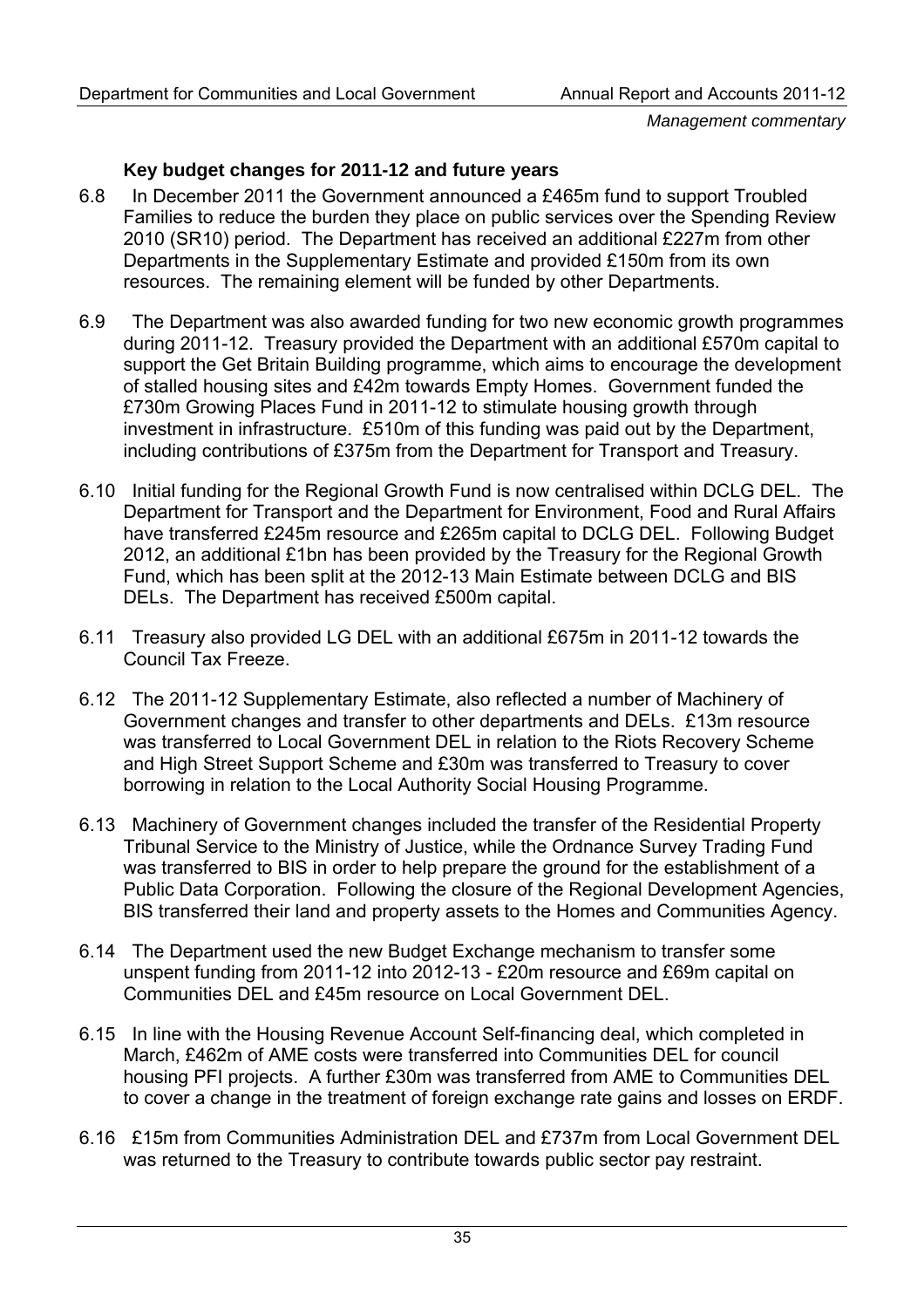|  | Table 1a: Past, current and future departmental resource spending |
|--|-------------------------------------------------------------------|
|--|-------------------------------------------------------------------|

|                                                                        |           |                                         |           |                                                                              |           |                               | £'000     |
|------------------------------------------------------------------------|-----------|-----------------------------------------|-----------|------------------------------------------------------------------------------|-----------|-------------------------------|-----------|
|                                                                        | 2008-09   | 2009-10                                 | 2010-11   | 2011-12                                                                      | 2012-13   | 2013-14                       | 2014-15   |
|                                                                        | outturn   | outturn                                 | outturn   | outturn                                                                      | plan      | plan                          | plan      |
| Spending in DEL - DCLG Communities                                     |           |                                         |           |                                                                              |           |                               |           |
| Voted expenditure                                                      |           |                                         |           |                                                                              |           |                               |           |
| Of which:                                                              |           |                                         |           |                                                                              |           |                               |           |
| A: Localism                                                            | 967,803   | 1,013,667                               | 2,433,954 | 669,921                                                                      | 347,525   | 307,621                       | 300,440   |
| B: Neighbourhoods                                                      | 1,932,603 | 2,038,148                               | 202,255   | 346,829                                                                      | 643,312   | 502,998                       | 505,756   |
| C: Local Economies, Regeneration & European Programmes                 | 605,166   | 480,040                                 | 618,851   | 319,857                                                                      | 200,472   | 426,502                       | 8,877     |
| D: Troubled Families                                                   |           |                                         |           | 10,377                                                                       | 103,000   | 128,000                       | 129,000   |
| E: Research, Data and Trading Funds                                    | 21,781    | 34,226                                  | 4,169     | 34,404                                                                       | 43,414    | 61,951                        | 61,332    |
| F: DCLG Staff, Building and Infrastructure Costs                       | 317,920   | 290,137                                 | 308,793   | 209,410                                                                      | 241,446   | 226,096                       | 201,805   |
| G: Departmental Unallocated Provision                                  |           |                                         |           |                                                                              | 59,138    | 224,497                       | 62,270    |
| H: Neighbourhoods (NDPB)(net)                                          | 243,613   | 271,672                                 | 199,232   | 119,262                                                                      | 157,633   | 114,496                       | 102,142   |
| I: Local Economies, Regeneration & European Programmes<br>(NDPB) (net) | 33,325    | 202,410                                 | 76,853    | 110,377                                                                      | 1,874     | (6, 287)                      | 431       |
| Localism (NDPB) (net)                                                  | 7,812     | 3,546                                   | 1,217     | 964                                                                          |           |                               |           |
| <b>Total Spending in DEL - DCLG Communities</b>                        | 4,130,023 | 4,333,846                               | 3,845,324 | 1,821,401                                                                    | 1,797,814 | 1,985,874                     | 1,372,053 |
| Spending in DEL - DCLG Local Govt                                      |           |                                         |           |                                                                              |           |                               |           |
| Voted expenditure                                                      |           |                                         |           |                                                                              |           |                               |           |
| Of which:                                                              |           |                                         |           |                                                                              |           |                               |           |
| J: Revenue Support Grant                                               |           | 2,909,446 4,547,431 3,167,008 5,905,455 |           |                                                                              |           | 477,407 22,943,143 21,347,266 |           |
| K: Non-Domestic Rates Payments                                         |           |                                         |           | 20,500,000 19,500,000 21,500,000 19,000,000 23,119,000                       |           |                               |           |
| L: London Governance                                                   | 46,432    | 46,472                                  | 46,540    | 63,423                                                                       | 55,313    | 46,173                        | 44,430    |
| M: Other grants and payments                                           | 1,009,187 | 1,227,682                               | 980,458   | 1,383,277                                                                    | 170,687   | 770,982                       | 769,115   |
| N: Valuation Services                                                  | 166,000   | 163,800                                 | 150,196   | 152,000                                                                      | 149,000   | 154,000                       | 150,000   |
| O: Audit Commission and Disbanding                                     | 1,315     | 1,322                                   | 517       | 12,080                                                                       | 24,993    |                               |           |
| P: Local Government (NDPB)(net)                                        | 18,495    | 30,020                                  | 20,896    | 41,413                                                                       | 22,759    | 24,569                        | 22,459    |
| <b>Total Spending in DEL - DCLG Local Govt</b>                         |           |                                         |           | 24,650,875 25,516,727 25,865,615 26,557,648 24,019,159 23,938,867 22,333,270 |           |                               |           |
| <b>Total Resource DEL</b>                                              |           |                                         |           | 28,780,898 29,850,573 29,710,939 28,379,049 25,816,973 25,924,741 23,705,323 |           |                               |           |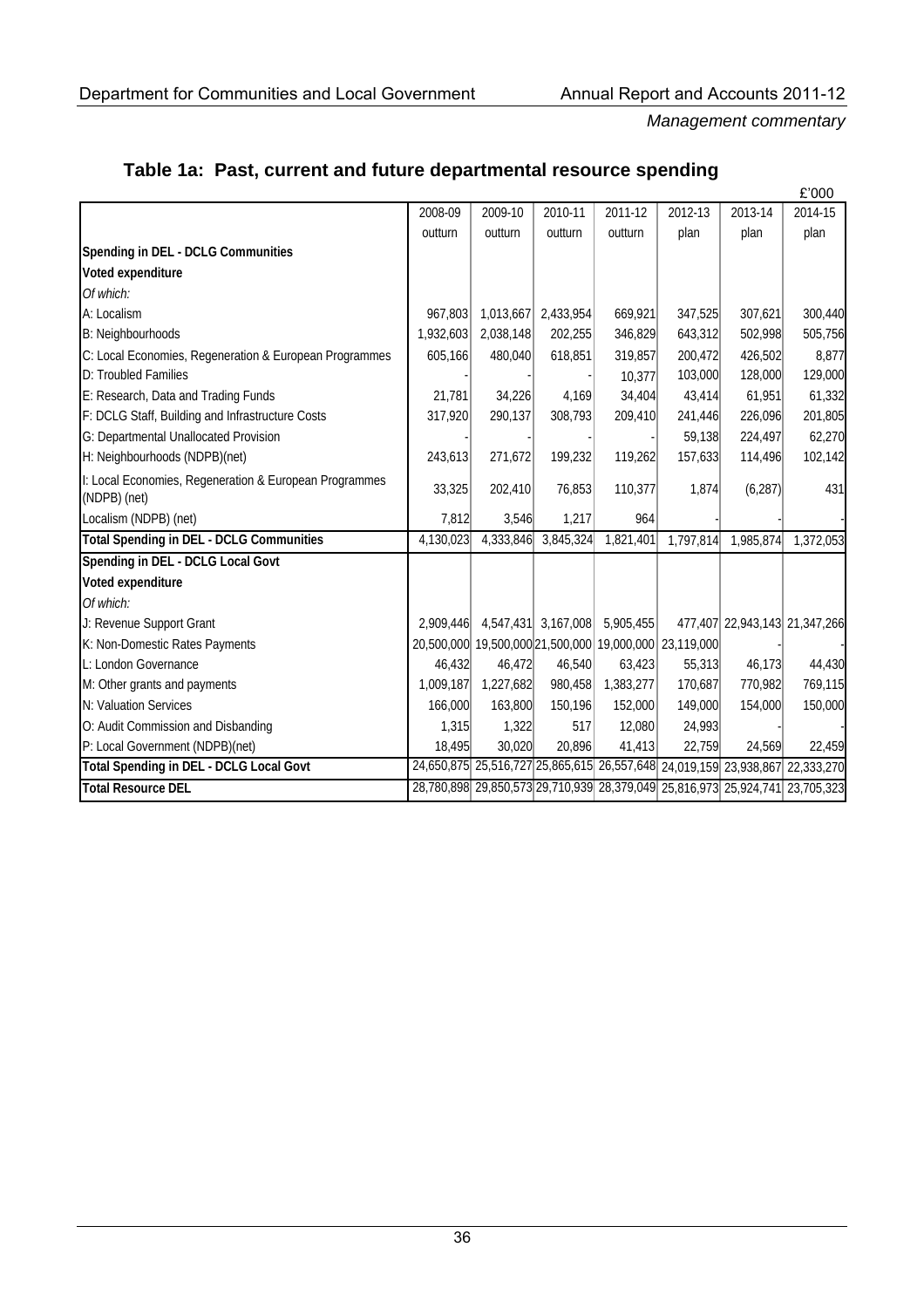# **Table 1a: Past, current and future departmental resource spending (continued)**

|                                                        |           |                                                                              |                   |            |            |                                     | £'000      |
|--------------------------------------------------------|-----------|------------------------------------------------------------------------------|-------------------|------------|------------|-------------------------------------|------------|
|                                                        | 2008-09   | 2009-10                                                                      | 2010-11           | 2011-12    | 2012-13    | 2013-14                             | 2014-15    |
|                                                        | outturn   | outturn                                                                      | outturn           | outturn    | plan       | plan                                | plan       |
| Spending in Annually Managed Expenditure (AME)         |           |                                                                              |                   |            |            |                                     |            |
| Voted expenditure                                      |           |                                                                              |                   |            |            |                                     |            |
| Of which:                                              |           |                                                                              |                   |            |            |                                     |            |
| Q: Localism                                            | 251,603   | 260,268                                                                      | 383,803           | 315,743    | 345,303    | 382,873                             | 396.311    |
| R: Neighbourhoods                                      | (228,680) | (86, 530)                                                                    | (581, 415)        | (703, 440) |            | $(843,542)$ (1,172,839) (1,339,164) |            |
| S: Local Economies, Regeneration & European Programmes | 94        | 35,401                                                                       |                   |            |            |                                     |            |
| T: Research, Data and Trading Funds                    | 3,212     | 31,190                                                                       | (71, 450)         | (61, 446)  | 4,000      |                                     |            |
| U: DCLG Staff, Building and Infrastructure Costs       | 12,968    | (10, 869)                                                                    | 20,701            | (20, 329)  | (6, 585)   | (5,814)                             | (4, 544)   |
| V: Non-Domestic Rates Outturn adjustments              | 661,327   |                                                                              | 283,895 1,110,845 | 741,929    | 300,000    | 300,000                             | 300,000    |
| W: Local Government (NDPB) (net)                       |           |                                                                              | 38                | (9,616)    |            |                                     |            |
| X: Neighbourhoods (NDPB)                               |           |                                                                              | 11,068            | 64,190     | 45,362     | 45,000                              | 45,000     |
| Y: Local Economies, Regeneration & European Programmes | 574.079   | 25,885                                                                       | 170,673           | 55,165     | 50,000     | 25,000                              | 12,000     |
| (NDPB) (net)                                           |           |                                                                              |                   |            |            |                                     |            |
| <b>Total Resource AME</b>                              | 1,274,603 | 539,240                                                                      | 1,044,263         | 382,196    | (105, 460) | (425, 780)                          | (590, 397) |
| <b>Total Resource</b>                                  |           | 30,055,501 30,389,813 30,755,202 28,761,245 25,711,513 25,498,961 23,114,926 |                   |            |            |                                     |            |

# **Table 1b: Past, current and future departmental capital spending**

|                                                                        |           |           |                        |           |           |                     | £'000     |
|------------------------------------------------------------------------|-----------|-----------|------------------------|-----------|-----------|---------------------|-----------|
|                                                                        | 2008-09   | 2009-10   | 2010-11                | 2011-12   | 2012-13   | 2013-14             | 2014-15   |
|                                                                        | outturn   | outturn   | outturn                | outturn   | plan      | plan                | plan      |
| Spending in DEL - DCLG Communities                                     |           |           |                        |           |           |                     |           |
| Voted expenditure                                                      |           |           |                        |           |           |                     |           |
| Of which:                                                              |           |           |                        |           |           |                     |           |
| A: Localism                                                            | 317,123   | 251,245   | 92,288                 | 148,879   | 953,253   | 776,974             | 810,409   |
| B: Neighbourhoods                                                      | 1,671,759 | 1,779,660 | 1,565,450              | 922,582   | 193,484   | 183,607             | 130,610   |
| C: Local Economies, Regeneration & European Programmes                 | 1,353,714 | 1,254,515 | 336,000                | 688,313   | 386,375   | 178,150             | 353,725   |
| F: DCLG Staff, Building and Infrastructure Costs                       | 9,891     | 19,342    | 3,117                  | 1,329     | 10,000    | 10,000              | 10,000    |
| G: Departmental Unallocated Provision                                  |           |           |                        |           | 101,784   | 86,238              | 63,714    |
| H: Neighbourhoods (NDPB)(net)                                          | 3.413.400 | 4,957,408 | 3,561,378              | 1,836,730 | 1.245.965 | 1,060,141           | 906,802   |
| I: Local Economies, Regeneration & European Programmes<br>(NDPB) (net) | 400,958   | 728,856   | 498,169                | 223,094   | 103,994   | (82, 140)           | (13, 866) |
| E: Research, Data and Trading Funds                                    |           |           | (1, 418)               |           |           |                     |           |
| <b>Total Spending in DEL - DCLG Communities</b>                        | 7,166,845 | 8,991,026 | $\overline{6,}054,984$ | 3,820,927 | 2.994.855 | 2,212,970           | 2,261,394 |
| Spending in DEL - DCLG Local Govt                                      |           |           |                        |           |           |                     |           |
| Voted expenditure                                                      |           |           |                        |           |           |                     |           |
| Of which:                                                              |           |           |                        |           |           |                     |           |
| Localism (NDPB) (net)                                                  | 317       | 1,382     | 15,100                 |           |           |                     |           |
| L: London Governance                                                   | 1,600     | 1,600     | 1,600                  |           |           |                     |           |
| M: Other grants and payments                                           | 119,992   | 256,737   | (69, 109)              | (7, 846)  |           |                     |           |
| P: Local Government (NDPB) (net)                                       | 484       | 2,017     | (197)                  | 129       |           |                     |           |
| Total Spending in DEL - DCLG Local Govt                                | 122,393   | 261,736   | (52,606)               | (7, 717)  |           |                     |           |
| <b>Total Capital DEL</b>                                               | 7,289,238 | 9,252,762 | 6,002,378              | 3,813,210 | 2,994,855 | 2,212,970 2,261,394 |           |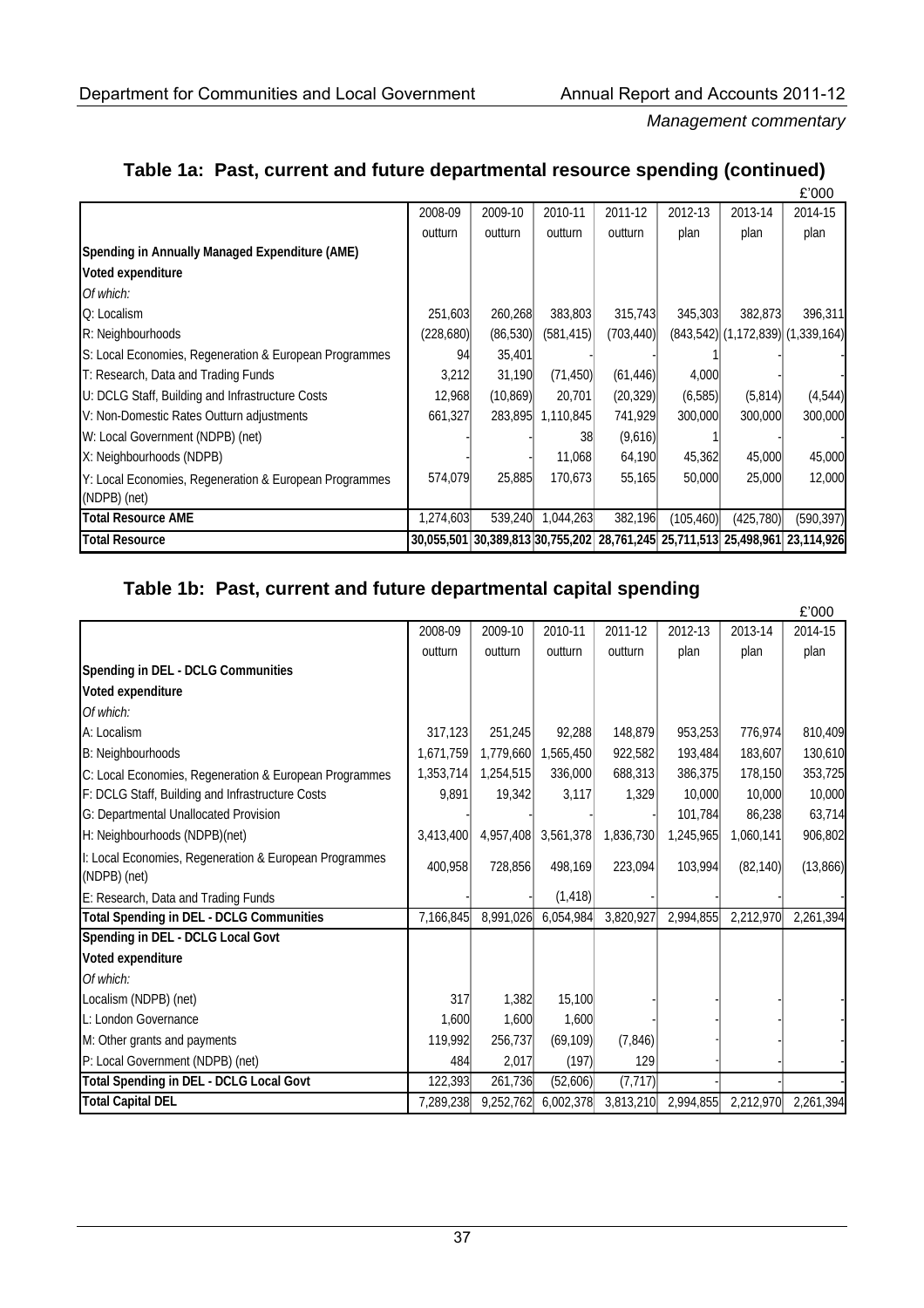|  |  |  |  | Table 1b: Past, current and future departmental capital spending (continued) |  |  |  |
|--|--|--|--|------------------------------------------------------------------------------|--|--|--|
|--|--|--|--|------------------------------------------------------------------------------|--|--|--|

|                                                |           |           |           |           |           |           | £'000     |
|------------------------------------------------|-----------|-----------|-----------|-----------|-----------|-----------|-----------|
|                                                | 2008-09   | 2009-10   | 2010-11   | 2011-12   | 2012-13   | 2013-14   | 2014-15   |
|                                                | outturn   | outturn   | outturn   | outturn   | plan      | plan      | plan      |
| Spending in Annually Managed Expenditure (AME) |           |           |           |           |           |           |           |
| Voted expenditure                              |           |           |           |           |           |           |           |
| Neighbourhoods                                 | 516,448   | 170.736   | 842.972   | 152.824   | 946,000   | 658,000   | 658,000   |
| Total Spending in AME                          | 516,448   | 170.736   | 842.972   | 152.824   | 658,000   | 658,000   | 658,000   |
| <b>Total Capital</b>                           | 7.748.005 | 9.365.817 | 6.845.350 | 3.966.034 | 2.951.000 | 2,472,000 | 2.619.000 |

### **Table 2: Administration budgets**

|                                                                        |         |         |         |         |         |         | £'000   |
|------------------------------------------------------------------------|---------|---------|---------|---------|---------|---------|---------|
|                                                                        | 2008-09 | 2009-10 | 2010-11 | 2011-12 | 2012-13 | 2013-14 | 2014-15 |
|                                                                        | Outturn | Outturn | Outturn | Outturn | Plans   | Plans   | Plans   |
|                                                                        |         |         |         |         |         |         |         |
| E: DCLG Staff, Building & Infrastructure Costs                         | 305,455 | 276.944 | 252,221 | 194.124 | 235,196 | 220.096 | 195,805 |
| G: Neighbourhoods (NDPB) (net)                                         | 173,667 | 190,381 | 153,814 | 117,521 | 152.563 | 113,423 | 101,067 |
| H: Local Economies, Regeneration & European<br>Programmes (NDPB) (net) | 13,412  | 13,548  | 12,480  | 26,370  | 5,620   |         |         |
| Localism (NDPB) (net)                                                  | 7,812   | 3,548   | 1.118   | 964     |         |         |         |
|                                                                        |         |         |         |         |         |         |         |
| <b>Total administration expenditure</b>                                | 500,346 | 484,421 | 419,633 | 338,979 | 393,379 | 333,519 | 296,872 |
|                                                                        |         |         |         |         |         |         |         |

- 6.17 The administration costs regime has been reformed to capture the costs of policy, funding and regulation more accurately.
- 6.18 The Spending Review resulted in the allocation of a Single Administration Budget to cover administration expenditure in Arm's Length Bodies, the core Department and the initial costs arising from the closure of the Government Office Network. The Single Administration Budget allocated for 2014-15 is a third lower in real terms than the 2010- 11 baseline. The Department has started its delivery of this challenging target by adopting a number of measures including:
	- a phased programme of staff reductions, controlled carefully to avoid an adverse impact on operational delivery combined with close scrutiny of all proposals for the use of consultants and temporary staff to ensure they are unavoidable
	- delivery of back office savings, including shared service initiatives both within the group and with other government organisations.
- 6.19 The Department has an established quarterly review process. Arrangements have been made to include Arm's Length Bodies in the process, thereby enabling them to give up budgets which are not needed so that those funds can be used elsewhere in the group or for other bodies to seek additional funding when new pressures have arisen.

# **Capital**

6.20 Table 3 below provides detail of the capital employed by the Department.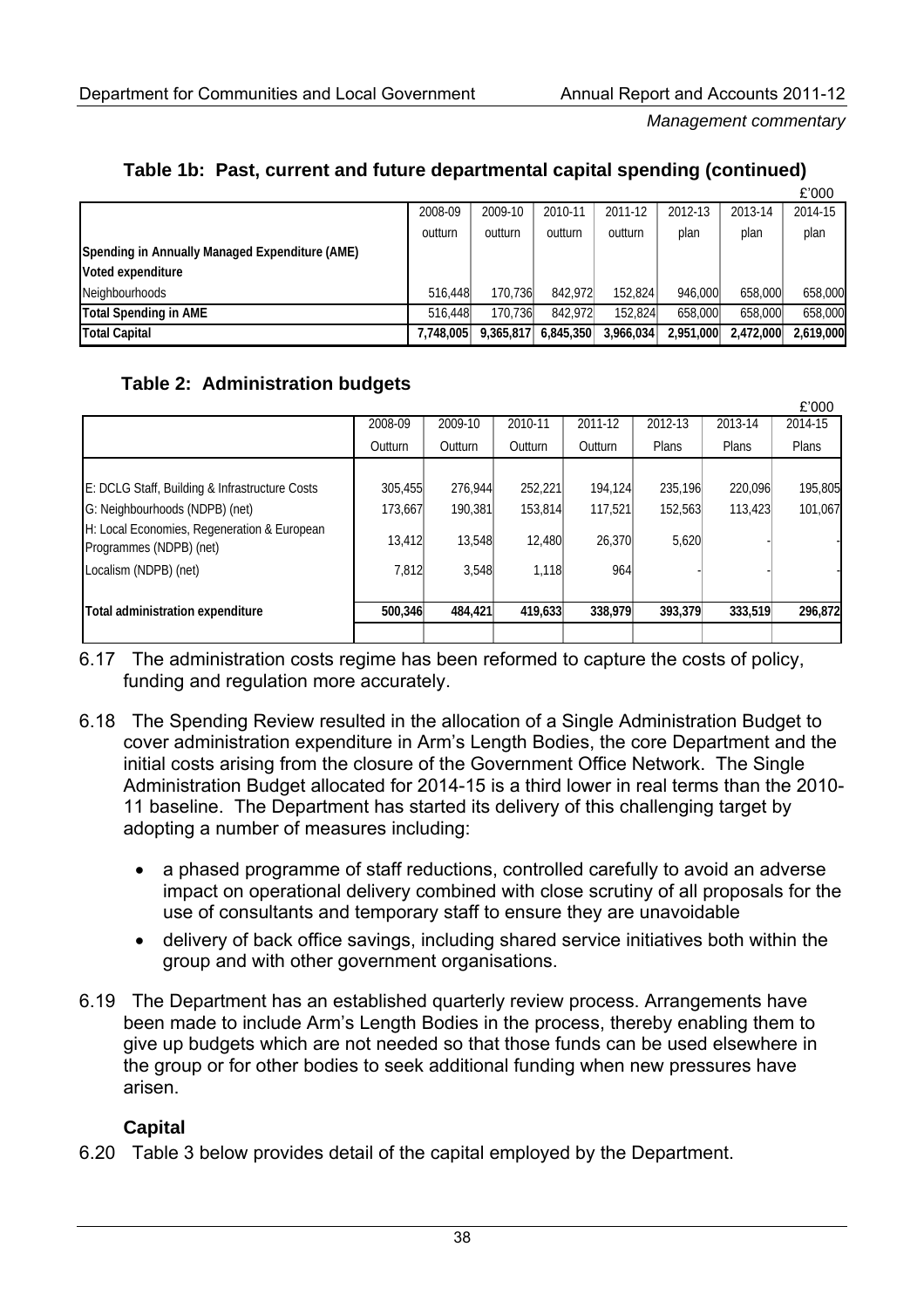| Table 3: Capital employed |  |
|---------------------------|--|
|---------------------------|--|

|                                                                       |             |               |             |               |             |               | £'000         |
|-----------------------------------------------------------------------|-------------|---------------|-------------|---------------|-------------|---------------|---------------|
| Assets and liabilities in the                                         | 2008-09     | 2009-10       | 2010-11     | $2011 - 12$   | $2012 - 13$ | 2013-14       | $2014 - 15$   |
| <b>Statement of Financial Position at</b>                             | Outturn     | Outturn       | Outturn     | Outturn       | Plans       | Plans         | Plans         |
| year end:                                                             |             |               |             |               |             |               |               |
| Assets                                                                |             |               |             |               |             |               |               |
| Non-Current Assets (>1 year)                                          |             |               |             |               |             |               |               |
| Intangible Assets                                                     | 69,345      | 79,936        | 24,734      | 16,832        | 10,404      | 8,797         | 6,275         |
| Property, plant and equipment                                         | 69,263      | 71,945        | 118,661     | 109,004       | 101,022     | 94,122        | 86,481        |
| of which                                                              |             |               |             |               |             |               |               |
| Land and Buildings                                                    | 10,531      | 12,808        | 73,992      | 79,640        | 75,973      | 71,853        | 67,221        |
| Plant and machinery                                                   | 8,287       | 9,349         | 7,893       | 4,587         | 3,057       | 2,641         | 2,489         |
| Vehicles                                                              | 26,666      | 24,171        | 21,674      | 11,176        |             |               |               |
| Information technology                                                | 4,262       | 7,136         | 4,572       | 3,366         | 9,247       | 9,273         | 8,008         |
| Payments on account and                                               |             |               |             |               |             |               |               |
| assets under construction                                             | 16,919      | 13,952        | 6,698       | 7,617         | 10,956      | 9,133         | 7,928         |
| Other                                                                 | 2,599       | 4,527         | 3,832       | 2,618         | 1,789       | 1,222         | 835           |
| <b>Investment Property</b>                                            |             |               | 28,806      | 28,511        | 29,281      | 30,013        | 30,763        |
| Financial assets: investments                                         | 66,420      | 69,791        | 32,767      | 31,348        | 32,194      | 32,999        | 33,824        |
| Trade and other receivables                                           | 125,551     | 170,334       | 174,328     | 14,346        | 14,562      | 14,783        | 15,009        |
| Current Assets (<1 year)                                              | 678,931     | 711,507       | 762,968     | 826,673       | 719,541     | 700,094       | 663,631       |
| Liabilities                                                           |             |               |             |               |             |               |               |
| Current liabilities (<1 year)                                         | (1,040,014) | (1, 157, 656) | (1,218,131) | (1,798,683)   | (1,394,887) | (1, 357, 188) | (1, 286, 501) |
| Provisions (<1 year)                                                  | (92, 997)   | (121, 941)    | (57, 530)   | (10,061)      | (8, 120)    | (6,881)       | (5, 810)      |
| Non-current liabilities (>1 year)                                     | (503, 495)  | (194, 997)    | (297, 636)  | (301, 928)    | (304, 142)  | (308, 279)    | (312, 507)    |
| Provisions                                                            | (62, 401)   | (29, 341)     | (29, 713)   | (22,079)      | (20,070)    | (14,623)      | (10, 235)     |
| Capital employed within core                                          |             |               |             |               |             |               |               |
|                                                                       | (689, 395)  | (400, 422)    | (460, 746)  | (1, 106, 037) | (820, 215)  | (806, 162)    | (779,068)     |
| <b>Department and Agency</b><br>Non-Departmental Public Bodies' total |             |               |             |               |             |               |               |
| assets less liabilities                                               | 1,002,448   | 1,225,960     | 1,867,509   | 1,720,134     | 2,276,993   | 2,426,987     | 2,299,760     |
| Total capital employed in                                             |             |               |             |               |             |               |               |
|                                                                       | 313,053     | 825,538       | 1,406,763   | 614,097       | 1,456,778   | 1,620,825     | 1,520,692     |
| departmental group                                                    |             |               |             |               |             |               |               |

### **Notes:**

Capital employed is the funding required by an organisation to set it up and continue its existence. Capital consists of funding invested in the organisation (shareholders' equity in private sector organisations) and loans to the organisation (either directly as money lent or indirectly as credit allowed in business activity e.g. time allowed to pay invoices).

The capital employed by an organisation is reported in the Statement of Financial Position in its financial statements. The Statement of Financial Position lists the organisation's assets and its liabilities.

Assets can be "non-current assets" (providing benefit for more than one year after acquisition) or "current assets" providing benefit within one year of acquisition.

From 2009-10 the figures are based on International Financial Reporting Standards (IFRS) and International Generally Accepted Accounting Practice (IGAAP). 2007-08 and 2008-09 are restated in IFRS/IGAAP.

Investments are assets that represent funding provided to other organisations as equity (e.g. public dividend capital) or as loans.

Liabilities show payment owed by the Department to third parties. Liabilities are analysed between those having to be paid within one year, and those for which payment will be after one year.

Capital employed for entities joining or leaving the department under Machinery of Government changes is not included until the year in which the change takes place.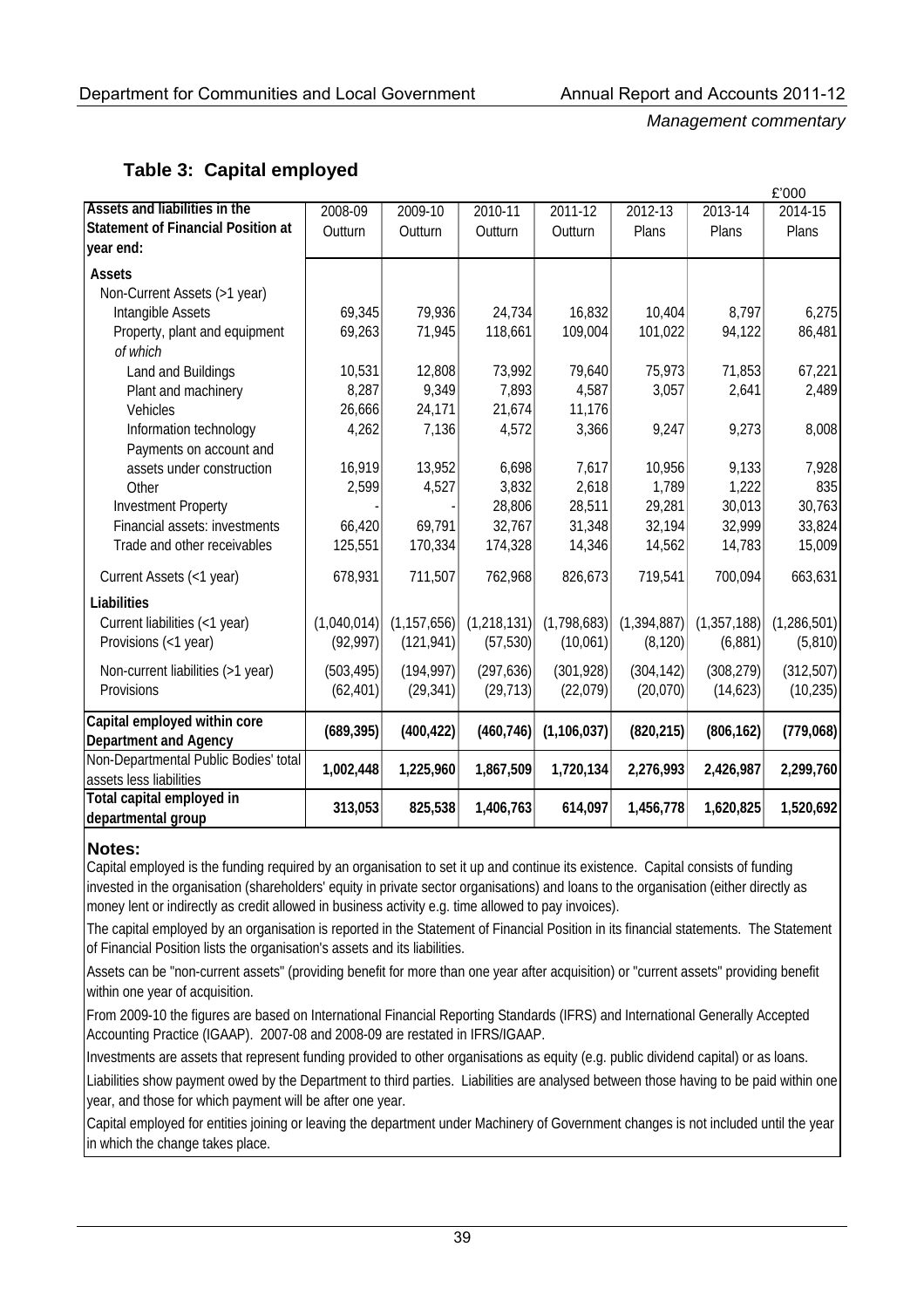# **Investment and Funding**

- 6.21 The Department is accountable to Parliament for its expenditure. Parliamentary approval for its spending plans was sought through Supply Estimates presented to the House of Commons, specifying the estimated expenditure and requesting the necessary funds. The Department then drew down funds in year from the Consolidated Fund as required.
- 6.22 Tables 4a to 4e on pages 41 45 of this Report and the Statement of Parliamentary Supply, on Page 101 of the Accounts, show outturn figures against Estimates.
- 6.23 The Consolidated Statement of Cash Flows on Pages 104 & 105, analyses the net cash flow from operating activities, identifies cash spent by the Department on capital expenditure and investment and shows the funding that the Department drew down from the Consolidated Fund in order to finance its activities during the year.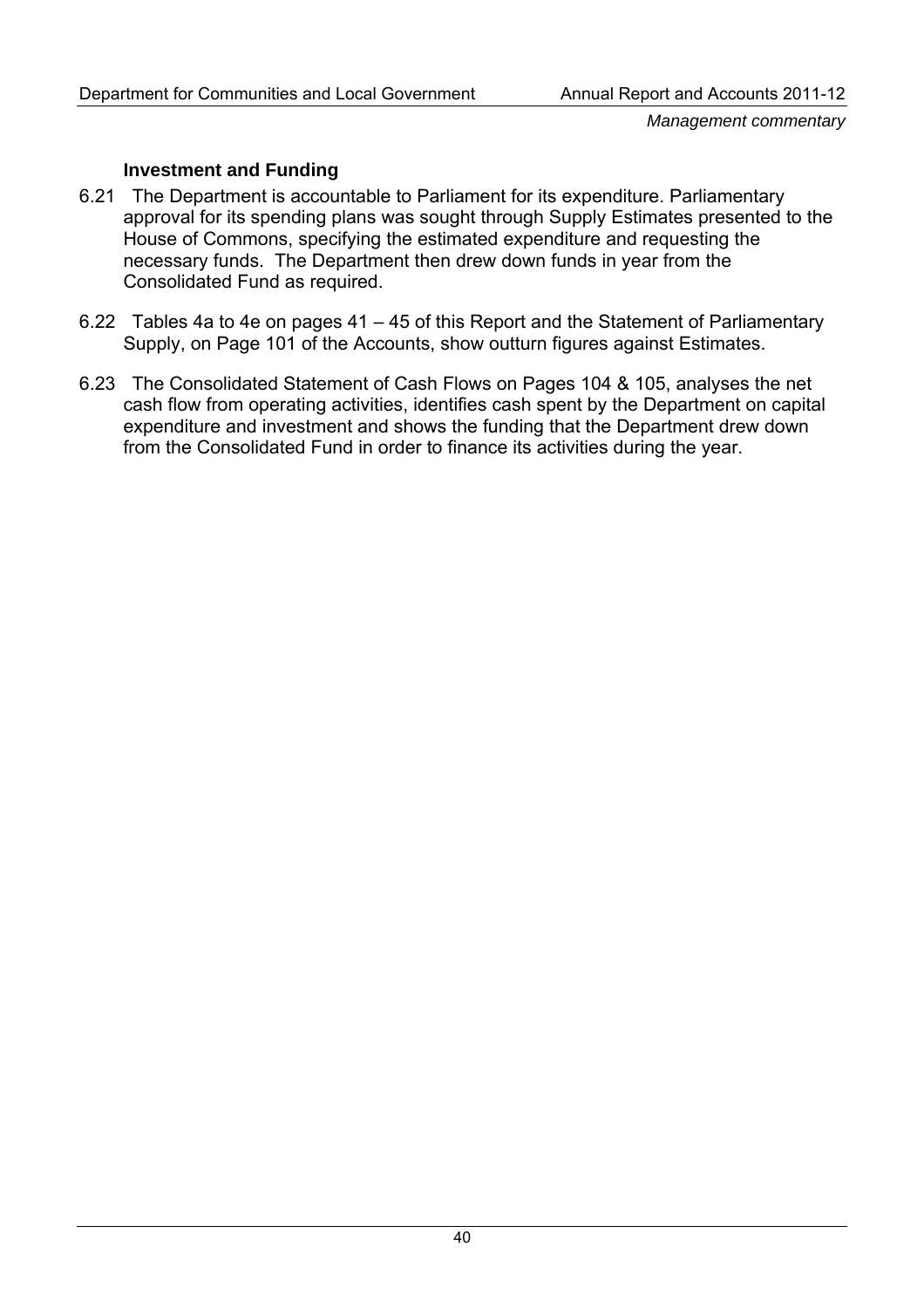|                                                                     |                 |              |            | £'000                            |
|---------------------------------------------------------------------|-----------------|--------------|------------|----------------------------------|
|                                                                     |                 | 2011-12      |            |                                  |
|                                                                     | original budget | final budget | outturn    | variance against<br>final budget |
| Spending in DEL - DCLG Communities                                  |                 |              |            |                                  |
| Voted expenditure                                                   |                 |              |            |                                  |
| Localism                                                            | 413,558         | 568,449      | 669,921    | (101, 472)                       |
| Neighbourhoods                                                      | 305,237         | 353,640      | 346,829    | 6,811                            |
| Local Economies, Regeneration & European Programmes                 | 354,696         | 415,455      | 319,857    | 95,598                           |
| <b>Troubled Families</b>                                            |                 | 16,524       | 10,377     | 6,147                            |
| Research, Data and Trading Funds                                    | 76,593          | 63,762       | 34,404     | 29,358                           |
| DCLG Staff, Building and Infrastructure Costs                       | 525,849         | 262,473      | 209,410    | 53,063                           |
| Departmental unallocated provision                                  | 106,824         |              |            |                                  |
| Localism (NDPB)(net)                                                | 1,566           | 1,718        | 964        | 754                              |
| Neighbourhoods (NDPB)(net)                                          | 33,060          | 181,235      | 119,262    | 61,973                           |
| Local Economies, Regeneration & European Programmes<br>(NDPB) (net) | 236,894         | 86,915       | 110,377    | (23, 462)                        |
| <b>Total Spending in DEL - DCLG Communities</b>                     | 2,054,277       | 1,950,171    | 1,821,401  | 128,770                          |
| Spending in DEL - DCLG Local Govt                                   |                 |              |            |                                  |
| Voted expenditure                                                   |                 |              |            |                                  |
| Revenue Support Grant                                               | 5,905,455       | 5,905,455    | 5,905,455  |                                  |
| Non-Domestic Rates Payments                                         | 19,000,000      | 19,000,000   | 19,000,000 |                                  |
| London Governance                                                   | 63,419          | 63,419       | 63,423     | (4)                              |
| Other grants and payments                                           | 779,759         | 1,466,038    | 1,383,277  | 82,761                           |
| <b>Valuation Services</b>                                           | 152,000         | 152,000      | 152,000    |                                  |
| Audit Commission and Disbanding                                     | 56,100          | 20,090       | 12,080     | 8,010                            |
| Local Government (NDPB)(net)                                        | 44,739          | 44,689       | 41,413     | 3,276                            |
| Total Spending in DEL - DCLG Local Govt                             | 26,001,472      | 26,651,691   | 26,557,648 | 94,043                           |
| <b>Total Spending in DEL</b>                                        | 28,055,749      | 28,601,862   | 28,379,049 | 222,813                          |
| Spending in Annually Managed Expenditure (AME)                      |                 |              |            |                                  |
| Voted expenditure                                                   |                 |              |            |                                  |
| Localism                                                            | 323,091         | 323,091      | 315,743    | 7,348                            |
| Neighbourhoods                                                      | (642, 156)      | (630, 172)   | (703, 440) | 73,268                           |
| Local Economies, Regeneration & European Programmes                 |                 |              |            |                                  |
| Research, Data and Trading Funds                                    |                 | (30,000)     | (61, 446)  | 31,446                           |
| DCLG Staff, Building and Infrastructure Costs                       |                 | (20,000)     | (20, 329)  | 329                              |
| Non-Domestic Rates Outturn adjustments                              | 300,000         | 750,000      | 741,929    | 8,071                            |
| Localism (NDPB)                                                     |                 |              |            |                                  |
| Local Government (NDPB)(net)                                        |                 |              | (9,616)    | 9,616                            |
| Neighbourhoods (NDPB)                                               | 35,503          | 23,419       | 64,190     | (40, 771)                        |
| Local Economies, Regeneration & European Programmes<br>(NDPB) (net) | 34,827          | 94,827       | 55,165     | 39,662                           |
| <b>Total Spending in AME</b>                                        | 51,265          | 511,166      | 382,196    | 128,970                          |
| <b>Total for Estimate</b>                                           | 28,107,014      | 29,113,028   | 28,761,245 | 351,783                          |
| Of which:                                                           |                 |              |            |                                  |
| Voted expenditure                                                   | 26,687,987      | 29,113,028   | 28,761,245 | 351,783                          |
| Non-voted expenditure                                               |                 |              |            |                                  |

# **Table 4a: 2011-12 Resource outturn against budget**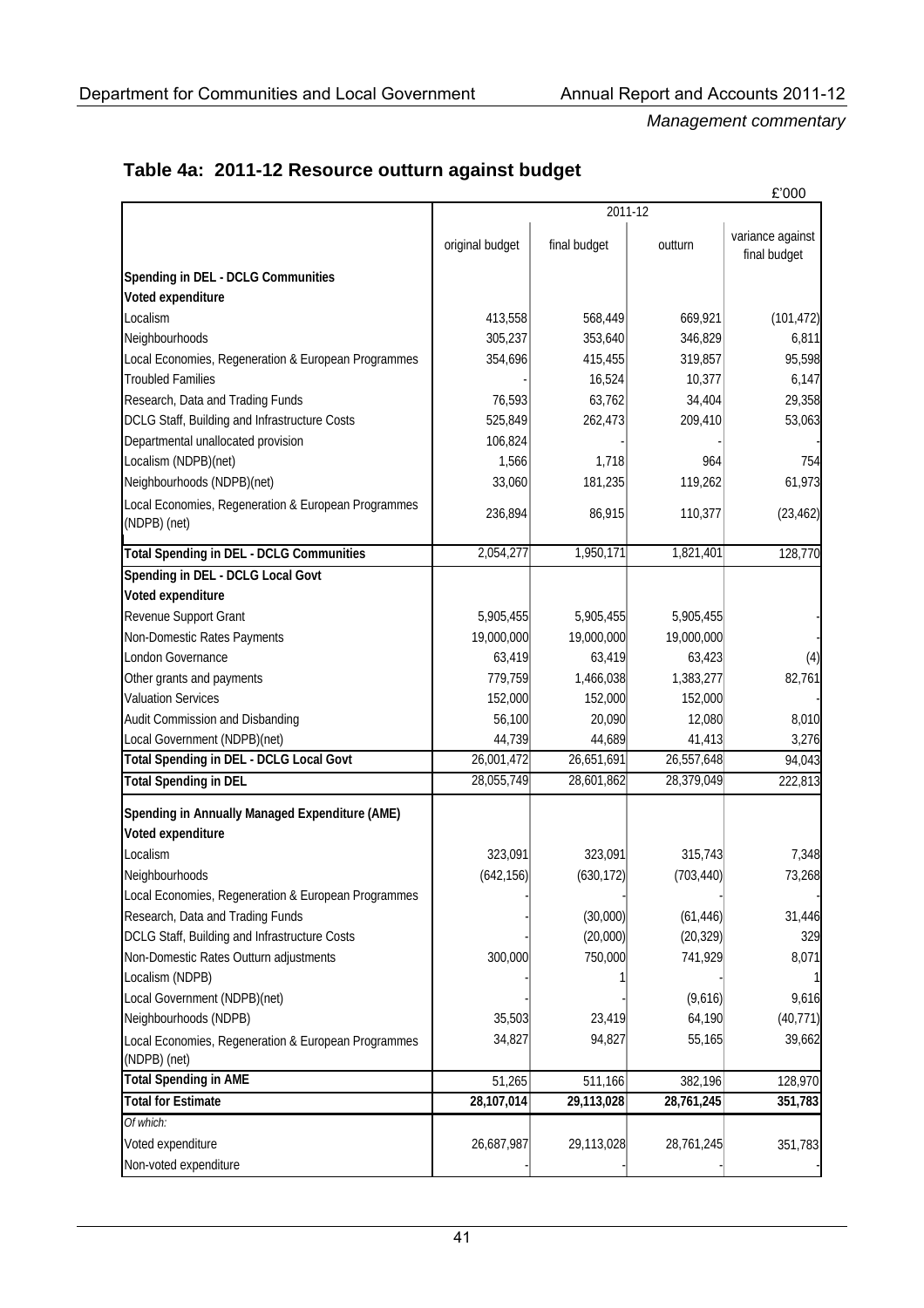|                                                                     |                 |              |           | £'000                            |  |  |  |
|---------------------------------------------------------------------|-----------------|--------------|-----------|----------------------------------|--|--|--|
|                                                                     | 2011-12         |              |           |                                  |  |  |  |
|                                                                     | original budget | final budget | outturn   | variance against<br>final budget |  |  |  |
| Spending in DEL - DCLG Communities                                  |                 |              |           |                                  |  |  |  |
| Voted expenditure                                                   |                 |              |           |                                  |  |  |  |
| Localism                                                            | 115,400         | 249,149      | 148,879   | 100,270                          |  |  |  |
| Neighbourhoods                                                      | 578,810         | 919,119      | 922,582   | (3, 463)                         |  |  |  |
| Local Economies, Regeneration & European Programmes                 | 158,782         | 491,521      | 688,313   | (196, 792)                       |  |  |  |
| <b>Troubled Families</b>                                            |                 |              |           |                                  |  |  |  |
| Research, Data and Trading Funds                                    | 15,000          |              |           |                                  |  |  |  |
| DCLG Staff, Building and Infrastructure Costs                       | 10,000          | 4,441        | 1,329     | 3,112                            |  |  |  |
| Departmental unallocated provision                                  | 29,890          |              |           |                                  |  |  |  |
| Localism (NDPB) (net)                                               |                 |              |           |                                  |  |  |  |
| Neighbourhoods (NDPB) (net)                                         | 2,126,000       | 1,870,320    | 1,836,730 | 33,590                           |  |  |  |
| Local Economies, Regeneration & European Programmes<br>(NDPB) (net) | 428,718         | 320,447      | 223,094   | 97,353                           |  |  |  |
| <b>Total Spending in DEL - DCLG Communities</b>                     | 3,462,600       | 3,854,997    | 3,820,927 | 34,070                           |  |  |  |
| Spending in DEL - DCLG Local Govt                                   |                 |              |           |                                  |  |  |  |
| Voted expenditure                                                   |                 |              |           |                                  |  |  |  |
| Other grants and payments                                           |                 |              | (7, 846)  | 7,846                            |  |  |  |
| Local Government (NDPB) (net)                                       |                 | 50           | 129       | (79)                             |  |  |  |
| <b>Total Spending in DEL - DCLG Local Govt</b>                      |                 | 50           | (7, 717)  | 7,767                            |  |  |  |
| <b>Total Spending in DEL</b>                                        |                 | 3,855,047    | 3,813,210 | 41,837                           |  |  |  |
| Spending in Annually Managed Expenditure (AME)                      |                 |              |           |                                  |  |  |  |
| Voted expenditure                                                   |                 |              |           |                                  |  |  |  |
| Neighbourhoods                                                      | 658,000         | 370,000      | 152,824   | 217,176                          |  |  |  |
| <b>Total Spending in AME</b>                                        | 658,000         | 370,000      | 152,824   | 217,176                          |  |  |  |
| <b>Total for Estimate</b>                                           | 4,120,600       | 4,225,047    | 3,966,034 | 259,013                          |  |  |  |
| Of which:                                                           |                 |              |           |                                  |  |  |  |
| Voted expenditure                                                   | 4,120,600       | 4,225,047    | 3,966,034 | 259,013                          |  |  |  |
| Non-voted expenditure                                               |                 |              |           |                                  |  |  |  |

# **Table 4b: 2011-12 Capital outturn against budget**

Note: In tables 4a and 4b 'original budget' = Estimates provision and 'final budget' = Supplementary Estimates provision, both recast to 2012-13 Estimates format.

6.24 The outturn shows the resources consumed by the Department. As well as the Resource Requirement in the departmental Estimates the Department also has a Resource Budget, which is split between the Departmental Expenditure Limit (DEL) and Annually Managed Expenditure (AME).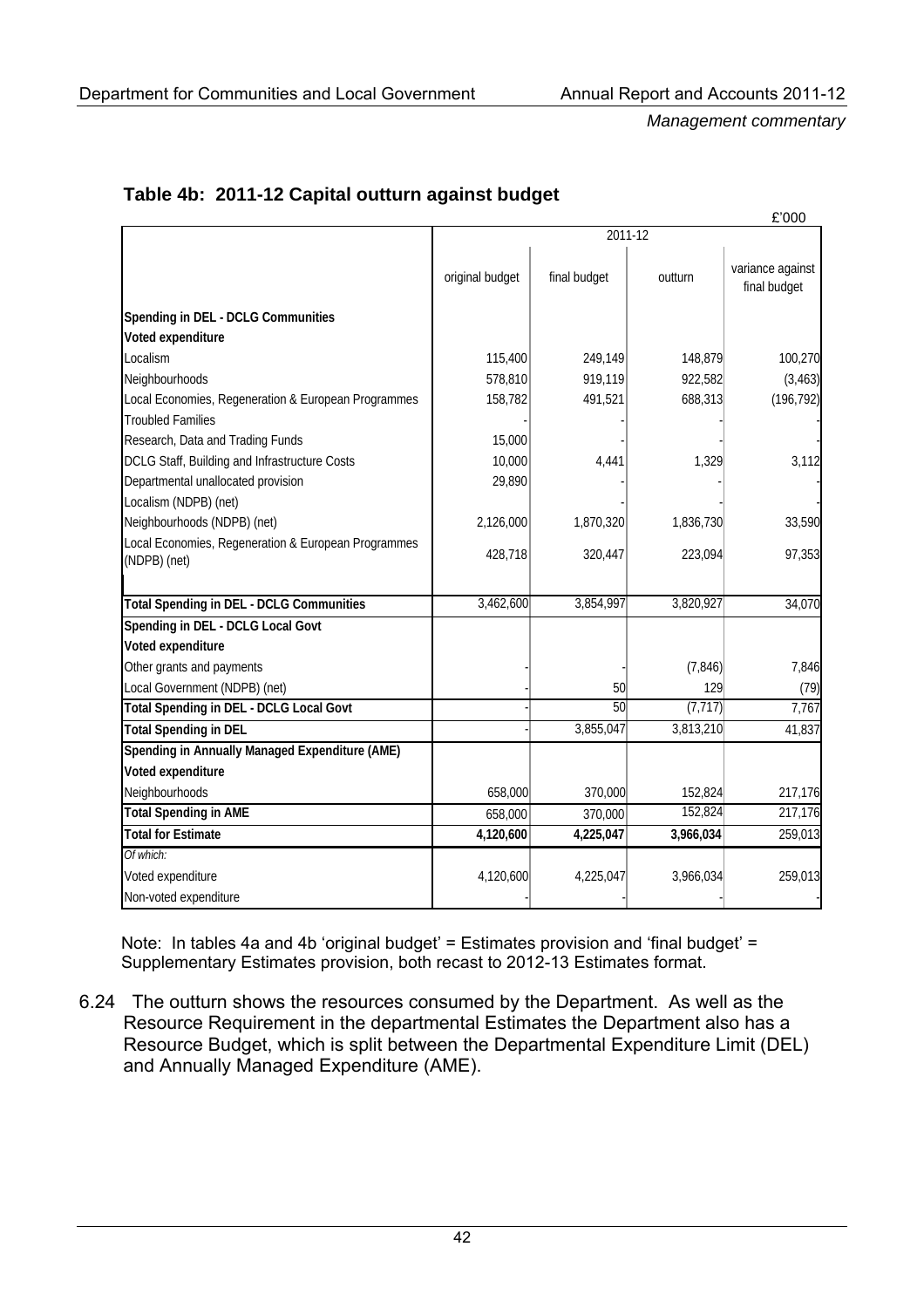|                                                                                             |                                    | £'000                              |
|---------------------------------------------------------------------------------------------|------------------------------------|------------------------------------|
|                                                                                             | 2011-12                            | $2011 - 12$                        |
|                                                                                             | Plans                              | Outturn                            |
| <b>Gross Administration Costs</b><br>Less:                                                  | 406,063                            | 359,455                            |
| Administration DEL (DCLG Communities) Income<br>Administration DEL (DCLG Local Govt) Income | (29, 017)                          | (20, 476)                          |
| <b>Net Administration Costs</b>                                                             | 377,046                            | 338,979                            |
| <b>Gross Programme Costs</b><br>Less:                                                       | 41,631,199                         | 40,667,407                         |
| Programme DEL (DCLG Communities) Income                                                     | (570, 249)                         | (569, 527)                         |
| Programme DEL (DCLG Local Govt) Income                                                      | (1, 373)                           | (6, 840)                           |
| Programme AME Income                                                                        | (8, 252, 057)                      | (8,021,067)                        |
| Non-budget income                                                                           | (6,404,300)                        | (6,479,415)                        |
| <b>Net Programme Costs</b>                                                                  | 26,780,466                         | 25,590,558                         |
| <b>Total Net Operating Costs</b><br>Of which:                                               | 27, 157, 152                       | 25,929,537                         |
| Resource DEL (DCLG Communities)                                                             | 1,949,522                          | 1,482,422                          |
| Resource DEL (DCLG Local Govt)                                                              | 26,651,691                         | 26,557,648                         |
| Capital DEL (DCLG Communities)                                                              | 3,715,145                          | 3,502,729                          |
| Capital DEL (DCLG Local Govt)                                                               |                                    | (7, 846)                           |
| <b>Resource AME</b>                                                                         | 498,408                            | 382,196                            |
| Capital AME                                                                                 | 370,000                            | 152,824                            |
| Non-budget                                                                                  | (6,404,300)                        | (6,479,415)                        |
| Adjustments to include:<br>Departmental Unallocated Provision (resource)<br><b>OCS</b>      |                                    |                                    |
| Adjustments to remove:                                                                      |                                    |                                    |
| Capital in the SoCNE                                                                        | (3,980,845)                        | (3,647,707)                        |
| Non-Budget Consolidated Fund Extra Receipts in the SoCNE                                    | 6,404,300                          | 6,479,415                          |
| Other adjustments                                                                           | (90, 893)                          |                                    |
| <b>Total Resource Budget</b><br>Of which:                                                   | 29,113,028                         | 28,761,245                         |
| Resource DEL (DCLG Communities)<br>Resource DEL (DCLG Local Govt)<br>Resource AME           | 1,950,171<br>26,651,691<br>511,166 | 1,821,401<br>26,557,648<br>382,196 |
| Adjustments to remove:<br>Consolidated Fund Extra Receipts in the resource budget           |                                    |                                    |
| <b>Total Resource (Estimate)</b>                                                            | 29,113,028                         | 28,761,245                         |

# **Table 4c: Reconciliation of Statement of Consolidated Net Expenditure to resource Estimate and budget**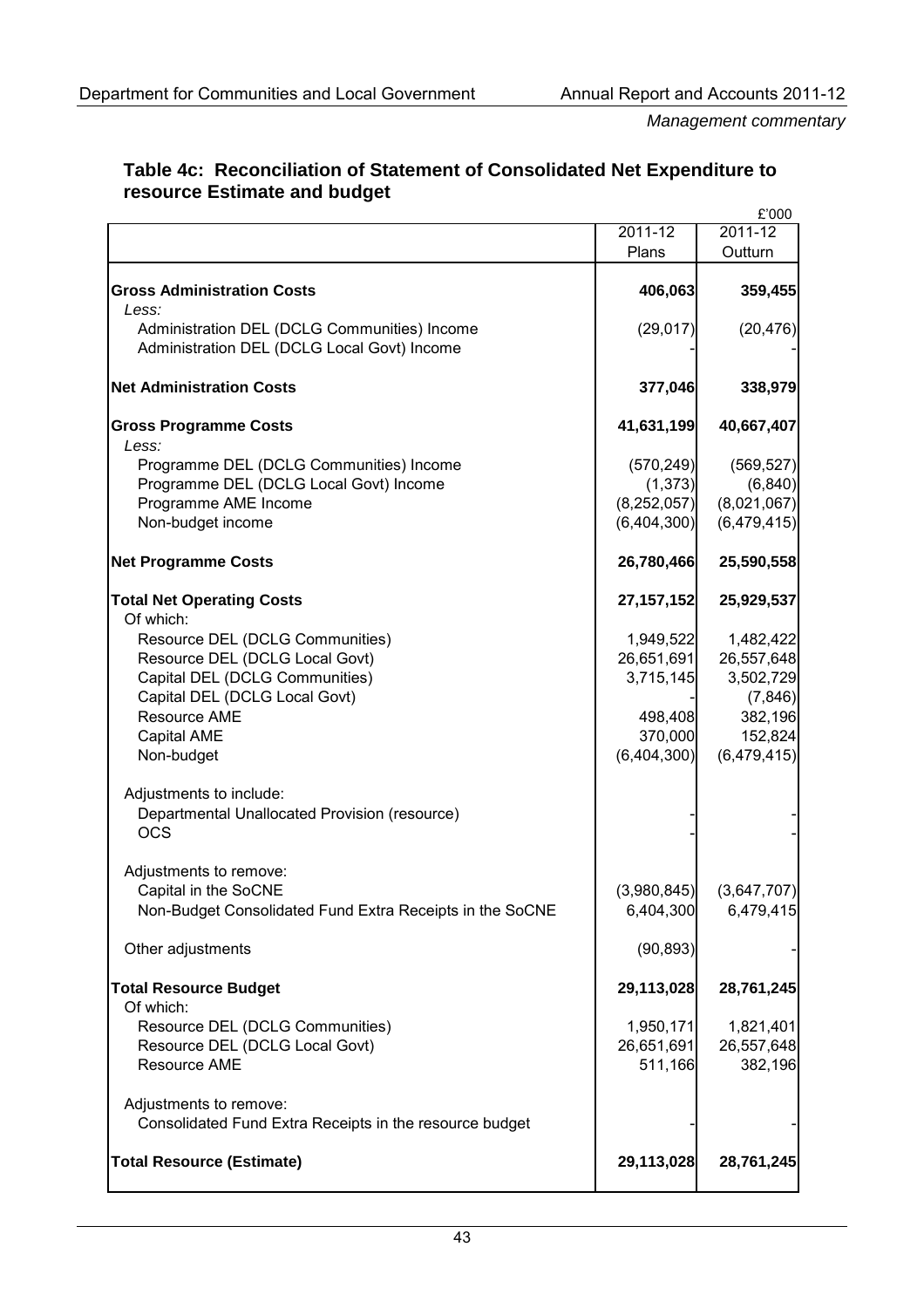|                                                      |              | £'000         |
|------------------------------------------------------|--------------|---------------|
|                                                      | 2011-12      | 2011-12       |
|                                                      | Final budget | Outturn       |
| <b>Net Resource Requirement</b>                      | 29,113,028   | 28,761,245    |
| <b>Net Capital Requirement</b>                       | 4,225,047    | 3,966,034     |
| <b>Accruals to cash adjustments</b>                  | 25,574       | (1, 289, 070) |
| of which                                             |              |               |
| Adjustments to remove non-cash items                 |              |               |
| Depreciation                                         | (34, 734)    | (21, 399)     |
| New provisions and adjustments to previous           | 49,683       | 35,662        |
| <b>Departmental Unallocated Provision</b>            |              |               |
| Supported capital expenditure (revenue)              |              | (290, 809)    |
| Prior period adjustments                             |              |               |
| Other non-cash items                                 | (20,000)     | 13,760        |
| <b>Adjustment for NDPBs</b>                          |              |               |
| Remove voted resource and capital                    | (2,607,528)  | (2,431,919)   |
| Add cash grant in aid                                | 2,639,153    | 2,270,765     |
| Adjustments to reflect movements in working balances |              |               |
| Increase (+ )/ decrease (-) in inventories           |              | 66,792        |
| Increase (+ )/ decrease (-) in receivables           | (1,000)      | (365, 600)    |
| Increase (- )/ decrease (+) in payables              |              | (585, 763)    |
| Use of provisions                                    |              | 19,441        |
| Removal of non-voted budget items                    |              |               |
| of which                                             |              |               |
| <b>Consolidated Fund Standing Services</b>           |              |               |
| Other adjustments                                    |              |               |
| <b>Net Cash Requirement</b>                          | 33,363,649   | 31,438,209    |

# **Table 4d: Reconciliation of net resource requirement to net cash requirement**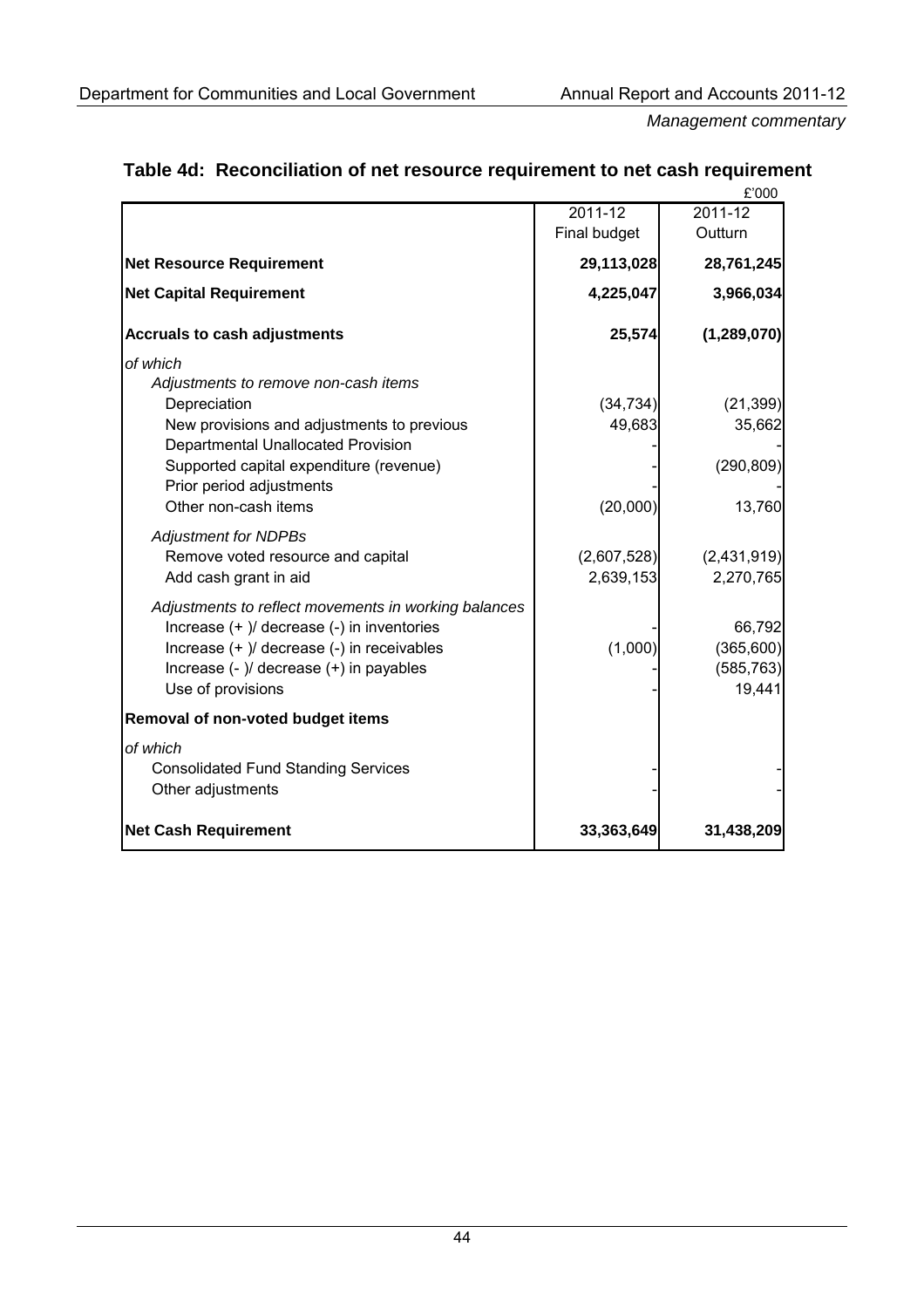|                                                                                                                              |             | £'000      |
|------------------------------------------------------------------------------------------------------------------------------|-------------|------------|
|                                                                                                                              | 2011-12     | 2010-11    |
|                                                                                                                              | Outturn     | Outturn    |
| <b>Net Resource Outturn</b><br>Adjustments to remove non-budget elements:<br>Prior period adjustments<br>Adjustments include | 28,761,245  | 30,755,202 |
| Consolidated Fund Extra Receipts in the budget but not in the OCS                                                            |             |            |
| <b>Total Resource Budget Outturn</b>                                                                                         | 28,761,245  | 30,755,202 |
| of which                                                                                                                     |             |            |
| Departmental Expenditure Limits (DEL)                                                                                        | 28,379,049  | 29,710,939 |
| Annually Managed Expenditure (AME)                                                                                           | 382,196     | 1,044,263  |
| Adjustments include:<br>Capital grants                                                                                       | 3,647,707   | 6,061,870  |
| Consolidated Fund Extra Receipts in the SoCNE                                                                                | (6,479,415) | (118, 478) |
| Grant in aid to NDPBs                                                                                                        |             | 1,423      |
| <b>Total Net Operating Costs</b>                                                                                             | 25,929,537  | 36,700,017 |

### **Table 4e: Reconciliation of resource expenditure between Estimates, accounts and budgets**

# **2011-12 Variances of outturn against Estimate**

6.25 Variance explanations are provided below where the comparison of outturn against Estimate has shown an overspend or an underspend of more than £0.5m and 10 per cent of the Estimate.

| <b>Subhead Variance</b>                   | <b>Explanation</b>                                                                                                                                                                                                                                                              |  |
|-------------------------------------------|---------------------------------------------------------------------------------------------------------------------------------------------------------------------------------------------------------------------------------------------------------------------------------|--|
| Line A Localism: overspend of<br>£95.575m | There was a £143.4m increase in resource spend on the London Settlement<br>which arose from changes post Supplementary Estimate to the final quantum of<br>the settlement and the need to adjust the resource / capital split on the Regional<br>Growth Fund (RGF), see Line C. |  |
|                                           | A £17.8m underspend on the Communities budget arising after the<br>Supplementary Estimate from funding to support the introduction of measures in<br>the Localism Act on community rights and a number of initiatives related to<br>Decentralisation and the Big Society.       |  |
|                                           | A £6.1m underspend on the Troubled Families programme which is a new<br>programme run primarily on a payment-by-results basis.                                                                                                                                                  |  |
|                                           | A £17.6m underspend on Fire Programmes because spend was held back after<br>the Supplementary Estimate to cover potential asset revaluations and some<br>emerging new pressures, including managing the profile of the Resilience and<br>Efficiency grant.                      |  |
|                                           | The remaining difference is due to a number of small under-spends against a<br>collection of minor Programmes.                                                                                                                                                                  |  |

**Table 4f: Subhead variance against Estimate – resource**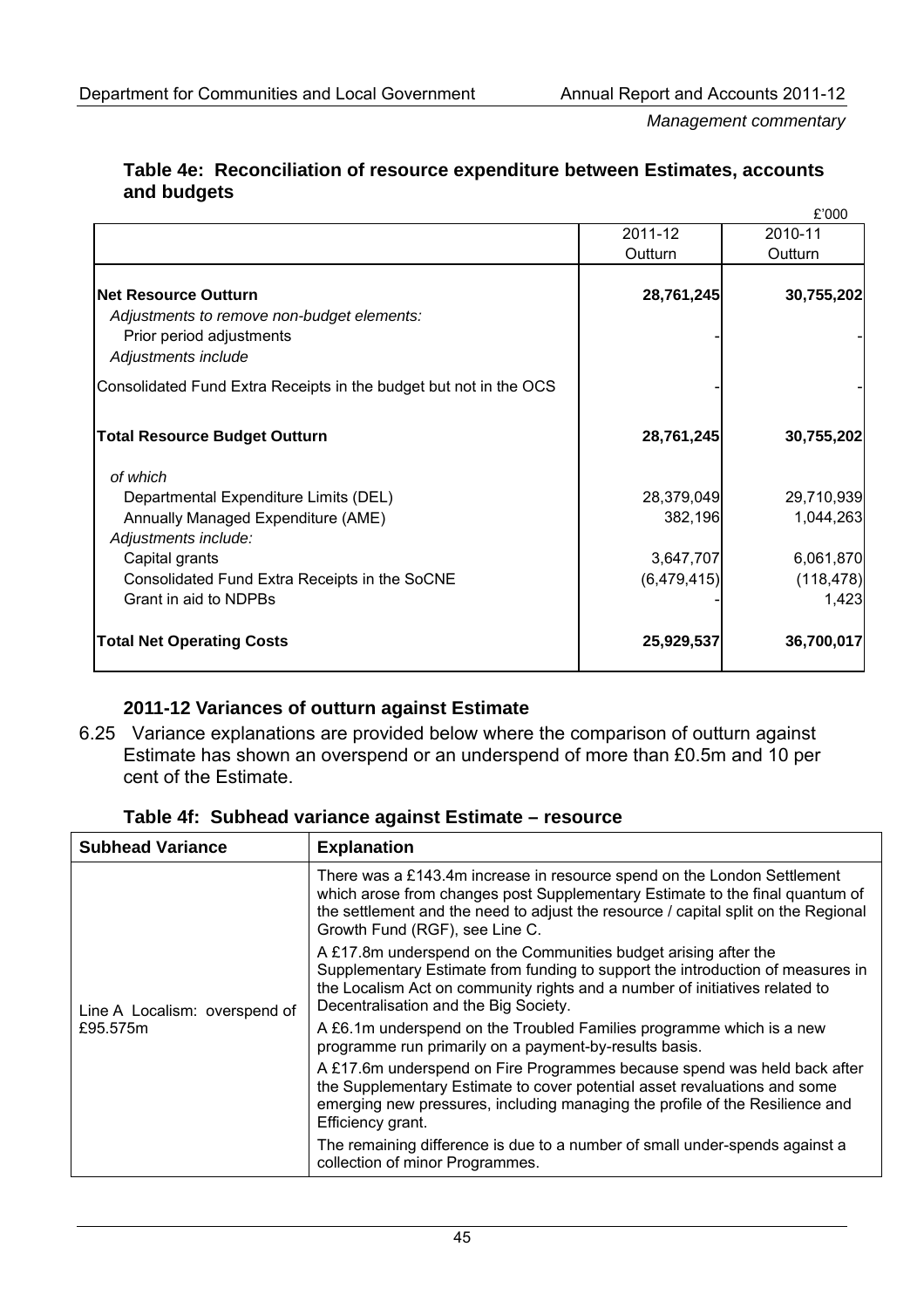| <b>Subhead Variance</b>                                                                        | <b>Explanation</b>                                                                                                                                                                                                                                                                                                                                                                                                                                                    |  |
|------------------------------------------------------------------------------------------------|-----------------------------------------------------------------------------------------------------------------------------------------------------------------------------------------------------------------------------------------------------------------------------------------------------------------------------------------------------------------------------------------------------------------------------------------------------------------------|--|
| Line C Local Economies,<br>Regeneration & European<br>Programmes: underspend of<br>£123.219m.  | The Regional Growth Fund secretariat informed the Department after the<br>Supplementary Estimate process was complete that the resource / capital split<br>for the budget did not match likely expenditure (-£134m / +£134m). To resolve<br>this DCLG brought forward projects from future years and agreed with local<br>authorities, including the GLA and Fire and Rescue Authorities, exchanges of<br>resource for capital for scheduled payments to manage this. |  |
|                                                                                                | The remaining difference is mainly due to a credit back from the European Union<br>under the ERDF programme post Supplementary Estimate.                                                                                                                                                                                                                                                                                                                              |  |
| Line D Research, Data &<br>Trading Funds: underspend of<br>£1.737m                             | An underspend of $£1.7m$ against research and communication planned spending<br>post Supplementary Estimate.                                                                                                                                                                                                                                                                                                                                                          |  |
| Line E Staff, Building and<br>Infrastructure Costs:<br>underspend of £53.063m                  | The main part of this underspend (£36m) arose because the restructuring<br>process in DCLG progressed faster than had been initially expected, resulting in<br>a significant number of voluntary departures accruing in 2010-11.<br>Other savings of about £13m arose from the Department's drive to make savings<br>on non pay costs and reduce the reliance on external support services. There<br>was also an underspend on depreciation (£4m).                    |  |
| Line F Localism (NDPB) (net):<br>underspend of £0.754m                                         | This underspend arose because closure costs relating to FiRebuy came in under<br>provision.                                                                                                                                                                                                                                                                                                                                                                           |  |
| Line G Neighbourhoods<br>(NDPB) (net): underspend of<br>£58.980m                               | This variance arose because of a underspend by the Homes and Community<br>Agency and Tenant Services Authority arising because of lower than expected<br>restructuring costs and reclassification of restructuring expenditure post<br>Supplementary Estimate from Line G to Line H.                                                                                                                                                                                  |  |
| Line H Local Economies,<br>Regeneration & European<br>Programmes: overspend of<br>£23.462m     | The overspend mainly relations to £23m of restructuring costs for the Homes<br>and Communities agency, budgeted for under Line G above.                                                                                                                                                                                                                                                                                                                               |  |
| Line N Audit Commission<br>Disbanding: underspend of<br>£8.009m                                | Most of the 2011-12 AC disbanding budget was transferred into 2012-13 as part<br>of the Budget Exchange process. £8m was held to provide against possible AC<br>disbanding costs in 2011-12 and as a contingency which in the event was not<br>required.                                                                                                                                                                                                              |  |
| Line R Local Economies,<br>Regeneration & European<br>Programmes: over-recovery of<br>£31.438m | Late favourable movement in the Euro / Sterling exchange rate resulted in ERDF<br>unrealised foreign exchange gains that were higher than expected.                                                                                                                                                                                                                                                                                                                   |  |
| Line V Neighbourhoods<br>(NDPB): overspend of<br>£28.350m                                      | HCA pension provision actuarial costs, which are only assessed after year end,<br>came in higher than expected.                                                                                                                                                                                                                                                                                                                                                       |  |
| Line W Local Economies,<br>Regeneration & European<br>Programmes: underspend of<br>£39.662m    | Underspend represents a reversal of a provision for the Homes and<br>Communities Agency which arose post Supplementary Estimate.                                                                                                                                                                                                                                                                                                                                      |  |

# **Table 4g: Subhead variance against Estimate – capital**

| <b>Subhead Variance</b>     | <b>Explanation</b>                                                                                                                                        |
|-----------------------------|-----------------------------------------------------------------------------------------------------------------------------------------------------------|
| Line A Localism: underspend | Underspends of £48.3m on Fire Programmes and £56.5m London Settlement.<br>The reduction in capital was to help manage the resource / capital split on the |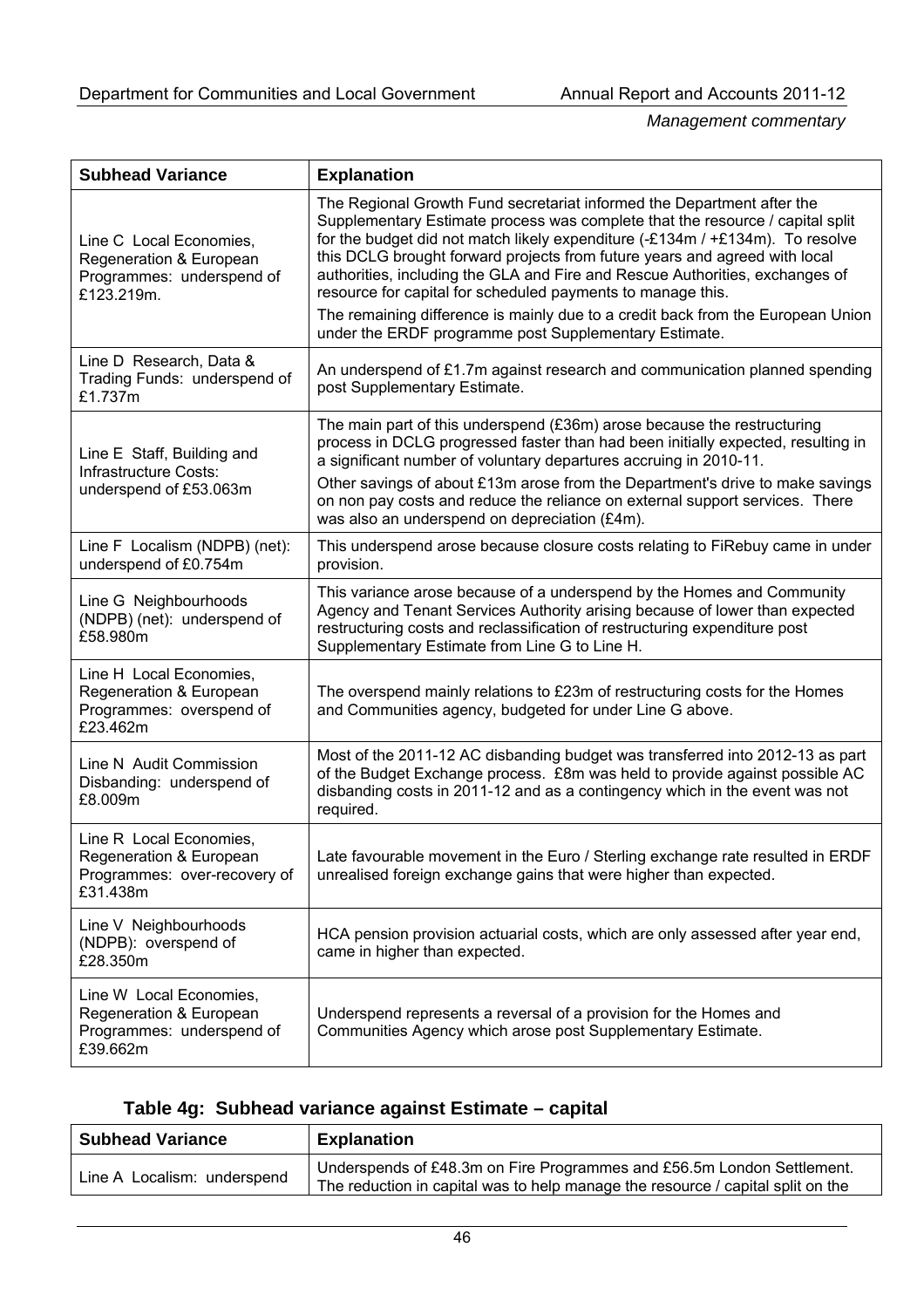| <b>Subhead Variance</b>                                                                                  | <b>Explanation</b>                                                                                                                                                                                                                                                                                                                                                                                                                                                                                                                                                          |  |  |
|----------------------------------------------------------------------------------------------------------|-----------------------------------------------------------------------------------------------------------------------------------------------------------------------------------------------------------------------------------------------------------------------------------------------------------------------------------------------------------------------------------------------------------------------------------------------------------------------------------------------------------------------------------------------------------------------------|--|--|
| of £100.270m                                                                                             | Regional Growth Fund (RGF), see Line C.                                                                                                                                                                                                                                                                                                                                                                                                                                                                                                                                     |  |  |
|                                                                                                          | The remainder of the difference is due to a number of small over spends against<br>a collection of programmes.                                                                                                                                                                                                                                                                                                                                                                                                                                                              |  |  |
| Line C Local Economies,<br>Regeneration & European<br>Programmes: overspend of<br>£208.384m.             | Overspend of £84.9m on Regional Development Agencies expenditure from<br>April to June 2012 reclassified as DCLG expenditure following the transfer of<br>responsibility for ERDF. An equivalent underspend is shown in Line H.<br>Overspend of £123.4m on Regional Growth Fund (RGF). The RGF secretariat<br>informed the Department after the Supplementary that the resource / capital split<br>for the budget did not match likely expenditure. DCLG had to agree with local<br>authorities exchanges of resource for capital for scheduled payments to manage<br>this. |  |  |
| Line E Staff, Building and<br>Infrastructure Costs:<br>underspend of £3.112m                             | Budget retained after the Supplementary Estimate as a contingency against<br>emerging pressures. Pressures did not materialise.                                                                                                                                                                                                                                                                                                                                                                                                                                             |  |  |
| Line H Local Economies,<br>Regeneration & European<br>Programmes (NDPB) (net):<br>underspend of £97.353m | Underspend of £84.9m on Regional Development Agencies - see Line C above.<br>The remainder of the difference is due to a number of small variances against a<br>collection of programmes.                                                                                                                                                                                                                                                                                                                                                                                   |  |  |
| Line M Other Grants &<br>Payments: underspend of<br>£7.846m                                              | This relates to a 10-11 accrual for the former Local Government Reward Grant<br>Scheme for possible legal challenge. This has now fallen away.                                                                                                                                                                                                                                                                                                                                                                                                                              |  |  |
| Line Q Neighbourhoods:<br>underspend of £217.176m                                                        | Underspend of £217.1m on Overhanging Debt. DCLG pays the remaining<br>overhanging housing debt for authorities transferring their council housing stock<br>to Housing Associations. Some LA's were not able to complete before the end of<br>March 2012.                                                                                                                                                                                                                                                                                                                    |  |  |

6.26 The Department's Net Cash Requirement is the amount of cash needed to support the Department's activities. The Statement of Parliamentary Supply provides a reconciliation of the Estimate to the Net Cash Requirement and shows an overall variance of £1,925m (5.8 per cent) against the Estimate provision for the Net Cash Requirement of £33,363m (2010-11: £328m (0.9 per cent) against an Estimate of £39.5bn). Table 4d above provides more detail and variance explanations are provided below where the comparison of outturn against Estimate has resulted in a variance of the greater of £0.5m and 10 per cent of the Estimate.

|  | Table 4h: Variance against net cash requirement Estimate |  |  |  |
|--|----------------------------------------------------------|--|--|--|
|--|----------------------------------------------------------|--|--|--|

| <b>Variance</b>                                                                | <b>Explanation</b>                                                                                                                                                                                                                                                                                                                                                                                                                                                                                                                                                      |
|--------------------------------------------------------------------------------|-------------------------------------------------------------------------------------------------------------------------------------------------------------------------------------------------------------------------------------------------------------------------------------------------------------------------------------------------------------------------------------------------------------------------------------------------------------------------------------------------------------------------------------------------------------------------|
| Non-cash items: variance of<br>£257.7m against the Estimate<br>of $£5.1m$      | This non-cash category includes a number of items which are difficult to forecast.<br>Depreciation was lower than expected because of reduced holdings of assets.<br>The main variances however arose because £300m of Supported Capital<br>Expenditure was not included in this table in the Estimates and from the change<br>in management of the 2007-13 ERDF Programme transferring transfer of the<br>administration of the 2007-13 Programme to the Department. This resulted in a<br>reduced advances balance of £187m which had not been included in Estimates. |
| Adjustment for NDPBs:<br>variance of £161.2m against<br>the Estimate of £31.6m | The voted expenditure removed was £175.6m less than in Estimates and the<br>cash grant in aid added required to support net NDPB expenditure was £368.4m<br>less than in Estimates. Therefore the variance arose because the removal of the                                                                                                                                                                                                                                                                                                                             |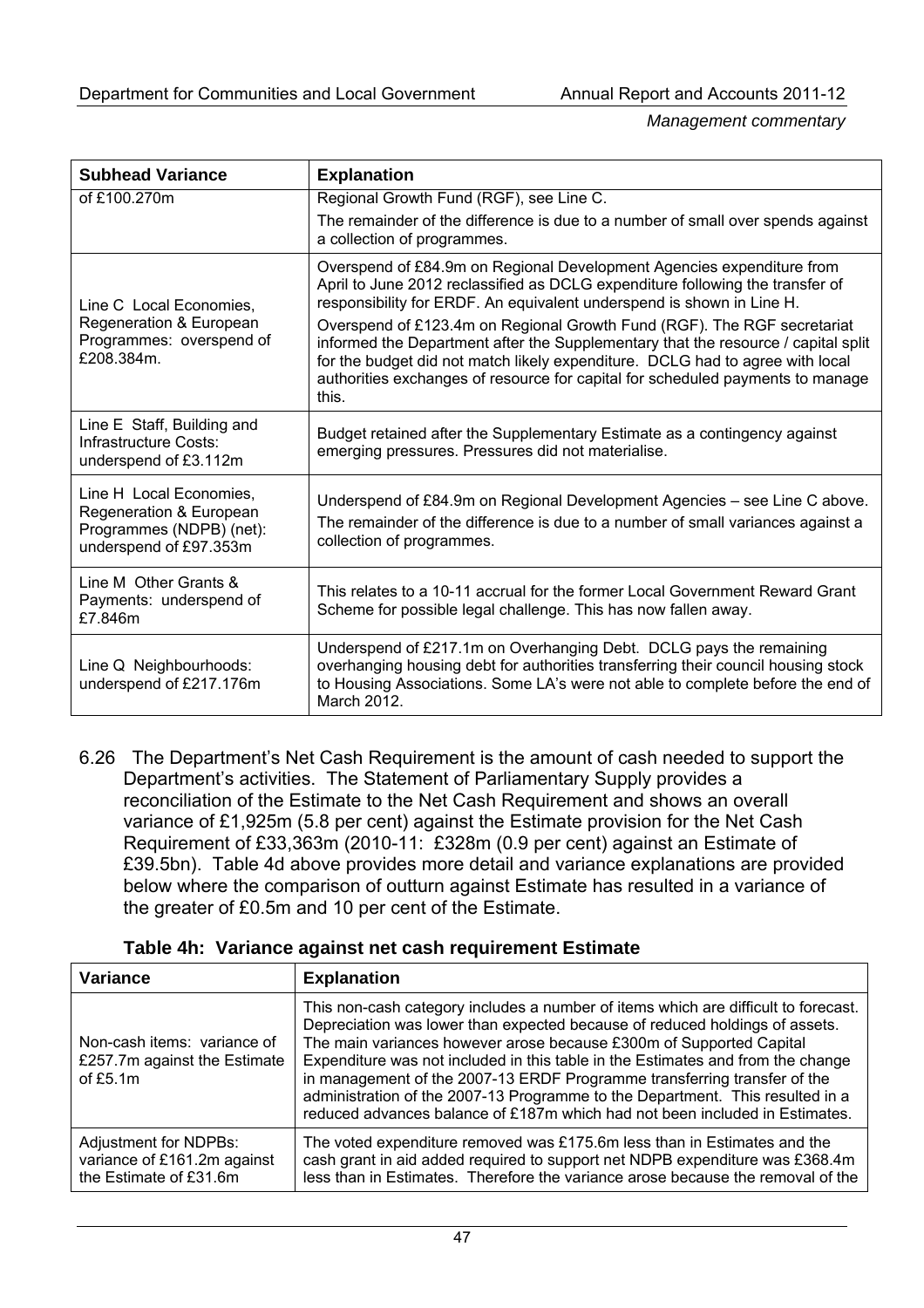| <b>Variance</b>                                                                                                   | <b>Explanation</b>                                                                                                                                                                                                                                                                                                                                                                                                                                                                  |  |
|-------------------------------------------------------------------------------------------------------------------|-------------------------------------------------------------------------------------------------------------------------------------------------------------------------------------------------------------------------------------------------------------------------------------------------------------------------------------------------------------------------------------------------------------------------------------------------------------------------------------|--|
|                                                                                                                   | NDPB voted expenditure was smaller than the addition of grant in aid required to<br>support this expenditure.                                                                                                                                                                                                                                                                                                                                                                       |  |
| Adjustments to reflect<br>movements in working<br>balances; variance of<br>£865.1m against the Estimate<br>of £1m | These items report balances at the accounting date and are subject to significant<br>daily variances depending on timing of cash payments and receipts. To reflect<br>this uncertainty the Department includes a notional £1m in the Estimate. In the<br>outturn there were net movements in inventories of £66.8m arising from the<br>transfer of management of the 2007-13 ERDF Programme to the Department.<br>The overall net movement in receivables and payables was £951.3m. |  |

6.27 A National Statistical analysis of departmental expenditure by the countries within the UK and by English areas for the years to 2010-11 can be accessed via the Treasury website ([http://www.hm-treasury.gov.uk/pespub\\_index.htm](http://www.hm-treasury.gov.uk/pespub_index.htm)).

# **Significant Events since the End of the Financial Year**

- 6.28 The Queen Elizabeth II Conference Centre is a departmental executive agency with trading fund status; it is not within the consolidation boundary. Ministers announced on 23 April 2012 that the Department would be undertaking pre-market engagement during this year to explore options for the future of the Queen Elizabeth II Conference Centre business. Following that, ministers would decide whether it should continue under existing arrangements, or be marketed to external providers as a going concern. The announcement also stated that the Department would retain the freehold of the building (see Note 34).
- 6.29 The Fire Service College is a departmental executive agency with trading fund status. On 10 April 2012, following a period of pre-market engagement, Ministers announced it was commencing the sale process for the Fire Service College and that it welcomed expressions of interest from potential bidders. This follows the Government's announcement in March 2012 that to secure the future of the College it intended to dispose of it as a going concern (see Note 34).

# **Payment Performance**

- 6.30 From April 2010 the Department's policy has been to pay all undisputed supplier invoices within 5 days of receipt, or within contractual terms if less, in line with the cross Whitehall policy and in line with the Confederation of British Industry's "Prompt Payment Code". Previously, it had been the Department's policy to pay all undisputed supplier invoices within 10 days of receipt, or within contractual terms if less. The Department discloses the following information in accordance with Regulations SI 1997/571.
- 6.31 The combined 5 day prompt payment performance for the core Department and PINS was 82.14 per cent in 2011-12 against a target of 80 per cent. This represents 13,989 invoices being paid to target from a total of 17,030 invoices processed in 2011-12. Overall year on year performance improved compared to 2010-11 when the percentage of invoice payments made on time was 79.33 per cent (representing 24,700 invoices paid on time from a total of 31,135 invoices paid).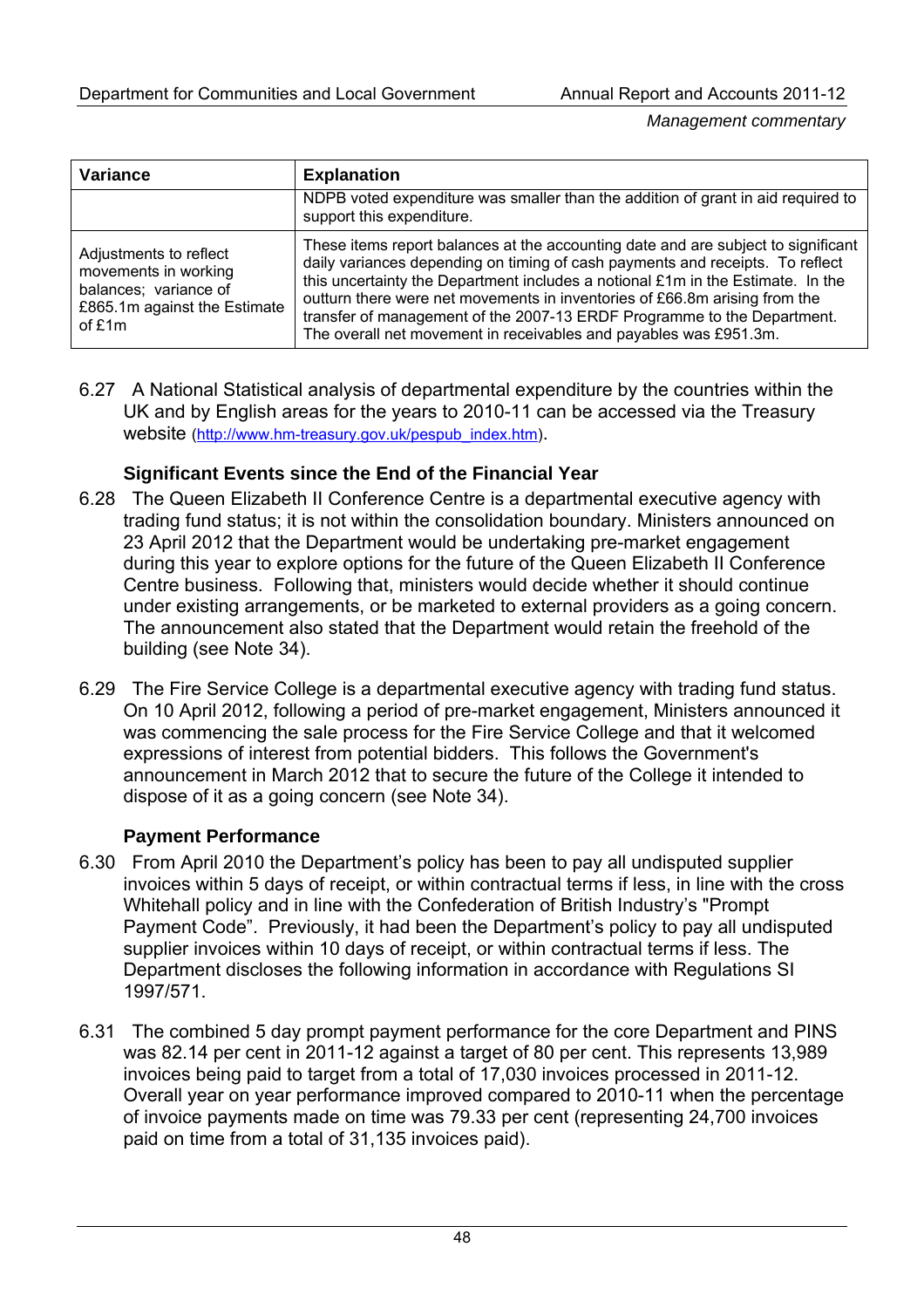### **Payments to Charities**

- 6.32 Section 70 of the Charities Act 2006 sets out a power for Ministers to give financial assistance to charitable, benevolent or philanthropic institutions and requires that payments made under this power are reported.
- 6.33 In the normal course of business, the Department provides financial assistance to a range of bodies which provide services in support of the Department's objectives. Organisations supported include charities and funding is mostly to community related bodies.
- 6.34 The following table sets out the financial assistance provided by the Secretary of State under this power for the year 2011-12, totalling £7.4m (2010-11, £71.2m).

|  | <b>Table 4f: Payments to Charities</b> |  |
|--|----------------------------------------|--|
|--|----------------------------------------|--|

| <b>Institution</b>                              | <b>Payments</b><br>2011-12 | <b>Purpose</b>                                                                                                                                                                                                                                                                                                                                                                                                                                              |
|-------------------------------------------------|----------------------------|-------------------------------------------------------------------------------------------------------------------------------------------------------------------------------------------------------------------------------------------------------------------------------------------------------------------------------------------------------------------------------------------------------------------------------------------------------------|
| <b>BCC Local Enterprise Partnership Network</b> |                            |                                                                                                                                                                                                                                                                                                                                                                                                                                                             |
| <b>British Chamber of Commerce</b><br>(BCC)     | 68                         | To promote Local Enterprise Partnership Networks in<br>deprived areas thereby engendering job creation and<br>developing avenues for wealth creation and prosperity.                                                                                                                                                                                                                                                                                        |
| <b>Big Society Vanguard</b>                     |                            |                                                                                                                                                                                                                                                                                                                                                                                                                                                             |
| Voluntary Action - Cumbria                      | 20                         | To support community led projects in Eden Vanguard, they<br>range from transport studies to renewable projects.                                                                                                                                                                                                                                                                                                                                             |
| <b>British Youth Council</b>                    |                            |                                                                                                                                                                                                                                                                                                                                                                                                                                                             |
| <b>British Youth Council</b>                    | 25                         | The funding is to cover the cost of 3 young BYC volunteers<br>working jointly with DCLG Barrier Busting officials and the<br>Minister for Decentralisation Greg Clark MP, to address and<br>explore young people's role in the Big Society and the<br>barriers they may face to getting involved with their local<br>communities.                                                                                                                           |
| <b>Civic Voice Transitional Funding Grant</b>   |                            |                                                                                                                                                                                                                                                                                                                                                                                                                                                             |
| Civic Voice                                     | 25                         | Transitional funding for Civic Voice was agreed as a form of<br>seed funding to help the organisation develop and transition<br>to a self sustaining model. The grant will help them to<br>strengthen and develop their unique network of community<br>groups, build confidence within the sector, raise awareness<br>of and support the take up by communities of the new rights<br>and opportunities provided by the Localism Act and the Big<br>Society. |
| Cohesion & Faith Grant                          |                            |                                                                                                                                                                                                                                                                                                                                                                                                                                                             |
| Al-Haqq Education Trust                         | $\overline{2}$             | These grants were to allow the organisations to take part in<br>the National Inter Faith Week 2011. The events were held                                                                                                                                                                                                                                                                                                                                    |
| Al-Khoei Benevolent Foundation                  | 1                          | on 20 & 21 November 2011.                                                                                                                                                                                                                                                                                                                                                                                                                                   |
| <b>British Sikh Consultative Forum</b>          | 1                          |                                                                                                                                                                                                                                                                                                                                                                                                                                                             |

£'000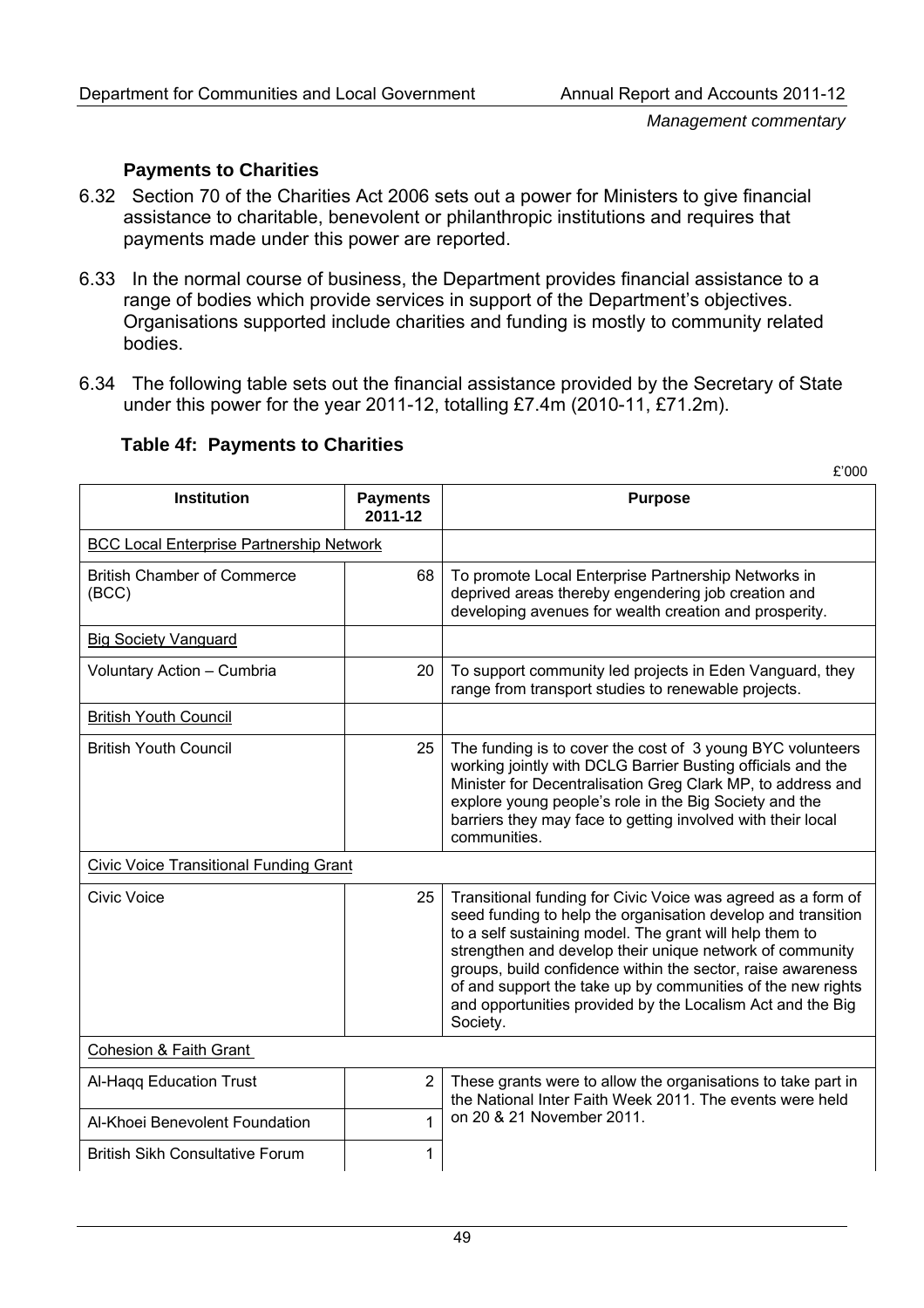|                                                                     |                            | £'000                                                                                                                                                          |
|---------------------------------------------------------------------|----------------------------|----------------------------------------------------------------------------------------------------------------------------------------------------------------|
| <b>Institution</b>                                                  | <b>Payments</b><br>2011-12 | <b>Purpose</b>                                                                                                                                                 |
| Christian Muslim Forum                                              | $\overline{2}$             |                                                                                                                                                                |
| Churches Together in England                                        | 1                          |                                                                                                                                                                |
| Council of Christians and Jews                                      | 2                          |                                                                                                                                                                |
| <b>Council of Dharmic Faiths</b>                                    | $\overline{2}$             |                                                                                                                                                                |
| Faith Based Regeneration Network<br>UK                              | $\overline{2}$             |                                                                                                                                                                |
| FaithnetSouthwest                                                   | 1                          |                                                                                                                                                                |
| Faiths Forum for London                                             | $\overline{2}$             |                                                                                                                                                                |
| Hindu Christian Forum                                               | $\overline{2}$             |                                                                                                                                                                |
| Hindu Council UK                                                    |                            |                                                                                                                                                                |
| Hindu Forum Britain                                                 | 1                          |                                                                                                                                                                |
| <b>Interfaith Action</b>                                            | $\overline{2}$             |                                                                                                                                                                |
| Jain Network UK                                                     | 1                          |                                                                                                                                                                |
| Joseph Interfaith Foundation                                        | $\overline{2}$             |                                                                                                                                                                |
| <b>Minorities Europe</b>                                            | $\overline{2}$             |                                                                                                                                                                |
| Mitzvah Day                                                         | 1                          |                                                                                                                                                                |
| Multi-Faith Centre at the University<br>of Derby                    | $\overline{2}$             |                                                                                                                                                                |
| Nishkam Civic Association                                           | $\overline{2}$             |                                                                                                                                                                |
| North East Regional Faiths Network                                  | $\overline{2}$             |                                                                                                                                                                |
| North West Faiths Forum (Faiths 4<br>Change)                        | $\overline{2}$             |                                                                                                                                                                |
| South East England Faiths Forum                                     | 2                          |                                                                                                                                                                |
| St Ethelburga's Centre                                              | 1                          |                                                                                                                                                                |
| St Philip's Centre                                                  | 2                          |                                                                                                                                                                |
| <b>Three Faiths Forum</b>                                           | $\overline{2}$             |                                                                                                                                                                |
| United Religions Initiative UK                                      | 2                          |                                                                                                                                                                |
| Woman's Interfaith Faith Network                                    | $\overline{2}$             |                                                                                                                                                                |
| Zoroastrian Trust Funds of Europe                                   | 1                          |                                                                                                                                                                |
| <b>INFORM</b> (Information Network<br>Focus On Religious Movements) | 45                         | Transitional funding agreement to meet the running cost of<br>the receipient - Information Network on Religious<br>Movements (INFORM) from April to June 2011. |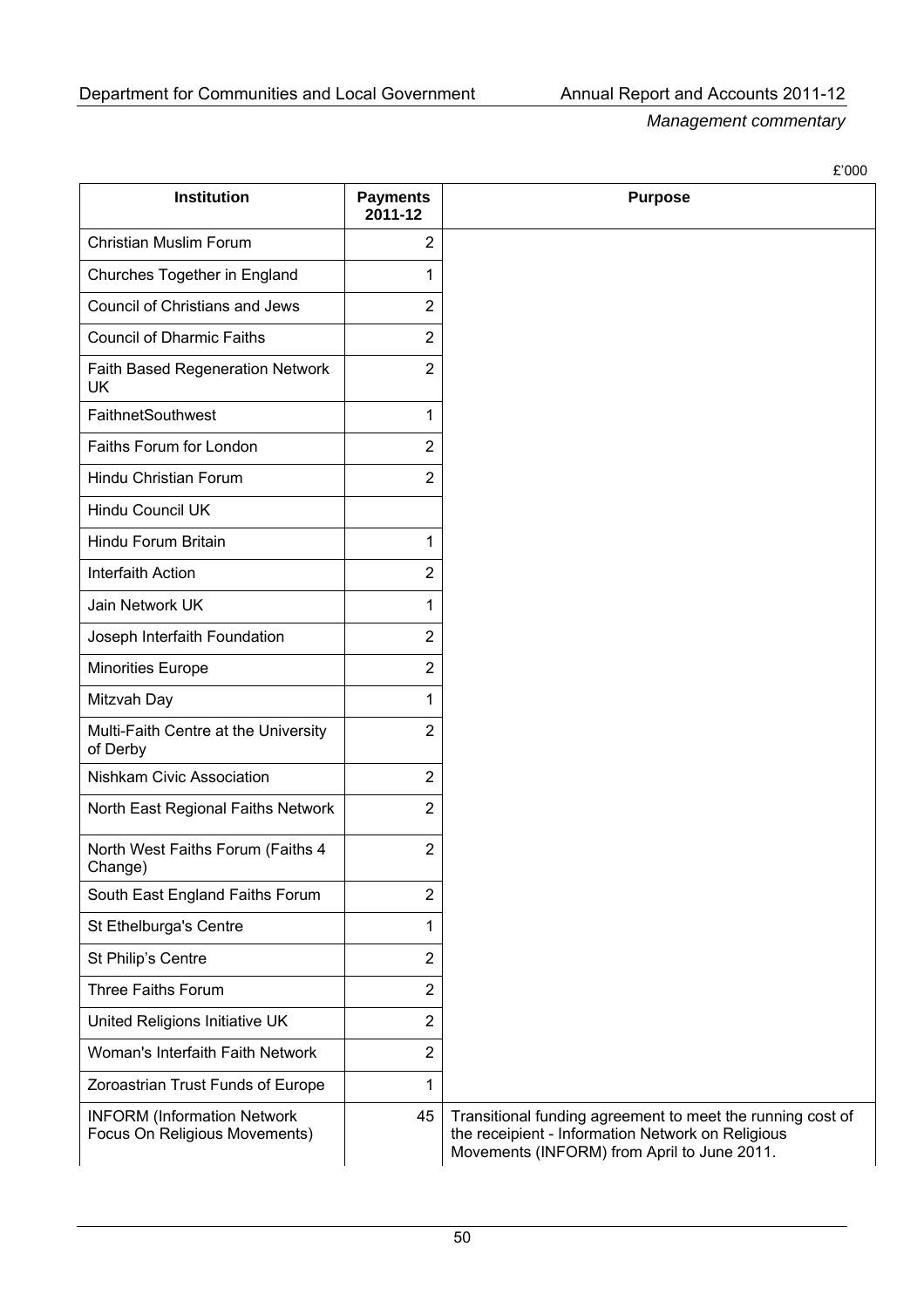£'000

| <b>Institution</b>                                                        | <b>Payments</b><br>2011-12 | <b>Purpose</b>                                                                                                                                                                                                                                                                                                                                                                                                                                                                                                                                                                                                                                                                                                                                             |  |
|---------------------------------------------------------------------------|----------------------------|------------------------------------------------------------------------------------------------------------------------------------------------------------------------------------------------------------------------------------------------------------------------------------------------------------------------------------------------------------------------------------------------------------------------------------------------------------------------------------------------------------------------------------------------------------------------------------------------------------------------------------------------------------------------------------------------------------------------------------------------------------|--|
| Communities Engagement & Integration                                      |                            |                                                                                                                                                                                                                                                                                                                                                                                                                                                                                                                                                                                                                                                                                                                                                            |  |
| 65<br><b>INFORM (Information Network</b><br>Focus On Religious Movements) |                            | Grant funding to provide reliable and up to date information<br>on minority religions and fringe political movements.                                                                                                                                                                                                                                                                                                                                                                                                                                                                                                                                                                                                                                      |  |
| <b>Community Leadership Fund</b>                                          |                            |                                                                                                                                                                                                                                                                                                                                                                                                                                                                                                                                                                                                                                                                                                                                                            |  |
| Prince's Trust                                                            | 176                        | DCLG are giving £10 million over 2.5 years to Youth United,<br>a coalition of the major youth volunteering organisations,<br>established by the HRH The Prince of Wales and supported<br>by The Prince of Wales's Charitable Foundation, to increase<br>the number of volunteering opportunities for young people.<br>The fund will support Youth United in recruiting and training<br>2,700 new adult volunteers to run 400 new youth groups in<br>communities across the country that will mean over 10,000<br>more young people will be able to join a pack or troop.                                                                                                                                                                                   |  |
| <b>Community Music</b>                                                    |                            |                                                                                                                                                                                                                                                                                                                                                                                                                                                                                                                                                                                                                                                                                                                                                            |  |
| Superact                                                                  | 40                         | The Department has provided funding of £240,000 to<br>Superact and Making music to expand and enhance their<br>existing annual Bandstand Marathon community music<br>events. The grant is to enable Bandstand Marathon to<br>double the length of the local events to four hours, and to<br>provide an enhanced offer to potential participants to<br>develop the events from being a celebration into a<br>community-led engagement event. Bandstand Marathon<br>are aiming for 500 community music events to take place<br>across the UK at 1pm on Sunday 9 September 2012 to<br>coincide with the final day of the Paralympics. An initial<br>grant of £40,000 was made in 2011-12, with the balance of<br>£200,000 due to be paid this financial year. |  |
| <b>Connecting Lives Project Grant</b>                                     |                            |                                                                                                                                                                                                                                                                                                                                                                                                                                                                                                                                                                                                                                                                                                                                                            |  |
| 10<br>Jewish Museum                                                       |                            | The Jewish Museum's will address "casual" anti-Semitism in<br>schools through a project entitled 'Connecting Lives'. The<br>Museum provides a safe environment in which to ask<br>questions, and aims to address any negative<br>preconceptions about Judaism and Jewish people and to<br>build positive connections and understanding.                                                                                                                                                                                                                                                                                                                                                                                                                    |  |
| Digital Inclusion & Sheltered Housing Grant                               |                            |                                                                                                                                                                                                                                                                                                                                                                                                                                                                                                                                                                                                                                                                                                                                                            |  |
| National Institute of Adult<br>Continuing Education (NIACE)               | 54                         | This programme is designed to help older people in<br>sheltered accommodation learn how to use digital<br>technology.                                                                                                                                                                                                                                                                                                                                                                                                                                                                                                                                                                                                                                      |  |
| <b>Employment Mobility Grant</b>                                          |                            |                                                                                                                                                                                                                                                                                                                                                                                                                                                                                                                                                                                                                                                                                                                                                            |  |
| Northern Housing Consortium                                               | 43                         | Pilot social housing and employment mobility scheme.                                                                                                                                                                                                                                                                                                                                                                                                                                                                                                                                                                                                                                                                                                       |  |
| <b>Empowerment Fund</b>                                                   |                            |                                                                                                                                                                                                                                                                                                                                                                                                                                                                                                                                                                                                                                                                                                                                                            |  |
| <b>Action for Market Towns</b>                                            | 80                         | The Empowerment Fund is supporting organisations with<br>charitable, philanthropic or benevolent purposes working                                                                                                                                                                                                                                                                                                                                                                                                                                                                                                                                                                                                                                          |  |
| Carnegie UK Trust                                                         | 100                        | across the country, to assist local communities to take                                                                                                                                                                                                                                                                                                                                                                                                                                                                                                                                                                                                                                                                                                    |  |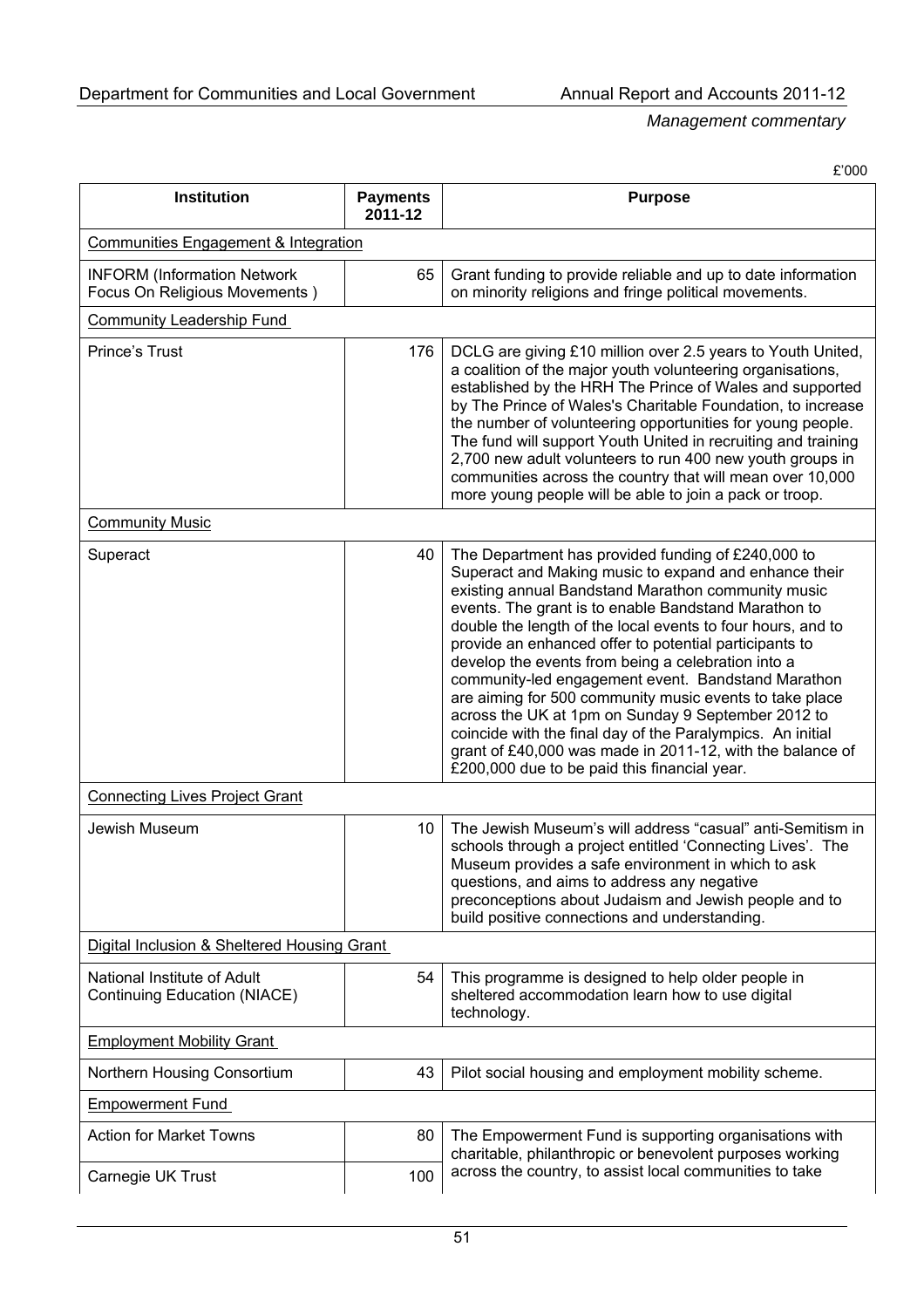|                                                               |                            | £'000                                                                                                                                                                                                                                                                                                                                                                                                                                                                                                                                                                                                                                                                                                                                                                                 |
|---------------------------------------------------------------|----------------------------|---------------------------------------------------------------------------------------------------------------------------------------------------------------------------------------------------------------------------------------------------------------------------------------------------------------------------------------------------------------------------------------------------------------------------------------------------------------------------------------------------------------------------------------------------------------------------------------------------------------------------------------------------------------------------------------------------------------------------------------------------------------------------------------|
| Institution                                                   | <b>Payments</b><br>2011-12 | <b>Purpose</b>                                                                                                                                                                                                                                                                                                                                                                                                                                                                                                                                                                                                                                                                                                                                                                        |
| Centre for Sustainable Energy                                 | 100                        | forward the key themes of empowerment. It is designed to<br>support the Voluntary and Social Enterprise sector as it                                                                                                                                                                                                                                                                                                                                                                                                                                                                                                                                                                                                                                                                  |
| <b>Community Matters</b>                                      | 100                        | works towards helping build more, cohesive, empowered<br>and active communities.                                                                                                                                                                                                                                                                                                                                                                                                                                                                                                                                                                                                                                                                                                      |
| <b>Environmental Law Foundation</b>                           | 80                         |                                                                                                                                                                                                                                                                                                                                                                                                                                                                                                                                                                                                                                                                                                                                                                                       |
| <b>HACT (Housing Associations</b><br>Charitable Trust)        | 100                        |                                                                                                                                                                                                                                                                                                                                                                                                                                                                                                                                                                                                                                                                                                                                                                                       |
| <b>LOCALITY</b>                                               | 100                        |                                                                                                                                                                                                                                                                                                                                                                                                                                                                                                                                                                                                                                                                                                                                                                                       |
| Media Trust                                                   | 100                        |                                                                                                                                                                                                                                                                                                                                                                                                                                                                                                                                                                                                                                                                                                                                                                                       |
| Novas Scarman                                                 | 100                        |                                                                                                                                                                                                                                                                                                                                                                                                                                                                                                                                                                                                                                                                                                                                                                                       |
| <b>Operation Black Vote</b>                                   | 80                         |                                                                                                                                                                                                                                                                                                                                                                                                                                                                                                                                                                                                                                                                                                                                                                                       |
| Oxfam UK                                                      | 100                        |                                                                                                                                                                                                                                                                                                                                                                                                                                                                                                                                                                                                                                                                                                                                                                                       |
| Platform 51                                                   | 100                        |                                                                                                                                                                                                                                                                                                                                                                                                                                                                                                                                                                                                                                                                                                                                                                                       |
| RADAR (The Royal Association for<br>DisAbility Rights)        | 50                         |                                                                                                                                                                                                                                                                                                                                                                                                                                                                                                                                                                                                                                                                                                                                                                                       |
| Royal Society for Arts (RSA)                                  | 100                        |                                                                                                                                                                                                                                                                                                                                                                                                                                                                                                                                                                                                                                                                                                                                                                                       |
| <b>School for Social Entrepreneurs</b>                        | 100                        |                                                                                                                                                                                                                                                                                                                                                                                                                                                                                                                                                                                                                                                                                                                                                                                       |
| Sheila McKechnie Foundation                                   | 80                         |                                                                                                                                                                                                                                                                                                                                                                                                                                                                                                                                                                                                                                                                                                                                                                                       |
| Social Firms UK                                               | 80                         |                                                                                                                                                                                                                                                                                                                                                                                                                                                                                                                                                                                                                                                                                                                                                                                       |
| <b>TPAS (Tenant Participation</b><br><b>Advisory Service)</b> | 100                        |                                                                                                                                                                                                                                                                                                                                                                                                                                                                                                                                                                                                                                                                                                                                                                                       |
| Urban Forum                                                   | 100                        |                                                                                                                                                                                                                                                                                                                                                                                                                                                                                                                                                                                                                                                                                                                                                                                       |
| <b>Workers Education Association</b>                          | 100                        |                                                                                                                                                                                                                                                                                                                                                                                                                                                                                                                                                                                                                                                                                                                                                                                       |
| <b>Young Foundation</b>                                       | 100                        |                                                                                                                                                                                                                                                                                                                                                                                                                                                                                                                                                                                                                                                                                                                                                                                       |
| <b>Enterprise Business Connectors</b>                         |                            |                                                                                                                                                                                                                                                                                                                                                                                                                                                                                                                                                                                                                                                                                                                                                                                       |
| Business in The Community (BiTC)                              | 130                        | The Enterprise Business Connectors scheme aims to help<br>small businesses in these areas to survive and to thrive<br>through identifying the barriers and difficulties they are<br>currently facing. "Business Connectors" will be seconded<br>into each area from large companies (such as BT and<br>Boots) who will work with both small and large firms locally<br>to encourage them to work together in the interests of both<br>themselves and the local area. This scheme contributes to<br>the social mobility and participation strands of DCLG's<br>Approach to Integration, and also has clear links to the High<br>Streets Agenda and Portas Review. A second payment to<br>match-fund the scheme for 2012-13 $(E170,584)$ is due to be<br>paid to BiTC in May/June 2012. |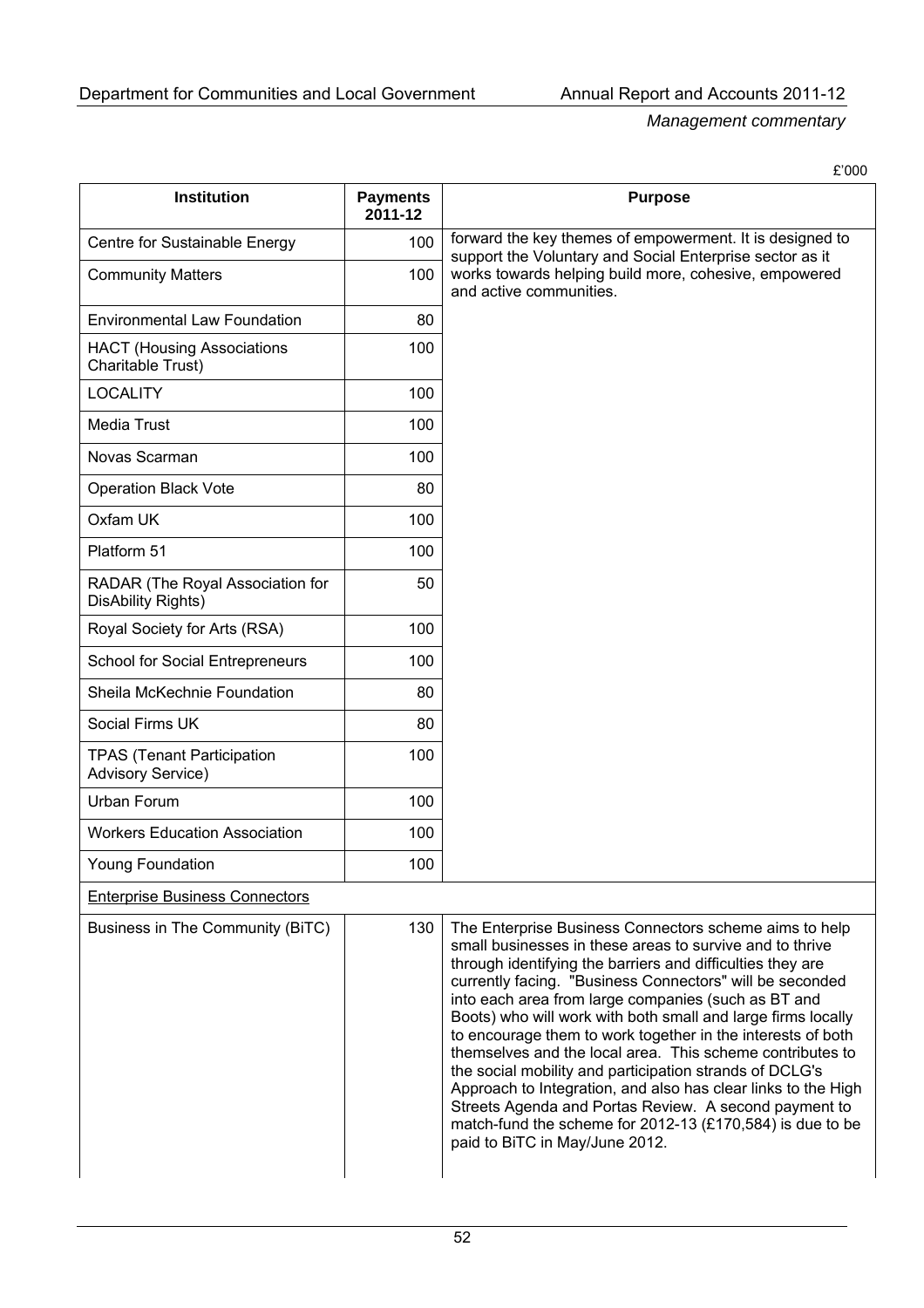£'000

| <b>Institution</b>                                            | <b>Payments</b><br>2011-12 | <b>Purpose</b>                                                                                                                                                                                                                                                                                                                                                                                                                                                                                      |  |  |
|---------------------------------------------------------------|----------------------------|-----------------------------------------------------------------------------------------------------------------------------------------------------------------------------------------------------------------------------------------------------------------------------------------------------------------------------------------------------------------------------------------------------------------------------------------------------------------------------------------------------|--|--|
| <b>Enterprise Challenge</b>                                   |                            |                                                                                                                                                                                                                                                                                                                                                                                                                                                                                                     |  |  |
| Business in The Community(BiTC)                               | 28                         | The Enterprise Challenge encourages enterprise and<br>entrepreneurship in schools in disadvantaged communities<br>by bringing together young people from different<br>backgrounds to engage in an online business game with<br>professional business mentors. The purpose of the grant is<br>to help pay for the cost of expanding an already successful<br>programme, Enterprise Challenge, enabling it to reach a<br>greater number of beneficiaries, drawn from a wider group<br>of communities. |  |  |
| <b>Housing Management</b>                                     |                            |                                                                                                                                                                                                                                                                                                                                                                                                                                                                                                     |  |  |
| Chartered Institute of Housing (CIH)                          | 200                        | To take forward the work of the CIH Anti Social Behaviour<br>team with stronger focus on tenant, as well as landlord<br>capacity building.                                                                                                                                                                                                                                                                                                                                                          |  |  |
| <b>NCRC</b> (National Communities<br>Resource Centre)         | 136                        | To provide a range of free, professionally delivered,<br>residential training courses to empower social housing<br>tenants.                                                                                                                                                                                                                                                                                                                                                                         |  |  |
| <b>TPAS (Tenant Participation</b><br><b>Advisory Service)</b> | 28                         | To produce a framework for delivering credible tenant<br>panels.                                                                                                                                                                                                                                                                                                                                                                                                                                    |  |  |
| <b>Integration Division Strategic Funding Grant</b>           |                            |                                                                                                                                                                                                                                                                                                                                                                                                                                                                                                     |  |  |
| <b>Faith Based Regeneration Network</b><br>UK                 | 75                         | The Faith based Regeneration Network is a key delivery<br>partner of the Department. It exists to encourage, resource<br>and link up faith-based regeneration and renewal projects,<br>particularly in urban areas.                                                                                                                                                                                                                                                                                 |  |  |
| <b>Holocaust Memorial Day Trust</b>                           | 750                        | The grant is Strategic Funding for the recipient to promote,<br>aid and raise awareness to a large range of organisations,<br>individuals and groups across the UK. HMD also organise<br>the events for the annual Holocaust Memorial Day activities.                                                                                                                                                                                                                                               |  |  |
| (MAMA)<br><b>Muslim Hate Crime Reporting</b>                  |                            |                                                                                                                                                                                                                                                                                                                                                                                                                                                                                                     |  |  |
| <b>Faith Matters</b>                                          | 92                         | MAMA (Measuring Anti-Muslim Attacks) collates and<br>analyses anti-Muslim incidents in England and offers<br>support to victims. This project will contribute to the<br>tolerance and extremism pillar of integration and improve<br>the evidence base and understanding of anti-Muslim hatred.                                                                                                                                                                                                     |  |  |
| <b>National Citizens Legacy Project</b>                       |                            |                                                                                                                                                                                                                                                                                                                                                                                                                                                                                                     |  |  |
| Young Advisors Company                                        | 30                         | The funding enabled the Charity to provide Young Advisors<br>training to a range of National Citizen Service (NCS)<br>graduates, post their NCS participation. This training<br>provided trained participants with an opportunity to continue<br>volunteering in their local communities, therefore providing a<br>legacy of the NCS programme.                                                                                                                                                     |  |  |
| Near Neighbours Initiative Grant                              |                            |                                                                                                                                                                                                                                                                                                                                                                                                                                                                                                     |  |  |
| Church Urban Fund                                             | 1,882                      | The purpose of the Near Neighbours grant is to enable the<br>Church Urban Fund to make small grants to projects that                                                                                                                                                                                                                                                                                                                                                                                |  |  |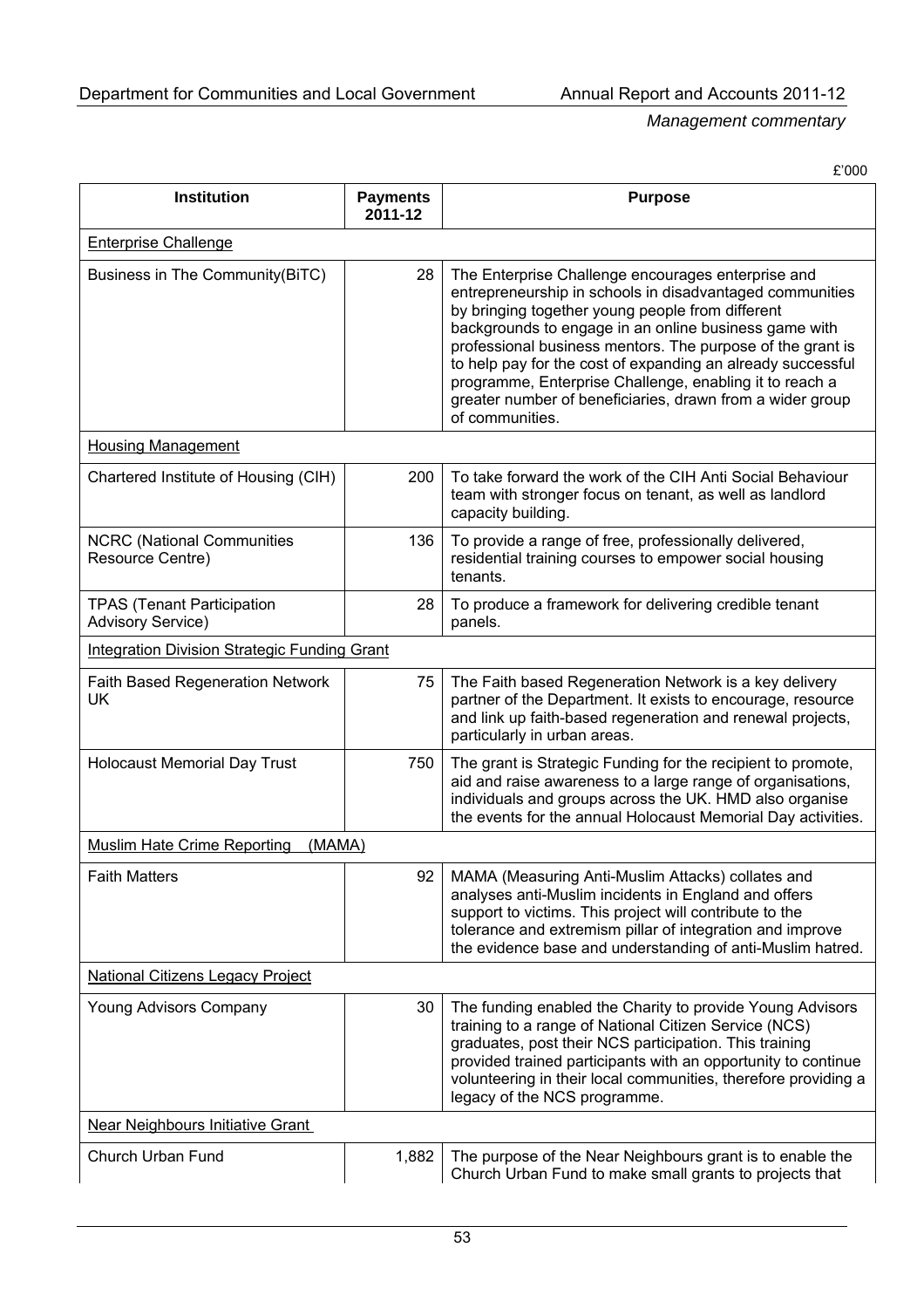£'000

| <b>Institution</b>                                                           | <b>Payments</b><br>2011-12 | <b>Purpose</b>                                                                                                                                                                                                                                                                                                                                                                                                                                                                                                                                                                                                                                                                                                                                                                                                                                                                                        |
|------------------------------------------------------------------------------|----------------------------|-------------------------------------------------------------------------------------------------------------------------------------------------------------------------------------------------------------------------------------------------------------------------------------------------------------------------------------------------------------------------------------------------------------------------------------------------------------------------------------------------------------------------------------------------------------------------------------------------------------------------------------------------------------------------------------------------------------------------------------------------------------------------------------------------------------------------------------------------------------------------------------------------------|
|                                                                              |                            | bring together people from different faiths to improve their<br>neighbourhoods, using the resources and infrastructure of<br>the Church of England, and also to run training and<br>mentoring programmes for clergy, young people and<br>community activists.                                                                                                                                                                                                                                                                                                                                                                                                                                                                                                                                                                                                                                         |
| Older People Programme                                                       |                            |                                                                                                                                                                                                                                                                                                                                                                                                                                                                                                                                                                                                                                                                                                                                                                                                                                                                                                       |
| EAC                                                                          | 843                        | The aim is to deliver quality advice on housing and related<br>areas for older people in England. It delivers a national<br>telephone and website service and works with local<br>services. The advice line is staffed by specialist advisors<br>who cover the areas of housing and related areas including<br>care, support, finance and entitlements.                                                                                                                                                                                                                                                                                                                                                                                                                                                                                                                                               |
| <b>Promoting Enterprises</b>                                                 |                            |                                                                                                                                                                                                                                                                                                                                                                                                                                                                                                                                                                                                                                                                                                                                                                                                                                                                                                       |
| Anne Frank Trust                                                             | 58                         | The Anne Frank Trust's programmes use Anne Frank's life,<br>times and diary to promote her message of compassion,<br>respect, tolerance and understanding. The programmes<br>address real problems in British society and opens up the<br>debate about the social problems experienced in many<br>communities. This is achieved through education and<br>highlighting the dangers of prejudice and discrimination.<br>This exposure leads to a change in attitude and behaviour.<br>This is achieved by running a combination of exhibitions<br>focusing on Anne Frank and interactive workshops which<br>explore the issues from stereotyping and intolerance,<br>through to freedom of speech and individual identity. Over<br>the last three years the Anne Frank Trust has worked in a<br>number of local authority areas facing the most significant<br>challenges to integration and extremism. |
| <b>Strategic Funding</b>                                                     |                            |                                                                                                                                                                                                                                                                                                                                                                                                                                                                                                                                                                                                                                                                                                                                                                                                                                                                                                       |
| Inter Faith Network for UK                                                   | 282                        | The Inter Faith Network is a key delivery partner of the<br>Department. It exists to encourage, resource and link up<br>inter faith groups at the local, regional and national levels;<br>and to take forward projects designed to improve<br>understanding and cooperation between people of different<br>faiths.                                                                                                                                                                                                                                                                                                                                                                                                                                                                                                                                                                                    |
| Tackling on line anti-Semitism                                               |                            |                                                                                                                                                                                                                                                                                                                                                                                                                                                                                                                                                                                                                                                                                                                                                                                                                                                                                                       |
| European Institute for the Study of<br>Contemporary Anti-Semitism<br>(EISCA) | 16                         | The purpose of the grant is to enable EISCA to: 1<br>document, for the first time, the scale of anti-Semitic<br>comments on mainstream news websites, 2. analyse the<br>originating sources and context of these comments and 3<br>make recommendations on how organisations that produce<br>online media can best deal with anti-Semitic content.                                                                                                                                                                                                                                                                                                                                                                                                                                                                                                                                                    |
| <b>The Big Lunch Project</b>                                                 |                            |                                                                                                                                                                                                                                                                                                                                                                                                                                                                                                                                                                                                                                                                                                                                                                                                                                                                                                       |
| Eden Project                                                                 | 36                         | The Department is providing £185,000 to the Eden Project<br>over the two financial years 2011-12 and 2012-13. This<br>funding will enable the Eden Project to provide targeted                                                                                                                                                                                                                                                                                                                                                                                                                                                                                                                                                                                                                                                                                                                        |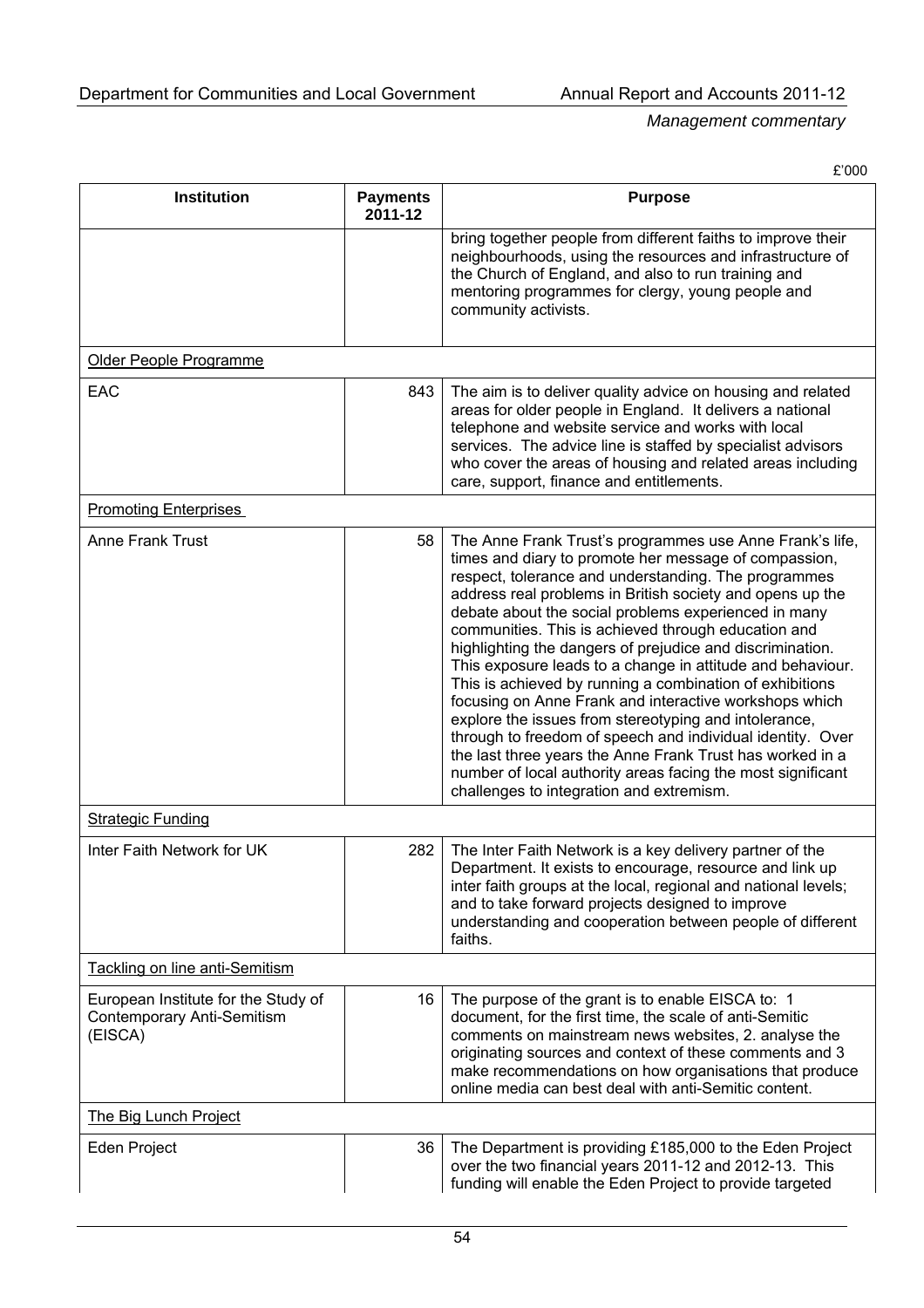£'000

| <b>Institution</b>                 | <b>Payments</b><br>2011-12 | <b>Purpose</b>                                                                                                                                                                                                                                                                                                                                                                                                                                                                                                                                           |
|------------------------------------|----------------------------|----------------------------------------------------------------------------------------------------------------------------------------------------------------------------------------------------------------------------------------------------------------------------------------------------------------------------------------------------------------------------------------------------------------------------------------------------------------------------------------------------------------------------------------------------------|
|                                    |                            | support to selected deprived areas in the run up to The Big<br>Lunch annual events in 2012 and 2013. Work has already<br>started in twenty areas which have been selected on the<br>basis that there has been little or no activity to date<br>compared with more affluent and engaged communities.<br>Organisers from the Big Lunch will work with community<br>volunteers and leaders to help encourage local residents to<br>plan and organise their own Big Lunch celebrations, which<br>will help foster better community relations and engagement. |
| <b>Transitional Funding</b>        |                            |                                                                                                                                                                                                                                                                                                                                                                                                                                                                                                                                                          |
| Inter Faith Network for UK         | 104                        | The Inter Faith Network is a key delivery partner of the<br>Department. It exists to encourage, resource and link up<br>inter faith groups at the local, regional and national levels;<br>and to take forward projects designed to improve<br>understanding and cooperation between people of different<br>faiths.                                                                                                                                                                                                                                       |
| <b>Young Advisors Grant Scheme</b> |                            |                                                                                                                                                                                                                                                                                                                                                                                                                                                                                                                                                          |
| Young Advisors Company             | 34                         | The funding will enable training of 40 new Young Advisors,<br>who will work with more than 400 young people, affecting<br>the lives of thousands of young people from deprived<br>communities. In addition to this the company will deliver<br>training to further enhance young people's awareness of Big<br>Society and the localism agenda so as they too will be able<br>to take advantage of the new rights offered to them.                                                                                                                        |
| Your Square Mile Project           |                            |                                                                                                                                                                                                                                                                                                                                                                                                                                                                                                                                                          |
| Your Square Mile                   | 18                         | The grant is to fund the project, namely a conference aimed<br>at the local project and stream leaders of the 16 involved in<br>16 pilot areas and similar projects across the UK.                                                                                                                                                                                                                                                                                                                                                                       |
| Total                              | 7,480                      |                                                                                                                                                                                                                                                                                                                                                                                                                                                                                                                                                          |

# **Auditors**

- 6.35 These accounts have been audited by the Comptroller and Auditor General (C&AG). The total cost of audit across the departmental group is £1,203,100 of which £540,100 is a cash charge and £663,000 is a notional charge (2010-11: total £932,600 comprising £477,600 cash costs and £455,000 notional charge).
- 6.36 The audit fee for the core Department is £562,000 in total (2010-11: £357,000), broken down as £351,000 for the departmental audit, £110,000 for consolidation work within the Department and £101,000 for the cost of consolidation at Designated Bodies. In the prior year, charges were for the departmental audit work only.
- 6.37 In addition, the Department meets the costs of the NNDR audits which were £22,000 for the White Paper account (2010-11: £22,000) and £36,000 for the Trust Statement (2010-11: £35,000). These fees and those detailed in paragraph 6.36 above are notional charges.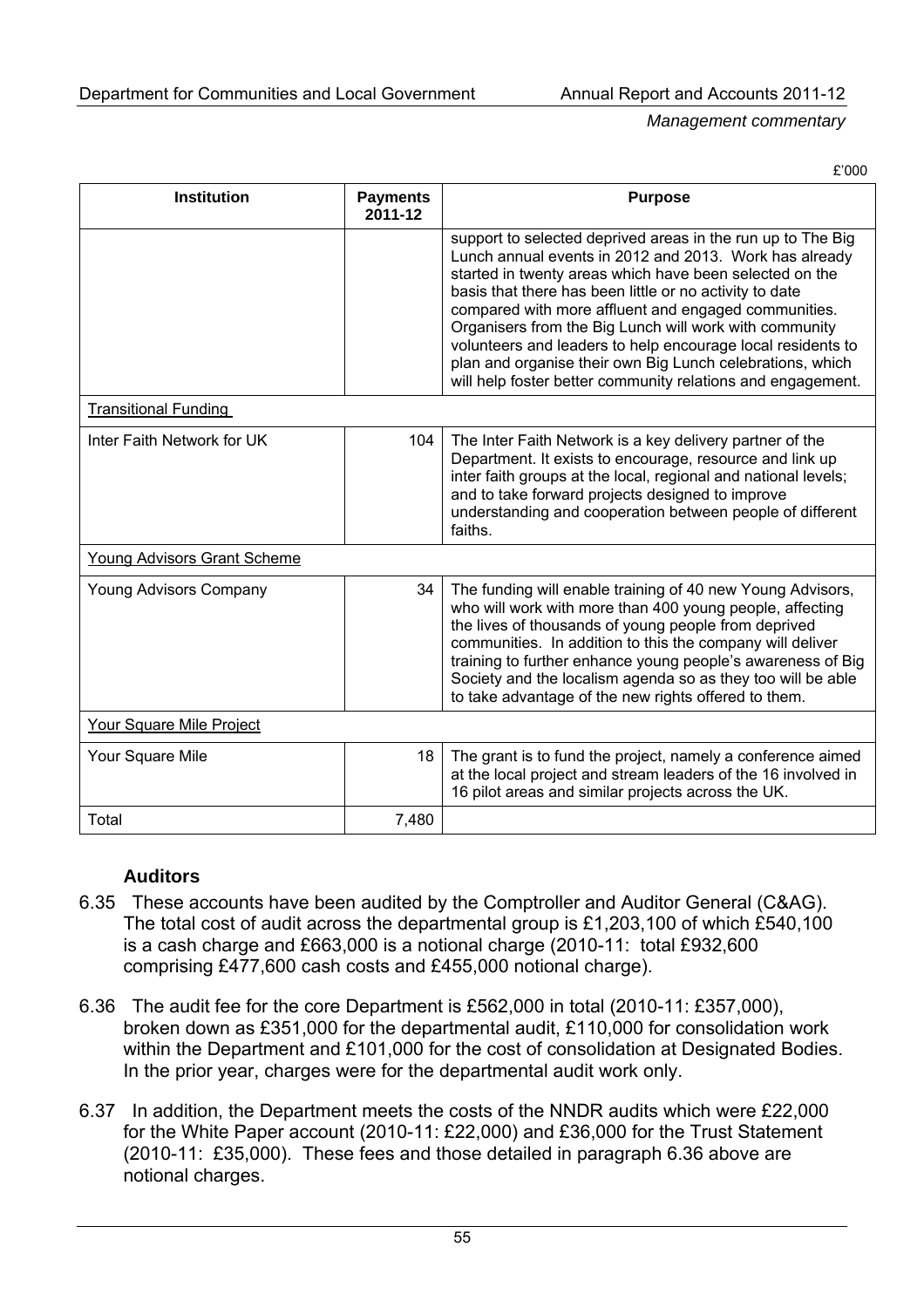- <span id="page-59-0"></span>6.38 The National Audit Office also performed other statutory audit work, including value for money studies, and other reports to management at no cost to the Department.
- 6.39 So far as the Accounting Officer is aware, there is no relevant audit information of which the External Auditors are unaware.
- 6.40 The Accounting Officer has taken all steps that he ought to have taken to make himself aware of any relevant audit information, and to establish that the Department's auditors are aware of that information.
- 6.41 The audit of the designated bodies was carried out by NAO under various statutes and the costs are included in paragraph 6.35 above. Further details are given in the accounts of the bodies concerned.

# Human resources<sup>[5](#page-59-0)</sup>

# *Overview of key HR activities for 2011-12*

- 6.42 The principal focus of the majority of this year was the conclusion of the departmental restructuring begun in October 2010. Selection exercises were run for staff at Grades 6 and below (i.e. all staff below Senior Civil Service (SCS) level) which included opportunities for requesting voluntary redundancy. The main selection processes were completed by October 2011. Staff exits are phased and will complete by October 2012. All staff leaving the Department will have had the opportunity to access a programme of redeployment support, to assist them in finding alternative employment. Overall, the restructuring process has achieved the required level of staffing reductions.
- 6.43 Alongside restructuring, there has been a strong ongoing focus on building the Department's overall capability in response to changing Government priorities and to a reduced level of staffing. This has centred around four key themes: strong leadership, powerful influencing, staff development, and consistently getting the basics of departmental life right. During the final quarter, the Department held a series of staff engagement sessions to give all staff the opportunity to contribute to devising departmental priorities and a change plan. The detailed plan was published in the first quarter of 2012-13.
- 6.44 Other key HR activities in 2011-12 have included:
	- a sustained focus on improving the quality and consistency of performance management within the Department, including through developing and piloting changes to DCLG's performance management system for 2012-13 onwards. The changes were subject to a major staff consultation and engagement process, and are intended to enable staff to better own their own performance and development, allied with producing a more rounded assessment of their overall performance. Alongside this, we have also announced policy and process

<sup>5</sup> For clarity, and unless shown otherwise, this section relates to the core Department only. Please refer to the Annual Report and Accounts of the individual bodies for information on HR issues in the Department's ALBs.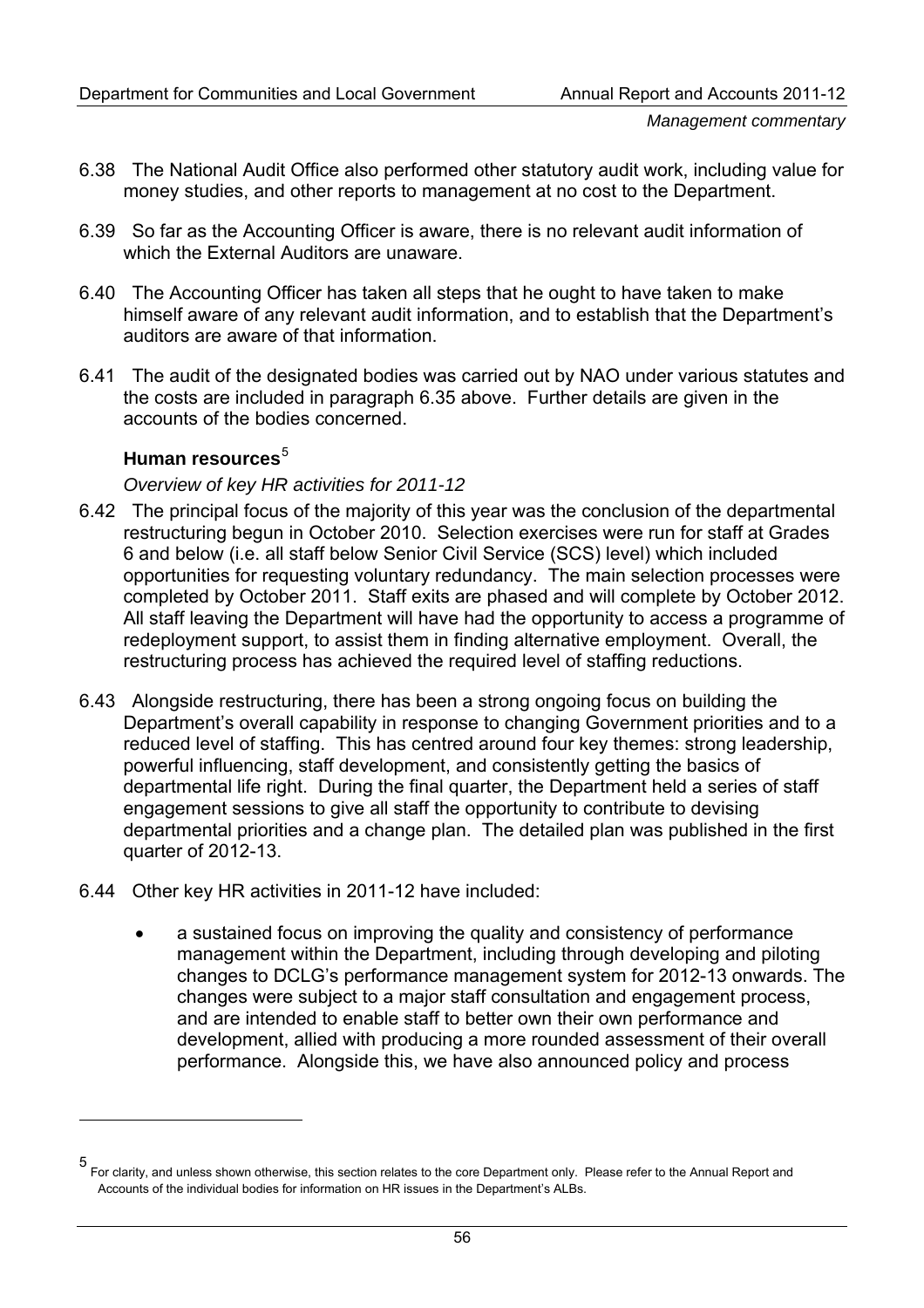changes to better support and enable managers to address poor and underperformance;

- introducing a new Exceptional Performance Scheme, whereby staff can be nominated for outstanding performance and achievements at any point in the year. This has replaced both of the previous Annual Performance Bonus (linked to performance reports) and in year Special Performance Bonus schemes;
- greater emphasis on learning and development in the restructured Department, including specific development events and providing webtools for staff;
- publication of a Workforce Diversity Data Report for 2010-11, providing a statistical overview and analysis of the Department's staffing by each of the protected characteristics described in the Equality Act 2010;
- management of exemptions to the recruitment freeze in the main Department, its agencies and NDPBs, to deliver a balance between control and continuity of business delivery; and
- continuing to promote transparency by publishing organisational and staff information on a regular basis, including a greater degree of information about staff salaries over £58,200

[\(http://www.communities.gov.uk/corporate/transparencyingovernment/staffdata/seniorstaffsalaries/](http://www.communities.gov.uk/corporate/transparencyingovernment/staffdata/seniorstaffsalaries/)*).*

# *Civil Service People Survey 2011*

- 6.45 In October 2011 76 per cent of the Department's staff completed questionnaires in the third civil service-wide staff engagement survey. Overall the results were disappointing, showing a drop in the Department's "engagement index" and in thematic areas relating to "Leadership and Managing Change", "Organisational Objectives and Purpose" and "Learning and Development". Staff were most positive in their responses to questions in three theme areas, relating to "My Team", "My Work" and "My Line Manager".
- 6.46 2011-12 was a very challenging year for DCLG staff, given the significant restructuring process referred to above and which directly affected almost every member of staff. While this will undoubtedly have had an impact on survey results, there was clear consistency in the pattern of responses at theme level with previous surveys, which suggests that staff views of the Department's strengths and the challenges it faces remain broadly constant. It remains a priority of the Department's leadership team to boost levels of staff engagement significantly in the current year, as set out in the Department's Capability Action Plan.

# *Staffing - restructuring*

- 6.47 The staffing reductions that took place in 2011-12 should be viewed in the context of the departmental restructuring programme that commenced in the previous year (October 2010), and which aimed to reduce headcount by up to 40% against a starting baseline of 2,216 FTE staff. This baseline was based on the number of people directly employed by the Department – ie everyone with a right to a job in DCLG, including those out on loan, maternity leave, career break etc.
- 6.48 By 31 March 2011, the total number of people employed by the Department had reduced to 2,087 FTE, representing a reduction of 129 FTE staff (5.8%). By 31 March 2012, this figure had reduced further to 1,876 FTE, representing a total reduction of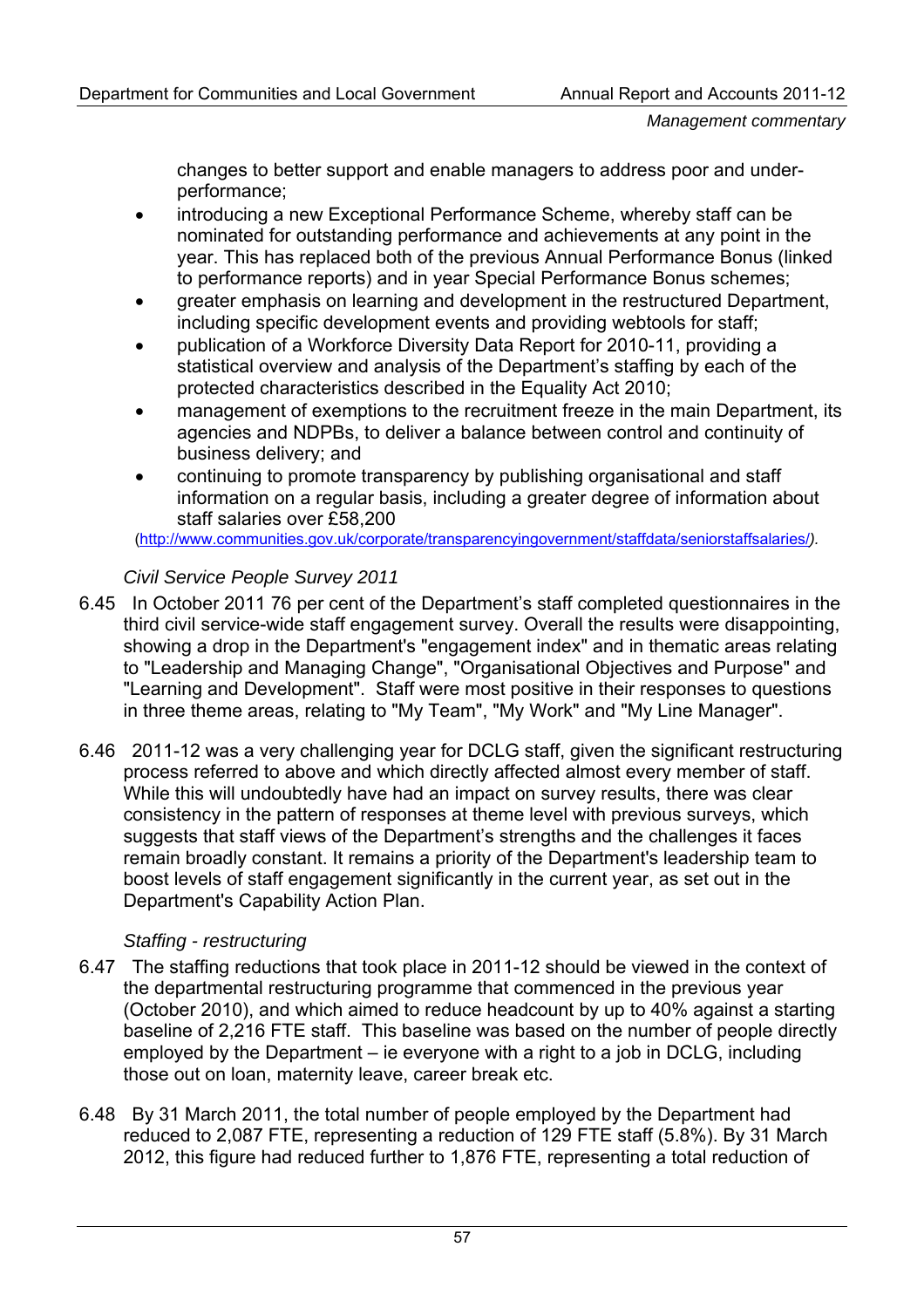340 FTE staff (15.34%) from the October 2010 baseline. Further exits took place at the end of April and will take place at the end of October 2012.

- 6.49 However, this figure includes 347 FTE who joined the Department as a result of Machinery of Government changes - primarily the closure of the Government Office Network and the Regional Development Agencies. If they are not included, then, on a like-for-like basis, the Department reduced by 687 FTE (31.0%) against the October 2010 baseline.
- 6.50 The Department's original headcount target was 1,398 FTE (ie fully funded posts), on a like for like basis with the October 2010 baseline position, representing an overall reduction of 818 FTE (37%). The Department's actual planned establishment for 1 November 2012 is now 1,757 FTE. The increase arises from the transfer in of work from the closures of the Government Office Network and Regional Development Agencies, the transfer in of additional roles in the Troubled Families Unit, and the need to provide posts to cover other urgent business, recognising that not all permanent staff are immediately available for deployment.

# *Staffing – staff in post*

- 6.51 The officially reported staffing figures for the Department are based on Office for National Statistics (ONS) definitions of staff, which exclude any staff who are on unpaid leave out of the Department (e.g. career break) but include any staff on loan or secondment into the Department where they are paid directly through the Department's payroll. This differs to the methodology used for the Department's restructuring process above.
- 6.52 The following table illustrates the staffing position for the past three years using ONS definitions of staff:

| Year                                   | 2009-10               | 2010-11               | 2011-12               |  |
|----------------------------------------|-----------------------|-----------------------|-----------------------|--|
|                                        | Actual <sup>(1)</sup> | Actual <sup>(2)</sup> | Actual <sup>(3)</sup> |  |
| <b>DCLG - Central Department</b>       |                       |                       |                       |  |
| Permanent Staff <sup>(4)</sup>         | 2,068                 | 1,892                 | 1,807                 |  |
| <b>Fixed Term Appointments</b>         | 41                    | 42                    | 15                    |  |
| Total                                  | 2,109                 | 1,934                 | 1,822                 |  |
| <b>Government Office Network (GON)</b> |                       |                       |                       |  |
| Permanent Staff <sup>(4)</sup>         | 1,625                 | 923                   | 0                     |  |
| <b>Fixed Term Appointments</b>         | 47                    | 7                     | 0                     |  |
| Total                                  | 1,672                 | 930                   | 0                     |  |
| <b>Total Core Department</b>           | 3,781                 | 2,864                 | 1,822                 |  |
| <b>Planning Inspectorate</b>           |                       |                       |                       |  |
| Permanent Staff <sup>(4)</sup>         | 719                   | 610                   | 600                   |  |

### **Table 5.1: Staff in Post – full time equivalents**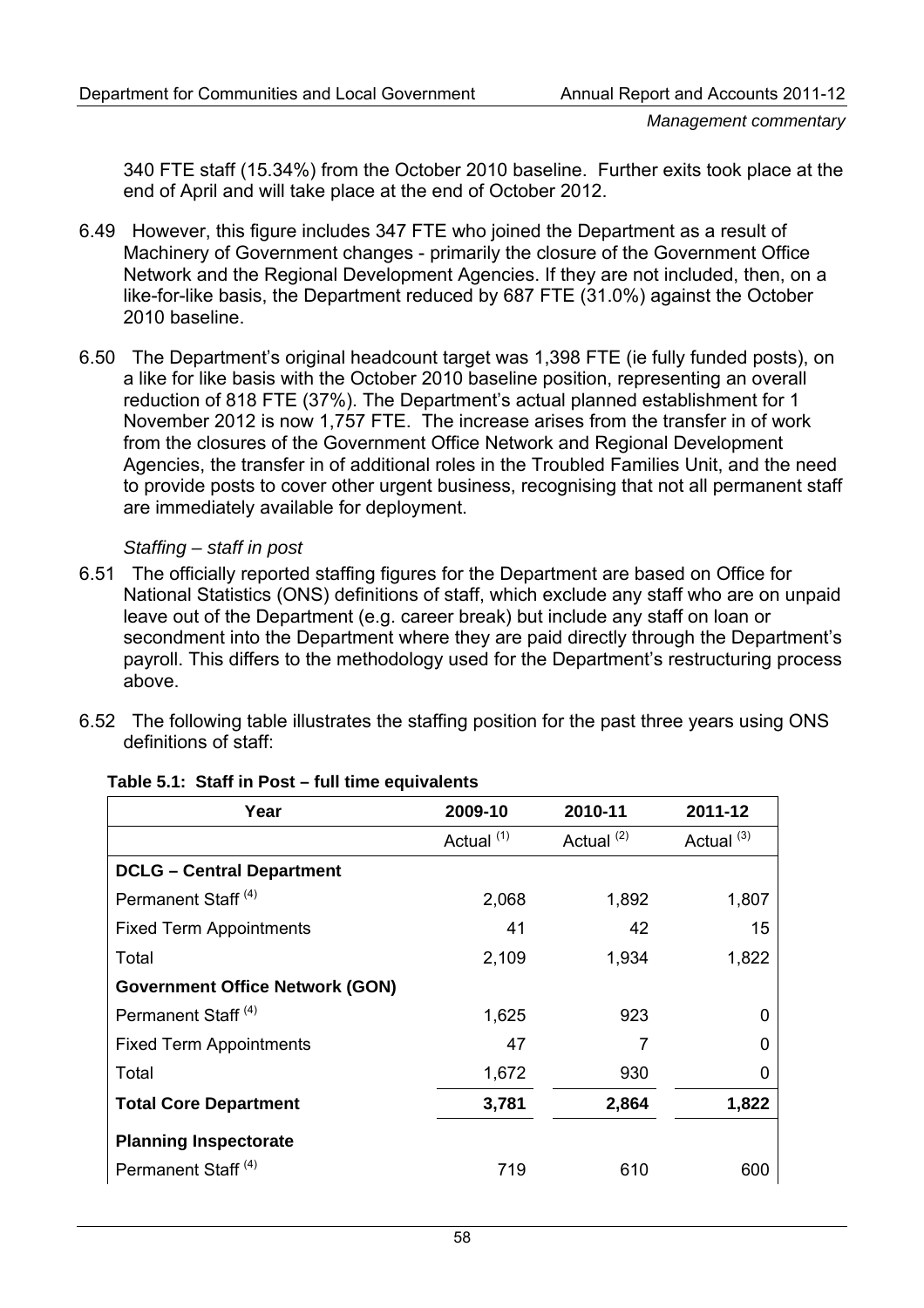| <b>Fixed Term Appointments</b> | 2     | 0     |       |
|--------------------------------|-------|-------|-------|
| Total                          | 721   | 610   | 600   |
| <b>Total Department</b>        |       |       |       |
| Permanent Staff <sup>(4)</sup> | 4,412 | 3,425 | 2,407 |
| <b>Fixed Term Appointments</b> | 90    | 49    | 15    |
| <b>Total</b>                   | 4,502 | 3,474 | 2,422 |

(1) Full Time Equivalent Figures (FTE) (rounded) as at 31 March 2010

(2) FTE figures (rounded) as at 31 March 2011

(3) FTE figures (rounded) as at 31 March 2012

(4) Includes staff on inward loan and inward secondment and staff on paid maternity leave, paid outward loans and secondment and long-term sick.

**Note**: The Department now publishes monthly workforce management information, including numbers of payroll and non-payroll staff, for the Main Department, Executive Agencies and Executive NDPBs on the departmental website. This information can be found here: <http://www.communities.gov.uk/corporate/transparencyingovernment/staffdata/workforceinformation/>

The figures above differ from those reported in Note 7 for two reasons.

- Note 7 figures, in accordance with the Financial Reporting Manual (FReM) requirements show average numbers for the year whereas the figures above are staff in post at 31 March 2012.
- Note 7 figures are compiled according to FReM definitions whereas the figures above follow Office for National Statistics (ONS) definitions.

Reconciliation between the table above and numbers in Note 7 for core Department staff is below:

|                                                             | Core  | <b>PINS</b> |
|-------------------------------------------------------------|-------|-------------|
| 2011-12 Average Number of persons employed<br>as per Note 7 | 2,014 | 614         |
| Difference arising from use of Staff in Post figures        | 151   | 14          |
| <b>March Actual</b>                                         | 1,863 | 600         |
| Excluded from ONS numbers:                                  |       |             |
| Excluded as not paid through DCLG payroll:                  |       |             |
| Reimbursed Secondment In                                    | 21    |             |
| Reimbursed Loan In                                          | 12    |             |
| Career Break                                                |       |             |
| Excluded as not defined as civil servants:                  |       |             |
| <b>Ministers</b>                                            | 6     |             |
| <b>Special Advisers</b>                                     | 2     |             |
| <b>ONS FTE Staff Numbers Table 5.1 above</b>                | 1,822 | 600         |

### **Table 5.2: Staff in Post – reconciliation**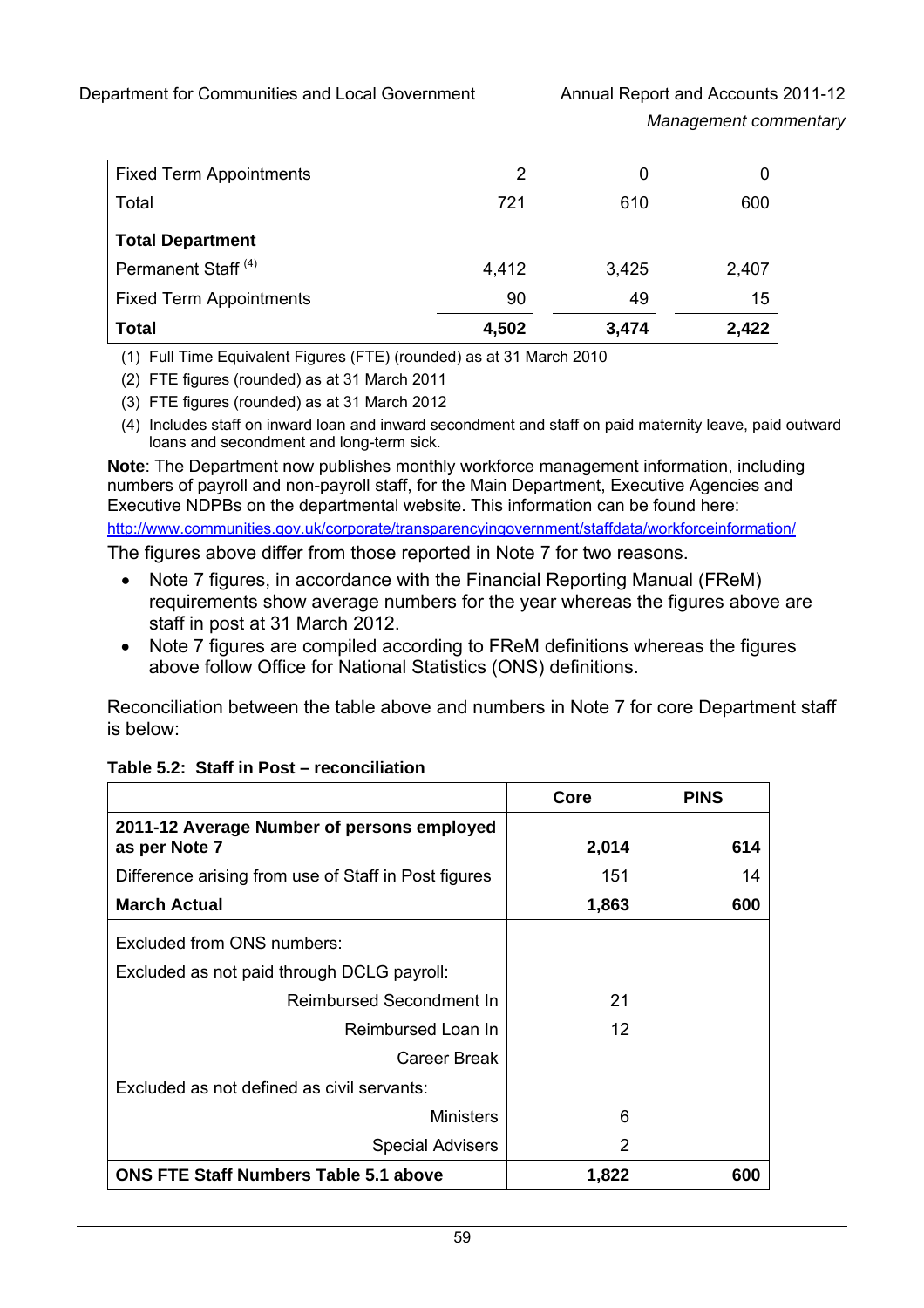- 6.53 The table below provides details of staff recruited to the Department from outside the civil service by type of appointment and diversity. The Department has been operating a recruitment freeze since May 2010. The figures in the table represent recruitment activities carried out prior to the freeze and those that have been granted exception since. All recruitment is carried out in line with the Civil Service Commissioners' Recruitment Principles.
- 6.54 While all staff are encouraged to complete their diversity details, this is not a mandatory requirement and so details of the number of BME and disabled staff is based only on the information provided.

| Pay<br><b>Band</b> | <b>Non-Civil</b><br><b>Servants</b> | <b>Fixed Term</b><br><b>Appointments</b> | Permanent | <b>Casual</b> | <b>Total</b><br><b>Recruitment</b> | Women | <b>BME</b> | <b>Disabled</b> |
|--------------------|-------------------------------------|------------------------------------------|-----------|---------------|------------------------------------|-------|------------|-----------------|
|                    |                                     |                                          |           |               |                                    |       |            |                 |
| 2                  |                                     |                                          |           |               |                                    |       |            |                 |
| 3                  |                                     |                                          |           |               |                                    |       |            |                 |
| 4                  |                                     |                                          | 10        |               | 14                                 | 8     |            |                 |
| 5                  |                                     |                                          | 3         |               | 3                                  |       |            |                 |
| 6                  |                                     |                                          | 4         |               | 4                                  |       |            |                 |
|                    |                                     |                                          | 3         |               | 3                                  | 2     |            |                 |
| SCS                |                                     |                                          | 6         |               | 6                                  | 3     |            |                 |
| <b>Totals</b>      |                                     |                                          | 26        |               | 30                                 | 14    |            |                 |

### **Table 5.3: Recruitment 2011-12**

Note: The figures above relate to the core Department only. Fast Stream staff have been included in Pay Band 4 in the table above.

### *SCS salaries and staffing*

### **Table 5.4: SCS Salaries as at 31 March 2012**

| <b>Salary band</b>  | <b>Number</b> | <b>Salary band</b>  | <b>Number</b>  |
|---------------------|---------------|---------------------|----------------|
| £55,000 $-$ £59,999 | 5             | £120,000 - £124,999 |                |
| £60,000 - £64,999   | 14            | £125,000 - £129,999 | $\overline{2}$ |
| £65,000 - £69,999   | 20            | £130,000 - £134,999 | 3              |
| £70,000 - £74,999   | 15            | £135,000 - £139,999 |                |
| £75,000 - £79,999   |               | £140,000 - £144,999 |                |
| £80,000 $-$ £84,999 | 5             | £145,000 - £149,999 |                |
| £85,000 - £89,999   | 2             | £150,000 - £154,999 |                |
| $£90,000 - £94,999$ | 2             | £155,000 - £159,999 |                |
| £95,000 - £99,999   | 5             | £160,000 - £164,999 |                |
| £100,000 - £104,999 |               | £165,000 - £169,999 |                |
| £105,000 - £109,999 | 4             | £170,000 - £174,999 |                |
| £110,000 - £114,999 | 2             | £175,000 - £179,999 |                |
| £115,000 - £119,999 |               | <b>Total SCS</b>    | 89             |

Not including Permanent Secretary

**Note**: The figures above reflect full time equivalent salaries for those staff on the Department's payroll. Where individuals work part time they will receive a pro-rated salary.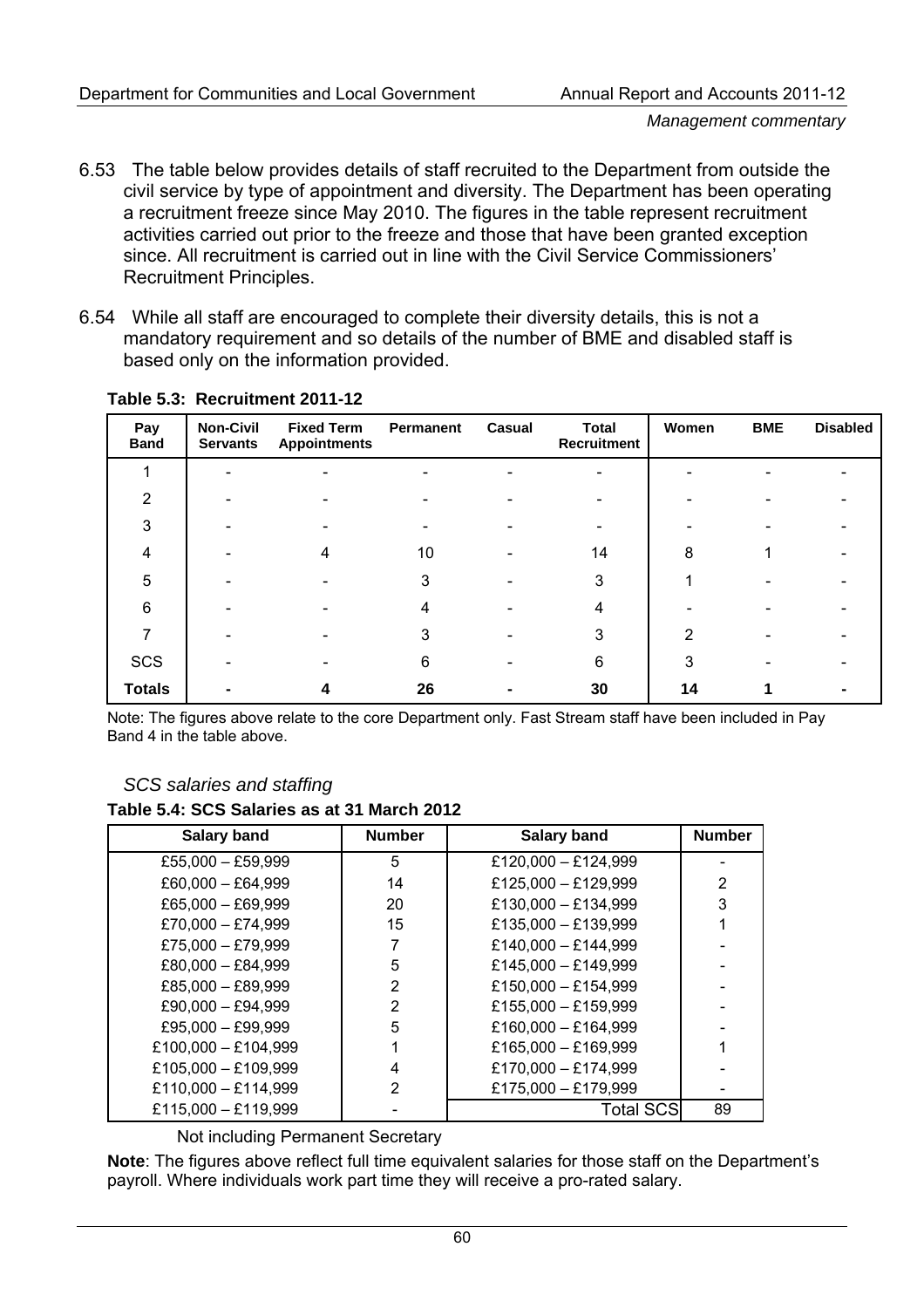- 6.55 The Department has published details on those staff earning over £58,200 as at September 2011 on the Department's website. Please note that not all staff earning over £58,200 are SCS staff. This information can be found here: <http://www.communities.gov.uk/corporate/transparencyingovernment/staffdata/seniorstaffsalaries/>
- 6.56 As at 31 March 2012, there were 90 SCS staff on the DCLG payroll, including the Permanent Secretary, one member of staff on loan to another department and one on maternity leave. These figures are derived from the ONS definitions of staff in post.
- 6.57 In addition, there were five SCS members who were not on the Department's payroll as of 31 March 2012. Of these, two were shared with another department as part of a shared service arrangement and three were on loan or secondment in or outside DCLG.

| SCS pay band               | On DCLG<br><b>Payroll</b> | <b>Shared</b><br><b>Service</b> | Loan or<br>Secondment |
|----------------------------|---------------------------|---------------------------------|-----------------------|
| SCSPB1                     | -67                       |                                 |                       |
| SCSPB1A                    | 2                         |                                 |                       |
| SCSPB <sub>2</sub>         | 16                        |                                 |                       |
| SCSPB3                     |                           |                                 |                       |
| <b>Permanent Secretary</b> |                           |                                 |                       |
|                            |                           |                                 |                       |

# **Table 5.5: Number of SCS by Pay Band as at 31 March 2012**

# *Sickness Absence*

- 6.58 The quarterly sickness absence statistics produced by the Department contribute to Cabinet Office's analysis of absence for the civil service as a whole. An aggregate data set is produced for the departmental group, excluding Non-Departmental Public Bodies but including executive agencies. The data draws from individual and manager recorded sickness absence and is broken down into a number of categories including location, age, gender, short v long-term absence and reasons for absence.
- 6.59 The quarterly statistics for the year to 30 June 2011 show that the overall Average Working Days Lost (AWDL) for the civil service was 8.0. The figure for the DCLG Group at 31 December 2011 stood at 6.9 and at 6.5 for the core Department.
- 6.60 The DCLG Group has reported an increase across the last four quarters from 5.8 in Q4 2010 to 6.9 in Q4 2011, although the rate for the core Department only has risen to 6.5. The percentage of civil servants taking no sick leave during the calendar year 2011 for the DCLG Group was 53 percent and 57 percent for the core Department only.

# **Sustainable Development Introduction**

6.61 DCLG is fully committed to operating an efficient estate and to reducing the environmental impact of its operations and their associated costs. This is the second year that DCLG has reported non-financial and financial indicators of its sustainability performance in its Annual Report and Accounts, and follows the HM Treasury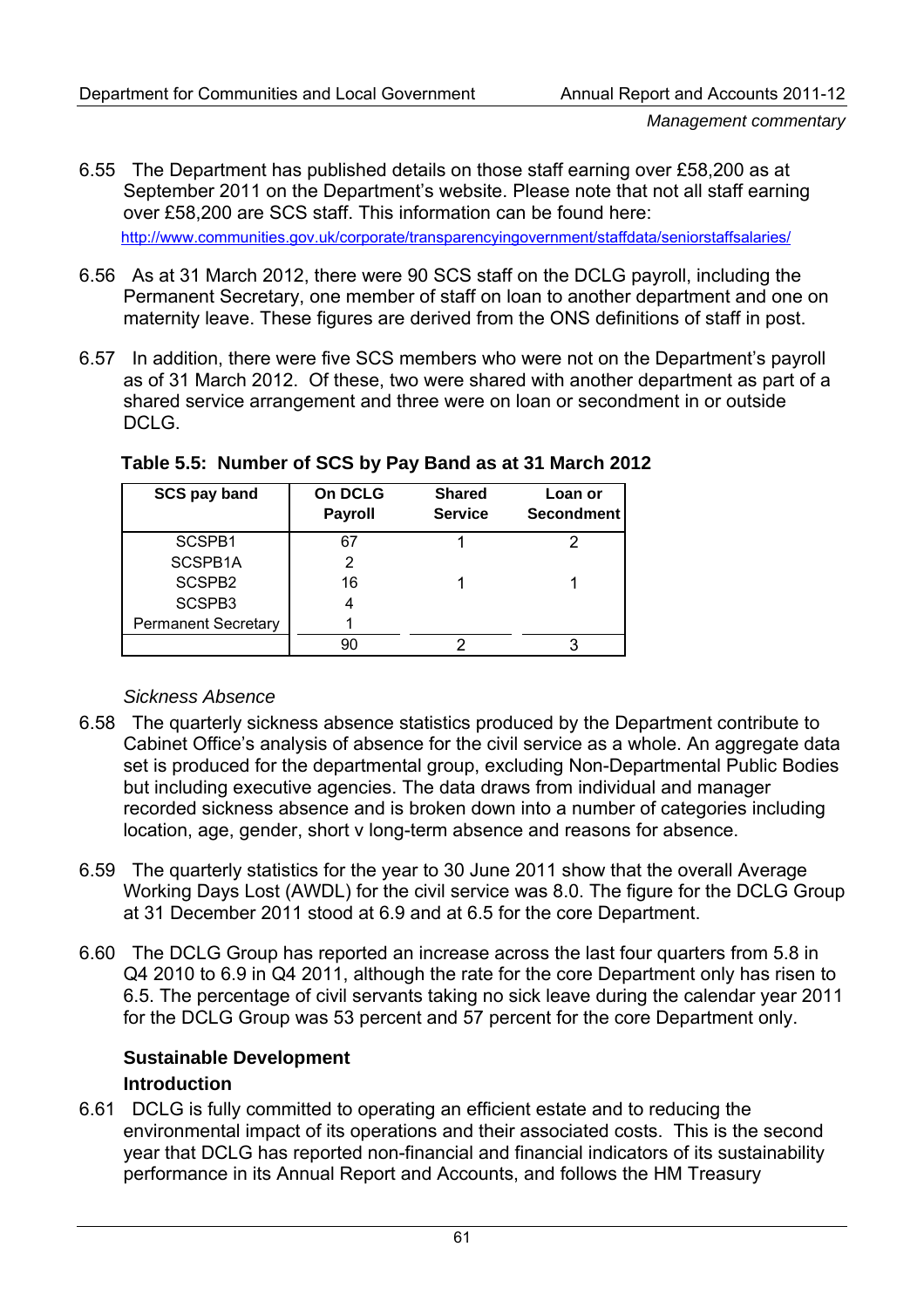guidance: 'Public Sector Sustainability Reporting' published at www.financialreporting.gov.uk. Furthermore, this is the first year that the Department is reporting a full data set including its executive agencies and non-Departmental Public Bodies (NDPBs). Sustainability data and delivery plans are also reported more frequently to the Cabinet Office.

### **Scope**

- 6.62 This section of the report seeks to align the Greening Government Commitments (GGC) and the Department's accounting boundaries. However, where differences exist, financial data has been aligned to the Department's accounting boundary and non-financial data aligned to GGC. As such, non-financial data includes information from the Audit Commission, QEII Conferencing Centre (QEIICC) and Fire Service College (FSC).
- 6.63 FSC and QEIICC are primarily non-office sites and while included in the Department's total water consumption data, fall outside the office benchmark figures.

# **Targets and Summary of 2011-12 Performance**

6.64 DCLG has aligned its Sustainable Operations delivery plan and targets to the requirements of GGC ([http://sd.defra.gov.uk/gov/green-government/commitments/\)](http://sd.defra.gov.uk/gov/green-government/commitments/), and 2011-12 performance is summarised in the following tables. Where the GGC framework does not set specific targets, the Department has defined its own aspirational targets, including a total estate water reduction target and a target recycling rate. These are detailed in relevant sections and in Table 1a.

# **Table 1a: Non-financial 2011-12 performance against key Greening Government 2015 targets, measured against 2009-10 baseline**

|                                                         | Reduce GHG<br>(scope 1, 2 & 3<br>gross) Emissions<br>by 25% | Reduce Total<br><b>Estate Water</b><br>Consumption by<br>25% | <b>Reduce Total</b><br>Waste<br>Generation by<br>25% | Achieve<br><b>Recycling Rate</b><br>of 85% |
|---------------------------------------------------------|-------------------------------------------------------------|--------------------------------------------------------------|------------------------------------------------------|--------------------------------------------|
| Performance<br>$(2011-12)$ measured<br>against 2009-10) | -37%                                                        | $-35%$                                                       | $-32\%$                                              | 75%                                        |

# **Table 1b: Financial benefits of our Greening Government programme**

|                                        |        |                              |                   |           | £'000    |
|----------------------------------------|--------|------------------------------|-------------------|-----------|----------|
|                                        | Energy | <b>UK Business</b><br>Travel | Waste<br>Disposal | Water Use | Total    |
| 2011-12 cost comparison<br>vs. 2009-10 | $-981$ | $-3,075$                     | -21               | $-25$     | $-4,102$ |
| 2011-12 cost comparison<br>vs. 2010-11 | $-381$ | $-1,346$                     | $-39$             | -3        | $-1,738$ |

### *Greenhouse Gas Emissions*

6.65 Targets for Greenhouse Gas (GHG) emission reductions: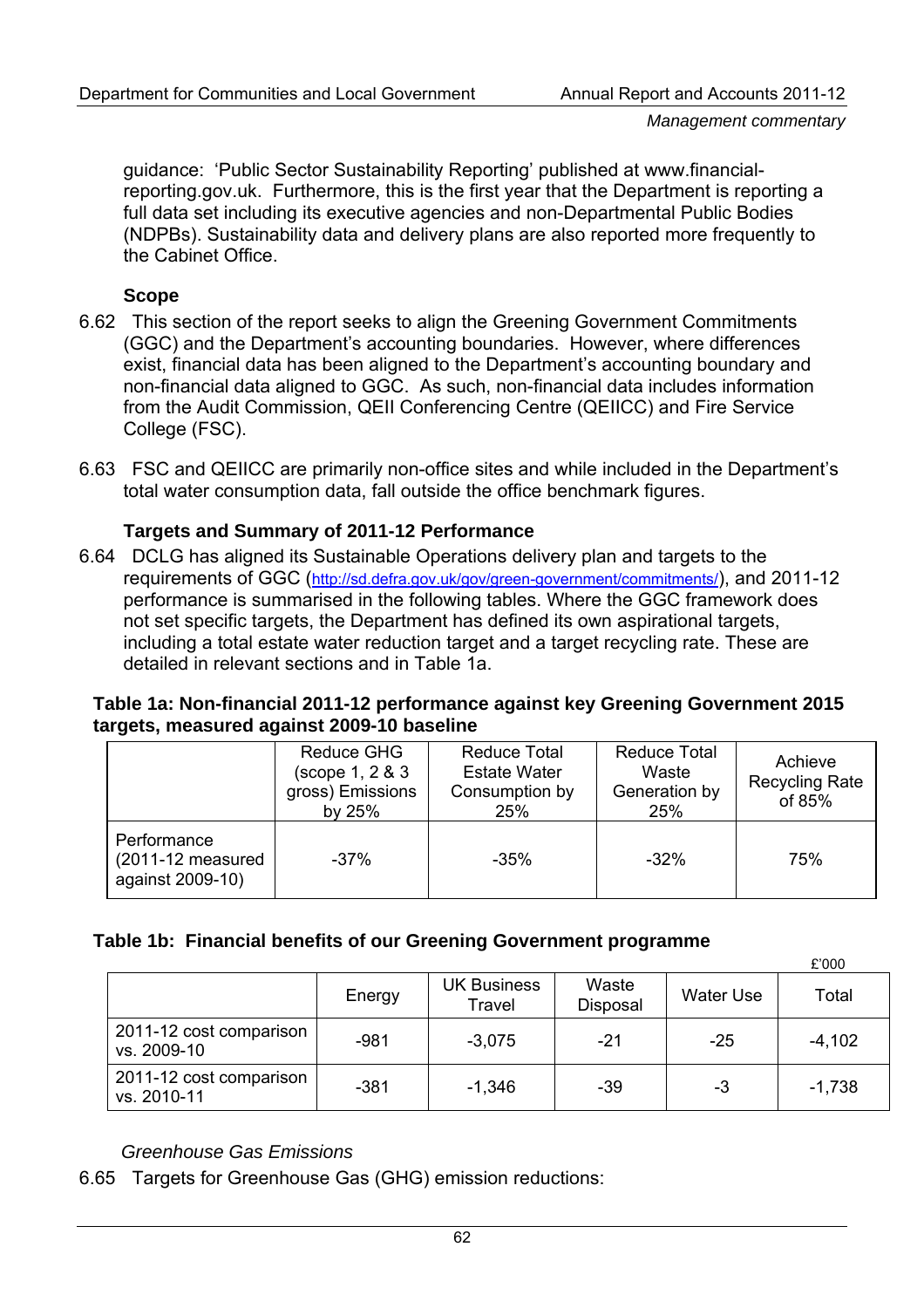- reduce GHG emissions by 25% by 2015 from a 2009-10 baseline from the whole estate and business-related transport; and
- cut domestic business travel flights by 20% by 2015 from a 2009-10 baseline.

| <b>Greenhouse Gas Emissions</b>                          |                                                                                        | 2009-10    | 2010-11    | 2011-12    |
|----------------------------------------------------------|----------------------------------------------------------------------------------------|------------|------------|------------|
|                                                          | <b>Total Gross Emissions for</b><br>Scopes 1 & 2.                                      | 22,680     | 19,666     | 15,314     |
| Non-Financial<br>Indicators<br>(tonnesCO <sub>2</sub> e) | <b>Total Gross Emissions</b><br>attributable to Scope 3<br>official UK business travel | 5,146      | 3,916      | 2,172      |
|                                                          | Number of domestic air<br>travel flights                                               | 1,530      | 655        | 198        |
| <b>Related Energy</b><br>Consumption (kWh)               | Electricity: Non-Renewable                                                             | 29,287,161 | 25,939,024 | 21,593,528 |
|                                                          | Electricity: Renewable                                                                 | 1,695,042  | 2,524,916  | 1,030,648  |
|                                                          | Gas                                                                                    | 30,984,844 | 25,780,798 | 18,600,762 |
|                                                          | <b>LPG</b>                                                                             | 0          | 0          | 0          |
|                                                          | Other                                                                                  | 186,257    | 131,310    | 74,943     |
| <b>Financial Indicators</b><br>(E'000)                   | Total expenditure on energy                                                            | 2,944      | 2,344      | 1,963      |
|                                                          | <b>CRC Licence Expenditure</b><br>$(2010$ onwards)                                     | N/A        | $\Omega$   | 1          |
|                                                          | Expenditure on accredited<br>offsets (e.g. GCOF).                                      | 1          |            | $\Omega$   |
|                                                          | Total expenditure on official<br>UK business travel                                    | 6,160      | 4,431      | 3,085      |
|                                                          | Expenditure on domestic air<br>travel                                                  | 270        | 97         | 22         |

**Table 2: Greenhouse Gas Emissions Summary** 

- 6.66 DCLG has continued to reduce its total in-scope gross GHG emissions through 2011- 12, achieving a total 37% reduction since the 2009-10 baseline year. The Department has also met the previous Administration's Sustainable Operations on the Government Estate (SOGE) targets for carbon emissions related to both energy use (gas and electricity) and administrative road travel. DCLG also met the Prime Minister's target to reduce carbon emissions from offices by 10% over 12 months from May 2010, achieving a 18.6% reduction.
- 6.67 Reductions have largely been realised through low cost energy efficiency measures, for example through estate rationalisation (by using space more efficiently and colocating with other organisations), and operating our remaining buildings even more efficiently.
- 6.68 The most significant aspects of DCLG's GHG are from electricity use and fuel consumption by vehicles and gas boilers. Point of use hot water heaters has enabled main gas boilers to be switched off during warmer periods in some buildings.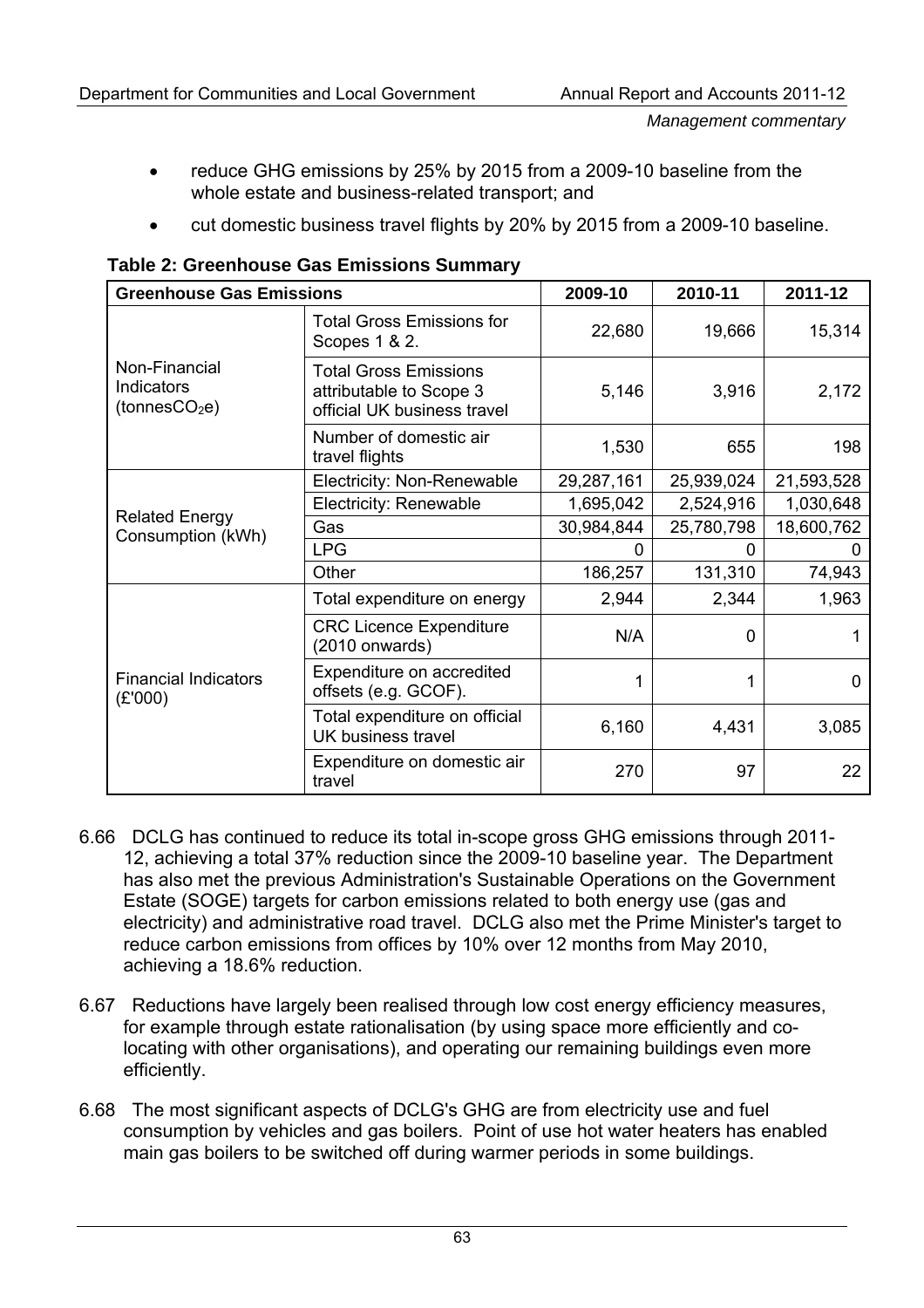- <span id="page-67-0"></span>6.69 The Department has produced its delivery plans to ensure emissions are reduced in line with GGC requirements.
- 6.70 The Department has a significant influence on delivering sustainable development through the National Planning Policy Framework, published in March 2012, which has at its heart the presumption in favour of sustainable development which should be embedded into plan-making and decision-taking at both a national and local scale.
- 6.71 The Department influences greenhouse gas reduction in the built environment through its responsibilities for housing and the building regulations. Specific policies include: enabling new homes to be Zero Carbon from 2016 and new non-domestic buildings from 2019 and Part L of the Building Regulations (Conservation of fuel and power). The Department is responsible for implementing the EU Energy Performance of Buildings Directive, including through maintaining Energy Performance Certificates (EPCs) and Display Energy Certificates (DECs), which can help improve the energy efficiency of buildings. The Department is also responsible for the Code for Sustainable Homes (the Code), the national voluntary standard for the sustainable design and construction of new homes.
- 6.72 The Department has also been working with its suppliers to reduce the emissions of their goods and services, in particular with its facilities management providers. New ICT technologies are also facilitating emissions reductions and decreasing embedded carbon. For example, 373 printers, scanners, photocopiers and fax machines have been replaced by 50 multi-functional devices at DCLG's HQ site.
- 6.73 Where appropriate, sustainability clauses are being incorporated into all new contracts to help ensure suppliers are meeting the Government Buying Standards and supporting the Department's efficiency work.

# *Waste Management*

- 6.74 Targets for waste management:
	- reduce the amount of waste generated by 25% from a 2009-10 baseline by 2015;
	- cut paper use by 10% in 2011-12;
	- $\bullet$  implement a closed loop<sup>[6](#page-67-0)</sup> recycled paper service; and
	- ensure that redundant ICT equipment is reused (within government, the public sector or wider society) or recycled responsibly.

An internal DCLG target to recycle 85% of waste by 2015 has also been introduced.

 $6$  Closed loop paper allows for the safe and secure disposal of confidential and non-confidential waste paper; the very same paper is then recycled and supplied back to the department at a lower cost than standard recycled paper supplies.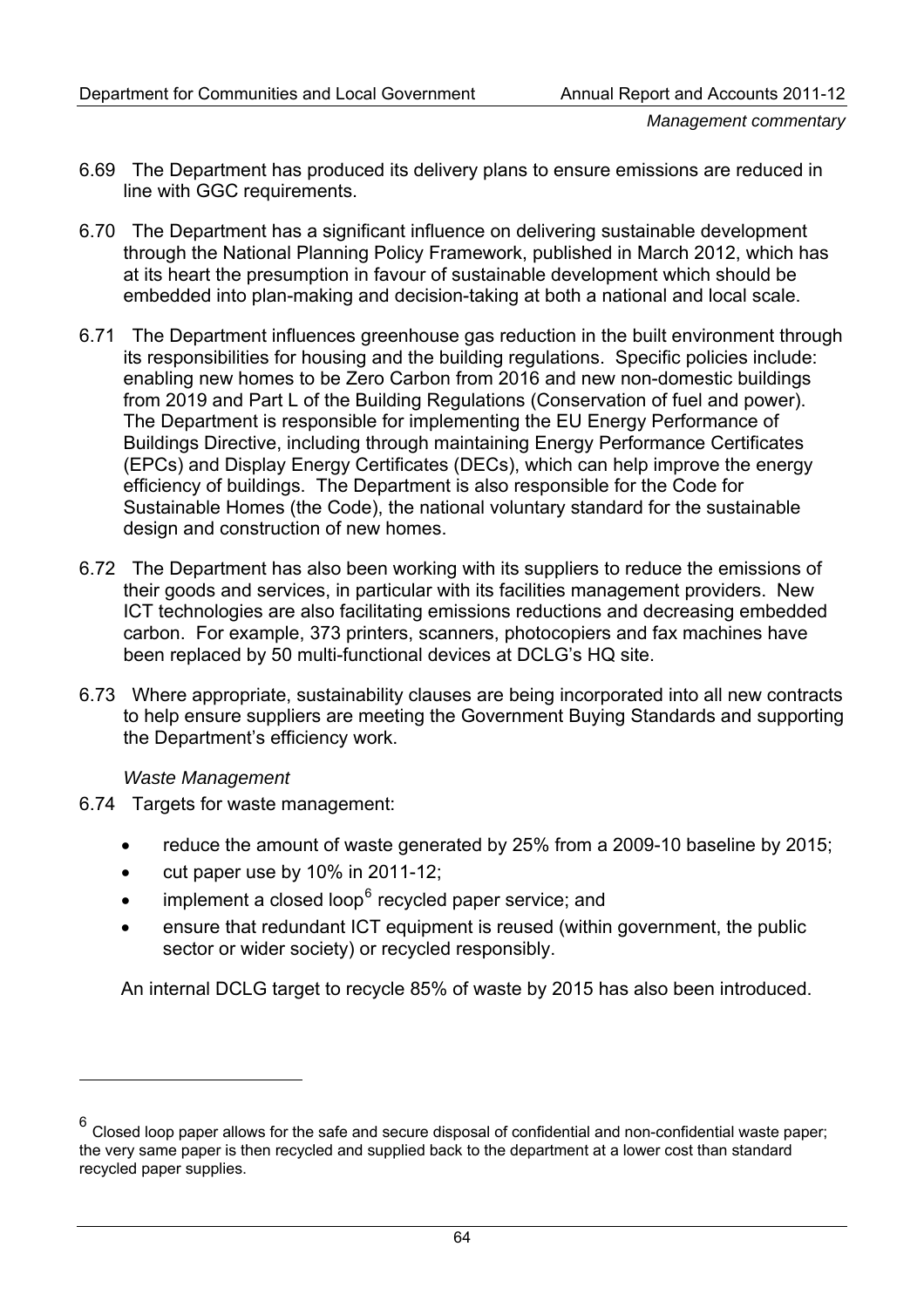| <b>Waste</b>                                |                                                 |                                     | 2009-10 | 2010-11 | 2011-12 |
|---------------------------------------------|-------------------------------------------------|-------------------------------------|---------|---------|---------|
|                                             | <b>Total Waste Production</b>                   |                                     | 2,272   | 2,819   | 1,542   |
| Non-<br>Financial<br>Indicators<br>(tonnes) | Hazardous waste                                 | Total                               |         | 2       | 3       |
|                                             | Non-hazardous<br>waste                          | Landfill                            | 367     | 368     | 233     |
|                                             |                                                 | Incinerated/energy<br>from waste    | 189     | 359     | 154     |
|                                             |                                                 | Total reused/<br>recycled           | 1,606   | 1,972   | 1,075   |
|                                             |                                                 | Composted                           | 109     | 116     | 77      |
|                                             | Total ICT waste reused/recycled                 |                                     |         |         | 24      |
|                                             | Paper Procured                                  | <b>Total A4</b><br>equivalent reams | 92,148  | 57,385  | 44,648  |
|                                             | <b>Total Disposal Costs</b>                     |                                     | 252     | 239     | 231     |
| Financial<br>Indicators<br>(E'000)          | Non-hazardous<br>waste - Total<br>disposal cost | Landfill                            | 7       | 7       | 10      |
|                                             |                                                 | Reused/Recycled                     | 168     | 319     | 187     |
|                                             |                                                 | Composted                           |         | 1       |         |
|                                             | Paper Procured                                  | <b>Total Spend</b>                  | 202     | 174     | 136     |

**Table 3: Waste Disposal Summary** 

- 6.75 The Department has successfully reversed the recent upward trend in waste generation, reducing total waste by over a third since last year. This reduction is largely down to estate rationalisation and the closure of the regional Government Offices Network. The Department has achieved a high recycling rate of 75%; this is based on total reused, recycled and composted materials compared to our total waste produced.
- 6.76 The Department is currently developing waste management plans to maintain high recycling rates and further reduce waste wherever possible. In rationalising the estate, the Department has sought to redeploy equipment within the DCLG group and its main ICT contracts require that all redundant ICT equipment is either reused or recycled.
- 6.77 The Department has met the in-year 10% paper reduction commitment by reducing the total quantity of A4-equivalent reams purchased by 52% in 2011-12 compared to the 2009-10 baseline year. The Department is also working towards adopting the cross-Government closed loop paper recycling and supply framework by summer 2012, and has already amended procurement processes to purchase closed loop recycled paper.
- 6.78 The Department continually reviews its waste management processes to identify more sustainable solutions for reducing waste and for processing unavoidable waste in the most sustainable manner. In early 2012, the Department entered a joint WRAP/Defraled voluntary agreement to work with catering suppliers to reduce food and packaging waste by 5%, and to increase volumes sent to anaerobic digestion (AD) or composting to at least 70%, both by 2015. Progress will be reported next year.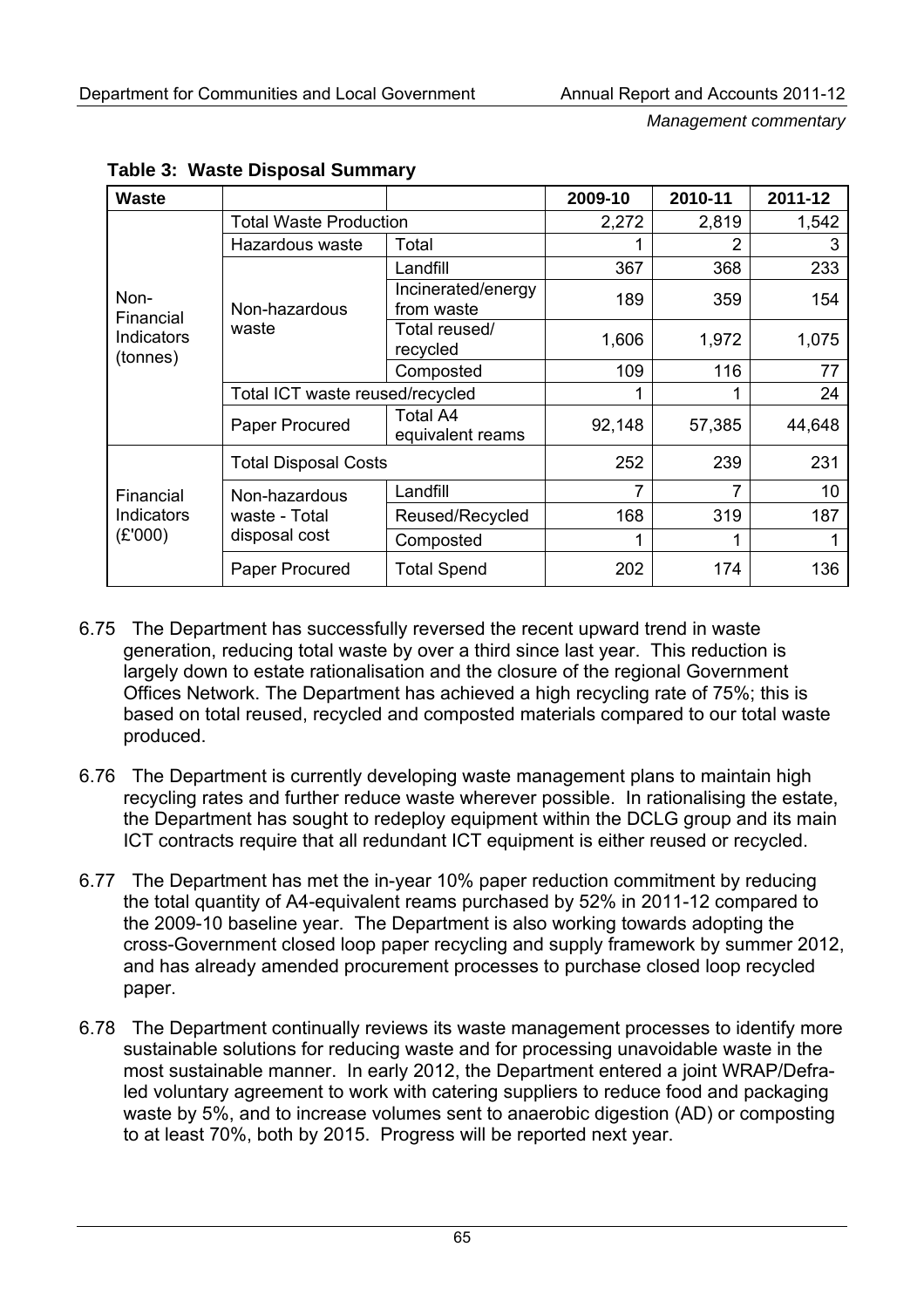6.79 The Department also has an impact on waste management through its responsibility for national waste planning policy, currently set out in PPS10: Planning for Sustainable Waste Management. Positive planning has an important role in delivering sustainable waste management and driving waste up the waste hierarchy: through the development of appropriate strategies for growth, regeneration and the prudent use of resources; and, by providing sufficient opportunities for new waste management facilities of the right type, in the right place and at the right time.

# *Finite Resource Consumption – Water*

- 6.80 The Department's total water consumption has been reduced over recent years to successfully meet the SOGE reduction target; however, further work is required to achieve the GGC good practice benchmark.
- 6.81 Water efficiency targets include an internal target to reduce total consumption by 25% by 2015 from a 2009-10 baseline, and to report on office water use against the following GGC benchmarks:
	- $\geq 6$  m<sup>3</sup> water consumption per Full Time Equivalent poor practice;
	- $4m^3$  to 6m<sup>3</sup> per FTE good practice;
	- $\leq 4m^3$  per FTE best practice;
	- percentage of offices meeting the best/good/poor practice benchmark.

| <b>Finite Resource Consumption -</b><br><b>Water</b> |                           |                             | 2009-10 | 2010-11 | 2011-12 |
|------------------------------------------------------|---------------------------|-----------------------------|---------|---------|---------|
| Non-Financial<br>Indicators $(M^3)$                  | Water<br>Consumption      | <b>Office Estate</b>        | 62,710  | 56,840  | 46,383  |
|                                                      |                           | Office<br>Estate<br>per FTE | 7.84    | 6.92    | 7.24    |
|                                                      |                           | <b>Whole Estate</b>         | 114,890 | 101,385 | 94,307  |
| Financial<br>Indicators (£'000)                      | <b>Water Supply Costs</b> |                             | 122     | 100     | 97      |

# **Table 4: Water Consumption Summary**

- 6.82 DCLG's water office consumption is primarily from tea points, canteens and toilets, and cooling plant. Reductions to date have largely been achieved through staff awareness work and leak reduction activity. The Department is also trialling the efficacy of a number of water efficiency devices across its estate, with a view to rolling these out more broadly. In 2011-12 the Department's water consumption per FTE increased compared to the previous year. This was due to a reduction in total number of staff following the Department's restructuring process.
- 6.83 Further work is required to align DCLG's office water consumption per FTE with good practice benchmarks. In response the Department will be auditing all key sites in 2012, to identify further water savings. And in response to the current drought, the Department will be running an awareness campaign to ensure that all staff and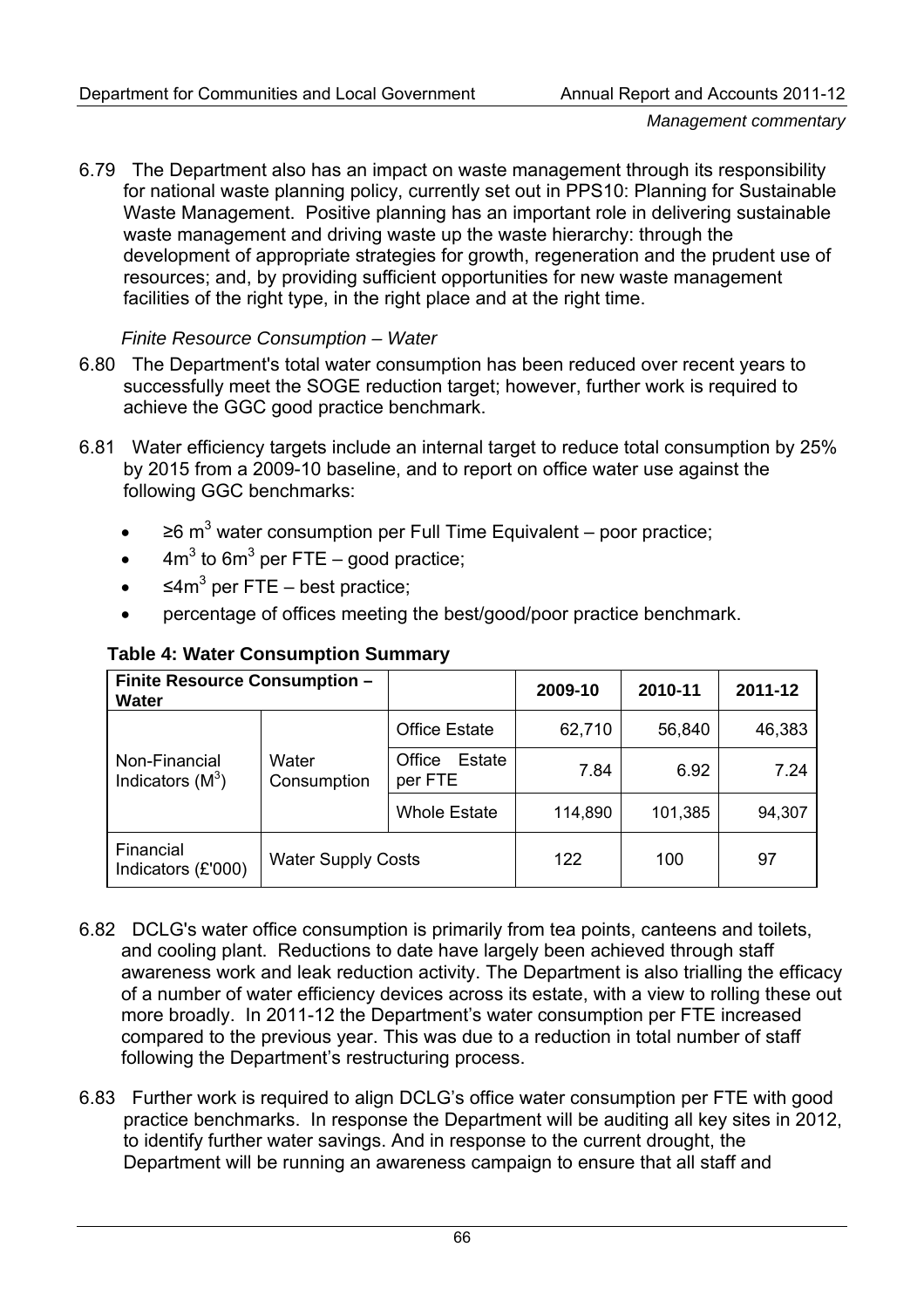<span id="page-70-0"></span>contractors are aware of the Department's policy on water efficiency, as well as the actions needed to save water in the office and at home.

- 6.84 The Department has an impact on water efficiency in new homes through its responsibilities for the Building Regulations and the Code for Sustainable Homes (the Code). Building Regulations<sup>[7](#page-70-0)</sup> require all new homes to have a calculated wholesome water demand of not more than 125 litres per person per day (compared to the current average consumption of 145 litres per person per day).
- 6.85 The Code (mentioned above) measures the sustainability of a new home against nine categories of sustainable design, including the consumption of potable water. It encourages the use of water efficient fittings and appliances, and water recycling systems.

# *Transparency Commitments*

- 6.86 The Department has an impact on meeting the challenge of climate change through its National Planning Policy Framework, which came into force in March 2012. The Framework expects local authorities to demonstrate a move to a low carbon future with plans for new developments to be located in locations and ways which reduce greenhouse gas emissions, actively support energy efficiency improvements to existing buildings and when setting any local requirement for a building's sustainability, do so in a way consistent with the Government's zero carbon buildings policy and adopt nationally described standards.
- 6.87 The Framework provides a positive contribution to biodiversity, setting out criteria for local planning policies to ensure they contribute to the Government's commitment to halt the overall decline in biodiversity and provide net gains where possible, including by establishing coherent ecological networks that are more resilient to current and future pressures.
- 6.88 The Department is also required to report against a number of transparency commitments as part of GGC. Progress is summarised in Table 5.

| <b>Transparency Commitment</b>                                                       | <b>Action Taken</b>                                                                                                                                                                |
|--------------------------------------------------------------------------------------|------------------------------------------------------------------------------------------------------------------------------------------------------------------------------------|
| Climate Change Adaptation: steps taken to<br>adapt the estate to a changing climate. | DCLG is using the Environment Agency flood<br>map service to inform lease and tenancy<br>agreements.                                                                               |
|                                                                                      | Sustainable Operations policies require that<br>CCA is considered when making estates and<br>property decisions. These policies are<br>currently being reviewed in response to the |

**Table 5: Summary Table of Transparency Commitments** 

<sup>&</sup>lt;sup>7</sup> The relevant regulations are Regulation 36 & 37 of the Building Regulations 2010 and Regulation 20 of the Building (Approved Inspectors) Regulations 2010.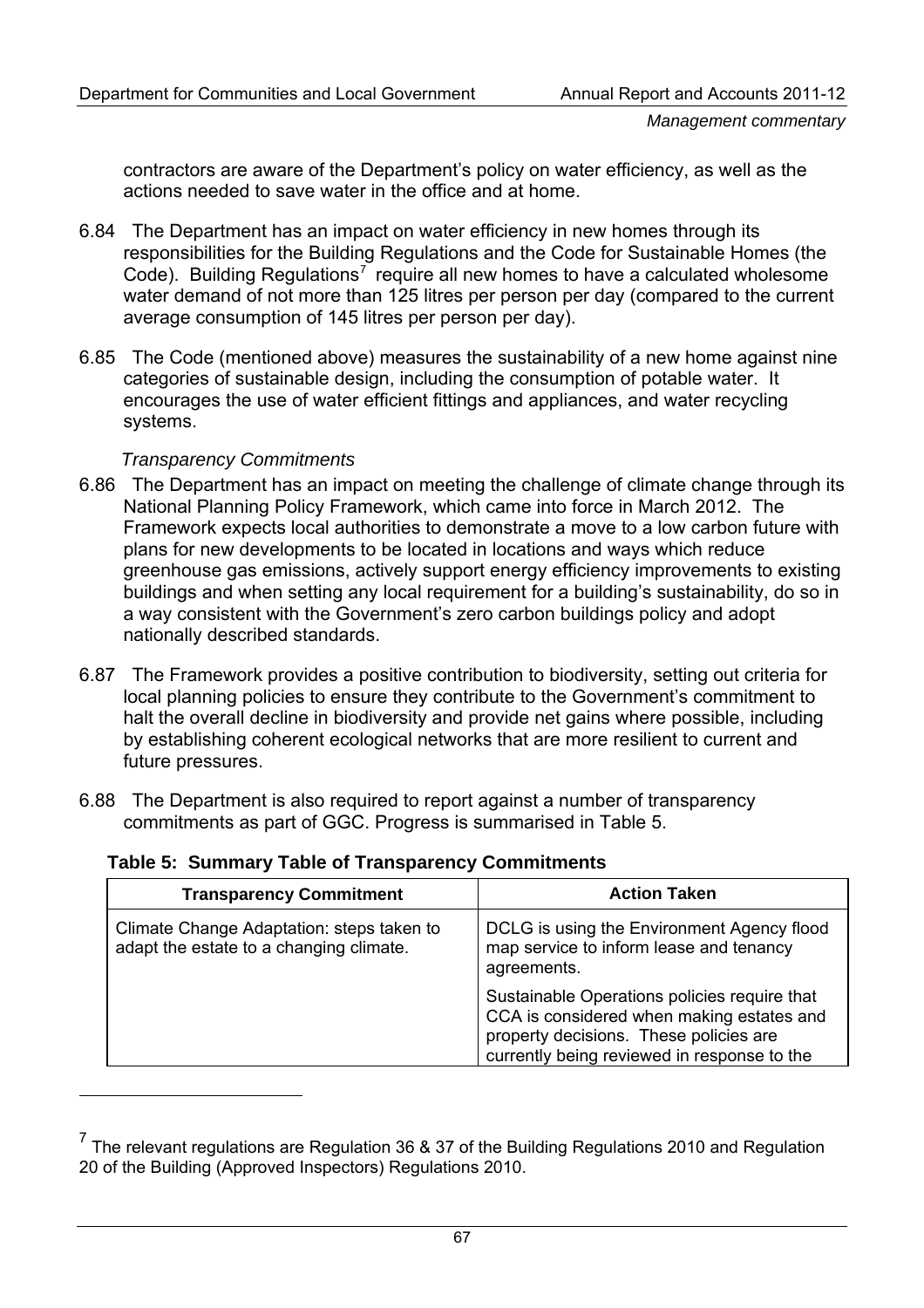| <b>Transparency Commitment</b>                                                                                                                                                                                                                                                                                                         | <b>Action Taken</b>                                                                                                                                                                                                                                                                                                                                         |
|----------------------------------------------------------------------------------------------------------------------------------------------------------------------------------------------------------------------------------------------------------------------------------------------------------------------------------------|-------------------------------------------------------------------------------------------------------------------------------------------------------------------------------------------------------------------------------------------------------------------------------------------------------------------------------------------------------------|
|                                                                                                                                                                                                                                                                                                                                        | <b>GGC Framework.</b>                                                                                                                                                                                                                                                                                                                                       |
|                                                                                                                                                                                                                                                                                                                                        | The Department has compiled robust business<br>continuity plans for coping with extreme<br>weather conditions.                                                                                                                                                                                                                                              |
|                                                                                                                                                                                                                                                                                                                                        | DCLG has also incorporated climate resilient<br>design in retrofit projects and new builds,<br>including rain water harvesting, green roof,<br>heat recovery heating and ventilation systems.                                                                                                                                                               |
|                                                                                                                                                                                                                                                                                                                                        | Innovative energy efficiency technologies have<br>also been trialled such as next generation<br>window film for reducing solar heat gain, and<br>behaviour change ICT efficiency devices.                                                                                                                                                                   |
| <b>Biodiversity and Natural Environment:</b><br>including action taken to promote, conserve<br>and enhance biodiversity, including use of<br>Biodiversity Action Plans or equivalent and the<br>management of Sites of Special Scientific<br>Interest.                                                                                 | The Department implements Biodiversity<br>Action Plans where applicable across the<br>estate. For example, the Fire Service College<br>has an action plan in place for a number of<br>years to promote conservation and enhance<br>biodiversity on the College estate. This has<br>included creating a nature reserve and<br>installing bird nesting boxes. |
| Procurement of food and catering services:<br>including action taken within the context of<br>overarching priorities of value for money and<br>streamlining procurement, to encourage the<br>procurement of food that meets British or<br>equivalent production standards where this<br>does not lead to an overall increase in costs; | Staff are required to ensure that all purchasing<br>is channelled through Government<br><b>Procurement Services using Government</b><br>Buying Standards (GBS). The requirement to<br>comply with GBS and GGC commitments is a<br>core theme of the department's new total<br>facilities management contract.                                               |
| and to reduce the environmental impacts of<br>food and catering services and support a<br>healthy balanced diet.                                                                                                                                                                                                                       | Standard contract clauses include requiring<br>suppliers to provide environmental policies,<br>method statements, organisational objectives<br>and practices and to cooperate in seeking<br>reasonable and practical ways to improve the<br>sustainability of delivering goods or services.                                                                 |
|                                                                                                                                                                                                                                                                                                                                        | Tender evaluations include consideration of<br>whole-life costs, including operational,<br>maintenance and disposal costs.                                                                                                                                                                                                                                  |
| Sustainable Construction: including the<br>management of construction waste to best<br>practice standards, the application of BRE's<br><b>Environmental Assessment Methodology</b><br>(BREEAM), and the extent to which standards<br>used at the London 2012 Games are being<br>applied/exceeded.                                      | The Department has not undertaken any<br>construction in 2011-12, nor major<br>refurbishments requiring a BREEAM<br>assessment.                                                                                                                                                                                                                             |
| People: including for example, reporting on                                                                                                                                                                                                                                                                                            | The Department has delivered events through                                                                                                                                                                                                                                                                                                                 |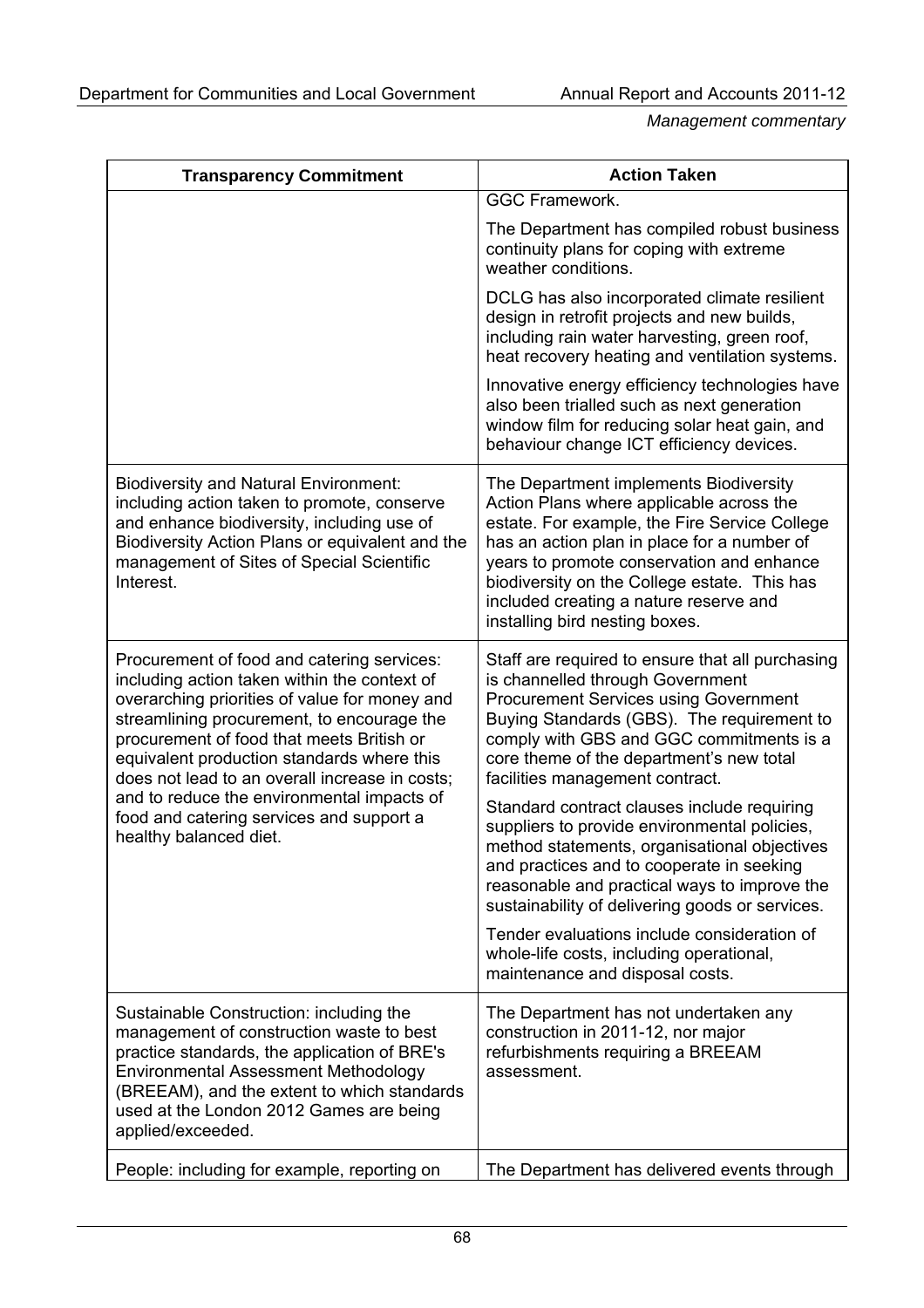*Management commentary* 

| <b>Transparency Commitment</b>                                                                                                                                                                                                                                                                                                                   | <b>Action Taken</b>                                                                                                                                            |
|--------------------------------------------------------------------------------------------------------------------------------------------------------------------------------------------------------------------------------------------------------------------------------------------------------------------------------------------------|----------------------------------------------------------------------------------------------------------------------------------------------------------------|
| social and environmental assessment of office<br>re-locations, and action taken to promote staff<br>wellbeing. In addition to reporting on actions<br>taken to promote staff wellbeing, staff<br>volunteering is a priority within the work on Big<br>Society, on which the Cabinet Office Leads.                                                | the 'Green Champions Network' to engage<br>staff to support the delivery of the Greening<br>Government Commitments and encourage<br>positive behaviour change. |
| Environmental Management System (EMS):<br>information on whether they have<br>implemented an EMS such as ISO14001,<br>EMAS or BS8555. This can include<br>information on whether an accredited certified<br>EMS has been applied to the whole estate, or<br>in selected buildings only, or plans for<br>obtaining a certified EMS in the future. | The Department operates an EMS modelled<br>on ISO14001:2004.                                                                                                   |

**Note on calculations:** The majority of this report has been compiled using accurately measured data, verified through internal controls. This includes checking samples of automatically generated meter reading (AMR) data with manual meter reads, and periodic audits of data gathering processes conducted by the department's Internal Audit Services (IAS) team undertaking. Where complete data sets have not been available, (for example through lack of granularity, or due to landlord service charges), internal benchmark figures have been applied based on known parameters and data sets.

#### **Climate Change**

- 6.89 The Department is taking action to ensure that its policies and delivery address the need to adapt to climate change. In May 2011 the Department published a review and update of the Departmental Adaptation Plan which set out priorities. Since then the Department has:
	- Published the National Planning Policy Framework in March 2012 which stresses that local planning authorities should adopt proactive strategies to mitigate and adapt to climate change, taking full account of flood risk, coastal change and water supply and demand considerations; and
	- Published the Housing Strategy in November 2011 which emphasises the importance of new and existing homes fit for a future climate. Consultation on building regulations in early 2012 considered the impacts of climate change and explained that as part of Government's wider built environment resilience work the evidence on overheating in homes was under review – with a focus on the causes and impacts of overheating and initial consideration of potential policy options.
- 6.90 The Department is working with other government departments to contribute to the National Adaptation Programme scheduled for 2013.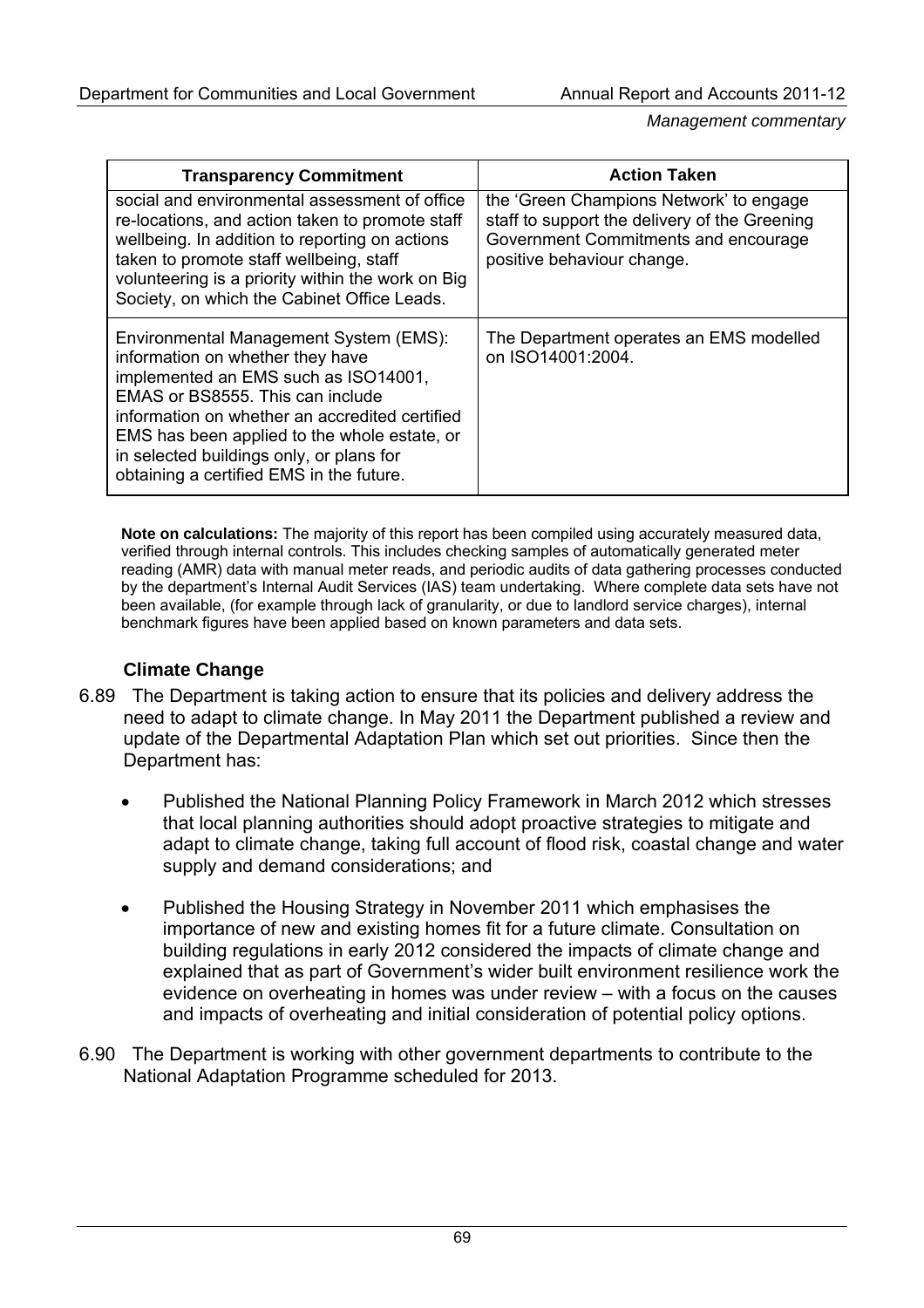# **7 Other Financial Information**

7.1 The information in the following paragraphs gives additional information about entries included in the financial statements and notes.

## **Clear Line of Sight (CLoS) boundary and Machinery of Government (MoG)**

7.2 The accounts of the Departmental Group have been impacted in 2011-12 by the changes in the accounting boundary under the Treasury CLoS initiative, Transfers of Functions following MoG changes and by classification changes introduced as part of the 2010 spending review. Further details are given in paragraphs 7.3 – 7.6 below and where there is an impact on the Department's accounts this is shown in Note 32.

#### *CLoS Boundary changes*

7.3 Under the CLoS initiative to align the rules governing budgets, accounts and estimates the accounts of Departmental bodies included in the Designation Order (The Government Resources and Accounts Act 2000 (Estimates and Accounts) (Amendment) Order 2011 - SI 3004) have been consolidated with those of the Department. Transactions between the bodies within the consolidation have been eliminated.

#### *MoG changes*

7.4 MoG changes are applied to the accounts under merger accounting principles in line with the FReM and HMT requirements. Where a transfer of function is applied under merger accounting principles, the accounts are produced to reflect the position as if the function had always been in existence in the receiving body's accounts and, conversely, as if it had never been in existence in the transferring body's accounts. The impact of this application is that prior year comparative data is restated. Four MoG changes have been incorporated in the Department's accounts during 2011-12:

> (1) with effect from 18 July 2011 sponsorship of the Ordnance Survey moved from DCLG to the Department for Business, Innovation and Skills (BIS);

> (2) with effect from 1 July 2011 responsibility for the Residential Property Tribunal Service has moved from DCLG to the Ministry of Justice;

> (3) with effect from 19 September 2011 responsibility for control and management of regeneration assets has moved from the Regional Development Agencies, which are NDPBs of BIS, to the Homes and Community Agency, a Departmental NDPB included in the DCLG consolidation; and

(4) in November 2011 the policy function for tackling troubled families transferred from the Department for Education to DCLG, which included the transfer of the budget for the Families with Multiple Problems programme. This was a new programme in 2011-12 so no adjustments to 2010-11 were required but 2011-12 year to date expenditure incurred by DfE totalling £7,489k was transferred to DCLG. There were no assets or liabilities included in the transfer.

#### *Classification changes*

7.5 As a result of the 2010 spending review the classification of programme and administration income and expenditure has been changed to ensure that expenditure and income which is administration in nature, eg agency running costs, forms part of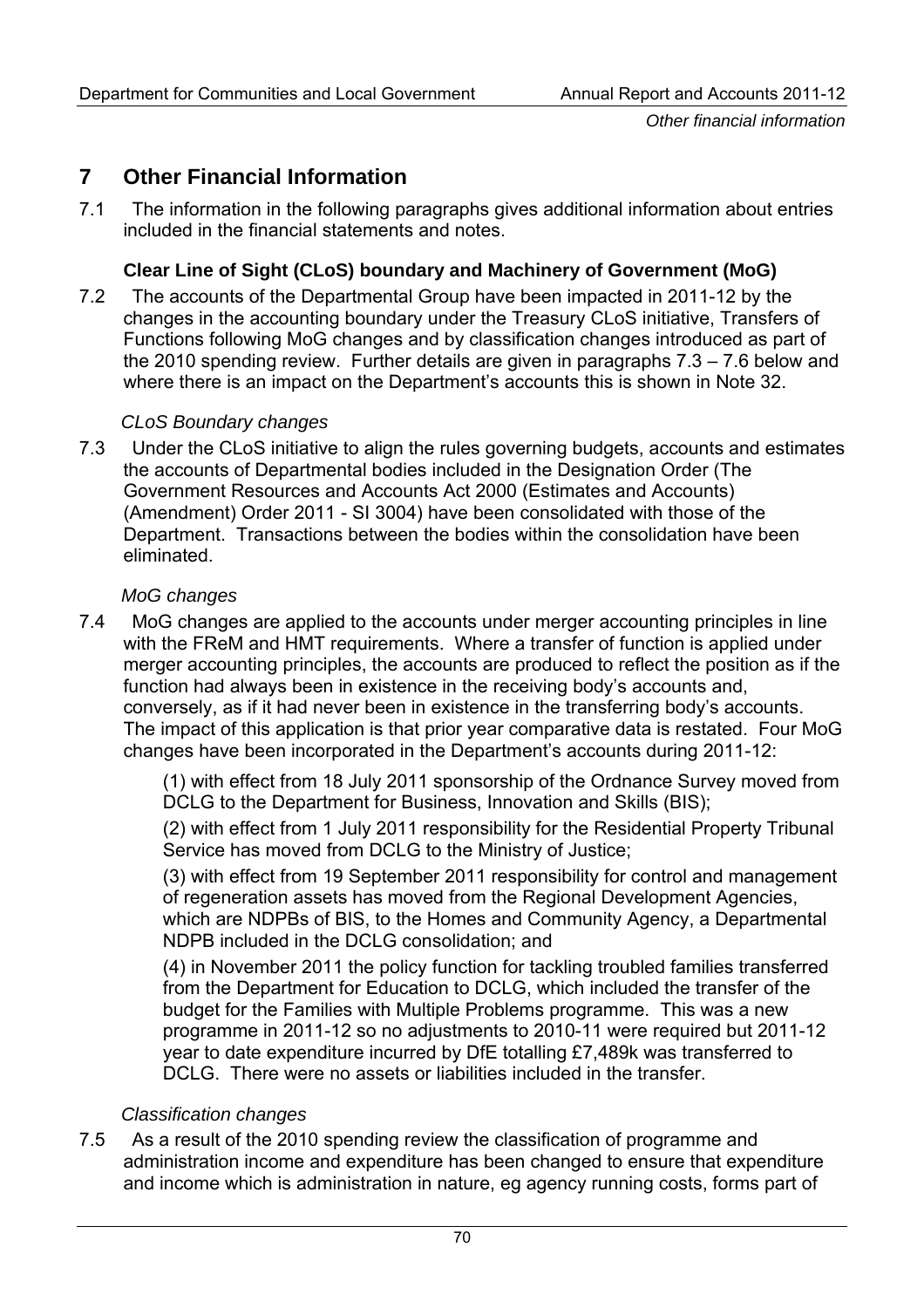the Departmental administration costs. This change requires that 2010-11 outturn reported last year is restated to align with the new definitions. The impact of this change is a reclassification of programme expenditure and income to administration expenditure and income of £39,944k.

## *Accounting policy change*

7.6 As reported in Note 1.8 to the accounts the treatment of government grants and donated assets has changed and such accounting policy changes would be expected to result in prior period adjustments. In the Department's case neither change requires adjustment in the amounts reported since separate balances were not maintained for either a government grant or donated asset reserve, the relevant balances being held within the general reserve. The abolition of these reserves therefore does not affect balances reported in reserves at 31 March 2010 or 31 March 2011.

## **Retention of Income previously paid over to the Consolidated Fund**

7.7 As a result of the 2010 spending review, Departments are allowed to retain income which is within the ambit of the Vote and where the income does not exceed 20% of the overall income allowable within the Estimate. In order to provide meaningful comparative data, these accounts have been restated to present the prior year position as if income, previously surrendered to the Consolidated Fund, had been retained. This is recognised as 'Housing Revenue Account' income of £996m in 2010-11 in Note 11 of these accounts with the impact of this retention also reflected in the Statement of Cash Flows, Statement of Taxpayers' Equity and Note 4.

## **Housing Revenue Account Subsidy (HRAS)**

7.8 In addition to the changes brought about in paragraph 7.7 above, the Housing Revenue Account Subsidy system for payment and recovery of subsidy to and from Local Authorities has been replaced with a self financing system in 2012-13. In order to implement this, at the end of 2011-12, local authorities either took on additional debt or repaid outstanding debt with amounts payable to the Consolidated Fund as required. The impact of this on the Department accounts has been an increase of HRAS retainable income recognised in Note 11 of £7.994 bn in 2011-12 and an increase of CFER income of £6.479 bn which has since been paid over to the Consolidated Fund under the terms of the agreement.

## **ERDF Liabilities: Accrual, Provisions and Contingent Liabilities**

- 7.9 The European Regional Development Fund (ERDF) was set up in 1975 to stimulate economic development in the least prosperous regions of the European Union (EU). For the past 10 years, the Department has been managing the 2000-06 ERDF programmes in England. The 2000-06 programmes were completed at 31 March 2010 when final declarations and reports were forwarded to the European Commission (EC). These are subject to audit and challenge by the EC before final sign off that the programmes are closed.
- 7.10 Where project spending is not in conformity with ERDF Regulations it becomes ineligible for ERDF grant funding. The liabilities in respect of such ineligible expenditure are recovered from grant recipients but fall to the Department where such recovery is not possible. In parallel with the closure process, the Department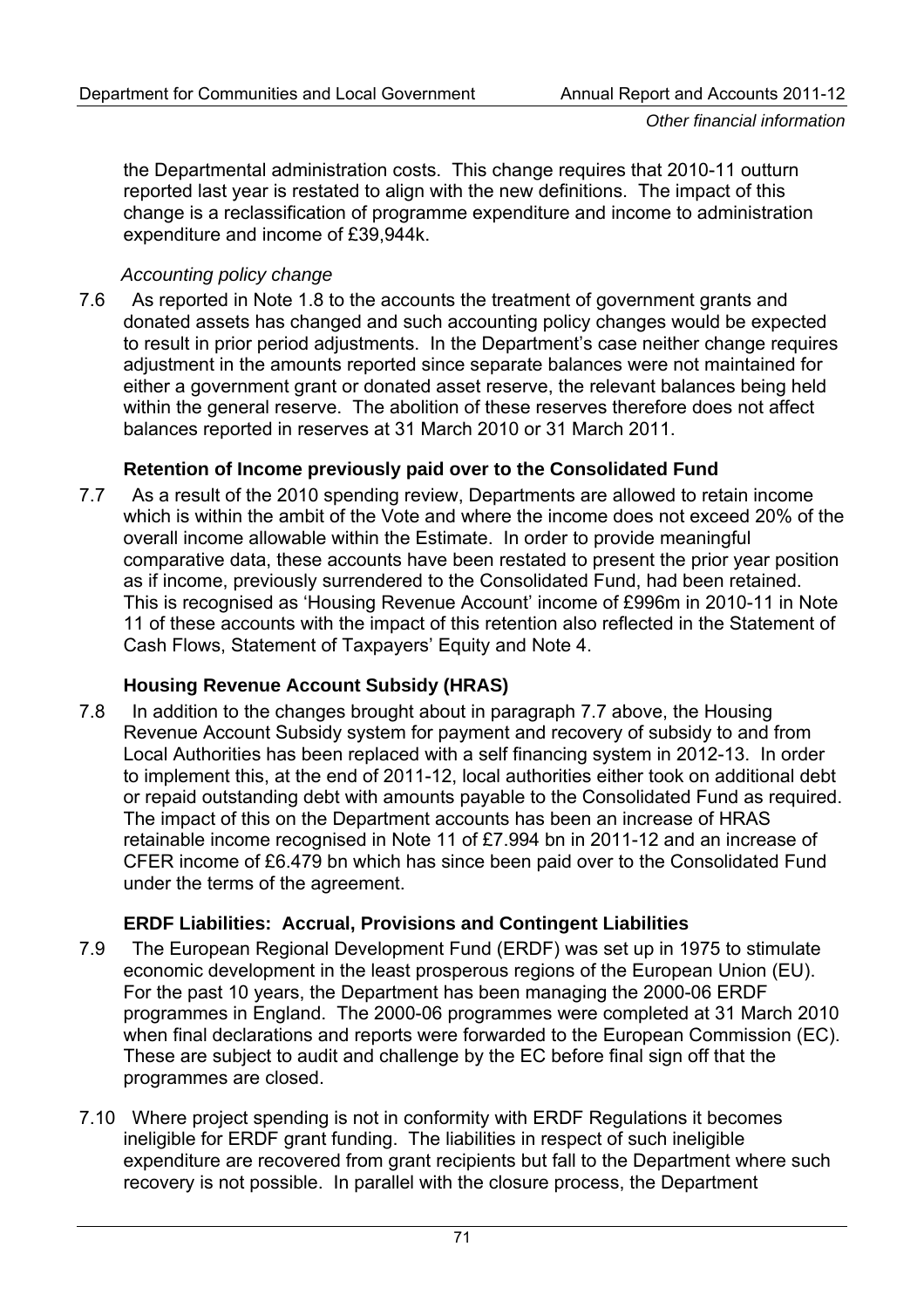undertook a full review of the current state of ERDF supported projects to identify all potential liabilities. The liabilities were then categorised as accruals or provisions with possible liabilities either recorded as contingent liabilities or, where sufficiently remote, not disclosed in the accounts.

- 7.11 For example if a possible requirement to repay grant is identified:
	- an accrual is raised as a charge to the Consolidated Statement of Comprehensive Net Expenditure (SoCNE) when a payment is expected to be made, although the amount payable may remain an estimate;
	- a provision is raised where the amount of a known overpayment is in dispute, but where it is considered probable (i.e. more likely than not) that the dispute will be lost; and
	- in other cases where a liability to repay grant may exist but the occurrence of the repayment is dependent on the outcome of a future event, (e.g. an EC hearing, or result of a court case) such that it is considered that it is unlikely that payments will be made will either be treated as a contingent liability or not disclosed.
- 7.12 As part of the closure process, the Department has calculated potential liabilities from the following three categories (labelled a to c below):

## *a) Debt at risk - background*

7.13 Debt at risk relates to recognised debt that the Department is seeking to recover from grant recipients who have failed to comply with the requirements of the grant. Where recovery does not prove possible the amount may need to be written off, but before any amount is agreed to be written off, proposals must be submitted to a Department debt panel for approval. Additionally, material write offs (>£500,000) must be approved by the Treasury. Only after this process has been followed can write offs be sanctioned and charged to the SoCNE. This category has a potential liability of £21.6m.

## *a) Debt at risk - accounting treatment*

7.14 The Department has thoroughly reviewed the current debt list, and has taken the view that, although the recovery and write-off process has not been completed in all cases, there is little hope of recovery of £7.9m and has categorised this as a charge. The balance of £13.7m remains as being currently expected to be recovered.

## *b) Capping - background*

- 7.15 Capping relates to the proportion of match funding against the ERDF grant funding, which was agreed at the start of or during the programmes by the EC. Failure to deliver the agreed proportion of match funding can lead to a liability for the Department.
- 7.16 Details of final match funding were included in the closing statements for the grants submitted by 31 March 2010. The EC will determine the actual liability based on a standard formulaic approach using the information provided in the closing statements for the programmes. The maximum liability for this category has been estimated at £6.2m.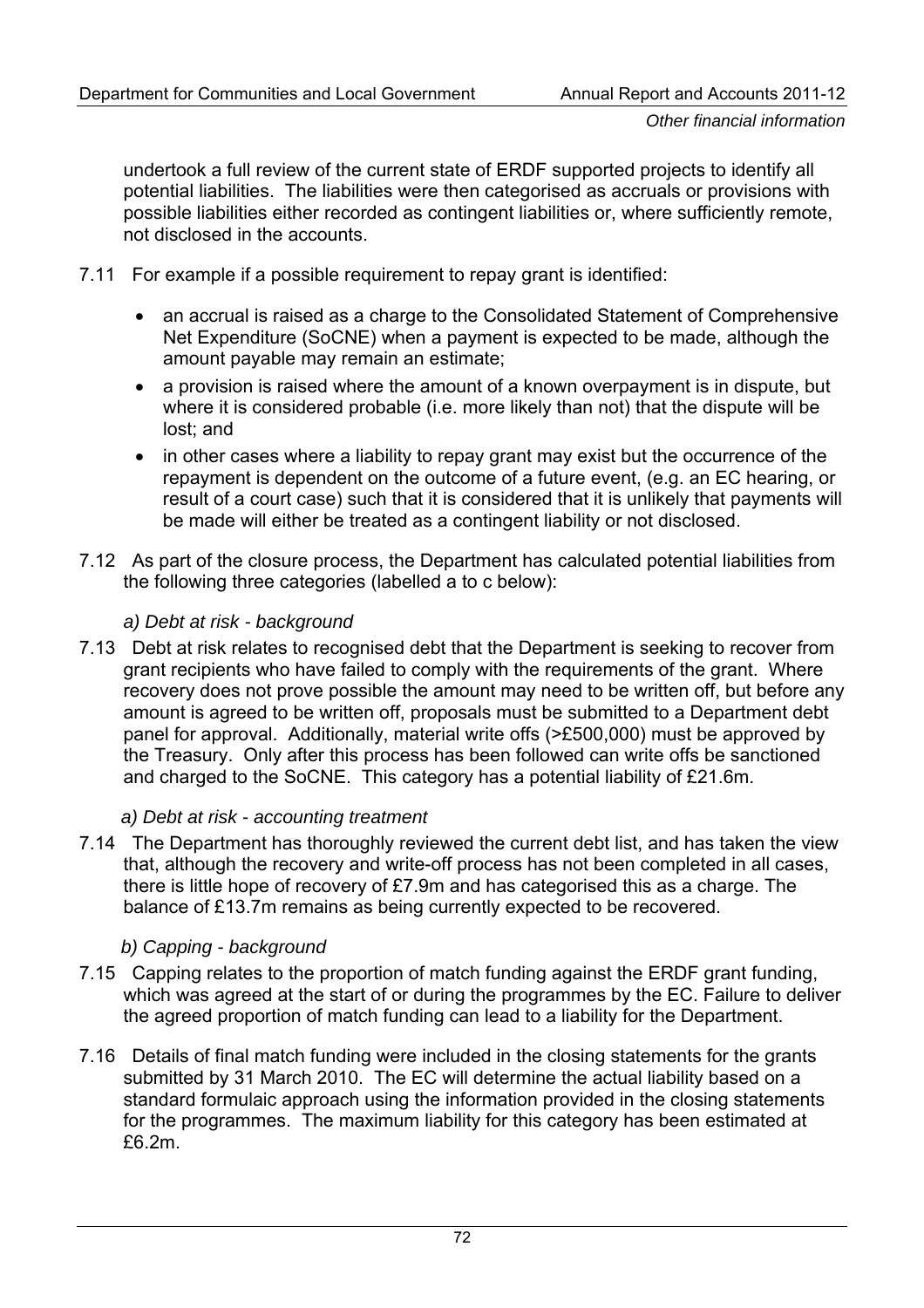## *b) Capping - accounting treatment*

7.17 The fact that the regulations state that a capping penalty will apply, and is calculable using prescribed formulae applied to figures from the final declarations, allows the amount of liability anticipated by programme to be calculated and categorised. The anticipated penalty is £6.1m and this has been accrued as a charge to the SoCNE – the likelihood that the remaining balance (£13k) will need to be recognised as a liability is considered remote and immaterial and so has not, therefore, been disclosed as a contingent liability.

## *c) Estimated potential corrections - background*

- 7.18 The estimated potential corrections relate to either:
	- the outcome of audit work carried out by the Audit Authority, European Commission, or European Court of Auditors on records held for the ERDF programmes. The audit bodies identify potential liabilities arising from a failure to comply with ERDF regulations or requirements and it is then for the Managing Authority to either prove there is no liability (usually through providing adequate additional evidence), or the scale of the liability has to be negotiated and agreed with the audit bodies and/or the EC; or
	- potential corrections being investigated by the Managing Authority relating to handling of asset disposals.

## *c) Estimated potential corrections - accounting treatment*

7.19 There is an accrual charged to the SoCNE of £2.3m relating to known corrections arising from audit work – with a further £1.5m not now expected to be charged to the accounts (and thus not disclosed as a contingent liability). In respect of corrections related to error rate amounts up to 2 per cent there is an expected liability of £10m which has been accrued. This amends the provision that had been entered in the accounts in 2010-11 when the position was less clear. During the year the EC has been given further evidence which has resulted in the clearance of the outstanding points noted last year and their response and the greater clarity about cases means there is now no requirement for a contingent liability arising from those cases.

## *Summary of ERDF liabilities*

- 7.20 The above changes result in a total charge to the Department's accounts in 2011-12 of £26.3m.
- 7.21 Final closure of all 2000-06 ERDF programmes is expected during 2012-13.

## **ERDF 2007-13 programme**

7.22 The Department is responsible for managing the ERDF 2007-13 programmes. Until 30 June 2011 administration of these programmes was delegated by the Department to the Regional Development Agencies (RDAs). During 2010 the Government decided to abolish the RDAs and as a result these responsibilities were taken back in house and have been delivered by DCLG staff since 1 July 2011. This change was not considered a Machinery of Government change and so in accounting terms has been treated as an acquisition, whereby ERDF balances held by the RDAs at 30 June 2011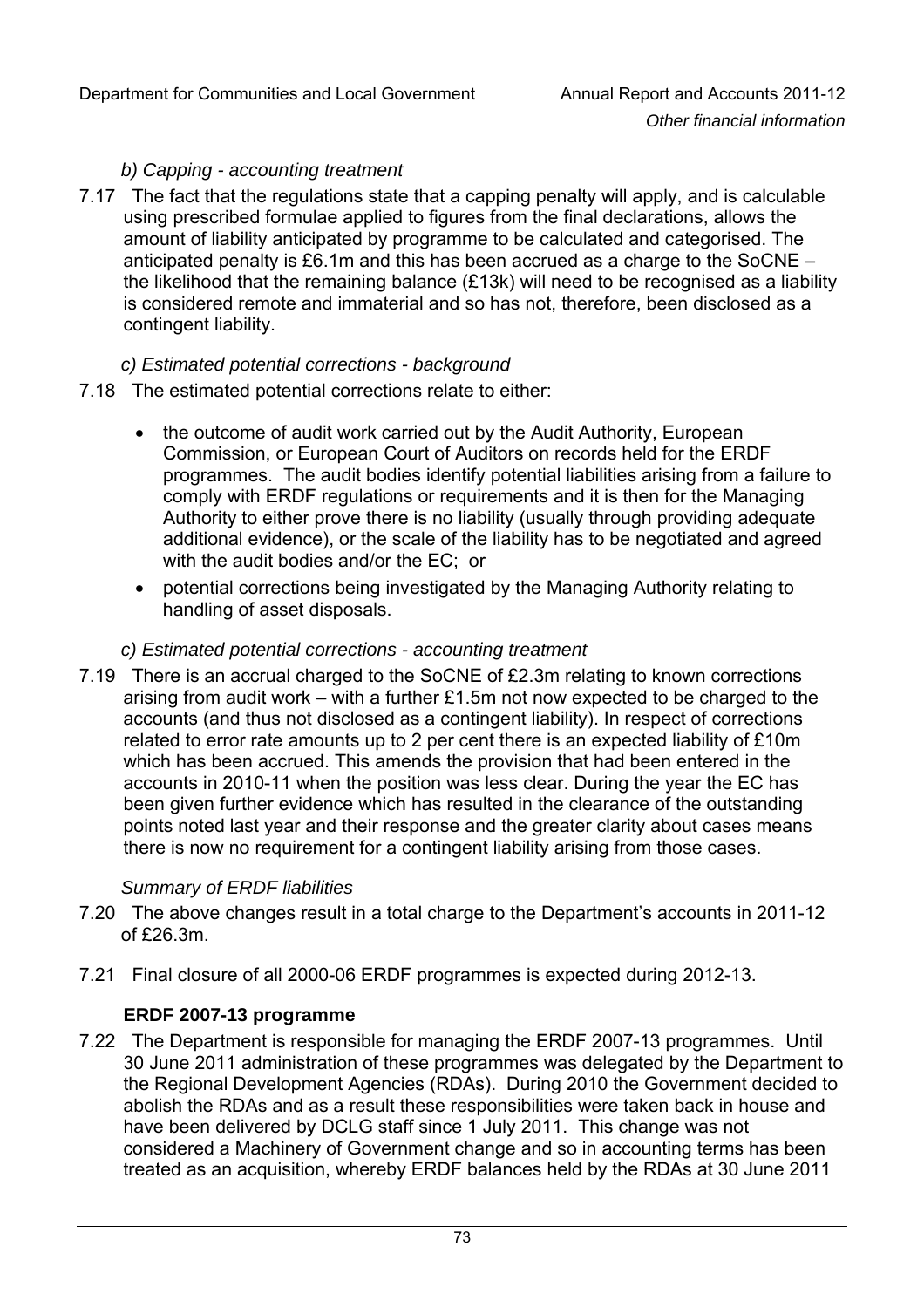*Other financial information* 

have been taken onto DCLG's books. In London ERDF continues to be delivered by an intermediary body, the Greater London Authority, so no changes to the previous accounting treatment have been made.

- 7.23 The treatment of ERDF grant income has not altered as a result of this change. ERDF income is recognised once the relevant claim has been certified by the Department's ERDF Certifying Authority team. But the treatment of grant supported expenditure has changed. Prior to 30 June 2011 payments to projects were made by the RDAs who then submitted aggregated claims to the Department. On certification these claims were paid and the ERDF expenditure recognised in the Department's accounts. From 1 July 2011, however, payments to projects have been made by the Department but, so as to maintain the policy that ERDF supported expenditure can only be recognised as an expense once certified, these payments have been treated as current asset inventories on the Statement of Financial Position and only transferred to expenditure on certification. In the event that the payments fail certification the amounts are reclaimed from projects.
- 7.24 All programmes have an associated intervention rate, which is the percentage of eligible project expenditure which attracts ERDF funding. This intervention rate is applied over the programme at regional level and must be achieved by the end of the programme period, and any surplus income would need to be returned to the EU. Claims are made to the EU based on this intervention rate, but since individual projects within a programme may have different intervention rates differences arise between the amount of certified expenditure recognised for income purposes and that paid out to projects. The differences between these amounts are posted to the Statement of Financial Position either as current asset inventories or deferred income within current payables.
- 7.25 At the start of the programme 7.5% of the value of the programme was paid by the EU to the Department as an advance payment. This payment is to provide working capital and any interest gained on the cash balances is to be used as match funding within the programme, and where not so utilised returned to the EU. Initially the Department paid over these amounts to the RDAs in proportion to their share of the programme and the amounts were retained in bank accounts by the RDAs with interest received retained by the RDAs and utilised to support eligible project expenditure. From 1 July the advances were repaid by the RDAs to the Department together with unutilised interest. The Department now retains the advances in a specific interest paying bank account set up for the purpose together with unutilised interest. This latter amount is treated as deferred income until used.
- 7.26 The following table shows the relevant balances on the Statement of Financial Position reported in these accounts

|                   |                  |                | £'000            |
|-------------------|------------------|----------------|------------------|
| Item              | At 31 March 2011 | At 1 July 2011 | At 31 March 2012 |
| Project payments: |                  |                |                  |
| Inventories       | -                | -              | 66,792           |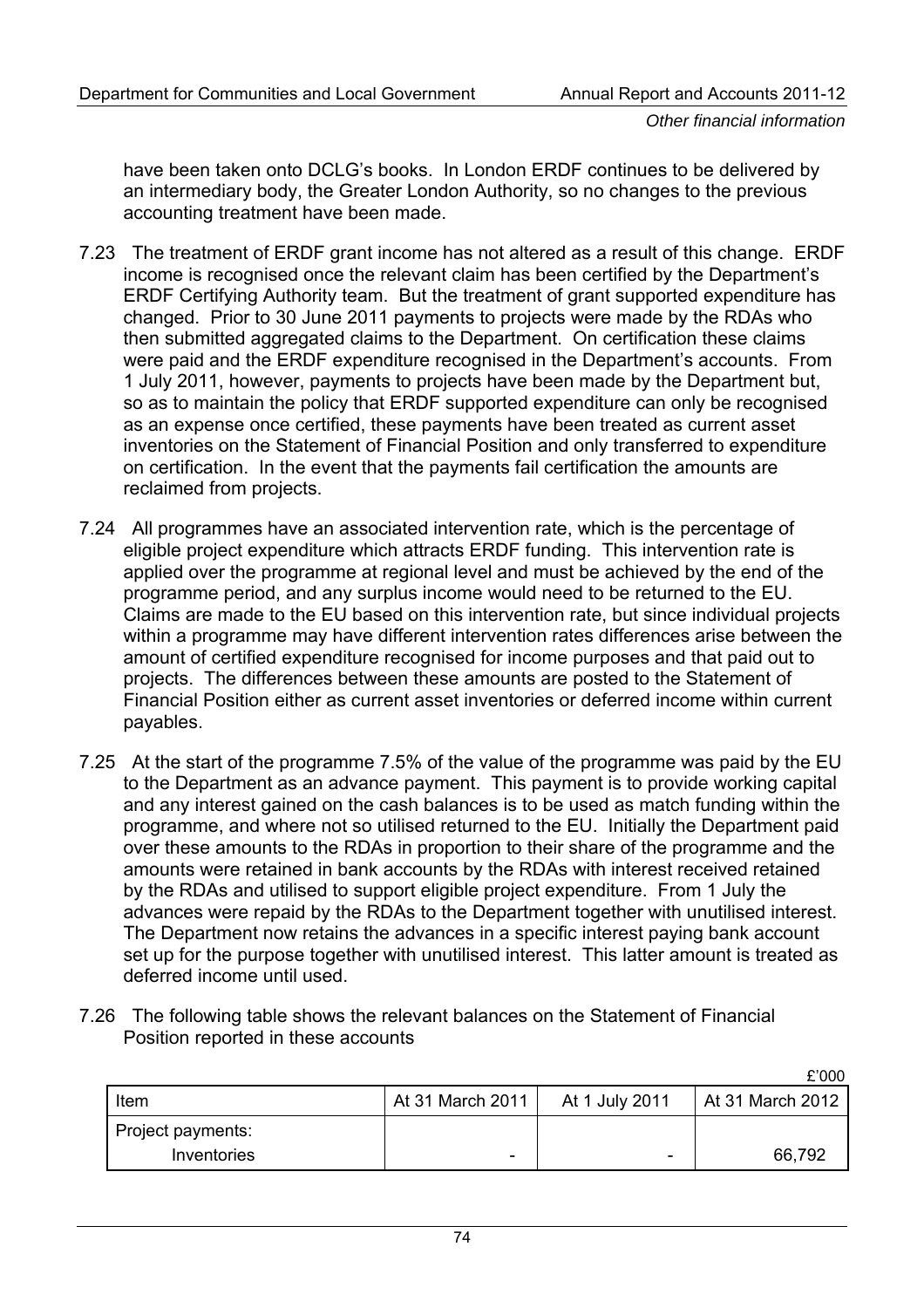*Other financial information* 

| Item                           | At 31 March 2011 | At 1 July 2011   | At 31 March 2012 |
|--------------------------------|------------------|------------------|------------------|
| Intervention rate:             |                  |                  |                  |
| Inventories                    |                  | -                |                  |
| Deferred income                |                  | (46,990)         | (62, 224)        |
| Interest received:             |                  |                  |                  |
| Deferred income <sup>(1)</sup> |                  | (4,868)          | (5, 383)         |
| <b>Advances to RDAs</b>        | $173,889^{(2)}$  | 13,151           | $13,570^{(3)}$   |
| <b>ERDF bank account</b>       |                  | $187, 187^{(4)}$ | $187,252^{(5)}$  |

(Debit values are shown as positive and credit values as negative in brackets)

- Note 1: This amount relates to interest earned by the former RDAs' and combined with DCLG interest earned on the bank deposit is available for use as ERDF match funding
- Note 2: This amount was classified as a non-current receivable and was, therefore, discounted from nominal value in accordance with IAS 39. The discounting was unwound on repayment.
- Note 3: Balance relating to London has not been repaid. The difference between the 1 July and 31 March values arises from the unwinding of the discount.
- Note 4: Amount shown is the assumed cash balance as at 1 July, the cash being returned to the Department by the RDAs at later dates.
- Note 5: Increase 1 July to 31 March is the interest earned on those bank deposits remitted back to DCLG.

## **NDPB Closure**

- 7.27 During or at the end of 2011-12 five departmental NDPBs were closed or were reorganised such that they lost operational activities. The Department has considered these changes against the requirements of IFRS 5 - Non-current assets held for sale and discontinued operations. It has determined that none of these changes should be recognised as a discontinued operation because neither of the criteria expressed in IFRS 5 – that the change represents a separate major line of business or major geographical area of operations – has been met.
- 7.28 The impact of these closures on these accounts is as below.

## *Standards Board for England (SBE)*

7.29 Under the Localism Act 2011 SBE was abolished and it closed completely on 31 March 2012. As far as possible it had cleared all its assets and paid off all liabilities at this point. All SBE bank balances were returned to the Department on 30 March 2012. To achieve closure by 31 March SBE had to close some contracts early, and where this required additional payments these have been recorded as constructive losses, the total amount so recorded was £104k and is recorded in Note 31. On closure, pension liabilities for SBE's staff crystallised and the cessation payment of £8.3m has been accrued in their accounts. The Department has taken on SBE's final closing receivables, liabilities and reserves and will receive cash for the receivables and discharge the liabilities in 2012-13.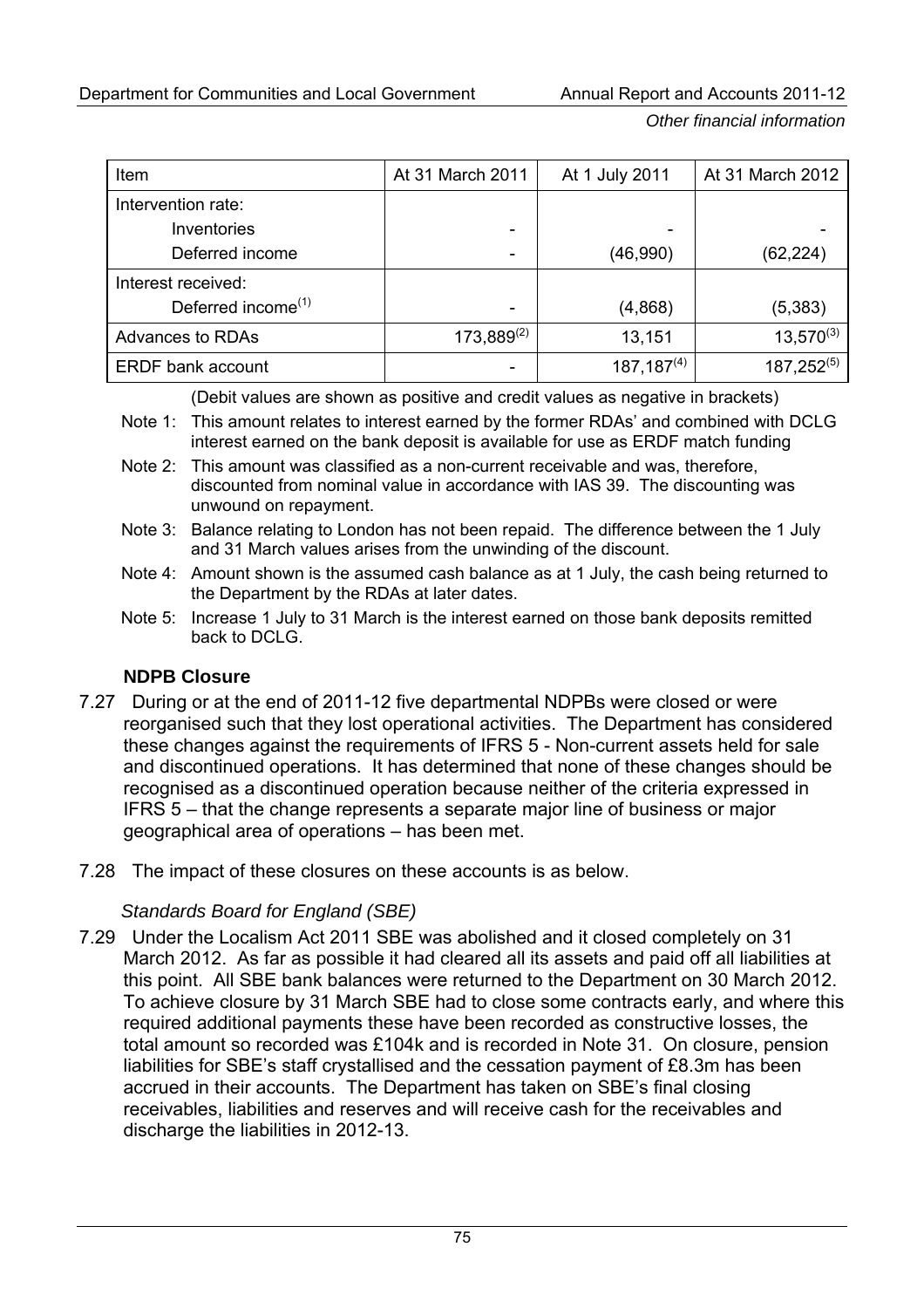*Other financial information* 

## *Thurrock Thames Gateway Development Corporation (TTGDC)*

- 7.30 Under the terms of a Transfer Order made under the terms of the Local Government Planning and Land Act 1980 TTGDC 's operational activities and associated assets and liabilities were transferred to Thurrock District Council on 31 March 2012. The main change was that holdings of development land and buildings, recognised as inventories in these accounts on consolidation, were transferred to Thurrock Council on that date for nil consideration. The total value of these inventories was £49.6m. These transfers were accounted for by crediting the inventories account with the full value. The matching debit to the Consolidated Statement of Comprehensive Net Expenditure was treated as a capital grant in kind. This treatment, which has been agreed by HM Treasury, results in a nil impact on budgets. It should be noted that this transfer results in a transfer of assets from central government to local government which has different lines of Parliamentary accountability. Therefore the Department has given full consideration to the terms of Managing Public Money to determine whether the transfer of these assets should be recorded as a gifts but has concluded that the terms of the Order makes clear that the transfer is part of a transfer of functions which not only includes the assets but also other staff and other accounting entries. Consequently the Department does not view these transfers as gifts and no entry in the Gifts Note has been made.
- 7.31 TTGDC will remain in existence until 31 October 2012 to wind up its affairs. At that point any remaining assets, including bank balances, liabilities and reserves will be incorporated into those of the Department

#### *Infrastructure Planning Commission (IPC) and Tenants Services Authority (TSA)*

- 7.32 The IPC and TSA were both abolished on 31 March 2012 but in both cases their functions were incorporated in other bodies in the DCLG group – the Planning Inspectorate and Homes and Community Agency respectively. Because abolition involved a merger into another body rather than a cessation of activities directors of both bodies determined that they should continue to operate as going concerns. Therefore there were no implications for IPC or TSA accounts in 2011-12.
- 7.33 These mergers will be accounted for as Machinery of Government changes in the Department's 2012-13 accounts.

## *Firebuy*

7.34 The functions of Firebuy Ltd, a departmental NDPB and limited company, were closed or passed to other bodies in early 2011. Firebuy went into voluntary liquidation on 13 July 2011 when liquidators were appointed. This process is expected to be completed in the first half of 2012-13 and Firebuy will then be formally wound up. Firebuy's accounts to 31 March 2012 include all liabilities expected to be recognised before final closure and are consolidated into these accounts.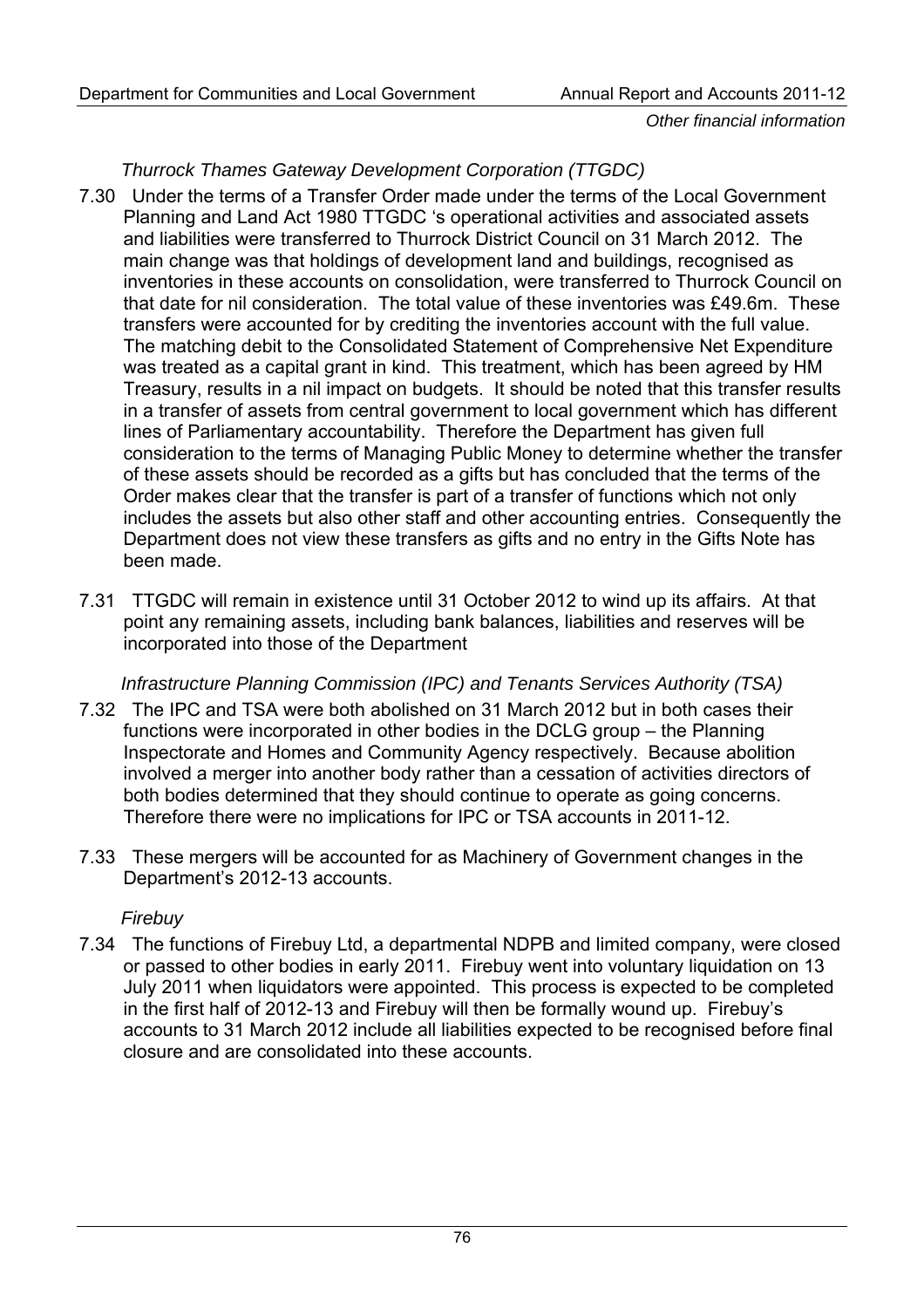## <span id="page-80-0"></span>**8 Remuneration Report[8](#page-80-0)**

#### **Remuneration Policy**

- 8.1 The remuneration of senior civil servants is set by the Prime Minister following independent advice from the Review Body on Senior Salaries. The Review Body also advises the Prime Minister from time to time on the pay and pensions of Members of Parliament and their allowances; on Peers' allowances; and on the pay, pensions and allowances of Ministers and others whose pay is determined by the Ministerial and Other Salaries Act 1975.
- 8.2 The Review Body takes account of the evidence it receives about wider economic considerations and the affordability of its recommendations. Further information about the work of the Review Body can be found at [www.ome.uk.com](http://www.ome.uk.com/)

#### **Service contracts**

 $\overline{a}$ 

- 8.3 The Constitutional Reform and Governance Act 2010 requires Civil Service appointments to be made on merit on the basis of fair and open competition. The Recruitment Principles published by the Civil Service Commission specify the circumstances when appointments may be made otherwise.
- 8.4 Unless otherwise stated below, the officials covered by this report hold appointments which are open-ended. Early termination, other than for misconduct, would result in the individual receiving compensation as set out in the Civil Service Compensation Scheme.
- 8.5 Further information about the work of the Civil Service Commissioner can be found at [http://civilservicecommission.independent.gov.uk](http://civilservicecommission.independent.gov.uk/)

#### **Remuneration (including salary) and pension entitlements**

8.6 The following sections provide details of the remuneration and pension interests of the ministers and most senior management (ie Board members) of the Department and are subject to audit. Equivalent information relating to the other bodies within the departmental group consolidated into the Department's accounts is provided in their own separate published accounts. The Non-Executive Directors did not receive a salary in their capacity as Board Members and details of fees paid to them are in paragraph 8.11.

<sup>8</sup> The Remuneration Report refers to the core Department only. Similar Remuneration Reports are available in the Annual Reports and Accounts of the individual ALBs.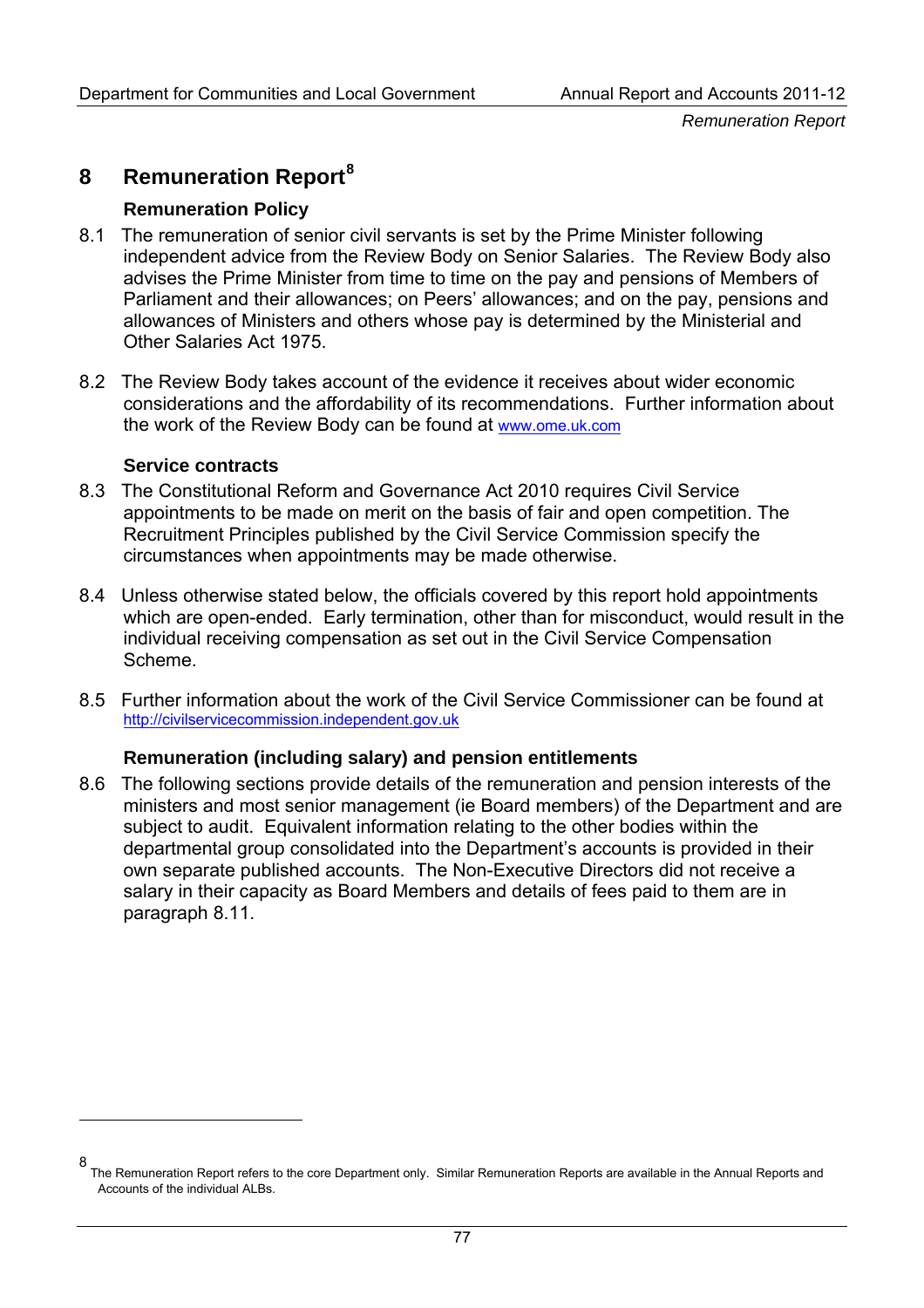| <b>Ministers</b>           |                                         | 2011-12           |                | 2010-11                  |
|----------------------------|-----------------------------------------|-------------------|----------------|--------------------------|
|                            | <b>Benefit-in-Kind</b><br><b>Salary</b> |                   | <b>Salary</b>  | <b>Benefit-in-Kind</b>   |
|                            |                                         | (to nearest £100) | f              | (to nearest £100)        |
| The Rt Hon Eric Pickles MP | 68,827                                  |                   | $61,056^{(1)}$ |                          |
| The Rt Hon Grant Shapps MP | 33,002                                  |                   | $29,099^{(2)}$ | $\blacksquare$           |
| The Rt Hon Greg Clark MP   | 33,002                                  |                   | $29,099^{(3)}$ | -                        |
| <b>Bob Neill MP</b>        | 23,697                                  |                   | $20,894^{(4)}$ | $\overline{\phantom{a}}$ |
| <b>Andrew Stunell MP</b>   | 23,697                                  |                   | $20,894^{(5)}$ | ٠                        |
| <b>Baroness Hanham CBE</b> | 72,470                                  |                   | $63,898^{(6)}$ |                          |

## *Remuneration (salary and payments in kind)*

#### **2010-11**

1 Figure quoted is for the period 12 May 2010 to 31 March 2011. The full year equivalent is £68,827

2 Figure quoted is for the period 14 May 2010 to 31 March 2011. The full year equivalent is £33,002

3 Figure quoted is for the period 14 May 2010 to 31 March 2011. The full year equivalent is £33,002

4 Figure quoted is for the period 14 May 2010 to 31 March 2011. The full year equivalent is £23,697

5 Figure quoted is for the period 14 May 2010 to 31 March 2011. The full year equivalent is £23,697

6 Figure quoted is for the period 14 May 2010 to 31 March 2011. The full year equivalent is £72,470

Paragraph 8.8 gives information on the salaries of Ministers shared between departments.

Paragraph 8.9 gives information on the remuneration of Ministers who are members of the House of Lords.

A full month's salary is paid if a Minister leaves part-way through a month.

| <b>Officials</b>                                               |                   | 2011-12                         |                            |                 | 2010-11                         |                            |
|----------------------------------------------------------------|-------------------|---------------------------------|----------------------------|-----------------|---------------------------------|----------------------------|
|                                                                | <b>Salary</b>     | <b>Bonus</b><br><b>Payments</b> | Benefit-in-<br><b>Kind</b> | <b>Salary</b>   | <b>Bonus</b><br><b>Payments</b> | Benefit-in-<br><b>Kind</b> |
|                                                                | £'000             | £'000                           | to nearest £100            | £'000           | £'000                           | to nearest £100            |
| Sir Bob Kerslake<br><b>Permanent Secretary</b>                 | $175 - 179^{(1)}$ |                                 |                            | $70 - 74^{(6)}$ |                                 |                            |
| Sue Higgins<br><b>Director General</b>                         | $90-94^{(2)}$     |                                 |                            |                 |                                 |                            |
| David Prout<br><b>Director General</b>                         | 130-134           |                                 |                            | 130-134         | $5-9$                           |                            |
| Andrew Campbell<br><b>Director</b>                             | $95-99^{(3)}$     | $10 - 14$                       |                            | $20 - 24^{(7)}$ |                                 |                            |
| <b>Richard McCarthy</b><br><b>Director General</b>             | $160 - 164^{(4)}$ | $10 - 14$                       |                            | 175-179         | $10 - 14$                       |                            |
| David Rossington<br><b>Acting Director General</b>             | $40 - 44^{(5)}$   | $10 - 14$                       |                            | 120-124         | $10 - 14$                       |                            |
| Band of highest paid<br>Director's total<br>remuneration (FTE) |                   | 200-204                         |                            |                 | 185-189                         |                            |
| Median total actual (FTE)                                      |                   | 36,022                          |                            |                 | 35,295                          |                            |
| Remuneration ratio                                             |                   | 5.62                            |                            |                 | 5.31                            |                            |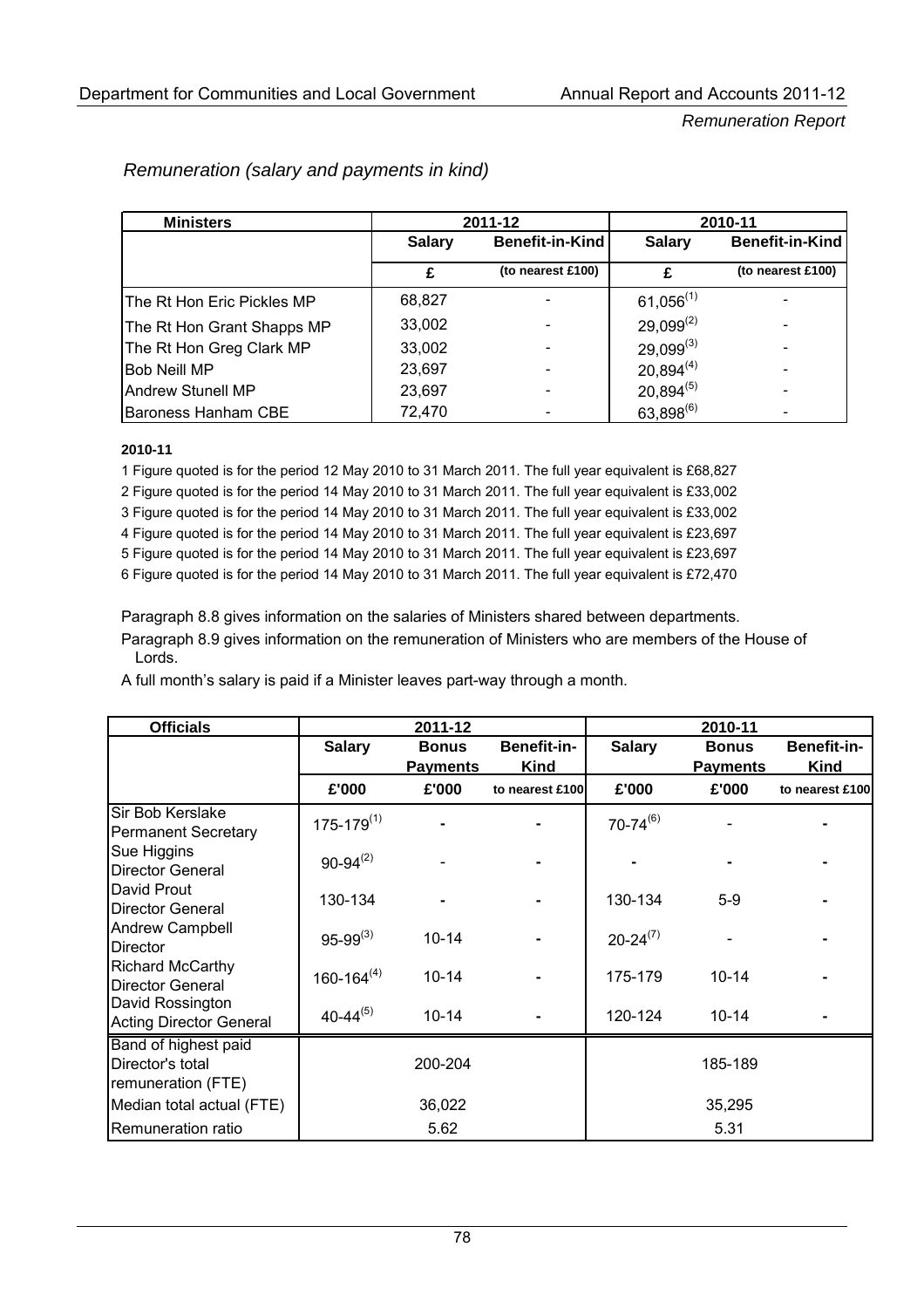#### **2011-12**

- 1. Figure quoted includes an additional payment from 1 January 2012 on appointment as Head of the Civil Service. The full year equivalent is in the range £200k - £204k
- 2. Figure quoted is for the period 1 August 2011 to 31 March 2012. The full year equivalent is in the range £135k £139k.
- 3. Figure quoted includes the period 13 November 2011 to 23 March 2012 as acting Director General during which time temporary responsibility allowance was paid.
- 4. Figure quoted is for the period 1 April 2011 to 10 November 2011 and includes compensation in lieu of notice. The full year equivalent is in the range £175k - £179k
- 5. Figure quoted is for the period 1 April 2011 to 31 July 2011. The full year equivalent is in the range £120k- £124.

#### **2010-11**

- 6 Figure quoted is for the period 1 November 2010 to 31 March 2011. The full year equivalent is in the range £170,000 - £174,999.
- 7. Figure quoted is for the period 4 January 2011 to 31 March 2011. The full year equivalent is in the range £90k £94k.

Details of Benefits-in-Kind are explained in paragraph 8.12.

#### *Salary*

- 8.7 *'*Salary' includes gross salary; overtime; reserved rights to London weighting or London allowances; recruitment and retention allowances; private office allowances and any other allowance to the extent that it is subject to UK taxation.
- 8.8 This report is based on payments made by the Department, and thus recorded in these accounts. In respect of Ministers in the House of Commons, departments bear only the cost of the additional ministerial remuneration. The salary for their services as an MP (£65,738 from 1 April 2010) and various allowances to which they are entitled are borne centrally. Greg Clark MP also had joint responsibilities with the Department of Business, Innovation and Skills but was paid by the Department for Communities and Local Government and his full salary and pension details are shown in this report.
- 8.9 The arrangement for Ministers in the House of Lords is different. They do not receive a salary as a member of the House of Lords but an additional remuneration as part of their ministerial salaries which cannot be quantified separately. This total remuneration for Baroness Hanham, as well as any allowances to which she was entitled, was paid by the Department and is, therefore, shown in full in the figures in this report.
- 8.10 Peter Schofield joined the Department and was appointed to the Board as Director General on 26 March 2012. He had not been paid by the Department on 31 March 2012 and, therefore, has not been included in the remuneration report for 2011-12. Louise Casey CB was appointed as a Director General in the Department in November 2011 and is a member of the senior management team. However she is not a member of the Board and so her remuneration for 2011-12 is not included in this report.
- 8.11 Non-Executive Directors received the following fees for their work during 2011-12:

Sara Weller – £5,806 for the period 1 December 2011 to 31 March 2012 Stephen Hay - £10,000 in 2011-12 Diana Brightmore-Armour - £7,500 in 2011-12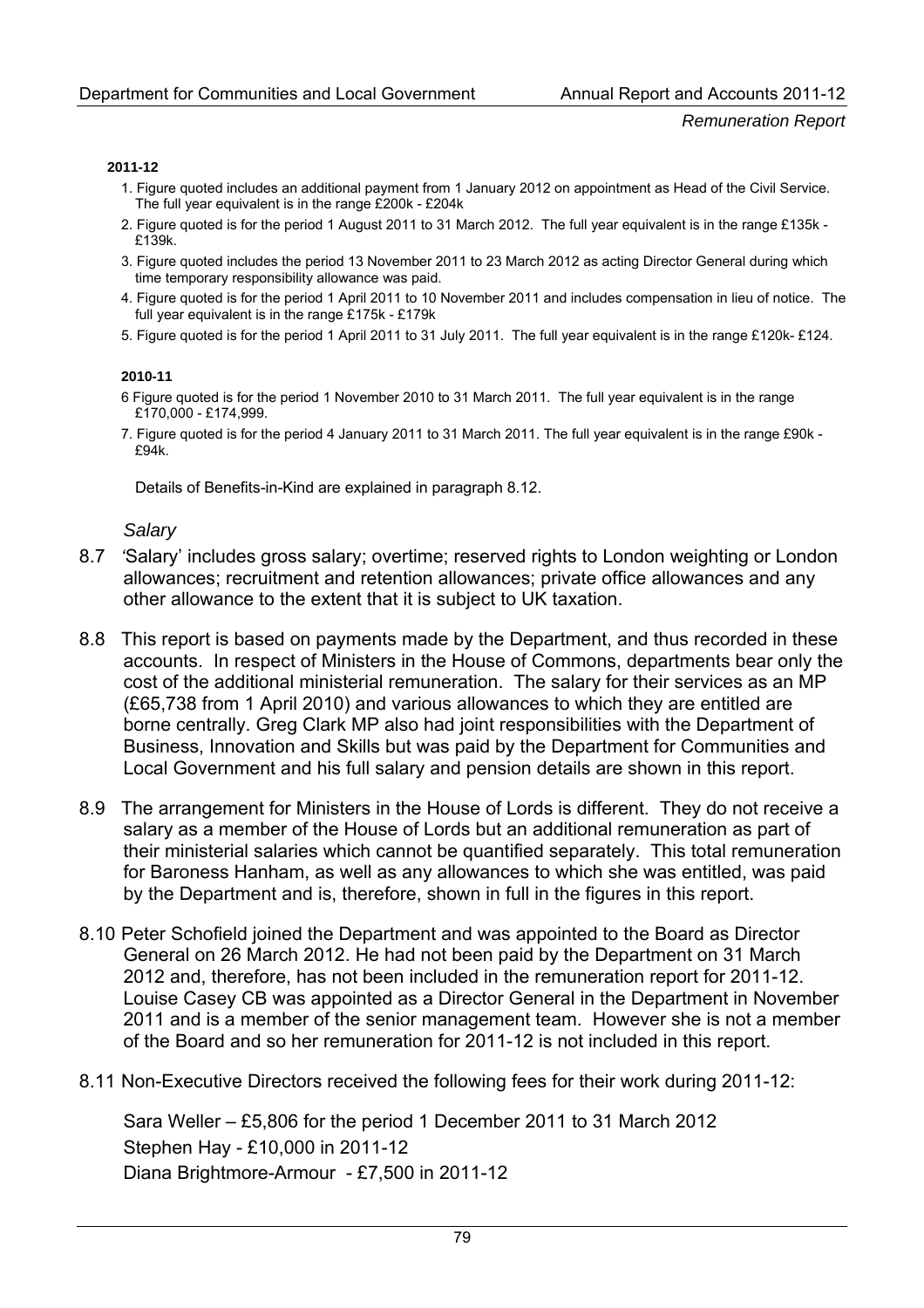£

Stewart Gilliland - £3,172 for period 7 December 2011 to 31 March 2012.

*Benefits in Kind* 

8.12 The monetary value of benefits in kind covers any benefits provided by the Department and treated by HM Revenue and Customs as a taxable emolument. There were no benefits in kind during the year.

#### *Bonuses*

8.13 Bonuses are based on performance levels attained and are made as part of the appraisal process. Bonuses relate to the performance in the year in which they become payable to the individual. The bonuses reported in 2011-12 relate to performance in 2010-11 and the comparative bonuses reported for 2010-11 relate to the performance in 2009-10.

#### *Pay Multiples*

- 8.14 Reporting bodies are required to disclose the relationship between the remuneration of the most highly-paid director in their organisation and the median remuneration of the organisation's workforce.
- 8.15 The banded remuneration of the most-highly paid director in DCLG in the financial year 2011-12 was £200k - £204k (2010-11 £185 - £189k). This was 5.62 times (2010-11 5.31 times) the median remuneration of the workforce, which was £36,022 (2010-11 £35,295).
- 8.16 For the financial year 2011-12 the most-highly paid individual was not the same as in 2010-11. The change to the remuneration of the most-highly paid individual in 2011- 12, reflects the appointment of the Permanent Secretary as Head of the Civil Service. Without the additional payment for this role, the multiple is reduced to 4.79.
- 8.17 DCLG entered a 2 year pay freeze in 2010 -11. The slight increase in median salary for 2011-12 arises because of the payment of contractual milestones.

| <b>Ministerial pensions</b> | <b>Accrued</b><br>pension at<br>age 65 as at<br>31/03/12 | Real increase<br>in pension at<br>age 65 | <b>CETV</b> at<br>31/03/12 | <b>CETV</b> at<br>31/03/11 | <b>Real increase</b><br>in CETV |
|-----------------------------|----------------------------------------------------------|------------------------------------------|----------------------------|----------------------------|---------------------------------|
| The Rt Hon Eric Pickles MP  | 2,880                                                    | 1,530                                    | 47,646                     | 20,639                     | 17,711                          |
| The Rt Hon Grant Shapps MP  | 1,797                                                    | 837                                      | 19,228                     | 9,498                      | 4,750                           |
| The Rt Hon Greg Clark MP    | 1,797                                                    | 837                                      | 19,744                     | 9,760                      | 4,990                           |
| <b>Bob Neill MP</b>         | 1,339                                                    | 611                                      | 22,162                     | 11,133                     | 7,033                           |
| <b>Andrew Stunell MP</b>    | 1,339                                                    | 611                                      | 23,031                     | 12,237                     | 7,430                           |

*Pension benefits* 

8.18 Pension benefits for Ministers are provided by the Parliamentary Contributory Pension Fund (PCPF). The scheme is made under statute (the regulations are set out in Statutory Instrument SI 1993 No 3253, as amended).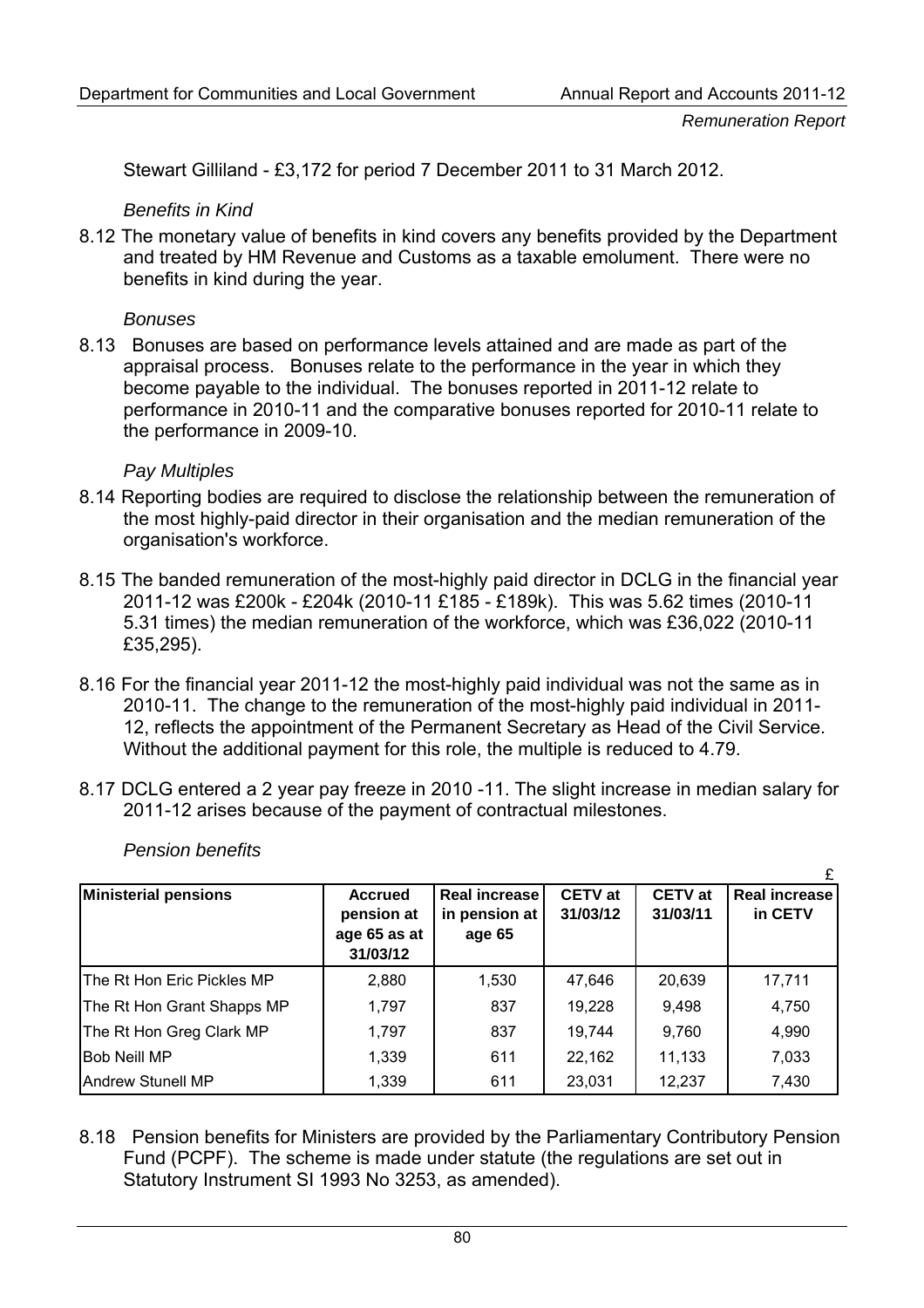- 8.19 Those ministers who are Members of Parliament may also accrue an MP's pension under the PCPF (details of which are not included in this report). The arrangements for ministers provide benefits on an 'average salary' basis, taking account of all service as a Minister. The accrual rate has been 1/40th since 15 July 2002 (or 5 July 2001 for those that chose to backdate the change) but ministers, in common with all other members of the PCPF, can opt for a 1/50th accrual rate and a lower rate of employee contribution. An additional 1/60th accrual rate option (backdated to 1 April 2008) was introduced from 1 January 2010.
- 8.20 Benefits for ministers are payable at the same time as MPs' benefits become payable under the PCPF or, for those who are not MPs, on retirement from ministerial office from age 65. Pensions are re-valued annually in line with changes with Pensions Increase Legislation. From 1 April 2009 members pay contributions of 5.9% of their ministerial salary if they have opted for the 1/60th accrual rate, 7.9% of salary if they have opted for the 1/50th accrual rate or 11.9% of salary if they have opted for the 1/40th accrual rate. There is also an employer contribution of 28.7% of the ministerial salary paid by the Exchequer representing the balance of cost as advised by the Government Actuary. Increases to member and Exchequer contributions will apply from 1 April 2012.
- 8.21 The accrued pension quoted is the pension the minister is entitled to receive when they reach 65, or immediately on ceasing to be an active member of the scheme if they are already 65.

#### *The Cash Equivalent Transfer Value (CETV)*

8.22 This is the actuarially assessed capitalised value of the pension scheme benefits accrued by a member at a particular point in time. The benefits valued are the member's accrued benefits and any contingent spouse's pension payable from the scheme. A CETV is a payment made by a pension scheme or arrangement to secure pension benefits in another pension scheme or arrangement when the member leaves a scheme and chooses to transfer the pension benefits they have accrued in their former scheme. The pension figures shown relate to the benefits that the individual has accrued as a consequence of their total Ministerial service, not just their current appointment as a minister. CETVs are calculated in accordance with The Occupational Pension Schemes (Transfer Values) (Amendment) Regulations 2008 and do not take account of any actual or potential reduction to benefits resulting from Lifetime Allowance Tax which may be due when pension benefits are taken.

#### *The Real increase in the value of the CETV*

8.23 This is the element of the increase in accrued pension funded by the Exchequer. It excludes increases due to inflation and contributions paid by the minister. It is worked out using common market valuation factors for the start and end of the period.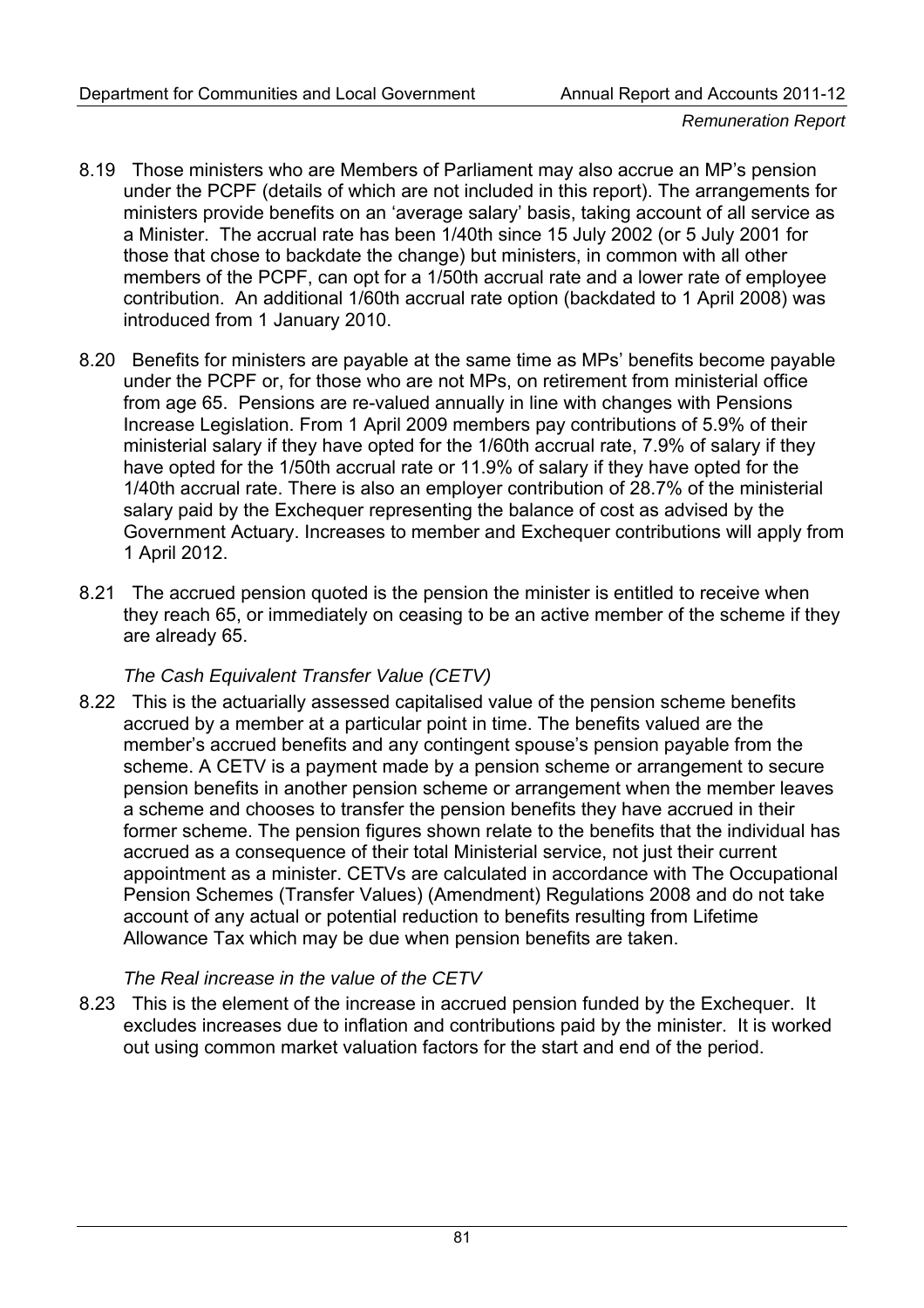$\overline{a}$ 

|                                                  |                                                                                       |                                                                          |                            |                               | £000                            |
|--------------------------------------------------|---------------------------------------------------------------------------------------|--------------------------------------------------------------------------|----------------------------|-------------------------------|---------------------------------|
| <b>Officials</b>                                 | <b>Accrued</b><br>pension at<br>pension age at<br>31/03/12 and<br>related lump<br>sum | Real increase in<br>pension and<br>related lump<br>sum at pension<br>age | <b>CETV</b> at<br>31/03/12 | <b>CETV</b> at<br>$31/03/11*$ | <b>Real increase</b><br>in CETV |
| Sir Bob Kerslake                                 | 5-10 plus nil lump<br>sum                                                             | 2.5-5.0 plus nil<br>lump sum                                             | 68                         | 18                            | 42                              |
| Sue Higgins<br>(from 1 August 2011)              | 5-10 plus nil lump<br>sum                                                             | 0-2.5 plus nil<br>lump sum                                               | 61                         | 59                            | $(1)^{(1)}$                     |
| David Prout                                      | 5-10 plus nil lump<br>sum                                                             | 0-2.5 plus nil<br>lump sum                                               | 78                         | 44                            | 26                              |
| <b>Andrew Campbell</b>                           | lump sum                                                                              | 35-40 plus 65-70 0-(2.5) plus (2.5)-<br>(5) lump sum                     | 691                        | 646                           | $(12)^{(1)}$                    |
| <b>Richard McCarthy</b><br>(to 10 November 2011) | 30-35 plus nil<br>lump sum                                                            | 0-2.5 plus nil<br>lump sum                                               | 557                        | 497                           | 28                              |
| David Rossington<br>(to 31 July 2011)            | 30-35 plus 50-55<br>lump sum                                                          | 0-2.5 plus 0-2.5<br>lump sum                                             | 518                        | 492                           | 13                              |

#### *Civil Service pensions*

Note 1: Taking account of inflation, the CETV funded by the employer has decreased in real terms.

*(\*) The actuarial factors used to calculate CETVs were changed in 2011-12. The CETVs at 31 March 2011 and 31 March 2012 have both been calculated using the new factors for consistency. The CETV at 31 March 2011, therefore, differs from the corresponding figure in last year's report which was calculated using the previous factors.* 

- 8.24 Pension benefits are provided through the Civil Service pension arrangements. From 30 July 2007, civil servants may be in one of four defined benefit schemes: either a 'final salary' scheme (classic, premium or classic plus); or a 'whole career' scheme (nuvos). These statutory arrangements are unfunded with the cost of benefits met by monies voted by Parliament each year. Pensions payable under classic, premium, classic plus and nuvos are increased annually in line with Pensions Increase legislation. Members who joined from October 2002 may opt for either the appropriate defined benefit arrangement or a 'money purchase' stakeholder pension with a significant employer contribution (partnership pension account).
- 8.25 Employee contributions are set at the rate of 1.5% of pensionable earnings for classic and 3.5% for premium, classic plus and nuvos. Increases to employee contributions will apply from 1 April 2012. Benefits in classic accrue at the rate of 1/80th of final pensionable earnings for each year of service. In addition, a lump sum equivalent to three years' pension is payable on retirement. For premium, benefits accrue at the rate of 1/60th of final pensionable earnings for each year of service. Unlike classic, there is no automatic lump sum. Classic plus is essentially a hybrid with benefits for service before 1 October 2002 calculated broadly as per classic and benefits for service from October 2002 worked out as in premium. In nuvos a member builds up a pension based on pensionable earnings during their period of scheme membership. At the end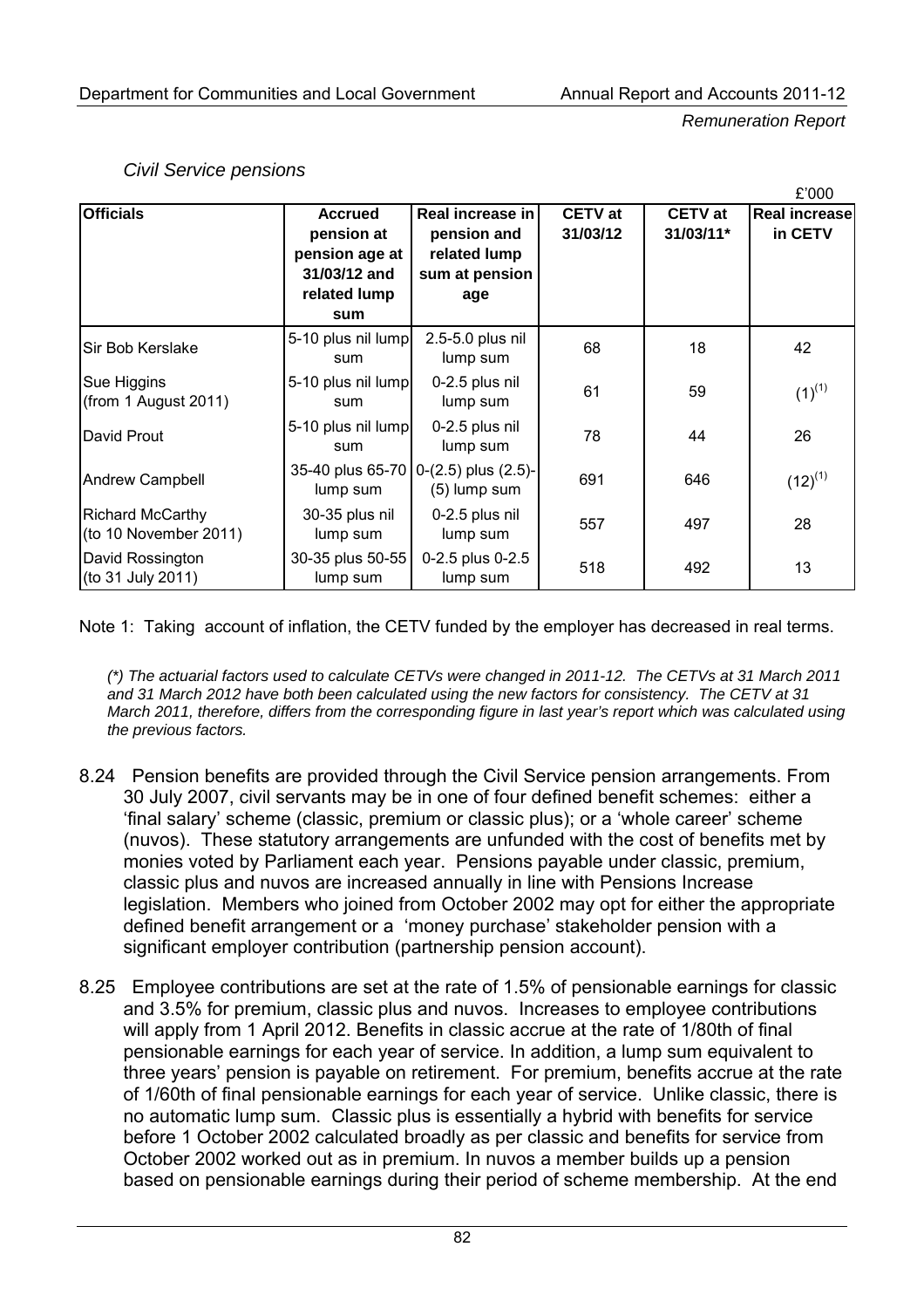of the scheme year (31 March) the member's earned pension account is credited with 2.3% of their pensionable earnings in that scheme year and the accrued pension is uprated in line with Pensions Increase legislation. In all cases members may opt to give up (commute) pension for lump sum up to the limits set by the Finance Act 2004.

- 8.26 The partnership pension account is a stakeholder pension arrangement. The employer makes a basic contribution of between 3% and 12.5% (depending on the age of the member) into a stakeholder pension product chosen by the employee from a panel of three providers. The employee does not have to contribute but where they do make contributions, the employer will match these up to a limit of 3% of pensionable salary (in addition to the employer's basic contribution). Employers also contribute a further 0.8% of pensionable salary to cover the cost of centrally-provided risk benefit cover (death in service and ill health retirement).
- 8.27 The accrued pension quoted, is the pension the member is entitled to receive when they reach pension age, or immediately on ceasing to be an active member of the scheme if they are already at or over pension age. Pension age is 60 for members of classic, premium and classic plus and 65 for members of nuvos.
- 8.28 Further details about the Civil Service pension arrangements can be found at the website<http://www.civilservice.gov.uk/pensions>

## *Cash Equivalent Transfer Value*

- 8.29 A Cash Equivalent Transfer Value (CETV) is the actuarially assessed capitalised value of the pension scheme benefits accrued by a member at a particular point in time. The benefits valued are the member's accrued benefits and any contingent spouse's pension payable from the scheme. A CETV is a payment made by a pension scheme or arrangement to secure pension benefits in another pension scheme or arrangement when the member leaves a scheme and chooses to transfer the benefits accrued in their former scheme. The pension figures shown relate to the benefits that the individual has accrued as a consequence of their total membership of the pension scheme, not just their service in a senior capacity to which disclosure applies.
- 8.30 The figures include the value of any pension benefit in another scheme or arrangement which the member has transferred to the Civil Service pension arrangements. They also include any additional pension benefit accrued to the member as a result of their buying additional pension benefits at their own cost. CETVs are worked out in accordance with The Occupational Pension Schemes (Transfer Values) (Amendment) Regulations 2008 and do not take account of any actual or potential reduction to benefits resulting from Lifetime Allowance Tax which may be due when pension benefits are taken.

#### *The Real increase in the value of the CETV*

8.31 This reflects the increase in CETV that is funded by the employer. It does not include the increase in accrued pension due to inflation, contributions paid by the employee (including the value of any benefits transferred from another pension scheme or arrangement) and uses common market valuation factors for the start and end of the period.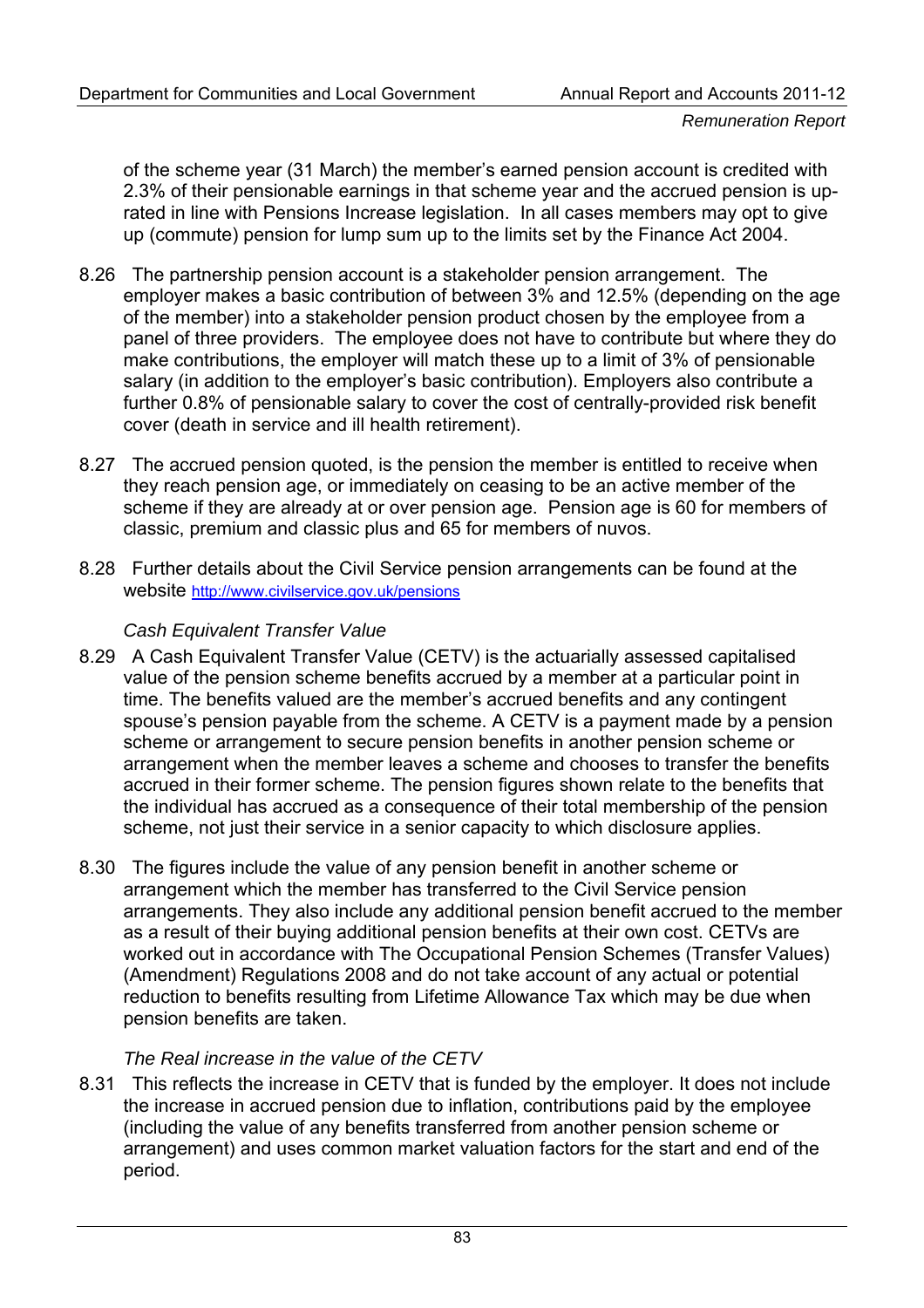**Sir Bob Kerslake 2012 Accounting Officer Department for Communities and Local Government**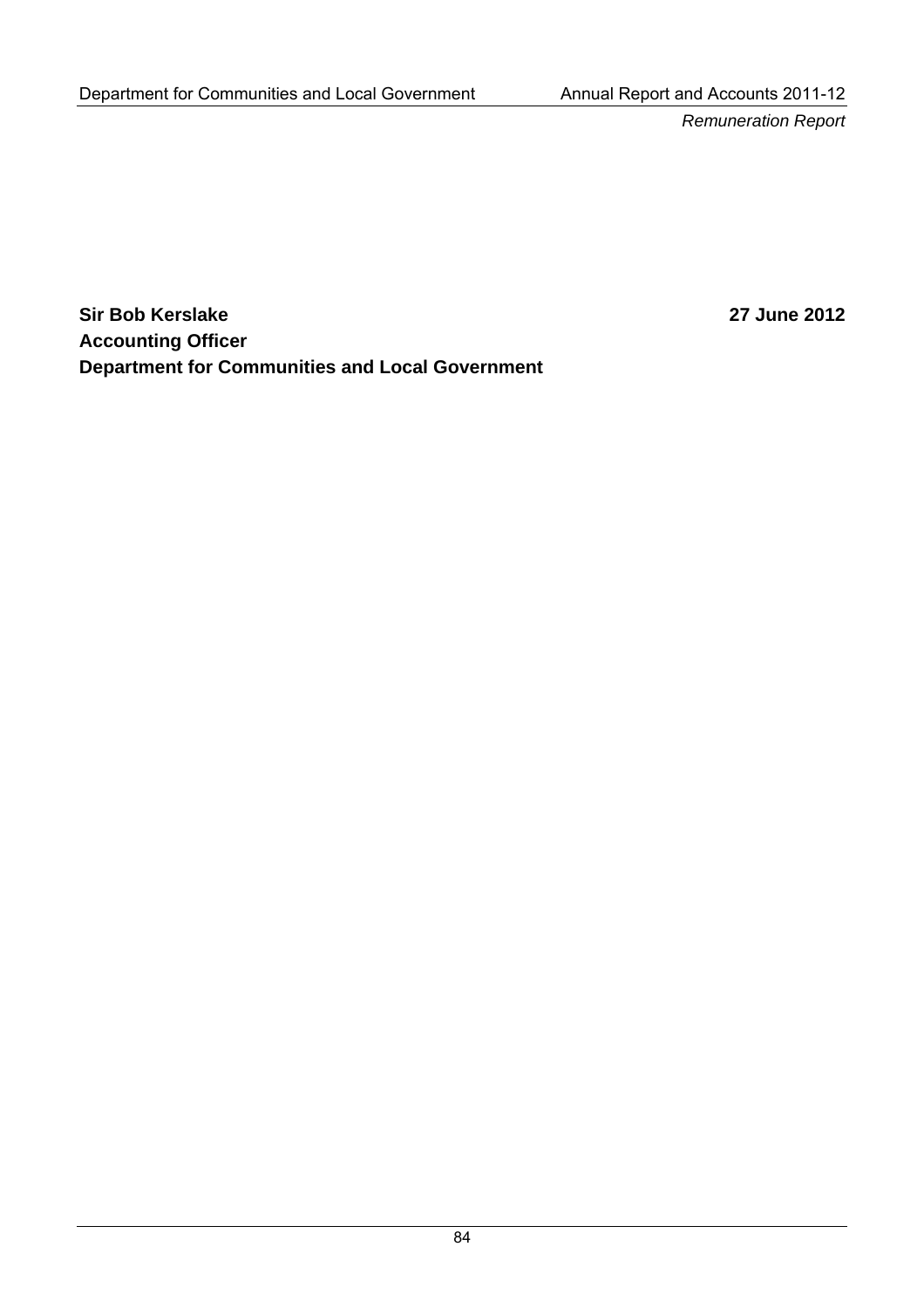*Statement of Accounting Officer's Responsibilities* 

# **9 Statement of Accounting Officer's Responsibilities**

- 9.1 Under the Government Resources and Accounts Act 2000 (the GRAA), HM Treasury has directed the Department for Communities and Local Government to prepare, for each financial year, consolidated accounts detailing the resources acquired, held, or disposed of and the use of resources during the year by the Department (inclusive of its executive agency) and its sponsored non-departmental and other arms length public bodies designated by order made under the GRAA by Statutory Instrument 2011 nos 723 and 2004 (together known as the 'departmental group', consisting of the Department and bodies listed in Note 36 to the accounts). The accounts are prepared on an accruals basis and must give a true and fair view of the state of affairs of the Department and the departmental group and of the net resource outturn, resources applied to objectives, recognized gains and losses and cash flows of the departmental group for the financial year.
- 9.2 In preparing the accounts the Accounting Officer is required to comply with the requirements of the Government Financial Reporting Manual and in particular to:
	- observe the Accounts Direction issued by the Treasury, including the relevant accounting and disclosure requirements, and apply suitable accounting policies on a consistent basis;
	- ensure that the Department has in place appropriate and reliable systems and procedures to carry out the consolidation process;
	- make judgements and estimates on a reasonable basis including those judgements involved in consolidating the accounting information provided by non departmental and other arms length public bodies;
	- state whether applicable accounting standards, as set out in the Government Financial Reporting Manual, have been followed, and disclose and explain any material departures in the accounts; and
	- prepare the accounts on a going concern basis.
- 9.3 The Treasury has appointed Sir Bob Kerslake, the Permanent Head of the Department, as Accounting Officer of the Department for Communities and Local Government.
- 9.4 The Accounting Officer of the Department has also appointed the Chief Executives or equivalents of its sponsored non-departmental and other arms length public bodies as Accounting Officers of those bodies. The Accounting Officer of the Department is responsible for ensuring that appropriate systems and controls are in place to ensure that any grants that the Department makes to its sponsored bodies are applied for the purposes intended and that all income and expenditure of the sponsored bodies is properly accounted for, for the purposes of consolidation within the accounts. Under their terms of appointment, the Accounting Officers of the sponsored bodies are accountable for the use, including the regularity and propriety, of the grants received and the other income and expenditure of their organisation.
- 9.5 The responsibilities of an Accounting Officer, including responsibility for the propriety and regularity of the public finances for which an Accounting Officer is answerable, for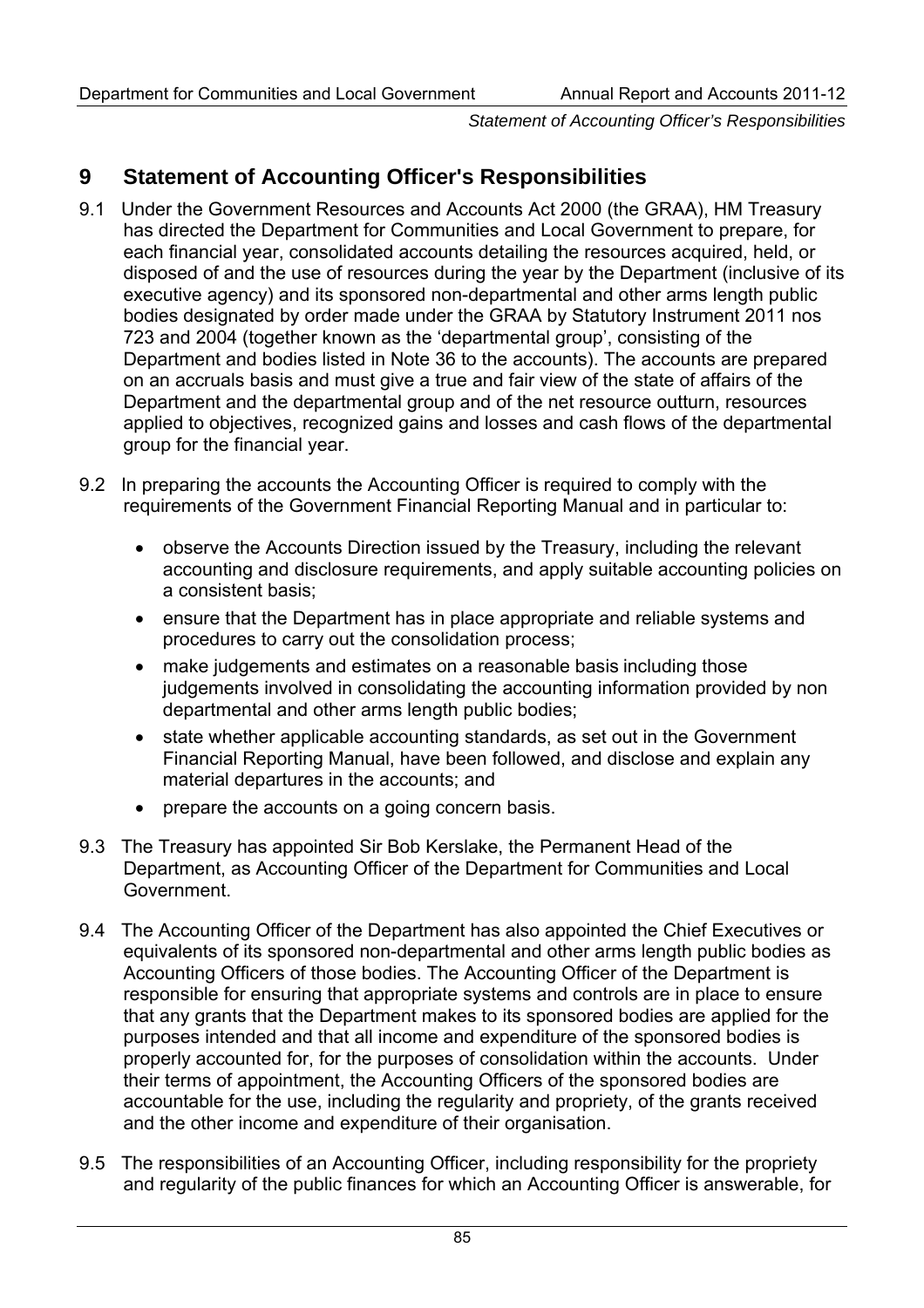*Statement of Accounting Officer's Responsibilities* 

keeping proper records and for safeguarding the assets of the Department or sponsored body, are set out in Managing Public Money published by the Treasury.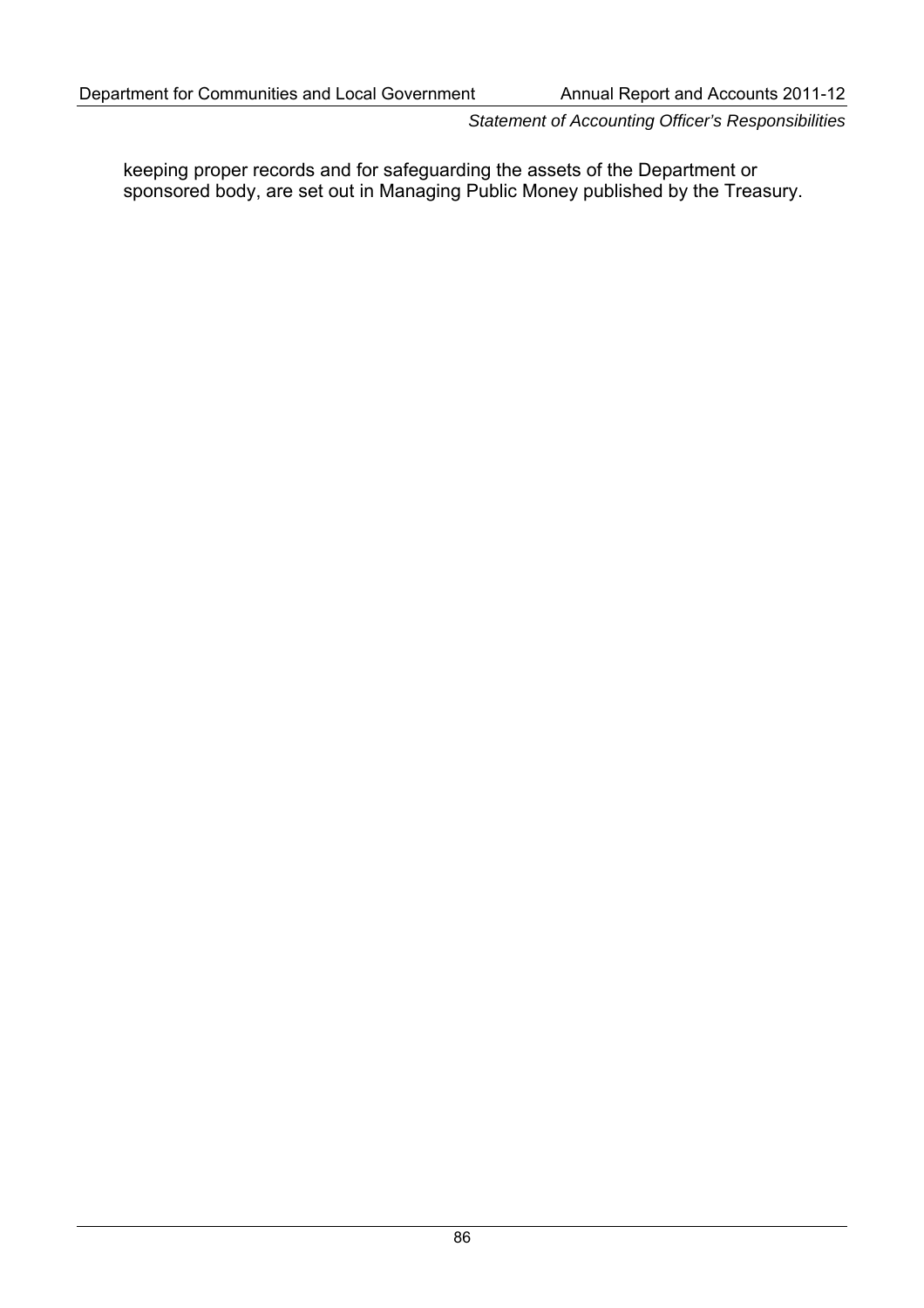*Governance Statement* 

# **10 Governance Statement**

## **Introduction**

- 10.1 During the year, the Department continued to support housing and regeneration activity and looked at policy areas to ensure that, together with local delivery partners, it was responding effectively to difficult economic circumstances. We also faced the challenges of restructuring the business and managed the risk of challenging programmes such as the Olympics, Troubled Families, the National Planning Policy Framework and the delivery of a consolidated set of accounts for the first time. An important theme for the next reporting year (2012-13) will be the implementation of our "Change Plan" to become a top performing Department.
- 10.2 The Department is supported in delivering this challenging agenda by a number of Arms Length Bodies (ALBs). The Homes and Communities Agency (HCA) and the Planning Inspectorate (PINS) are the Department's largest ALBs and as such impact most materially on the Department's delivery of its objectives, financial planning and risk management.

## **Compliance with the Corporate Governance Code**

10.3 The detailed provisions of the *Corporate Governance Code* published by HM Treasury and the Cabinet Office relate to Ministerial departments, of which the Department for Communities and Local Government (DCLG) is one. This Governance Statement sets out DCLG's compliance with the principles set out in the Code.

#### **Scope of responsibility**

- 10.4 As Principal Accounting Officer, I have responsibility for maintaining a sound system of internal control that supports the achievement of the policies, aims and objectives for the Department for Communities and Local Government (DCLG), whilst safeguarding the public funds and departmental assets for which I am personally responsible, in accordance with the responsibilities assigned to me in Managing Public Money.
- 10.5 I am also responsible for ensuring that there is a high standard of financial management in the Department as a whole. Therefore I have a duty to be satisfied that ALBs sponsored by DCLG have adequate financial systems and procedures in place to promote the efficient and economical conduct of their business and to safeguard financial propriety and regularity. I am also responsible for the effective management of the single administration budget across the Departmental Group.

#### **Local accountability frameworks**

10.6 The report [Accountability: Adapting to decentralisation,](http://www.communities.gov.uk/publications/localgovernment/accountabilitydecentralisation) published in September 2011, proposed that in future departmental accounting officers should publish accountability system statements explaining how they achieve accountability for the grants they distribute to local bodies. This allows Accounting Officers to demonstrate that, as the government moves to decentralise power to local communities, the appropriate accountability mechanisms are still in place. The Treasury included this requirement in the *Managing Public Money* guidance, via [a letter](http://www.hm-treasury.gov.uk/psr_governance_dao_letters.htm) to departments on 17 February 2012.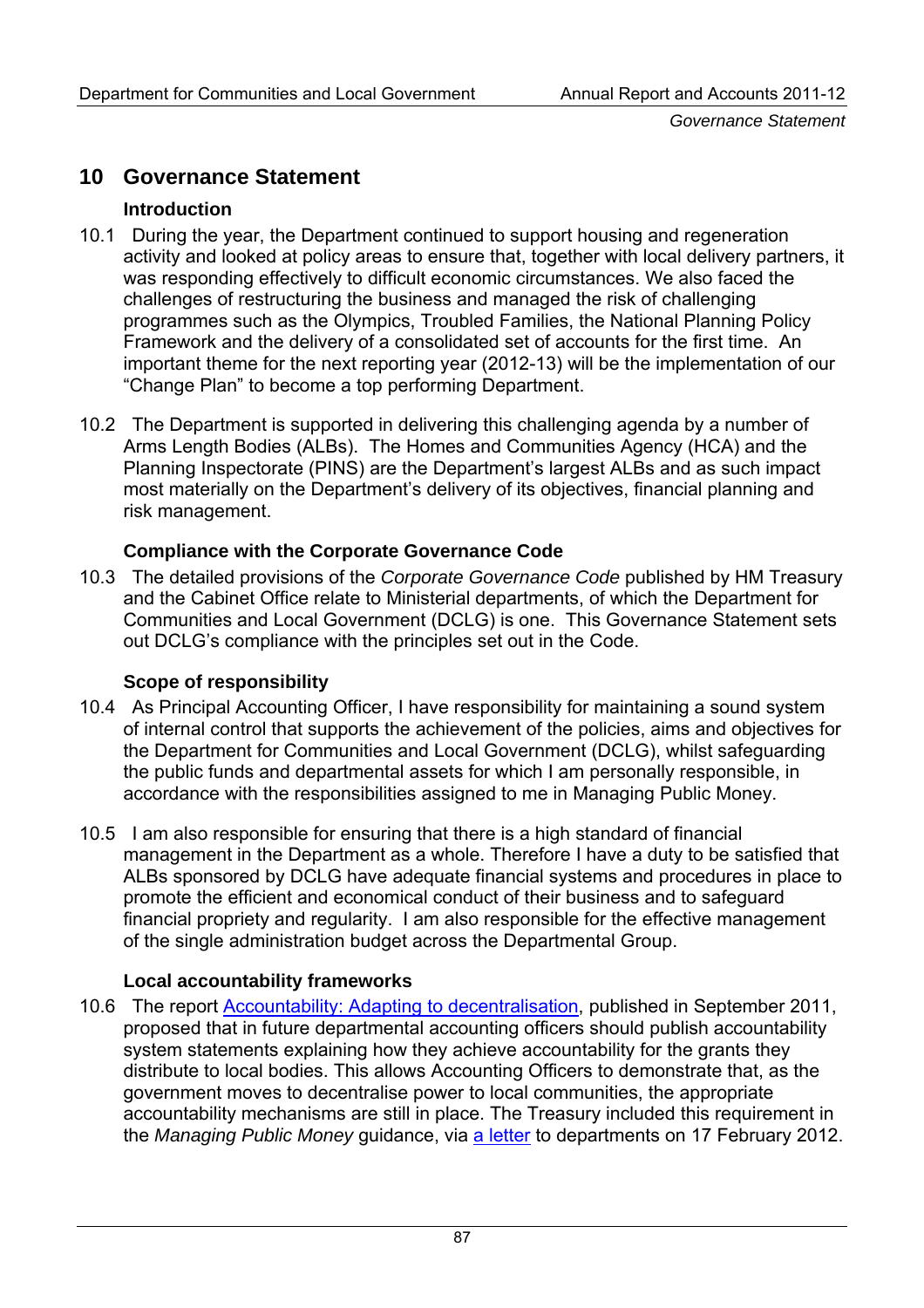- 10.7 The accountability system statement sets out the accountability system for local authorities and fire and rescue authorities for the financial year 2012-13. It sets out current funding systems, legislation and guidance which forms the system at present, and it signposts changes which are expected to be made during the year. As DCLG Accounting Officer I am the lead accounting officer for local authorities and Fire and Rescue authorities. That statement therefore covers the core accountability system for local authorities, which is concerned with issues such as their financial management and democratic accountability. The statement is available on DCLG's website.
- 10.8 Departments which oversee other services run by local government will publish statements in relation to these services. The main additional systems cover education and children's services (Department for Education), adult social care (Department of Health), public health (Department of Health), transport (Department for Transport) and waste (DEFRA). These statements will explain any other grants made to local authorities, and relevant legislation and regulation in respect of those services.

## **The purpose of the system of internal control**

- 10.9 The system of internal control is the set of processes and procedures in place in the Department for Communities and Local Government and the wider DCLG Group to ensure that the Group delivers its policies, aims and objectives. It is designed to identify and prioritise the risks, to evaluate the likelihood of those risks being realised and the impact should they be realised, and to manage them efficiently, effectively and economically.
- 10.10 The system of internal control manages risk to a reasonable level rather than eliminating all risk of failure to achieve policies, aims and objectives; it can therefore only provide reasonable and not absolute assurance of effectiveness. The system of internal control has been in place in the Department for the year ended 31 March 2012 and up to the date of approval of the annual report and consolidated accounts, and accords with Treasury guidance.

#### **The Group governance framework**

*The Board* 

- 10.11 The DCLG Board is chaired by the Secretary of State and another Minister permanently attends. Other DCLG Ministers attend in rotation. This is a slight divergence from the Code which recommends that all Ministers attend the Board. However this approach has been agreed with the Secretary of State and the ministerial team and the arrangement works well. The Board's role is to advise and support Ministers on the operational implications and effectiveness of policy proposals, focusing on getting policy translated into results. In accordance with Cabinet Office guidance, 6 Board meetings were held throughout the year and the Board discussed a variety of issues affecting the Department including Housing Growth and the Department's restructure.
- 10.12 Lead Non- Executive Director (NED), Sara Weller conducted a Board Effectiveness Evaluation in accordance with Cabinet Office requirements. The conclusions of the evaluation are outlined in her Foreword to the Annual Report.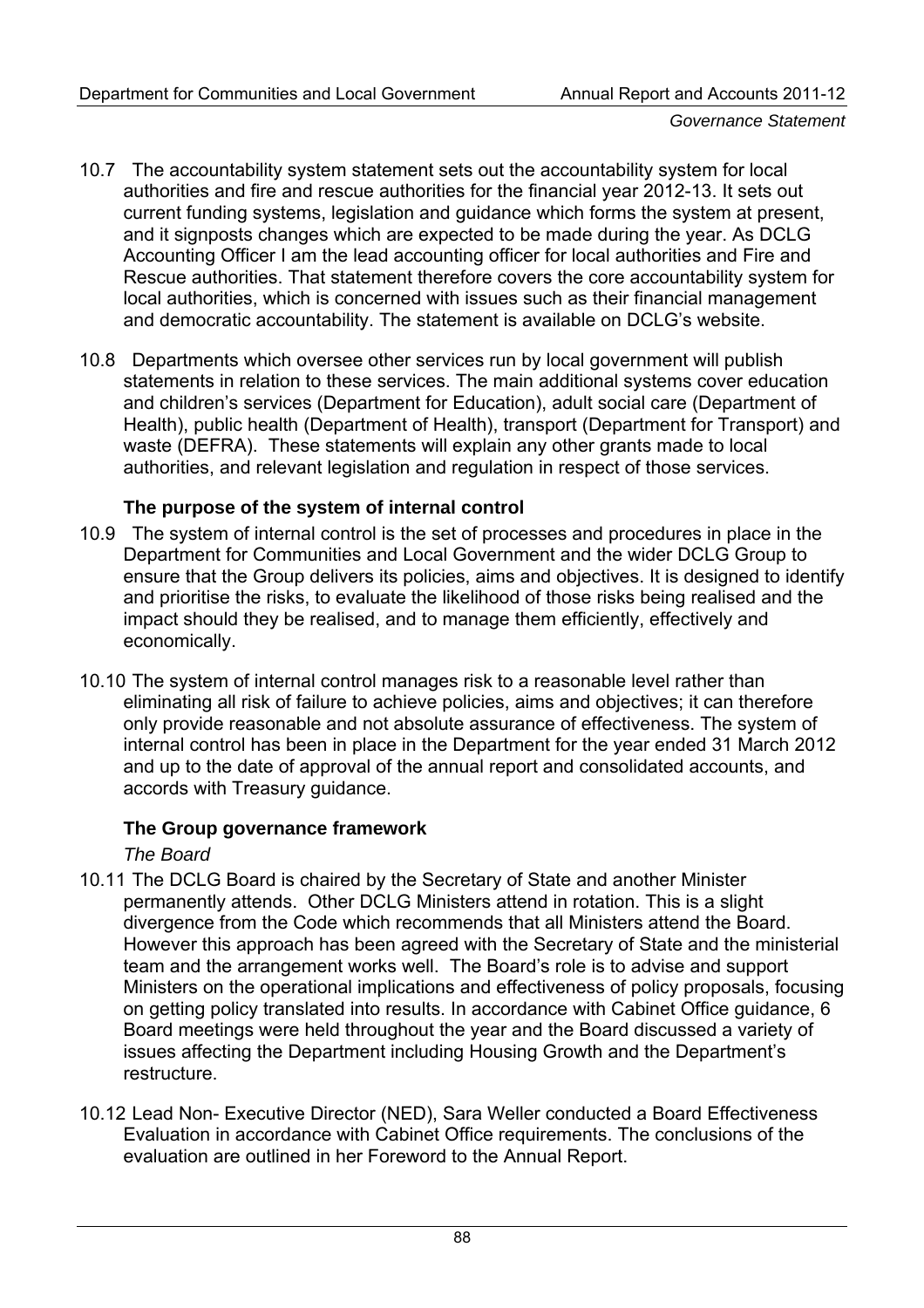*Governance Statement* 

#### *Sub-Committees to the Board*

10.13 There are two sub-committees to the Board

- The Audit and Risk Committee (chaired by Stephen Hay, who is a Non-Executive Member of the departmental Board) is responsible for assessing and assuring the Department's overall risk management framework and for ensuring financial propriety. The Committee gives independent advice to the Accounting Officer on the adequacy of audit arrangements (internal and external) and on the assurances received on the existence and effectiveness of systems for accountability and control in the organisation. Its remit applies across the whole of the DCLG Group and it is assisted in this context through the close working relationships with the HCA and PINS.
- The Nominations and Governance Committee (chaired by Diana Brightmore-Armour, who is a Non Executive member of the departmental Board) is responsible for providing governance for the Department's senior civil service performance and rewards as required by the Cabinet Office.

#### *The Executive Team*

10.14 The Board is also supported by an Executive Team which is responsible for driving and managing the daily business of the Department. The Executive Team is responsible for reviewing those issues escalated to it and issuing instructions regarding them. It can also raise any issue for discussion and will also determine which issues to escalate to the Board.

#### *Sub-Committees to the Executive Team*

- 10.15 There are three sub-committees to the Executive team:
	- The Finance Sub-Committee is responsible for detailed financial monitoring reviewing investment proposals over £50m across the Spending Review period and maintaining oversight of the governance arrangements for ALBs. It determines which issues should be escalated for review by the Executive Team and is supported in discharging its responsibilities by the Investment Sub-Committee (see paragraphs 10.33 – 10.34 below)
	- The Performance Sub-Committee is responsible for scrutinising in detail the progress and delivery of the full range of policy commitments and responsibilities – including whether the staff and resources applied to commitments are appropriate and cost effective determining which issues should be escalated to the Executive Team
	- The People Sub-Committee is responsible for overseeing the development and delivery of a business-focussed people strategy and the people aspects of the next phase of the Business Change programme. It will be responsible for governance of SCS performance.

#### *Programme boards*

10.16 Programme Boards are responsible for scrutinising in detail the progress and delivery of specific relevant policy commitments and responsibilities and submitting reports to the Performance Sub-Committee.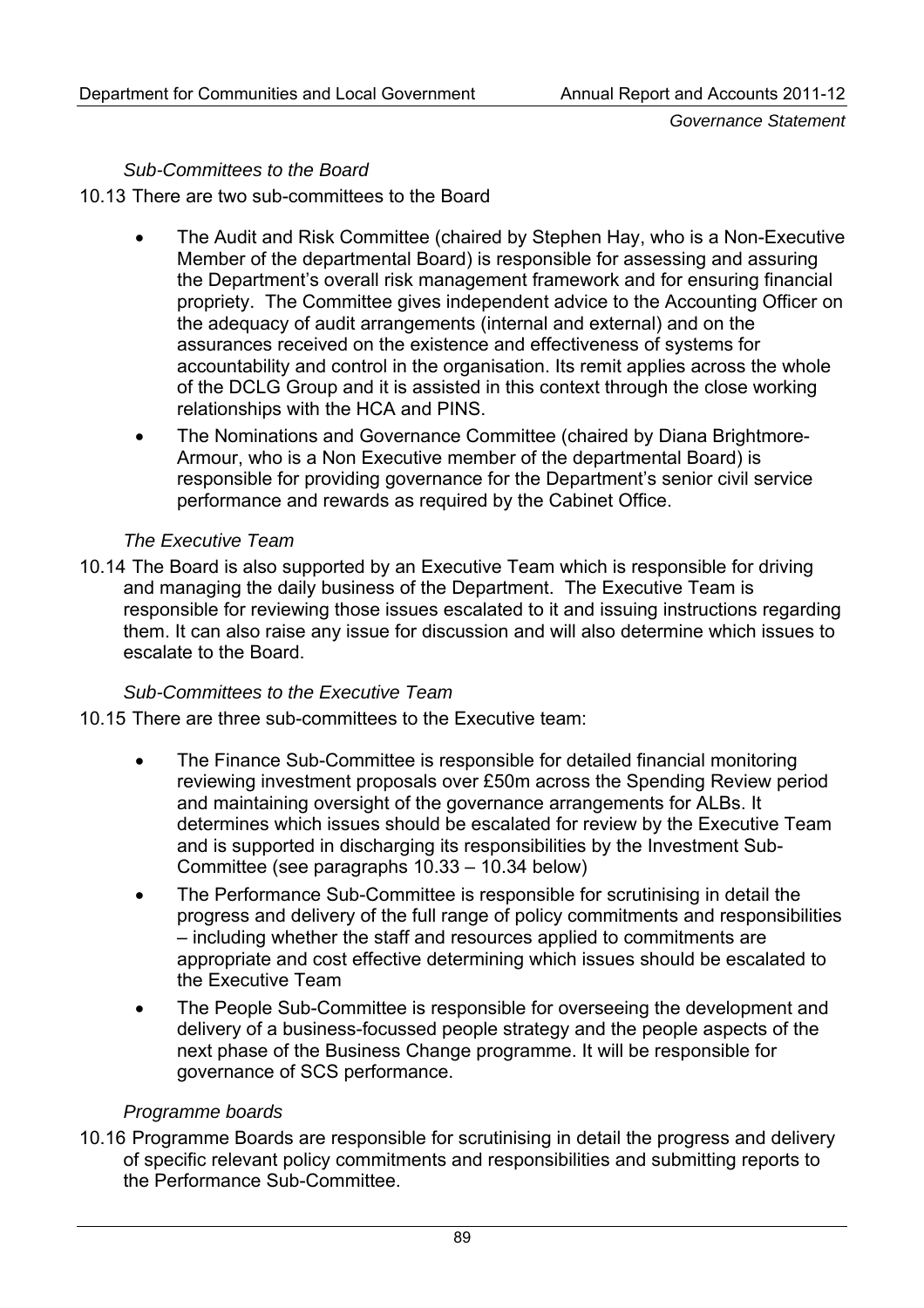#### *Sponsorship arrangements*

10.17 Through its sponsorship teams, the Department engages directly with each body proportionate to the level of risk the body poses to the Department. Sponsor teams attend regular meetings with Finance colleagues, formal delegations are in place where bodies are funded from the single administration budget and I meet regularly with the Accounting Officers of the ALBs. There is a regular Forum for Arms Length Bodies in the DCLG Group.

#### **Risk management**

- 10.18 Throughout the reporting year the Board, the Executive Team, and key Sub-Committees of the Board continued to take an active lead in embedding risk management in the organisation.
- 10.19 Senior Responsible Owners were accountable for the effective management and escalation of risks within their groups and programmes.
- 10.20 The Executive Team has used the Corporate Risk Register to review the critical risks to Departmental business and the actions being taken to mitigate them and as a result has called in policy teams for a more detailed discussion of risks such as the Department's work on Welfare Reform.
- 10.21 The Audit and Risk Committee has taken an active interest in the way in which the Department has managed risk. During the year the Committee has considered the Department's overall risk register and also reviewed in detail the Department's approach to particular risks.
- 10.22 The key Programme Boards across the Department have regularly reviewed their risks and escalated strategic and cross-cutting risks to the Finance, Performance and People Sub Committees for discussion and potential inclusion on the Corporate Risk Register.
- 10.23 The Performance Sub-Committee has provided scrutiny for the highest risk programmes, with focus on assuring that the biggest financial and delivery risks were being effectively managed and to determine whether an issue should be escalated to the Executive Team.
- 10.24 OGC Gateway reviews have been used to provide external assurance for the most important programmes and their management of risk. These reviews have been complemented by a number of internal assurance reviews which have provided an independent assessment of risk.
- 10.25 Internal Audit reviewed the adequacy and effectiveness of the Department's risk, control and governance framework through a programme of audits and advisory work.
- 10.26 National Audit Office (NAO) Value for Money (VfM) Studies on Fire Control and the Mortgage Rescue Scheme and a Landscape Review on Formula Funding of Local Public Services were published in the period.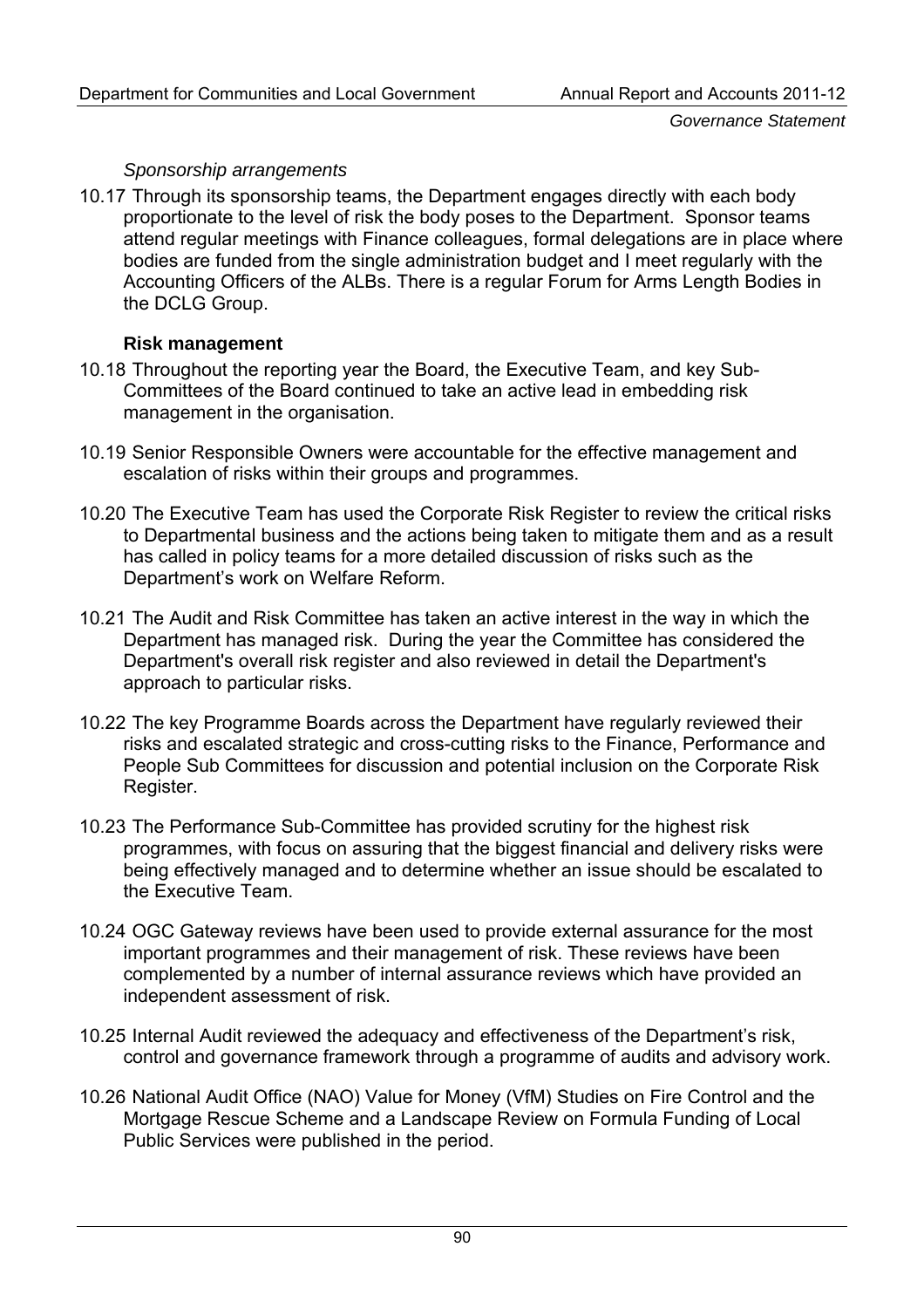- 10.27 The Department has carried out a risk review which has improved the way risks are reported to provide more detail of underlying risks and also implemented a new risk escalation procedure which ensures that risks are managed at the appropriate level.
- 10.28 The Department has challenged Governance Statements produced by each Director half way during the year, and at the end of the year. This challenge was exercised by Assurance Panels chaired by the Director General Finance and Corporate Services or the Finance Director, and including NEDs for a sample of Directorates.
- 10.29 The Department ensured that appropriate policies and guidance were in place to assure compliance with Cabinet Office mandates on electronic and physical data security. A small number of minor suspected security breaches were identified in the period; each was investigated and no loss of personal or proprietary data was identified.
- 10.30 During the period, DCLG management teams have sought to integrate Homes and Communities Agency and the Planning Inspectorate as much as possible into the governance framework of the Department to engender a DCLG Group approach. For example, the Finance Directors of both the Homes and Communities Agency and the Planning Inspectorate are attendees of the Department's Finance Sub-Committee and attend the quarterly business review meetings with Executive Team. The HCA Audit and Risk Committee Chair is now a member of the Departmental Audit and Risk Committee and HCA officials attend too. These closer working relationships have helped significantly in terms of engendering Group-wide financial planning, risk management and decision making.
- 10.31 Capacity to handle risk within the Homes and Communities Agency is embedded within the non executive and executive governance structures, policies and procedures established within the organisation to manage strategic and operational business and within the core risk management policy and through guidance and training. Key methods of embedding risk management in the activity of the business include -
	- risk identification, assessment and mitigation plans included in Corporate and Business Plans
	- routine consideration of risk in all investment decision making processes
	- regular review of risk registers for programmes, operating areas, corporate directorates and projects
	- research and analysis of the property and housing market to help inform strategy development and investment decisions
	- regular risk reporting to senior management, the Audit and Risk Committee and the Board
- 10.32 A key element of the way the Planning Inspectorate (PINS) approached the management of risk during the reporting period was to incorporate risk mitigation as a part of 'business as usual'. This included close liaison with policy and sponsorship teams in DCLG, clear communication with its staff and stakeholders, and proactive inhouse forecasting of future demand. As a result the key strategic risks faced by the organisation during the period, were appropriately managed.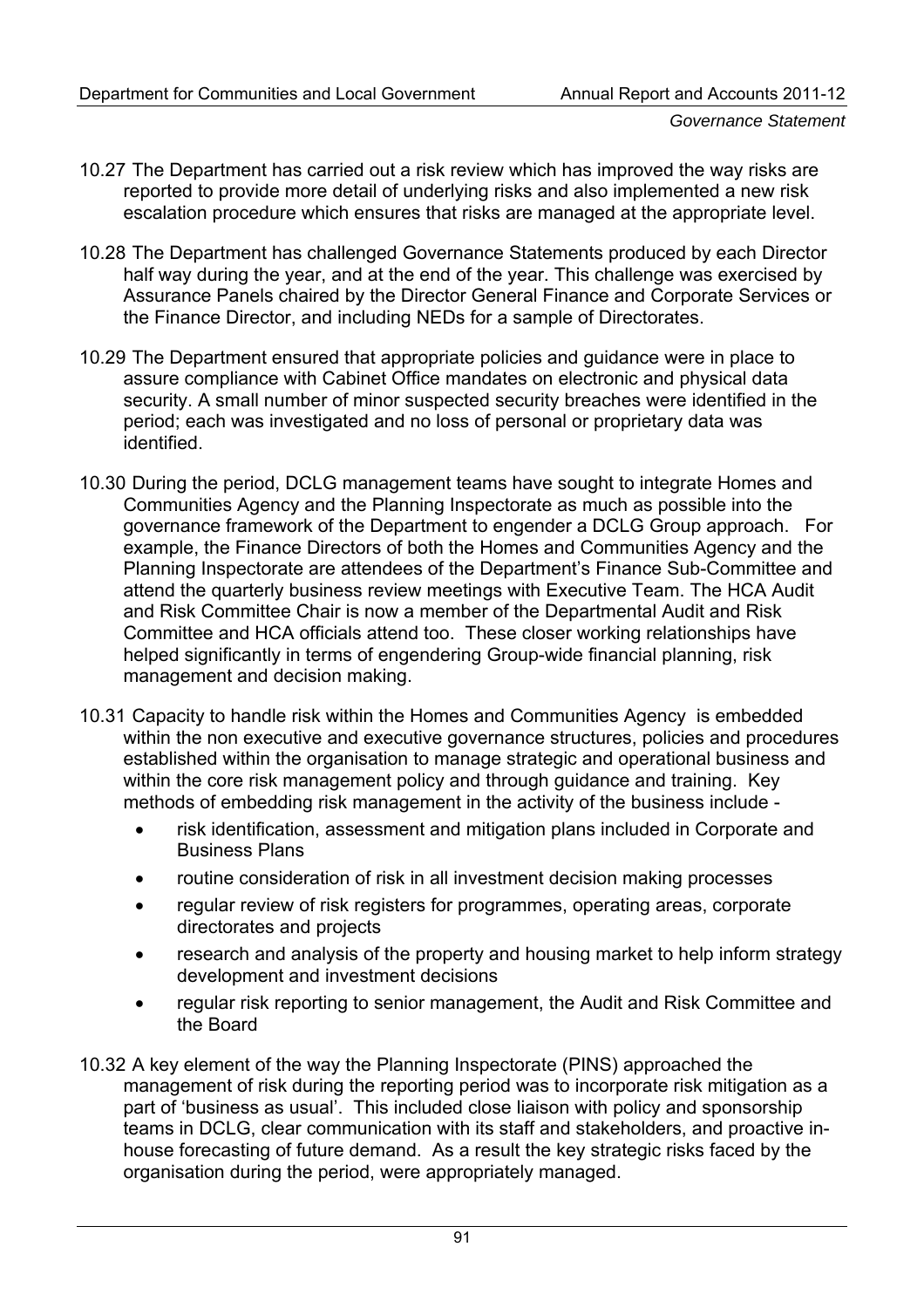## **Evidence based decision making**

- 10.33 The Investment Sub-Committee (ISC) supports the Finance Sub-Committee in its responsibilities on reviewing investment decisions within the Department, and its Arms Length Bodies where these decisions exceed their agreed delegation levels. In particular, the ISC is responsible for reviewing and approving investment proposals for the Department of between £1m and £50m in value (or those proposals judged sensitive by the Finance Director) across the Spending Review (SR) period, and the associated business cases, taking into account deliverability, affordability, value for money, risk management and transparency of procurement. The ISC makes recommendations to the Finance Sub-Committee.
- 10.34 The ISC met very frequently in the reporting period. It has reviewed high profile policies and programmes such as Troubled Families, the London Settlement, Right to Buy, Get Britain Building, NewBuy and the issues arising from the closure of the Audit Commission. Investment appraisals outside the delegation frameworks of the Homes and Communities Agency and the Planning Inspectorate were also scrutinised.

#### **Facing challenges**

10.35 The *Annual Report* talks about the policy and delivery challenges which the Department and its Group have faced over the reporting period and highlights our achievements. Below are some examples of how the governance, control and risk management framework has assisted delivery of our policies and programmes.

#### *Departmental Restructure*

10.36 A Change Programme Board which I chaired provided senior governance for the duration of the restructuring process, managing risks to delivery and taking decisions on progress. The Department's exit schemes were the subject of an Internal Audit review in September 2011, which provided an independent opinion on how processes and controls were managed. This concluded that departmental procedures for exits management were fit for purpose and were being followed, including in relation to value for money; and awarded a substantial assurance level for each of risk management, control and governance.

#### *Review of Arms Length Bodies (ALBs)*

10.37 Throughout the reporting period work continued on Arms Length Body reform and the Arms Length Bodies Reform Board continued to focus on top programme risks and challenges in relation to reform projects and the robustness of implementation plans and progress. Financial risks have continued to receive significant management time. The DCLG Board discussed the ALB reform in August and was content with the level of governance and assurance the programme provided. The Department's Audit and Risk Committee also considered the ALB reform programme and decided to deescalate the ALB risk off the top level corporate risk register.

#### *Homes and Communities Agency (HCA)*

10.38 Key challenges for the HCA during the year have been the development of the Affordable Homes Programme 2011-15, delivering a new form of social housing Affordable Rent and the development of further programmes to support the Government's Housing Strategy including Get Britain Building. The HCA has also implemented a substantial and complex change and restructuring programme which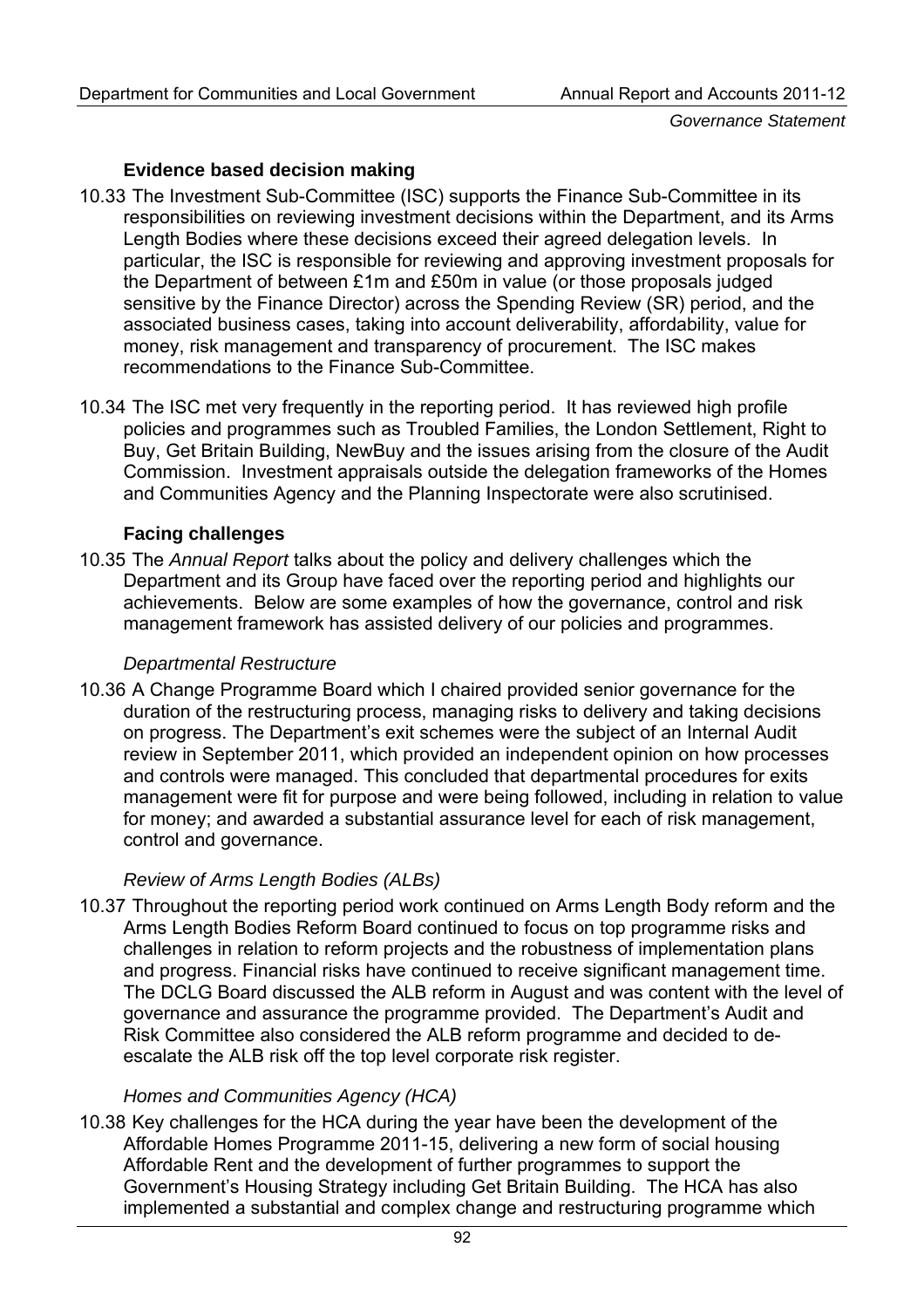has reduced the size of the organisation which will enable it to live within its administration budget. This has in part included preparation to absorb functions and staff from the Tenant Services Authority (TSA) and to transfer staff and assets to the Greater London Authority (GLA). In all cases procedures have been established to help ensure that the internal control environment remains effective.

- 10.39 The governance arrangements in place within the HCA in the period were the HCA Board**,** its Committees and Advisory Groups and also included executive level fora. The Board set the strategic direction of the business, ensuring the effective operation of risk management and that a sound system of internal control was in place. Committees to the Board included the Audit & Risk Committee, the Remuneration Committee and the Investment Committee which is the key non executive decision making committee as it considers all of the HCA's major investment proposals.
- 10.40 In addition to these committees, there were a range of Advisory Groups which provided focus and challenge to the HCA's work in key, cross-cutting areas.
- 10.41 The executive governance / decision making arrangements that have operated in the period included:
	- Programme Boards which reviewed and updated the risk registers for the programmes within their oversight and ensured that actions were taken to mitigate risks. The Housing and Land and Regeneration Programme Boards met frequently throughout the year. Following the transfer of RDA assets to the HCA on 19 September 2011, these assets were combined with HCA assets within the Economic Assets Programme (EAP). This Programme is monitored by the Land and Regeneration Programme Board and also reports to an oversight board which includes the HCA, DCLG and the Department for Business, Innovation and Skills (BIS);
	- The Directors Group which includes all HCA Directors, and;
	- The Projects Executive which meets monthly to consider and approve investments within the Chief Executive's delegated authority and which convened additional meetings throughout the financial year to discuss investments related to the Economic Assets Programme.

#### *Merger of the Infrastructure Planning Commission with the Planning Inspectorate*

- 10.42 One of the key challenges for the organisation in the reporting period was in relation to the merger of Infrastructure Planning Commission The Government's decision to abolish the Infrastructure Planning Commission was confirmed through the Localism Act 2011, and the Commission's functions transferred to a unit within a restructured Planning Inspectorate (PINS) on 1 April 2012. This process was managed through a programme of extensive engagement with external stakeholders, staff and DCLG and culminated in a smooth transition, with the Commission and the Inspectorate both maintaining their service levels.
- 10.43 During the year the Board provided the strategic direction of the organisation. The Board was supported by two standing sub-committees, plus working groups responsible for taking forward two main strategic themes – Communications &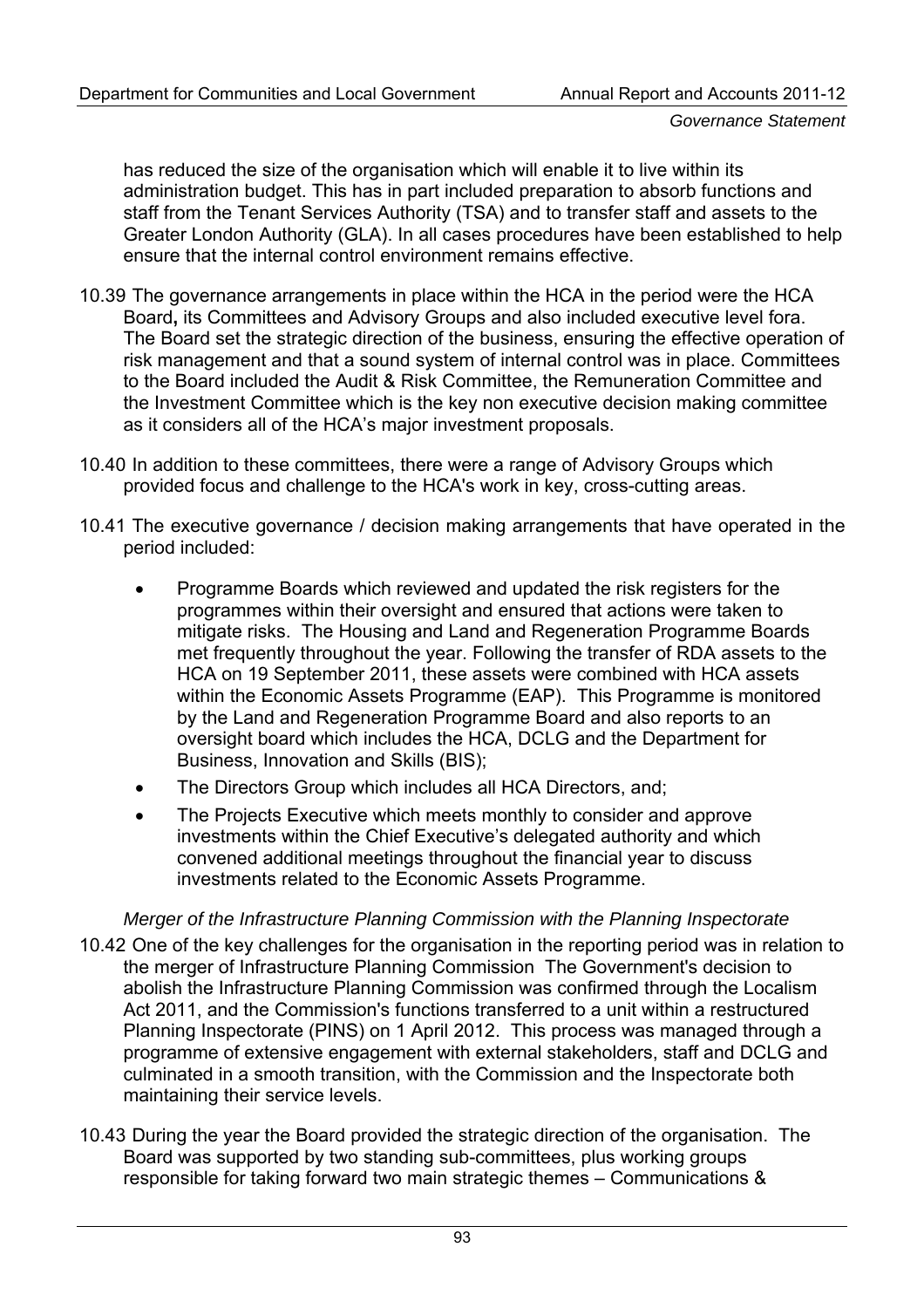Engagement and Workforce Planning. There were a number of executive level fora designed to manage the organisation at a tactical level.

10.44 Within the framework of the strategic direction, Directors met on a regular basis to make decisions. In preparation for integration and to ensure consistency between the Planning Inspectorate and the Infrastructure Planning Commission, Directors' meetings were attended by Directors of both organisations. Directors of the Infrastructure Planning Commission attended in an advisory capacity.

## *Audit Commission closure*

10.45 Following the announcement of the closure of the Audit Commission, the Department set up a dual-purpose Future of Local Audit project, supported by two Boards. The purpose of the project is twofold, the management of the closure of the Audit Commission, with oversight and scrutiny provided by a Closedown Board and to formulate the new audit arrangements following closure, to ensure there is robust framework that will uphold high audit standards as a key way of assuring accountability to Parliament for Local Authority spending. This is led by a cross-Whitehall Programme Board, chaired by the Director of Local Government Policy.

## *Regional Growth Fund (RGF)*

10.46 The Regional Growth Fund programme has been reviewed by National Audit Office (NAO), Internal Audit and HM Treasury (HMT) during the year. The NAO report was issued in May 2012. The management of RGF has been simplified, with ownership consolidated from 4 departments to 2, adding a further £1bn funding at the same time. From a DCLG perspective, the key issues faced during the year have been to ensure the RGF Secretariat had adequate resource to deliver the various stages of handling and that the Budget profile could be delivered as well. Both of these activities have been challenging and taken considerable effort to resolve to the satisfaction of all parties.

## *European Regional Development (ERDF)*  ERDF 2000-06 Programmes

10.47 The reductions in liabilities set out in paragraph 2.65 have been achieved through the rigorous oversight of a Programme Board. There has been continued focus on reducing the levels of liabilities associated with the programme through challenge of EC interpretations of complex Fund rules where this is appropriate, and debt collection procedures against grant applicants who have breached the EC's compliance framework. Internal Audit Services have worked in conjunction with the ERDF Managing Authority based in DCLG throughout the year to resolve numerous queries raised by the EC.

## ERDF 2007-13 Programmes

10.48 For 2007-13 Programmes, ongoing monitoring and audit work is in place. In March 2011, the EC interrupted payments (to the Department) for six (of ten) programmes, as they did not have sufficient assurance that management and control systems were working effectively (which at the time were devolved to Regional Development Agencies). This interruption was lifted in July 2011, the EC being satisfied with the Department's plans to improve management and control systems - the key tenet being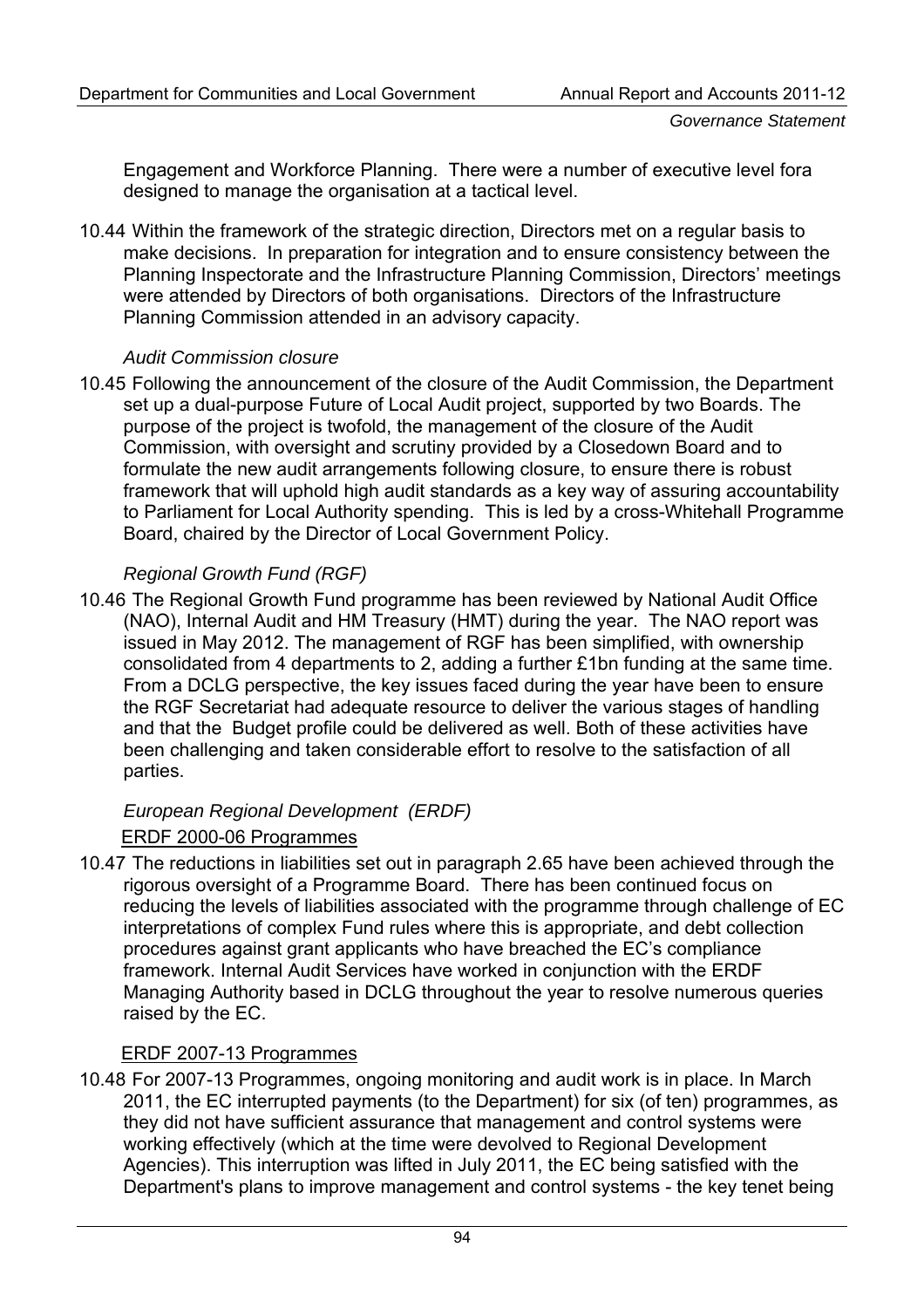the establishment of a single national integrated management structure for the ERDF programme (post abolition of the Regional Development Agencies).

- 10.49 In December 2011, the Audit Authority for the ERDF programme issued its Annual Control Report. This offered an unqualified audit opinion of the management and control systems for the English ERDF programme, reporting a concluded error rate of 1.57% (which is below the EC's 2% materiality threshold). In their February 2012 response, the EC considered that the annual control report and annual audit opinion submitted were acceptable and met their requirements
- 10.50 The ERDF Transition team is responsible for mitigating risks relating to transfer of scheme records and achieving correct novation of contracts relating to ERDF 2007-13 programmes. Prior to the winding up of the Regional Development Agencies, the programme boards for ERDF 2000-06 programme and the ERDF 2007-13 programme were brought together. In April 2012, the Managing Authority functions of the two programmes were also merged.

## **Managing the Risk of Financial Loss**

10.51 The Executive Team approved the methodology for the Managing Risk of Financial Loss (MRoFL) project, to implement a mandatory, but internally driven review of our key financial systems (namely payroll and expenses, procurement and grants) to assess the extent to which they might be vulnerable to fraud and to implement any counter-measures deemed necessary as a result. It was agreed that two of the work streams, on procurement and grants, would be subject to a full review using the HM Treasury MRoFL toolkit; and that the other workstream, on payroll and expenses, would be reviewed as part of the Department's Internal Audit work programme. The assessments of the three workstreams did not reveal any major control issues. However, action plans have been put in place and are being taken forward to strengthen governance and provide a higher level of assurance. DCLG participates in the National Fraud initiative and the results have provided further assurance about the counter fraud controls in place within the Department.

## **Review of effectiveness of the system of internal control**

- 10.52 As Accounting Officer, I have responsibility for reviewing the effectiveness of the system of internal control. Executive managers within the Department have responsibility for the development and maintenance of the internal control framework. My review of the effectiveness of the system of internal control is informed by the work of the internal auditors and the comments made by the external auditors in their management letter and other reports, including Value for Money reviews; recommendations are implemented on a timely basis. Internal Audit updates the plan to reflect changes in risk profile and the revised plan is reviewed and approved by the Audit and Risk Committee.
- 10.53 I have been advised, in my review of the effectiveness of the system of internal control, by the Executive Team and its committees and by the Department's Audit and Risk Committee. The priority for 2012-13, in terms of risk management, will continue to be the delivery of the Departmental Business Plan.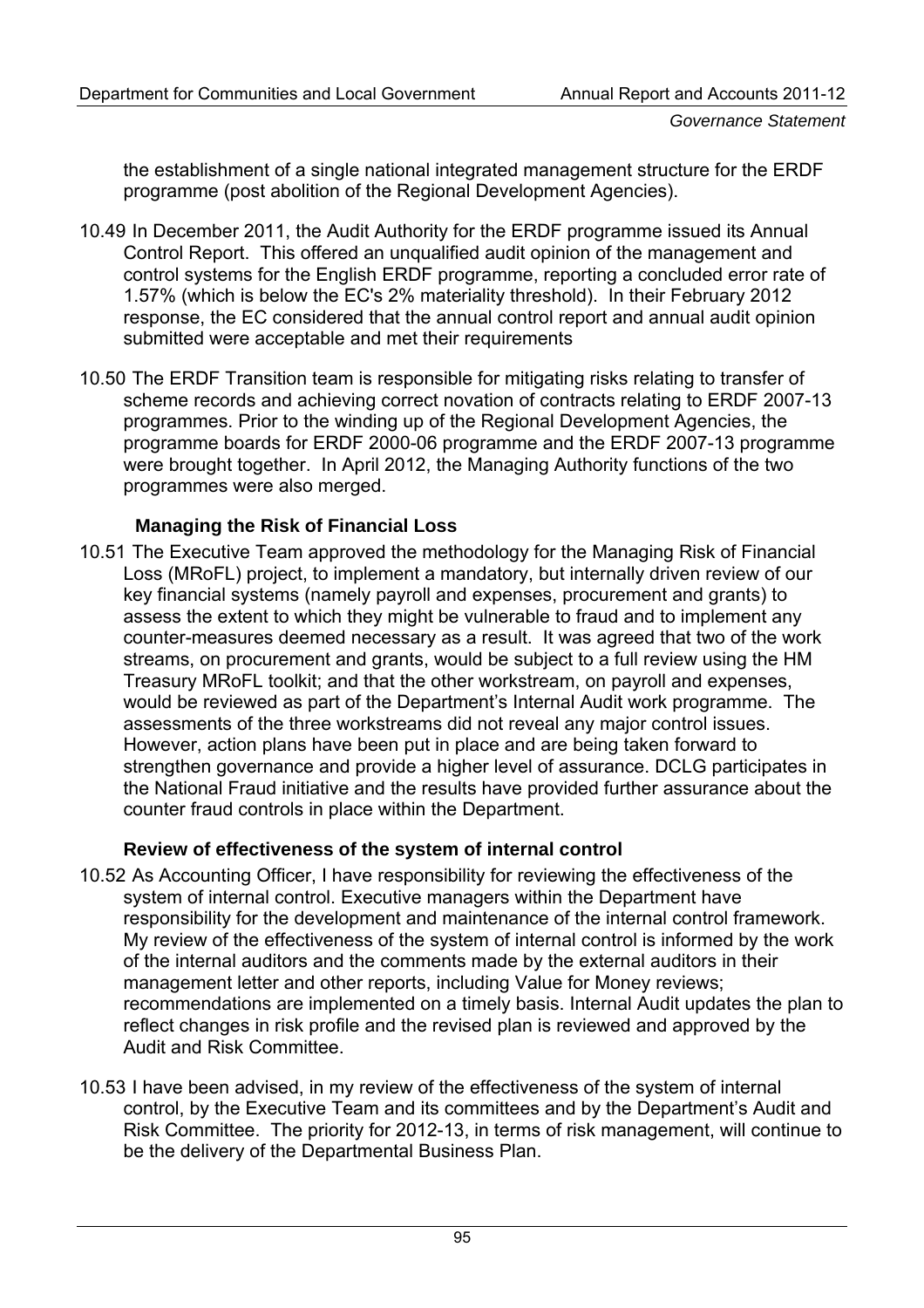## **Significant internal control issues**

10.54 Following Internal Audit Service reviews, the following issues have been identified.

- Information Technology (IT) Governance following Internal Audit Service's review of Information Technology Governance, IT Strategy and Risk Management, opportunities were identified (and have been taken forward) to strengthen overall corporate governance arrangements and their relationship to IT governance, and to review IT resourcing levels in relation to overall demand and the requirements for specialist skills/roles.
- IT Disaster Recovery (DR) Planning Arrangements management arrangements are to be strengthened to improve governance, risk management and control in relation to the Department's DR provision. Specifically, this will involve:
	- o Clearly defining and effectively empowering responsibility for IT DR management and ownership of the associated processes, roles etc, and constructing an appropriate Department-wide IT DR framework;
	- o Framing a consistent view of business requirements against which to set IT DR capability / effectiveness; and
	- o Mapping end to end departmental critical processes in order to identify interdependent services that need to be provided for in DR terms.
- Personnel Information Management System (PIMS) Application Controls actions are in train to address shortfalls in risk management concerning the lack of formal disaster recovery arrangements, including testing of plans, and gaps in control in particular regarding a lack of monitoring of system administrator accounts.
- 10.55 There were two instances in the reporting period where procedures for laying financial minutes before Parliament were not followed correctly. Actions are in train to address this moving forwards. There are no further significant control issues to report.

## **Role of Internal Audit**

- 10.56 The Department's Internal Audit Service (IAS) plays a crucial role in the review of the effectiveness of risk management, controls and governance by:
	- focusing audit activity on the key business risks;
	- being available to guide managers and staff through improvements in internal controls;
	- auditing the application of risk management and control as part of Internal Audit reviews of key systems and processes; and
	- providing advice to management on internal control implications of proposed and emerging changes.
- 10.57 IAS also has extensive links across the Group, acting as the audit service to PINS, and has been liaising with HCA's Internal Audit provider around possible joint reviews and sharing assurances. The DCLG Director of Internal Audit has regular discussions with the HCA Head of Internal Audit.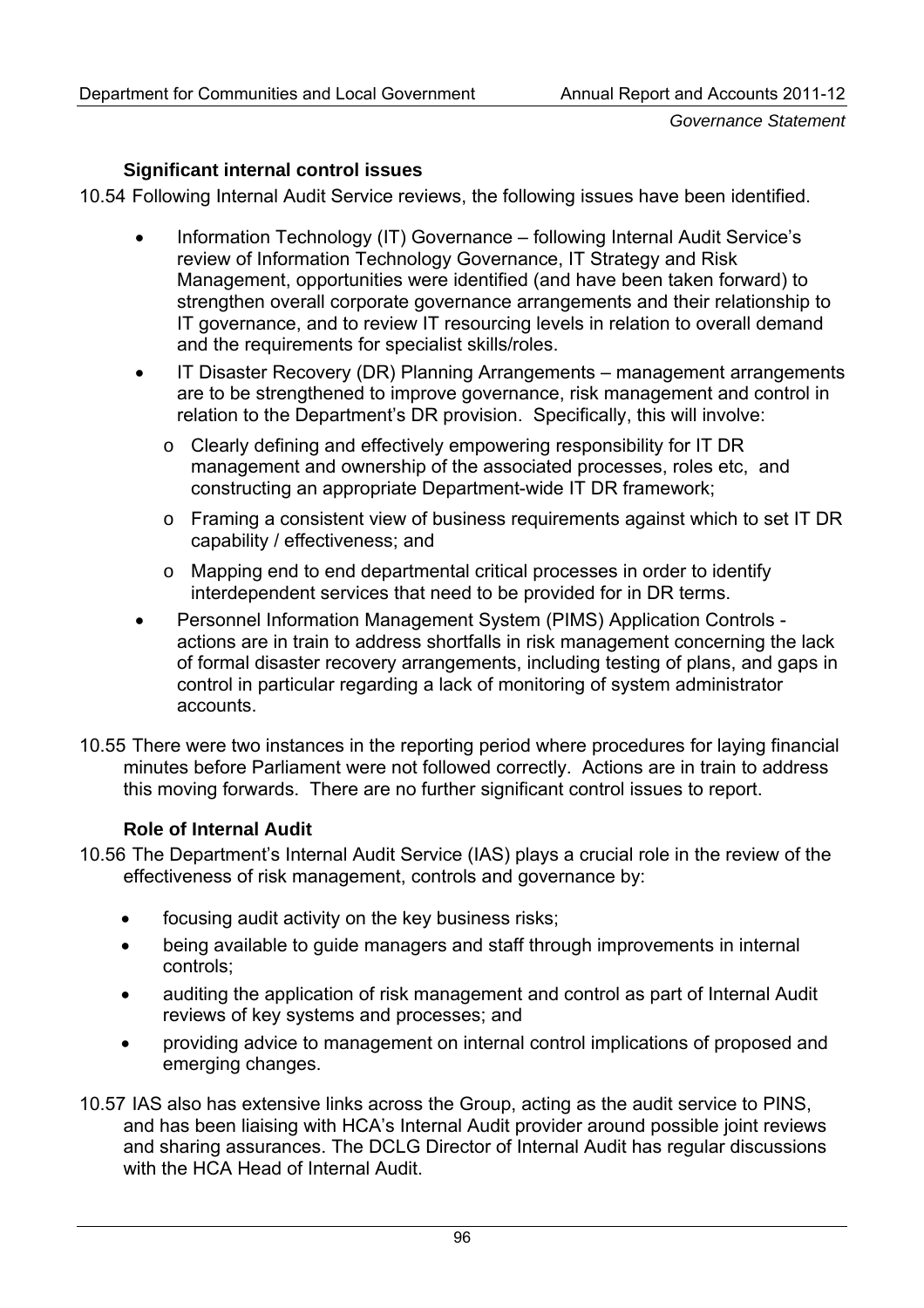10.58 The Department's Internal Auditors operate in accordance with Government Internal Audit Standards and to an Internal Audit Plan approved by the Audit and Risk Committee. Internal Audit updates the plan to reflect changes in risk profile and the revised plan is reviewed and approved by the Audit and Risk Committee. Internal Audit submits regular reports on the adequacy and effectiveness of the Department's systems of internal control and the management of key business risks, together with recommendations for improvement. These recommendations have been accepted by Management including an agreed timetable for implementation. The status of Internal Audit recommendations, and the collection of evidence to verify their implementation, is reported to the Audit and Risk Committee.

## **Internal Audit Opinion**

## *The Department*

10.59 Following completion of the planned audit work for 2011-12 for the Department, the Head of Internal Audit issued an independent and objective opinion on the adequacy and effectiveness of the Department's system of risk management, governance and internal control. It stated that:

"We have completed the programme of internal audit work for the year ended 31 March 2012 and we can report that our work did not identify any significant control weaknesses that we consider to be pervasive in their effect on the system of internal control. However, we have identified significant control weaknesses in some specific systems and processes covering Information Technology (IT) Governance, IT Disaster Recovery and the Department's Personnel Information Management System (PIMS) (see paragraph 10.54)."

For the ERDF programmes, Internal Audit Services can give a substantial assurance. For the 2000-06 programme, sufficient controls are in place to ensure financial risks are gradually being reduced. For the ERDF 2007-13 programme, there has been an increased assurance on the management and control system, including the implementation of agreed actions to lift the payment interruption for 6 of the 10 operational programmes. Further work will be required to embed the single national integrated management structure and standardised management controls fully.

On that basis we give substantial assurance on the adequacy and effectiveness of the system of internal control throughout the year. In the majority of individual areas we were able to give substantial (and in some cases full) assurance".

## *The Homes and Communities Agency*

10.60 The Homes and Communities Agency's Internal Audit opinion supports strong assurance for the Agency's governance and risk management arrangements in 2011- 12, particularly in relation to Change Programme activities. There are areas highlighted within the overall control framework which are considered insufficient to manage the associated risks where either the existing controls are not considered sufficient or more frequently where existing requirements are not being complied with. These issues are not considered to have seriously undermined the overall control framework during 2011-12.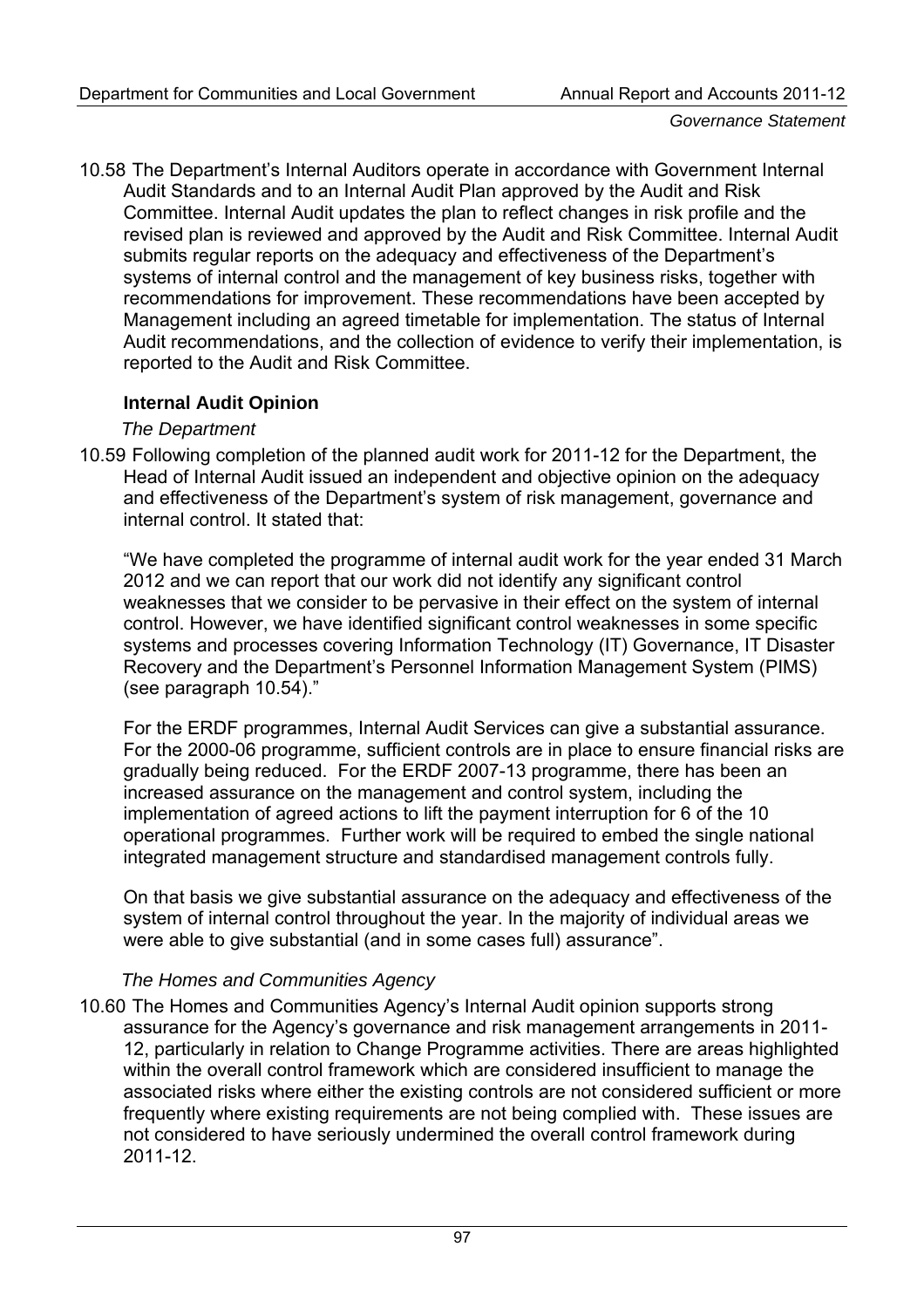*Governance Statement* 

### *The Planning Inspectorate*

10.61 Internal Audit's opinion in relation to the Planning Inspectorate gives a substantial (amber/green) assurance as to the overall adequacy and effectiveness of the Inspectorate's systems of risk management, control and governance. These findings reflect the Inspectorate's generally sound governance and control environment. Where there have been amber/green opinions, these indicate areas of further development rather than concern.

## **Conclusion**

10.62 Prior to signing this Governance Statement, the Department's Audit and Risk Committee has confirmed that I have the necessary level of assurance from senior colleagues.

**Sir Bob Kerslake 27 June 2012 Accounting Officer Department for Communities and Local Government**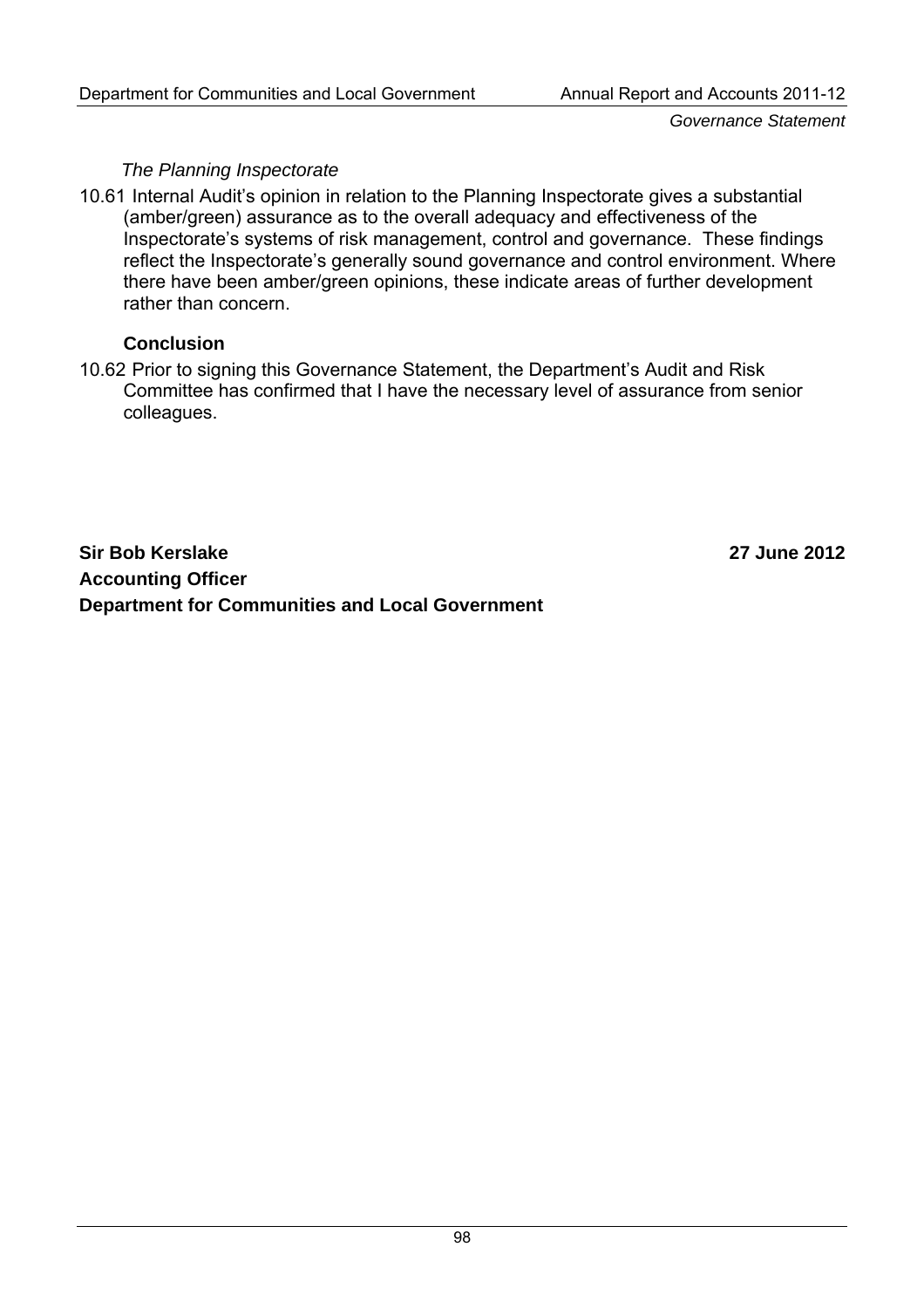*The Certificate and Report of the Comptroller and Auditor General to the House of Commons* 

## **11 The Certificate and Report of the Comptroller and Auditor General to the House of Commons**

I certify that I have audited the financial statements of the Department for Communities and Local Government and of its Departmental Group for the year ended 31 March 2012 under the Government Resources and Accounts Act 2000. The Department consists of the core Department and its agencies. The Departmental Group consists of the Department and the bodies designated for inclusion under the Government Resources and Accounts Act 2000 (Estimates and Accounts) Order 2011. The financial statements comprise: the Department's and Departmental Group's Statements of Comprehensive Net Expenditure, Financial Position and Cash Flows and Changes in Taxpayers' Equity; and the related notes. I have also audited the Statement of Parliamentary Supply and the related notes. These financial statements have been prepared under the accounting policies set out within them. I have also audited the information in the Remuneration Report that is described in that report as having been audited.

#### **Respective responsibilities of the Accounting Officer and auditor**

As explained more fully in the Statement of Accounting Officer's Responsibilities, the Accounting Officer is responsible for the preparation of the financial statements and for being satisfied that they give a true and fair view. My responsibility is to audit, certify and report on the financial statements in accordance with the Government Resources and Accounts Act 2000. I conducted my audit in accordance with International Standards on Auditing (UK and Ireland). Those standards require me and my staff to comply with the Auditing Practices Board's Ethical Standards for Auditors.

### **Scope of the audit of the financial statements**

An audit involves obtaining evidence about the amounts and disclosures in the financial statements sufficient to give reasonable assurance that the financial statements are free from material misstatement, whether caused by fraud or error. This includes an assessment of: whether the accounting policies are appropriate to the Department's and the Departmental Group's circumstances and have been consistently applied and adequately disclosed; the reasonableness of significant accounting estimates made by the Accounting Officer; and the overall presentation of the financial statements. In addition I read all the financial and nonfinancial information in the Annual Report to identify material inconsistencies with the audited financial statements. If I become aware of any apparent material misstatements or inconsistencies I consider the implications for my certificate.

I am required to obtain evidence sufficient to give reasonable assurance that the Statement of Parliamentary Supply properly presents the outturn against voted Parliamentary control totals and that those totals have not been exceeded. The voted Parliamentary control totals are Departmental Expenditure Limits (Resource and Capital), Annually Managed Expenditure (Resource and Capital), Non-Budget (Resource) and Net Cash Requirement. I am also required to obtain evidence sufficient to give reasonable assurance that the expenditure and income recorded in the financial statements have been applied to the purposes intended by Parliament and the financial transactions recorded in the financial statements conform to the authorities which govern them.

## **Opinion on regularity**

In my opinion, in all material respects: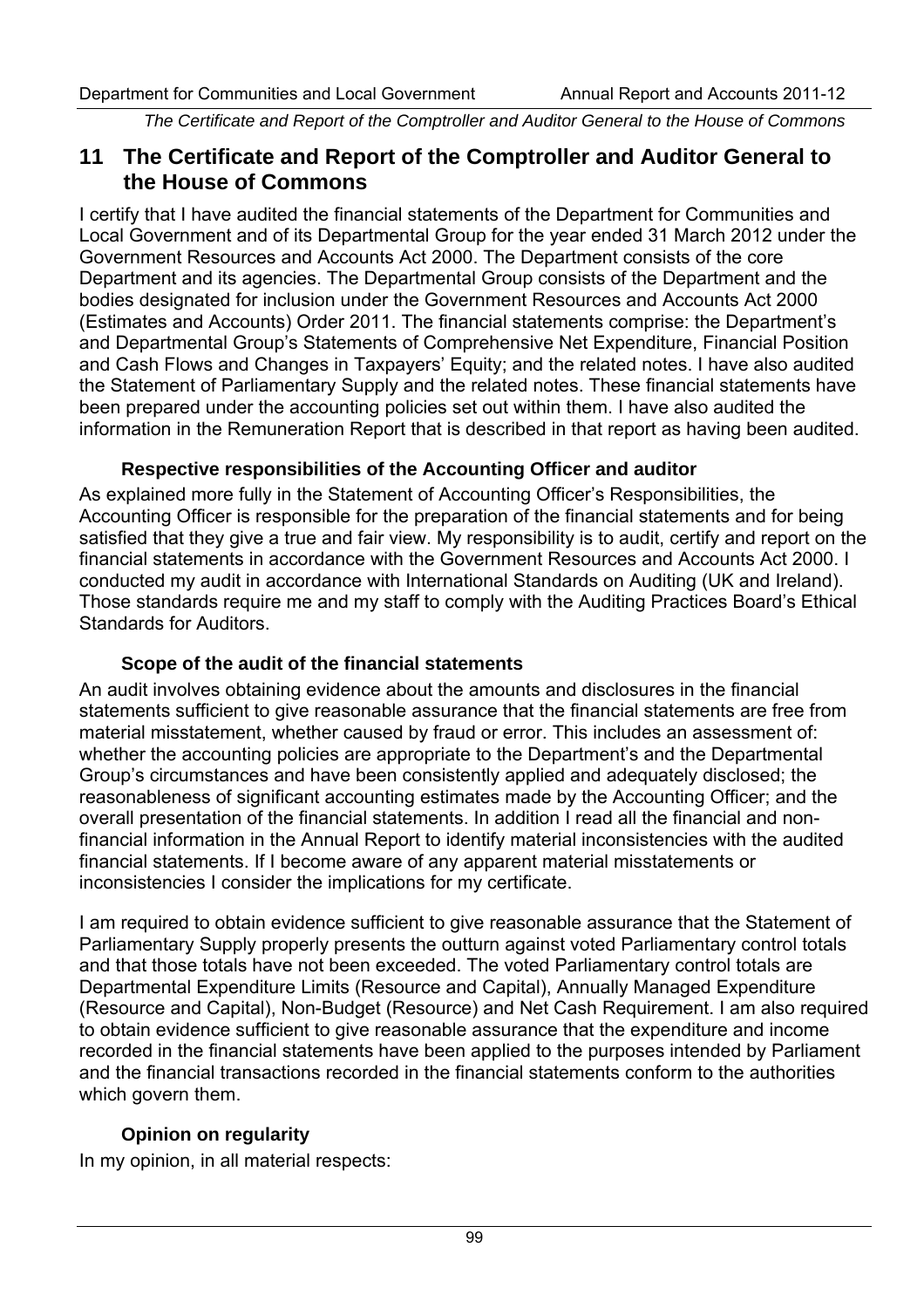*The Certificate and Report of the Comptroller and Auditor General to the House of Commons* 

- the Statement of Parliamentary Supply properly presents the outturn against voted Parliamentary control totals for the year ended 31 March 2012 and shows that those totals have not been exceeded; and
- the expenditure and income recorded in the financial statements have been applied to the purposes intended by Parliament and the financial transactions recorded in the financial statements conform to the authorities which govern them.

#### **Opinion on financial statements**

In my opinion:

- the financial statements give a true and fair view of the state of the Department's and the Departmental Group's affairs as at 31 March 2012 and of the Department's net operating cost and Departmental Group's net operating cost for the year then ended; and
- the financial statements have been properly prepared in accordance with the Government Resources and Accounts Act 2000 and HM Treasury directions issued thereunder.

#### **Opinion on other matters**

In my opinion:

- the part of the Remuneration Report to be audited has been properly prepared in accordance with HM Treasury directions made under the Government Resources and Accounts Act 2000; and
- the information given in the Management Commentary, Sustainability Report, Other Financial Information and Remuneration Report for the financial year for which the financial statements are prepared is consistent with the financial statements.

#### **Matters on which I report by exception**

I have nothing to report in respect of the following matters which I report to you if, in my opinion:

- adequate accounting records have not been kept or returns adequate for my audit have not been received from branches not visited by my staff; or
- the financial statements and the part of the Remuneration Report to be audited are not in agreement with the accounting records and returns; or
- I have not received all of the information and explanations I require for my audit; or
- the Governance Statement does not reflect compliance with HM Treasury's guidance.

#### **Report**

I have no observations to make on these financial statements.

**Amyas C E Morse Comptroller and Auditor General National Audit Office 157-197 Buckingham Palace Road London SWIW 9SP 27 June 2012**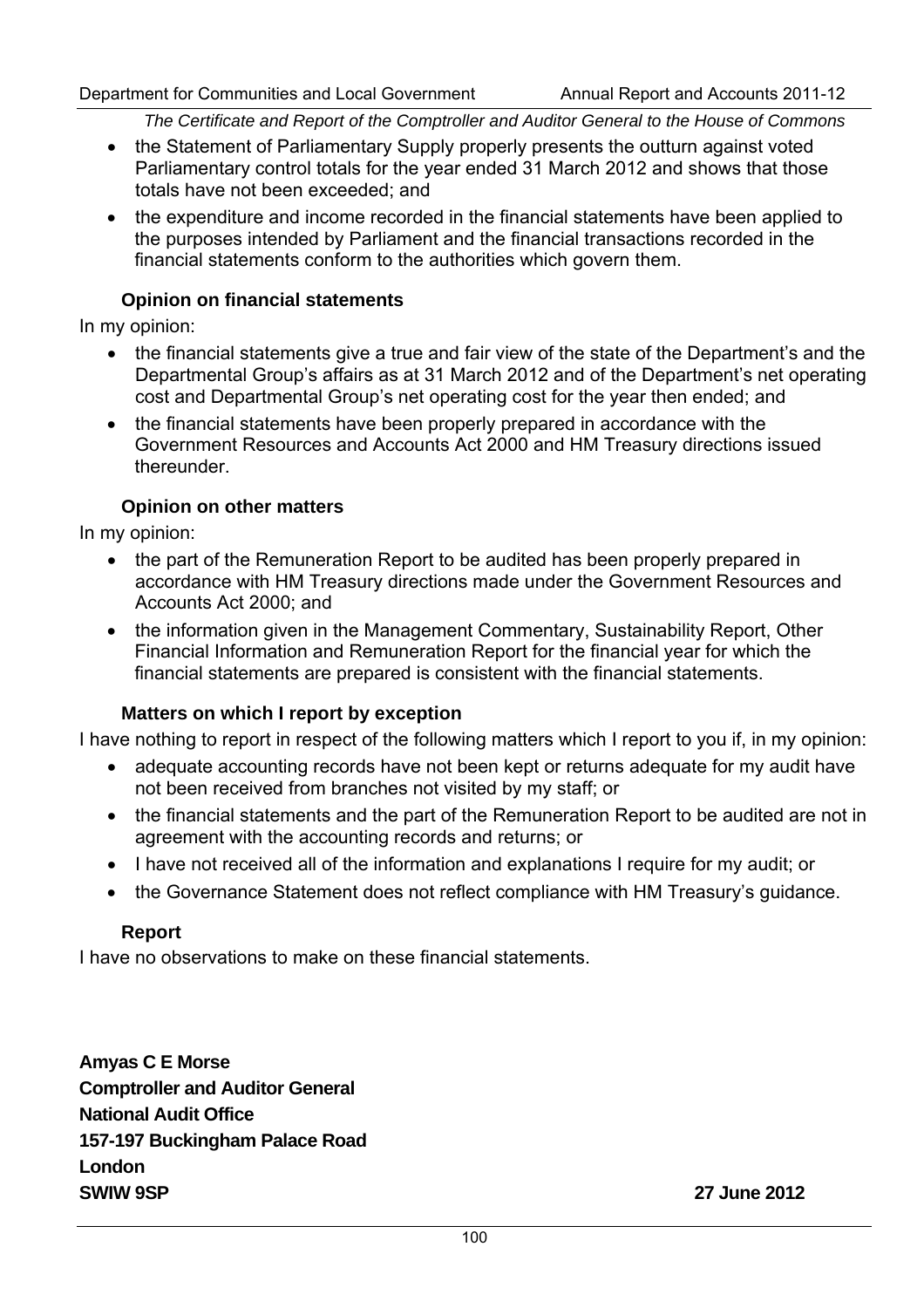*Statement of Parliamentary Supply* 

# **Statement of Parliamentary Supply**

For the year to 31 March 2012

#### **Summary of Resource and Capital Outturn 2011-12**

|      |            |                  |                                                                                           |            |                                                                                             |            |                                  | £'000                                                                                                                                                     |
|------|------------|------------------|-------------------------------------------------------------------------------------------|------------|---------------------------------------------------------------------------------------------|------------|----------------------------------|-----------------------------------------------------------------------------------------------------------------------------------------------------------|
|      |            |                  |                                                                                           |            |                                                                                             |            | 2011-12                          | 2010-11                                                                                                                                                   |
|      |            |                  | Estimatel                                                                                 |            |                                                                                             | Outturn    | Outturn                          | Outturn                                                                                                                                                   |
|      |            |                  |                                                                                           |            |                                                                                             |            |                                  | Restated                                                                                                                                                  |
| Note | Voted      | <b>Non-Voted</b> | <b>Total</b>                                                                              | Voted      | Non-Voted                                                                                   | Total      | Estimate:<br>saving/<br>(excess) | Net Total                                                                                                                                                 |
|      |            |                  |                                                                                           |            |                                                                                             |            |                                  |                                                                                                                                                           |
|      | 1,950,171  |                  |                                                                                           | 1,821,401  |                                                                                             |            |                                  | 3,845,324                                                                                                                                                 |
| 2.2  | 3,854,997  |                  | 3,854,997                                                                                 | 3,820,927  |                                                                                             | 3,820,927  | 34,070                           | 6,070,084                                                                                                                                                 |
|      |            |                  |                                                                                           |            |                                                                                             |            |                                  |                                                                                                                                                           |
| 2.1  | 26,651,691 |                  | 26,651,691                                                                                | 26,557,648 |                                                                                             |            | 94,043                           | 25,865,615                                                                                                                                                |
| 2.2  | 50         |                  | 50                                                                                        | (7, 717)   |                                                                                             | (7, 717)   | 7,767                            | (67, 706)                                                                                                                                                 |
|      |            |                  |                                                                                           |            |                                                                                             |            |                                  |                                                                                                                                                           |
| 2.1  | 511,166    |                  | 511,166                                                                                   | 382,196    |                                                                                             |            | 128,970                          | 1,044,263                                                                                                                                                 |
| 2.2  | 370,000    |                  |                                                                                           | 152,824    |                                                                                             |            | 217,176                          | 842,972                                                                                                                                                   |
|      | 33,338,075 |                  | 33,338,075                                                                                | 32,727,279 |                                                                                             |            | 610,796                          | 37,600,552                                                                                                                                                |
|      |            |                  |                                                                                           |            |                                                                                             |            |                                  |                                                                                                                                                           |
|      |            |                  |                                                                                           |            |                                                                                             |            |                                  |                                                                                                                                                           |
|      | 33,338,075 |                  | 33,338,075                                                                                | 32,727,279 |                                                                                             | 32,727,279 | 610,796                          | 37,600,552                                                                                                                                                |
|      |            |                  |                                                                                           |            |                                                                                             |            |                                  |                                                                                                                                                           |
| 2.1  | 29,113,028 |                  | 29,113,028                                                                                | 28,761,245 |                                                                                             |            |                                  | 30,755,202                                                                                                                                                |
| 2.2  | 4,225,047  |                  | 4,225,047                                                                                 | 3,966,034  |                                                                                             |            |                                  | 6,845,350                                                                                                                                                 |
|      | 33,338,075 |                  | 33,338,075                                                                                | 32,727,279 |                                                                                             |            | 610,796                          | 37,600,552                                                                                                                                                |
|      | 2.1        |                  | Spending in DEL - DCLG Local Government<br>Spending in Annually Managed Expenditure (AME) |            | Spending in Departmental Expenditure Limit (DEL) - DCLG Communities<br>1,950,171<br>370,000 |            |                                  | compared<br>with<br>1,821,401<br>128,770<br>26,557,648<br>382,196<br>152,824<br>32,727,279<br>351,783<br>28,761,245<br>259,013<br>3,966,034<br>32,727,279 |

#### **Net Cash Requirement 2011-12**

|                      |      |            |            |                                                       | £'000          |
|----------------------|------|------------|------------|-------------------------------------------------------|----------------|
|                      |      |            |            | 2011-12                                               | 2010-11        |
|                      |      |            |            |                                                       | Restated       |
|                      | Note | Estimate   | Outturn    | Outturn compared<br>with Estimate:<br>saving/(excess) | Outturn        |
| Net Cash Requirement | 4    | 33,363,649 | 31,438,209 | 1,925,440                                             | (36, 797, 932) |

### **Administration Costs 2011-12**

|                             |      |          |         |                                                       | £'000    |
|-----------------------------|------|----------|---------|-------------------------------------------------------|----------|
|                             |      |          |         | 2011-12                                               | 2010-11  |
|                             |      |          |         |                                                       | Restated |
|                             | Note | Estimate | Outturn | Outturn compared<br>with Estimate:<br>saving/(excess) | Outturn  |
| <b>Administration Costs</b> | 3.2  | 377,046  | 338,979 | 38,067                                                | 419,633  |

The Notes on pages 108-162 form part of these accounts.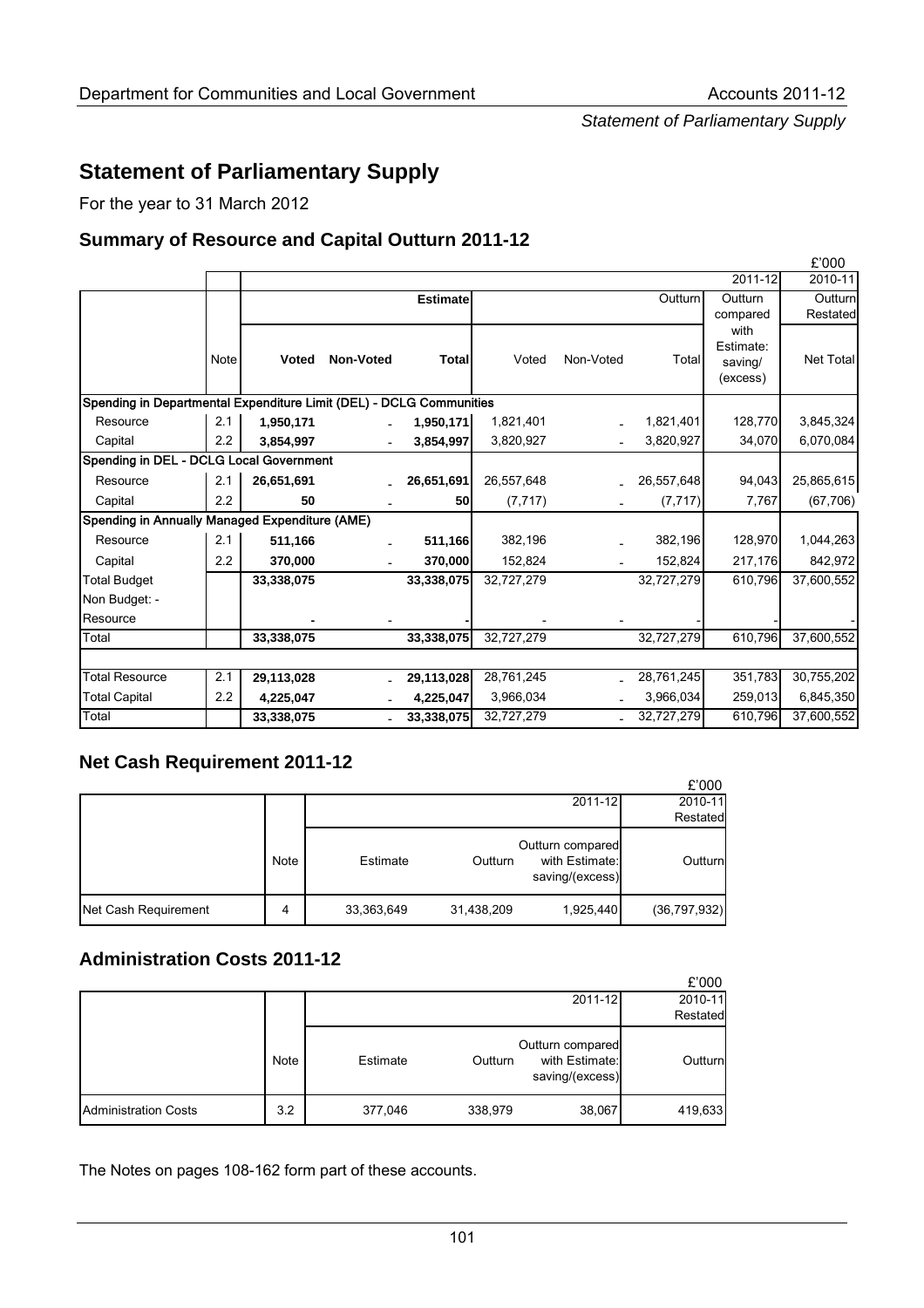£'000

*Consolidated Statement of Comprehensive Net Expenditure* 

# **Consolidated Statement of Comprehensive Net Expenditure**

For the year ended 31 March 2012

|                                                                               |                |                           |                                       |                       |                           |                                       | £000                         |
|-------------------------------------------------------------------------------|----------------|---------------------------|---------------------------------------|-----------------------|---------------------------|---------------------------------------|------------------------------|
|                                                                               |                |                           |                                       | 2011-12               |                           |                                       | 2010-11<br>restated          |
|                                                                               | <b>Note</b>    | Core<br><b>Department</b> | Core<br>Department &<br><b>Agency</b> | Departmental<br>Group | Core<br><b>Department</b> | Core<br>Department &<br><b>Agency</b> | <b>Departmental</b><br>Group |
| <b>Administration Costs</b>                                                   |                |                           |                                       |                       |                           |                                       |                              |
| <b>Staff Costs</b>                                                            | $\overline{7}$ | 105,525                   | 133,673                               | 205,604               | 171,943                   | 205,120                               | 257,685                      |
| <b>Other Costs</b>                                                            | 8              | 100,362                   | 113,684                               | 193,725               | 169,432                   | 182,372                               | 288,293                      |
| Income                                                                        | 10             | (14, 437)                 | (23, 396)                             | (60, 350)             | (44, 436)                 | (53, 865)                             | (80, 501)                    |
| <b>Programme Costs</b>                                                        |                |                           |                                       |                       |                           |                                       |                              |
| <b>Staff Costs</b>                                                            | $\overline{7}$ | 3,332                     | 3,338                                 | 22,873                | 11,736                    | 11,736                                | 18,653                       |
| <b>Other Costs</b>                                                            | 9              | 38,248,714                | 38,249,897                            | 40,644,534            | 33,409,854                | 33,413,088                            | 37,786,341                   |
| Income                                                                        | 11             | (14,968,019)              | (14,968,019)                          | (15,076,849)          | (1,416,699)               | (1,416,677)                           | (1,571,877)                  |
| Grant-in-aid to NDPBs                                                         |                | 2,270,765                 | 2,270,765                             |                       | 4,394,700                 | 4,394,700                             | 1,423                        |
| <b>Net Operating Costs for the</b><br>year ended 31 March                     |                | 25,746,242                | 25,779,942                            | 25,929,537            | 36,696,530                | 36,736,474                            | 36,700,017                   |
| <b>Total Expenditure</b>                                                      |                | 40,728,698                | 40,771,357                            | 41,066,736            | 38,157,665                | 38,207,016                            | 38,352,395                   |
| Total Income                                                                  |                | (14,982,456)              | (14, 991, 415)                        | (15, 137, 199)        | (1,461,135)               | (1,470,542)                           | (1,652,378)                  |
| Net Operating Costs for the<br>vear ended 31 March                            |                | 25,746,242                | 25,779,942                            | 25,929,537            | 36,696,530                | 36,736,474                            | 36,700,017                   |
| <b>Other Comprehensive Net</b><br><b>Expenditure</b><br>Net (Gain) / Loss on: |                |                           |                                       |                       |                           |                                       |                              |
| <b>Pension Schemes</b>                                                        | 24             | 108                       | 108                                   | 32,491                |                           |                                       | (28, 189)                    |
| Disposal of available for sale<br>assets recognised in net<br>expenditure     |                |                           |                                       | 3,330                 |                           |                                       | 1,024                        |
| Revaluation of property, plant<br>and equipment                               | 12             | (1, 275)                  | (1, 275)                              | (1, 438)              | (231)                     | (231)                                 | (150)                        |
| Revaluation of intangibles                                                    |                |                           |                                       |                       |                           |                                       |                              |
| Revaluation of inventories                                                    | 19             |                           |                                       | (72, 023)             |                           |                                       | 42,466                       |
| Fair value gain on available for<br>sale assets                               | 16             |                           |                                       | 17,108                |                           |                                       | (14, 366)                    |
| Income tax on items in other<br>comprehensive expenditure                     |                |                           |                                       | 16,854                |                           |                                       | (7, 597)                     |
| <b>Total comprehensive</b>                                                    |                |                           |                                       |                       |                           |                                       |                              |
| expenditure for the year<br>ended 31 March                                    |                | 25,745,075                | 25,778,775                            | 25,925,859            | 36,696,299                | 36,736,243                            | 36,693,205                   |
|                                                                               |                |                           |                                       |                       |                           |                                       |                              |

All activities are continuing, the impact of Clear Line of Sight (CLoS) boundary and Machinery of Government transfers can be found at Note 32

The Notes on pages 108-162 form part of these accounts.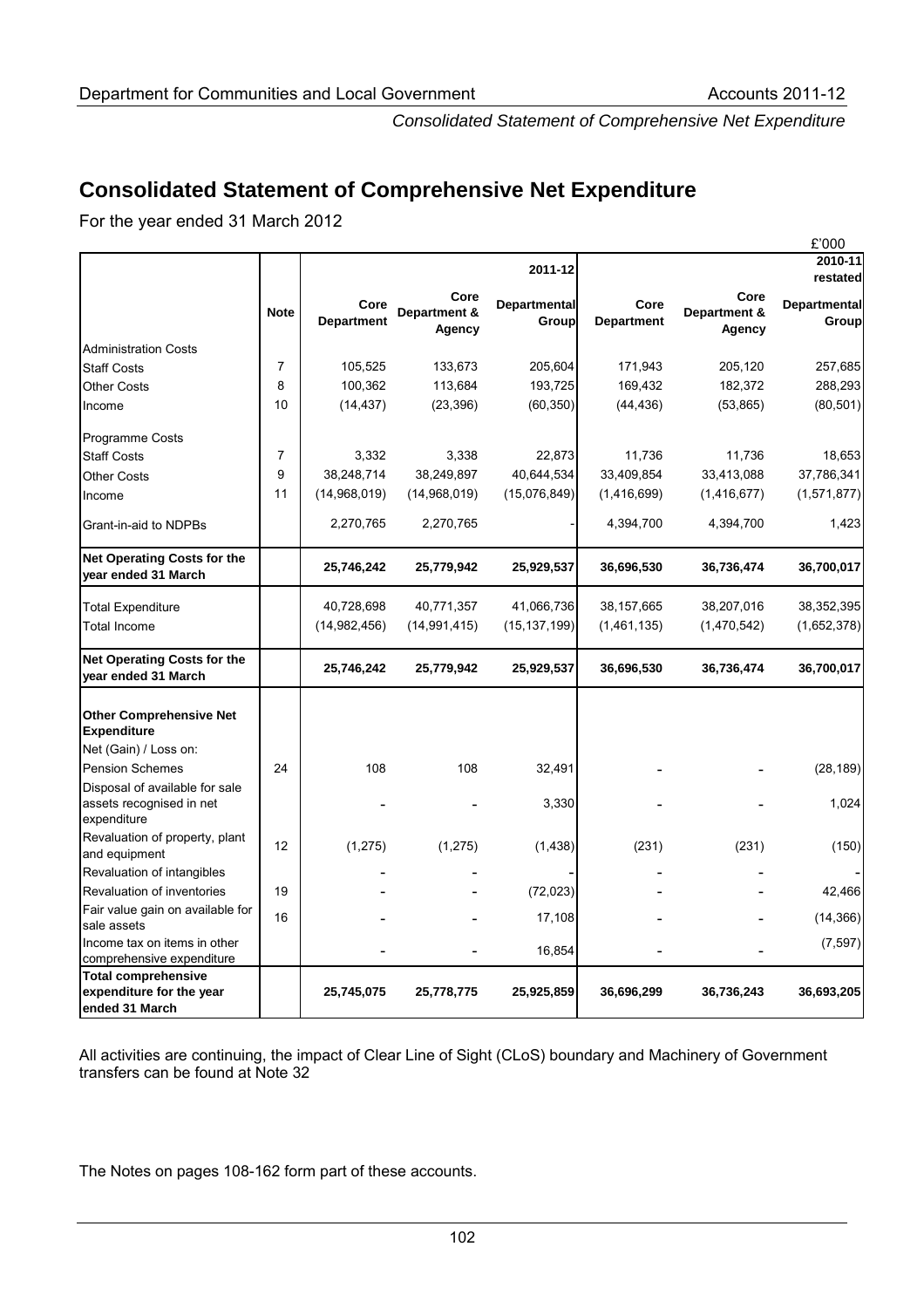*Consolidated Statement of Financial Position* 

# **Consolidated Statement of Financial Position**

as at 31 March 2012

|                                                                          |          |                   |                        |                      |                   |                          |                         | £'000                   |
|--------------------------------------------------------------------------|----------|-------------------|------------------------|----------------------|-------------------|--------------------------|-------------------------|-------------------------|
|                                                                          |          |                   |                        | 31-Mar-12            |                   |                          | 31-Mar-2011<br>restated | 31-Mar-2010<br>restated |
|                                                                          |          | Core              | Core                   | Departmental         | Core              | Core                     | <b>Departmental</b>     | Departmental            |
|                                                                          | Note     | <b>Department</b> | Department &<br>Agency | Group                | <b>Department</b> | Department &<br>Agency   | Group                   | Group                   |
| <b>Non-current assets</b>                                                |          |                   |                        |                      |                   |                          |                         |                         |
| Property, plant and<br>equipment                                         | 12       | 108,868           | 109,004                | 117,711              | 118,457           | 118,661                  | 137,858                 | 94,832                  |
| Intangible assets<br>Investments                                         | 13<br>15 | 16,722<br>31,348  | 16,832<br>31,348       | 20,130<br>356,160    | 24,554<br>32,767  | 24,734<br>32,767         | 29,294<br>419,005       | 85,288<br>400,553       |
| Available for sale assets                                                | 16       |                   |                        | 550,208              |                   | $\overline{\phantom{a}}$ | 556,556                 | 454,049                 |
| Investment properties                                                    | 17       | 28,511            | 28,511                 | 28,511               | 28,806            | 28,806                   | 28,806                  | 21,782                  |
| Trade and other<br>receivables                                           | 20       | 14,329            | 14,346                 | 155,947              | 174,300           | 174,328                  | 396,807                 | 401,414                 |
| Total non-current assets                                                 |          | 199,778           | 200,041                | 1,228,667            | 378,884           | 379,296                  | 1,568,326               | 1,457,918               |
| <b>Current assets</b>                                                    |          |                   |                        |                      |                   |                          |                         |                         |
| Assets classified as held                                                |          |                   |                        |                      |                   |                          |                         | 5                       |
| for sale<br>Inventories                                                  | 19       | 66,792            | 66,792                 | 1,121,879            |                   |                          | 1,109,489               | 1,425,765               |
| Trade and other                                                          | 20       | 361,888           | 366,795                | 530,060              | 567,058           | 572,783                  | 761,032                 | 646,834                 |
| receivables                                                              |          |                   |                        |                      |                   |                          |                         |                         |
| Cash and cash equivalents                                                | 21       | 393,086           | 393,086                | 440.682              | 190.185           | 190,185                  | 319,365                 | 254,952                 |
| Total current assets                                                     |          | 821,766           | 826,673                | 2,092,621            | 757,243           | 762,968                  | 2,189,886               | 2,327,556               |
| <b>Total assets</b>                                                      |          | 1,021,544         | 1,026,714              | 3,321,288            | 1,136,127         | 1,142,264                | 3,758,212               | 3,785,474               |
| <b>Current liabilities</b>                                               |          |                   |                        |                      |                   |                          |                         |                         |
| Trade and other payables                                                 | 22       | 1,795,476         | 1,798,527              | 2,103,200            | 1,212,212         | 1,217,975                | 1,614,120               | 1,585,391               |
| Provisions                                                               | 23       | 9,748             | 10,061                 | 37,696               | 57,185            | 57,530                   | 88,486                  | 149,988                 |
| Pensions<br>Total current liabilities                                    | 24       | 156<br>1,805,380  | 156<br>1,808,744       | 11,741<br>2,152,637  | 156<br>1,269,553  | 156<br>1,275,661         | 2,155<br>1,704,761      | 156<br>1,735,535        |
|                                                                          |          |                   |                        |                      |                   |                          |                         |                         |
| <b>Non-current assets</b><br>plus/less net current<br>assets/liabilities |          | (783, 836)        | (782, 030)             | 1,168,651            | (133, 426)        | (133, 397)               | 2,053,451               | 2,049,939               |
| <b>Non-current liabilities</b>                                           |          |                   |                        |                      |                   |                          |                         |                         |
| Trade and other payables                                                 | 22       | 300,094           | 300,094                | 301,866              | 295,858           | 295,858                  | 298,420                 | 198,366                 |
| Provisions                                                               | 23       | 21,989            | 22,079                 | 176,916              | 29,536            | 29,713                   | 199,551                 | 201,299                 |
| Pensions<br><b>Total non current</b>                                     | 24       | 1,834             | 1,834                  | 75,772               | 1,778             | 1,778                    | 148,717                 | 244,757                 |
| liabilities                                                              |          | 323,917           | 324,007                | 554,554              | 327,172           | 327,349                  | 646,688                 | 644,422                 |
| <b>Assets less liabilities</b>                                           |          | (1, 107, 753)     | (1, 106, 037)          | 614,097              | (460, 598)        | (460, 746)               | 1,406,763               | 1,405,517               |
| Taxpayers' equity                                                        |          |                   |                        |                      |                   |                          |                         |                         |
| General reserve                                                          |          | (1, 126, 718)     | (1, 125, 014)          | 467,894              | (479,060)         | (479, 221)               | 1,373,138               | 1,439,170               |
| <b>Revaluation reserve</b><br>Pension reserve                            |          | 19,073<br>(108)   | 19,085<br>(108)        | 221,107<br>(74, 904) | 18,462            | 18,475                   | 180,182<br>(146, 557)   | 206,245<br>(239, 898)   |
| Total taxpayers' equity                                                  |          | (1, 107, 753)     | (1, 106, 037)          | 614,097              | (460, 598)        | (460, 746)               | 1,406,763               | 1,405,517               |

### **Sir Bob Kerslake 27 June 2012 Accounting Officer Department for Communities and Local Government**

The Notes on pages 108-162 form part of these accounts.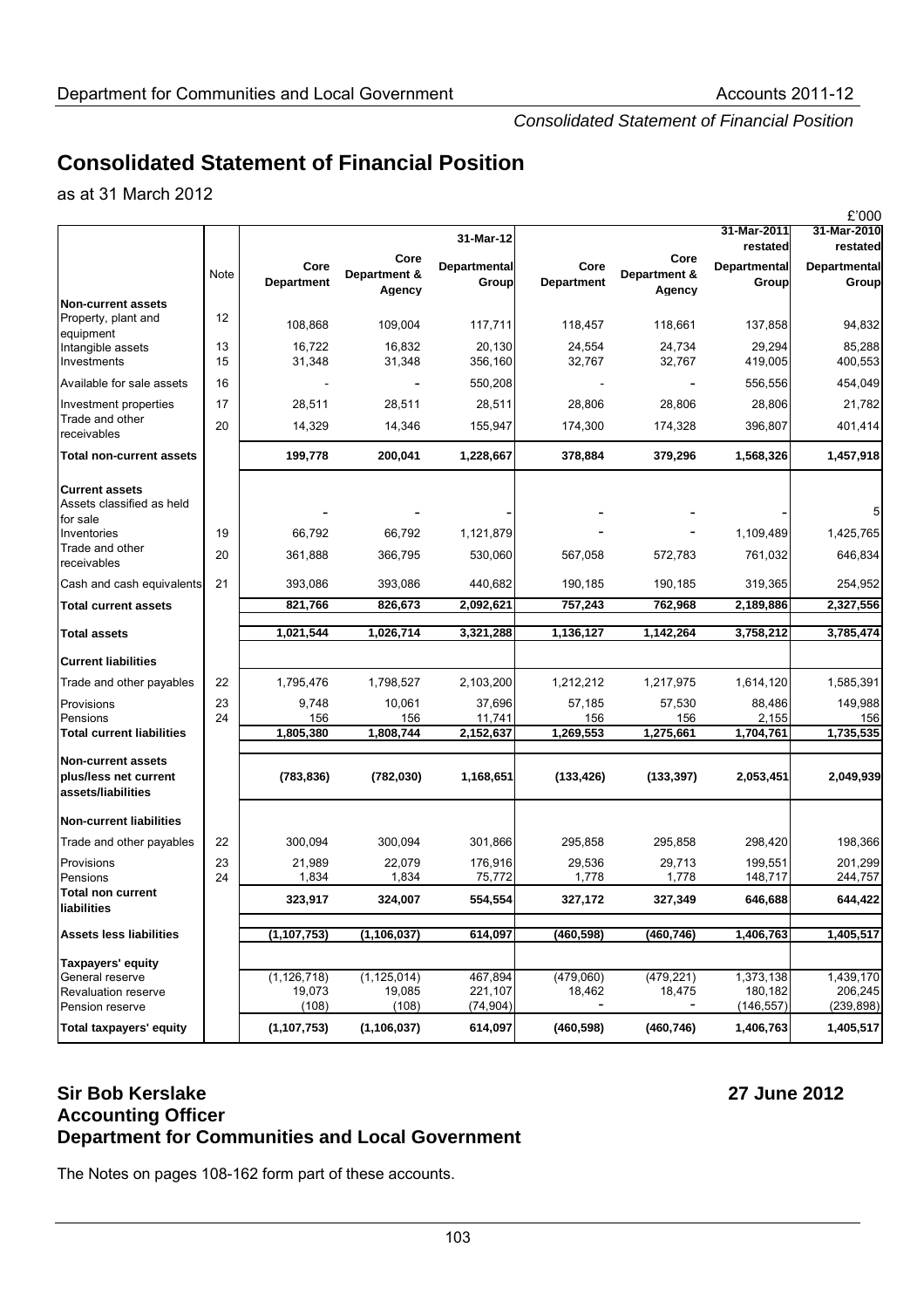*Consolidated Statement of Cash Flows* 

# **Consolidated Statement of Cash Flows**

For the year ended 31 March 2012

|                                                         |             |                | £'000               |
|---------------------------------------------------------|-------------|----------------|---------------------|
|                                                         | <b>Note</b> | 2011-12        | 2010-11<br>restated |
|                                                         |             |                |                     |
| <b>Cash Flows from Operating Activities</b>             |             |                |                     |
| Net Operating Cost                                      | SoCNE       | (25, 929, 537) | (36,700,017)        |
| Movements in receivables not passing through the SoCNE  |             | (178, 449)     | (20, 179)           |
| Movements in payables not passing through the SoCNE     |             | (5,008)        | 75,067              |
| Cash utilisation of provisions                          | 23          | (65, 153)      | (30,076)            |
| Non cash movement in provisions (excluding utilisation) |             | (8,272)        | (52, 569)           |
| Movement on non current asset accruals & payables       |             | 45             |                     |
| (Increase)/Decrease in trade and other receivables      | 20          | 466,069        | (92, 681)           |
| Increase/(Decrease) in trade payables                   | 22          | 350,666        | 124,218             |
| Depreciation and amortisation                           | 8,9         | 27,213         | 31,719              |
| Revaluation movement (through the SoCNE)                |             | 295            | (7,039)             |
| Interest                                                |             |                | (208)               |
| Impairments                                             | 8,9         | 90,424         | 63,491              |
| Loss on disposal                                        | 8,9         | 9,922          | 54,410              |
| Other non-cash transactions                             | 8,9,10,11   | 9,853          | 71,178              |
| (Additions) of inventories                              | 19          | (307, 598)     | (87, 526)           |
| Disposal of inventories                                 | 19          | 282,142        | 197,681             |
| Impairment of inventories through the SoCNE             | 19          | 85,089         | 167,683             |
| Pension costs                                           | 19          |                | (65, 343)           |
| Pension movements - non cash                            | 24          | (96, 621)      |                     |
| Income and Corporation Tax                              |             | (20, 462)      | 11,230              |
| Net Cash outflow from operating activities              |             | (25, 289, 382) | (36, 258, 961)      |
| <b>Cash flows from Investing Activities</b>             |             |                |                     |
| Purchase of property, plant and equipment               | 12          | (19, 227)      | (114, 813)          |
| Purchase of intangible assets                           | 13          | (2, 190)       | (3,716)             |
| Purchase of additions to financial assets               | 16          | (114, 534)     | (143, 338)          |
| Proceeds from disposal of property, plant and equipment | 12          | 31             | 64                  |
| Proceeds from disposal of intangible assets             | 13          |                |                     |
| Proceeds on disposal of financial assets                | 16          | 31,990         | 15,549              |
| Repayments from other bodies                            |             | 221,882        | 16,167              |
| Loans to other bodies                                   | 14          | (12, 127)      | (53, 148)           |
| Interest                                                | 8,9         | 7              | (96)                |
| Finance Lease repayments                                |             |                | 68                  |
| Capital and other financial investments                 |             |                | (7, 351)            |
| Net Cash inflow / (outflow) from investing activities   |             | 105,832        | (290, 612)          |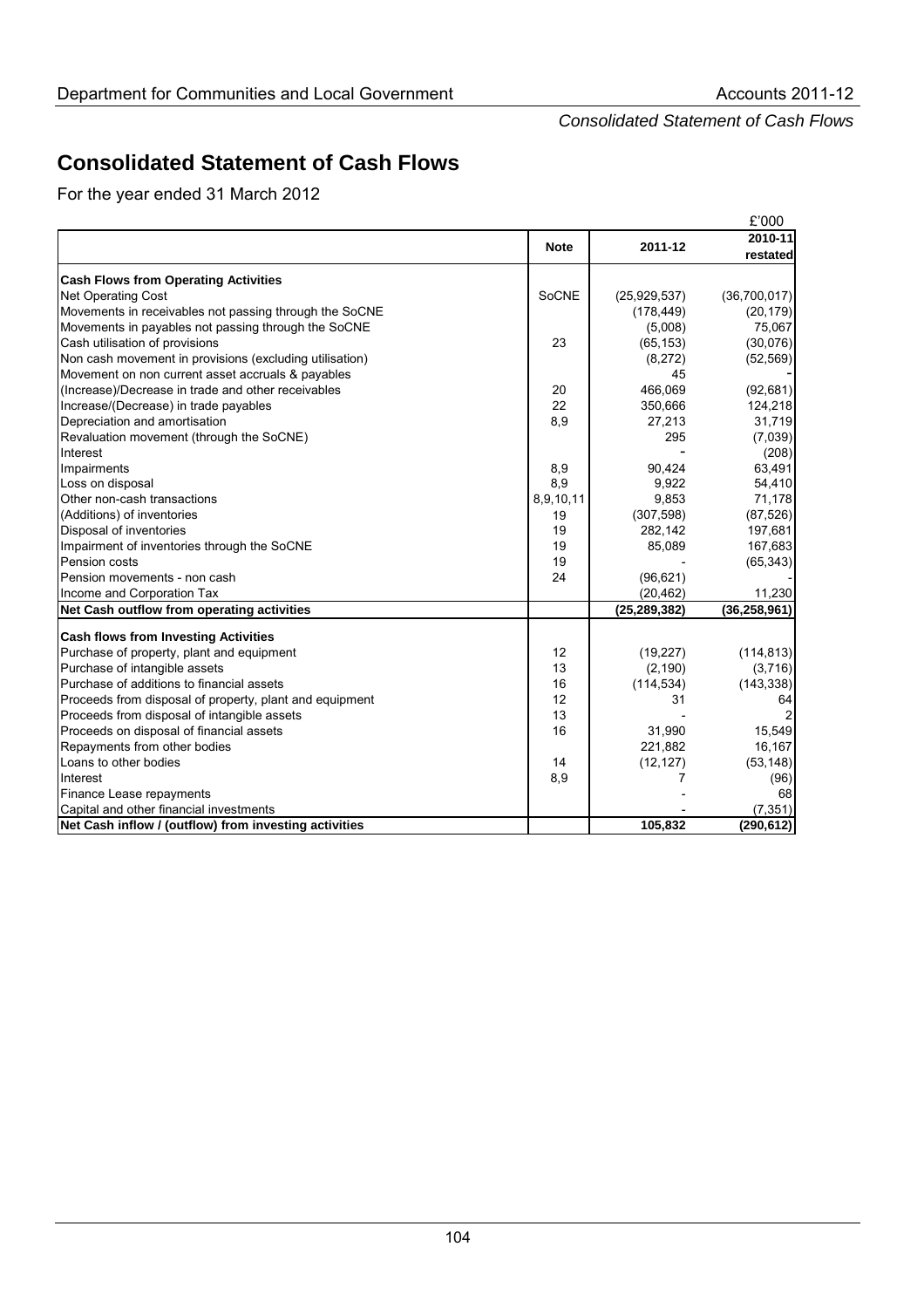*Consolidated Statement of Cash Flows* 

# **Consolidated Statement of Cash Flows** (continued)

For the year ended 31 March 2012

|                                                                                                |             |             | £'000               |
|------------------------------------------------------------------------------------------------|-------------|-------------|---------------------|
|                                                                                                | <b>Note</b> | 2011-12     | 2010-11<br>restated |
|                                                                                                |             |             |                     |
| <b>Cash Flows from Financing</b>                                                               |             |             |                     |
| From the consolidated fund (supply) - current year                                             |             | 31,824,505  | 37,626,961          |
| Advances from the contingencies fund                                                           |             | 34          |                     |
| Repayments to the contingencies fund                                                           |             | (34)        |                     |
| NNDR non-supply funding                                                                        |             |             | 9,323               |
| Receipt of non operating CFERs                                                                 |             | 389         | 2,670               |
| Capital element of payments in respect of finance leases and on-balance sheet PFI<br>contracts |             | (897)       | (844)               |
| Other adjustments - financing activities                                                       |             | (75)        | 2,093               |
| Interest paid                                                                                  |             |             |                     |
| Finance charge on pension scheme                                                               |             | 1,635       |                     |
| <b>Net Financing</b>                                                                           |             | 31,825,557  | 37,640,204          |
|                                                                                                |             |             |                     |
| Net increase/decrease in cash and cash equivalents in the period before                        |             | 6,642,007   | 1,090,631           |
| adjustment for receipts and payments to the Consolidated Fund                                  |             |             |                     |
| <b>Cash flow from Non-Financing activities</b>                                                 |             |             |                     |
| Receipts due to the Consolidated Fund which are outside the scope of the                       |             |             | (533)               |
| Department's activities                                                                        |             | (2,578)     |                     |
| Payments due to the Consolidated Fund                                                          |             | (6,665,038) | (122, 819)          |
| Other balances surrenderable to the Consolidated Fund                                          |             |             | (902, 866)          |
| <b>Net Non-Financing</b>                                                                       |             | (6,667,616) | (1,026,218)         |
| Net increase/decrease in cash and cash equivalents in the period after                         |             |             |                     |
| adjustment for receipts and payments to the Consolidated Fund                                  |             | (25, 609)   | 64,413              |
| Cash and cash equivalents at the beginning of the period                                       |             | 319,365     | 254,952             |
| Cash and cash equivalents at the end of the period                                             |             | 293,756     | 319,365             |
|                                                                                                |             |             |                     |

The Notes on pages 108-162 form part of these accounts.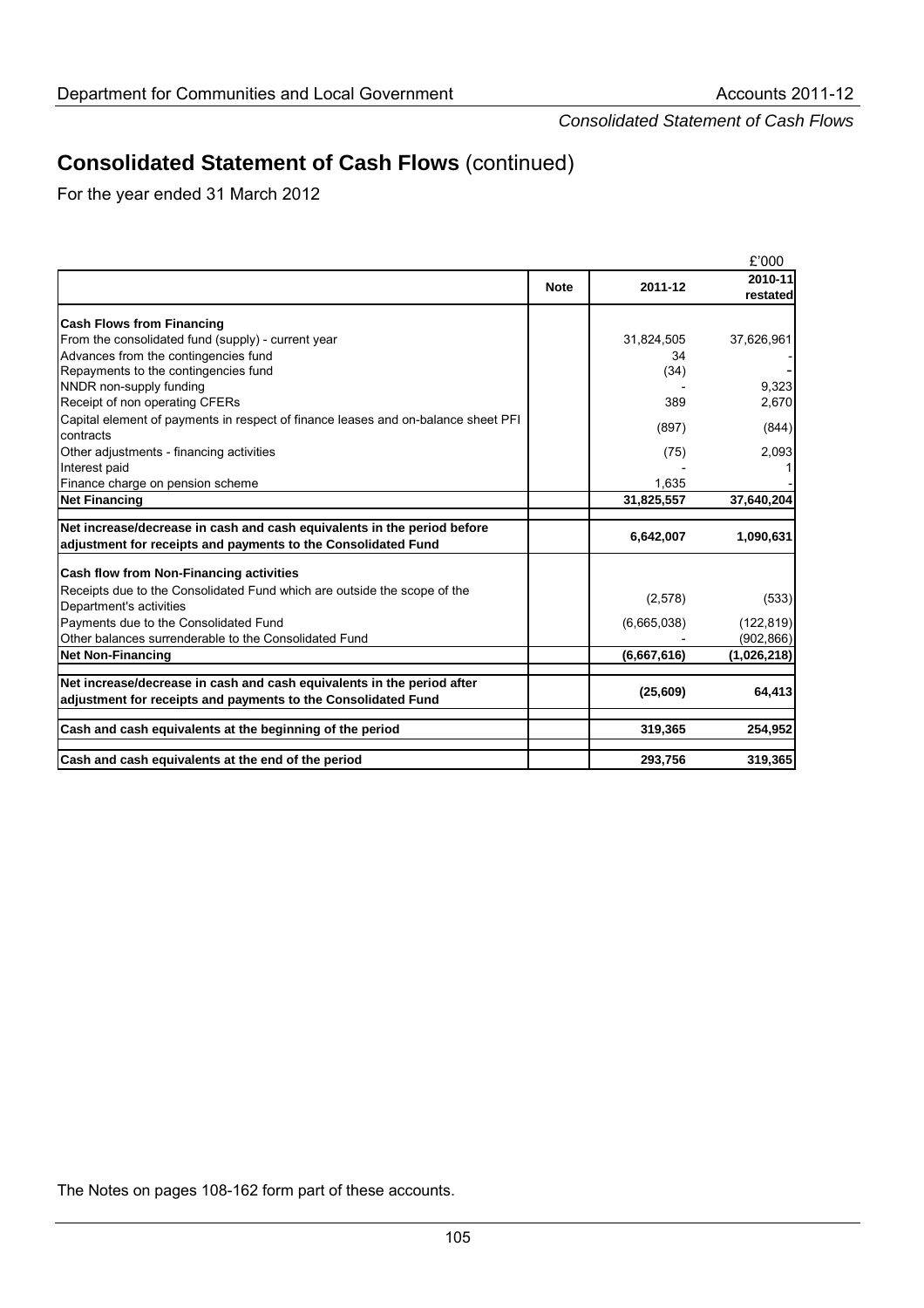*Consolidated Statement of Taxpayers' Equity* 

# **Consolidated Statement of Changes in Taxpayers' Equity**

For the year ended 31 March 2012

|                                                                              |              |                     |                               |                           | £'000                 |
|------------------------------------------------------------------------------|--------------|---------------------|-------------------------------|---------------------------|-----------------------|
|                                                                              | Note         | <b>General Fund</b> | <b>Revaluation</b><br>Reserve | Pension<br><b>Reserve</b> | <b>Total Reserve</b>  |
| Balance at 31 March 2010                                                     |              | 815,081             | 165,480                       | (239, 898)                | 740,663               |
| Change in relation to Machinery of Government changes                        |              | 624,089             | 40,765                        |                           | 664,854               |
| Restated Balance at 1 April 2010                                             |              | 1,439,170           | 206,245                       | (239, 898)                | 1,405,517             |
| Changes in taxpayers' equity for 2010-11                                     |              |                     |                               |                           |                       |
| Net gain / (loss) on revaluation of property, plant and equipment            | 12           |                     | 150                           |                           | 150                   |
| Net gain / (loss) on revaluation of inventories                              | 19           |                     | (42, 466)                     |                           | (42, 466)             |
| Release of reserves to the operating cost statement                          | SoCNE        | (1,024)             |                               |                           | (1,024)               |
| Deferred tax movements                                                       |              | (14, 740)           |                               |                           | (14, 740)             |
| Transfers between reserves                                                   |              | (58, 840)           | (6, 312)                      | 65,152                    |                       |
| Recognition of Actuarial gains/losses                                        | 24           |                     |                               | 28,189                    | 28,189                |
| Net operating cost for the year                                              | <b>SoCNE</b> | (36,700,017)        |                               |                           | (36,700,017)          |
| Additions - other reserves                                                   |              | 14,366              |                               |                           | 14,366                |
| Tax charge/credit on revaluations                                            |              |                     | 22,337                        | $\overline{\phantom{a}}$  | 22,337                |
|                                                                              |              | (36,760,255)        |                               |                           |                       |
| Total comprehensive expenditure<br>Non-cash charges - auditor's remuneration | 8,9          | 455                 | (26, 291)                     | 93,341                    | (36, 693, 205)<br>455 |
|                                                                              |              | 4                   | (3)                           |                           | 1                     |
| Other adjustments to reserves                                                | 8,9          |                     | 231                           |                           | 231                   |
| Impairments<br>Total recognised income and expense for 2010-11               |              | (36, 759, 796)      | (26,063)                      | 93,341                    | (36,692,518)          |
|                                                                              |              |                     |                               |                           |                       |
| Net Parliamentary Funding - drawn down                                       |              | 37,626,961          |                               |                           | 37,626,961            |
| Net Parliamentary Funding - deemed supply                                    |              | 216,043             |                               |                           | 216,043               |
| Supply receivable from the Consolidated Fund                                 |              | (142, 207)          |                               |                           | (142, 207)            |
| Supply payable to the Consolidated Fund                                      |              | (211, 331)          |                               |                           | (211, 331)            |
| Other balances surrenderable to the Consolidated Fund                        |              | (902, 865)          |                               |                           | (902, 865)            |
| Other General Fund Movements - Transfer of Assets                            |              | 213                 |                               |                           | 213                   |
| Other General Fund Movements - Other non-asset and liability transfer        |              | 106,950             |                               |                           | 106,950               |
| <b>Sub Total</b>                                                             |              | 36,693,764          |                               |                           | 36,693,764            |
| Balance at 31 March 2011                                                     |              | 1,373,138           | 180,182                       | (146, 557)                | 1,406,763             |
| Changes in taxpayers' equity for 2011-12                                     |              |                     |                               |                           |                       |
| Net gain / (loss) on revaluation of property, plant and equipment            | 12           |                     | 1,438                         |                           | 1,438                 |
| Net gain/(loss) on revaluation of inventories                                |              |                     | 72,023                        |                           | 72,023                |
| Release of reserves to the operating cost statement                          | SoCNE        | (3,330)             |                               |                           | (3,330)               |
| Deferred tax movements                                                       |              | 2,814               |                               |                           | 2,814                 |
| Transfers between reserves                                                   |              | (91, 272)           | (12, 872)                     | 104,144                   |                       |
| Recognition of Actuarial gains/losses                                        | 24           |                     |                               | (32, 491)                 | (32, 491)             |
| Net operating cost for the year                                              | SoCNE        | (25, 929, 537)      |                               |                           | (25, 929, 537)        |
| Change arising from revaluations                                             |              | (17, 108)           |                               |                           | (17, 108)             |
| Tax charge/credit on revaluations                                            |              |                     | (19,668)                      |                           | (19,668)              |
| Total comprehensive expenditure                                              |              | (26, 038, 433)      | 40,921                        | 71,653                    | (25, 925, 859)        |
| Non-cash charges - auditor's remuneration                                    | 8.9          | 663                 |                               |                           | 663                   |
| Other adjustments to reserves                                                |              | (505)               | 4                             | $\overline{\phantom{a}}$  | (501)                 |
| Total recognised income and expense for 2011-12                              |              | (26,038,275)        | 40,925                        | 71,653                    | (25, 925, 697)        |
|                                                                              |              |                     |                               |                           |                       |
| Net Parliamentary Funding - drawn down                                       |              | 31,824,505          |                               |                           | 31,824,505            |
| Net Parliamentary Funding - deemed supply                                    |              | 142,207             |                               |                           | 142,207               |
| Supply payable to the Consolidated Fund                                      |              |                     |                               |                           |                       |
| Supply payable for 2011-12                                                   |              | (528, 503)          |                               |                           | (528, 503)            |
| Supply adjustment to reserves                                                |              | 174,236             |                               |                           | 174,236               |
| CFERs payable to the consolidated fund                                       |              | (6,479,414)         |                               |                           | (6,479,414)           |
| <b>Sub Total</b>                                                             |              | 25,133,031          | ٠                             | $\blacksquare$            | 25,133,031            |
|                                                                              |              |                     |                               |                           |                       |
| Balance at 31 March 2012                                                     |              | 467,894             | 221,107                       | (74,904)                  | 614,097               |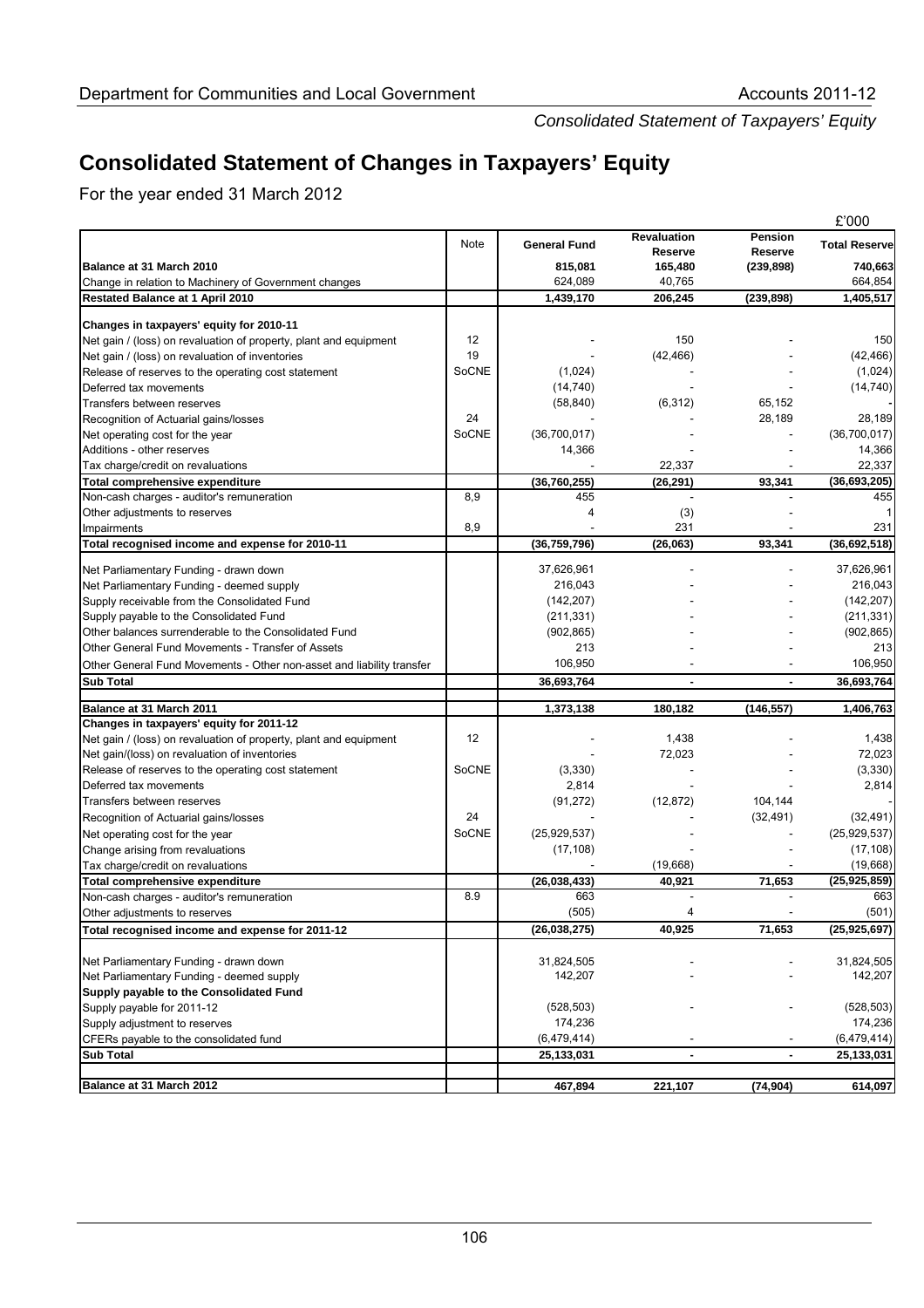*Consolidated Statement of Taxpayers' Equity* 

# **Core Department and Agency Statement of Changes in Taxpayers' Equity**

For the year ended 31 March 2012

|                                                                       |       |                     |                               |                           | £'000                |  |
|-----------------------------------------------------------------------|-------|---------------------|-------------------------------|---------------------------|----------------------|--|
|                                                                       | Note  | <b>General Fund</b> | <b>Revaluation</b><br>Reserve | <b>Pension</b><br>Reserve | <b>Total Reserve</b> |  |
| Balance at 31 March 2010                                              |       | (455, 901)          | 19,399                        |                           | (436, 502)           |  |
| Change in relation to Machinery of Government changes                 |       | 18,040              |                               |                           | 18,040               |  |
| Restated Balance at 1 April 2010                                      |       | (437, 861)          | 19,399                        |                           | (418,462)            |  |
|                                                                       |       |                     |                               |                           |                      |  |
| Changes in taxpayers' equity for 2010-11                              |       |                     |                               |                           |                      |  |
| Net gain / (loss) on revaluation of property, plant and equipment     | 12    |                     | 231                           |                           | 231                  |  |
| Transfers between reserves                                            |       | 1,100               | (1, 100)                      |                           |                      |  |
| Net operating cost for the year                                       | SoCNE | (36, 736, 474)      |                               |                           | (36, 736, 474)       |  |
| Total comprehensive expenditure                                       |       | (36, 735, 374)      | (869)                         |                           | (36, 736, 243)       |  |
| Non-cash charges - auditor's remuneration                             | 8,9   | 455                 |                               |                           | 455                  |  |
| Other adjustments to reserves                                         |       | 8                   | (55)                          |                           | (47)                 |  |
| Total recognised income and expense for 2010-11                       |       | (36, 734, 911)      | (924)                         |                           | (36, 735, 835)       |  |
|                                                                       |       |                     |                               |                           |                      |  |
| Net Parliamentary Funding - drawn down                                |       | 37,626,961          |                               |                           | 37,626,961           |  |
| Net Parliamentary Funding - deemed supply                             |       | 216,043             |                               |                           | 216,043              |  |
| Supply receivable from the Consolidated Fund                          |       | (142, 207)          |                               |                           | (142, 207)           |  |
| Supply payable to the Consolidated Fund                               |       | (211, 331)          |                               |                           | (211, 331)           |  |
| Other balances surrenderable to the Consolidated Fund                 |       | (902, 865)          |                               |                           | (902, 865)           |  |
| Other General Fund Movements - Other non-asset and liability transfer |       | 106,950             |                               |                           | 106,950              |  |
| <b>Sub Total</b>                                                      |       | 36,693,551          |                               |                           | 36,693,551           |  |
|                                                                       |       |                     |                               |                           |                      |  |
| Balance at 31 March 2011                                              |       | (479, 221)          | 18,475                        |                           | (460, 746)           |  |
| Changes in taxpayers' equity for 2011-12                              | 12    |                     |                               |                           |                      |  |
| Net gain / (loss) on revaluation of property, plant and equipment     |       |                     | 1,275                         |                           | 1,275                |  |
| Transfers between reserves                                            | 24    | 667                 | (667)                         |                           |                      |  |
| Recognition of Actuarial gains/losses                                 |       |                     |                               | (108)                     | (108)                |  |
| Net operating cost for the year                                       | SoCNE | (25, 779, 942)      |                               |                           | (25, 779, 942)       |  |
| Total comprehensive expenditure                                       |       | (25, 779, 275)      | 608                           | (108)                     | (25, 778, 775)       |  |
| Non-cash charges - auditor's remuneration                             | 8.9   | 663                 |                               |                           | 663                  |  |
| Other adjustments to reserves                                         |       | (212)               | 2                             |                           | (210)                |  |
| Total recognised income and expense for 2011-12                       |       | (25, 778, 824)      | 610                           | (108)                     | (25, 778, 322)       |  |
|                                                                       |       |                     |                               |                           |                      |  |
| Net Parliamentary Funding - drawn down                                |       | 31,824,505          |                               |                           | 31,824,505           |  |
| Net Parliamentary Funding - deemed supply                             |       | 142,207             |                               |                           | 142,207              |  |
| Supply payable to the Consolidated Fund                               |       |                     |                               |                           |                      |  |
| Supply payable for 2011-12                                            |       | (528, 503)          |                               |                           | (528, 503)           |  |
| Supply adjustment to reserves                                         |       | 174,236             |                               |                           | 174,236              |  |
| CFERs payable to the consolidated fund                                |       | (6,479,414)         |                               |                           | (6,479,414)          |  |
| <b>Sub Total</b>                                                      |       | 25,133,031          |                               |                           | 25,133,031           |  |
|                                                                       |       |                     |                               |                           |                      |  |
| Balance at 31 March 2012                                              |       | (1, 125, 014)       | 19,085                        | (108)                     | (1, 106, 037)        |  |
|                                                                       |       |                     |                               |                           |                      |  |

Note: The line 'Supply adjustment to reserves' relates to the overstatement of supply payable to the Consolidated Fund in previous years with a cumulative total of £174,236k. Parliamentary funding is on a cash basis so the year end Supply payable figure becomes the in-year deemed supply figure for the following year. Therefore the overstatement is corrected within 2011-12 rather than as a prior period adjustment.

The Notes on pages 108-162 form part of these accounts.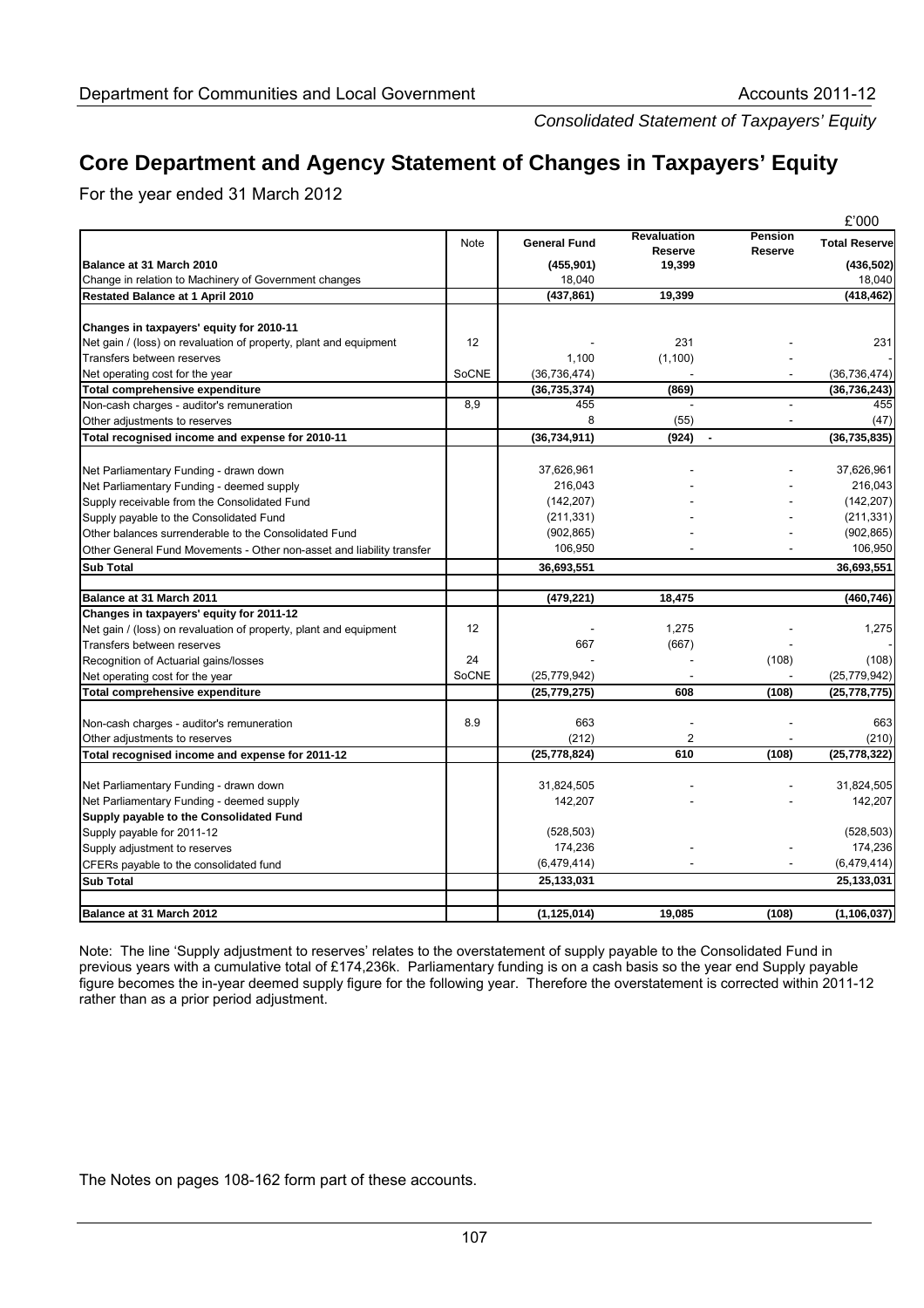# **Notes to the Departmental Accounts**

# **Note 1. Statement of Accounting Policies**

# *General*

- N1.1. These consolidated financial statements have been prepared in accordance with the Accounts Direction issued by HM Treasury under section 5 (2) of the Government Resources and Accounts Act 2000.
- N1.2. The accounting policies adopted are in accordance with the 2011-12 Government Financial Reporting Manual (FReM) issued by HM Treasury which apply International Financial Reporting Standards (IFRS) as adapted or interpreted for the public sector context. Where the FReM permits a choice of accounting policy, the accounting policy which has been judged to be most appropriate to the particular circumstances of the Department for Communities and Local Government group (the department) for the purpose of giving a true and fair view has been selected. The particular policies adopted by the group are described below. They have been applied consistently in dealing with items that are considered material to the accounts.
- N1.3. In addition to the primary statements prepared under IFRS, the FReM also requires the department to prepare an additional primary statement; The Statement of Parliamentary Supply. This Statement, and associated supporting notes, shows outturn against Estimate in terms of the net resource requirement and the net cash requirement.
- N1.4. These financial statements represent the department's first time adoption of a change in the consolidation boundary; bodies outside of the core department and executive agency have been designated for consolidation by statutory instrument with agreement of HM Treasury. An explanation of the effect of the transition is given in section 7 of the other financial information on page 70 of these financial statements with the financial impact being reflected in Note 32.
- N1.5. The Group Financial Statements incorporate those of the departmental group and subsidiary bodies of members of the group. The group's associated undertakings are bodies in which a member of the group has a participating interest and over whose operating and financial policy it exercises significant influence. The group's joint ventures are all undertakings in which the group exercises joint control. In the Group Financial Statements, investments in associates are accounted for using the equity method. The consolidated Statement of Comprehensive Net Expenditure includes the group's share of associates' profits less losses while its share of net assets of associates is shown in the consolidated Statement of Financial Position. HCA's share of net assets and profit information is based on unaudited Financial Statements or management information to 31 March 2012 except for Priority Sites Limited and English Cities Fund. For these associates, Financial Statements to 31 December 2011 have been used because these do not generally produce significantly different results and are prepared to a reporting date within three months of that of HCA. Significant transactions following this date have been adjusted for. The department considers that all subsidiaries, associates and joint ventures are properly included in the consolidation under the terms of IAS 27, 28, 31 the FReM and the 2011-12 Designation Order.

# *Accounting convention*

N1.6. These accounts have been prepared under the historical cost convention modified to account for the revaluation of property, plant and equipment, investment properties, inventories and certain financial assets and liabilities.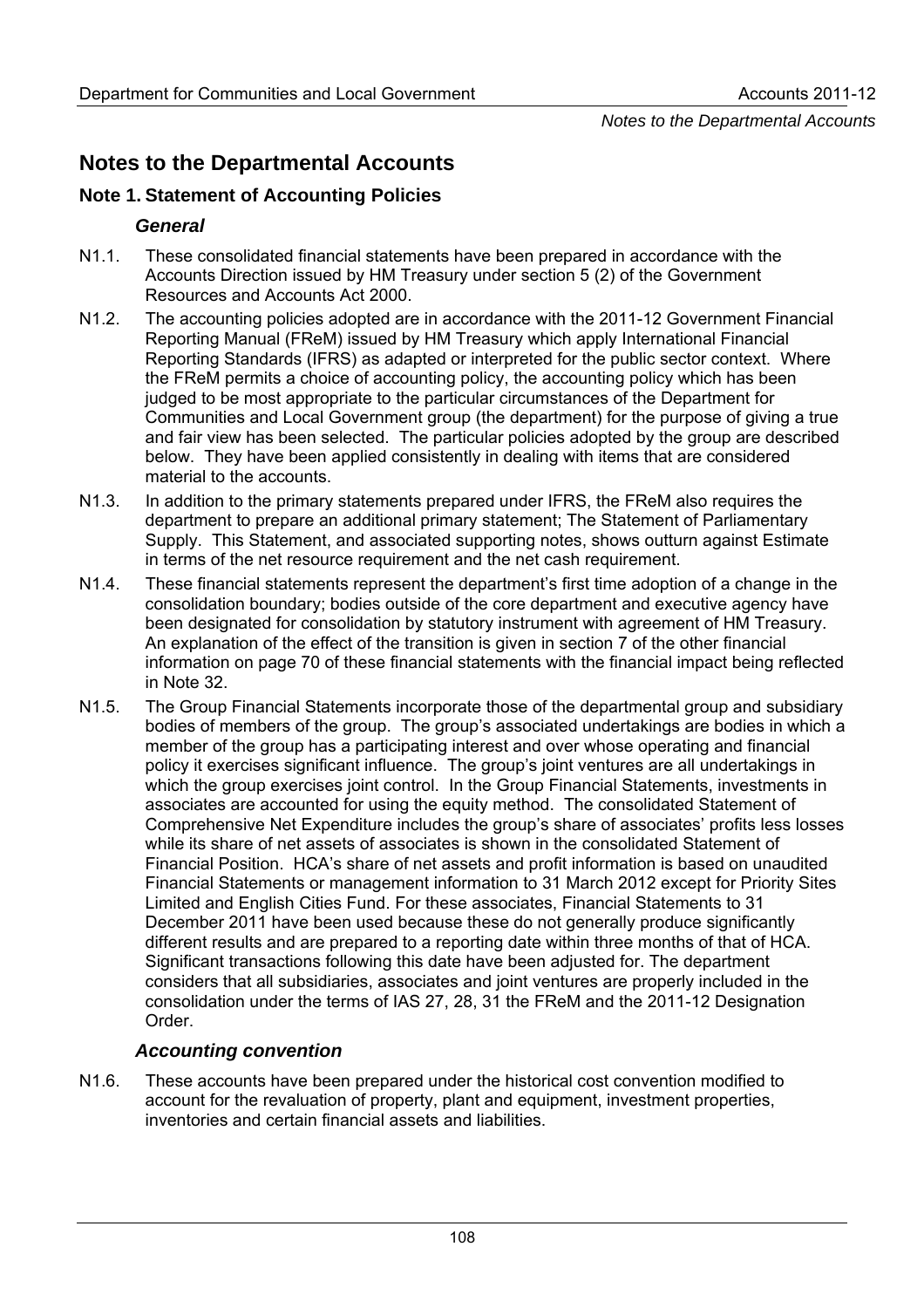# *Significant estimates and judgements*

- N1.7. During the preparation of these accounts significant estimates and judgements were made in respect of :
	- The determination of the market value of property/development assets. By its nature, this process involves a significant amount of estimation uncertainty, particularly given the complexity of some of the Group's properties, and the current market conditions. Valuations are performed by qualified valuers with independent external valuers appointed for the majority of the portfolio's value and also to value complex properties.
	- Available for sale financial assets (HCA) are valued using either published regional house price indices or cash flow forecasts, depending on the scheme. However these only provide an estimate of the fair value of these assets because house price indices cannot accurately predict the value of individual units, and cash flow forecasts by their nature are based on estimates.
	- The provision for additional consideration on development land is calculated by estimating the profits from, and timing of, future land disposals. These estimates are based on current market conditions and HCA's current plans for utilisation of the site and any provision included within 'other' provisions.
	- During the preparation of these accounts significant estimates and judgements were made in respect of the 2000-06 ERDF programmes, particularly assessments of the extent to which grant expenditure is eligible for grant . Details are in section 7 of the management commentary.

#### *Changes in accounting policies*

- N1.8. The department has made the following changes to accounting policies during the year. The FReM withdraws the option of offsetting a government grant against the cost of an asset. The option provided in International Accounting Standard (IAS) 20 to defer grant income related to an asset is restricted to income where the funder imposes a condition that the future economic benefits embodied in the grant are consumed as specified by the grantor or must be returned to them. The option to recognise a donated asset through reserves has also been removed by the FReM. The impact of the removal of Government Grant and Donated Asset reserve has been reflected within these statements and the prior year comparators restated to reflect the change in accounting policy. There is no impact on the DCLG group in 2011-12.
- N1.9. The department has assessed the following standards, amendments and interpretations that have been issued but are not yet effective and determined not to adopt them before the effective date when adoption would be required on the grounds that the changes would have no, or an immaterial, effect on these accounts and would not provide additional information that would aid the reader:
	- IAS 1 Presentation of Financial Statements Other Comprehensive Expenditure
	- IAS 12 Deferred Tax recovery of underlying assets.
	- IAS 19 Post-Employment Benefits presentation and disclosures concerning defined benefit plans
	- IFRS 3 -Business combinations
		- o Amendments resulting from May 2010 Annual improvements
	- IFRS 7 Financial instruments disclosures
		- o Disclosures about transfer of financial assets
		- o Enhancing disclosures about offsetting assets and liabilities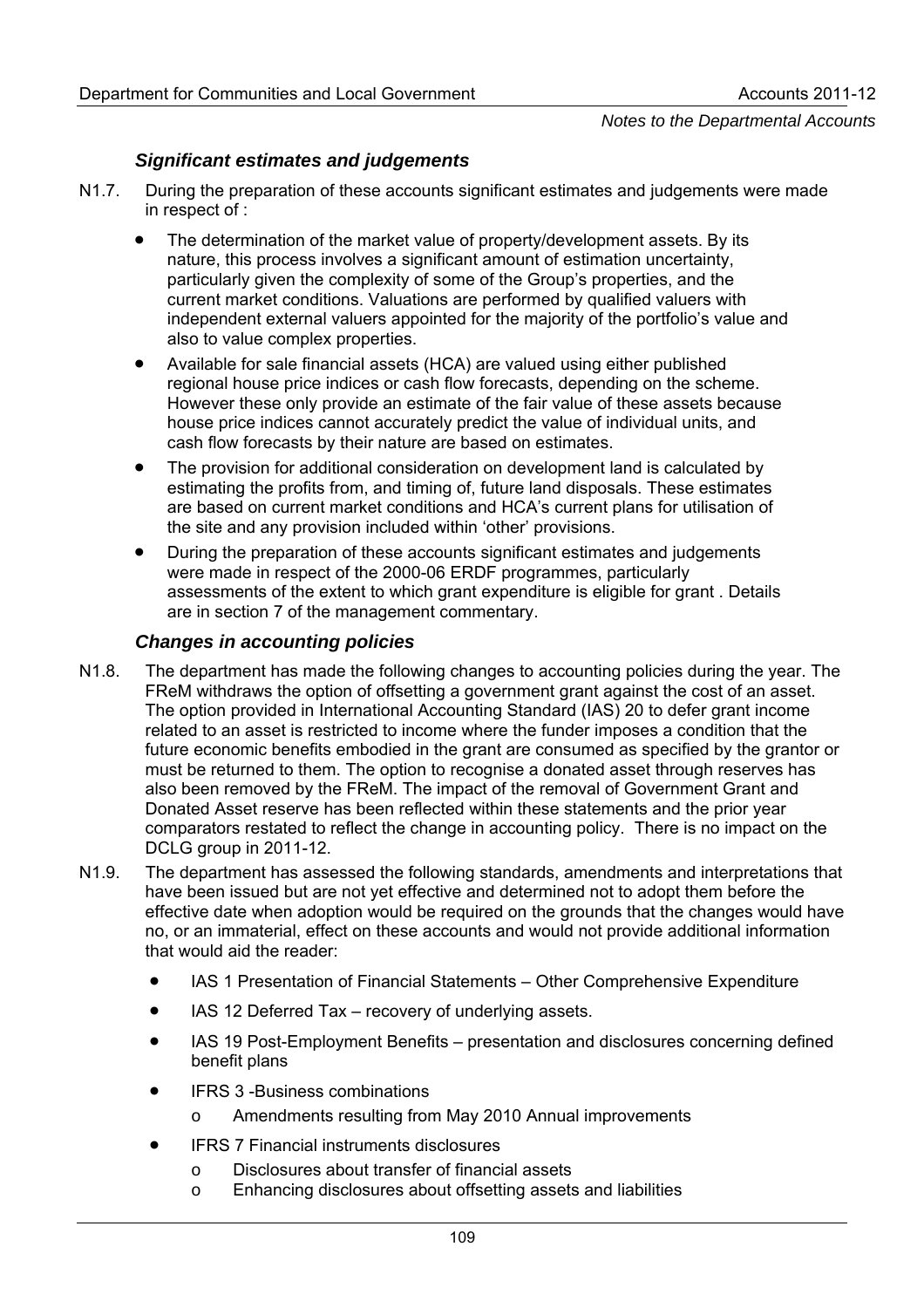- o Enhancing disclosures about initial application of IFRS 9
- o Classification and measurement of financial assets
- **IFRS 9 Financial Instruments** 
	- o Classification and measurement of financial assets
	- o Accounting for liabilities and deregulation
- IFRS 10 Consolidated Financial Statements
- IFRS 11 Joint Arrangements
- IFRS 12 Disclosure of interests in other entities
- IFRS 13 Fair Value Measurement

#### *Basis of consolidation*

- N1.10. These accounts comprise a consolidation of the core department, the departmental agency (the Planning Inspectorate – PINS) and those arms length bodies which fall within the departmental boundary as defined by the FReM and make up the 'departmental group'. Transactions between entities included in the consolidation are eliminated.
- N1.11. During 2010-11 the Community Development Foundation (CDF) was a departmental NDPB and a charity. It closed with effect from 31 March 2011 transferring its remaining functions to a new body in the charity sector. CDF is not included in the Designation Order for 2011-12 and therefore the accounts of CDF are not consolidated into these accounts. Transactions between the CDF and other members of the departmental group have not been eliminated either in 2011-12 or 2010-11.
- N1.12. The Leasehold Advisory Service and Firebuy are departmental NDPBs included in the consolidation and are also companies. These bodies prepare accounts in accordance with the Companies Act 2006 and in accordance with UK GAAP rather than IFRS. There are no material differences arising from the use of UK GAAP rather than IFRS by these bodies. Firebuy entered voluntary liquidation on 13 July 2011 and transactions before that date and incurred by the liquidators on behalf of Firebuy after that date have been included in these accounts. The Independent Housing Ombudsman is also a company producing accounts in accordance with the Companies Act 2006, but it has adopted International Accounting Standards and prepares accounts in accordance with the FReM so there are no differences in policies.
- N1.13. The Department for Communities and Local Government (DCLG) is the parent of the departmental group. These 2011-12 Accounts are the first consolidated accounts produced for the DCLG group. Where appropriate restated 2010-11 and 2009-10 comparative figures are also shown. Where material, accounting policies of the group have been aligned.
- N1.14. Note 36 includes a list of departmental entities showing those inside and outside the departmental accounting boundary.

#### *Operating segments*

- N1.15. During 2010-11 the previous performance regime of Public Service Agreements (PSAs) and Departmental Strategic Objectives (DSOs) was ended and departments are now required to apply the terms of IFRS 8 Operating Segments. IFRS 8 requires that segments are determined based on the entity's business model including the reporting of information to business decisions makers. Although interlocking the department's objectives are separated into three components for management reporting and decision making purposes and it has therefore determined that it has three operating segments: Localism, Neighbourhoods and Local Economies, Regeneration and European Programmes.
- N1.16. The department manages administration expenditure as a separate component and does not apportion such costs to its three segments. In line with IFRS 8 therefore it would not be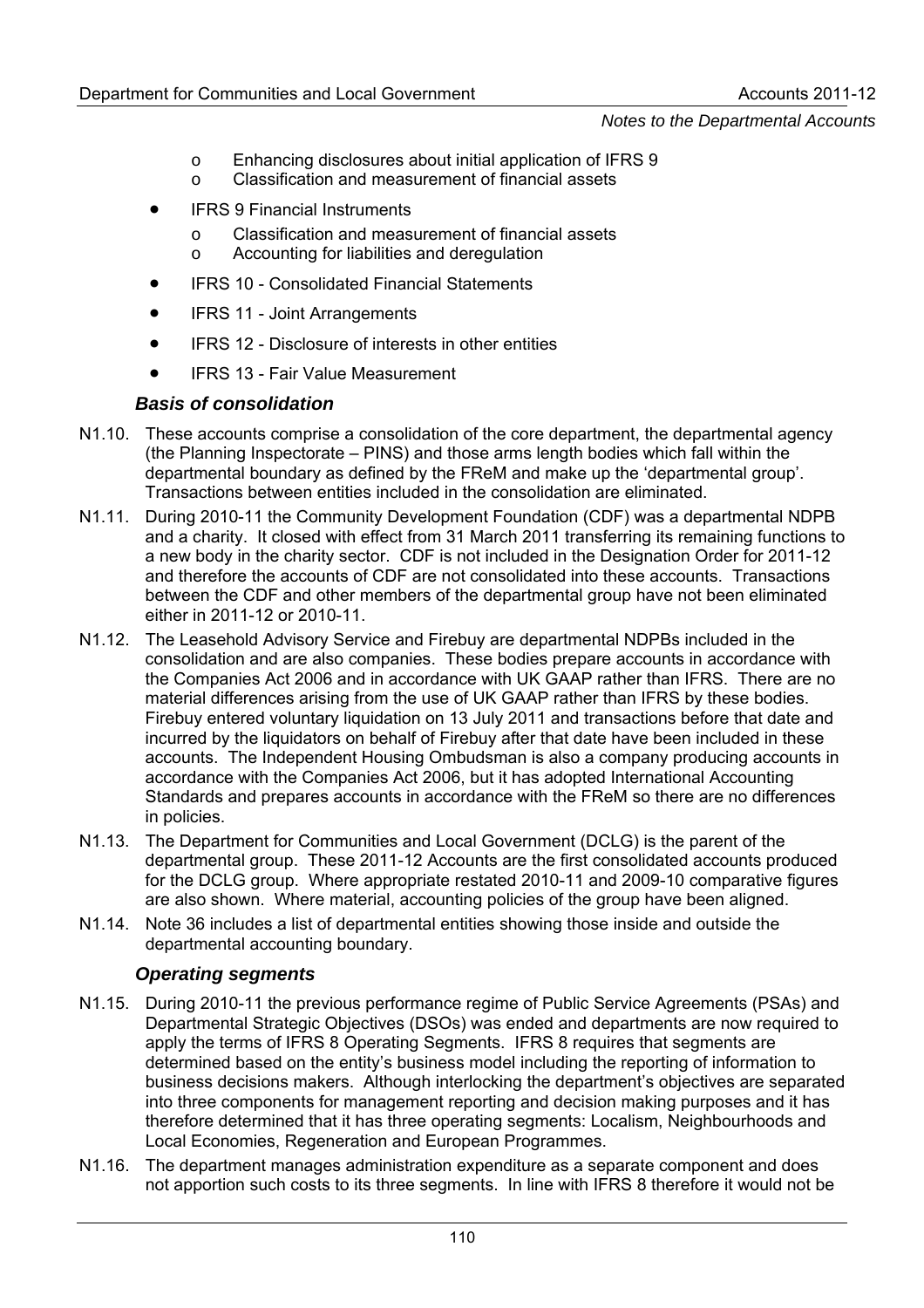appropriate to apportion administration costs to segments for segmental reporting purposes. Furthermore administration (overhead) expenditure is not valid as a segment in its own right, since it does not directly impact on performance, and it is not therefore reported as a separate segment. Therefore, in accordance with IFRS 8, not all the department's net expenditure is allocated to segments. Details of expenditure and income against these segments are reported in Note 6.

N1.17. As the department is a central government funded body, there is no requirement to raise funds and maintain shareholder value. Therefore, the department does not manage its assets in the same way as the private sector and does not rely on different segments to contribute towards profit by optimising use of assets. Therefore, the department does not report a segmental analysis of net assets.

#### *Property, plant and equipment*

- N1.18. Property, Plant and Equipment assets are reported under IAS 16. Where appropriate information technology software and development assets have been reported as Intangible Assets under IAS 38 and some buildings and land assets have been reported as Investment Properties under IAS 40.
- N1.19. Title to the freehold land and buildings shown in the accounts and recorded as property, plant and equipment and shown in these accounts under core department and agency is held by the Secretary of State. Otherwise title is held by the relevant NDPB.
- N1.20. Non-current assets are held at fair value as described in more detail in the paragraphs below.
- N1.21. Freehold land and buildings are restated at current value using full professional valuations undertaken every five years in accordance with Royal Institution of Chartered Surveyors (RICS) guidance and IAS 16. In intermediate years such properties are restated at amounts assessed by professional valuers using appropriate indices and other factors relevant to the locality. The department has determined that, given that property asset values are not material, this approach gives an acceptable approximation to fair value. Non-property assets disclosed as property, plant and equipment assets are stated at depreciated historical cost revalued annually using appropriate indices published by the Office for National Statistics. In some NDPBs depreciated historical cost is considered an acceptable proxy for fair value and so property, plant and equipment assets are not restated using indices. Assets under construction are held at the accounting date at their historical cost until they become operational and are not revalued.
- N1.22. Upward revaluations of non-current assets are credited to the revaluation reserve in the year of revaluation and downward revaluations are charged to the revaluation reserve except where to do so would result in debit balances for the relevant assets on the reserve in which case, the excess amount over the amount realiseable in the reserve, is charged to the Statement of Comprehensive Net Expenditure (SoCNE). Impairments in property plant and equipment are charged to the SoCNE except where the impairment is due to fluctuations in the market, in which case the treatment is the same as for revaluations.
- N1.23. The core department's capitalisation threshold is £5,000. Other entities use capitalisation thresholds between £1,500 and £5,000 depending on their circumstances. These differences have no material impact on the asset values reported in these accounts. There is no minimum threshold in respect of land assets.
- N1.24. The department allows grouping of items (including assets under construction) as follows:
	- Information technology: Networked computer infrastructure; Strategic IT equipment;
	- Plant and machinery: Telecommunications assets; Civil resilience strategic material; and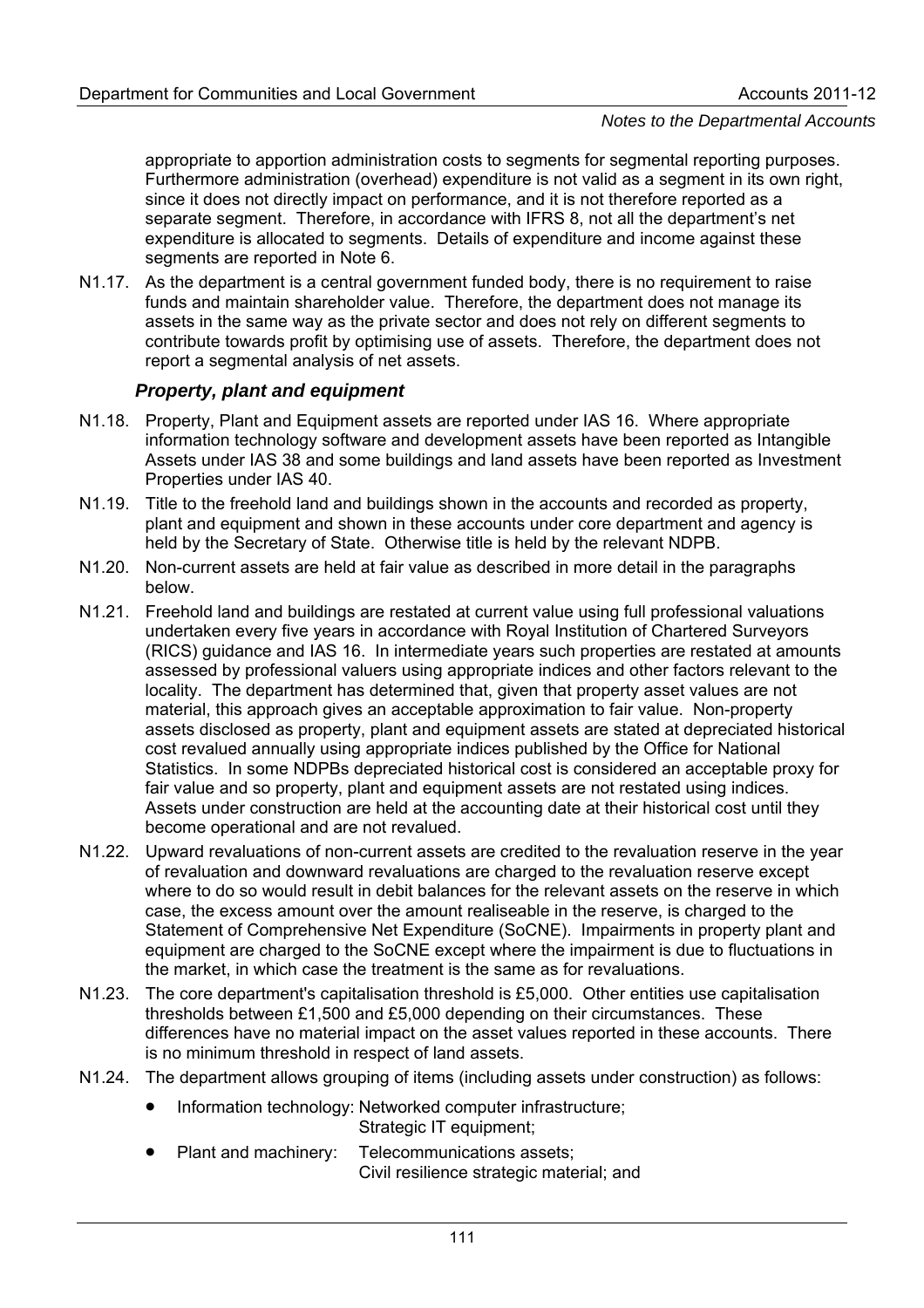- Furniture and fittings: Furniture assets purchased as part of a refurbishment project.
- N1.25. Where the department replaces key components of grouped assets, the replacement is depreciated over the remaining useful life of the asset. Where regular maintenance is performed, this is expensed during the year.
- N1.26. No depreciation is provided on freehold land as it has an unlimited or very long estimated useful life.
- N1.27. In accordance with IAS 16 depreciation is provided at rates calculated to write off the valuation of buildings and other property, plant and equipment assets on a straight-line basis over their estimated useful lives. Assets under construction are not depreciated until the asset is brought into use. Asset lives are in the following ranges:

| <b>Buildings</b>                                                    | 50 years or length of lease                                  |
|---------------------------------------------------------------------|--------------------------------------------------------------|
| Information Technology &<br><b>Strategic Information Technology</b> | 2 to 10 years                                                |
| <b>Plant and Machinery</b>                                          | 3 to 15 years                                                |
| <b>Motor Vehicles</b>                                               | 5 to 10 years (unspecialised)<br>5 to 30 years (specialised) |
| <b>Furniture and Fittings</b>                                       | 2 to 10 years                                                |

#### *Intangible assets*

- N1.28. Intangible assets comprise the capitalised value of systems developed in-house or bought in software, software licences and systems under development. Intangible assets are valued at cost less amortisation and impairment. Intangible assets are not revalued; the department considers the amortised replacement cost basis of valuation is not materially different from fair value.
- N1.29. The core department's capitalisation threshold for intangible assets is £5,000. Other entities use capitalisation thresholds between £1,500 and £5,000 depending on their circumstances. These differences have no material impact on the asset values reported in these accounts.
- N1.30. Costs incurred on internally generated intangible assets are recorded as systems under development. On completion of the development, or at such intermediate stage whereby the development is partially in use for its intended purpose, the asset is treated as live and the costs transferred to intangible assets as software.
- N1.31. In accordance with IAS 38, software and software licences are amortised on a straight line basis over the shorter of the term of the licence and the useful economic life (3 to 10 years as appropriate). Systems under development are not amortised.

#### *Investments*

N1.32. The core department's financial interests in public sector bodies, which are outside the departmental boundary, are treated as investments since they are held for the long term. These investments comprise Public Dividend Capital (PDC) of the QEII Conference Centre, Coalfields Growth and Enterprise Funds and the Fire Service College, and loans issued to the Fire Service College. The QEII Conference Centre and Fire Service College are Trading Funds outside the departmental accounting boundary. Under paragraph 9.2.4 of the FReM PDC is excluded from the Financial Instruments Standards and PDC is, therefore, included at historical cost less impairments. Loans to public sector bodies are valued at nominal value in accordance with the FReM. Coalfields Growth and Enterprise Funds are valued every quarter by Fund Managers and the impact of year end valuations recognised in the Statement of Comprehensive Net Expenditure.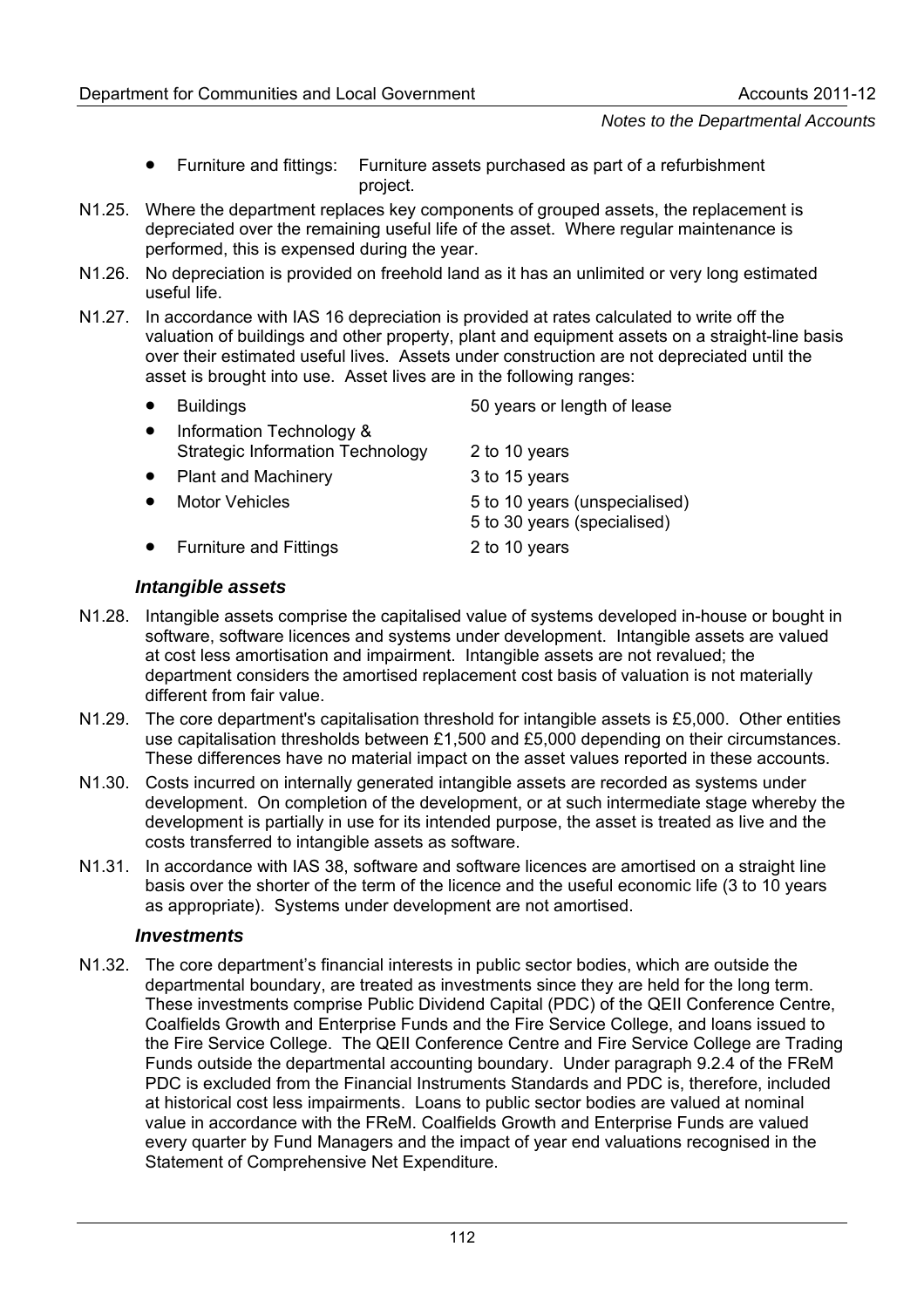- N1.33. Departmental NDPBs have a number of investments in other bodies either as loans or equity. The values of these investments in associates and joint ventures are recognised at cost less provision for impairment.
- N1.34. Where possible the share of net asset and profit information is based on audited Financial Statements to 31 March 2012. Unaudited or Financial Statements to 31 December 2011 have been used where audited March Statements are not available because these do not generally produce significantly different results and are prepared to a reporting date within three months of that of the department.

# *Available for sale financial assets*

- N1.35. The department's available for sale financial assets are interests in future sales proceeds of properties bought with financial assistance from the Homes and Community Agency. The HCA provides financial assistance to home buyers to buy a share in a new build home. The buyer must contribute a minimum of 50% of the full purchase price of the property and the HCA will assist with up to 50% of the full property price. The assistance is paid to the participating housebuilder, not the buyer. However, as part of the sales agreement, the HCA has an entitlement to a share of the future sales proceeds which will be equal to the initial percentage contribution. This is secured by a second charge on the property and enables the HCA to share future sale proceeds. In accordance with IAS39, the investments are stated at fair value and classified as available for sale financial instruments. The HCA also makes investments in certain private sector developments, where the returns are based on a share of the profitability of the scheme. These investments are also classified as available for sale and are stated at fair value.
- N1.36. Gains and losses arising from changes in fair value are recognised directly in reserves, except for impairment losses which are recognised in the SoCNE. On disposal of the asset the cumulative gain or loss previously recognised in reserves is included in the SoCNE for the period.

#### *Investment properties*

- N1.37. The QEII Conference Centre operates as a Trading Fund but the department has freehold ownership of the QEII Conference Centre land and building. The department also has freehold ownership of the Burlington Houses which are let to tenants. As these properties are not utilised by departmental staff or in delivery of departmental objectives they are considered as Investment Properties under the terms of IAS 40.
- N1.38. Investment properties are restated at fair value at the accounting date using annual professional valuations in accordance with IAS 40 and Royal Institution of Chartered Surveyors (RICS) guidance. Fair value equates to market value and valuation is based on the properties' current use and on the assumption that the current use will be maintained as part of a continuing business on a going concern basis and would be exchanged as part of the exchange of all the assets of the business.
- N1.39. Changes arising from revaluations are taken direct to the SoCNE. Investment properties are not depreciated.

#### *Financial assets*

- N1.40. All non-derivative financial assets are initially measured at fair value and, where non current, subsequently measured at amortised cost.
- N1.41. Financial assets consist of investments, available for sale assets, trade and other receivables, non-property inventories, cash and cash equivalents and other financial assets. Financial assets are classified as current assets unless settlement is expected to be at least twelve months after the end of the reporting period.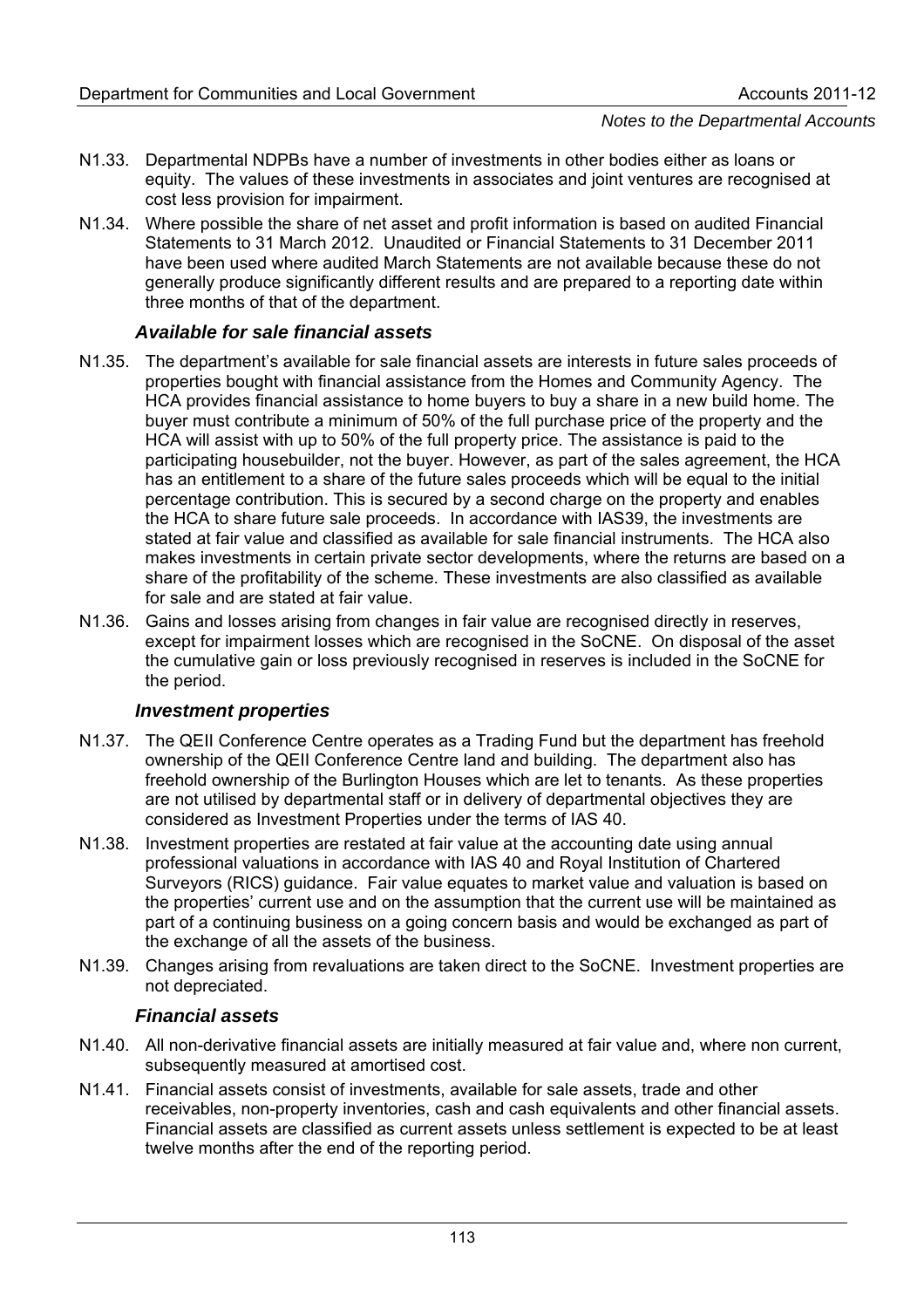# *Loans*

N1.42. Loans are shown at amortised cost using the effective interest rate and are included within non-current assets.

# *Trade and other receivables*

- N1.43. Trade and other receivables are financial assets with fixed or determinable payments that are not quoted in an active market. Trade and other receivables are measured at amortised cost less provisions for bad debts. The net of these balances are classified as either current or non-current 'trade and other receivables' in the consolidated Statement of Financial Position.
- N1.44. To reflect the time value of money the valuation of non-current receivables is adjusted by discounting the estimated risk-adjusted cash flows using the real rate set by HM Treasury (currently 2.2%) in accordance with the terms of IAS 39.
- N1.45. Under the 2007-13 European Regional Development Fund Programmes the department received advance funding from the European Union at the start of the programme period. The amounts concerned represented 7.5% of the total value of the 2007-13 ERDF Programmes in England. These advance payments were paid over to the Regional Development Agencies (RDA) which, until 30 June 2011, managed the programmes on behalf of the department. The amounts paid to each RDA were in proportion to its share of the programme and, with the exception of the London Development Agency, were repaid to the department during 2011-12 consequent to the decision to transfer management of delivery of the ERDF programmes from the RDAs to the department. The discounting applied to the advances was unwound on repayment.

# *Inventories*

#### Development Assets

- N1.46. Property assets, held for development purposes and consisting of land and buildings, are treated as inventories under the terms of the FReM and IAS2. IAS2 requires that inventories are valued at the lower of cost and net realisable value and the department's policy is to value these inventories at fair (market) value, as allowed by the FReM. The department considers such values are an acceptable approximation of net realisable value. A valuation of the whole portfolio is carried out at the end of each financial year by qualified valuers (who might be internal or external), with independent external valuers appointed to perform the majority of the portfolio's value and also to value complex properties. In all cases the valuations were in accordance with the Statement of Asset Valuation and Guidance Notes (6th Edition) published by the Royal Institution of Chartered Surveyors.
- N1.47. Each asset has an individual calculation in order to calculate the net gain or loss on each site following the revaluation. Any increase above historical cost is taken to the revaluation reserve whilst losses are written off against the reserve up to the value of the credit balance in the reserve and are shown in the Statement of Comprehensive Net Expenditure thereafter as an impairment charge. A write back of an impairment charge may occur if the value of an asset increases up to a maximum of its historical cost. Upon disposal of a development asset, any revaluation reserve relating to that asset is transferred to the general reserve.
- N1.48. Income (net of VAT) from the disposal of development property assets is recognised when there is a legally binding sale agreement, which has become unconditional and irrevocable by the end of the reporting period, subject to any provisions necessary to cover residual commitments relating to the property.
- N1.49. Where proceeds are receivable over a period of more than 12 months after the end of the reporting period, the proceeds are discounted at the Treasury discount rate of 2.2% to reflect the net present value of the receipts. The corresponding receivable is also discounted and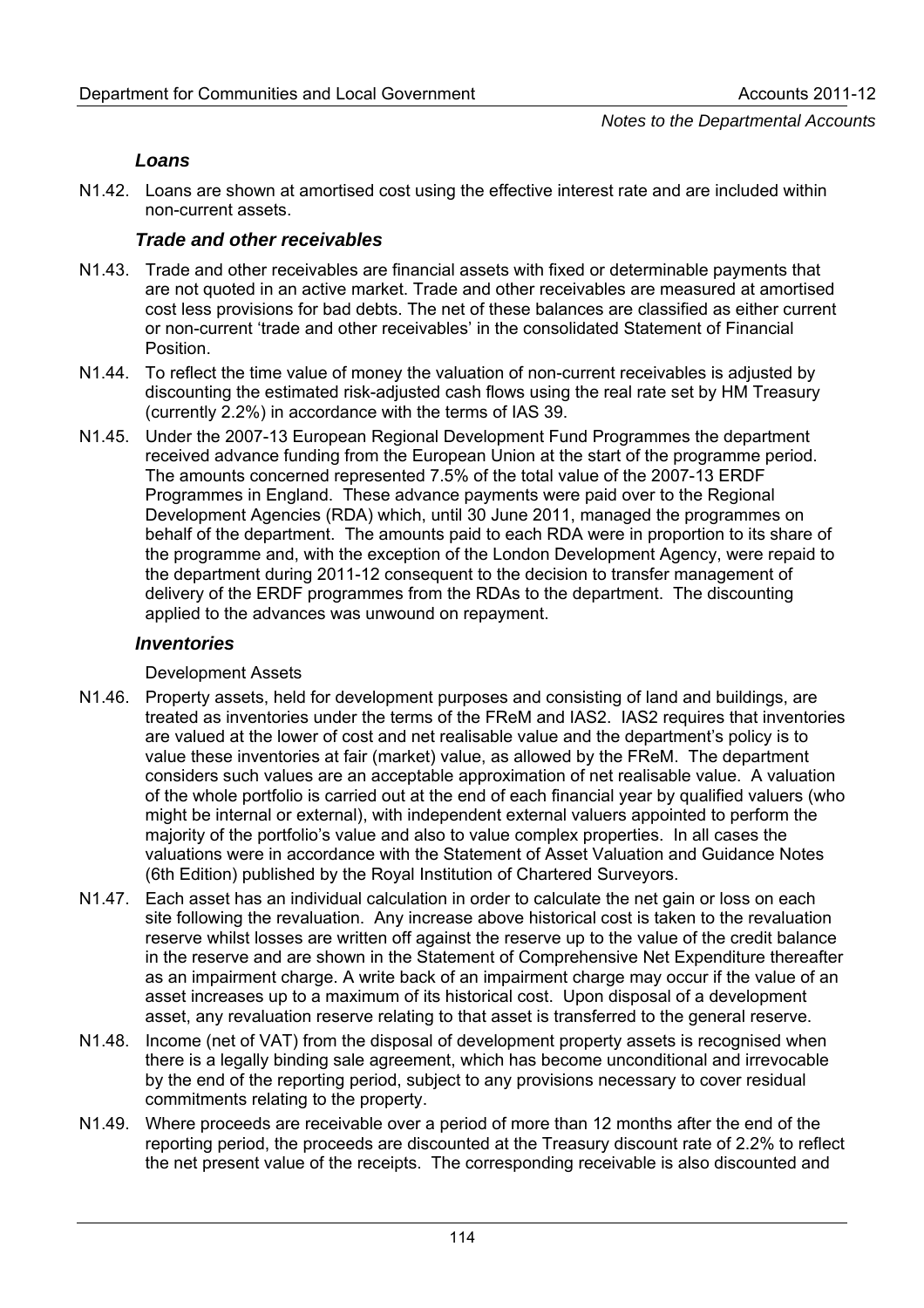the difference between actual cash receipts and the net present value of the receipts is credited to interest receivable over the life of the debt.

ERDF Work in Progress

N1.50. Claims for payment to ERDF projects are initially charged against work in progress and only recognised as expense once certified as compliant with the ERDF Regulations such that the related ERDF income can be recognised. Where any amounts charged to work in progress subsequently fail certification recovery of the cost is sought from projects. Work in progress is valued at the lower of cost and net realisable value.

# *Cash and cash equivalents*

N1.51. In accordance with IAS 7 cash comprises cash in hand, demand deposits and cash equivalents which comprise highly liquid investments that are readily convertible to known amounts of cash and where there is an insignificant risk of changes in value. These items are reported as cash and cash equivalents in the consolidated Statement of Financial Position.

# *Financial liabilities*

- N1.52. All non-derivative financial liabilities are initially measured at fair value and subsequently measured at amortised cost.
- N1.53. Financial liabilities consist of trade and other payables, finance lease payables and provisions. Financial liabilities are classified as current liabilities unless the department has an unconditional right to defer settlement for at least twelve months after the end of the reporting period.

# *Trade and other payables*

- N1.54. Under both the 2000-06 and the 2007-13 ERDF Programmes the department received advance funding from the European Union at the start of the programme period. The advance payments are either used up in support of eligible grant expenditure or, if not so utilised, will be returned by the department to the EU at the end of the programme period. There are no other Regulations which require the repayment of the advances. Accordingly the advance payments when received are treated as long term payables in the department's accounts. However the 2000-06 programmes are closing and no further grant payments are being made. The remaining balances relating to advances for the 2000-06 programmes held by the department have, therefore, been transferred to current liabilities.
- N1.55. The advances are paid by the EU in Euros and translated to Sterling when received by HM Treasury using the spot rate applied to such translations on the date of receipt.
- N1.56. To reflect the time value of money the valuation of non-current payables is adjusted by discounting the estimated risk-adjusted cash flows using the real rate set by HM Treasury (currently 2.2%) in accordance with the terms of IAS 39. This adjustment is made to the Euro values which are then translated to Sterling at the Bank of England spot rate applicable at the period end date in accordance with IAS 21.

# *Research and development expenditure*

N1.57. Expenditure on research and development, other than development expenditure specifically incurred in the development of IT systems recorded as Intangible non-current assets under IAS 38 (see Note N1.28), is treated as programme expenditure in the SoCNE in the year in which it is incurred.

#### *Administration and programme expenditure*

N1.58. Income and expenditure reported in the SoCNE is analysed between administration and programme. The classification of income and expenditure as administration or as programme follows the definitions set by HM Treasury.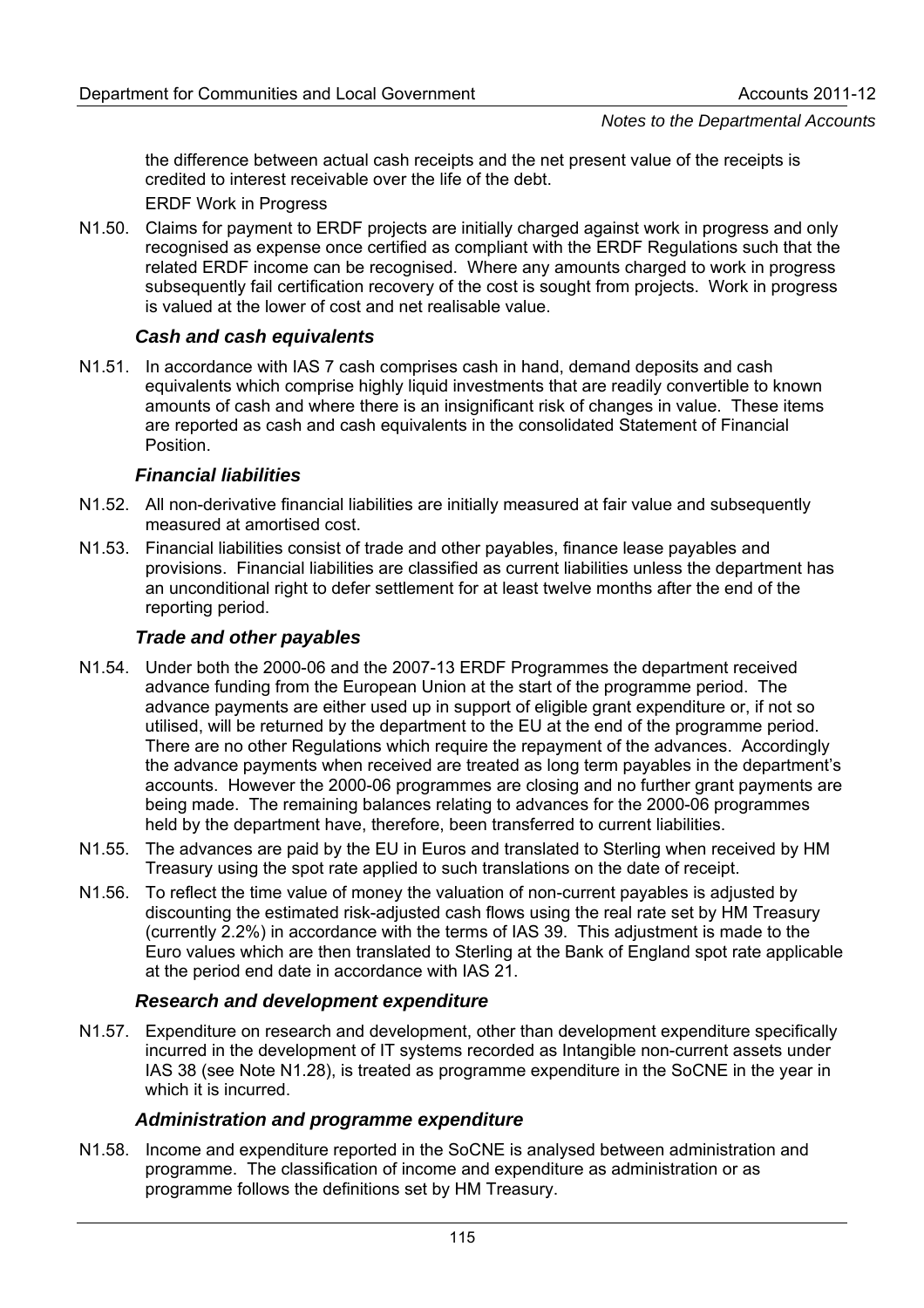N1.59. Income and expenditure of the Planning Inspectorate and NDPBs was categorised as programme in 2010-11. Changes have been made to the administration cost regime for 2011-12 whereby PINS and NDPB income and expenditure is split between administration and programme. Notes 2, 7, 8, 9, and 10 and the Consolidated Statement of Comprehensive Net Expenditure reflect the new definitions and 2010-11 comparatives have been restated.

#### *Operating income*

- N1.60. Income is recorded on an accruals basis at the transacted amounts, or the amounts at which customers are committed to pay.
- N1.61. Some departmental NDPBs included within these accounts have statutory authority to determine planning applications within their area. They receive a fee for applications lodged and monies received are recorded as deferred income. Planning fee receipts are recognised as income over the period from receipt of application to final determination.
- N1.62. Operating income is income which relates directly to the operating activities of the department. It principally comprises EU income, fees and charges for services provided on a full-cost basis to external customers, public repayment work and income from investments.
- N1.63. Operating income includes certain income payable to the Consolidated Fund in accordance with the FReM requirements.

#### *Value Added Tax*

- N1.64. Most of the activities of the department are outside the scope of VAT and, in general, output tax does not apply. But some NDPBs have trading activities where VAT is charged at the prevailing rate and where related input VAT costs are deemed recoverable. Input VAT is also recovered on certain contracted-out services.
- N1.65. Irrecoverable VAT is charged to the relevant expenditure category or, if appropriate, capitalised with additions to fixed assets. Where output tax is charged or input VAT is recoverable, the amounts are stated net of VAT.

#### *Corporation Tax*

- N1.66. The core department is not subject to Corporation Tax. However, NDPBs may incur Corporation Tax on profits from activities considered as trading, for instance rental income from land and buildings acquired for regeneration purposes.
- N1.67. The tax charge represents the sum of current tax and deferred tax. Both current and deferred Corporation Tax are recognised in the SoCNE except to the extent that they relate to items recognised directly in taxpayers' equity, in which case they are recognised in taxpayers' equity.
- N1.68. Current tax is the expected tax payable on the taxable surplus for the year, based on tax rates that have been enacted or substantively enacted by the end of the reporting period, and any adjustment to tax payable in respect of previous years.
- N1.69. Deferred tax is the tax expected to be payable or recoverable in the future arising from temporary differences between the carrying amounts of assets and liabilities for financial reporting purposes and the amounts used for income tax purposes. Deferred tax is calculated at the tax rates expected to apply in the period when the liability is settled or the asset realised, based on tax rates that have been enacted or substantively enacted by the end of the reporting period.
- N1.70. A deferred tax asset is recognised only to the extent that it is probable that future taxable surpluses will be available against which the temporary differences can be utilised.

#### *Foreign exchange*

N1.71. The departmental group functional and presentational currency is Sterling.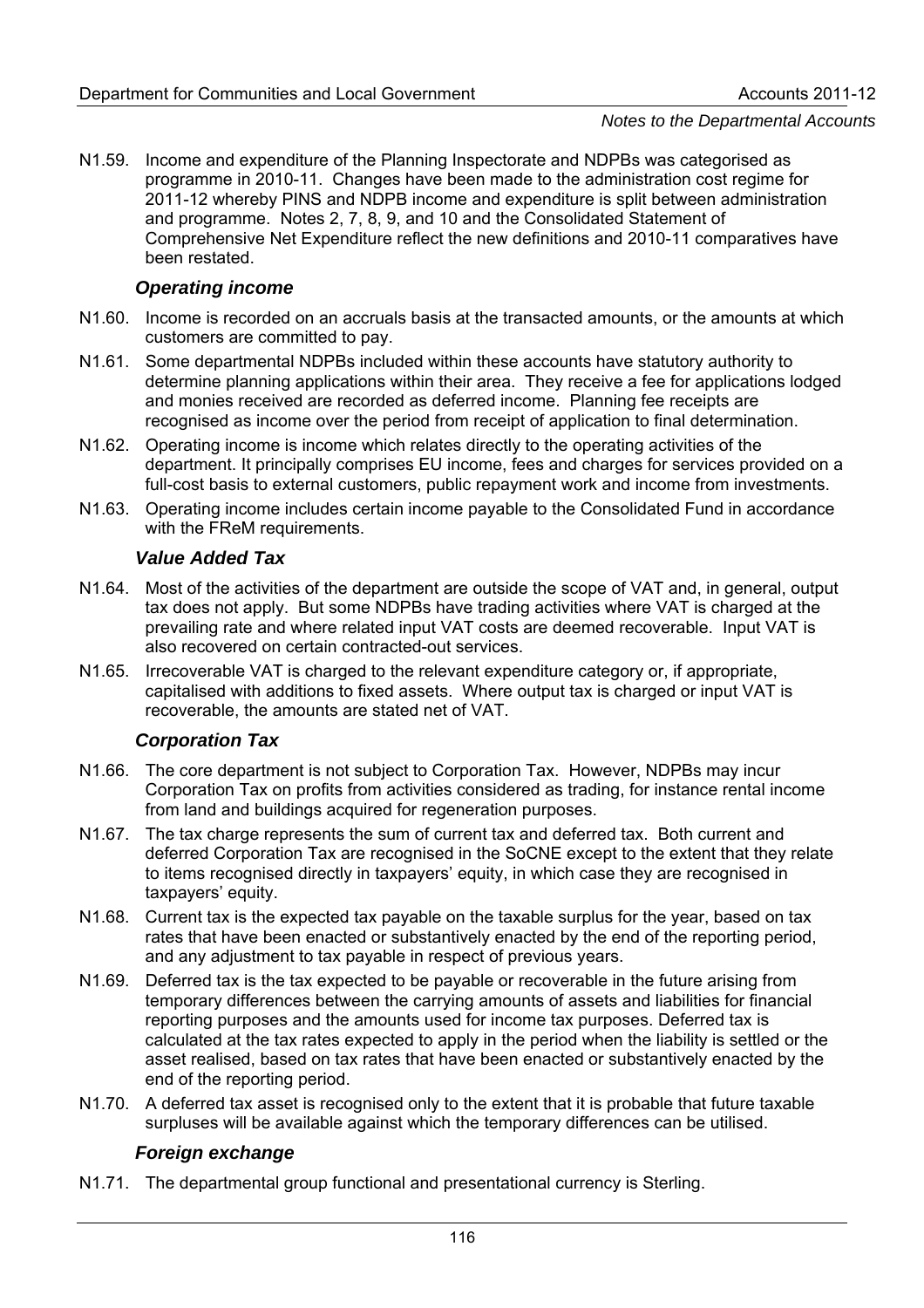N1.72. Transactions in foreign currencies are recorded in Sterling at the rate of exchange ruling at the date of the transaction. ERDF balances in the department's SoFP which are Sterling equivalents of a Euro amount are translated at the accounting date at the spot rate in accordance with IAS 21. Translation differences are taken to the SoCNE.

# *Pensions and other employee benefits*

- N1.73. Past and present employees of the core department and agency are covered by the provisions of the Principal Civil Service Pension Scheme (PCSPS). This comprises several schemes which are unfunded defined benefit schemes with varying contribution rules and rates. The department recognises the expected cost of employers' contributions on a systematic basis over the period during which it benefits from employees' services by payments to the PCSPS of amounts calculated on an accruals basis. Liability for payment of future benefits is a charge on the PCSPS and not recognised in these accounts. In respect of the defined contribution scheme, the department recognises the contributions payable for the year.
- N1.74. Employees of NDPBs are generally members of funded defined benefit schemes shared with other employers. These schemes are valued and where separate shares of assets and liabilities can be identified the actuaries estimate the employer's share of underlying assets and liabilities on a consistent and reasonable basis. For these schemes, plan assets are measured at fair value, and liabilities are measured on an actuarial basis and discounted to present value. The net obligation is recognised as a liability within provisions for pensions. The operating and financing costs of these schemes are recognised separately in the SoCNE. Service costs are spread over the working lives of employees and financing costs are recognised in the period in which they arise. Actuarial gains and losses are recognised directly in other comprehensive expenditure in full. More details of individual schemes are available in the annual accounts of the bodies concerned.
- N1.75. The department accrues for short-term employee benefits (which fall due within twelve months of the period in which they are earned). The department is required to pay, as termination benefits, the additional cost of benefits, beyond the normal PCSPS benefits, in respect of employees who retire early, unless the retirements are on approved medical grounds. The department provides for the full cost of benefits (including pensions payable up to the normal retirement age and lump sums) when it becomes demonstrably committed to providing those benefits.

#### *Grants payable*

- N1.76. Grants made by the department are recorded as expenditure in the period that the underlying event or activity giving entitlement to the grant occurs, or with unringfenced grants on the occurrence of such other event giving rise to entitlement.
- N1.77. Grant in Aid payments from the department to NDPBs are paid only when the need for cash has been demonstrated by the body concerned. NDPBs treat receipts of Grant in Aid as financing. These transactions are eliminated on consolidation.
- N1.78. Grant may need to be recovered from recipients for a variety of reasons depending on grant conditions. Where recoveries are made income is recognised at the point that the invoice, or other notice requiring repayment, has been issued.
- N1.79. In 2011-12 a new grant Local Services Support grant (LSSG) was set up. The department manages this for other central departments in a similar way to Area Based Grant. Receipts from other departments and payments of the associated grants to Local Authorities are accounted for on an agency basis and are not taken through the department's SoCNE.
- N1.80. Under the Local Government Finance Act 1988, National Non-domestic Rates (NNDR) are to be paid to the Secretary of State who is then required to redistribute them to local authorities in accordance with the methodology set out each year in the Local Government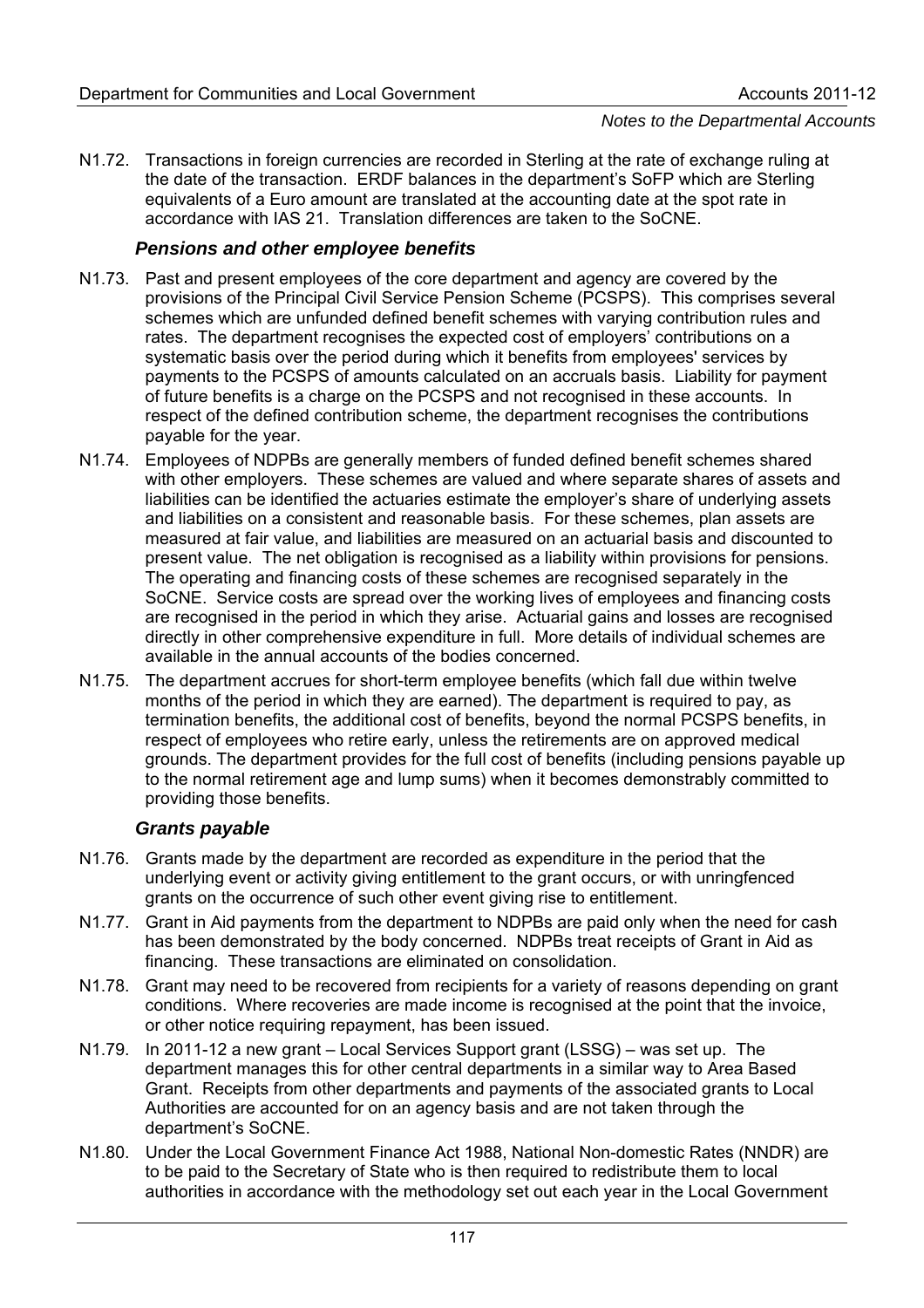Finance Report (England) made under section 78A of the Act. The non-domestic rates are thus, in effect, pooled and redistributed. The operation of the pool is governed by Schedule 8 to the 1988 Act and regulations made under section 141. A White Paper Account, published separately, shows the aggregate cash movements and demonstrates the working of the pool.

- N1.81. The department acts as an agent for the Consolidated Fund in respect of NNDR receivable which is paid over to the Consolidated Fund. These receipts do not flow through the department's Statement of Comprehensive Net Expenditure but instead are held on the Statement of Financial Position as a liability until paid over to the Consolidated Fund. Transactions and balances appear in a Trust Statement recording collections received and paid over to the Consolidated Fund account or in these accounts. This Trust Statement is included in pages 163 to 174 of these accounts.
- N1.82. The department makes NNDR grant payments to local authorities in lieu of business rates according to a set formula. The amounts of grant payable are included in the department's Consolidated Statement of Comprehensive Net Expenditure for the year, together with adjustments to the previous year's grant which are recognised and payable only once the amounts due are calculated, audited and the entitlement established.
- N1.83. The department acts as Managing Authority for ERDF in England. The 2000-06 programme is now complete and will be closed once the department has agreed the final position on each programme with the European Commission. Until this process is complete deferred income, accrued income and receivables balances relating to the 2000-06 programme remain on the department's Statement of Financial Position. The 2007-13 programme is active and from 1 July 2011 the department took on the detailed management of the programme from the Regional Development Agencies. Expenditure is incurred on projects which submit grant claims to the department and these are paid after appropriate checks. However, the department does not recognise expenditure until the claims are certified as compliant with ERDF rules by the department's Certifying Authority team. Prior to certification the amounts are held as work in progress (inventory – see N1.50). On certification the department recognises the ERDF expense and an equivalent amount of ERDF income.
- N1.84. Until 1 April 2011 the department managed Area Based Grant (ABG) on behalf of a number of central government departments. Receipts from other departments and payments of the associated grants to Local Authorities were accounted for on an agency basis and were not taken through the department's SoCNE. ABG was abolished from 31 March 2011.

#### *Leases*

- N1.85. The terms of all departmental leases are reviewed and, where the risks and rewards of ownership rest with the department, leases are treated as finance leases. The capital values of finance leases, together with the current value of future capital repayments are held as assets and liabilities in the department's Statement of Financial Position. Asset values are depreciated in accordance with the policy relating to the asset class to which they are classified. Leases other than finance leases are classified as operating leases. Operating leases are charged to the SoCNE on a straight-line basis over the term of the lease, taking account of any lease incentives in accordance with the terms of IAS 17.
- N1.86. The department also reviews all service contracts (eg contracts for the supply of IT services) to determine whether the contracts include an embedded finance lease under the terms of IAS 17 as interpreted by IFRIC 4.
- N1.87. Assets owned by the Group which are leased out under finance leases are recorded as disposals at the inception of the lease. Amounts due from lessees are recognised in the consolidated Statement of Financial Position as finance lease receivables at the amount of the net investment in the lease with the valuation reflecting the present value of the minimum future lease payments. Amounts received from finance leases are apportioned between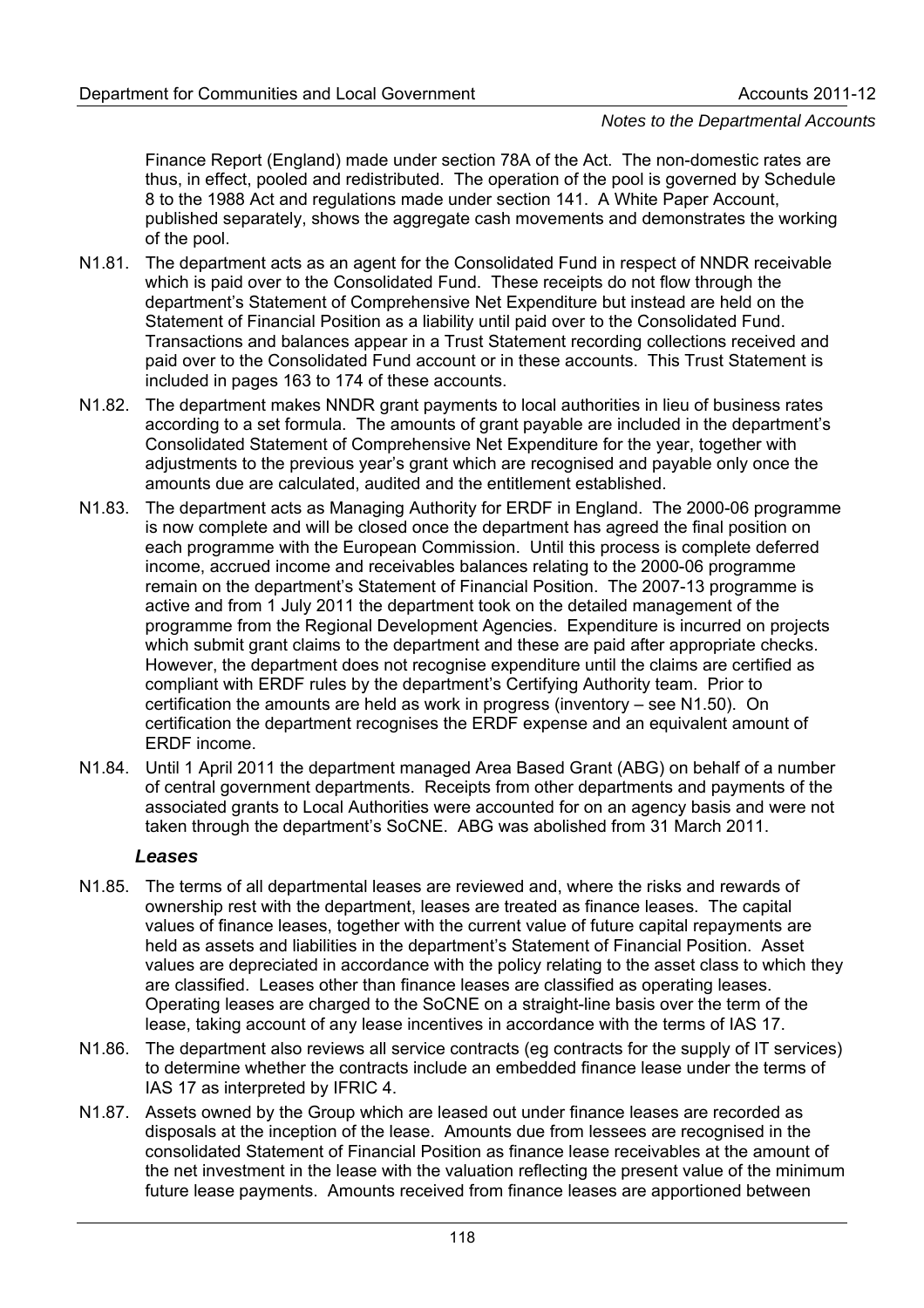finance income and a reduction in the remaining balance of the lease receivable so as to receive a constant rate of interest on the remaining balance of the receivable. Finance income is recognised in the consolidated Statement of Comprehensive Net Expenditure.

#### *Provisions*

- N1.88. Under the terms of IAS 37, the department provides for legal or constructive obligations, which are of uncertain timing or amount but where it is considered probable that a liability exists at the year end date on the basis of the best estimate of the expenditure required in settling the obligation. Where the effect of the time value of money is significant, the estimated risk-adjusted cash flows are discounted using the real rate set by HM Treasury (currently 2.2% for general provisions and 2.8% for pension schemes).
- N1.89. The department reports provisions due within 12 months under current liabilities and those due in more than 12 months under non-current liabilities in accordance with IAS 37. Full details are given in Note 23.

#### *Contingent liabilities*

- N1.90. In addition to contingent liabilities disclosed in accordance with IAS 37, Provisions, Contingent Liabilities and Contingent Assets, the department discloses for Parliamentary reporting and accountability purposes certain statutory and non-statutory contingent liabilities where the likelihood of a transfer of economic benefit is remote, but which have been reported to Parliament in accordance with the requirements of Managing Public Money. These comprise:
	- items over £250,000 (or lower, where required by specific statute) that do not arise in the normal course of business; and
	- all items (whether or not they arise in the normal course of business) over £100,000 (or lower, where required by specific statute or where material in the context of these accounts) which are required by the FReM to be noted in these accounts.
- N1.91. Contingent liabilities that are not required to be disclosed by IAS 37 are stated at the amounts reported to Parliament.

#### *Third party assets*

N1.92. The department holds, as custodian or trustee, certain assets belonging to third parties. These are not recognised in the accounts, since neither the department nor government more generally, has a direct beneficial interest in them. Further information is provided in Note 35.

#### *Machinery of Government changes*

- N1.93. As part of the transfer of responsibilities to local Fire and Rescue Authorities certain New Dimension project assets were transferred under Machinery of Government (MoG) terms. The net book value of the assets transferred was £38.061m in 2010-11, this reduction in the department's assets and the corresponding change to reserves has been shown in the SoFP and Note 9. 2009-10 comparative years' balances have been restated. Further transfers with a net book value of £8.4m were made in 2011-12 via a Capital Grant in Kind transfer in accordance with treatment agreed with HM Treasury and the Fire and Rescue Authorities. The impact of this transfer is reflected in the SoFP with a change in reserves arising from reflecting the Capital Grant in Kind in Note 9. Final transfers are due to take place in 2012-12.
- N1.94. During 2011-12 MoG transfers have occurred as follows
	- Economic assets and associated administrative expenditure transferred from the Regional Development Agencies (RDAs) to the HCA;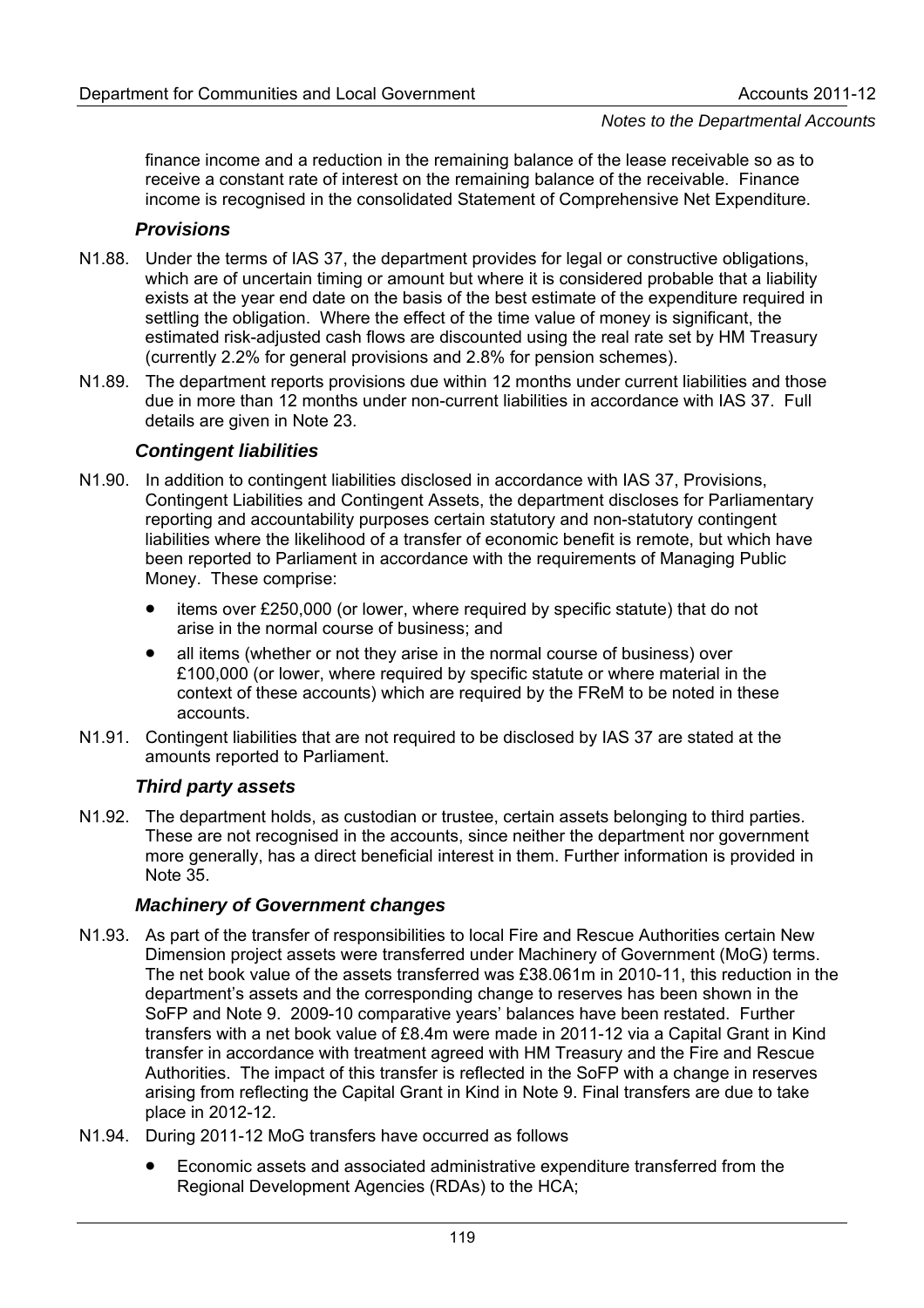- The Residential Property Tribunal Service transferred from the core department to the Ministry of Justice;
- Sponsorship of the Ordnance Survey transferred from the core department to the Department for Business, Innovation and Skills, and
- Responsibility for Families with Multiple Problems programme transferred from the Department of Education as part of the Troubled Families initiative.
- N1.95. Summary details of the impact of these changes on the financial statements are given in paragraphs 7.3 to 7.6 on pages 70 to 71.

#### N1.96. Other Changes:

Transfers under acquisition accounting have taken place in respect of

- Management of ERDF programme transferred from Regional Development Agencies to the department
- London Development Agency was abolished under the Localism Act on 1 April 2012 and its functions and assets transferred to Greater London Authority. For the final 3 months of 2011-12, grant funding to the LDA was provided through DCLG rather than its previous sponsoring department BIS. In 2012-13, DCLG will provide grant funding to the GLA.
- Thurrock Thames Gateway Development Corporation transferred assets to Thurrock District Council

The impact of these transfers has been recognised in these financial statements. Acquisition accounting is applied from the date of acquisition and there is no requirement to restate prior year balances.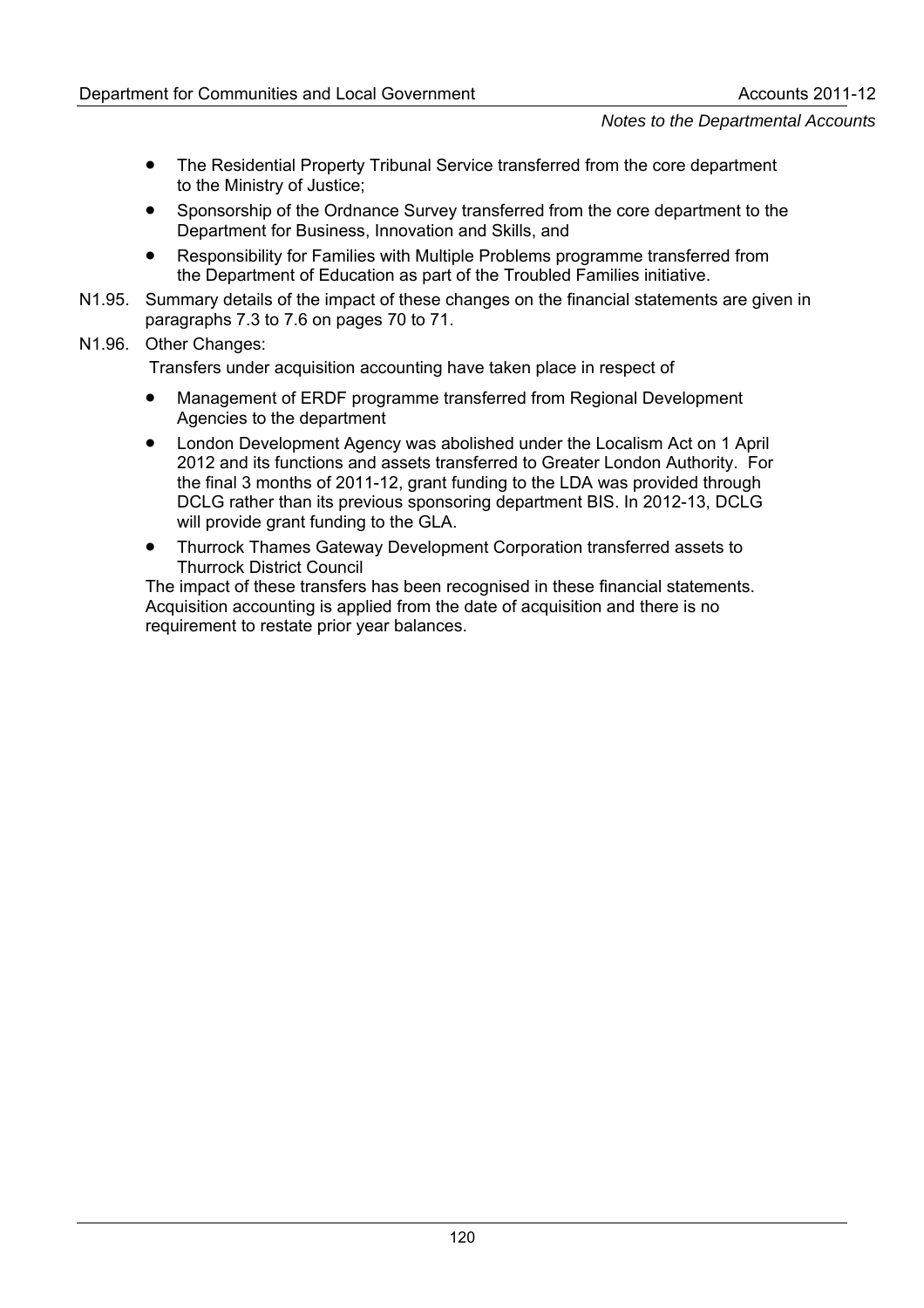| Note 2.                                                             | <b>Net Outturn 2.1</b> |                |            | Analysis of net resource outturn by section |                          |                       |                       |                       |                         |                       |
|---------------------------------------------------------------------|------------------------|----------------|------------|---------------------------------------------|--------------------------|-----------------------|-----------------------|-----------------------|-------------------------|-----------------------|
|                                                                     |                        |                |            |                                             |                          |                       |                       |                       | 2011-12                 | 2010-11<br>restated   |
|                                                                     |                        |                |            | Outturn                                     |                          |                       |                       |                       | <b>Estimate</b>         | Outturn               |
|                                                                     |                        | Administration |            |                                             | Programme                |                       |                       |                       | Net total               |                       |
|                                                                     | Gross                  | Income         | <b>Net</b> | Gross                                       | Income                   | Net                   | Total                 | <b>Net Total</b>      | compared to<br>Estimate | Total                 |
| Spending in Departmental Expenditure Limit (DEL) - DCLG Communities |                        |                |            |                                             |                          |                       |                       |                       |                         |                       |
| Voted expenditure                                                   |                        |                |            |                                             |                          |                       |                       |                       |                         |                       |
| A Localism<br><b>B</b> Neighbourhoods                               |                        |                |            | 706,900<br>359,079                          | (26, 602)<br>(2, 425)    | 680,298<br>356,654    | 680,298<br>356,654    | 584,723<br>366,708    | (95, 575)<br>10,054     | 2,433,954<br>202,255  |
| Local Economies,<br>C Regeneration & European<br>Programmes         |                        |                |            | 522,532                                     | (177, 806)               | 344,726               | 344,726               | 467,945               | 123,219                 | 618,851               |
| Research, Data & Trading<br>D<br>Funds                              |                        |                |            | 1,162                                       | (1, 127)                 | 35                    | 35                    | 1,772                 | 1,737                   | 4,169                 |
| DCLG staff, building and<br>infrastructure costs                    | 205,550                | (11, 426)      | 194,124    | 16,068                                      | (782)                    | 15,286                | 209,410               | 262,473               | 53,063                  | 308,793               |
| F Localism (NDPB)                                                   | 964                    |                | 964        |                                             |                          |                       | 964                   | 1,718                 | 754                     | 1,217                 |
| G Neighbourhoods (NDPB)                                             | 126,571                | (9,050)        | 117,521    | 1,416                                       |                          | 1,416                 | 118,937               | 177,917               | 58,980                  | 199,232               |
| Local Economies,<br>H Regeneration & European<br>Programmes (NDPB)  | 26,370                 |                | 26,370     | 84,007                                      |                          | 84,007                | 110,377               | 86,915                | (23, 462)               | 76,853                |
| Total spending in DEL -<br><b>DCLG Communities</b>                  | 359,455                | (20, 476)      | 338,979    | 1,691,164                                   | (208, 742)               | 1,482,422             | 1,821,401             | 1,950,171             | 128,770                 | 3,845,324             |
| Spending in DEL - DCLG Local Government                             |                        |                |            |                                             |                          |                       |                       |                       |                         |                       |
| Voted expenditure                                                   |                        |                |            |                                             |                          |                       |                       |                       |                         |                       |
| I Revenue Support Grant                                             |                        |                |            | 5,905,455                                   |                          | 5,905,455             | 5,905,455             | 5,905,455             |                         | 3,167,008             |
| Non-Domestic Rate<br>Payments                                       |                        |                |            | 19,000,000                                  |                          | 19,000,000            | 19,000,000            | 19,000,000            |                         | 21,500,000            |
| K London Governance                                                 |                        |                |            | 63,423                                      |                          | 63,423                | 63,423                | 63,419                | (4)                     | 46,540                |
| Other Grants and<br>Payments                                        |                        |                |            | 1,384,648                                   | (1, 373)                 | 1,383,275             | 1,383,275             | 1,466,038             | 82,763                  | 980,458               |
| M Valuation Service                                                 |                        |                |            | 152,000                                     |                          | 152,000               | 152,000               | 152,000               |                         | 150,196               |
| <b>Audit Commission</b><br>N<br>Disbanding                          |                        |                |            | 12,081                                      |                          | 12,081                | 12,081                | 20,090                | 8,009                   | 517                   |
| O Local Government (NDPB)                                           |                        |                |            | 41,414                                      | $\overline{\phantom{a}}$ | 41,414                | 41,414                | 44,689                | 3,275                   | 20,896                |
| Total spending in DEL -<br><b>DCLG Local Government</b>             |                        |                |            | 26,559,021                                  | (1, 373)                 | 26,557,648            | 26,557,648            | 26,651,691            | 94,043                  | 25,865,615            |
| <b>TOTAL spending in DEL</b>                                        | 359,455                | (20, 476)      | 338,979    | 28,250,185                                  | (210, 115)               | 28,040,070            | 28,379,049            | 28,601,862            | 222,813                 | 29,710,939            |
| Spending in Annually Managed Expenditure (AME)                      |                        |                |            |                                             |                          |                       |                       |                       |                         |                       |
| Voted expenditure                                                   |                        |                |            |                                             |                          |                       |                       |                       |                         |                       |
| P Localism<br>Q Neighbourhoods                                      |                        |                |            | 315,743<br>7,290,882                        | (7,994,322)              | 315,743<br>(703, 440) | 315,743<br>(703, 440) | 323,091<br>(642, 593) | 7,348<br>60,847         | 383,803<br>(581, 415) |
| Local Economies,<br>R Regeneration &<br>Eupropean Programmes        |                        |                |            | (34, 693)                                   | (26, 745)                | (61, 438)             | (61, 438)             | (30,000)              | 31,438                  | (71, 450)             |
| DCLG staff, building and<br>S<br>infrastructure costs               |                        |                |            | (20, 337)                                   |                          | (20, 337)             | (20, 337)             | (20,000)              | 337                     | 20,701                |
| T NNDR Outturn Adjustment                                           |                        |                |            | 732,313                                     |                          | 732,313               | 732,313               | 750,000               | 17,687                  | 1,110,883             |
| U Localism (NDPB)                                                   |                        |                |            |                                             |                          |                       |                       | $\mathbf{1}$          |                         |                       |
| V Neighbourhoods (NDPB)                                             |                        |                |            | 64,190                                      |                          | 64,190                | 64,190                | 35,840                | (28, 350)               | 11068                 |
| Local Economies,<br>W Regeneration & European<br>Programmes (NDPB)  |                        |                |            | 55,165                                      |                          | 55,165                | 55,165                | 94,827                | 39,662                  | 170,673               |
| <b>TOTAL spending in AME</b>                                        | $\blacksquare$         | $\blacksquare$ |            | 8,403,263                                   | (8,021,067)              | 382,196               | 382,196               | 511,166               | 128,970                 | 1,044,263             |
| <b>TOTAL (DEL &amp; AME)</b>                                        | 359,455                | (20, 476)      | 338,979    | 36,653,448                                  | (8,231,182)              | 28,422,266            | 28,761,245            | 29,113,028            | 351,783                 | 30,755,202            |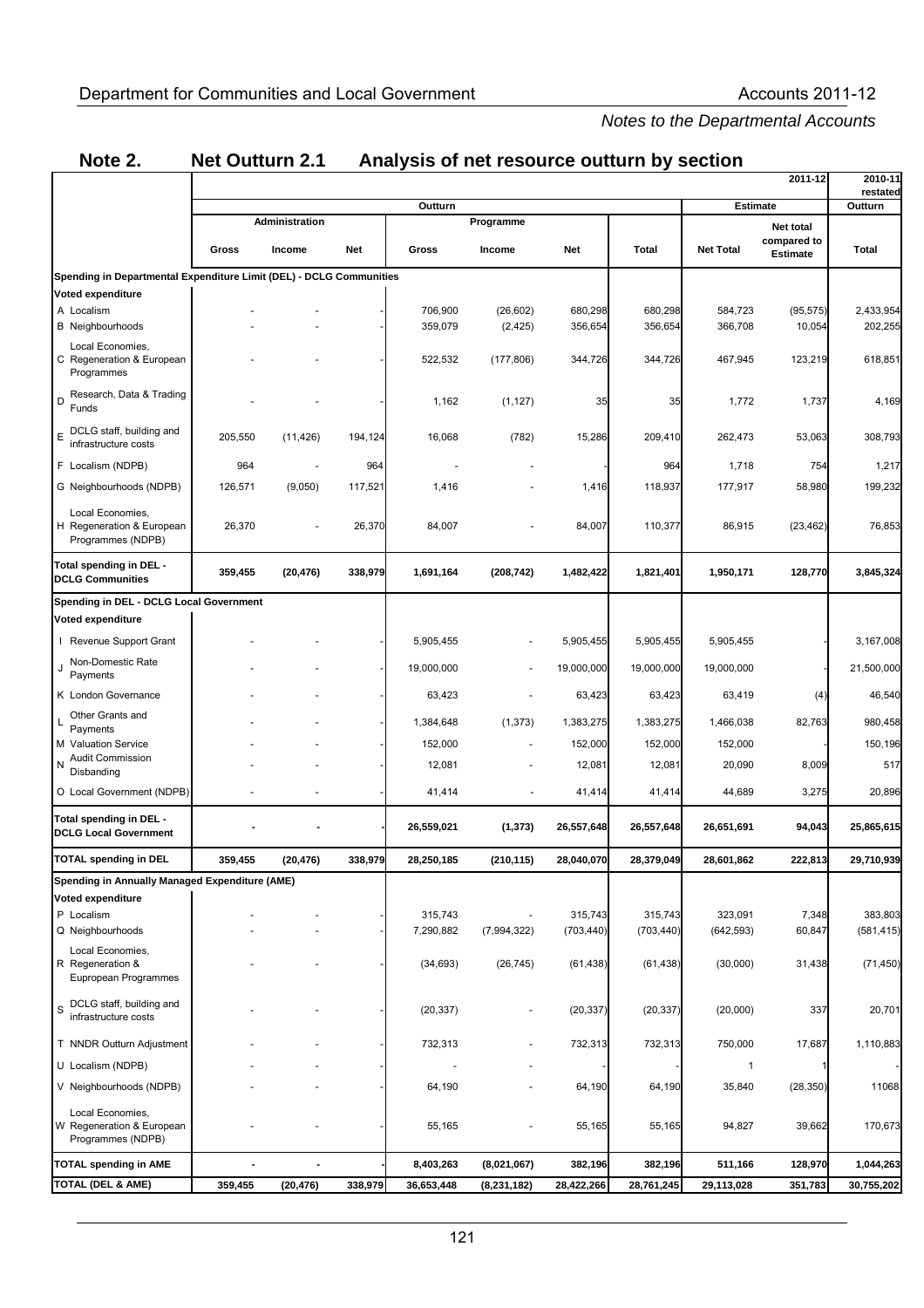# **2.2 Analysis of net capital outturn by section**

|                                                                        |           |               |            |            |                                               | £'000               |
|------------------------------------------------------------------------|-----------|---------------|------------|------------|-----------------------------------------------|---------------------|
|                                                                        |           |               |            |            | 2011-12                                       | 2010-11             |
|                                                                        |           | Outturn       |            |            | <b>Estimates</b>                              | restated<br>Outturn |
|                                                                        | Gross     | <b>Income</b> | <b>Net</b> | <b>Net</b> | <b>Net Total</b><br>Compared<br>with Estimate | <b>Net</b>          |
| Spending in Departmental Expenditure Limit<br>(DEL) - DCLG Communities |           |               |            |            |                                               |                     |
| Voted:                                                                 |           |               |            |            |                                               |                     |
| A Localism                                                             | 157,299   | (8,420)       | 148,879    | 249,149    | 100,270                                       | 92,288              |
| <b>B</b> Neighbourhoods                                                | 1,050,250 | (52, 363)     | 997,887    | 1,020,236  | 22,349                                        | 1,565,450           |
| Local Economies, Regeneration & European<br>C.<br>Programmes           | 794,817   | (204, 937)    | 589,880    | 381,496    | (208, 384)                                    | 336,000             |
| D Research, Data & Trading Funds                                       |           |               |            |            |                                               | (1, 418)            |
| E DCLG staff, building and infrastructure costs                        | 1,702     | (373)         | 1,329      | 4,441      | 3,112                                         | 3,117               |
| F Localism (NDPB)                                                      |           |               |            |            |                                               | 15,100              |
| G Neighbourhoods (NDPB)                                                | 1,935,184 | (75, 326)     | 1,859,858  | 1,879,228  | 19,370                                        | 3,561,378           |
| Local Economies, Regeneration & European<br>Programmes (NDPB)          | 223,094   |               | 223,094    | 320,447    | 97,353                                        | 498,169             |
| <b>Total spending in DEL - DCLG Communities</b>                        | 4,162,346 | (341, 419)    | 3,820,927  | 3,854,997  | 34,070                                        | 6,070,084           |
| Spending in DEL - DCLG Local Government                                |           |               |            |            |                                               |                     |
| Voted:                                                                 |           |               |            |            |                                               |                     |
| K London Governance                                                    |           |               |            |            |                                               | 1,600               |
| L Other Grants and Payments                                            | (7, 846)  |               | (7, 846)   |            | 7,846                                         | (69, 109)           |
| O Local Government (NDPB)                                              | 134       | (5)           | 129        | 50         | (79)                                          | (197)               |
| <b>Total spending in DEL - DCLG Local Government</b>                   | (7, 712)  | (5)           | (7, 717)   | 50         | 7,767                                         | (67, 706)           |
| <b>TOTAL spending in DEL</b>                                           | 4,154,634 | (341, 424)    | 3,813,210  | 3,855,047  | 41,837                                        | 6,002,378           |
| <b>Annually Managed Expenditure (AME)</b>                              |           |               |            |            |                                               |                     |
| Voted:                                                                 |           |               |            |            |                                               |                     |
| Q Neighbourhoods                                                       | 152,824   |               | 152,824    | 370,000    | 217,176                                       | 842,972             |
| <b>TOTAL (AME)</b>                                                     | 152,824   |               | 152,824    | 370,000    | 217,176                                       | 842,972             |
| <b>TOTAL (DEL &amp; AME)</b>                                           | 4,307,458 | (341, 424)    | 3,966,034  | 4,225,047  | 259,013                                       | 6,845,350           |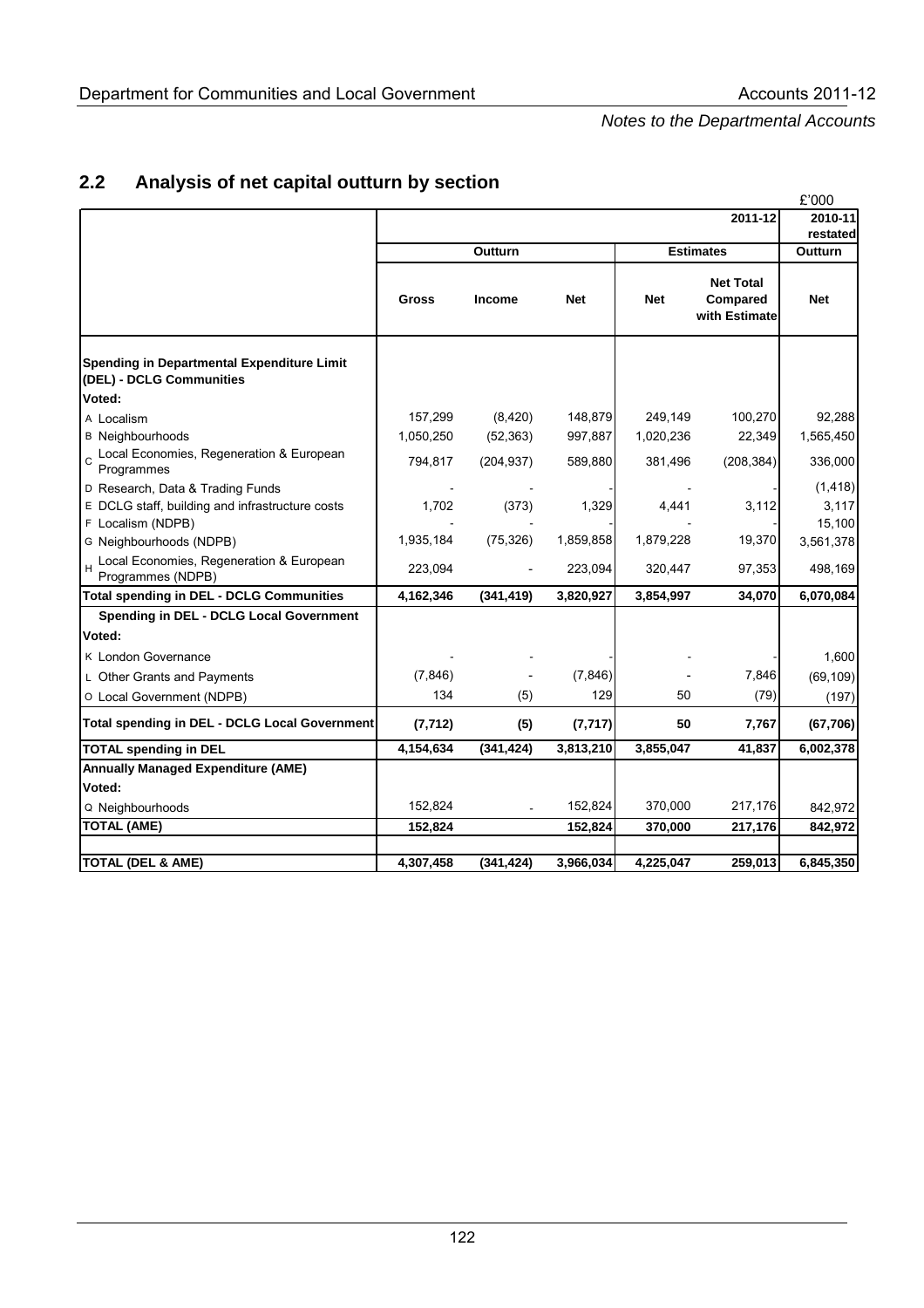# **Note 3. Reconciliation of outturn to net operating cost and against administration budget**

# **3.1 Reconciliation of net resource outturn to net operating cost**

|                                                                                          |                                                   |              |             | £'000         |
|------------------------------------------------------------------------------------------|---------------------------------------------------|--------------|-------------|---------------|
|                                                                                          |                                                   |              | 2011-12     | 2010-11       |
|                                                                                          |                                                   | <b>Notes</b> |             | as reported   |
|                                                                                          |                                                   |              | Outturn     | Outturn       |
| Total resource outturn in Statement of                                                   |                                                   |              |             | 37,720,702    |
| Parliamentary Supply                                                                     |                                                   |              |             |               |
| Less:                                                                                    | Income payable to the<br><b>Consolidated Fund</b> |              |             | (1, 114, 196) |
| Net Operating Costs in Consolidated Statement of Comprehensive<br><b>Net Expenditure</b> |                                                   |              |             | 36,606,506    |
|                                                                                          |                                                   |              | 2011-12     | 2010-11       |
| 2010-11 Data restated following Clear Line of Sight                                      |                                                   |              |             | restated      |
| reclassifications and other changes                                                      |                                                   |              |             |               |
| Total resource outturn in Statement of                                                   |                                                   | 2.1          | 28,761,245  | 30,755,202    |
| <b>Parliamentary Supply</b>                                                              |                                                   |              |             |               |
| Add:                                                                                     | <b>Capital Grants</b>                             |              | 3,647,706   | 6,061,870     |
|                                                                                          | Other (Grant in Aid)                              |              |             | 1,423         |
| Less:                                                                                    | Income payable to the<br><b>Consolidated Fund</b> | 5            | (6,479,414) | (118, 478)    |
| Net Operating Costs in Consolidated Statement of Comprehensive<br><b>Net Expenditure</b> |                                                   |              | 25,929,537  | 36,700,017    |

## **3.2 Outturn against final administration budget and Administration net operating cost**

|                                                                            |              |           | £'000       |
|----------------------------------------------------------------------------|--------------|-----------|-------------|
|                                                                            |              |           | 2010-11     |
|                                                                            | <b>Notes</b> |           | as reported |
|                                                                            |              | Outturn   | Outturn     |
| <b>Estimate - Administration Costs Limit</b>                               |              |           | 256,351     |
| Outturn Gross Administration Costs                                         |              |           | 292,068     |
| Outturn - Gross Income Relating to Administration Costs                    |              |           | (46, 052)   |
| <b>Outturn - Net Administration Costs</b>                                  |              |           | 246,016     |
|                                                                            |              | 2011-12   | 2010-11     |
| 2010-11 Data restated following Clear Line of Sight                        |              |           |             |
| reclassifications and other changes                                        |              |           | restated    |
| <b>Estimate - Administration Costs Limit</b>                               |              | 377,046   | 450,913     |
| <b>Outturn Gross Administration Costs</b>                                  | 2.1          | 359.455   | 500,134     |
| Outturn - Gross Income Relating to Administration Costs                    | 2.1          | (20, 476) | (80, 501)   |
| <b>Outturn - Net Administration Costs</b>                                  |              | 338,979   | 419,633     |
| <b>Reconciliation to Operating Costs:</b>                                  |              |           |             |
|                                                                            | 11           |           |             |
| Plus: non supply income (CFERs)<br>Less: Net supported capital expenditure |              |           |             |
|                                                                            |              |           |             |
| Plus expenditure classified as 'other current' in 2010-11                  |              |           | 45,844      |
| <b>Administration Net Operating Costs</b>                                  |              | 338,979   | 465,477     |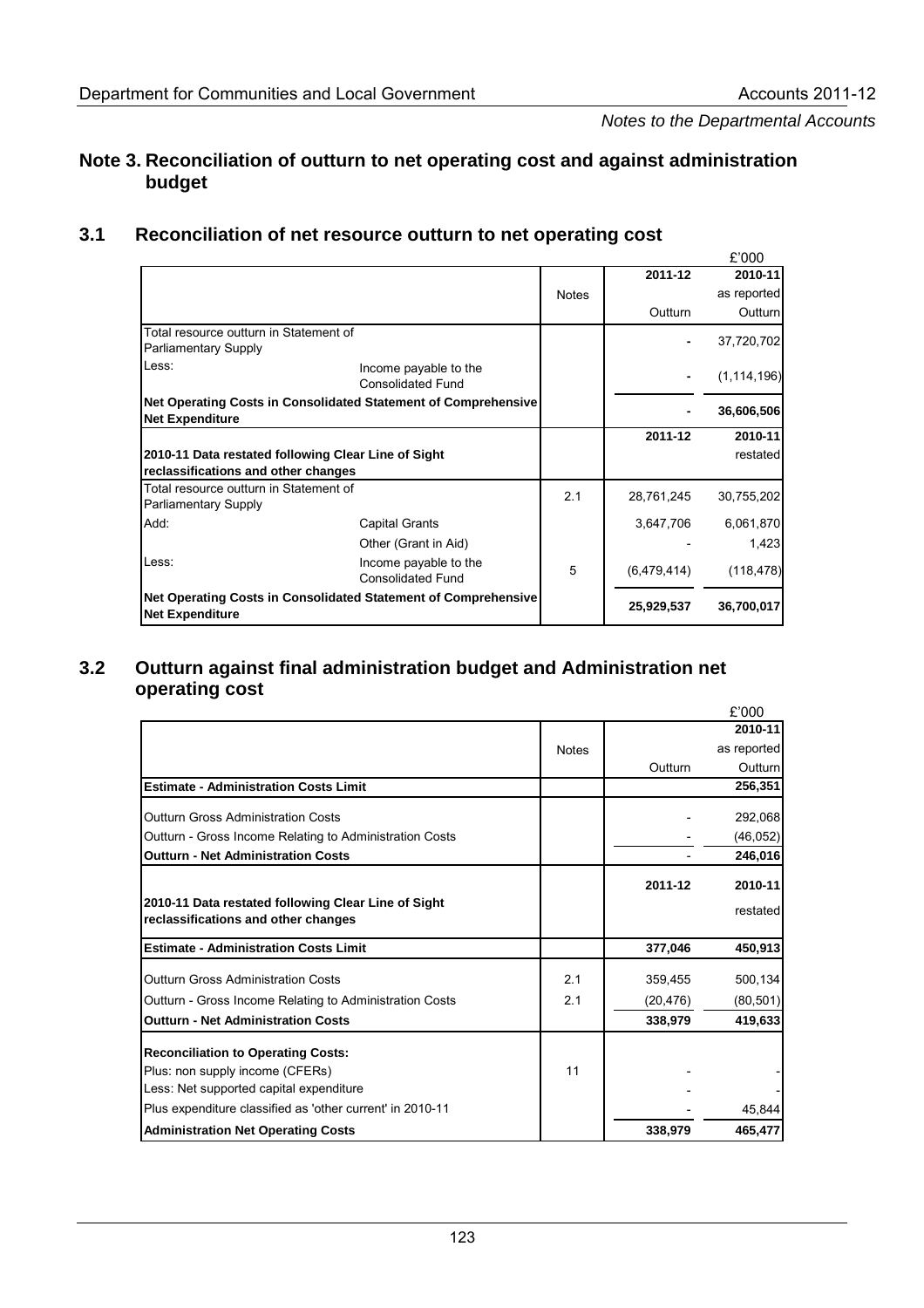| Note 4. Reconciliation of Net Cash Requirement to increase/(decrease) in cash |  |  |
|-------------------------------------------------------------------------------|--|--|
|-------------------------------------------------------------------------------|--|--|

|                                                                           |                | £'000               |
|---------------------------------------------------------------------------|----------------|---------------------|
|                                                                           | 2011-12        | 2010-11<br>restated |
|                                                                           | Outturn        | Outturn             |
| Net cash requirement - core department and agency                         | (31, 438, 209) | (36,797,932)        |
| From the Consolidated Fund (Supply) - current year                        | 31,824,505     | 37,626,961          |
| From the Consolidated Fund (Supply) - prior year                          |                |                     |
| Amounts due to the Consolidated Fund received and not paid over           | 38,818         | 222,213             |
| Amounts due to the Consolidated Fund received in prior year and paid over | (222, 213)     | (134, 987)          |
| NNDR non supply funding                                                   |                | 9,322               |
| <b>Other balances surrenderable to the Consolidated Fund</b>              |                | (902, 866)          |
| Increase/(decrease) in cash held by core department and agency            | 202,901        | 22,712              |
| Add - increase/(decrease) in cash held by Designated Bodies               | (228, 510)     | 41,701              |
| Net increase/(decrease) in cash held by Departmental Group                | (25, 609)      | 64,413              |
|                                                                           |                |                     |

# **Note 5. Income payable to the Consolidated Fund**

# **5.1 Analysis of income payable to the Consolidated Fund**

In addition to Appropriation in Aid the following income relates to the department and is payable to the Consolidated Fund (cash receipts being shown in italics).

|                                                                  |              |               | <b>Outturn 2011-12</b> |               | £'000<br><b>Outturn 2010-11</b><br>restated |
|------------------------------------------------------------------|--------------|---------------|------------------------|---------------|---------------------------------------------|
|                                                                  |              | <b>Income</b> | <b>Receipts</b>        | <b>Income</b> | Receipts                                    |
|                                                                  | <b>Notes</b> |               |                        |               |                                             |
| Operating Income collected on behalf of the<br>Consolidated Fund | 10, 11       | 6,479,414     | 6,483,901              | 118,478       | 118,478                                     |
| Other amounts collectable on behalf of the Consolidated<br>Fund  |              |               |                        |               |                                             |
| Excess cash surrenderable to the Consolidated Fund               |              | 389           | 389                    | 2,670         | 2,670                                       |
| Total income payable to the Consolidated Fund                    |              | 6,479,803     | 6,484,290              | 121.148       | 121,148                                     |

# **5.2 Consolidated Fund Income**

Consolidated Fund income shown in note 5.1 above does not include any amounts collected by the department where it was acting as agent of the Consolidated Fund rather than as principal. Full details of income collected as agent for the Consolidated Fund are in the department's Trust Statement published separately from but alongside these finance statements.

#### **Note 6. Operating costs by operating segment**

The department's activities are considered to represent three segments:

Segment 1 Localism

Segment 2 Neighbourhoods

Segment 3 Local economies, regeneration and European programmes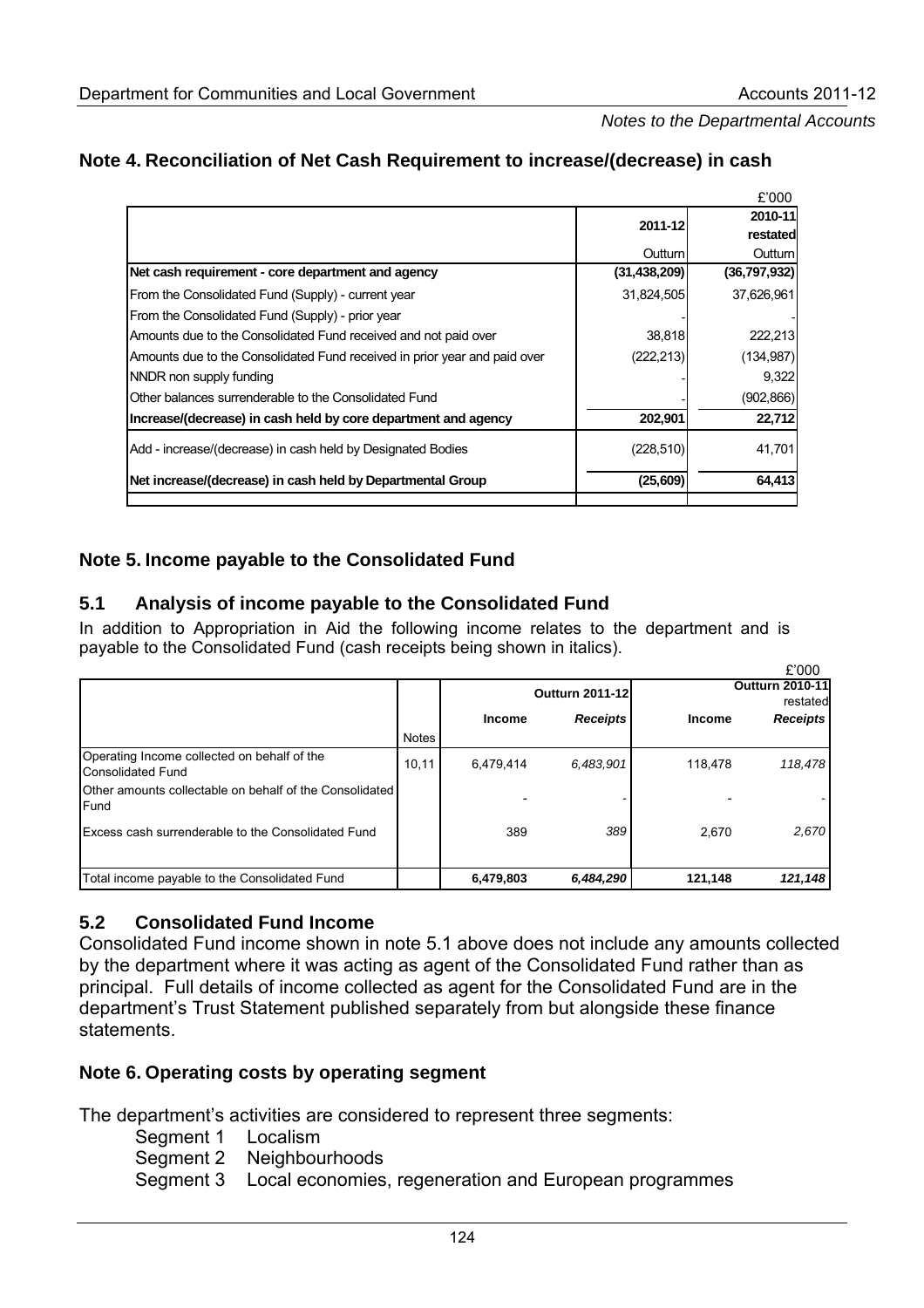$\overline{a}$ 

#### *Notes to the Departmental Accounts*

Net programme expenditure against these segments is shown in the following table. Programme expenditure on 'Research, data and trading funds' and 'Audit Commission disbanding' and all Administration expenditure is not allocated to segments.

|                          |      |                       |                          |                     |             |            |               |            | L UUU       |
|--------------------------|------|-----------------------|--------------------------|---------------------|-------------|------------|---------------|------------|-------------|
|                          |      |                       |                          |                     | 2011-12     |            |               |            | 2010-11     |
|                          |      |                       |                          |                     |             |            |               |            | Restated    |
|                          | Note | Seament 1             |                          | Segment 2 Segment 3 | Total       | Segment 1  | Seament 2     | Segment 3  | Total       |
|                          |      |                       |                          |                     |             |            |               |            |             |
| <b>Gross Expenditure</b> | 2    | 28,443,170 10,746,574 |                          | 1.768.689           | 40,958,433  | 29,876,123 | 6.747.602     | 1.764.224  | 38,387,949  |
|                          | ◠    |                       | $(33,437)$ $(8,069,842)$ | (492, 246)          | (8,595,525) | (39,711)   | (1, 102, 235) | (308, 362) | (1,450,308) |
| Income                   |      |                       |                          |                     |             |            |               |            |             |
|                          |      |                       |                          |                     |             |            |               |            |             |
| <b>Net Expenditure</b>   |      | 28,409,733            | 2,676,732                | 1,276,443           | 32,362,908  | 29,836,412 | 5,645,367     | 1,455,862  | 36,937,641  |

The department does not consider that assets and liabilities can be meaningfully allocated to segments and therefore manages and reports on assets and liabilities as a single block. Therefore, in accordance with IFRS 8, no breakdown of assets and liabilities by segment is given.

# **6.1 Reconciliation between operating segments and SoCNE**

|                                                                                                                 |       |            |           |                     |                          |            |           |           | £'000                   |
|-----------------------------------------------------------------------------------------------------------------|-------|------------|-----------|---------------------|--------------------------|------------|-----------|-----------|-------------------------|
|                                                                                                                 |       |            |           |                     | 2011-12                  |            |           |           | 2010-11                 |
|                                                                                                                 |       |            |           |                     |                          |            |           |           | Restated                |
|                                                                                                                 | Note  | Segment 1  |           | Segment 2 Segment 3 | Total                    | Segment 1  | Segment 2 | Segment 3 | Total                   |
| Total net expenditure<br>per statement of<br>comprehensive net<br>expenditure by<br>operating segment           | 6     | 28,409,733 | 2,676,732 | 1,276,443           | 32,362,908               | 29,836,412 | 5,645,367 | 1,455,862 | 36,937,641              |
| Reconciling items:<br>Income<br>Expenditure                                                                     |       |            |           |                     | (6, 541, 674)<br>104,625 |            |           |           | (202, 070)<br>(42, 366) |
| <b>Total comprehensive</b><br>expenditure per<br>Statement of<br><b>Comprehensive Net</b><br><b>Expenditure</b> | SoCNE |            |           |                     | 25,925,859               |            |           |           | 36,693,205              |

# **6.2 Reconciliation between operating segments and SoPS**

|                                                                                                       |             |            |                               |           |                       |            |           |           | £'000                   |
|-------------------------------------------------------------------------------------------------------|-------------|------------|-------------------------------|-----------|-----------------------|------------|-----------|-----------|-------------------------|
|                                                                                                       |             |            |                               |           | 2011-12               |            |           |           | 2010-11<br>Restated     |
|                                                                                                       | Note        |            | Segment 1 Segment 2 Segment 3 |           | Total                 | Segment 1  | Segment 2 | Segment 3 | Total                   |
| Total net expenditure<br>per statement of<br>comprehensive net<br>expenditure by<br>operating segment | 6           | 28,409,733 | 2,676,732                     | 1,276,443 | 32,362,908            | 29,836,412 | 5,645,367 | 1,455,862 | 36,937,641              |
| Reconciling items:<br>Income<br>Expenditure                                                           |             |            |                               |           | (249, 423)<br>613,794 |            |           |           | (351, 996)<br>1,014,907 |
| Net Outturn per<br><b>Statement of</b><br><b>Parliamentary Supply</b>                                 | <b>SoPS</b> |            |                               |           | 32,727,279            |            |           |           | 37,600,552              |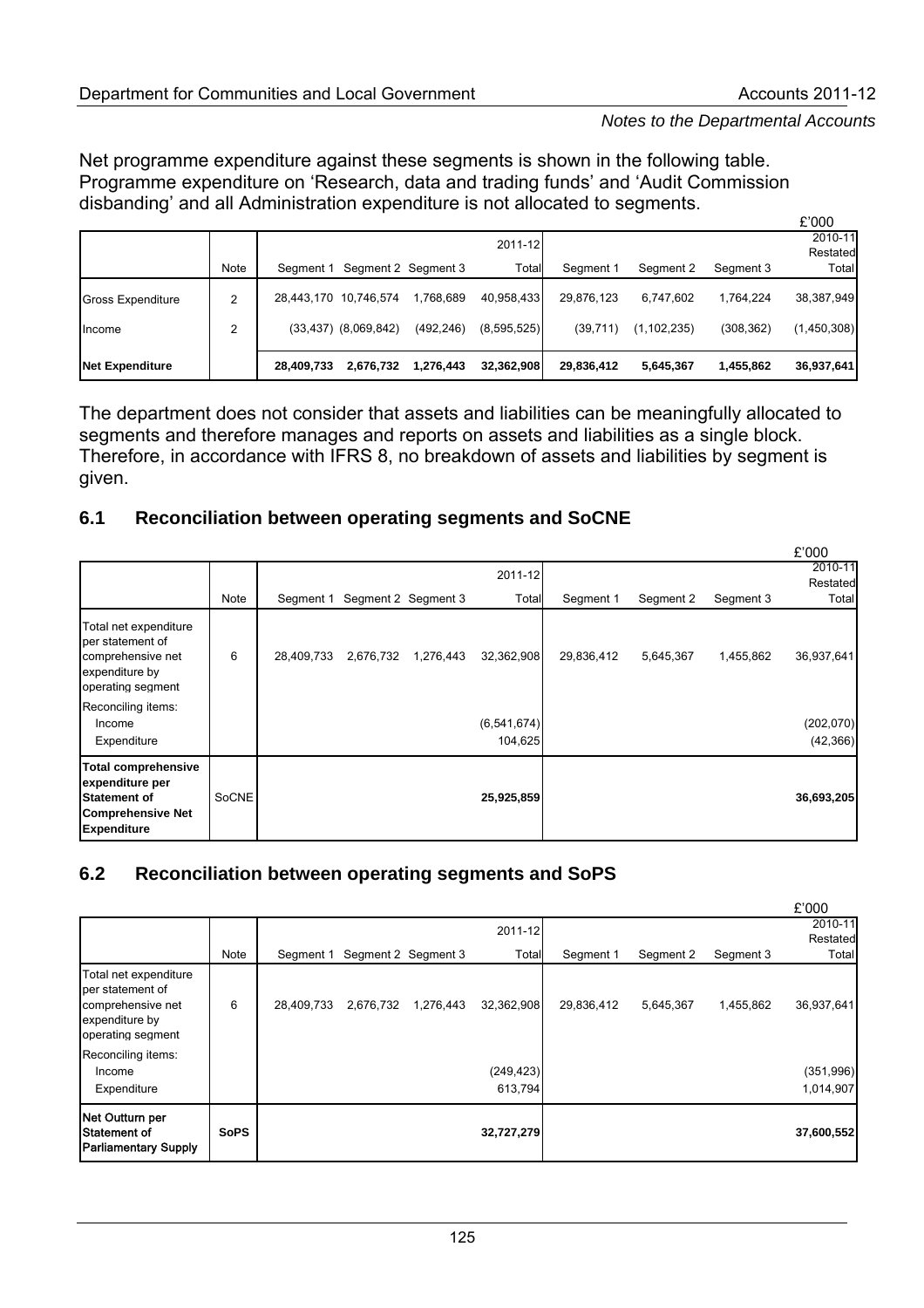# **Note 7. Staff numbers and related costs**

# **7.1 Staff costs**

|                               |                                      |                  |                                   |               |         | £'000    |
|-------------------------------|--------------------------------------|------------------|-----------------------------------|---------------|---------|----------|
|                               |                                      |                  | 2011-12                           |               |         | 2010-11  |
|                               |                                      |                  |                                   |               |         | restated |
|                               | Permanently<br><b>Employed Staff</b> | <b>Ministers</b> | <b>Special</b><br><b>Advisors</b> | <b>Others</b> | Total   | Total    |
| Wages & Salaries              | 168,571                              | 255              | 129                               | 8,265         | 177,220 | 260,932  |
| Social Security Costs         | 15,575                               | 25               | 15                                | 23            | 15,638  | 20,940   |
| <b>Pension Costs</b>          | 35,581                               |                  | 14                                | 24            | 35,619  | (5,534)  |
| <b>Total Costs</b>            | 219,727                              | 280              | 158                               | 8,312         | 228,477 | 276,338  |
| Less Recoveries in respect of |                                      |                  |                                   | (776)         | (776)   | (2,032)  |
| outward secondments           |                                      |                  |                                   |               |         |          |
| <b>Total Net Costs</b>        | 219,727                              | 280              | 158                               | 7,536         | 227,701 | 274,306  |
| Of which:                     |                                      |                  |                                   |               |         |          |
| Core Department               | 103,362                              | 280              | 158                               | 5,069         | 108,869 | 183,633  |
| Agency                        | 28,113                               |                  |                                   | 32            | 28,145  | 33,177   |
| Designated bodies             | 88,252                               |                  | -                                 | 3,211         | 91,463  | 59,528   |

The split of staff costs per body above includes the impact of intra-group eliminations.

# **7.2 Average number of persons employed**

The average number of whole-time equivalent persons during the year was as follows. These figures include those working in the department as well as in its Agency and other bodies included within the consolidated departmental accounts.

|                              |                        |                                   |                          |               | 2011-12      | 2010-11<br>restated |
|------------------------------|------------------------|-----------------------------------|--------------------------|---------------|--------------|---------------------|
|                              | <b>Permanent staff</b> | <b>Ministers Special Advisers</b> |                          | <b>Others</b> | <b>Total</b> | <b>Total</b>        |
| Core Department              | 1,944                  | 6                                 |                          | 62            | 2,014        | 3,081               |
| <b>Planning Inspectorate</b> | 614                    | $\overline{\phantom{0}}$          | $\overline{\phantom{a}}$ |               | 614          | 692                 |
| <b>Designated Bodies</b>     | 1,530                  | $\overline{\phantom{a}}$          | $\overline{\phantom{a}}$ | 75            | 1,605        | 2,098               |
| <b>Total</b>                 | 4,088                  | 6                                 | າ                        | 137           | 4,233        | 5,871               |

# **7.3 Civil service and other compensation schemes – exit packages**

In the core department and agency redundancy and other departure costs have been paid in accordance with the provisions of the Civil Service Compensation Scheme, a statutory scheme made under the Superannuation Act 1972. Exit costs are accounted for in full in the year of departure. Where the department has agreed early retirements, the additional costs are met by the department and not by the Civil Service pension scheme. Ill health retirement costs are met by the pension scheme and are not included in the table.

Staff of other bodies in the departmental group are not civil servants and redundancy and other departure costs are paid in accordance with the rules applying to the bodies in question. Further details are contained in the accounts of the bodies concerned.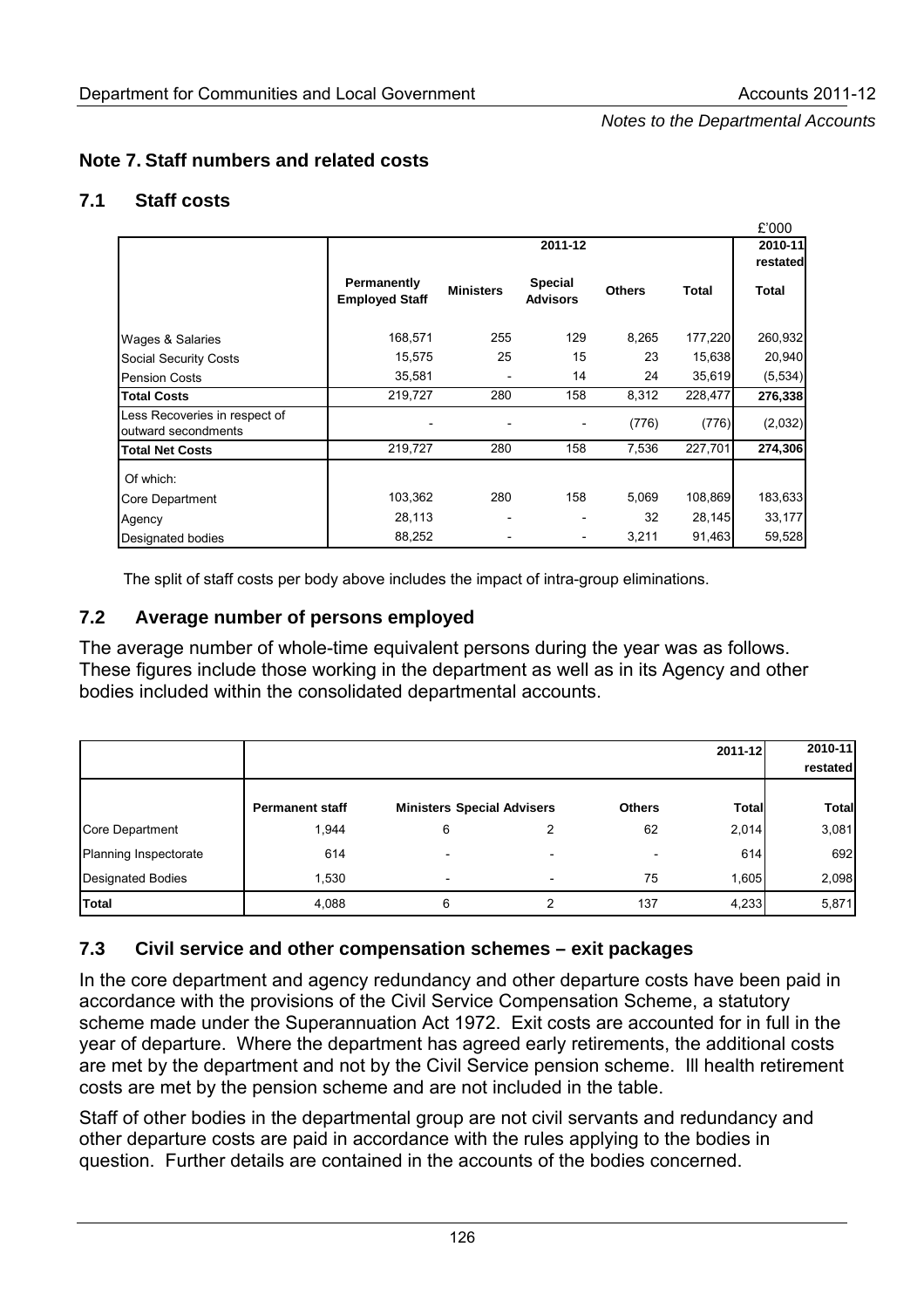|                               |              |                        |                     | £000                |  |
|-------------------------------|--------------|------------------------|---------------------|---------------------|--|
|                               |              | 2011-12                |                     | 2010-11             |  |
|                               |              | <b>Core Department</b> |                     |                     |  |
| <b>Exit package cost band</b> | Number of    | Number of              | <b>Total number</b> | <b>Total number</b> |  |
|                               | compulsory   | other                  | of exit             | of exit             |  |
|                               | redundancies | departures             | packages by         | packages by         |  |
|                               |              | agreed                 | cost band           | cost band           |  |
| <£10,000                      |              | 4                      |                     | 126                 |  |
| £10,000 - £25,000             |              | 51                     | 51                  | 362                 |  |
| £25,000 - £50,000             | 16           | 86                     | 102                 | 373                 |  |
| £50,000 - £100,000            | 2            | 65                     | 67                  | 364                 |  |
| £100.000 - £150.000           |              | 12                     | 12                  | 60                  |  |
| £150,000 - £200,000           |              | 5                      |                     | 16                  |  |
| £200,001 onwards              |              | 3                      |                     |                     |  |
| Total number of exit packages | 19           | 226                    | 245                 | 1,301               |  |
| Total cost /£                 | 631          | 11,779                 | 12,410              | 74,314              |  |

|                               |                         | 2011-12                           |                     | 2010-11             |
|-------------------------------|-------------------------|-----------------------------------|---------------------|---------------------|
|                               |                         | <b>Core Department and Agency</b> |                     |                     |
| <b>Exit package cost band</b> | Number of               | Number of                         | <b>Total number</b> | <b>Total number</b> |
|                               | compulsory              | other                             | of exit             | of exit             |
|                               | redundancies departures |                                   | packages by         | packages by         |
|                               |                         | agreed                            | cost band           | cost band           |
| <£10,000                      |                         | 5                                 | 61                  | 130                 |
| £10,000 - £25,000             |                         | 60                                | 60                  | 392                 |
| £25,000 - £50,000             | 16                      | 90                                | 106                 | 403                 |
| £50,000 - £100,000            | 2                       | 68                                | 70                  | 374                 |
| £100,000 - £150,000           |                         | 12                                | 12                  | 66                  |
| £150,000 - £200,000           |                         | 5                                 |                     | 13                  |
| £200,001 onwards              |                         | 3                                 |                     | 3                   |
| Total number of exit packages | 19                      | 243                               | 262                 | 1,381               |
| Total cost /£                 | 631                     | 12,201                            | 12,832              | 77,301              |

|                               |                     | 2011-12             |                     |              |  |  |  |  |
|-------------------------------|---------------------|---------------------|---------------------|--------------|--|--|--|--|
|                               |                     | <b>Consolidated</b> |                     |              |  |  |  |  |
| Exit package cost band        | Number of           | Number of           | <b>Total number</b> | Total number |  |  |  |  |
|                               | compulsory          | other               | of exit             | of exit      |  |  |  |  |
|                               | <b>redundancies</b> | departures          | packages by         | packages by  |  |  |  |  |
|                               |                     | agreed              | cost band           | cost band    |  |  |  |  |
| $<$ £10.000                   | 19                  | 43                  | 62                  | 160          |  |  |  |  |
| £10,000 - £25,000             | 15                  | 137                 | 152                 | 412          |  |  |  |  |
| £25,000 - £50,000             | 22                  | 181                 | 203                 | 423          |  |  |  |  |
| E50.000 - £100.000            | 5                   | 138                 | 143                 | 397          |  |  |  |  |
| £100,000 - £150,000           |                     | 32                  | 33                  | 80           |  |  |  |  |
| £150,000 - £200,000           |                     | 17                  | 18                  | 15           |  |  |  |  |
| £200,001 onwards              |                     | 4                   |                     |              |  |  |  |  |
| Total number of exit packages | 63                  | 552                 | 615                 | 1,495        |  |  |  |  |
| Total cost /£                 | 632                 | 24,638              | 25,270              | 83,313       |  |  |  |  |

The information contained in the tables above includes accruals for assumed exists and is not a report of actual number of exits during the year.

The tables do not contain exit data in respect of the former GO Network as these were fully accrued for in 2010-11.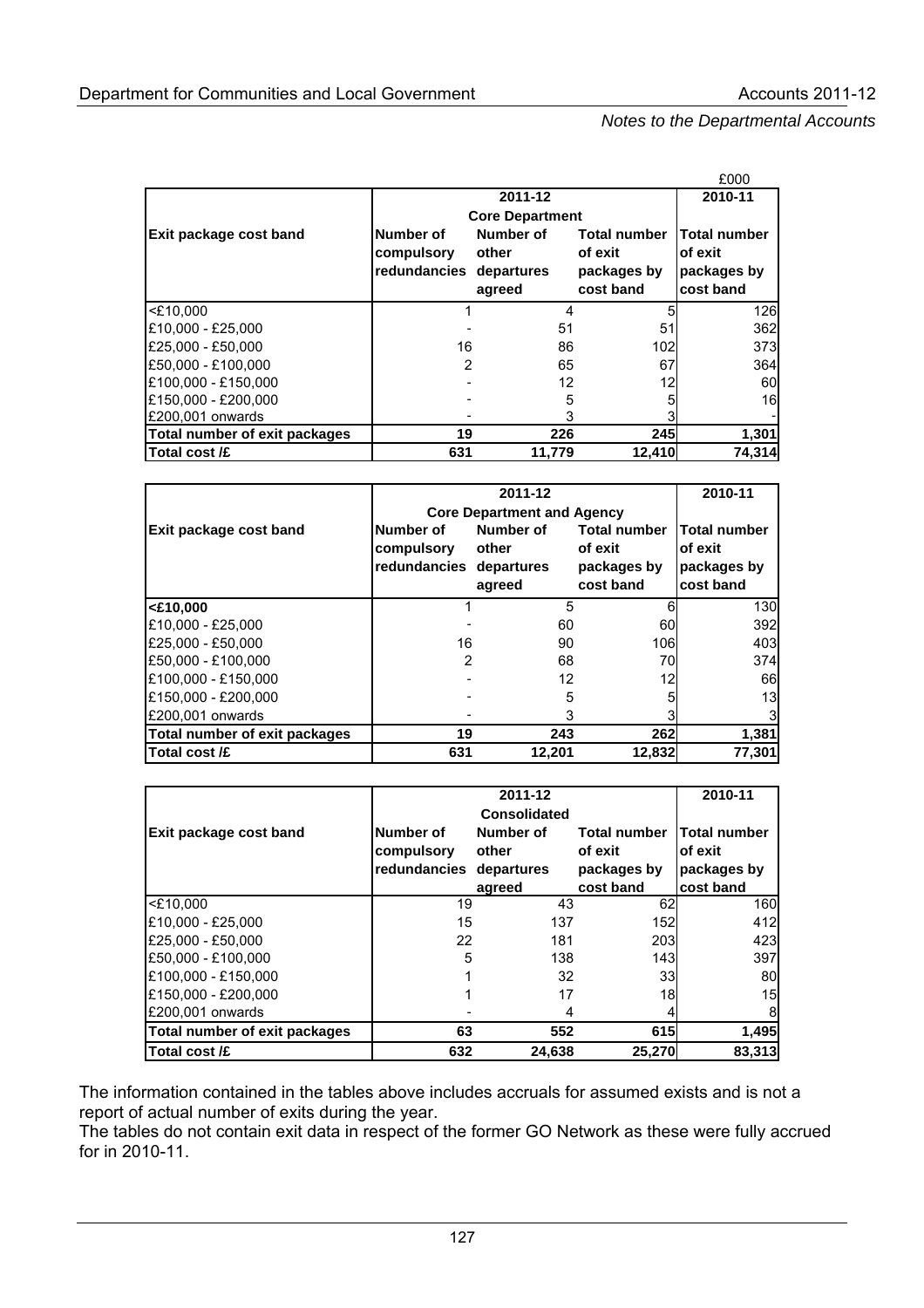# **Note 8. Other administration costs**

|                                                           |        |                           |                                |                              |                           |                                | £'000                 |
|-----------------------------------------------------------|--------|---------------------------|--------------------------------|------------------------------|---------------------------|--------------------------------|-----------------------|
|                                                           |        |                           |                                | 2011-12                      |                           |                                | 2010-11               |
|                                                           |        |                           |                                |                              |                           |                                | restated              |
|                                                           | Notes  | Core<br><b>Department</b> | Core<br>Department &<br>Agency | <b>Departmental</b><br>Group | Core<br><b>Department</b> | Core<br>Department &<br>Agency | Departmental<br>Group |
| <b>Non-Cash Items</b>                                     |        |                           |                                |                              |                           |                                |                       |
| Depreciation                                              | 12     | 4,345                     | 4,424                          | 6,991                        | 5,522                     | 5,732                          | 8,920                 |
| Amortisation                                              | 13     | 5,978                     | 6,083                          | 7,944                        | 6,328                     | 6,751                          | 9,153                 |
| Loss on disposal of property, plant                       |        | 73                        | 73                             | 5,539                        | 1,878                     | 1,878                          | 2,276                 |
| and equipment<br>Loss on disposal of intangible assets    |        | 298                       | 298                            | 319                          | 502                       | 502                            | 590                   |
| Loss on disposal of inventories                           |        |                           |                                |                              |                           |                                | 532                   |
| Impairment of inventories                                 |        |                           |                                | 6,723                        |                           |                                |                       |
| Revaluation of non-current assets                         | 12, 13 | 295                       | 295                            | 295                          | (7,024)                   | (7,038)                        | (7,038)               |
| Impairment of non-current assets                          |        | 7                         | 7                              | 4,568                        | 4,892                     | 4,892                          | 6,394                 |
| Auditor's remuneration and expenses                       |        | 620                       | 663                            | 663                          | 414                       | 455                            | 455                   |
| Other write offs                                          |        |                           |                                | 5,217                        |                           |                                |                       |
| Movement in provisions                                    | 23     |                           |                                |                              |                           |                                | 175                   |
| Provision for Doubtful Debts write                        |        |                           |                                |                              |                           |                                |                       |
| off/(write back)                                          |        | (35)                      | (35)                           | (21)                         | (24)                      | (24)                           | 11,268                |
| Other non-cash charges                                    |        |                           |                                |                              | 1,525                     | 1,525                          | 548                   |
| <b>Sub Total</b>                                          |        | 11,581                    | 11,808                         | 38,238                       | 14,013                    | 14,673                         | 33,273                |
|                                                           |        |                           |                                |                              |                           |                                |                       |
| <b>Cash Items:</b>                                        |        |                           |                                |                              |                           |                                |                       |
| Rentals under operating leases                            |        | 239                       | 341                            | 716                          | 414                       | 588                            | 1,056                 |
| Research & development<br>Accommodation including rentals |        | 246                       | 246                            | 587                          | 248                       | 248                            | 2,497                 |
| under operating leases                                    |        | 47,654                    | 51,293                         | 63,238                       | 48,442                    | 52,186                         | 68,471                |
| IT expenditure                                            |        | 16,996                    | 19,392                         | 19,756                       | 12,897                    | 14,966                         | 16,077                |
| <b>Support Services</b>                                   |        | 1,499                     | 1,499                          | 1,734                        | 1,684                     | 1,684                          | 1,728                 |
| Consultancy                                               |        | 5,077                     | 5,077                          | 5,774                        | 1,671                     | 1,680                          | 3,592                 |
| Legal and professional                                    |        | 2,482                     | 2,482                          | 4,667                        | 3,718                     | 3,718                          | 9,176                 |
| Marketing and communications                              |        | 480                       | 505                            | 915                          | 1,327                     | 1,248                          | 2,134                 |
| Travel, subsistence and hospitality                       |        | 1,710                     | 3,112                          | 6,834                        | 2,580                     | 4,283                          | 8,837                 |
| Training and conferences                                  |        | 408                       | 584                            | 1,092                        | 3,169                     | 3,393                          | 4,060                 |
| <b>ERDF Exchange Rate Losses-</b><br>realised             |        | 1                         | 1                              |                              |                           |                                |                       |
| <b>Early Retirement Costs</b>                             |        | 7,574                     | 7,574                          | 10,526                       | 64,972                    | 64,972                         | 66,359                |
| Corporation Tax Payable                                   |        |                           |                                | (16, 727)                    |                           |                                | 11,954                |
| Interest payable on pension scheme<br>liabilities         | 24     |                           |                                | 23,184                       |                           |                                | 24,706                |
| Auditors' remuneration                                    |        |                           |                                | 445                          |                           |                                | 488                   |
| Other cash items                                          |        | 4,415                     | 9,770                          | 32,745                       | 14,297                    | 18,733                         | 33,885                |
| <b>Sub Total</b>                                          |        | 88,781                    | 101,876                        | 155,487                      | 155,419                   | 167,699                        | 255,020               |
|                                                           |        |                           |                                |                              |                           |                                |                       |
| <b>Total</b>                                              |        | 100,362                   | 113,684                        | 193,725                      | 169,432                   | 182,372                        | 288,293               |

Included within Auditors' remuneration in Notes 8 and 9 is £540k which relates to external audit fees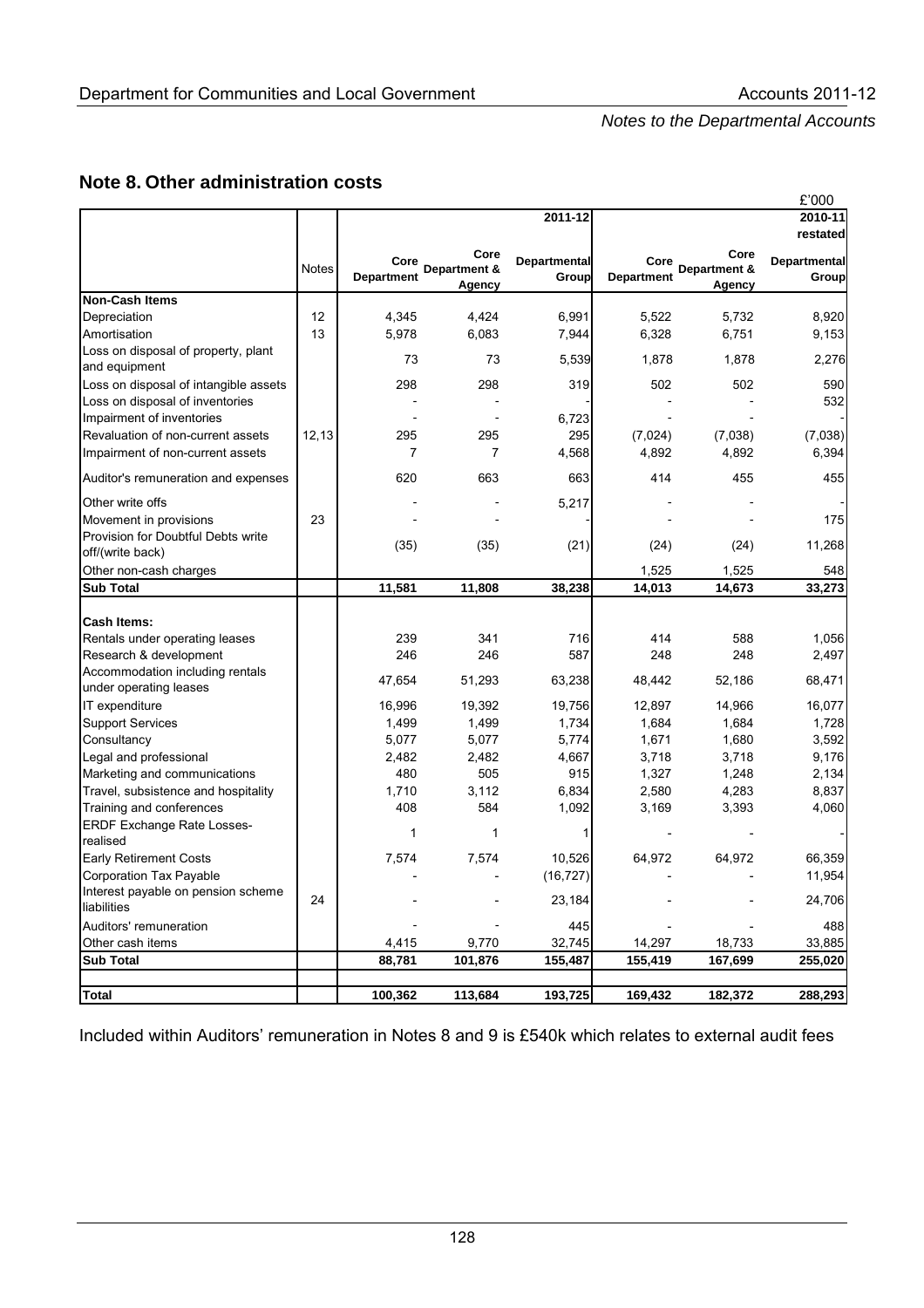# **Note 9. Programme costs**

|                                                              |              |                   |                        | 2011-12             |                   |                        | £'000<br>2010-11 |
|--------------------------------------------------------------|--------------|-------------------|------------------------|---------------------|-------------------|------------------------|------------------|
|                                                              |              |                   |                        |                     |                   |                        | restated         |
|                                                              |              | Core              | Core                   | <b>Departmental</b> | Core              | Core                   | Departmental     |
|                                                              | <b>Notes</b> | <b>Department</b> | Department &<br>Agency | Group               | <b>Department</b> | Department &<br>Agency | Group            |
| Non-Cash Items                                               |              |                   |                        |                     |                   |                        |                  |
| Depreciation                                                 | 12           | 8,710             | 8,710                  | 9,455               | 8,841             | 8,841                  | 9,877            |
| Amortisation                                                 | 13           | 2,182             | 2,182                  | 2,823               | 3,128             | 3,128                  | 3,769            |
| Loss on disposal of property, plant                          |              |                   |                        |                     |                   |                        |                  |
| and equipment                                                |              | 1                 | 1                      | 2                   | 4,857             | 4,857                  | 4,857            |
| Loss on disposal of intangible                               |              |                   |                        |                     | 43,603            | 43,603                 | 43,604           |
| assets<br>Loss on disposal of investments                    |              |                   |                        | (792)               |                   |                        | 3,063            |
| Loss on disposal of inventories                              |              |                   |                        | (976)               |                   |                        | 11,531           |
| Write down investments                                       |              | 1,400             | 1,400                  | 1,400               |                   |                        |                  |
| Revaluation non-current assets                               | 12,13        |                   |                        |                     |                   |                        |                  |
| Impairment of non-current assets                             |              | 4,215             | 4,215                  | 162,822             | 31,591            | 31,591                 | 225,692          |
| ERDF Write off & disallowances                               |              | 12,115            | 12,115                 | 12,115              | 32,426            | 32,426                 | 32,426           |
| ERDF Exchange rate losses                                    |              |                   |                        |                     | 3,337             | 3,337                  | 3,337            |
| (unrealised)                                                 |              |                   |                        |                     |                   |                        |                  |
| Movement in provisions<br>Provision for Doubtful Debts write | 23           | (36, 015)         | (35, 662)              | (8, 272)            | (55, 362)         | (55, 115)              | (52, 744)        |
| off/(write back)                                             |              | 14,467            | 14,853                 | 18,575              | 4,935             | 4,935                  | 6,129            |
| Other non-cash charges                                       |              | (19, 125)         | (19, 597)              | (78, 480)           | (1, 525)          | (1, 525)               | 18,054           |
| Sub Total                                                    |              | (12, 050)         | (11, 783)              | 118,672             | 75,831            | 76,078                 | 309,595          |
| <b>Cash Items:</b>                                           |              |                   |                        |                     |                   |                        |                  |
| Rentals under operating leases                               |              |                   |                        |                     | $\overline{7}$    | $\overline{7}$         | 23               |
| Research & development                                       |              | 8,483             | 8,483                  | 8,576               | 21,173            | 21,173                 | 20,882           |
| Accommodation including rentals<br>under operating leases    |              | 5,876             | 6,003                  | 8,817               | 20,677            | 20,677                 | 23,405           |
| IT expenditure                                               |              | 18,054            | 18,093                 | 18,586              | 3,121             | 3,121                  | 4,531            |
| <b>Support Services</b>                                      |              | 3,247             | 3,247                  | 4,204               | 35,483            | 35,483                 | 35,483           |
| Consultancy                                                  |              | 2,673             | 2,673                  | 2,814               | 14,730            | 14,730                 | 14,971           |
| Legal and professional                                       |              | 153,013           | 153,013                | 153,182             | 151,410           | 151,410                | 154,881          |
| Marketing and communications                                 |              | 1,187             | 1,187                  | 1,786               | 1,668             | 1,668                  | 2,026            |
| Travel, susbsistence and                                     |              | 91                | 91                     | 480                 | 726               | 726                    |                  |
| hospitality                                                  |              |                   |                        |                     |                   |                        | 1,234            |
| Training and conferences                                     |              | 304               | 304                    | 618                 | 785               | 785                    | 1,419            |
| Subsidies                                                    |              | 7,302,043         | 7,302,043              | 7,302,043           | 428,212           | 428,212                | 428,212          |
| National non domestic rates                                  |              | 19,000,000        | 19,000,000             | 19,000,000          | 21,500,000        | 21,500,000             | 21,500,000       |
| National non domestic rates                                  |              | 744,304           | 744,304                | 744,304             | 1,110,845         | 1,110,845              | 1,110,845        |
| outturn adjustment<br>ERDF Grants                            |              | 355,233           | 355,233                | 355,233             | 216,874           | 216,874                | 216,874          |
| Revenue support grant and PFI                                |              | 5,976,461         | 5,976,461              | 5,976,461           | 4,074,885         | 4,074,885              | 4,074,885        |
| arant                                                        |              |                   |                        |                     |                   |                        |                  |
| Area based grant                                             |              |                   |                        |                     | 2,165,806         | 2,165,806              | 2,165,806        |
| Other local authority grants -                               |              | 1,033,168         | 1,033,168              | 1,314,349           | 1,422,059         | 1,422,059              | 2,357,730        |
| Other local authority grants -                               |              | 2,639,701         | 2,639,701              | 2,647,881           | 707,948           | 707,948                | 742,569          |
| Other grants - capital                                       |              | 595,320           | 595,320                | 2,426,757           | 884,052           | 884,052                | 3,942,359        |
| Other grants - revenue                                       |              | 380,380           | 380,380                | 383,781             | 551,965           | 551,965                | 567,931          |
| <b>ERDF Financial Corrections</b>                            |              | 947               | 947                    | 947                 | 1,451             | 1,451                  | 1,451            |
| ERDF Exchange Rate Losses -                                  |              | 5,814             | 5,814                  | 5,814               | 3,004             | 3,004                  | 3,004            |
| <b>Early Retirement Costs</b>                                |              | 10,874            | 10,994                 | 11,064              | 9,201             | 9,201                  | 9,201            |
| Interest payable on pension                                  | 24           | 104               | 104                    | 6,172               |                   |                        | 6,409            |
| scheme liabilities<br>Interest payable                       |              | 6,492             | 6,492                  | 6,947               |                   |                        | 2,318            |
| Auditors' remuneration                                       |              |                   |                        | 206                 |                   |                        | 244              |
| Other cash items                                             |              | 16,995            | 17,625                 | 144,840             | 7,941             | 10,928                 | 88,053           |
| <b>Sub Total</b>                                             |              | 38,260,764        | 38,261,680             | 40,525,862          | 33,334,023        | 33,337,010             | 37,476,746       |
| Total                                                        |              | 38,248,714        | 38,249,897             | 40,644,534          | 33,409,854        | 33,413,088             | 37,786,341       |
|                                                              |              |                   |                        |                     |                   |                        |                  |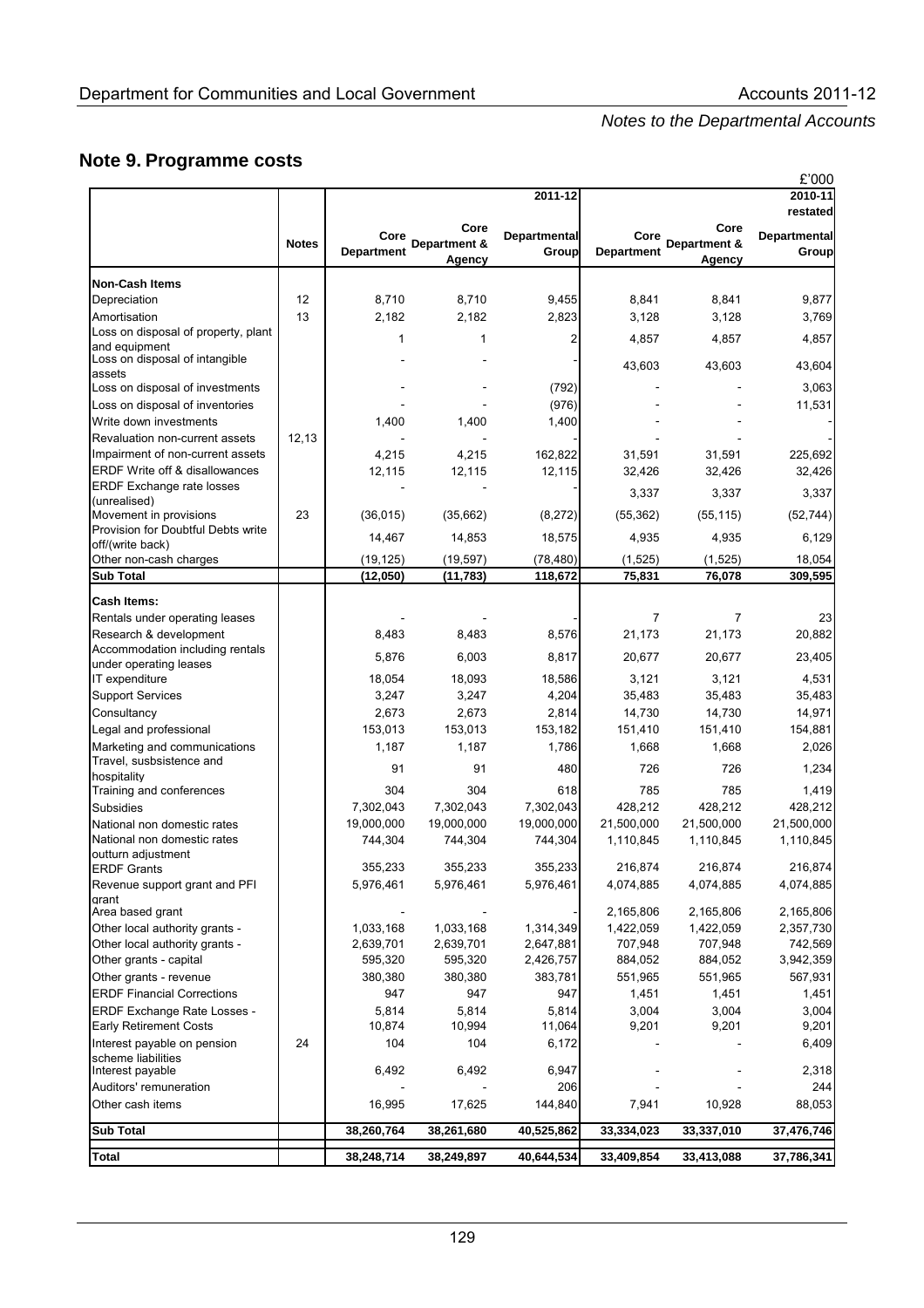# **Note 10. Administration income**

|                                       |              |                           |                                       |                              |                           |                                | £'000                        |
|---------------------------------------|--------------|---------------------------|---------------------------------------|------------------------------|---------------------------|--------------------------------|------------------------------|
|                                       |              |                           |                                       | 2011-12                      |                           |                                | 2010-11                      |
|                                       |              |                           |                                       |                              |                           |                                | restated                     |
|                                       | <b>Notes</b> | Core<br><b>Department</b> | Core<br>Department &<br><b>Agency</b> | <b>Departmental</b><br>Group | Core<br><b>Department</b> | Core<br>Department &<br>Agency | <b>Departmental</b><br>Group |
| <b>Non Cash Items</b>                 |              |                           |                                       |                              |                           |                                |                              |
| Gain on Sale of non-current<br>assets |              |                           |                                       |                              | 30                        | 30                             | 30                           |
| Notional Income                       |              | 53                        |                                       |                              | 58                        |                                |                              |
| <b>Total Non Cash Items</b>           |              | 53                        | $\blacksquare$                        |                              | 88                        | 30                             | 30 <sub>l</sub>              |
| <b>Cash Items</b>                     |              |                           |                                       |                              |                           |                                |                              |
| Goods and Services                    |              | 4,092                     | 6,277                                 | 5,244                        | 5,017                     | 7,526                          | 7,486                        |
| Accommodation                         |              | 9,400                     | 9,400                                 | 9,316                        | 10,256                    | 10,256                         | 10,256                       |
| Fees                                  |              |                           | 6,043                                 | 12,243                       |                           | 6,556                          | 10,918                       |
| Reimbursement of Expenditure          |              |                           |                                       |                              | 190                       | 190                            | 17 <sup>1</sup>              |
| Interest and Dividends                |              |                           |                                       | 65                           |                           |                                | 166                          |
| <b>Funded Defined Benefit Schemes</b> |              |                           |                                       | 22,638                       |                           |                                | 20,962                       |
| Grant Income                          |              |                           |                                       | 5,738                        | 1,089                     | 1,089                          | 1,109                        |
| Miscellaneous                         |              | 892                       | 1,676                                 | 5,106                        | 27,796                    | 28,218                         | 29,557                       |
| <b>Total Cash Items</b>               |              | 14,384                    | 23,396                                | 60,350                       | 44,348                    | 53,835                         | 80,471                       |
| <b>Total</b>                          |              | 14,437                    | 23,396                                | 60,350                       | 44,436                    | 53,865                         | 80,501                       |

The following information relates to services for which a fee is charged and is not provided for the purposes of IFRS 8

| <b>Objectives</b>                                                                                       | <b>Full Cost</b> | <b>Income</b> | Surplus/<br>(Deficit) |
|---------------------------------------------------------------------------------------------------------|------------------|---------------|-----------------------|
| PINS : Local development frameworks, compulsory purchase orders,<br>major specialist and other casework | 5,519            | 6.043         | 524                   |
| IHO: Subscription costs to meet full costs of service                                                   | 3.351            | 3.900         | 549                   |
| <b>LTGDC: Planning Application Fees</b>                                                                 |                  | 435           | 435                   |
| <b>WNDC: Planning Fees</b>                                                                              |                  | 407           | 407                   |
| <b>TTGDC: Planning Fees</b>                                                                             |                  | 487           | 487                   |
| <b>IPC</b> : Examination of infrastructure planning applications                                        | 7.309            | 971           | (6,338)               |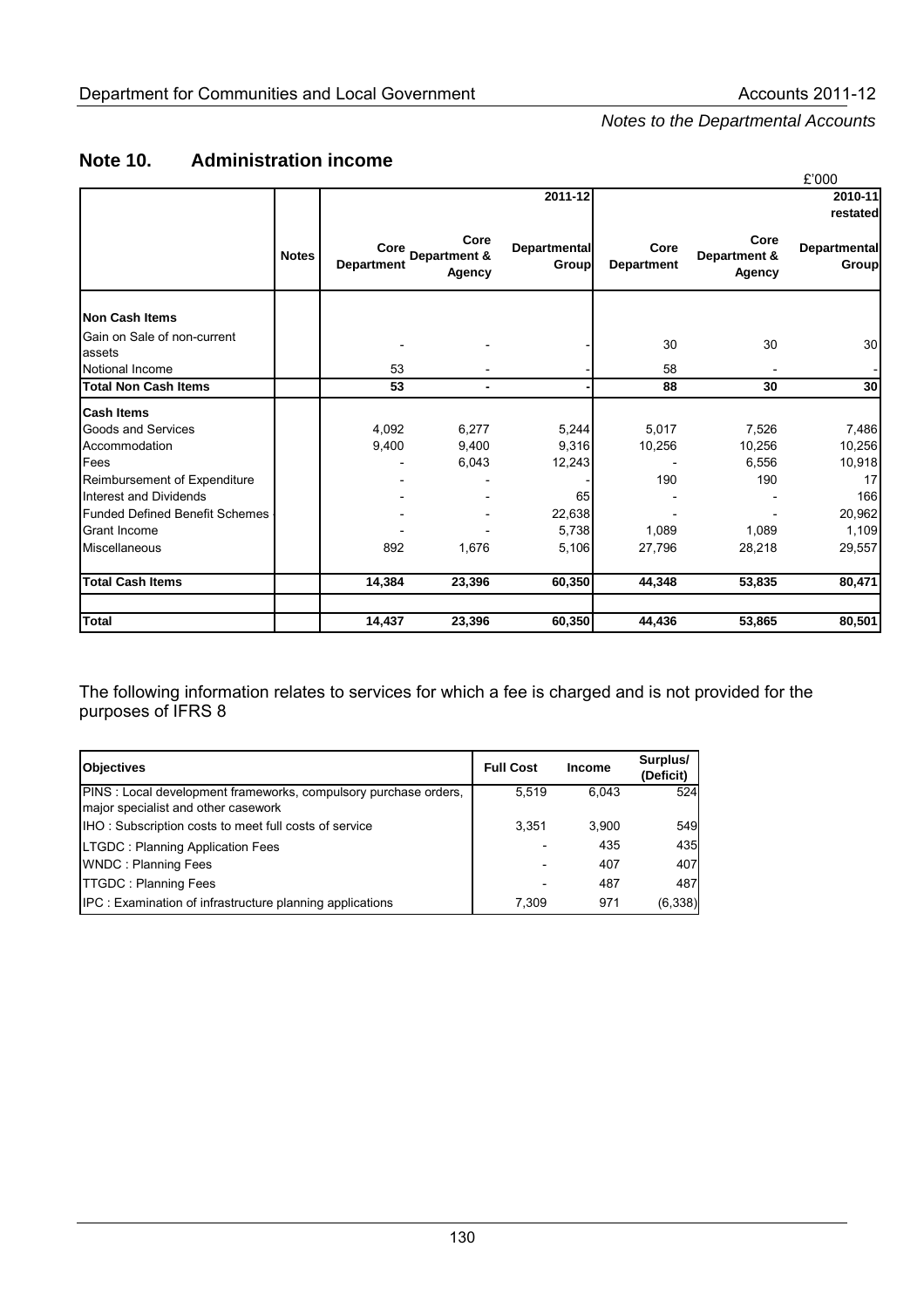# **Note 11. Programme income**

|                                  |              |                    |                                | 2011-12                      |                           |                                | £'000<br>2010-11                    |
|----------------------------------|--------------|--------------------|--------------------------------|------------------------------|---------------------------|--------------------------------|-------------------------------------|
|                                  |              |                    |                                |                              |                           |                                | restated                            |
|                                  | <b>Notes</b> | Core<br>Department | Core<br>Department &<br>Agency | <b>Departmental</b><br>Group | Core<br><b>Department</b> | Core<br>Department &<br>Agency | <b>Departmental</b><br><b>Group</b> |
| <b>Non Cash Items</b>            |              |                    |                                |                              |                           |                                |                                     |
| <b>ERDF Exchange Gains</b>       |              | 26,745             | 26,745                         | 26,745                       |                           |                                |                                     |
| Gain on sale of Non Current      |              |                    |                                | 78                           |                           |                                |                                     |
| <b>Assets</b>                    |              |                    |                                |                              |                           |                                |                                     |
| Gain on Sale of Inventories      |              |                    |                                |                              |                           |                                | 1,009                               |
| Unwinding of Discount on         |              | 26,867             | 26,867                         | 26,867                       |                           |                                |                                     |
| Advances                         |              |                    |                                |                              |                           |                                |                                     |
| <b>Total Non Cash Items</b>      |              | 53,612             | 53,612                         | 53,690                       |                           |                                | 1,009                               |
| <b>Cash Items</b>                |              |                    |                                |                              |                           |                                |                                     |
| <b>Housing Revenue Account</b>   |              | 7,994,323          | 7,994,323                      | 7,994,323                    | 995,533                   | 995,533                        | 995,533                             |
| <b>CFER Income</b>               |              | 6,479,414          | 6,479,414                      | 6,479,414                    | 118,478                   | 118,478                        | 118,478                             |
| <b>ERDF Grant Income</b>         |              | 355,333            | 355,333                        | 355,333                      | 216,865                   | 216,865                        | 216,865                             |
| Recovery of Grants               |              | 875                | 875                            | 41,678                       | 47,689                    | 47,689                         | 124,260                             |
| Goods and Services               |              | 11,963             | 11,963                         | 12,020                       | 5,529                     | 5,529                          | 5,688                               |
| Accommodation                    |              |                    |                                | 19,361                       |                           |                                | 22,525                              |
| Fees                             |              |                    |                                |                              |                           |                                | 1,167                               |
| Reimbursement of Expenditure     |              |                    |                                |                              | 8,028                     | 8.006                          | 7,801                               |
| <b>Interest and Dividends</b>    |              | 6,223              | 6,223                          | 32,003                       | 1,853                     | 1,853                          | 29,433                              |
| <b>Funded Pension Schemes -</b>  |              |                    |                                |                              |                           |                                |                                     |
| <b>Expected Return on Assets</b> |              |                    |                                | 5,078                        |                           |                                | 4,438                               |
| Grant Income - Current           |              | 2,000              | 2,000                          | 2,017                        |                           |                                | 5,652                               |
| Grant Income - Capital           |              | 52,363             | 52,363                         | 52,656                       |                           |                                | 4,967                               |
| Miscellaneous                    |              | 11,913             | 11,913                         | 29,276                       | 22,724                    | 22,724                         | 34,061                              |
| <b>Total Cash Items</b>          |              | 14,914,407         | 14,914,407                     | 15,023,159                   | 1,416,699                 | 1,416,677                      | 1,570,868                           |
| <b>Total</b>                     |              | 14,968,019         | 14,968,019                     | 15,076,849                   | 1,416,699                 | 1,416,677                      | 1,571,877                           |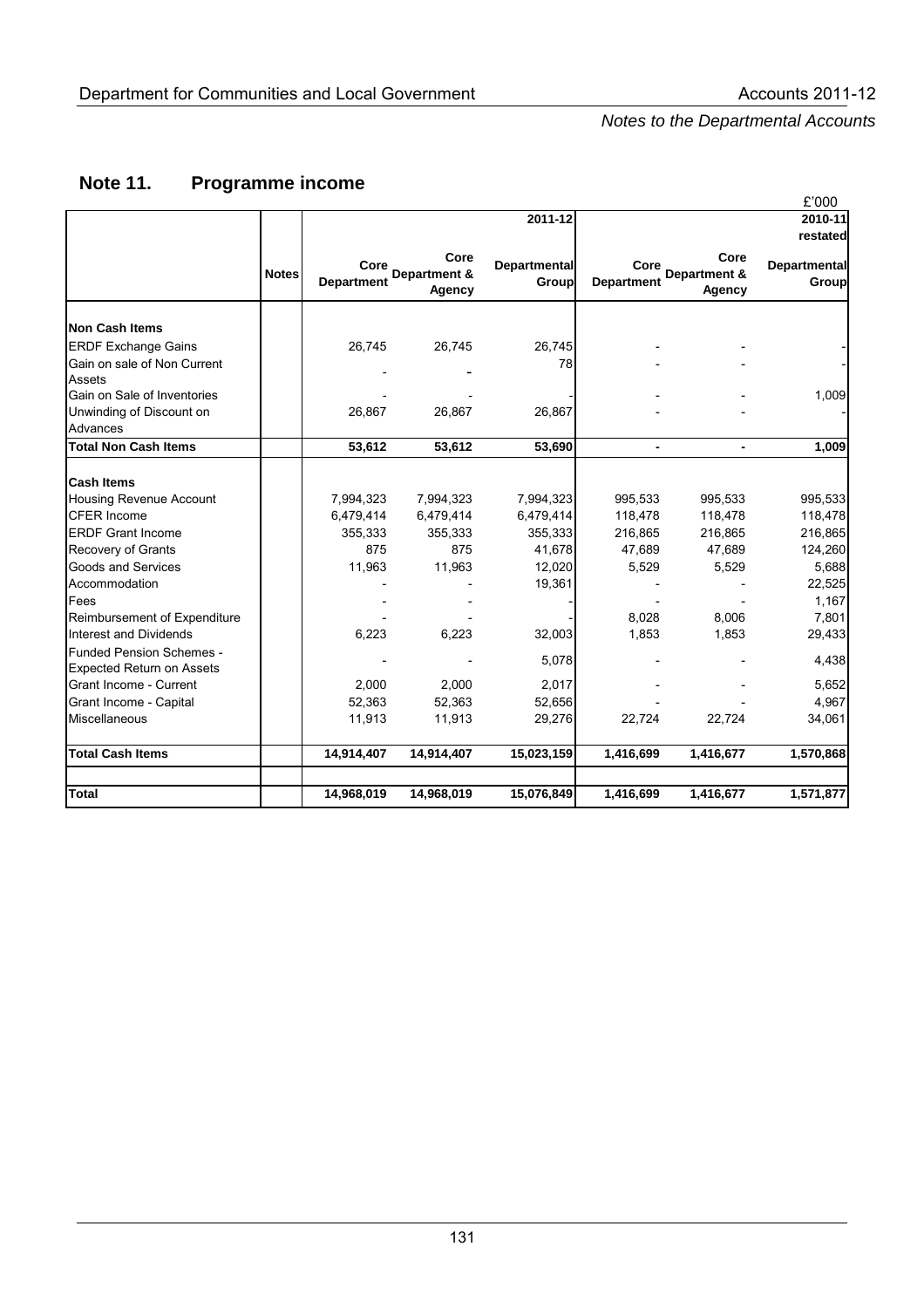|                                    |                |                  |                   |                  |                 |                              | £'000        |
|------------------------------------|----------------|------------------|-------------------|------------------|-----------------|------------------------------|--------------|
|                                    |                |                  |                   |                  |                 |                              | 31-Mar-12    |
|                                    | Land           | <b>Buildings</b> | Information       | Plant &          | Furniture &     | Assets under                 | <b>Total</b> |
|                                    |                |                  | <b>Technology</b> | <b>Machinery</b> | <b>Fittings</b> | <b>Construction</b>          |              |
| <b>Cost or Valuation</b>           |                |                  |                   |                  |                 |                              |              |
| At 1 April 2011                    | 3,404          | 88,394           | 17,825            | 59,593           | 17,967          | 12,171                       | 199,354      |
| <b>Additions</b>                   | 3,037          | 13,643           | 780               | 35               | 592             | 1,122                        | 19,209       |
| Impairments                        | (253)          | (5,709)          | (4)               |                  |                 |                              | (5,966)      |
| Disposals                          | (4, 612)       | (1,716)          | (5,292)           | (22, 228)        | (1,993)         | (5, 473)                     | (41, 314)    |
| Revaluations                       |                | 1,048            |                   | 476              | (65)            | (203)                        | 1,256        |
| Transfers                          |                |                  | 7                 |                  |                 |                              |              |
| At 31 March 2012                   | 1,576          | 95,660           | 13,316            | 37,876           | 16,501          | 7,617                        | 172,546      |
| <b>Depreciation</b>                |                |                  |                   |                  |                 |                              |              |
| At 1 April 2011                    |                | 9,160            | 11,381            | 29,969           | 10,986          |                              | 61,496       |
| Charged in year                    |                | 5,201            | 2,635             | 5,926            | 2,684           |                              | 16,446       |
| Impairments                        |                | (436)            |                   |                  |                 |                              | (436)        |
| Disposals                          | $\overline{a}$ | (1,709)          | (5, 107)          | (13, 826)        | (1, 847)        | $\qquad \qquad \blacksquare$ | (22, 489)    |
| Revaluations                       |                |                  |                   |                  | (182)           |                              | (182)        |
| At 31 March 2012                   | $\overline{a}$ | 12,216           | 8,909             | 22,069           | 11,641          | $\overline{a}$               | 54,835       |
| Net book value:                    |                |                  |                   |                  |                 |                              |              |
| 31 March 2012                      | 1,576          | 83,444           | 4,407             | 15,807           | 4,860           | 7,617                        | 117,711      |
| 31 March 2011                      | 3,404          | 79,234           | 6,444             | 29,624           | 6,981           | 12,171                       | 137,858      |
| <b>Asset Financing:</b>            |                |                  |                   |                  |                 |                              |              |
| Owned                              | 1,576          | 11,942           | 4,407             | 15,807           | 4,860           | 7,617                        | 46,209       |
| Financed leased                    | 0              | 71,502           |                   |                  |                 | $\overline{\phantom{a}}$     | 71,502       |
| Net book value at 31               | 1,576          | 83,444           | 4,407             | 15,807           | 4,860           | 7,617                        | 117,711      |
| March 2012                         |                |                  |                   |                  |                 |                              |              |
| Of the total:                      |                |                  |                   |                  |                 |                              |              |
| <b>Core Department</b>             | 500            | 79,144           | 3,365             | 15,624           | 2,618           | 7,617                        | 108,868      |
| Agency                             |                |                  | 136               |                  |                 |                              | 136          |
| <b>Designated bodies</b>           | 1,076          | 4,300            | 906               | 183              | 2,242           |                              | 8,707        |
| Net book value at 31<br>March 2012 | 1,576          | 83,444           | 4,407             | 15,807           | 4,860           | 7,617                        | 117,711      |

# **Note 12. Property, plant and equipment**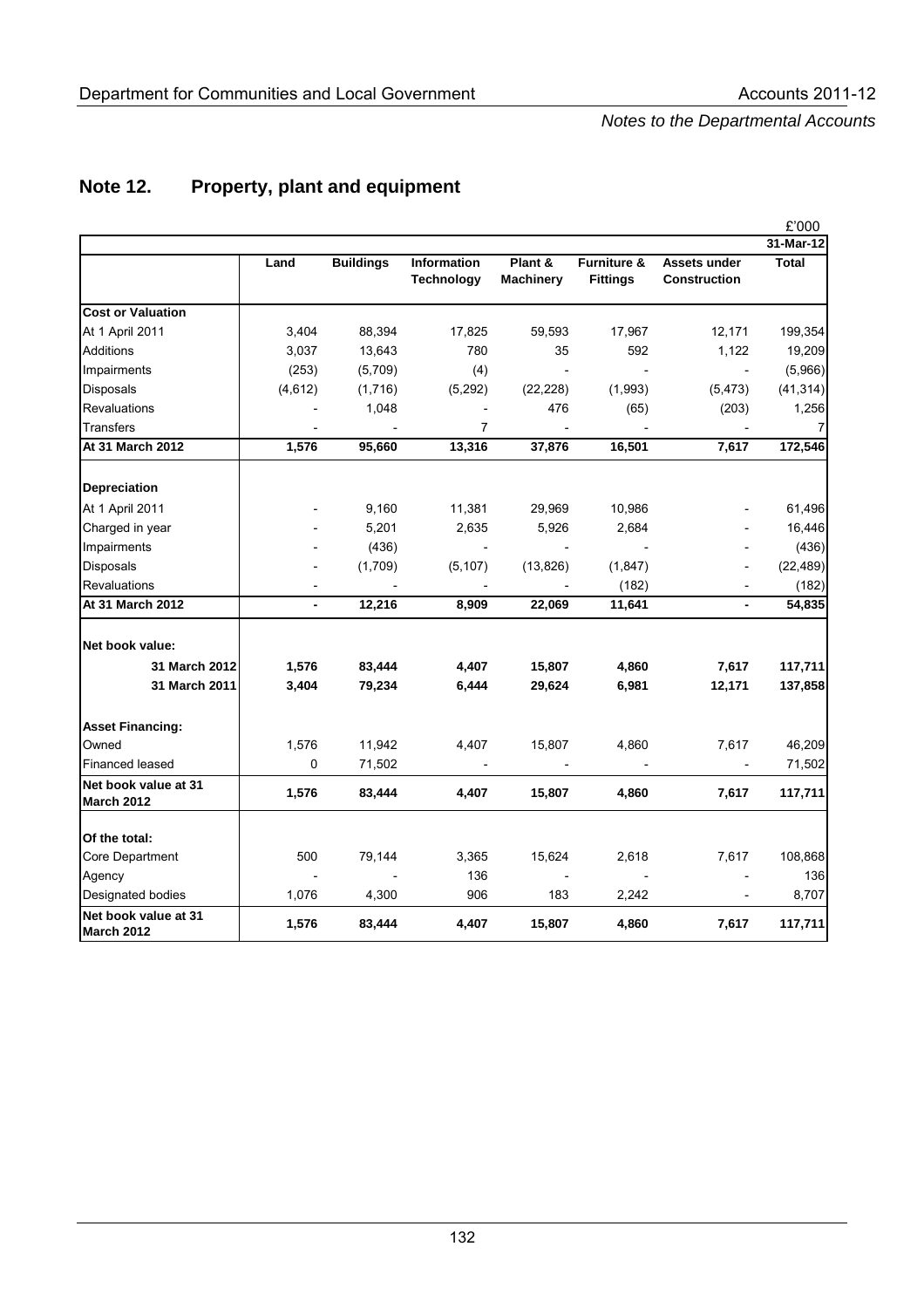|                                           |                              |                  |                                  |                             |                                           |                                     | £'000                 |
|-------------------------------------------|------------------------------|------------------|----------------------------------|-----------------------------|-------------------------------------------|-------------------------------------|-----------------------|
|                                           |                              |                  |                                  |                             |                                           |                                     | 31-Mar-11<br>Restated |
|                                           | Land                         | <b>Buildings</b> | Information<br><b>Technology</b> | Plant &<br><b>Machinery</b> | <b>Furniture &amp;</b><br><b>Fittings</b> | Assets under<br><b>Construction</b> | <b>Total</b>          |
| <b>Cost or Valuation</b>                  |                              |                  |                                  |                             |                                           |                                     |                       |
| At 1 April 2010                           | 3,494                        | 23,807           | 20,885                           | 59,334                      | 16,906                                    | 19,206                              | 143,632               |
| <b>Additions</b>                          | 5,670                        | 99,337           | 731                              | 654                         | 583                                       | 7,718                               | 114,693               |
| Impairments                               | (10, 717)                    | (33, 655)        | (303)                            | (61)                        | (35)                                      | (289)                               | (45,060)              |
| Disposals                                 |                              | (991)            | (3,629)                          | (2,609)                     | (234)                                     | (5,893)                             | (13, 356)             |
| <b>Revaluations</b>                       |                              | (231)            | (547)                            | 1,230                       | 11                                        | (889)                               | (426)                 |
| <b>Transfers</b>                          |                              |                  | 8                                |                             | 230                                       | (238)                               |                       |
| Reclassifications                         | 4,957                        | 6                | 680                              | 1,045                       | 506                                       | (7, 444)                            | (250)                 |
| At 31 March 2011                          | 3,404                        | 88,273           | 17,825                           | 59,593                      | 17,967                                    | 12,171                              | 199,233               |
| Depreciation                              |                              |                  |                                  |                             |                                           |                                     |                       |
| At 1 April 2010                           |                              | 4,450            | 10,775                           | 25,508                      | 8,070                                     |                                     | 48,803                |
| Charged in year                           |                              | 5,358            | 3,524                            | 6,828                       | 3,090                                     |                                     | 18,800                |
| Impairments                               |                              | (149)            | 6                                |                             | 55                                        |                                     | (88)                  |
| Disposals                                 |                              | (620)            | (2,972)                          | (2,367)                     | (229)                                     |                                     | (6, 188)              |
| Revaluations                              |                              |                  | 55                               |                             |                                           |                                     | 55                    |
| Reclassifications                         |                              |                  | (7)                              |                             |                                           |                                     | (7)                   |
| 31 March 2011                             | $\qquad \qquad \blacksquare$ | 9,039            | 11,381                           | 29,969                      | 10,986                                    | $\qquad \qquad \blacksquare$        | 61,375                |
|                                           |                              |                  |                                  |                             |                                           |                                     |                       |
| Net book value:                           |                              |                  |                                  |                             |                                           |                                     |                       |
| 31 March 2011                             | 3,404                        | 79,234           | 6,444                            | 29,624                      | 6,981                                     | 12,171                              | 137,858               |
| 31 March 2010                             | 3,494                        | 19,357           | 10,110                           | 33,826                      | 8,836                                     | 19,206                              | 94,829                |
| <b>Asset Financing:</b>                   |                              |                  |                                  |                             |                                           |                                     |                       |
| Owned                                     | 3,404                        | 14,411           | 6,444                            | 29,624                      | 6,981                                     | 12,171                              | 73,035                |
| Financed leased                           |                              | 64,823           |                                  |                             |                                           |                                     | 64,823                |
| Net book value at 31<br><b>March 2011</b> | 3,404                        | 79,234           | 6,444                            | 29,624                      | 6,981                                     | 12,171                              | 137,858               |
|                                           |                              |                  |                                  |                             |                                           |                                     |                       |
| Of the total:                             |                              |                  |                                  |                             |                                           |                                     |                       |
| Core Department                           | 500                          | 73,492           | 4,572                            | 29,363                      | 3,832                                     | 6,698                               | 118,457               |
| Agencies                                  |                              |                  | 204                              |                             |                                           |                                     | 204                   |
| Designated bodies                         | 2,904                        | 5,742            | 1,668                            | 261                         | 3,149                                     | 5,473                               | 19,197                |
| Net book value at 31<br><b>March 2011</b> | 3,404                        | 79,234           | 6,444                            | 29,624                      | 6,981                                     | 12,171                              | 137,858               |

There are no donated assets within the department.

The department's policy for revaluations is described in Notes 1.21 - 22.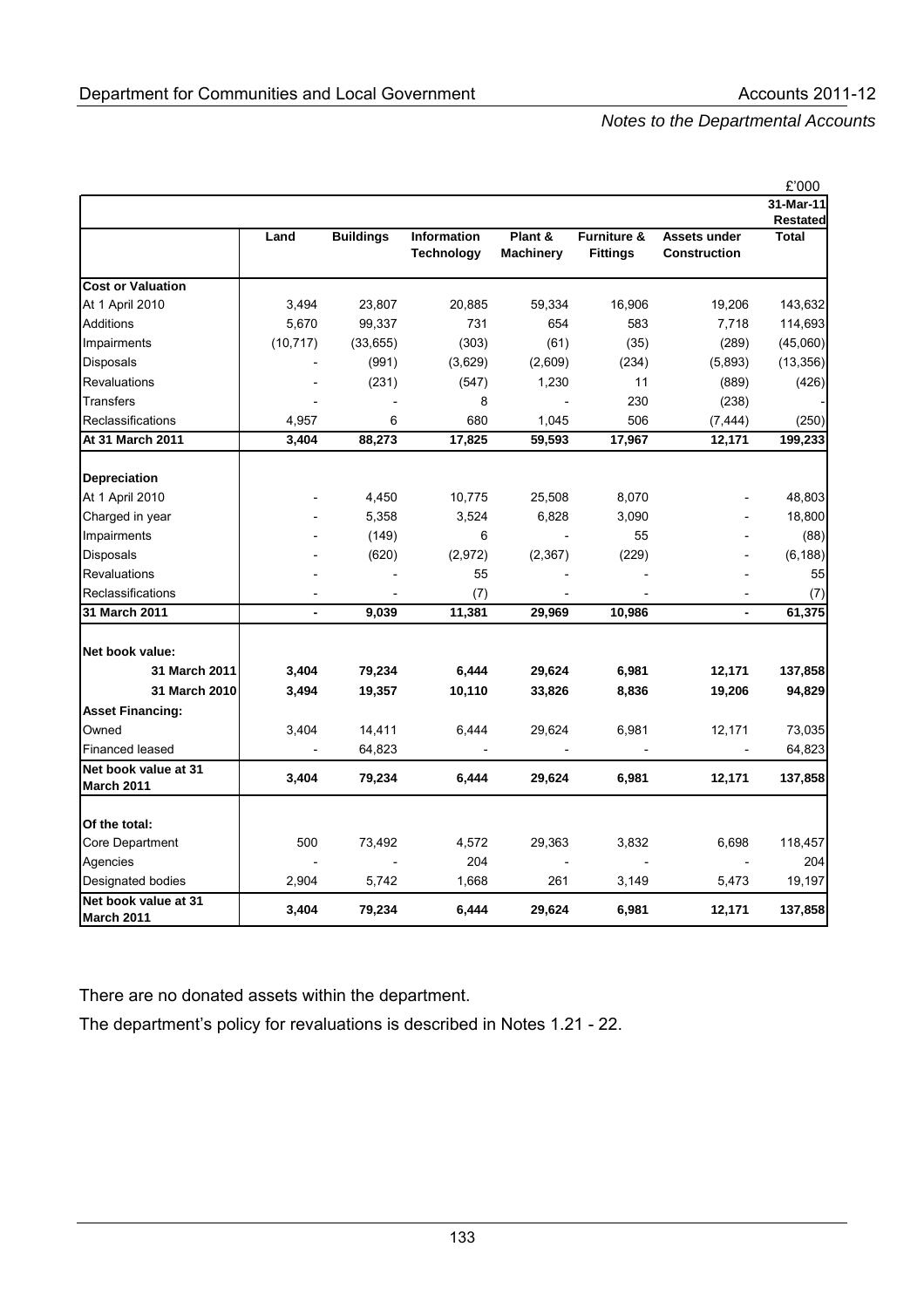# **Note 13. Intangible assets**

|                                 |                 |                 |                                      | £'000        |
|---------------------------------|-----------------|-----------------|--------------------------------------|--------------|
|                                 |                 |                 |                                      | 31-Mar-12    |
|                                 | <b>Software</b> | <b>Licences</b> | <b>Systems</b><br><b>Development</b> | <b>Total</b> |
| <b>Cost or valuation</b>        |                 |                 |                                      |              |
| At 1 April 2011                 | 75,443          | 10,816          | 306                                  | 86,565       |
| <b>Additions</b>                | 1,355           | 352             | 456                                  | 2,163        |
| <b>Transfers</b>                | 263             | 36              | (306)                                | (7)          |
| Disposals                       | (4,044)         | (2, 444)        |                                      | (6, 488)     |
| At 31 March 2012                | 73,017          | 8,760           | 456                                  | 82,233       |
| <b>Amortisation</b>             |                 |                 |                                      |              |
| At 1 April 2011                 | 50,518          | 6,753           |                                      | 57,271       |
| Charged in year                 | 9,110           | 1,657           |                                      | 10,767       |
| <b>Disposals</b>                | (3,525)         | (2, 410)        |                                      | (5,935)      |
| At 31 March 2012                | 56,103          | 6,000           |                                      | 62,103       |
| Net book value:                 |                 |                 |                                      |              |
| 31 March 2012                   | 16,914          | 2,760           | 456                                  | 20,130       |
| 31 March 2011                   | 24,925          | 4,063           | 306                                  | 29,294       |
| <b>Asset Financing:</b>         |                 |                 |                                      |              |
| Owned                           | 16,914          | 2,760           | 456                                  | 20,130       |
| <b>Finance Leased</b>           |                 |                 |                                      |              |
| Net book value at 31 March 2012 | 16,914          | 2,760           | 456                                  | 20,130       |
| Of Which:                       |                 |                 |                                      |              |
| Core Department                 | 15,294          | 972             | 456                                  | 16,722       |
| Agencies                        | 110             |                 |                                      | 110          |
| Designated bodies               | 1,510           | 1,788           |                                      | 3,298        |
| Net book value at 31 March 2012 | 16,914          | 2,760           | 456                                  | 20,130       |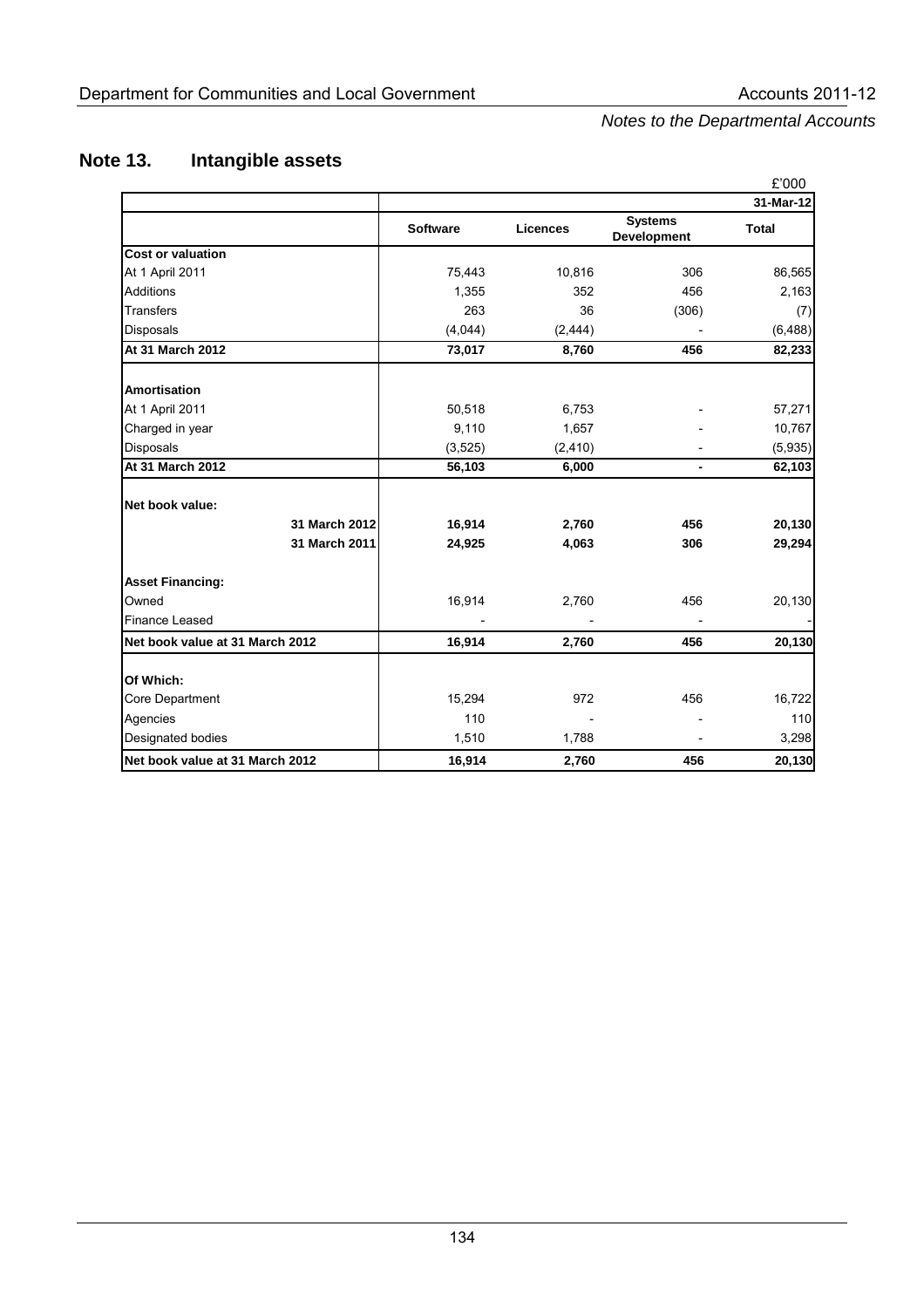|                                 |                 |                 |                               | £'000           |
|---------------------------------|-----------------|-----------------|-------------------------------|-----------------|
|                                 |                 |                 |                               | $31$ -Mar-11    |
|                                 |                 |                 |                               | <b>Restated</b> |
|                                 | <b>Software</b> | <b>Licences</b> | <b>Systems</b><br>Development | <b>Total</b>    |
| <b>Cost or valuation</b>        |                 |                 |                               |                 |
| At 1 April 2010                 | 78,256          | 11,158          | 45,307                        | 134,721         |
| <b>Additions</b>                | 2,562           | 295             | 814                           | 3,671           |
| Transfers                       |                 | 288             | (288)                         |                 |
| Reclassifications               | 2,793           | 253             | (2,835)                       | 211             |
| <b>Disposals</b>                | (8,095)         | (1,095)         | (40,098)                      | (49, 288)       |
| Impairment                      | (74)            | (82)            | (2,594)                       | (2,750)         |
| At 31 March 2011                | 75,442          | 10,817          | 306                           | 86,565          |
| <b>Amortisation</b>             |                 |                 |                               |                 |
| At 1 April 2010                 | 44,409          | 5,022           |                               | 49,431          |
| Charged in year                 | 10,611          | 2,311           |                               | 12,922          |
| Reclassifications               | 7               |                 |                               |                 |
| <b>Disposals</b>                | (4, 510)        | (584)           |                               | (5,094)         |
| Impairment                      |                 | 5               |                               |                 |
| At 31 March 2011                | 50,517          | 6,754           | $\overline{\phantom{a}}$      | 57,271          |
| Net book value:                 |                 |                 |                               |                 |
| 31 March 2011                   | 24,925          | 4,063           | 306                           | 29,294          |
| 31 March 2010                   | 33,846          | 6,136           | 45,306                        | 85,288          |
| <b>Asset Financing:</b>         |                 |                 |                               |                 |
| Owned                           | 24,925          | 4,063           | 306                           | 29,294          |
| Finance Leased                  |                 |                 |                               |                 |
| Net book value at 31 March 2011 | 24,925          | 4,063           | 306                           | 29,294          |
| Of Which:                       |                 |                 |                               |                 |
| Core Department                 | 22,753          | 1,495           | 306                           | 24,554          |
| Agencies                        | 171             | 9               |                               | 180             |
| Designated bodies               | 2,001           | 2,559           |                               | 4,560           |
| Net book value at 31 March 2011 | 24,925          | 4,063           | 306                           | 29,294          |

There are no donated assets within the department.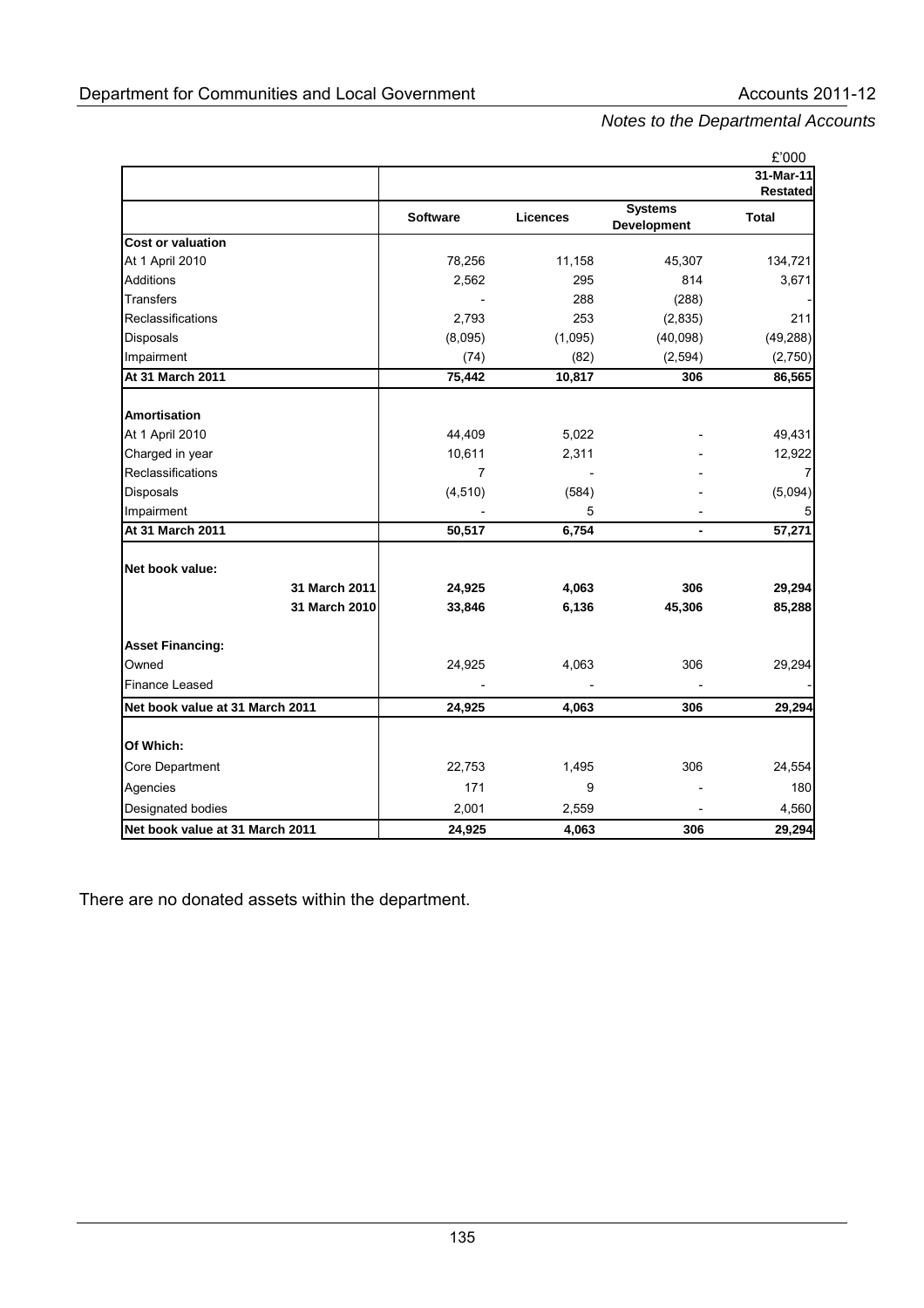# **Note 14. Financial instruments**

# **Liquidity Risk**

The cash requirements of the department for day-to-day operations and capital investments are met through the Estimates process and by the passing of the annual Appropriation Act. The Estimates process provides an opportunity, during the year (the Supplementary Estimate), to amend funding levels and purposes to reflect changing circumstances and unforeseen events. The department is therefore exposed to little liquidity risk and financial instruments play an insignificant part of the funding of the department and a more limited role in creating risk than would apply to a non-public sector body of a similar size.

# **Market Risk**

HCA is also exposed to market price risk in some of its available for sale financial assets. The financial assets include the Agency's interests in housing units and private sector developments located in geographically diverse areas within the UK. As these assets are classified as available for sale, any market price movements are normally reflected in changes in equity, and have no effect on the reported net expenditure for the period unless an impairment is reported.

HCA has performed a sensitivity analysis that measures the change in fair value of the financial assets held for hypothetical changes in market prices. The sensitivity analysis is based on a proportional change to all prices applied to the relevant financial instrument balances existing at the year end.

At 31 March 2012, if UK house prices had been 10% higher/lower and all other variables were held constant, the effect on the Agency's reserves arising from movements in investments in housing units, before the effects of tax, would have been an increase/decrease of £119.4m/£153.9m from that stated (2011: £31.4m/£52.9m, 2010: £38.2m/£65.9m increase/decrease).

At 31 March 2012, if development returns had been 10% higher/lower and all other variables were held constant, the effect on the Agency's reserves arising from movements in investments in private sector developments, before the effects of tax, would have been an increase/decrease of £10.0m/£11.0m from that stated (2011: £4.2m/£3.8m, 2009: £3.6m/£3.6m increase/decrease).

#### **Currency Risk**

A payables balance of £456.9m is the sterling equivalent of a liability of €548.3m translated at the accounting date. This relates to deposits from the European Union (EU) for the 2000-06 and 2007-13 European Regional Development Fund (ERDF) Programmes and the Sterling value is therefore recalculated at the end of each period with a consequential risk of unrealised loss or gain arising from fluctuations in rates. The deposits will be utilised as the programmes near completion, which in relation to the 2000-06 programme is expected to be during 2012-13 but for the 2007-13 programme is not expected before 2015-16. The level of balance, and associated level of risk, is therefore expected to diminish over the coming year.

Within accrued income there is a balance of £262,726m which is the sterling equivalent of an asset of €315,271m representing ERDF grant payments made but yet to be claimed from the EU. These balances are fixed in Euros being the Euro equivalent of the Sterling expenditure applying at the time the expenditure was incurred using the 'Europa' rate in accordance with the regulations. They are recalculated at the end of each accounting period with a consequential risk of unrealised loss or gain arising from fluctuations in rates. In addition, as ongoing funding for these programmes is processed through the EU, there are realised exchange rate gains and losses as the sterling equivalent of the Euro claims are settled. The Department is therefore exposed to currency risks which vary depending on the level of balances, the rate at which claims are submitted and the time taken for them to be processed by the EU.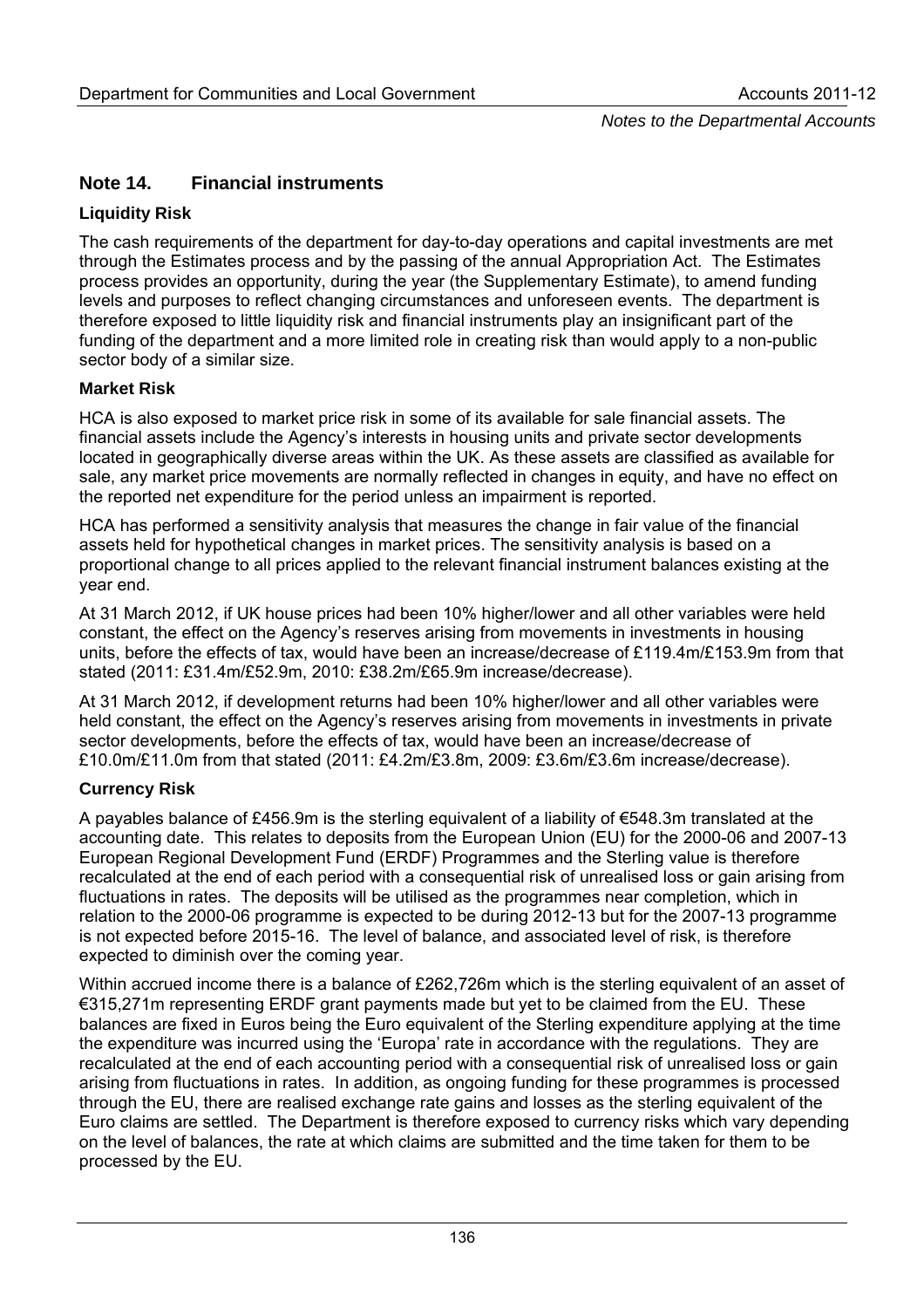In 2011-12 there was an overall gain of around £21m arising from these risks compared with a loss of about £6m in 2010-11, £27m in 2009-10 and £4m in 2008-09.

The table below shows the assets and liabilities subject to translation from euros to sterling at the accounting date and in accordance with the Department's policy on foreign exchange translations (Exchange rate at 31 March 2012 £1 =  $\epsilon$ 1.2000 – source Bank of England spot rate) [http://www.bankofengland.co.uk/mfsd/iadb/Rates.asp?](http://www.bankofengland.co.uk/mfsd/iadb/Rates.asp?%20)

| <b>Currency Risks</b>                     | <b>Floating rate financial liabilities</b> |            |  |  |  |
|-------------------------------------------|--------------------------------------------|------------|--|--|--|
|                                           | £'000                                      | €'000      |  |  |  |
| <b>Assets</b>                             |                                            |            |  |  |  |
| At 31 Mar 2012:                           |                                            |            |  |  |  |
| Receivables (ERDF)                        | <sup>0</sup>                               | 0          |  |  |  |
| Accrued income (ERDF)                     | 262,726                                    | 315,271    |  |  |  |
| Total assets at 31 March 2012             | 262,726                                    | 315,271    |  |  |  |
| Total assets at 31 March 2011             | 250,692                                    | 283,206    |  |  |  |
| Total assets at 31 March 2010             | 297,054                                    | 332,946    |  |  |  |
| Total assets at 31 March 2009:            | 397,811                                    | 445,493    |  |  |  |
| Liabilities                               |                                            |            |  |  |  |
| At 31 March 2012:                         |                                            |            |  |  |  |
| Deposit from EU (ERDF 2000-06 Programmes) | (272,882)                                  | (327, 459) |  |  |  |
| Deposit from EU (ERDF 2007-13 Programmes) | (184, 018)                                 | (220, 822) |  |  |  |
| Total liabilities at 31 March 2012        | (456,901)                                  | (548, 281) |  |  |  |
| Total liabilities at 31 March 2011        | (498,236)                                  | (562, 857) |  |  |  |
| Total liabilities at 31 March 2010        | 529,759                                    | 593,767    |  |  |  |
| Total liabilities at 31 March 2009        | 496,427                                    | 553,998    |  |  |  |

As can be noted from the above the department has significant assets and liabilities affected by the Sterling/Euro exchange rate. To an extent these balances act as a natural hedge whereby the loss that would arise on the liability balance from a weakening of Sterling would be offset by the gain on the asset balance. These effects are reversed from a strengthening of Sterling. This reduces but does not eliminate the risks. There are also variations in the levels of balances caused by differences in the values of quarterly declarations, the time taken for declarations to be paid by the EU and the rate in which the deposits on the 2000-06 programme are utilised. These variations are difficult to assess and, using a model of the likely impacts of variances in exchange rates, the department determined during 2009-10 that active mitigation of the risks, through for instance forward contracts or hedging, would not provide value for money. The department continues to monitor the position and expects to undertake further work on the topic, perhaps in partnership with other departments, during 2012-13. The following table illustrates the impact of changes in the sterling to Euro exchange rate and assumes the level of balances remains constant.

| Category          | <b>Balance at 31</b><br><b>Mar 12</b><br>$\bigoplus$ | Rate at 30 Mar 12 | Impact of rate change to |           |           |           |  |
|-------------------|------------------------------------------------------|-------------------|--------------------------|-----------|-----------|-----------|--|
|                   |                                                      |                   | 1:1.00                   | 1:1.10    | 1:1.30    | 1:1.40    |  |
| Assets            | 315,271                                              | 1:1.20            | £52m gain                | £24m gain | £20m loss | £38m loss |  |
| Liabilities       | (548, 281)                                           | 1:1.20            | £91m loss                | £42m loss | £35m gain | £65m gain |  |
| Net gain/<br>loss |                                                      |                   | £39m loss                | £18m loss | £15m gain | £28m gain |  |

Apart from ERDF the department has no other risks arising from foreign exchange.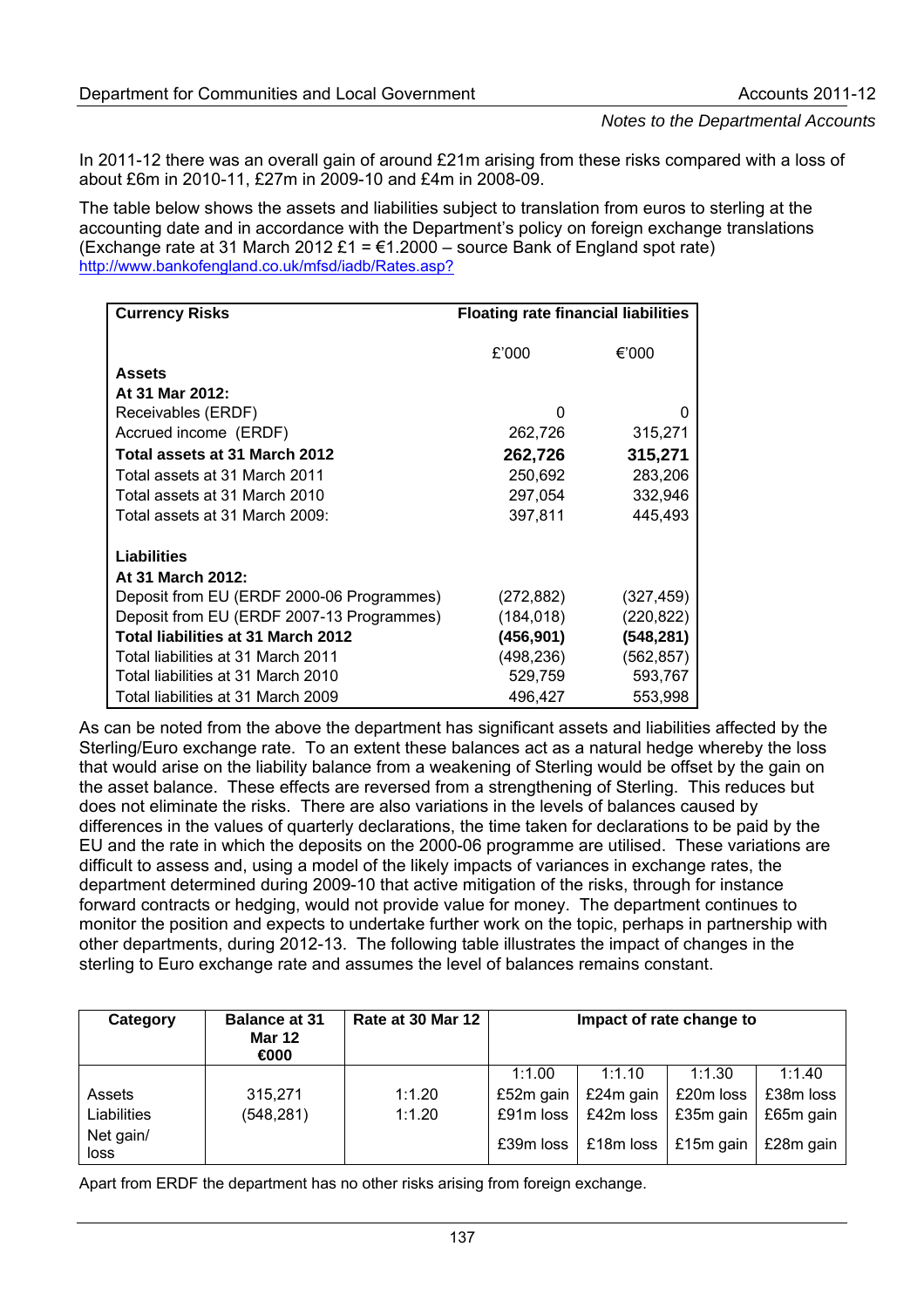#### **Credit Risk**

The Department has placed investments in a number of public-sector owned organisations, as shown in Note 15 Investments. As the organisations are within the public sector there is minimal need for the department to manage the risk of default.

Some of these investments have been financed on a statutory basis known as Public Dividend Capital (PDC). The Treasury has advised that PDC is not a financial instrument because financial instruments are contractual whereas PDC is statutory. Therefore these items are outside the scope of this section. See Note 15 for details of PDC investments.

Homes and Communities Agency has guaranteed the payments under loan obligations of other entities, as disclosed in Note 15 (and in Note 43 of HCAs statutory accounts). The total maximum exposure under these guarantees is £21.7m (2010: £21.7m, 2009: £27.3m), of which £21.7m (2010 and 2009: £21.7m) relates to Home Group. This guarantee is backed by the right of HCA to take a first legal charge over Home Group's saleable assets.

The counterparties to other financial assets are generally major developers and housebuilders in the private sector and normally arise from disposals of development assets. However, available for sale financial assets relate mainly to amounts receivable individually from the private owners of housing units when their properties are sold, resulting in a broad spread of credit risk for these assets. Amounts receivable from the disposal of property are always secured by HCA's right to retake possession of the disposed property in the event of a default by the buyer, and in appropriate cases are backed by financial guarantees. Amounts receivable from the owners of housing units are secured by a second charge over their property. Loans to water companies relate to only one receivable. There are no significant credit risks in HCA's other financial instruments.

#### **Interest rate risk**

The Department is not exposed to significant interest rate risk as its financial assets and financial liabilities carry nil or fixed rates of interest. No interest is receivable on balances held with the Government Banking Service. Any interest earned on balances with commercial banks is immaterial.

#### **Interest rate profile**

The following table shows the interest rate profile of the department's financial assets as at 31 March 2012. All balances are held in sterling.

#### **Fair values**

The estimated fair values of the financial instruments held by the Department approximate to their book values at 31 March 2011 and 31 March 2012. The following criteria have been used to assess the fair value of the Department's financial assets and liabilities.

- Current payables and receivables are based on their nominal amount
- Non-current payables and receivables are valued at discounted cost
- Cash at bank balances are at their book values
- PDC, being statutory, is valued at nominal value
- The investments in the Coalfields Enterprise Fund and the Coalfields Growth Fund are revalued every quarter by the fund managers and the year end valuations reflect the underlying valuations.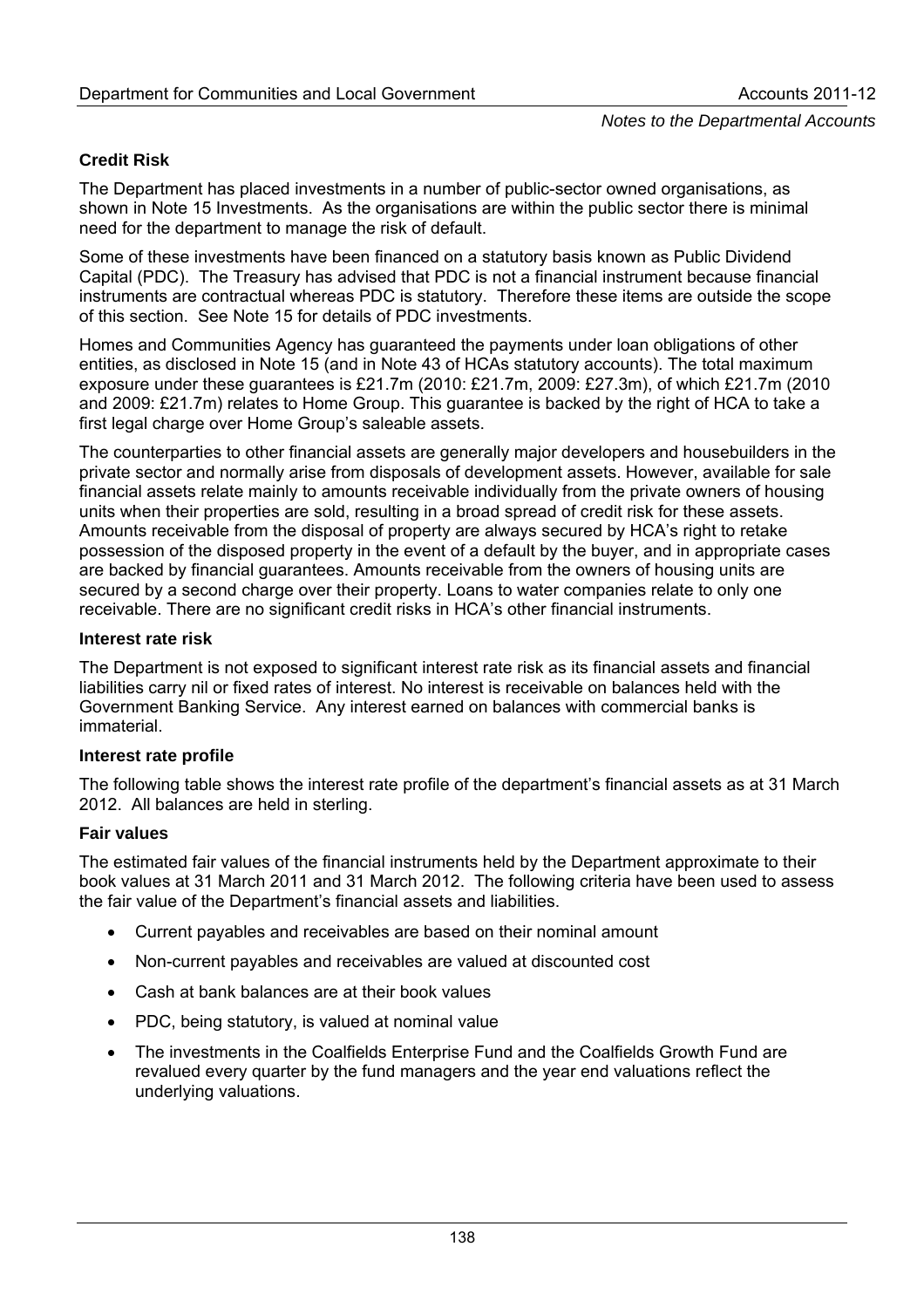|                                       | <b>Total</b> | Non-     |                          | <b>Floating Fixed rate Weighted</b> |          | <b>Period for</b> |
|---------------------------------------|--------------|----------|--------------------------|-------------------------------------|----------|-------------------|
|                                       |              | interest | rate                     |                                     | average  | which rate        |
|                                       |              | bearing  |                          |                                     | interest | is fixed          |
|                                       |              |          |                          |                                     | rate     |                   |
| <b>Primary Financial Instruments:</b> | £'000        | £'000    | £'000                    | £'000                               | $\%$     | yrs               |
| <b>Financial Assets:</b>              |              |          |                          |                                     |          |                   |
| Cash at Office of Paymaster General   | 395,612      | 187,252  |                          |                                     |          |                   |
| Cash held at commercial banks         | 45.070       | 45.070   |                          |                                     |          |                   |
| Fire Service College Loan             | 4,474        |          | $\overline{\phantom{a}}$ | 4,474                               | 8.30%    | 41 years          |
| Coalfields Enterprise Fund            | 9,332        | 9,332    |                          |                                     |          |                   |
| <b>HCA Loans</b>                      | 344,124      | 65.227   | 118.264                  | 160,634                             | 6.74%    | 20                |
| <b>HCA Local Authority Loans</b>      | 1,601        |          |                          |                                     | 4.29%    | 18                |
| TSA loan with co-ownership society    | 28           |          | 28                       |                                     |          |                   |
| Balance at 31 March 2012              | 800,242      | 306,881  | 118,292                  | 165,108                             |          |                   |
| Balance at 31 March 2011              | 602.862      | 267.234  | 148,985                  | 182,455                             |          |                   |
| Balance at 31 March 2010              | 535,750      | 237,700  | 94,655                   | 199,391                             |          |                   |
| Balance at 1 April 2009               | 109.982      | 105.249  | 167                      |                                     |          |                   |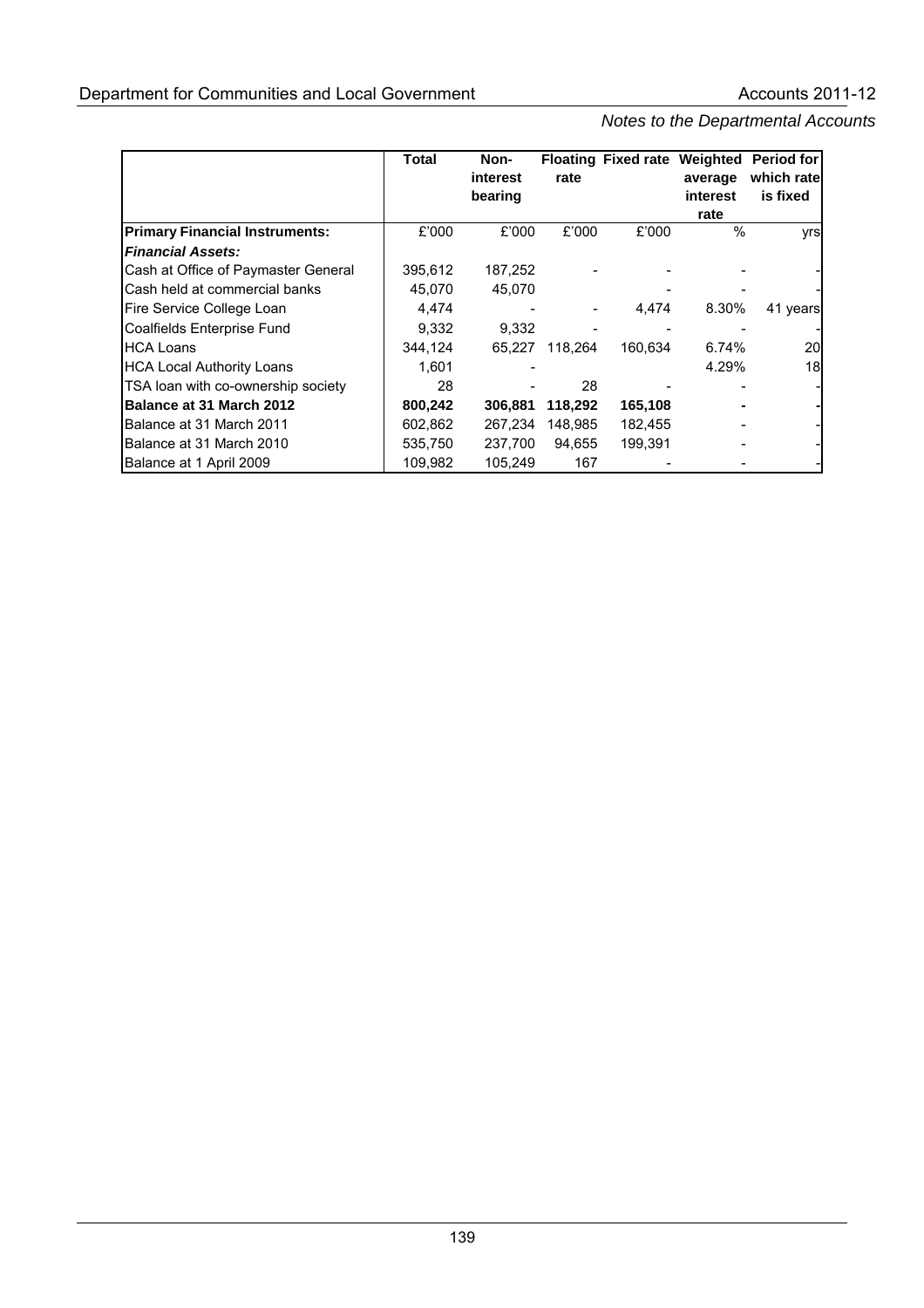# **Note 15. Investments**

|                                               |                          |                              |                                               |            |                      |                                |                                 |                              | £'000                                                                          |
|-----------------------------------------------|--------------------------|------------------------------|-----------------------------------------------|------------|----------------------|--------------------------------|---------------------------------|------------------------------|--------------------------------------------------------------------------------|
|                                               |                          |                              | <b>Core Department</b>                        |            |                      |                                | <b>Designated bodies</b>        |                              | Consolidated                                                                   |
|                                               | Coalfields<br>Enterprise | Coalfields<br>Growth<br>Fund | Queen<br>Elizabeth II<br>Conference<br>Centre |            | Fire Service College | Shares/<br>Equity<br>(Note 16) | Loans<br>within WGA<br>boundary | Loans -<br>Private<br>Sector | <b>Total</b><br><b>Investments for</b><br><b>Consolidated</b><br><b>Bodies</b> |
|                                               | Investment               | Investment                   | <b>PDC</b>                                    | <b>PDC</b> | Loan                 |                                |                                 |                              |                                                                                |
|                                               |                          |                              |                                               |            |                      |                                |                                 |                              |                                                                                |
| <b>Balance at 31</b><br>March 2010            | 6,901                    | 5,000                        | 821                                           | 16,721     | 4,566                | 25,028                         | 1,728                           | 339,788                      | 400,553                                                                        |
| <b>Additions</b><br>Write down/<br>Impairment | (559)                    | (610)                        |                                               |            |                      | (3, 359)                       |                                 | 62,029<br>(5, 511)           | 62,029<br>(10, 039)                                                            |
| Loan<br>repayments                            |                          |                              |                                               |            | (73)                 |                                | (61)                            | (14, 570)                    | (14, 704)                                                                      |
| Disposal                                      | 6,342                    | 4,390                        | 821                                           | 16,721     | 4,493                | 1,009<br>22,678                | 1,667                           | 381,736                      | 1,009<br>438,848                                                               |
| <b>Transfer to</b><br>current assets          |                          |                              |                                               |            |                      |                                |                                 | (19, 843)                    | (19, 843)                                                                      |
| <b>Balance at 31</b><br>March 2011            | 6,342                    | 4,390                        | 821                                           | 16,721     | 4,493                | 22,678                         | 1,667                           | 361,893                      | 419,005                                                                        |
| <b>Additions</b><br>Write down/<br>Impairment | (531)                    | (869)                        |                                               |            |                      | (9,899)                        |                                 | 12,127<br>(31, 034)          | 12,127<br>(42, 333)                                                            |
| Loan<br>repayments<br>Revaluation             |                          |                              |                                               |            | (19)                 |                                | (66)                            | (34, 536)                    | (34, 621)<br>1,548                                                             |
|                                               | 5,811                    | 3,521                        | 821                                           | 16,721     | 4,474                | 12,779                         | 1,601                           | 1,548<br>309,998             | 355,726                                                                        |
| Transfer to<br>current assets                 |                          |                              |                                               |            |                      |                                |                                 | 434                          | 434                                                                            |
| <b>Balance at 31</b><br>March 2012            | 5,811                    | 3,521                        | 821                                           | 16,721     | 4,474                | 12,779                         | 1,601                           | 310,432                      | 356,160                                                                        |

PDC = Public Dividend Capital.

#### Share of net assets of associates and joint ventures as detailed below

|                                                                                                    |            | £'000           |
|----------------------------------------------------------------------------------------------------|------------|-----------------|
| Consolidated                                                                                       |            |                 |
| The aggregated movements in the share of net assets of associates are as follows: -                |            | 2011-12         |
|                                                                                                    | 2011-12    | <b>Restated</b> |
| Cost or Valuation: -                                                                               |            |                 |
| Balance at 1 April                                                                                 | 22,678     | 25,028          |
| Share of gains/(losses) of associates                                                              | (9,899)    | (3,359)         |
| Net liabilities (added)/disposed                                                                   |            | 1,009           |
| <b>Balance at 31 March</b>                                                                         | 12,779     | 22,678          |
|                                                                                                    |            | £'000           |
|                                                                                                    |            | 2010-11         |
| The aggregated amount of the share of total assets and liabilities of associates are as follows: - | 2011-12    | <b>Restated</b> |
| Assets                                                                                             | 249,547    | 123,377         |
| Liabilities                                                                                        | (236, 768) | (120, 528)      |
| Total group share of net assets of associates                                                      | 12,779     | 2.849           |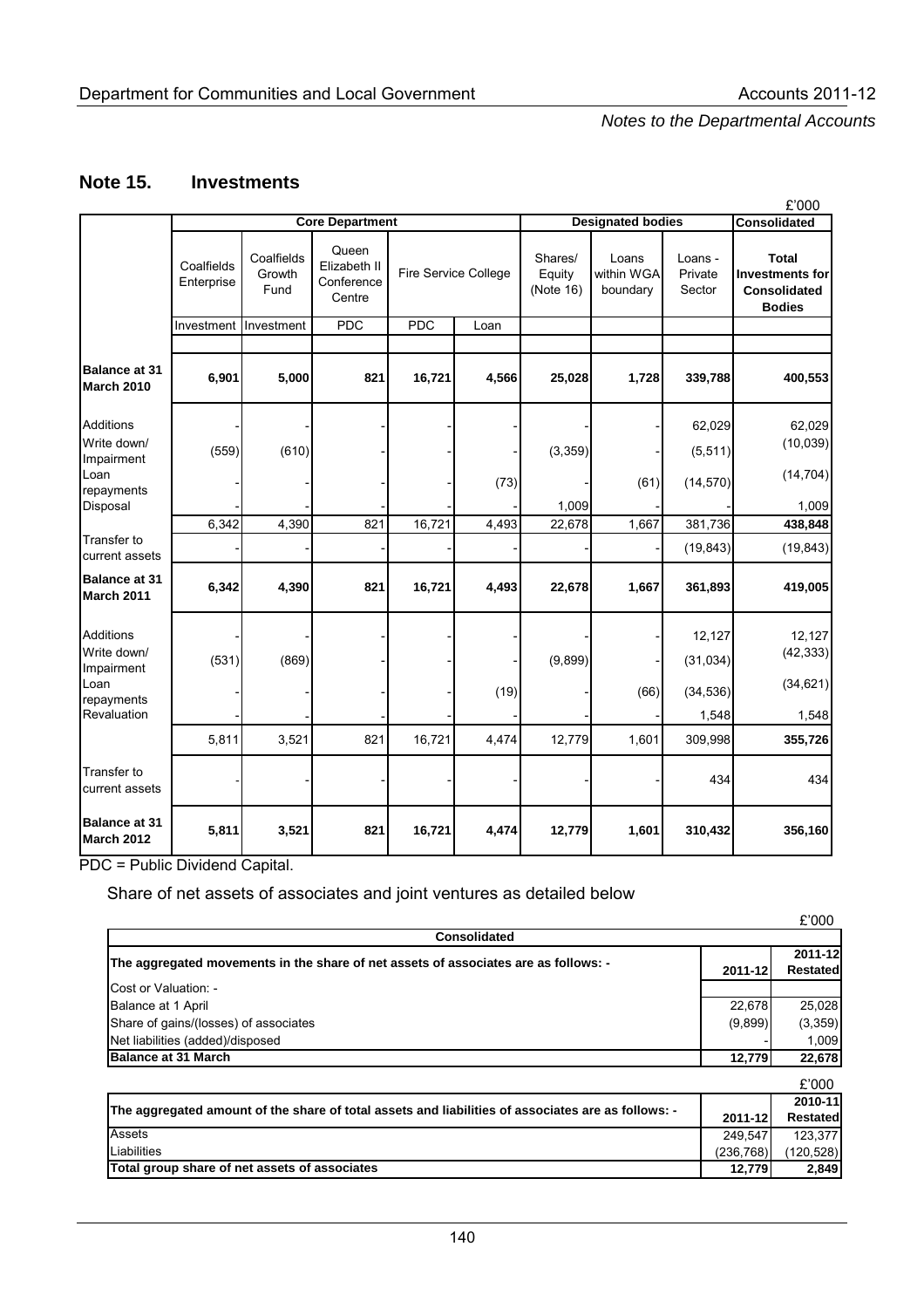#### Subsidiary undertakings as detailed below

|                                                       |         | £'000           |
|-------------------------------------------------------|---------|-----------------|
| <b>Consolidated</b>                                   |         |                 |
| <b>Subsidiary Undertakings</b>                        |         | 2010-11         |
|                                                       | 2011-12 | <b>Restated</b> |
| Aggregate capital and reserves as at 31 March         | 15,222  | 15,184          |
| Profit / Loss for the reporting period ending March   | 8,246   |                 |
| Total cost or valuation of subsidiary undertakings: - |         |                 |
| Balance at 1 April                                    | 15.184  | 25,000          |
| Movements in Year                                     |         | (9, 816)        |
| Balance at 31 March                                   | 15,184  | 15,184          |

Please refer to individual bodies annual accounts for information on subsidiary, associates and joint ventures undertakings.

#### **Note 16. Available for sale financial assets**

|                          |                           |                                |                              |                           |                                | £'000                        |
|--------------------------|---------------------------|--------------------------------|------------------------------|---------------------------|--------------------------------|------------------------------|
|                          |                           |                                | 2011-12                      |                           |                                | 2010-11                      |
|                          |                           |                                |                              |                           |                                | restated                     |
|                          | Core<br><b>Department</b> | Core<br>Department &<br>Agency | <b>Departmental</b><br>Group | Core<br><b>Department</b> | Core<br>Department &<br>Agency | <b>Departmental</b><br>Group |
| <b>Cost or valuation</b> |                           |                                |                              |                           |                                |                              |
| At 1 April               |                           |                                | 556,556                      | -                         |                                | 454,049                      |
| Additions                |                           |                                | 114,534                      |                           |                                | 143,338                      |
| Impairments              |                           |                                | (69, 246)                    |                           |                                | (35, 774)                    |
| Disposals                |                           |                                | (34, 528)                    | $\overline{\phantom{0}}$  |                                | (19, 423)                    |
| <b>Revaluations</b>      |                           |                                | (17, 108)                    | $\overline{\phantom{0}}$  |                                | 14,366                       |
| At 31 March              |                           |                                | 550,208                      | -                         |                                | 556,556                      |

Available for sale financial assets are assets of the HCA representing their interests in housing developments.

Included in impairment of available for sale financial assets is a £52.6m charge (2010/11: £25.9m) arising on the write-down of certain of the Agency's investments in housing units under HomeBuy Direct and the First Time Buyers' Initiative. This write-down is based on analysis of actual profits and losses experienced on unit sales since the inception of the schemes, and is in addition to fair value changes arising from the factors described below.

Other impairments of available for sale financial assets arise from market movements in property prices in some geographical areas during the year, which are measured with reference to movements in the DCLG regional house price index, or from the reduction in forecast cashflows in the case of the Agency's investments in private sector developments under the Kickstart Housing Initiative.

#### **Note 17. Investment properties**

|                          |                           |                                |                              |                           |                                | £'000                        |
|--------------------------|---------------------------|--------------------------------|------------------------------|---------------------------|--------------------------------|------------------------------|
|                          |                           |                                | 2011-12                      |                           |                                | 2010-11                      |
|                          | Core<br><b>Department</b> | Core<br>Department &<br>Agency | <b>Departmental</b><br>Group | Core<br><b>Department</b> | Core<br>Department &<br>Agency | <b>Departmental</b><br>Group |
| <b>Cost or valuation</b> |                           |                                |                              |                           |                                |                              |
| At 1 April               | 28,806                    | 28,806                         | 28,806                       | 21,782                    | 21,782                         | 21,782                       |
| Additions                |                           |                                |                              |                           |                                |                              |
| <b>Revaluations</b>      | (295)                     | (295)                          | (295)                        | 7.024                     | 7.024                          | 7,024                        |
| At 31 March              | 28,511                    | 28,511                         | 28,511                       | 28,806                    | 28,806                         | 28,806                       |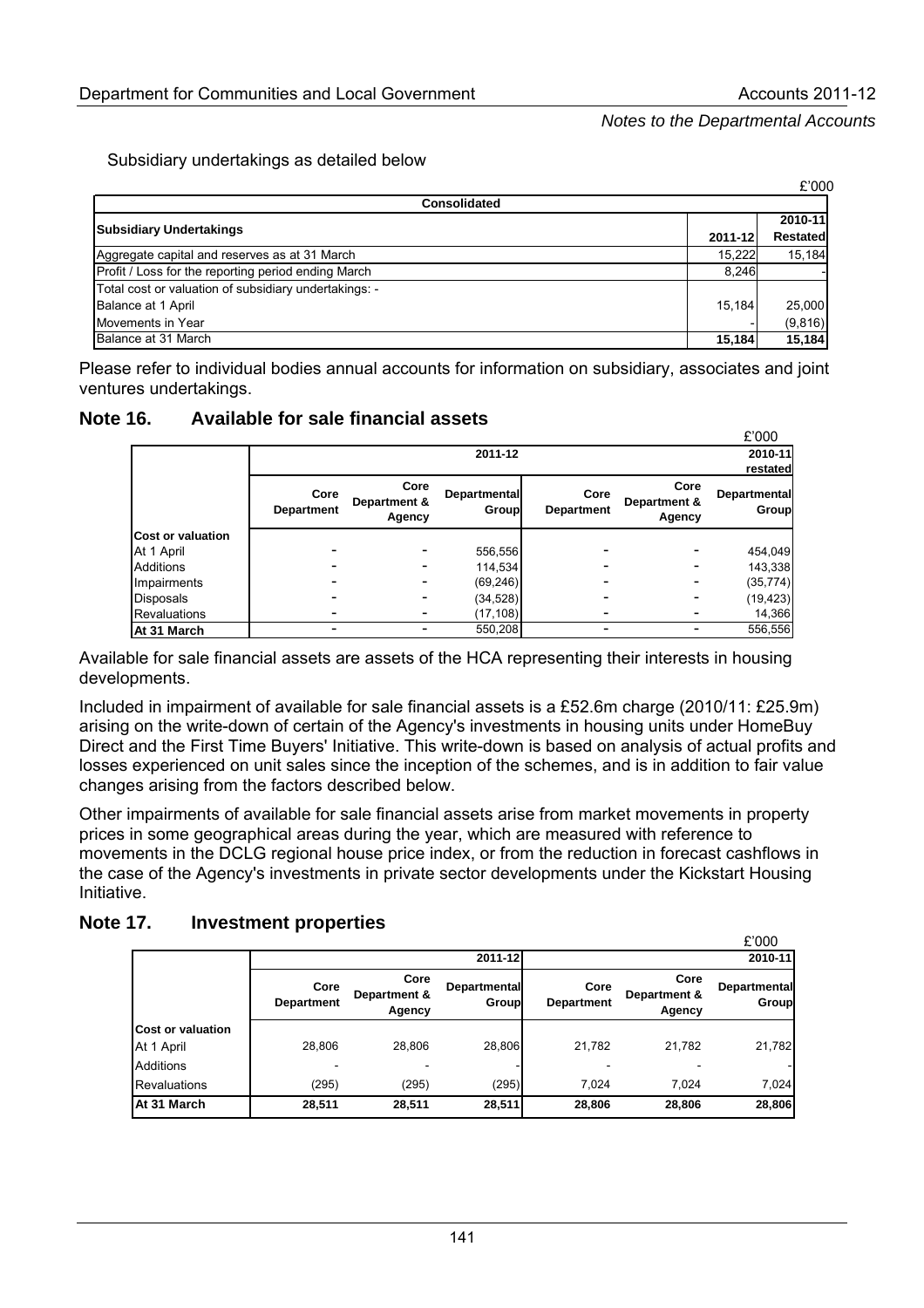As at the 31 March 2012 the following properties were revalued professionally, in accordance with RICS Valuation Standards, by GVA Grimley Limited – Commercial Property and Property Management Consultants.

Queen Elizabeth II Conference Centre, Broad Sanctuary, London was valued during March 2012 by GVA. The total valuation was reported at £29,000,000 but with a value of £27,196,000 in the department's books because of a trading fund outside interest in the property.

Burlington House, Piccadilly, London was valued during March 2012 by GVA, at £1,315,000.

The department received rental income of £5,108 (£6,875, 2010-11) from tenants at Burlington House.

The department does not receive rental income from the Queen Elizabeth II Conference Centre as it receives income as dividend on the Public Dividend Capital investment.

|                           |                           |                                |                              |                           |                                | £'000                 |
|---------------------------|---------------------------|--------------------------------|------------------------------|---------------------------|--------------------------------|-----------------------|
|                           |                           |                                | 2011-12                      |                           |                                | 2010-11               |
|                           | Core<br><b>Department</b> | Core<br>Department &<br>Agency | <b>Departmental</b><br>Group | Core<br><b>Department</b> | Core<br>Department &<br>Agency | Departmental<br>Group |
| <b>Balance at 1 April</b> | -                         | -                              |                              |                           |                                |                       |
| Disposals                 |                           |                                |                              | (5)                       | (5)                            | (5)                   |
| As at 31 March            | -                         |                                |                              |                           |                                |                       |

#### **Note 18. Assets held for sale**

Previous holdings in this category related to 'Green Goddess' fire tenders which were all sold in 2010-11. Currently no assets are classified as assets held for sale by the group.

#### **Note 19. Inventories**

|                                |           |                         |                     |            |                                    | £'000               |
|--------------------------------|-----------|-------------------------|---------------------|------------|------------------------------------|---------------------|
|                                |           |                         | 2011-12             |            |                                    | 2010-11             |
|                                |           |                         |                     |            |                                    | restated            |
|                                | Core      | Core                    | <b>Departmental</b> | Core       | Core                               | <b>Departmental</b> |
|                                |           | Department Department & | Group               |            | <b>Department Department &amp;</b> | <b>Group</b>        |
|                                |           | <b>Agency</b>           |                     |            | <b>Agency</b>                      |                     |
| Land and buildings             |           |                         |                     |            |                                    |                     |
| Opening balance as at 1 April  |           |                         | 1,109,489           | 102,209    | 102,209                            | 1,425,765           |
| <b>Additions</b>               |           |                         | 57,458              |            |                                    | 78,976              |
| Disposals                      |           |                         | (98, 794)           | (102, 209) | (102, 209)                         | (185, 387)          |
| Write off                      |           |                         | (85,089)            |            |                                    | (167, 683)          |
| Revaluation                    |           |                         | 72,023              |            |                                    | (42, 182)           |
| Closing balance as at 31 March |           |                         | 1,055,087           |            |                                    | 1,109,489           |
| <b>ERDF Work in Progress</b>   |           |                         |                     |            |                                    |                     |
| Opening balance as at 1 April  |           |                         |                     |            |                                    |                     |
| <b>Additions</b>               | 250,140   | 250,140                 | 250,140             |            |                                    |                     |
| Certified as expenditure       | (183,348) | (183, 348)              | (183, 348)          |            |                                    |                     |
| Closing balance as at 31 March | 66,792    | 66,792                  | 66,792              |            |                                    |                     |
| Closing balance as at 31 March | 66,792    | 66,792                  | 1,121,879           |            |                                    | 1,109,489           |

Details regarding Work in Progress treatment and balances can be found in section 7 - Other Financial Information.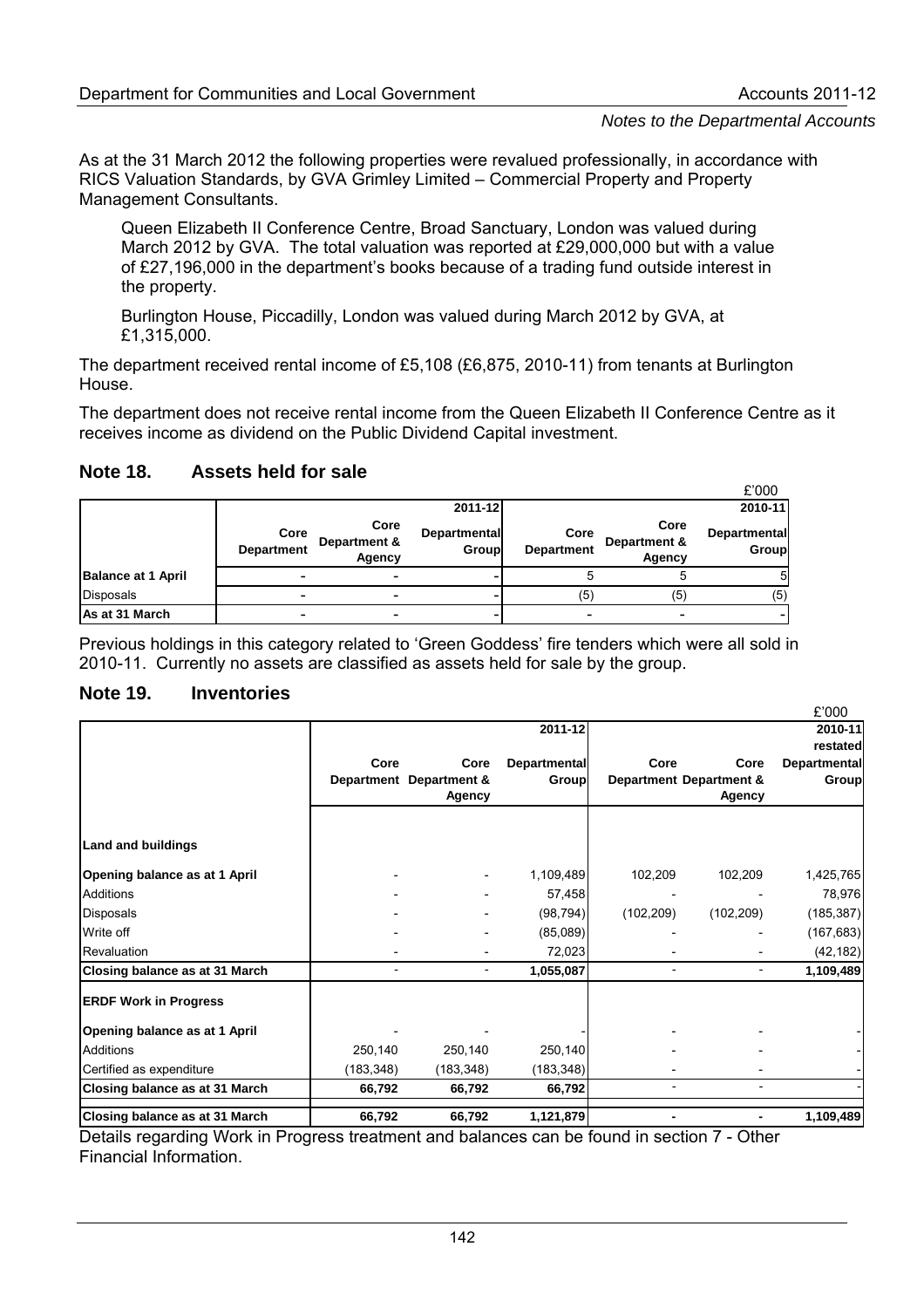|                                                  |                           |                                       |                                     |                           |                                       |                       | £'000                                            |
|--------------------------------------------------|---------------------------|---------------------------------------|-------------------------------------|---------------------------|---------------------------------------|-----------------------|--------------------------------------------------|
|                                                  |                           |                                       | 31-Mar-12                           |                           |                                       | 31-Mar-11<br>restated | 31-Mar-10<br>restated                            |
|                                                  | Core<br><b>Department</b> | Core<br><b>Department</b><br>& Agency | <b>Departmental</b><br><b>Group</b> | Core<br><b>Department</b> | Core<br><b>Department</b><br>& Agency | Group                 | <b>Departmental Departmental</b><br><b>Group</b> |
| Amount falling due within<br>one year:           |                           |                                       |                                     |                           |                                       |                       |                                                  |
| Trade receivables                                | 1,463                     | 1,833                                 | 83,312                              | 457                       | 907                                   | 79,426                | 70,128                                           |
| Deposits and advances                            |                           |                                       | 61                                  |                           |                                       | 69                    | 294                                              |
| <b>VAT receivables</b>                           | 952                       | 1,082                                 | 5,915                               | 246                       | 305                                   | 1,008                 | 9,212                                            |
| Other receivables                                | 173,879                   | 175,100                               | 208,803                             | 244,569                   | 246,436                               | 284,117               | 279,951                                          |
| ERDF accrued income                              | 174,368                   | 174,368                               | 174,368                             | 123,954                   | 123,954                               | 123,954               | 211,528                                          |
| Prepayments and accrued<br>income                | 11,226                    | 14,412                                | 23,879                              | 197,832                   | 201,181                               | 214,411               | 44,188                                           |
| Government grant<br>receivables                  |                           |                                       |                                     |                           |                                       | 23,000                | 31,000                                           |
| Taxation and duties due                          |                           |                                       |                                     |                           |                                       | 850                   | 533                                              |
| Current asset investments                        |                           |                                       | 33,722                              |                           |                                       | 34,197                |                                                  |
| <b>Sub Total</b>                                 | 361,888                   | 366,795                               | 530,060                             | 567,058                   | 572,783                               | 761,032               | 646,834                                          |
| Amounts falling due after<br>more that one year: |                           |                                       |                                     |                           |                                       |                       |                                                  |
| Trade receivables                                |                           |                                       | 81,402                              |                           |                                       | 156,351               | 142,876                                          |
| Other receivables                                |                           |                                       | 60,199                              |                           |                                       | 66,128                | 88,241                                           |
| <b>ERDF Deposits</b>                             | 13,570                    | 13,570                                | 13,570                              | 173,889                   | 173,889                               | 173,889               | 170,146                                          |
| Prepayments and accrued<br>income                | 759                       | 776                                   | 776                                 | 411                       | 439                                   | 439                   | 151                                              |
| <b>Sub Total</b>                                 | 14,329                    | 14,346                                | 155,947                             | 174,300                   | 174,328                               | 396,807               | 401,414                                          |
| <b>Total</b>                                     | 376,217                   | 381,141                               | 686,007                             | 741,358                   | 747,111                               | 1,157,839             | 1,048,248                                        |

# **Note 20. Trade and other receivables 20.1 Analysis by type**

Included in "other receivables" is an amount of £2k (£4,488k in 2010-11) which is payable to the Consolidated Fund when collected.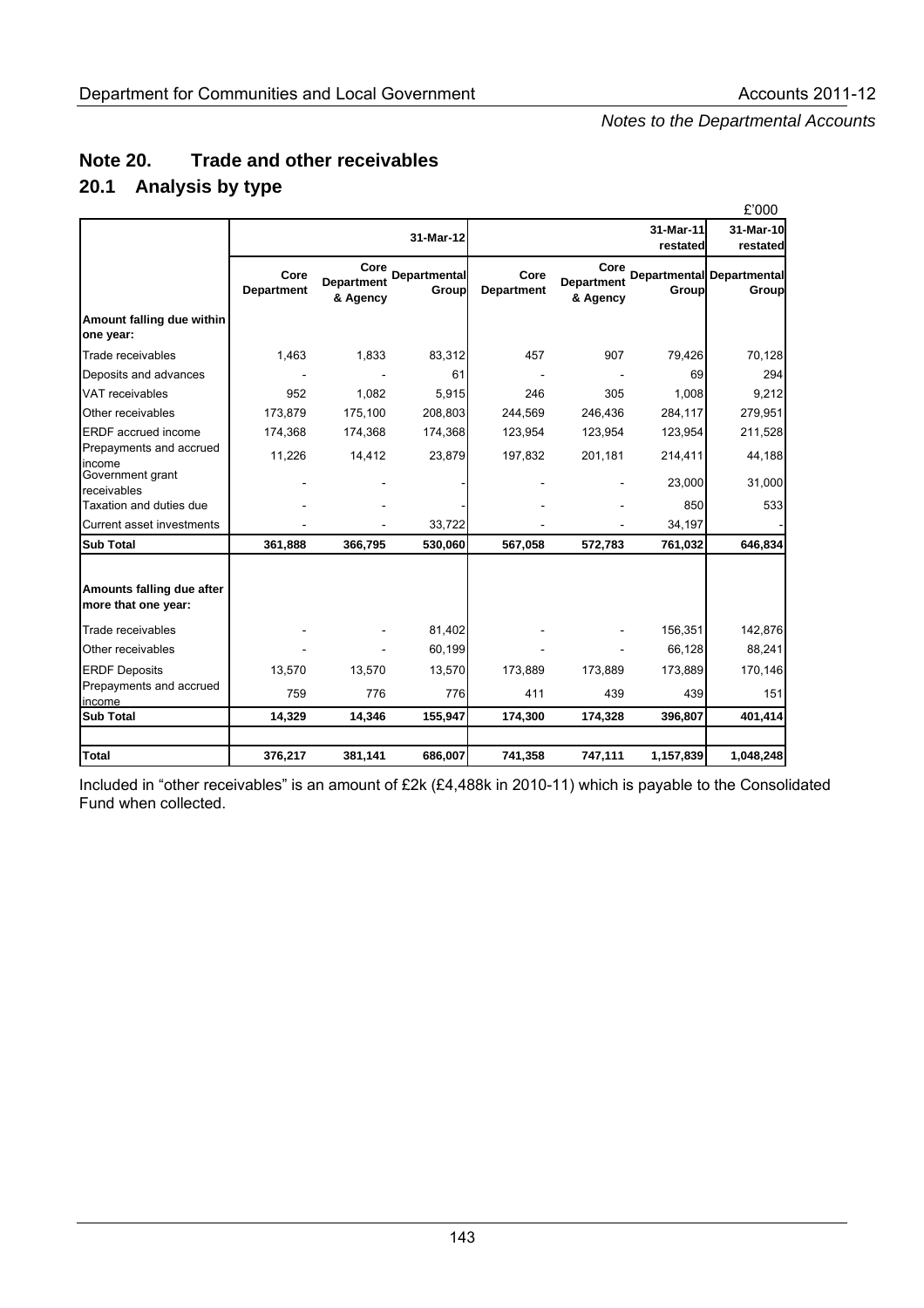# **20.2 Intra-government balances**

|                                                 |                        |         |                                                                               |         |                                                  |         |                                                           |         |                                                  | L UUU   |                                                           |         |  |  |
|-------------------------------------------------|------------------------|---------|-------------------------------------------------------------------------------|---------|--------------------------------------------------|---------|-----------------------------------------------------------|---------|--------------------------------------------------|---------|-----------------------------------------------------------|---------|--|--|
|                                                 |                        |         | <b>Core Department</b>                                                        |         |                                                  |         | <b>Core Department &amp; Agency</b>                       |         | <b>Consolidated</b>                              |         |                                                           |         |  |  |
|                                                 | <b>Amounts falling</b> |         | <b>Amounts falling</b><br>due within one year due after more than<br>one year |         | <b>Amounts falling</b><br>due within one<br>year |         | <b>Amounts falling</b><br>due after more<br>than one year |         | <b>Amounts falling</b><br>due within one<br>year |         | <b>Amounts falling</b><br>due after more<br>than one year |         |  |  |
| Balances with:                                  | 2011-12                | 2010-11 | 2011-12                                                                       | 2010-11 | 2011-12                                          | 2010-11 | 2011-12                                                   | 2010-11 | 2011-12                                          | 2010-11 | 2011-12                                                   | 2010-11 |  |  |
| <b>Other Central</b><br>Government bodies       | 180,645                | 16,520  | 8,630                                                                         | 173,889 | 181,705                                          | 18,164  | 8,630                                                     | 173,889 | 185,846                                          | 47,988  | 8,630                                                     | 173,889 |  |  |
| Local authorities                               | 173,420                | 104.444 | 1,738                                                                         |         | 175,441                                          | 106,503 | 1,738                                                     |         | 181,838                                          | 114,949 | 8,973                                                     | 7,235   |  |  |
| <b>NHS bodies</b>                               |                        |         |                                                                               |         |                                                  |         |                                                           |         |                                                  |         |                                                           |         |  |  |
| <b>Public Corporations</b><br>and Trading Funds | 890                    | 497     |                                                                               |         | 891                                              | 497     |                                                           |         | 891                                              | 497     |                                                           |         |  |  |
| Sub-total                                       | 354,955                | 121.465 | 10,368                                                                        | 173.889 | 358.037                                          | 125,168 | 10,368                                                    | 173.889 | 368.575                                          | 163.438 | 17,603                                                    | 181,124 |  |  |
| Bodies external to<br>Government                | 6,933                  | 445,593 | 3,961                                                                         | 411     | 8,758                                            | 447,615 | 3,978                                                     | 439     | 161.485                                          | 597,594 | 138,344                                                   | 215,683 |  |  |
| Total receivables at<br>31 March                | 361,888                | 567,058 | 14,329                                                                        | 174,300 | 366,795                                          | 572,783 | 14,346                                                    | 174,328 | 530,060                                          | 761,032 | 155,947                                                   | 396,807 |  |  |

# **Note 21. Cash and cash equivalents**

|                                                    |                           |                                |                              |                           |                                | £'000                        |
|----------------------------------------------------|---------------------------|--------------------------------|------------------------------|---------------------------|--------------------------------|------------------------------|
|                                                    |                           |                                | 2011-12                      |                           |                                | 2010-11                      |
|                                                    |                           |                                |                              |                           |                                | Restated                     |
|                                                    | Core<br><b>Department</b> | Core<br>Department &<br>Agency | <b>Departmental</b><br>Group | Core<br><b>Department</b> | Core<br>Department &<br>Agency | <b>Departmental</b><br>Group |
| Balance at 1 April                                 | 190.185                   | 190.185                        | 319,365                      | 167,474                   | 167.474                        | 254,952                      |
| Net change in cash and<br>cash equivalent balances | 202.901                   | 202,901                        | 121,317                      | 22.711                    | 22.711                         | 64,413                       |
| <b>Bank overdraft</b>                              |                           |                                | (146, 926)                   |                           |                                |                              |
| Balance at 31 March                                | 393,086                   | 393,086                        | 293,756                      | 190,185                   | 190.185                        | 319,365                      |

The bank overdraft shown above is disclosed within Note 22.

| The following balances<br>lat 31 March were held<br>lat: | Core<br><b>Department</b> | Core<br>Department &<br>Agency | 31-Mar-12<br><b>Departmental</b><br>Group | Core<br><b>Department</b> | Core<br>Department &<br>Agency | 31-Mar-11<br><b>Departmental</b><br>Group | 31-Mar-10<br>Restated<br><b>Departmental</b><br>Group |
|----------------------------------------------------------|---------------------------|--------------------------------|-------------------------------------------|---------------------------|--------------------------------|-------------------------------------------|-------------------------------------------------------|
| Other bank and cash                                      |                           |                                | 19,916                                    |                           |                                | 18,601                                    | 24,994                                                |
| Commercial banks and<br>cash in hand                     | 13                        | 13                             | 25,154                                    | 597                       | 597                            | 24,756                                    | 49,425                                                |
| Government Banking<br>Service                            | 205,821                   | 205.821                        | 208.360                                   | 189,588                   | 189,588                        | 276.008                                   | 180,533                                               |
| Government Banking<br>Service (ERDF)                     | 187,252                   | 187,252                        | 187,252                                   |                           |                                |                                           |                                                       |
| <b>Balance at 31 March</b>                               | 393,086                   | 393,086                        | 440,682                                   | 190,185                   | 190,185                        | 319,365                                   | 254,952                                               |
|                                                          |                           |                                |                                           |                           |                                |                                           |                                                       |

£'000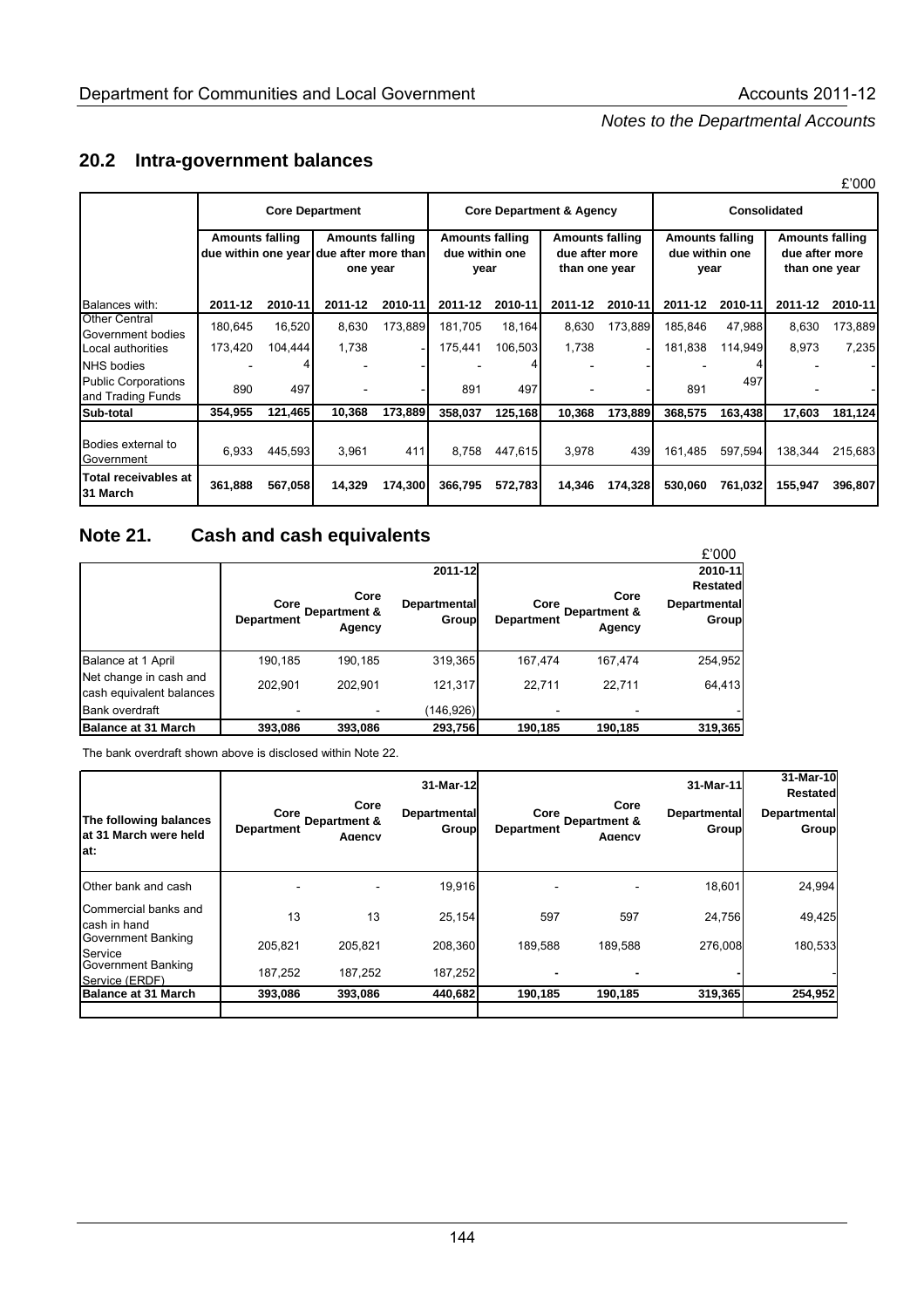# **Note 22. Trade and other payables**

# **22.1 Analysis by type**

|                                                                                                                                    |                           |                        |                                     | £'000                     |                        |                              |                              |  |
|------------------------------------------------------------------------------------------------------------------------------------|---------------------------|------------------------|-------------------------------------|---------------------------|------------------------|------------------------------|------------------------------|--|
|                                                                                                                                    |                           |                        | 31-Mar-12                           |                           |                        | 31-Mar-11                    | 31-Mar-10                    |  |
|                                                                                                                                    |                           | Core                   |                                     |                           | Core                   | restated                     | restated                     |  |
|                                                                                                                                    | Core<br><b>Department</b> | Department &<br>Agency | <b>Departmental</b><br><b>Group</b> | Core<br><b>Department</b> | Department &<br>Agency | <b>Departmental</b><br>Group | <b>Departmental</b><br>Group |  |
| Amounts falling due within                                                                                                         |                           |                        |                                     |                           |                        |                              |                              |  |
| one year:                                                                                                                          |                           |                        |                                     |                           |                        |                              |                              |  |
| Vat Payable                                                                                                                        |                           | 37                     | 99                                  | 3,029                     | 3,031                  | 4,879                        | 729                          |  |
| <b>Taxation and Social Security</b>                                                                                                | 2,163                     | 2.163                  | 4,040                               | 5,541                     | 5,541                  | 12,007                       | 9,622                        |  |
| Trade payables                                                                                                                     | (264)                     | 220                    | 37,626                              | 3,212                     | 3,450                  | 222,872                      | 270,709                      |  |
| <b>Bank Overdraft</b>                                                                                                              |                           |                        | 146,926                             |                           |                        |                              |                              |  |
| Other payables                                                                                                                     | 742,526                   | 743,086                | 731,609                             | 215,094                   | 216,842                | 236,241                      | 47,661                       |  |
| Accruals                                                                                                                           | 315,360                   | 317,206                | 375,535                             | 308,053                   | 311,714                | 395,928                      | 567,310                      |  |
| Finance lease                                                                                                                      | 1,497                     | 1,497                  | 2,251                               | 1,457                     | 1,457                  | 2,354                        | 861                          |  |
| Deferred income                                                                                                                    | 697                       | 742                    | 71,538                              |                           | 60                     | 63,959                       | 26,080                       |  |
| Deferred income - ERDF<br>Amount issued from the                                                                                   | 340,489                   | 340,489                | 340,489                             | 306,972                   | 306,972                | 306,972                      | 310,323                      |  |
| Consolidated Fund for supply<br>but not spent<br>Consolidated fund extra<br>receipts to be paid to the<br><b>Consolidated Fund</b> | 354,267                   | 354,267                | 354,267                             | 142,207                   | 142,207                | 142,207                      | 216,043                      |  |
| - received                                                                                                                         | 38,739                    | 38,818                 | 38,818                              | 222,159                   | 222,213                | 222,213                      | 134,987                      |  |
| - receivable                                                                                                                       | $\overline{2}$            | $\overline{2}$         | 2                                   | 4,488                     | 4,488                  | 4,488                        | 1,066                        |  |
| <b>Sub Total</b>                                                                                                                   | 1,795,476                 | 1,798,527              | 2,103,200                           | 1,212,212                 | 1,217,975              | 1,614,120                    | 1,585,391                    |  |
| Amounts falling due after<br>more that one year:                                                                                   |                           |                        |                                     |                           |                        |                              |                              |  |
| Finance lease                                                                                                                      | 111,032                   | 111,032                | 112,428                             | 98,888                    | 98,888                 | 101,038                      | 3,049                        |  |
| <b>ERDF Deposits held</b>                                                                                                          | 184,019                   | 184,019                | 184,019                             | 191,264                   | 191,264                | 191,264                      | 188,627                      |  |
| <b>Other Payables</b>                                                                                                              |                           |                        |                                     |                           |                        |                              | 320                          |  |
| Accruals                                                                                                                           |                           |                        | 376                                 |                           |                        | 412                          |                              |  |
| Deferred income                                                                                                                    | 5,043                     | 5,043                  | 5,043                               | 5,706                     | 5,706                  | 5,706                        | 6,370                        |  |
| <b>Sub Total</b>                                                                                                                   | 300,094                   | 300,094                | 301,866                             | 295,858                   | 295,858                | 298,420                      | 198,366                      |  |
| <b>Total</b>                                                                                                                       | 2,095,570                 | 2,098,621              | 2,405,066                           | 1,508,070                 | 1,513,833              | 1,912,540                    | 1,783,757                    |  |

Deferred Income of less than 1 year is made up of £272,882k in respect of 2000-06 programmes and £67,607k in respect of 2007-13 programmes.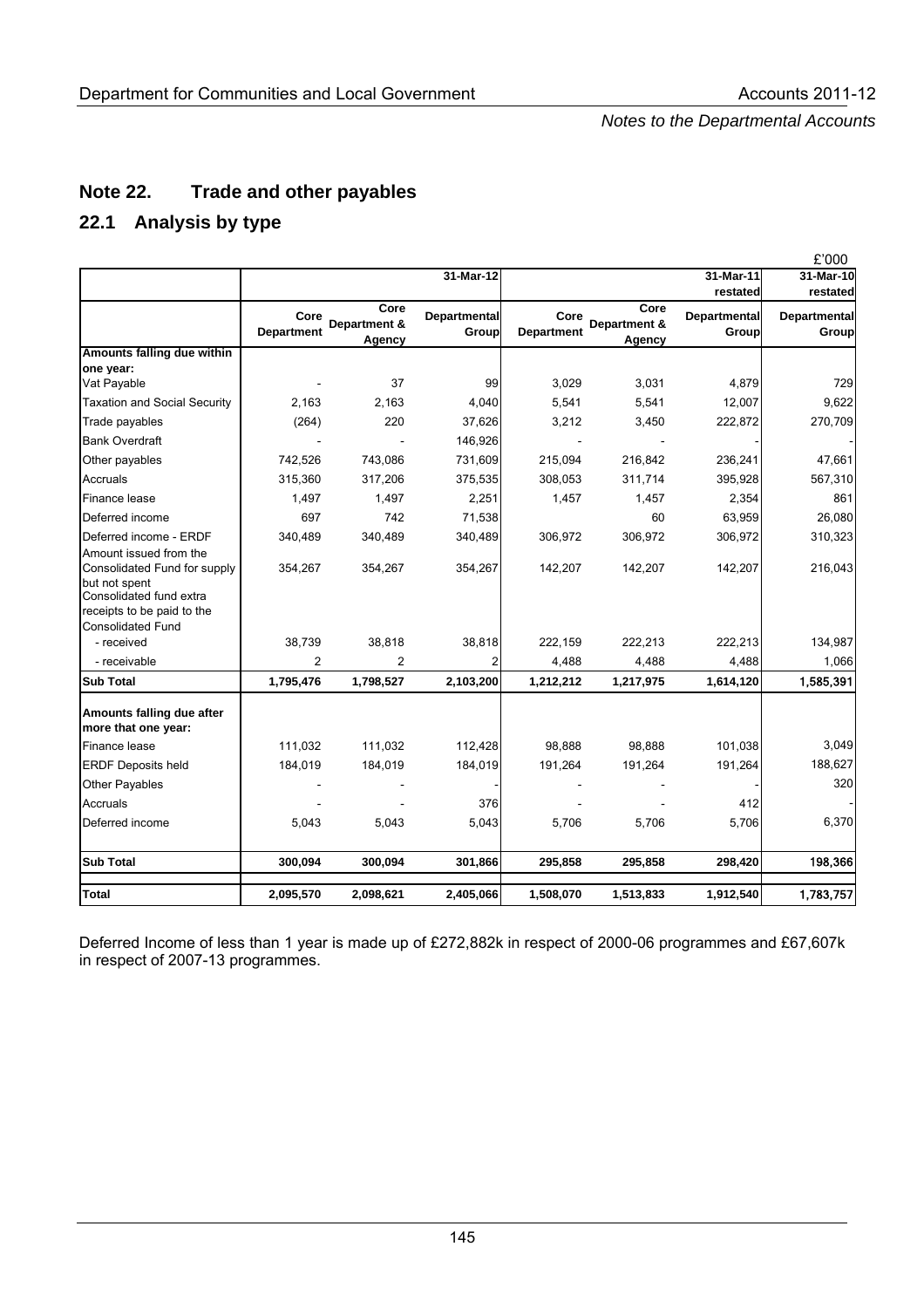## **22.2 Intra-Government Balances**

|                                             |                                        |                        |                                                    |         |                                        |                                     |                                                           |         |                                        |           | £'000                                                     |         |
|---------------------------------------------|----------------------------------------|------------------------|----------------------------------------------------|---------|----------------------------------------|-------------------------------------|-----------------------------------------------------------|---------|----------------------------------------|-----------|-----------------------------------------------------------|---------|
|                                             |                                        | <b>Core Department</b> |                                                    |         |                                        | <b>Core Department &amp; Agency</b> |                                                           |         | <b>Consolidated</b>                    |           |                                                           |         |
|                                             | Amounts falling due<br>within one year |                        | Amounts falling due<br>after more than one<br>year |         | Amounts falling due<br>within one year |                                     | <b>Amounts falling</b><br>due after more<br>than one year |         | Amounts falling due<br>within one year |           | <b>Amounts falling</b><br>due after more<br>than one year |         |
| Balances with:                              | 2011-12                                | 2010-11                | 2011-12                                            | 2010-11 | 2011-12                                | 2010-11                             | 2011-12                                                   | 2010-11 | 2011-12                                | 2010-11   | 2011-12                                                   | 2010-11 |
| <b>Other Central</b><br>Government          | 274,281                                | 394,560                |                                                    |         | 274,194                                | 394,789                             |                                                           |         | 244,740                                | 422,220   |                                                           |         |
| bodies<br>Local<br>authorities              | 954,179                                | 591,227                |                                                    |         | 954,184                                | 591,227                             |                                                           |         | 976,687                                | 717,695   |                                                           |         |
| <b>NHS</b> bodies<br>Public                 |                                        |                        |                                                    |         | 826                                    | 2,027                               |                                                           |         | 5,032                                  | 3,664     |                                                           |         |
| Corporations<br>and Trading<br><b>Funds</b> | 823                                    | 2,027                  |                                                    |         |                                        |                                     |                                                           |         |                                        |           |                                                           |         |
| Sub-total                                   | 1,229,284                              | 987,815                | $\blacksquare$                                     |         | 1,229,205                              | 988,044                             | $\blacksquare$                                            |         | 1,226,460                              | 1,143,580 | $\blacksquare$                                            |         |
| <b>Bodies</b><br>external to<br>Government  | 566,192                                | 224,397                | 300,094                                            | 295,858 | 569,322                                | 229,931                             | 300,094                                                   | 295,858 | 876,740                                | 470,540   | 301,866                                                   | 298,420 |
| <b>Total</b><br>payables at<br>31 March     | 1,795,476                              | 1,212,212              | 300,094                                            | 295,858 | 1,798,527                              | 1,217,975                           | 300,094                                                   | 295,858 | 2,103,200                              | 1,614,120 | 301,866                                                   | 298,420 |

#### **Note 23. Provisions for liabilities and charges**

(i) Early departure costs

The department meets the additional costs of benefits beyond the normal Principal Civil Service Pension Scheme (PCSPS) benefit for employees who retire early. An amount is paid annually to the PCSPS for the period between early departure and the normal retirement date. The department provides for this in full when the early retirement becomes a binding liability. Each liability is based on the estimated payments discounted at the Treasury discount rate for provisions of 2.2% in real terms.

|                         |                   |                              |                     |                   |                              | £'000               |
|-------------------------|-------------------|------------------------------|---------------------|-------------------|------------------------------|---------------------|
|                         |                   |                              | 2011-12             |                   |                              | 2010-11             |
|                         |                   |                              |                     |                   |                              | restated            |
| <b>Early Retirement</b> | Corel             | <b>Core Department &amp;</b> | <b>Departmental</b> | Corel             | <b>Core Department &amp;</b> | <b>Departmental</b> |
|                         | <b>Department</b> | Agency                       | Group               | <b>Department</b> | Agency                       | Group               |
|                         |                   |                              |                     |                   |                              |                     |
| Open balance at 1 April | 42,661            | 42,945                       | 42,945              | 20,820            | 21,238                       | 21,238              |
| Increase                |                   |                              | 523                 | 29,613            | 29,627                       | 29,627              |
| <b>Utilisation</b>      | (17,003)          | (17, 123)                    | (17, 123)           | (2,344)           | (2, 543)                     | (2, 543)            |
| Reversal                | (2,528)           | (2,528)                      | (3,051)             | (4,219)           | (4,219)                      | (4, 219)            |
| <b>Unwinding</b>        | 1,041             | 1,058                        | 1,058               | (1,209)           | (1, 158)                     | (1, 158)            |
| Balance at 31 March     | 24,171            | 24,352                       | 24,352              | 42,661            | 42,945                       | 42,945              |
| Comprising:             |                   |                              |                     |                   |                              |                     |
| Current liabilities     | 6,728             | 6,819                        | 6,819               | 19,349            | 19,456                       | 19,456              |
| Non-current liabilities | 17,443            | 17,533                       | 17,533              | 23,312            | 23,489                       | 23,489              |
| Balance at 31 March     | 24,171            | 24,352                       | 24,352              | 42,661            | 42,945                       | 42,945              |

#### (ii) ERDF

ERDF is a major grant programme with significant assets and liabilities on the Statement of Financial Position. The department reviews outstanding issues monthly and, where it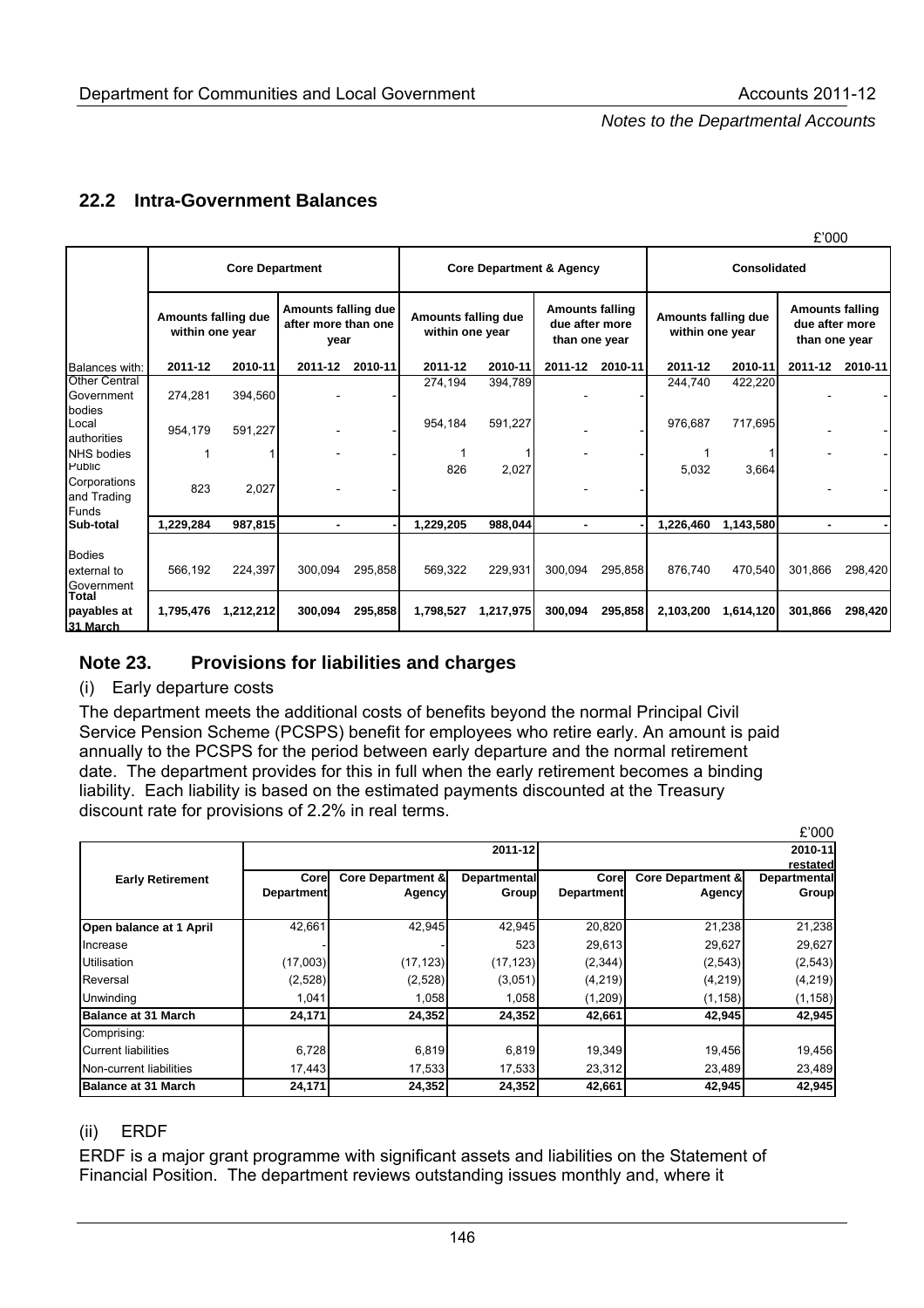appears possible that grant related expenditure is likely to be disallowed and irrecoverable from grant recipients, raises accruals and provisions as necessary.

|                                   |                   |                              |              |                   |                              | £'000        |
|-----------------------------------|-------------------|------------------------------|--------------|-------------------|------------------------------|--------------|
|                                   |                   |                              | 2011-12      |                   |                              | 2010-11      |
|                                   |                   |                              |              |                   |                              | restated     |
| <b>ERDF Financial Corrections</b> | Corel             | <b>Core Department &amp;</b> | Departmental | Core              | <b>Core Department &amp;</b> | Departmental |
|                                   | <b>Department</b> | Agency                       | Groupl       | <b>Department</b> | Agency                       | <b>Group</b> |
|                                   |                   |                              |              |                   |                              |              |
| Open balance at 1 April           | 34,693            | 34,693                       | 34,693       | 113,365           | 113,365                      | 113,365      |
| Increase                          |                   |                              |              | 16,928            | 16,928                       | 16,928       |
| <b>Utilisation</b>                |                   |                              |              |                   |                              |              |
| Reversal                          | (34, 693)         | (34, 693)                    | (34, 693)    | (95,600)          | (95,600)                     | (95,600)     |
| <b>Unwinding</b>                  |                   |                              |              |                   |                              |              |
| Balance at 31 March               |                   |                              |              | 34,693            | 34,693                       | 34,693       |
| Comprising:                       |                   |                              |              |                   |                              |              |
| <b>Current liabilities</b>        |                   |                              |              | 34,693            | 34,693                       | 34,693       |
| Non-current liabilities           |                   |                              |              |                   |                              |              |
| Balance at 31 March               |                   |                              |              | 34,693            | 34,693                       | 34,693       |

#### (iii) Other provisions:

In the core department these provisions include claims made by staff and third parties against the department. The provision is calculated based on general experience of what the maximum for each type of claim is worth. Provisions are also made for dilapidations to comply with lease clauses for buildings which are occupied by the department. The department's dilapidation provisions are calculated based on the estimated cost of meeting future expenditure, in order to settle obligations in respect of lease clauses. The cost is apportioned over the term of the lease so as to give a constant periodic charge, and so reflect the best estimate of the obligation at the accounting date. More details of provisions other than those of the core department can be found in the published accounts of each of the bodies concerned.

|                            |                   |                              |                     |                   |                              | £'000               |
|----------------------------|-------------------|------------------------------|---------------------|-------------------|------------------------------|---------------------|
|                            |                   |                              | 2011-12             |                   |                              | 2010-11             |
|                            |                   |                              |                     |                   |                              | restated            |
| <b>Other Provisions</b>    | Corel             | <b>Core Department &amp;</b> | <b>Departmental</b> | Corel             | <b>Core Department &amp;</b> | <b>Departmental</b> |
|                            | <b>Department</b> | Agency                       | Group               | <b>Department</b> | Agency                       | Group               |
| Open balance at 1 April    | 9,367             | 9,605                        | 210,399             | 11,435            | 11,896                       | 216,684             |
| Increase                   | 2,282             | 2,702                        | 32,421              | 3,209             | 3,476                        | 25,327              |
| <b>Utilisation</b>         | (1,966)           | (2,318)                      | (48,030)            | (1,364)           | (1,769)                      | (27, 533)           |
| Reversal                   | (2, 117)          | (2,201)                      | (6, 105)            | (3,913)           | (3,998)                      | (4,093)             |
| Unwinding                  |                   |                              | 1,575               |                   |                              | 14                  |
| Balance at 31 March        | 7,566             | 7,788                        | 190,260             | 9,367             | 9,605                        | 210,399             |
| Comprising:                |                   |                              |                     |                   |                              |                     |
| <b>Current liabilities</b> | 3,020             | 3,242                        | 30,877              | 3,143             | 3,381                        | 34,337              |
| Non-current liabilities    | 4,546             | 4,546                        | 159,383             | 6,224             | 6,224                        | 176,062             |
| Balance at 31 March        | 7,566             | 7,788                        | 190,260             | 9,367             | 9,605                        | 210,399             |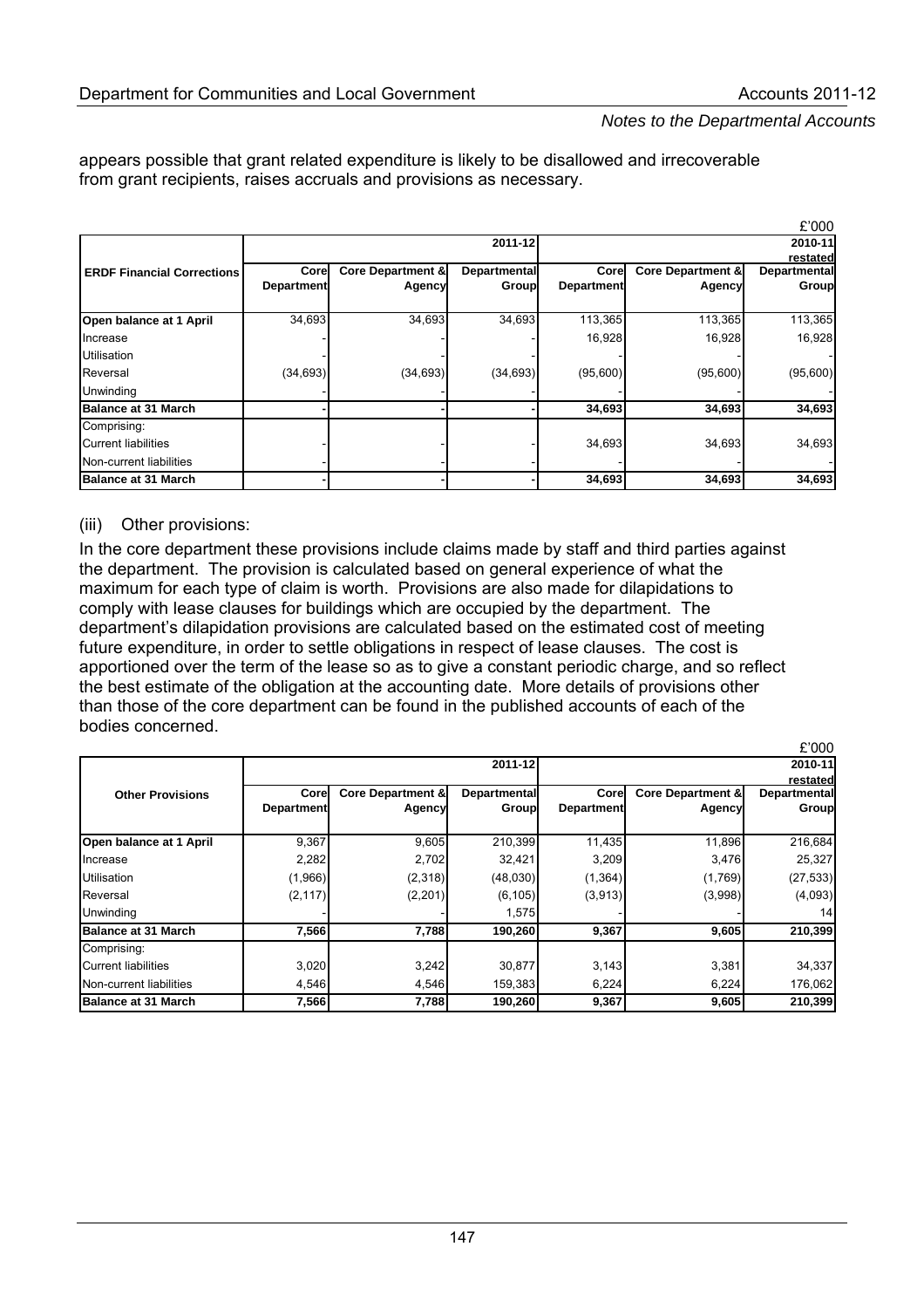#### (iv) Total provisions

|                             |                   |                              |                     |                   |                              | £'000        |
|-----------------------------|-------------------|------------------------------|---------------------|-------------------|------------------------------|--------------|
|                             |                   |                              | 2011-12             |                   |                              | 2010-11      |
| <b>Total Provisions and</b> |                   |                              |                     |                   |                              | restated     |
| <b>Liabilities</b>          | Corel             | <b>Core Department &amp;</b> | <b>Departmental</b> | Corel             | <b>Core Department &amp;</b> | Departmental |
|                             | <b>Department</b> | Agencyl                      | Group               | <b>Department</b> | Agency                       | Group        |
|                             |                   |                              |                     |                   |                              |              |
| Open balance at 1 April     | 86,721            | 87,243                       | 288,037             | 145,620           | 146,499                      | 351,287      |
| Increase                    | 2,282             | 2,702                        | 32,944              | 49,750            | 50,031                       | 71,882       |
| <b>Utilisation</b>          | (18,969)          | (19, 441)                    | (65, 153)           | (3,708)           | (4,312)                      | (30,076)     |
| Reversal                    | (39, 338)         | (39, 422)                    | (43, 849)           | (103, 732)        | (103, 817)                   | (103, 912)   |
| <b>Unwinding</b>            | 1,041             | 1,058                        | 2,633               | (1,209)           | (1, 158)                     | (1, 144)     |
| Balance at 31 March         | 31,737            | 32,140                       | 214,612             | 86,721            | 87,243                       | 288,037      |
| Comprising:                 |                   |                              |                     |                   |                              |              |
| Current liabilities         | 9,748             | 10,061                       | 37,696              | 57,185            | 57,530                       | 88,486       |
| Non-current liabilities     | 21,989            | 22,079                       | 176,916             | 29,536            | 29,713                       | 199,551      |
| Balance at 31 March         | 31,737            | 32,140                       | 214,612             | 86,721            | 87,243                       | 288,037      |

|                                                 |                                                 |                                             |         | £'000        |
|-------------------------------------------------|-------------------------------------------------|---------------------------------------------|---------|--------------|
|                                                 | <b>Early Retirement</b><br>and Pension<br>Costs | <b>ERDF Financial</b><br><b>Corrections</b> | Other   | <b>Total</b> |
| Not later than one year                         | 19,456                                          | 34,693                                      | 3,602   | 57,751       |
| Later than one year and not later than five yea | 20.748                                          |                                             | 6,135   | 26,883       |
| Later than five years                           | 2,741                                           |                                             | 4,098   | 6,839        |
| Balance at 31 March 2011                        | 42,945                                          | 34,693                                      | 13,835  | 91,473       |
| Not later than one year                         | 6,818                                           |                                             | 30,877  | 37,695       |
| Later than one year and not later than five yea | 16.174                                          |                                             | 113,908 | 130,082      |
| Later than five years                           | 1,359                                           |                                             | 43,636  | 44,995       |
| Balance at 31 March 2012                        | 24,351                                          |                                             | 188,421 | 212,772      |

## **Note 24. Pensions**

Staff of the core department and PINS are civil servants and pensions are provided under the Principal Civil Service Pension Scheme (PCSPS). The department is also responsible for the Firefighters Pension Scheme (1992). The staff of NDPBs are members of a number of different pensions schemes and full details are available in the accounts of the bodies concerned. Pension liabilities at the end of the year for the relevant schemes are recognised in the Consolidated Statement of Financial Position as shown below.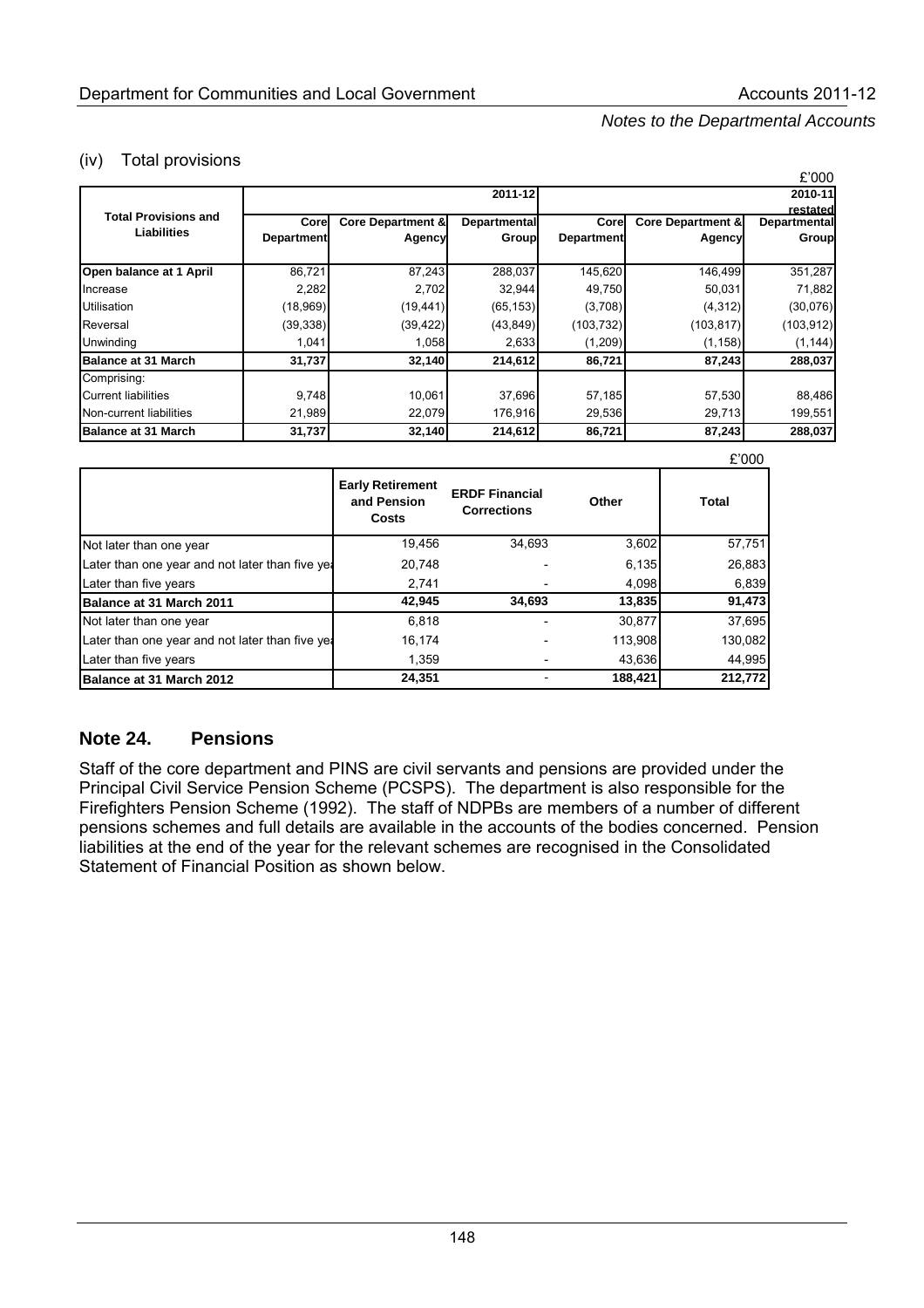|                                                   |                          |          |       |                          |          |       |                           |                          | £'000     |
|---------------------------------------------------|--------------------------|----------|-------|--------------------------|----------|-------|---------------------------|--------------------------|-----------|
|                                                   | Core department          |          |       | Core department & Agency |          |       | <b>Departmental Group</b> |                          |           |
|                                                   | funded                   | unfunded | total | funded                   | unfunded | total | funded                    | unfunded                 | total     |
| Analysis of movement in scheme<br>liabilites      |                          |          |       |                          |          |       |                           |                          |           |
| at 31 March 2011                                  | $\overline{\phantom{a}}$ | 1,934    | 1,934 |                          | 1,934    | 1,934 | 134,328                   | 16,544                   | 150,872   |
| Current service cost                              |                          |          |       |                          |          |       | 12,988                    | $\overline{\phantom{a}}$ | 12,988    |
| Past service cost                                 |                          |          |       |                          |          |       |                           |                          |           |
| Adjustment for contributions                      |                          |          |       |                          |          |       | (69, 484)                 | (614)                    | (70,098)  |
| Benefit paid                                      |                          | (156)    | (156) |                          | (156)    | (156) | (41,680)                  | (497)                    | (42, 177) |
| Actuarial (gain)/loss                             |                          | 108      | 108   |                          | 108      | 108   | 30,076                    | 1,190                    | 31,266    |
| Interest charges                                  |                          | 104      | 104   |                          | 104      | 104   | 29,007                    | 349                      | 29,356    |
| Expected return on assets                         |                          |          |       |                          |          |       | (27, 716)                 | $\overline{\phantom{0}}$ | (27, 716) |
| Expected gains and losses on scheme<br>liabilites |                          |          |       |                          |          |       | 361                       |                          | 361       |
| Other asset and liability changes                 |                          |          |       |                          |          |       | 2,661                     |                          | 2,661     |
| at 31 March 2012                                  |                          | 1,990    | 1,990 |                          | 1,990    | 1,990 | 70,541                    | 16,972                   | 87,513    |
| of which:                                         |                          |          |       |                          |          |       |                           |                          |           |
| <b>Non Current</b>                                |                          | 1,834    | 1,834 |                          | 1,834    | 1,834 | 58,956                    | 16,816                   | 75,772    |
| <b>Current</b>                                    |                          | 156      | 156   |                          | 156      | 156   | 11,585                    | 156                      | 11,741    |

|                                                   |                |                 |       |                          |                          |       |           |                           | £'000     |  |
|---------------------------------------------------|----------------|-----------------|-------|--------------------------|--------------------------|-------|-----------|---------------------------|-----------|--|
|                                                   |                | Core department |       |                          | Core department & Agency |       |           | <b>Departmental Group</b> |           |  |
|                                                   | funded         | unfunded        | total | funded                   | unfunded                 | total | funded    | unfunded                  | total     |  |
| Analysis of movement in scheme<br>liabilites      |                |                 |       |                          |                          |       |           |                           |           |  |
| at 31 March 2010 restated                         |                | 2,220           | 2,220 |                          | 2,220                    | 2,220 | 226,437   | 18,476                    | 244,913   |  |
| Current service cost                              |                |                 |       |                          |                          |       | 17,131    | ۰                         | 17,131    |  |
| Past service cost                                 |                | (263)           | (263) |                          | (263)                    | (263) | (56,096)  | (724)                     | (56, 820) |  |
| Adjustment for contributions                      |                |                 |       |                          |                          |       | (26, 566) | (560)                     | (27,126)  |  |
| Benefit paid                                      |                | (115)           | (115) | $\overline{\phantom{a}}$ | (115)                    | (115) | (5,992)   | (455)                     | (6, 447)  |  |
| Actuarial (gain)/loss                             |                |                 |       |                          |                          |       | (27, 603) | (549)                     | (28,152)  |  |
| Interest charges                                  |                | 92              | 92    |                          | 92                       | 92    | 31,605    | 356                       | 31,961    |  |
| Expected return on assets                         |                |                 |       |                          |                          |       | (26, 022) | $\overline{a}$            | (26, 022) |  |
| Expected gains and losses on scheme<br>liabilites |                |                 |       |                          |                          |       | (132)     | ٠                         | (132)     |  |
| Other asset and liability changes                 |                |                 |       |                          |                          |       | 1,566     |                           | 1,566     |  |
| at 31 March 2011 restated                         |                | 1,934           | 1,934 |                          | 1,934                    | 1,934 | 134,328   | 16,544                    | 150,872   |  |
| of which:                                         |                |                 |       |                          |                          |       |           |                           |           |  |
| <b>Non Current</b>                                | $\overline{a}$ | 1,778           | 1,778 |                          | 1,778                    | 1,778 | 132,329   | 16,388                    | 148,717   |  |
| <b>Current</b>                                    |                | 156             | 156   |                          | 156                      | 156   | 1,999     | 156                       | 2,155     |  |

#### *The Principal Civil Service Pension Scheme (PCSPS)*

The PCSPS is an unfunded multi-employer defined benefit scheme, but the department is unable to identify its share of the underlying assets and liabilities. The scheme actuary valued the scheme as at 31 March 2007. Details can be found in the Resource Accounts of the Cabinet Office: Civil Superannuation [\(www.civilservice.gov.uk/pensions\)](http://www.civilservice.gov.uk/pensions))

For 2011-12, employers' contributions of £21,280,141 (2010-11:£28,012,896) were payable to the PCSPS at one of four rates in the range 16.7% to 24.3% of pensionable pay, based on salary bands. The scheme's actuary reviews employer contributions usually every four years following a full scheme valuation. The contribution rates are set to meet the cost of benefits accruing during 2011-12 to be paid when the member retires and not the benefits paid during this period to existing pensioners.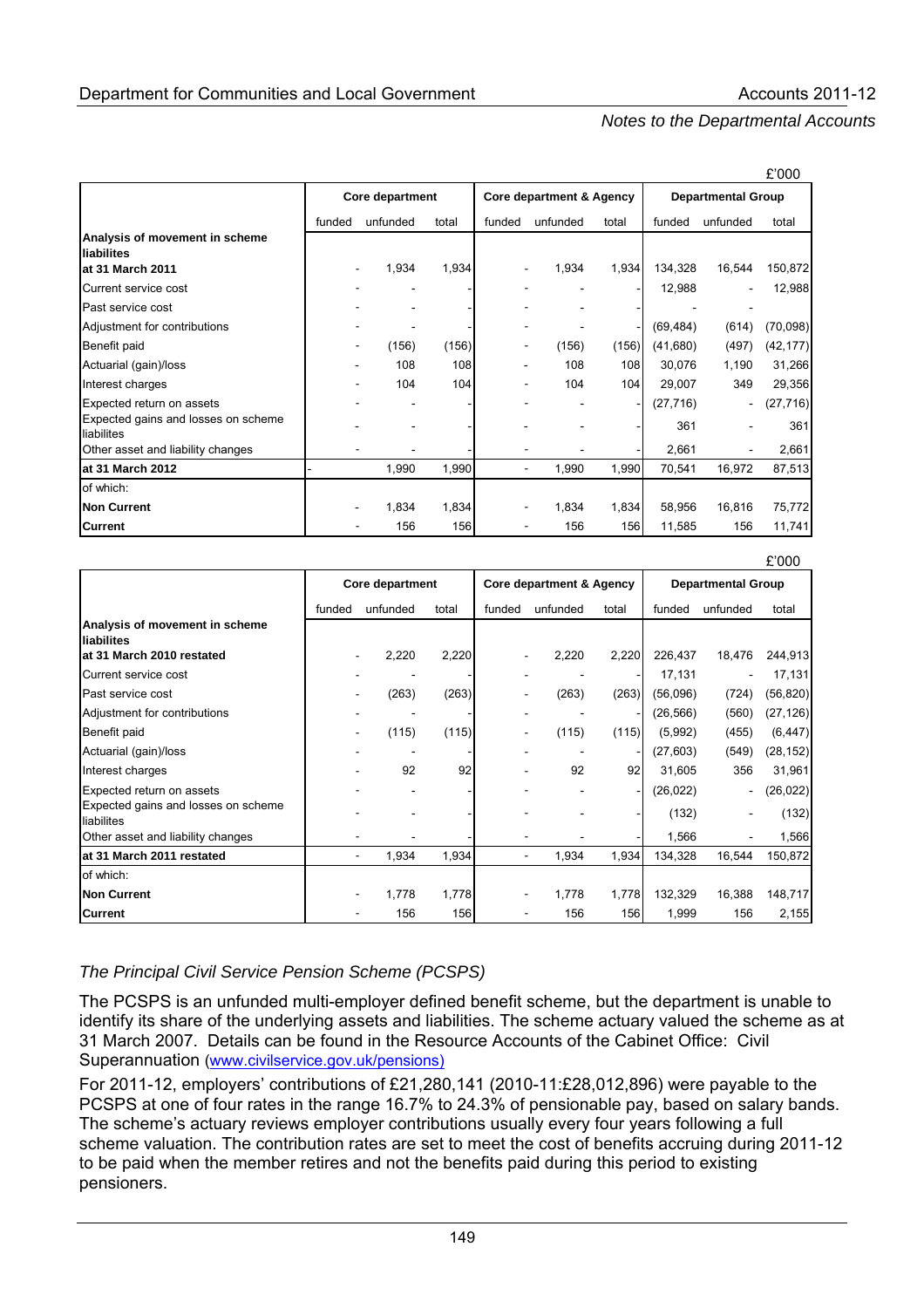Employees can opt to open a partnership pension account, a stakeholder pension with an employer contribution. Employers' contributions of £42,936 (2010-11: £32,182) were paid to one or more of a panel of three appointed stakeholder pension providers. Employer contributions are age-related and range from 3% to 12.5% of pensionable pay. Employers also match employee contributions up to 3% of pensionable pay. In addition, employer contributions of £6,022 (2010-11: £2,980) 0.8% of pensionable pay, were payable to the PCSPS to cover the cost of the future provision of lump sum benefits on death in service and ill health retirement of these employees.

Contributions due to the partnership pension providers at the accounting sheet date were £1,584(2010-11: £600). Contributions prepaid at that date were nil.

Four staff (2010-11: nil) retired early on ill-health grounds; the additional accrued pension liabilities in the year amounted to £nil (2010-11: £nil).

*The Firefighters' Pension Scheme 1992 (FPS)* 

The Department recognises a liability under the FPS for certain individuals who were on secondment to central government at the time of their retirement. The benefits provided by the FPS are set out in the Firemen's Pension Scheme Order 1992 (SI 1992/129) as amended. The scheme is unfunded. There is no surplus or deficit. Benefits are paid as they fall due and are guaranteed by the employer.

Reconciliation of movement of Firefighters' Pension Scheme is shown below:

|                                               |                     |                     | £'000               |
|-----------------------------------------------|---------------------|---------------------|---------------------|
| <b>Present Value of scheme</b><br>liabilities | Value at 31.03.2012 | Value at 31.03.2011 | Value at 31.03.2010 |
| Liability in respect of:<br>Active members    |                     |                     |                     |
| Current pensioners                            | 1,990               | 1.934               | 2,220               |
| Total value of scheme<br>liabilities          | 1,990               | 1,934               | 2,220               |

## **Note 25. Capital commitments**

Contracted capital commitments at 31 March 2012 not otherwise included in these financial statements:

|                               |                          |                                |                       |                           |                                | £'000                 |
|-------------------------------|--------------------------|--------------------------------|-----------------------|---------------------------|--------------------------------|-----------------------|
|                               |                          |                                |                       |                           |                                | 2010-11               |
|                               |                          |                                | 2011-12               |                           |                                | <b>Restated</b>       |
|                               | Core<br>Department       | Core<br>Department &<br>Agency | Departmental<br>Group | Core<br><b>Department</b> | Core<br>Department &<br>Agency | Departmental<br>Group |
| Property, Plant and Equipment | 211                      | 211                            | 211                   | 2,283                     | 2,283                          | 2,283                 |
| Intangible assets             | 266                      | 266                            | 354                   | 172                       | 172                            | 172                   |
| Development assets            | $\overline{\phantom{a}}$ | $\overline{\phantom{a}}$       | 7,785                 |                           | $\overline{\phantom{0}}$       | 10,285                |
| <b>Overall total</b>          | 477                      | 477                            | 8,350                 | 2,455                     | 2,455                          | 12,740                |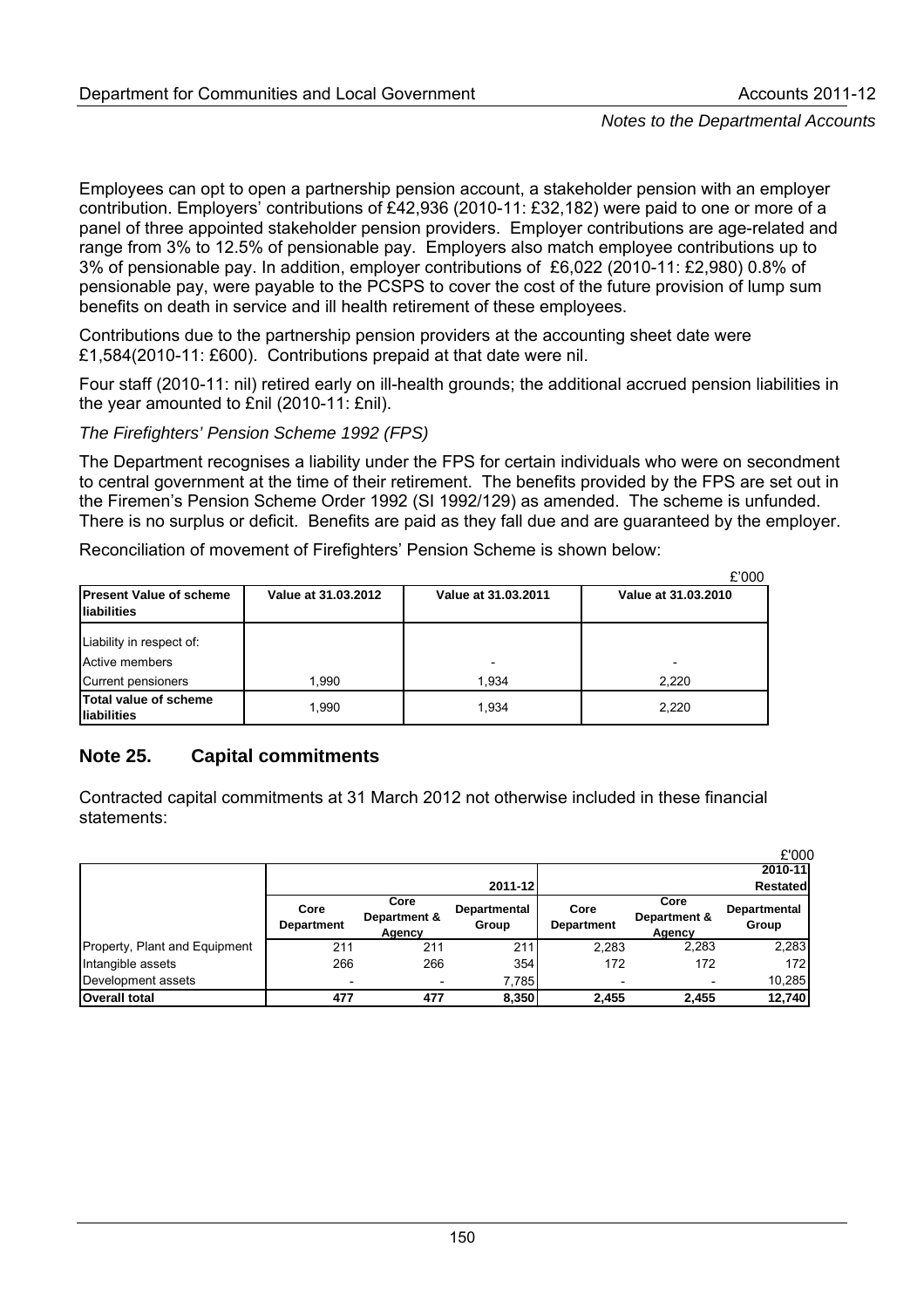## **Note 26. Commitments Under Leases**

## **26.1 Operating Leases**

Total future minimum lease payments under operating leases are given in the table below for each of the following periods.

£'000

|                                                       |                           |                                | 2011-12                      |                           |                                | 2010-11               |
|-------------------------------------------------------|---------------------------|--------------------------------|------------------------------|---------------------------|--------------------------------|-----------------------|
| Obligations under operating leases                    |                           |                                |                              |                           |                                | Restated              |
| comprise:                                             | Core<br><b>Department</b> | Core<br>Department &<br>Agency | <b>Departmental</b><br>Group | Core<br><b>Department</b> | Core<br>Department &<br>Agency | Departmental<br>Group |
| Buildings:                                            |                           |                                |                              |                           |                                |                       |
| Payment due within 1 year                             | 22.998                    | 24.973                         | 30,185                       | 23.018                    | 24.956                         | 32,550                |
| Payment due after 1 year but not more than 5<br>years | 74.849                    | 82.749                         | 89,956                       | 87.793                    | 95.544                         | 113,234               |
| Payment due thereafter                                | 54.239                    | 62.139                         | 62,442                       | 69.990                    | 79.679                         | 92,000                |
| Total value of obligations                            | 152,086                   | 169,861                        | 182,583                      | 180,801                   | 200,179                        | 237,784               |
| Other:<br>Payment due within 1 year                   | 8                         | 35                             | 769                          | 46                        | 107                            | 1,366                 |
| Payment due after 1 year but not more than 5<br>years | 13                        | 13                             | 226                          | 53                        | 82                             | 973                   |
| Payment due thereafter                                |                           |                                |                              |                           |                                |                       |
| Total value of obligations                            | 21                        | 48                             | 995                          | 100                       | 190                            | 2,340                 |

| Receipts under operating sub-leases           |                           |                                | 2011-12               | 2010-11<br><b>Restated</b> |                                |                       |  |
|-----------------------------------------------|---------------------------|--------------------------------|-----------------------|----------------------------|--------------------------------|-----------------------|--|
| comprise:                                     | Core<br><b>Department</b> | Core<br>Department &<br>Agency | Departmental<br>Group | Core<br><b>Department</b>  | Core<br>Department &<br>Agency | Departmental<br>Group |  |
| Buildings:                                    |                           |                                |                       |                            |                                |                       |  |
| Receipts due within 1 year                    |                           |                                | 4.848                 |                            |                                | 2.340                 |  |
| Receipts due after 1 year but not more than 5 |                           |                                | 11.740                |                            |                                | 4,573                 |  |
| vears<br>Receipts due thereafter              |                           |                                | 122,768               |                            |                                | 12,097                |  |
| Total value of receivables                    |                           |                                | 139,356               |                            |                                | 19,010                |  |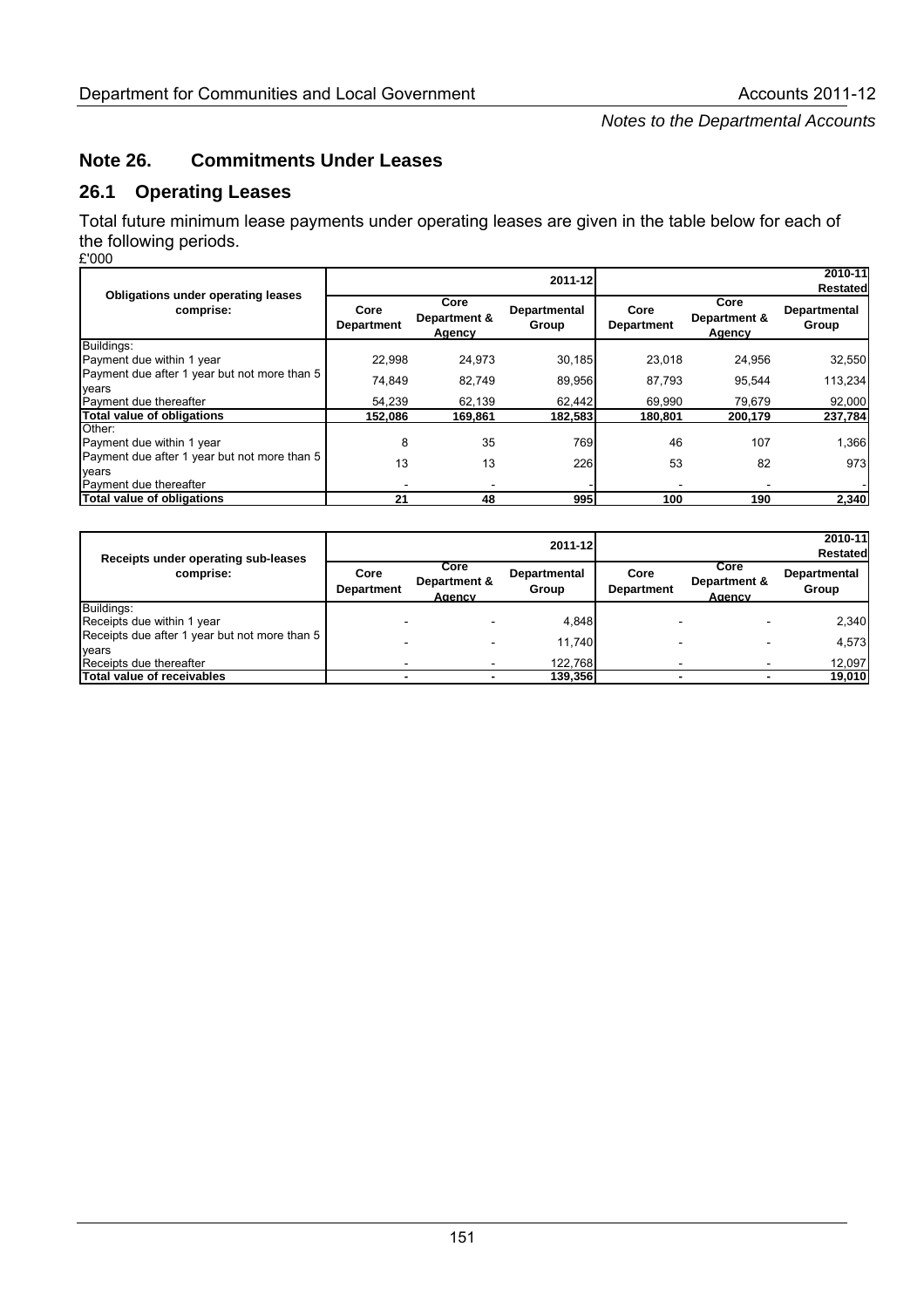# **26.2 Finance Leases**

Total future minimum lease payments under finance leases are given in the table below for each of the following periods  $\overline{O}$ 

|                                                      |            |                      |                     |            |              | £'000        |
|------------------------------------------------------|------------|----------------------|---------------------|------------|--------------|--------------|
|                                                      |            |                      | 2011-12             |            |              | 2010-11      |
| <b>Obligations under finance leases</b><br>comprise: |            |                      |                     |            | Core         | Restated     |
|                                                      | Core       | Core<br>Department & | <b>Departmental</b> | Core       | Department & | Departmental |
|                                                      | Department | Agency               | Group               | Department | Agency       | Group        |
| Buildings:                                           |            |                      |                     |            |              |              |
| Payment due within 1 year                            | 8.092      | 8.092                | 8.940               | 6.624      | 6.624        | 7.667        |
| Payment due after 1 year but not more                | 44.448     | 44.448               | 45.820              | 29.089     | 29.089       | 31.216       |
| than 5 years                                         |            |                      |                     |            |              |              |
| <b>Payment due thereafter</b>                        | 149.985    | 149.985              | 150.322             | 139.828    | 139.828      | 140.257      |
| Less interest element                                | (89,996)   | (89,996)             | (90, 403)           | (75,197)   | (75,197)     | (75,197)     |
| <b>IPresent value of obligations</b>                 | 112.529    | 112.529              | 114.679             | 100.344    | 100.344      | 103,943      |

| Present Value of payables under<br>finance leases comprise:      | Core<br>Department | Core<br>Department &<br>Agency | 2011-12<br><b>Departmental</b><br>Group | Core<br><b>Department</b> | Core<br>Department &<br>Agency | 2010-11<br><b>Restated</b><br><b>Departmental</b><br>Group |
|------------------------------------------------------------------|--------------------|--------------------------------|-----------------------------------------|---------------------------|--------------------------------|------------------------------------------------------------|
| Buildings:<br>Lease liabilities due within 1 year                | 1.497              | 1.497                          | 2.251                                   | 1.457                     | 1.457                          | 2.354                                                      |
| Lease liabilities due after 1 year but not<br>Imore than 5 years | 13.519             | 13.519                         | 14.784                                  | 9.107                     | 9.107                          | 11.044                                                     |
| <b>ILease liabilities due thereafter</b>                         | 97.513             | 97.513                         | 97.644                                  | 89.780                    | 89.780                         | 89,993                                                     |
| <b>Present value of obligations</b>                              | 112.529            | 112.529                        | 114,679                                 | 100.344                   | 100.344                        | 103,391                                                    |

| Receivables under finance leases<br>comprise: | Core<br>Department | Core<br>Department &<br>Agency | 2011-12<br><b>Departmental</b><br>Group | Core<br>Department | Core<br>Department &<br>Agency | 2010-11<br>Restated<br><b>Departmental</b><br>Group |
|-----------------------------------------------|--------------------|--------------------------------|-----------------------------------------|--------------------|--------------------------------|-----------------------------------------------------|
| Buildings:<br>Receipts due within 1 year      |                    |                                | 223                                     |                    |                                | 223                                                 |
| Receipts due after 1 year but not more        |                    |                                | 892                                     |                    |                                | 892                                                 |
| than 5 years<br>Receipts due thereafter       |                    |                                | 2.329                                   |                    |                                | 2.552                                               |
| Less interest element                         |                    |                                | (1,587)                                 |                    |                                | (1,736)                                             |
| <b>Present value of receivables</b>           |                    |                                | 1,857                                   |                    |                                | 1,931                                               |

| <b>Present Value of receivables under</b><br>finance leases comprise:                                                  | Core<br><b>Department</b> | Core<br>Department &<br>Agency | 2011-12<br><b>Departmental</b><br>Group | Core<br><b>Department</b> | Core<br>Department &<br>Agency | 2010-11<br><b>Restated</b><br><b>Departmental</b><br>Group |
|------------------------------------------------------------------------------------------------------------------------|---------------------------|--------------------------------|-----------------------------------------|---------------------------|--------------------------------|------------------------------------------------------------|
| Buildings:<br>Lease entitlements due within 1 year<br>Lease entitlements due after 1 year but<br>not more than 5 years |                           |                                | 80<br>391                               |                           |                                | 74<br>361                                                  |
| Lease entitlements due thereafter<br><b>Present Value of receivables</b>                                               | -                         |                                | .386<br>857, ا                          |                           |                                | 1,496<br>1,931                                             |

# **Note 27. Other financial commitments**

The department, its agencies and NDPBs have entered into non-cancellable contracts (which are not leases or PFI contracts). The payments to which the department, its agencies and NDPBs are committed, analysed by the period during which the commitment expires are as follows: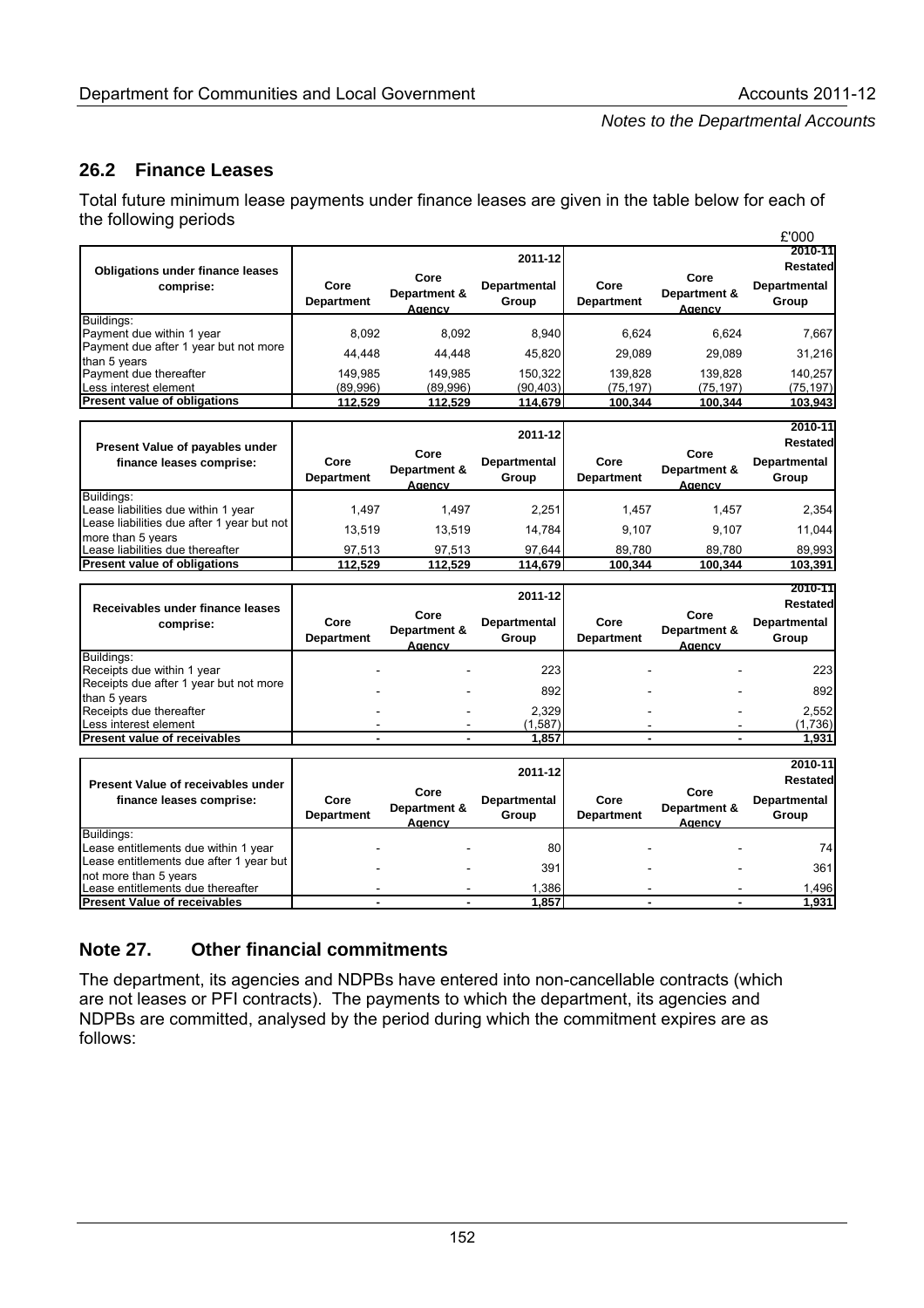|                                                       |                                                                               |         |                                                             |         |                                                 | £'000   |  |
|-------------------------------------------------------|-------------------------------------------------------------------------------|---------|-------------------------------------------------------------|---------|-------------------------------------------------|---------|--|
|                                                       |                                                                               |         | 2011-12                                                     | 2010-11 |                                                 |         |  |
| <b>Obligations under financial commitments:</b>       | Core<br>Core<br>Departmental<br>Department &<br>Department<br>Group<br>Agency |         | Core<br>Core<br>Department &<br><b>Department</b><br>Agency |         | <b>Restated</b><br><b>Departmental</b><br>Group |         |  |
| Payment due within 1 year                             | 42.625                                                                        | 42.987  | 43.026                                                      | 71.525  | 71.525                                          | 85,183  |  |
| Payment due after 1 year but not more than 5<br>vears | 158,379                                                                       | 158,379 | 158,379                                                     | 162,781 | 163,421                                         | 163,905 |  |
| Payment due thereafter                                | 29.921                                                                        | 29.921  | 29,921                                                      | 63,843  | 63,843                                          | 63,843  |  |
| <b>Total Obligations</b>                              | 230,925                                                                       | 231,287 | 231,326                                                     | 298,148 | 298,788                                         | 312,930 |  |

# **Note 28. Contingent liabilities disclosed under IAS 37**

In accordance with Government policy, none of the properties included in non-current assets in the Statement of Financial Position is insured. Other contingent liabilities are set out below.

|       |                                                                                                                                                                                                                                                                                                                                                                                                                                                                                                         |                | £'000          |
|-------|---------------------------------------------------------------------------------------------------------------------------------------------------------------------------------------------------------------------------------------------------------------------------------------------------------------------------------------------------------------------------------------------------------------------------------------------------------------------------------------------------------|----------------|----------------|
|       |                                                                                                                                                                                                                                                                                                                                                                                                                                                                                                         | 31-Mar-12      | 31-Mar-11      |
| 28.1  | DCLG - The department has around 200 cases managed by Treasury Solicitors with<br>associated potential adverse costs.                                                                                                                                                                                                                                                                                                                                                                                   | 541            | 475            |
| 28.2  | DCLG - The Department has made a commitment to fund pension deficits on certain Arms<br>Length Bodies (ALBs). The timing and value of this payment are difficult to predict. The<br>most significant deficit relates to the Audit Commission Pension Scheme. A Crown<br>Guarantee has been provided to the scheme trustees to avoid early crystallisation of the<br>liabilities as a result of the weakening of the employer covenant in the context of the Audit<br>Commission's forth coming closure. | Unquantifiable | Unquantifiable |
| 28.3  | DCLG - Claim for repair or repurchase of defective Right To Buy homes sold by local<br>authorities between 1980 and 1985.                                                                                                                                                                                                                                                                                                                                                                               | 250 to 750     | 250 to 750     |
| 28.4  | DCLG - Potential contractual liability arising from the Tenant Deposit Protection Scheme.                                                                                                                                                                                                                                                                                                                                                                                                               | Unquantifiable | Unquantifiable |
| 28.5  | DCLG - Potential liability for restitution claims in respect of local property enquiry searches.                                                                                                                                                                                                                                                                                                                                                                                                        | Unquantifiable | n/a            |
| 28.6  | DCLG - NewBuy - claims from mortgage lenders. Potential losses from the proposed<br>NewBuy scheme to underwrite a % of mortgage lending risk. Unquantifiable but capped at<br>£1bn.                                                                                                                                                                                                                                                                                                                     | Unquantifiable | n/a            |
| 28.7  | DCLG - Statutory Contingent Liability taken on under the provisions of the Banking Act<br>2009 in respect of Homeowners Support Scheme.                                                                                                                                                                                                                                                                                                                                                                 | 993            | 993            |
| 28.8  | DCLG - Formal notice of infraction proceeding against the UK Government for failure to<br>adequately implement the Energy Performance of Buildings Directive, in particular,<br>provisions for ensuring effective compliance and enforcement with its requirements.                                                                                                                                                                                                                                     | Unquantifiable | n/a            |
| 28.9  | DCLG - The Mayor of London expects to use Community Infrastructure Levy (CIL) to raise<br>£301m between 2012/13 & 2018/19 for the Abbeywood Spur of cross rail through CIL.<br>DCLG could potentially be called on to fund any annual shortfall.                                                                                                                                                                                                                                                        | 10,000-300,000 | 10,000-300,000 |
| 28.10 | LTGDC : Land at Broadway/Ferrylane - valued at £400k at 31 Mar 2011, if the site was<br>developed in a manner(subject to planning approval), such that it can achieve a value<br>above £560k then a claw back provision would apply. This claw back is on a 50:50 basis<br>with the previous owner for any amounts over £560k. However, if 80% of the site is used for<br>public open space, then the claw back provision is not enforceable.                                                           | Unquantifiable | n/a            |
| 28.11 | LTGDC: The total grant received under the agreement with the Greater London Authority<br>(GLA) was £711,000 this is the figure that could be sought to be recovered by the GLA if<br>the Lea River Park Phase 1 Walk project is not delivered.                                                                                                                                                                                                                                                          | 711            | n/a            |
| 28.12 | PINS - Litigation costs which may possibly be incurred following unsuccessful attempts to<br>resist a High Court challenge to an Inspector's decision. The timing and value of such<br>awards are difficult to predict                                                                                                                                                                                                                                                                                  | 730            | n/a            |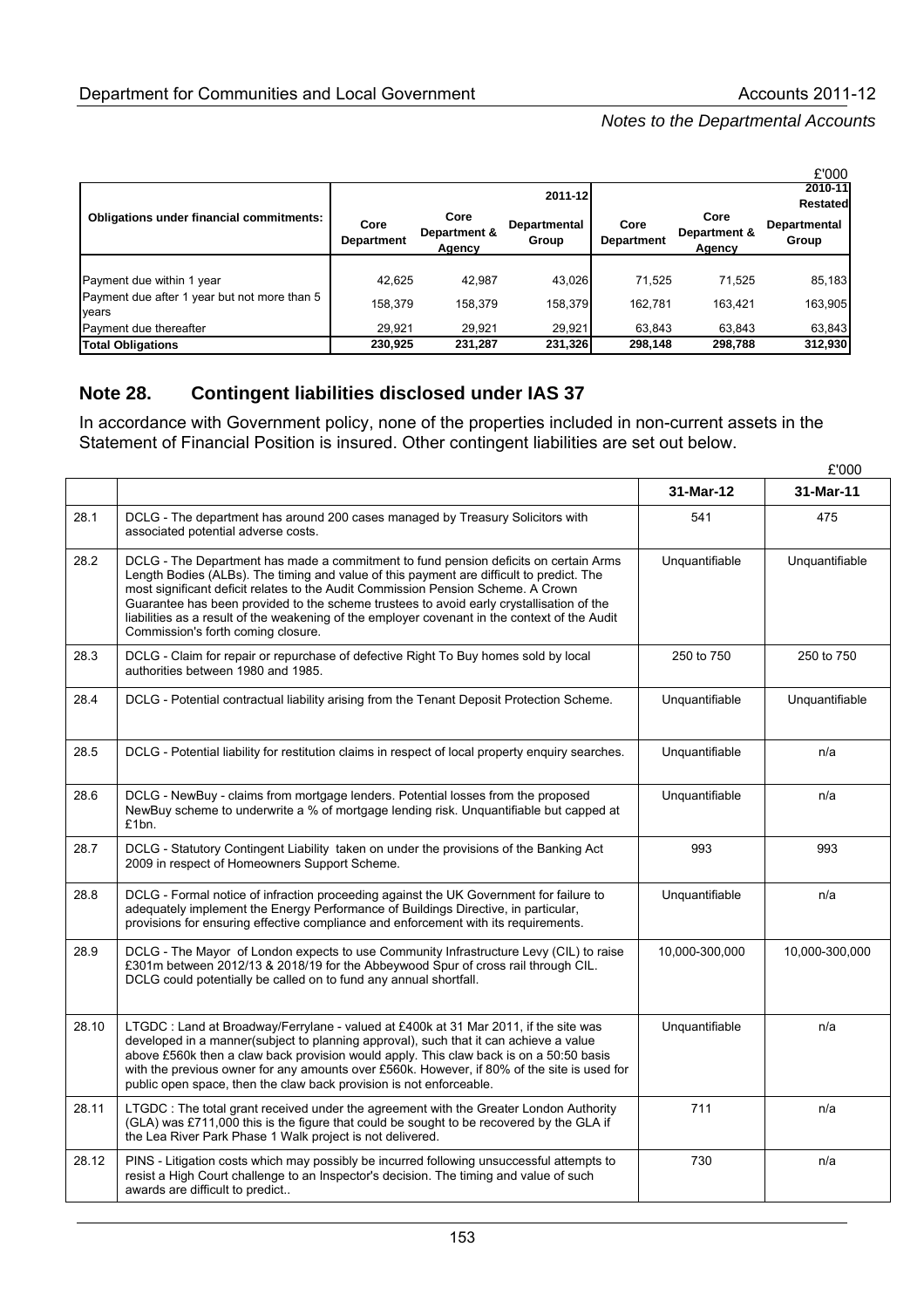|       |                                                                                                                                                                                                                                                                                                                                                                                                                                                                                                                                                                                                                                                                           | 31-Mar-12      | 31-Mar-11      |
|-------|---------------------------------------------------------------------------------------------------------------------------------------------------------------------------------------------------------------------------------------------------------------------------------------------------------------------------------------------------------------------------------------------------------------------------------------------------------------------------------------------------------------------------------------------------------------------------------------------------------------------------------------------------------------------------|----------------|----------------|
| 28.13 | HCA: The HCA, together with 19 other public sector bodies has jointly and severally<br>guaranteed the payment of interest and capital in respect of up to £100m of 8.75%<br>guaranteed loan stock of Home Group. The HCA's currently assessed share of this<br>contingent liability is 21.65%, and the repayment of capital is due in 2037. The guarantee<br>was issued with the Secretary of State's consent.<br>In the event of Home Group failing to make good any default within two months, the HCA<br>and other guarantors are entitled to take a first legal charge on sufficient of Home Group's<br>saleable assets as represents adequate security for the debt. | 21,650         | 21,650         |
| 28.14 | HCA: The freeholds of several hundred properties on two estates in Washington were<br>transferred to Sunderland City Council on 1 April 1997. The transfer was subject to a HCA<br>indemnity valid for a period of 30 years against costs which may be incurred in remedying<br>shale related defects. This indemnity was issued with the approval of DCLG. The extent of<br>the potential liability is unquantifiable at this time.                                                                                                                                                                                                                                      | Unquantifiable | Unquantifiable |
| 28.15 | HCA : The HCA is potentially liable for miscellaneous claims by developers, contractors and<br>individuals in respect of costs and claims not allowed for in development agreements,<br>construction contracts, grants and claims such as Compulsory Purchase Orders. Payment,<br>if any, against these claims may depend on lengthy and complex litigation and potential<br>final settlements cannot be determined with any certainty at this time. As claims reach a<br>more advanced stage they are considered in detail and specific provisions are made in<br>respect of those liabilities to the extent payment is considered probable.                             | Unquantifiable | n/a            |
| 28.16 | LTGDC reported a contingent liability in 2010-11 in respect of two Compulsory Purchase<br>Orders (CPOs) - Lea River Park and Bromley by Bow South. In the event neither CPO was<br>completed in the manner expected so this contingent liability is not required to be reported<br>in 2011-12.                                                                                                                                                                                                                                                                                                                                                                            | n/a            | 5,300          |
| 28.17 | Linked to 28.16 above LTGDC also reported a contingent liability in 2010-11 relating to the<br>agreed Bromley by Bow South section 106 planning agreement. As the CPO did not<br>proceed as expected this contingent liability is no longer required in 2011-12.                                                                                                                                                                                                                                                                                                                                                                                                          | n/a            | 1,400          |
| 28.18 | LTGDC reported a contingent liability in 2010-11 in relation to a site disposal at Dagenham<br>Dock (London Sustainable Industries Park). In the event this disposal did not proceed and<br>this contingent liability is therefore no longer required in 2011-12.                                                                                                                                                                                                                                                                                                                                                                                                         | n/a            | 2,700          |
| 28.19 | TTGDC - The Corporation reported a contingent liability in its 2010-11 accounts concerning<br>a contractual liability to meet the relocation costs of the Royal Mail Group in relocating its<br>Grays Sorting Office. This contingent liability is not reported in 2011-12 because TTGDC's<br>functional activities were transferred to Thurrock District Council on 31 March 2012 as part<br>of the closure of the Corporation.                                                                                                                                                                                                                                          | n/a            | Unquantifiable |
| 28.20 | WNDC - The Corporation held a specific provision for existing planning appeals but did not<br>hold a general contingency for appeal costs. However, as part of the closure of the<br>Corporation, the Corporation is no longer the Planning Authority so this contingent liability is<br>not required in 2011-12.                                                                                                                                                                                                                                                                                                                                                         | n/a            | Unquantifiable |
| 28.21 | WNDC - The Corporation recognises that the VAT recovered on the land acquired in 2007-<br>08 may be repayable to HM Revenue & Customs if sold, depending upon the VAT status of<br>the subsequent purchaser.                                                                                                                                                                                                                                                                                                                                                                                                                                                              | Unquantifiable | Unquantifiable |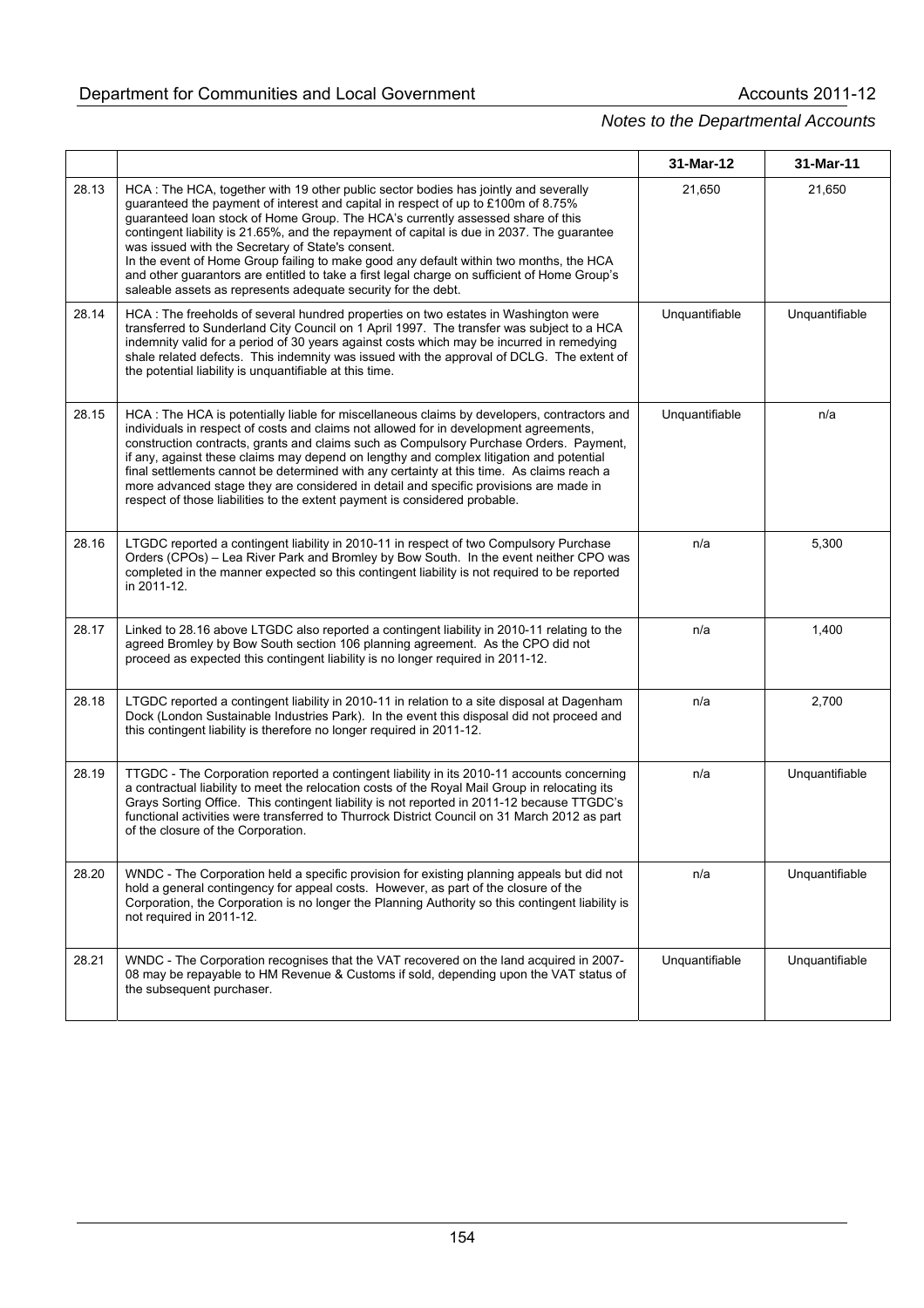## **Note 29. Contingent liabilities not required to be disclosed under IAS 37 but included for parliamentary reporting and accountability purposes**

#### **Quantifiable:**

The department has entered into the following quantifiable contingent liabilities by offering guarantees, indemnities or by giving letters of comfort. This is not a contingent liability within the meaning of IAS 37 since the likelihood of a transfer of economic benefit in settlement is too remote

|                          |               |                            |                                               |                                  |                            | £'000                                                               |
|--------------------------|---------------|----------------------------|-----------------------------------------------|----------------------------------|----------------------------|---------------------------------------------------------------------|
|                          | 01-Apr-<br>11 | <b>Increase</b><br>in year | <b>Liabilities</b><br>crystallised<br>in year | Obligation<br>expired in<br>year | 31-Mar-<br>12 <sub>2</sub> | Amount<br>reported to<br>Parliament<br>by<br>departmental<br>minute |
| Indemnities              |               |                            |                                               |                                  |                            |                                                                     |
| Core Department          |               | $\overline{\phantom{0}}$   |                                               |                                  |                            |                                                                     |
| Core Department & Agency |               |                            |                                               |                                  |                            |                                                                     |
| <b>DCLG Consolidated</b> |               |                            |                                               |                                  |                            |                                                                     |

## **Unquantifiable:**

The department has entered into the following unquantifiable contingent liabilities by offering guarantees, indemnities or by giving letters of comfort. None of these is a contingent liability within the meaning of IAS 37 since the likelihood of a transfer of economic benefit in settlement is too remote.

- Indemnity given to the Fire and Rescue Services in respect of possible incidents as a result of mass decontamination.
- Letter of Comfort Provided to the Fire Service College to confirm that the department will act as funder of last resort for the College and will provide financial aid to the college should it be unable to fund its on-going operations from its own resources.

#### **Note 30. Contingent assets disclosed under IAS 37**

|      |                                                                                                                                                                                                                                                                                                                                                                                                                                                                                                                                                                                                               |                | £'000          |
|------|---------------------------------------------------------------------------------------------------------------------------------------------------------------------------------------------------------------------------------------------------------------------------------------------------------------------------------------------------------------------------------------------------------------------------------------------------------------------------------------------------------------------------------------------------------------------------------------------------------------|----------------|----------------|
|      |                                                                                                                                                                                                                                                                                                                                                                                                                                                                                                                                                                                                               | 31-Mar-12      | 31-Mar-11      |
| 30.1 | LTGDC's agreement with the London Development Agency relating to a substation at<br>Dagenham Dock (LSIP) on LTGDC owned land provides for a 50% overage payment. This<br>would only occur when LTGDC are able to reserve demand capacity from the main electricity<br>sub-station for non LSIP businesses.                                                                                                                                                                                                                                                                                                    | Unquantifiable | n/a            |
| 30.2 | HCA has in certain instances disposed of land on the basis that if there is a subsequent change<br>in use of the land, which materially increases the return to the purchaser, HCA has a right to<br>participate in the returns achieved. The normal term during which this arrangement remains in<br>force is 21 years. For social housing and other community related schemes the term is more<br>usually 35 years. By its nature this income is variable and the timing of receipt is uncertain,<br>therefore it is not possible to quantify the likely income which may ultimately be received by<br>HCA. | Unquantifiable | n/a            |
| 30.3 | WNDC – the Corporation has entered into a grant funding agreement with Northamptonshire<br>County Council in respect of the London Road Junction Improvements capital project which is<br>due to complete in 2012. This agreement establishes potential income from a project<br>management recharge, the recovery of which is anticipated might be in the next financial year<br>but the timing and amount is uncertain.                                                                                                                                                                                     | n/a            | Unquantifiable |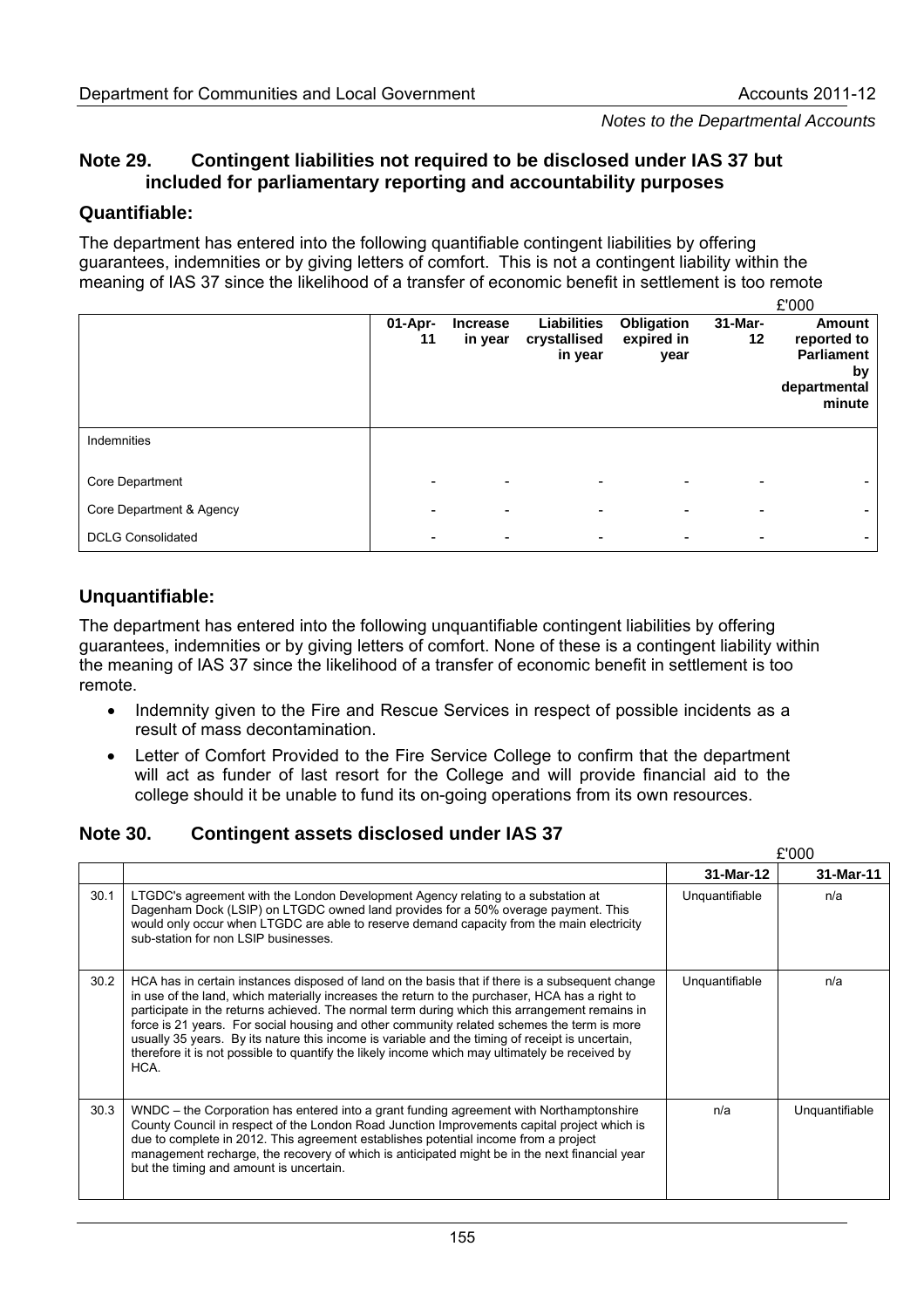## **Note 31. Losses, Special Payments and Gifts**

Managing Public Money and the FReM require a statement showing losses and special payments by value and by type to be shown where they exceed £250,000 in total and those which individually exceed £250,000. These relate to cash losses, stores, fruitless payments and claims abandoned as well as frauds. The amounts involved are as follows:

|                              | 31-Mar-12                 |                          |                                                       |        |              |                           | 31-Mar-11    |                                       |       |                     |              |         |
|------------------------------|---------------------------|--------------------------|-------------------------------------------------------|--------|--------------|---------------------------|--------------|---------------------------------------|-------|---------------------|--------------|---------|
|                              | Core<br><b>Department</b> |                          | Core<br><b>Consolidated</b><br>Department &<br>Agency |        |              | Core<br><b>Department</b> |              | Core<br>Department &<br><b>Agency</b> |       | <b>Consolidated</b> |              |         |
|                              | Cases                     | £'000                    | <b>Cases</b>                                          | £'000  | <b>Cases</b> | £'000                     | <b>Cases</b> | £'000                                 | Cases | £'000               | <b>Cases</b> | £'000   |
| Losses                       | 14                        | 17                       | 14                                                    | 17     | 14           | 17                        | 11           | 6                                     | 11    | 6                   | 11           | 6       |
| Claims<br>abandoned          | 84                        | 11,118                   | 84                                                    | 11.118 | 84           | 11,118                    | 64           | 4,688                                 | 64    | 4,688               | 64           | 4,688   |
| <b>Fruitless</b><br>payments | 4                         | 213                      | 20                                                    | 214    | 20           | 214                       |              |                                       |       |                     |              |         |
| Constructive<br>losses       | $\overline{\phantom{a}}$  | $\overline{\phantom{a}}$ |                                                       |        | 10           | 104                       | 20           | 211,825                               | 20    | 211,825             | 20           | 211,825 |

In 2011-12 there were 8 individual claims abandoned of over £250,000 worth £8.774m detailed below:

|                                                                 | £'000 |
|-----------------------------------------------------------------|-------|
| Claims abandoned over £250k                                     |       |
| ERDF write-off: Business Link Tyne & Wear                       | 2,277 |
| <b>ERDF write-off: Business Link Tees Valley</b>                | 1.781 |
| ERDF write-off: Groundwork                                      | 1,696 |
| <b>ERDE</b> write-off: Ennerdale                                | 921   |
| ERDF write-off: Nottingham City Council                         | 884   |
| <b>ERDF write-off: Sheffield Community Enterprise</b>           | 437   |
| <b>ERDF write-off: GOWM Automotive Supplier Diversification</b> | 410   |
| ERDF write-off: Screen East                                     | 368   |

| <b>Special payments</b> |              | 2011-12 | 2010-11      |       |  |
|-------------------------|--------------|---------|--------------|-------|--|
|                         | <b>Cases</b> | £'000   | <b>Cases</b> | £'000 |  |
|                         | 59           | 1.769   | 115          | 2,718 |  |

No special payments recorded in the accounts for 2011-12 were over £250,000.

During the year the department gifted one item worth less than £1k. There were no individual items over £250,000.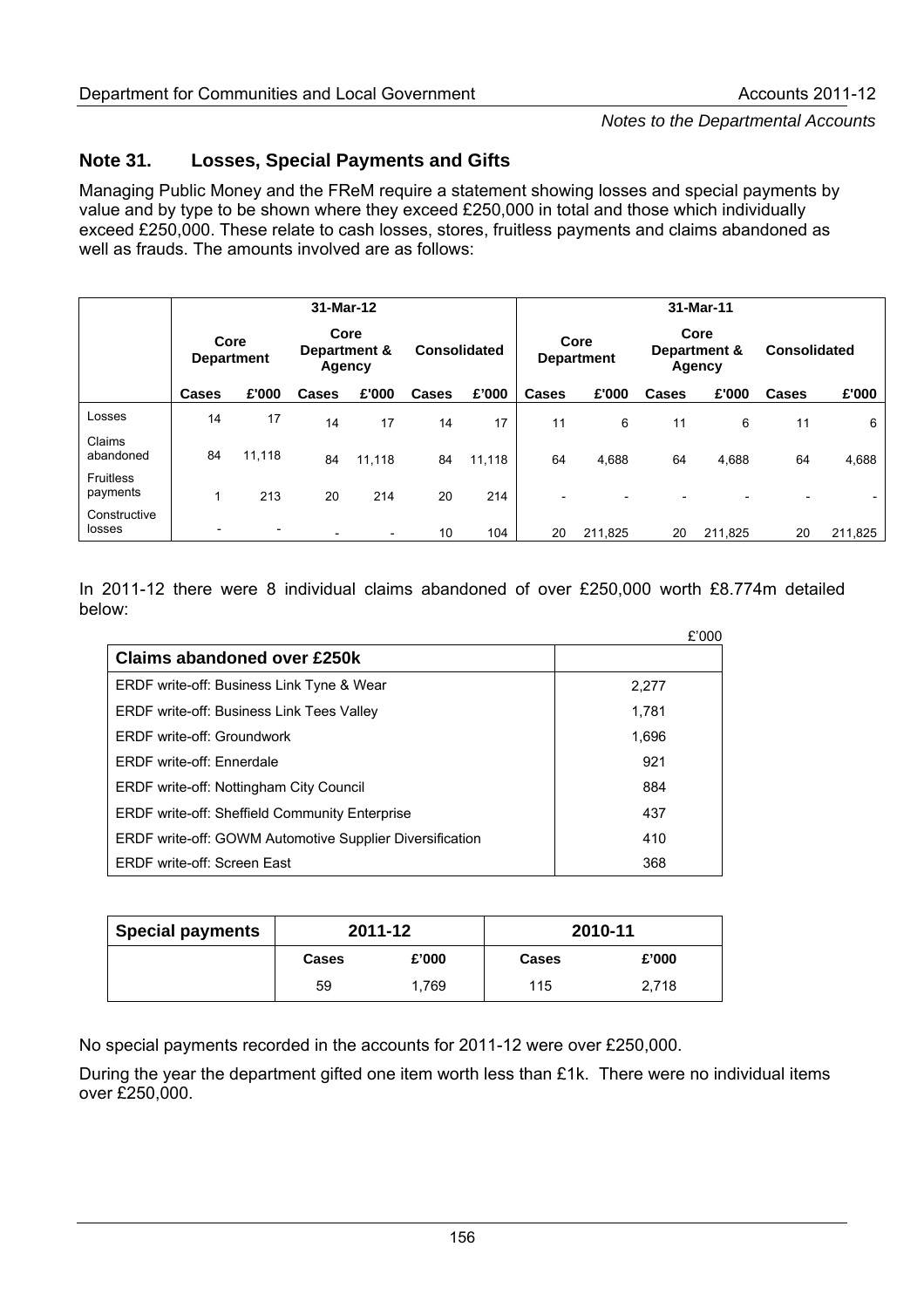#### **Note 32. Impact of Clear Line of Sight (CLoS) boundary and Machinery of Government transfers**

As detailed in section 7 of these accounts, the impact of changes arising from CLoS boundary changes and Machinery of Government transfers is reflected below.

|                               |                                 |                                                  |                          | £'000                          |
|-------------------------------|---------------------------------|--------------------------------------------------|--------------------------|--------------------------------|
| At 31 March 2011              | As reported in DCLG<br>accounts | <b>Changes arising from</b><br>inclusion of ALBs | <b>Eliminations</b>      | <b>Restated for</b><br>2011-12 |
| Total assets                  | 1,180,323                       | 1,847,480                                        |                          | 3,027,803                      |
| <b>Total liabilities</b>      | 1,605,359                       | 576,540                                          |                          | 2,181,899                      |
| Total assets less liabilities | (425,036)                       | 1,270,940                                        |                          | 845,904                        |
|                               |                                 |                                                  |                          |                                |
| Total reserves                | (425, 036)                      | 1,270,940                                        |                          | 845,904                        |
| Comprising:                   |                                 |                                                  |                          |                                |
| General reserves              | (443, 511)                      | 1,285,326                                        |                          | 841,815                        |
| Revaluation reserve           | 18,475                          | 132,171                                          |                          | 150,646                        |
| Pension reserve               |                                 | (146, 557)                                       | $\overline{\phantom{a}}$ | (146, 557)                     |
|                               |                                 |                                                  |                          |                                |
| For 2010-11                   |                                 |                                                  |                          |                                |
| Income                        | (1,498,268)                     | (138, 653)                                       | 2,196                    | (1,634,725)                    |
| Expenditure                   | 33,868,454                      | 4,252,970                                        | (2, 196)                 | 38,119,228                     |
| Grant in Aid                  | 4,236,319                       |                                                  | (4,234,896)              | 1,423                          |
| Net expenditure               | 36,606,506                      | 4,114,317                                        | (4,234,896)              | 36,485,927                     |

|                               |                                     |                                            |                     | £'000                                                                 |
|-------------------------------|-------------------------------------|--------------------------------------------|---------------------|-----------------------------------------------------------------------|
| At 31 March 2011              | As restated for CloS<br>- see above | <b>Changes arising from</b><br><b>MoGs</b> | <b>Eliminations</b> | <b>Restatement</b><br>in the 2011-12<br><b>DCLG</b> group<br>accounts |
| Total assets                  | 3,027,803                           | 730,409                                    |                     | 3,758,212                                                             |
| <b>Total liabilities</b>      | 2,181,899                           | 169,550                                    |                     | 2,351,449                                                             |
| Total assets less liabilities | 845,904                             | 560,859                                    |                     | 1,406,763                                                             |
| Total reserves<br>Comprising: | 845,904                             | 560,859                                    |                     | 1,406,763                                                             |
| General reserves              | 841,815                             | 531,323                                    |                     | 1,373,138                                                             |
| <b>Revaluation reserve</b>    | 150,646                             | 29,536                                     |                     | 180,182                                                               |
| Pension reserve               | (146, 557)                          |                                            |                     | (146, 557)                                                            |
| For 2010-11                   |                                     |                                            |                     |                                                                       |
| Income                        | (1,634,725)                         | (17, 653)                                  |                     | (1,652,378)                                                           |
| Expenditure                   | 38,119,229                          | 231,743                                    |                     | 38,350,972                                                            |
| Grant in Aid                  | 1,423                               | 158,381                                    | (158, 381)          | 1,423                                                                 |
| Net expenditure               | 36,485,927                          | 372,471                                    | (158, 381)          | 36,700,017                                                            |

The most significant element of the above was the transfer of regeneration assets from the RDAs into HCA, full details are in the HCA's published accounts for 2011-12.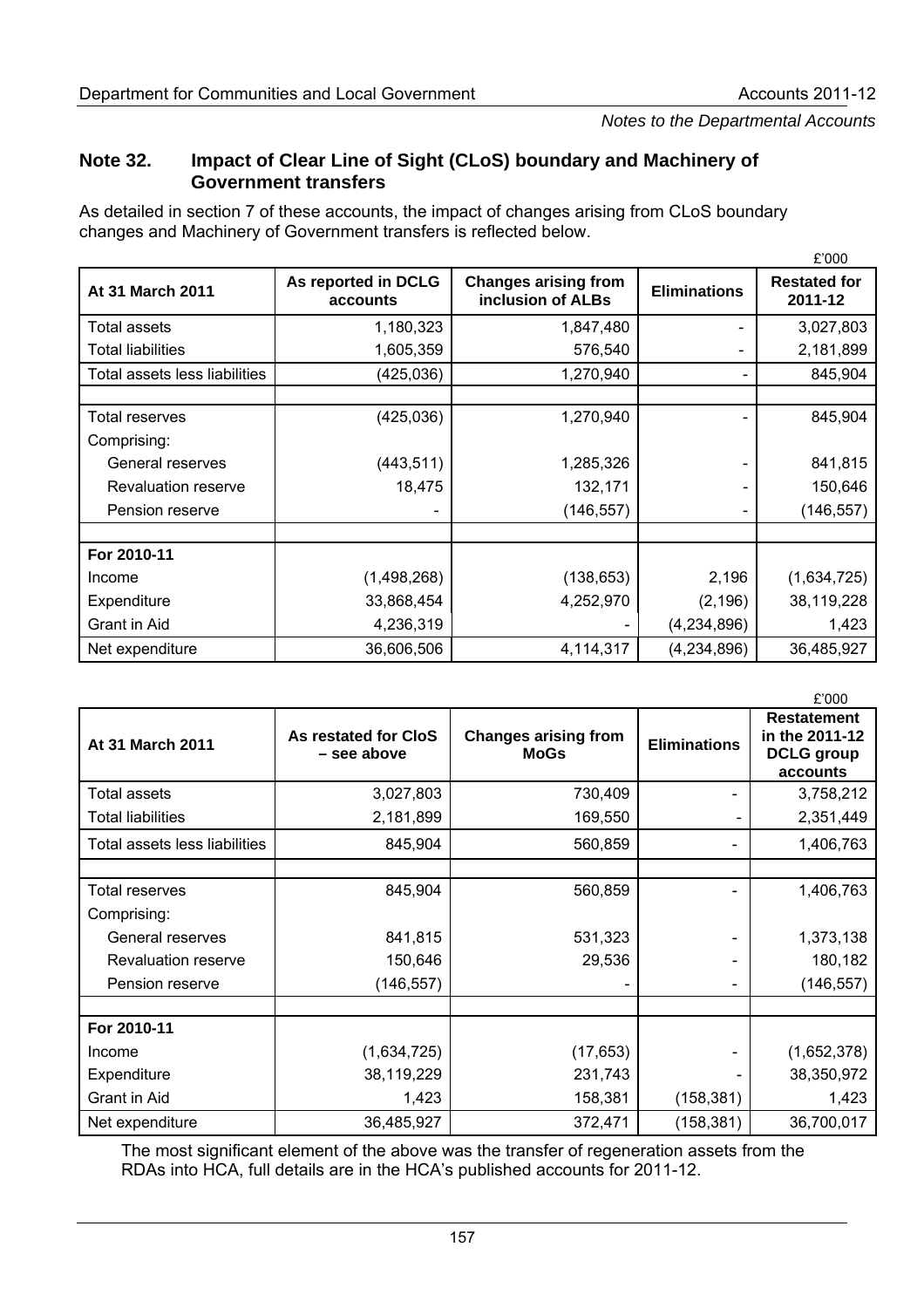Changes arising from prior period adjustments in respect of the de recognition of Government Grant and Donated Asset reserves have no impact on overall reserves and therefore are not separately identified in the tables above.

Comparative data in the SoPS has been restated to reflect the bringing into Estimates of supported Capital Expenditure – in Estimates in 2011-12 but not in Estimates in 2010-11

The impact on outturn of this is reflected below:

|                                         |           | £'000                   |
|-----------------------------------------|-----------|-------------------------|
|                                         | 2010-11   | 2010-11                 |
|                                         | Outturn   | <b>Outturn Restated</b> |
| <b>Departmental Expenditure Limit:-</b> |           |                         |
| Capital                                 | 5,380,187 | 6,002,378               |
| <b>Annually Managed Expenditure:-</b>   |           |                         |
| Capital                                 | 842,972   | 842,972                 |
| <b>Total Capital</b>                    | 6,223,159 | 6,845,350               |

## **Note 33. Related Party Transactions**

The department is the parent department of the Planning Inspectorate and a number of sponsored bodies listed in Note 36. These bodies are regarded as related parties with which the department has had various material transactions during the year.

In addition, the department and its sponsored bodies have made a number of material transactions with other government departments, central government bodies and local government organisations.

Non-Executive Board members must declare to the Permanent Secretary any personal or business interest which may, or may be perceived to, influence their judgement as a Board member.

Stephen Park was employed as Interim Senior Finance Director until 30 June 2011 and owns shares in Ashley Interim Management Limited. Stephen's services were provided through contracts between Ashley Interim Management Limited and Capita plc and between Capita plc and the department. The expenditure through this contract was £110,020 including VAT in 2011-12. There are no outstanding balances with Ashley Interim Management Limited.

Shirley Pointer was a Non Executive Trustee of the Whitehall and Industry Group during 2011-12. This was an unpaid position. The department paid an annual subscription to this group of £3,950 in 2011-12.

During the year no board member, key manager or other related parties, other than those mentioned above, has undertaken any material transactions with the department. Departmental Ministers make specific disclosure of financial interests as required by the Ministerial Code of Conduct.

#### **Note 34. Events after the reporting period**

The department's financial statements are laid before the Houses of Commons by HM Treasury. IAS10 requires the department to disclose the date on which the accounts are authorised for issue. This is the date on which the certified accounts are dispatched by the department's management to HM Treasury. The authorised date for issue is 27 June 2012.

On 1 April 2012, the Homes and Communities Agency took on certain regulatory functions from the Tenant Services Authority, and at the same time transferred its London functions to the Greater London Authority.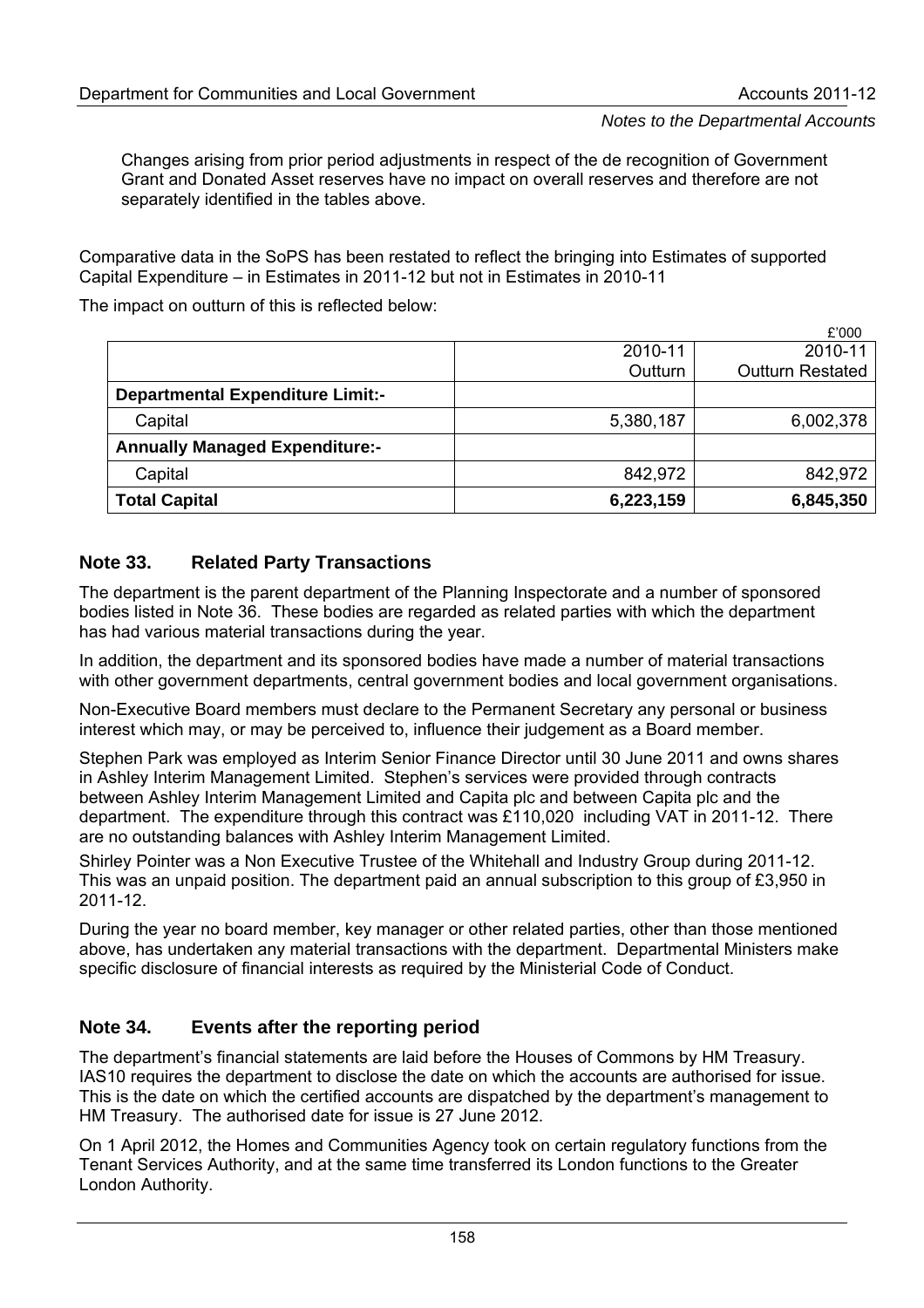On 1 April 2012, the Independent Planning Commissions functions were transferred to Planning Inspectorate via a Machinery of Government transfer.

London Thames Gateway transferred assets and liabilities to London Legacy Development Corporation on 01 April 2012 of £596k and to the Greater London Authority on 16 April 2012 of £24,358k.

The Queen Elizabeth II Conference Centre is a departmental executive agency with trading fund status; it is not within the consolidation boundary. Ministers announced on 23 April 2012 that the department would be undertaking pre-market engagement during this year to explore options for the future of the Queen Elizabeth II Conference Centre business. Following that, ministers would decide whether it should continue under existing arrangements, or be marketed to external providers. The announcement also stated that the department would retain the freehold of the building.

 The Fire Service College is a departmental executive agency with trading fund status. On 10 April 2012, following a period of pre-market engagement, Ministers announced it was commencing the sale process for the Fire Service College and that it welcomed expressions of interest from potential bidders. This follows the Government's announcement in March 2012 that to secure the future of the College it intended to dispose of it as a going concern.

## **Note 35. Third Party Assets**

#### **Twinning with EU Accession States**

Twinning projects involve the secondment of one or more experts (Resident Twinning Advisers - RTAs) from EU Member States to new Member States or pre-accession states (beneficiary countries) for a period usually of at least 12 months. The desired outcome is to improve institutional capacity for a particular country or region, managing significant levels of Structural Funds receipts under post-accession European programmes. This is achieved through training and expert advice provided by the successful Member State.

The projects are funded by the European Commission through a competitive bidding process between Member States department won eight Structural Fund Twinning projects between 2004-05 which were completed successfully during 2005-06. In 2006-07 two more twinning projects were won by the department, one in North East Romania and one in Turkey. Both of these projects are now closed.

The projects have bank accounts, which are managed by the department, but these are not departmental assets and are not included in the departmental accounts. The assets held at the accounting date comprised these monetary assets in the bank accounts. The bank accounts are denominated in euros and all transactions through the accounts are in euros. These values are set out in the table below, together with a translation to sterling at the accounts date using the  $\epsilon:\pounds$ exchange rate of 1.20:1.

| <b>Projects</b>         | 1 April 2011<br>$\bigoplus$ | Gross<br><b>Inflows</b><br>$\bigoplus$ | Gross<br><b>Outflows</b><br>⊕00 | 31 March<br>2012<br>$\bigoplus$ | 31 March<br>2012<br>£000 |
|-------------------------|-----------------------------|----------------------------------------|---------------------------------|---------------------------------|--------------------------|
| <b>General Twinning</b> | 624                         | $\overline{\phantom{a}}$               | $\overline{\phantom{0}}$        | 624                             | 520                      |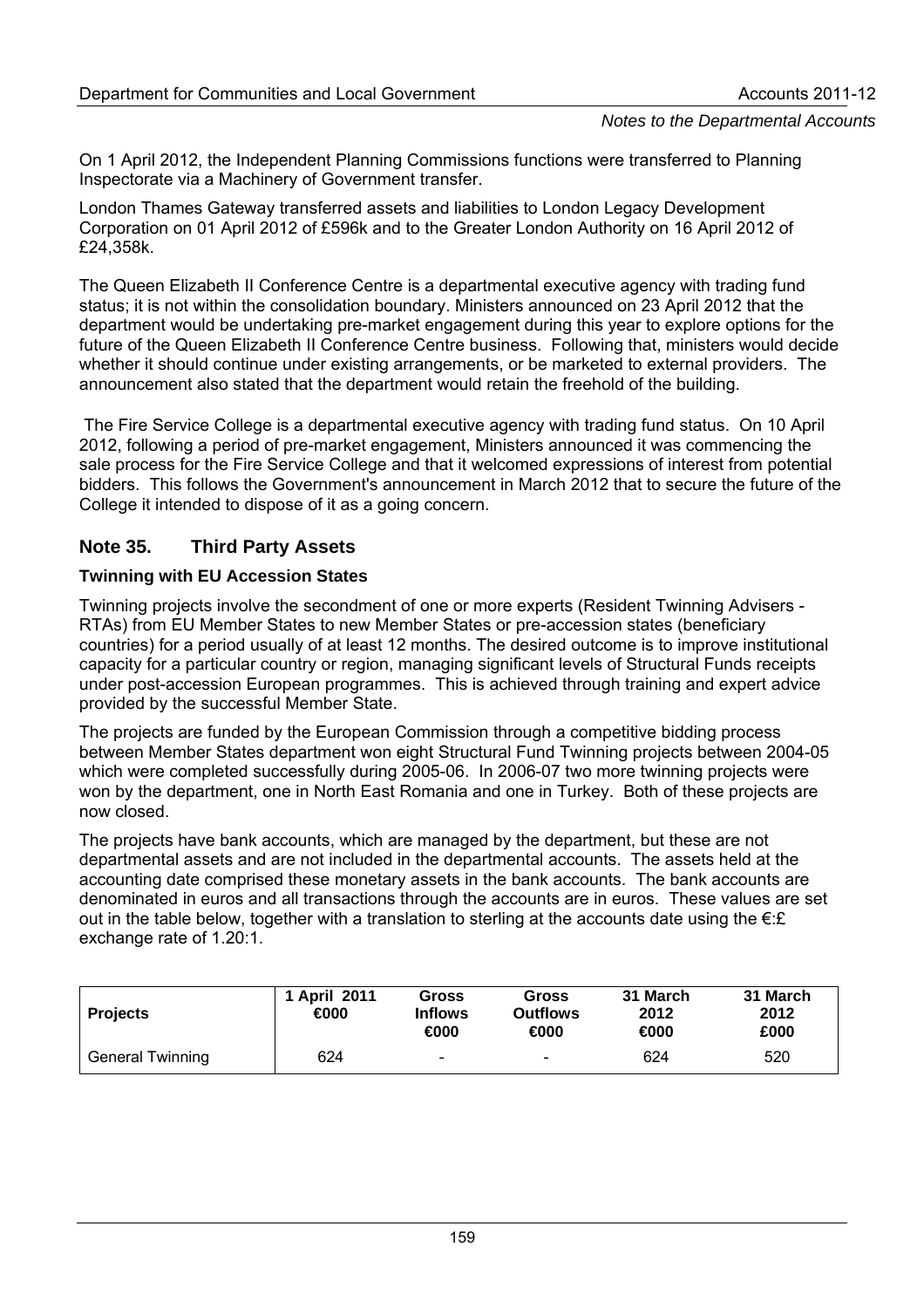# **Note 36. Entities within the departmental boundary**

The entities within the boundary during 2011-12 were as follows:

| <b>Title</b>                                                                              | <b>Role &amp; Future</b>                                                                                                                                                                                                                                                                                                                                                 | Included in<br>consolidation<br>Y/N |
|-------------------------------------------------------------------------------------------|--------------------------------------------------------------------------------------------------------------------------------------------------------------------------------------------------------------------------------------------------------------------------------------------------------------------------------------------------------------------------|-------------------------------------|
| <b>Executive Agencies</b>                                                                 |                                                                                                                                                                                                                                                                                                                                                                          |                                     |
| Planning<br>Inspectorate                                                                  | To help shape well planned environments and deliver sustainable<br>development through examination of local development plans, and<br>processing appeals and other casework arising from planning and allied<br>legislation. From 1 April 2012, to advise ministers on major infrastructure<br>projects. http://www.planningportal.gov.uk/planning/planninginspectorate/ | Υ                                   |
|                                                                                           | Advisory Bodies - Advisory NDPBs are expert bodies normally established to advise Ministers and<br>Officials on specific policy areas where the expertise does not exist within the department. Most<br>members of such bodies are unpaid, although several bodies' chairpersons and members do receive<br>a daily fee for attendance of meetings and other work.        |                                     |
| <b>Building</b><br>Regulations<br>Advisory<br>Committee                                   | BRAC advises the relevant Secretary of State on the exercise of his/her<br>power to make Building Regulations and on other related subjects in<br>England and Wales.                                                                                                                                                                                                     | Y                                   |
| <b>Tribunals</b>                                                                          |                                                                                                                                                                                                                                                                                                                                                                          |                                     |
| <b>Rent Assessment</b><br>Panels /<br>Residential<br><b>Property Tribunal</b><br>Service. | An umbrella organisation for the five regional offices called Rent<br>Assessment Panels set up to provide an independent, fair and accessible<br>tribunal service in England for settling disputes involving private rented<br>and leasehold property.                                                                                                                   | $\mathsf{N}$                        |
|                                                                                           | This body transferred to the Ministry of Justice HM Courts and Tribunal<br>Service - July 2011                                                                                                                                                                                                                                                                           |                                     |
| Valuation<br><b>Tribunal for</b><br>England                                               | An independent appeals tribunal, funded by Parliament, to handle council<br>tax and rating appeals in England.<br>Following the public bodies review It is proposed that jurisdiction be<br>transferred to the Land, Property and Housing Chamber in the First-tier<br>Tribunal - Ministry of Justice. Transfer date to be confirmed.                                    | Y                                   |
|                                                                                           | <b>Executive Non-Departmental Public Bodies (NDPBs)</b>                                                                                                                                                                                                                                                                                                                  |                                     |
| Community<br>Development                                                                  | To promote effective participation of people in the decision-making<br>processes which affect their lives.                                                                                                                                                                                                                                                               | N                                   |
| Foundation                                                                                | On 1 April 2011, the Community Development Foundation status as a<br>departmental NDPB ceased - it is now a registered charity.                                                                                                                                                                                                                                          |                                     |
| Firebuy Ltd                                                                               | To deliver English Fire and Rescue Service (FRS) procurement at a<br>national level.                                                                                                                                                                                                                                                                                     | Y                                   |
|                                                                                           | Firebuy ceased trading on 13 July 2011.                                                                                                                                                                                                                                                                                                                                  |                                     |
| Homes and<br>Communities<br>Agency                                                        | To create opportunity for people to live in high-quality, sustainable places.<br>To provide funding for affordable housing, bring land back into productive<br>use and enable local authorities to achieve housing and regeneration<br>ambitions for their own areas.                                                                                                    | Y                                   |
|                                                                                           | On 1 April 2012 - Homes and Communities Agency took on regulation of<br>social housing function from the abolished Tenant Services Authority and<br>its London functions devolved to the Mayor of London.<br>http://www.homesandcommunities.co.uk/                                                                                                                       |                                     |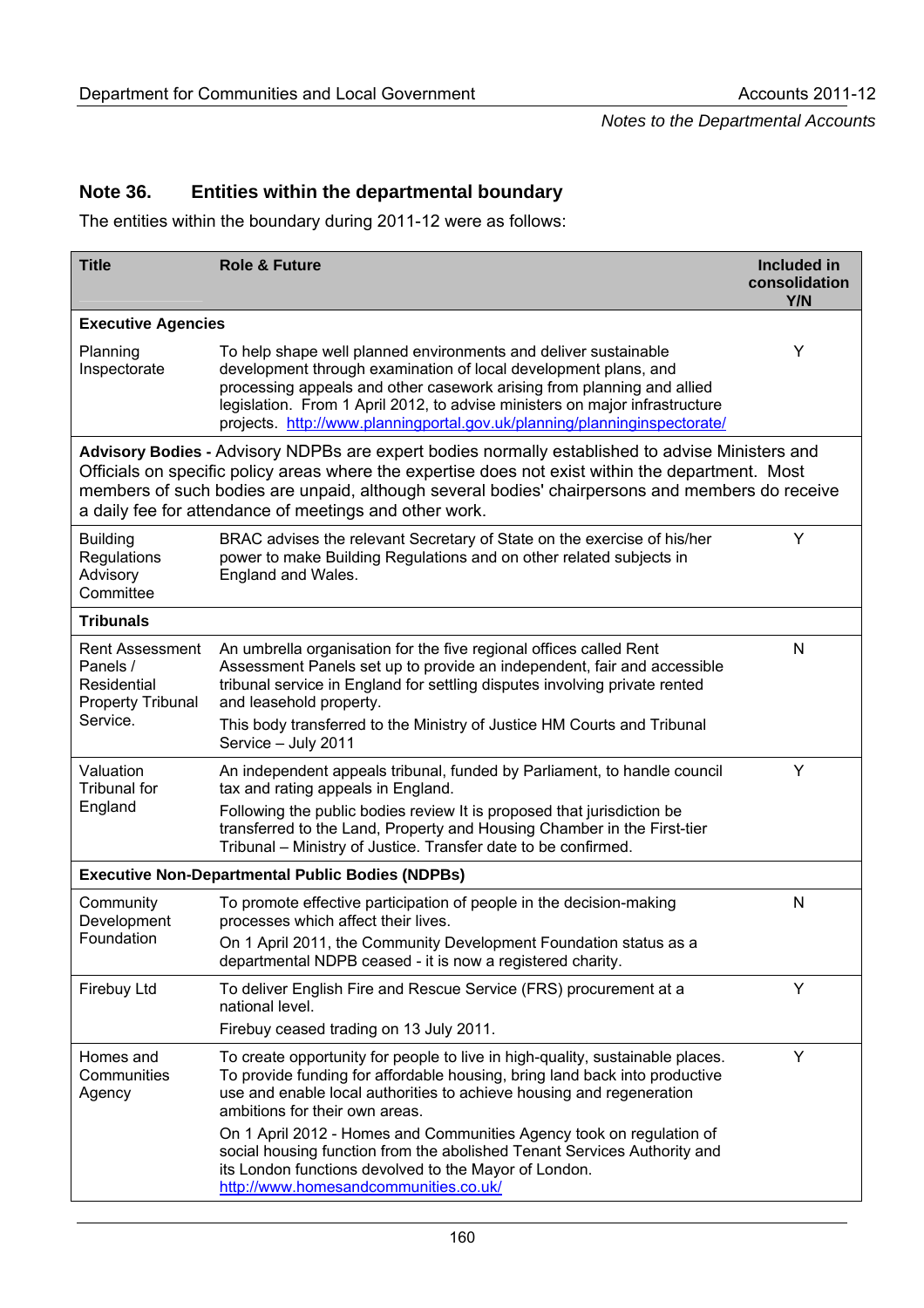| <b>Title</b>                             | <b>Role &amp; Future</b>                                                                                                                                                                                                                        | Included in<br>consolidation<br>Y/N |  |
|------------------------------------------|-------------------------------------------------------------------------------------------------------------------------------------------------------------------------------------------------------------------------------------------------|-------------------------------------|--|
| Independent<br>Housing<br>Ombudsman Ltd  | To provide a free, independent and impartial service to review complaints<br>about registered housing providers, including housing associations and<br>other landlords, managers, and agents. http://www.housing-<br>ombudsman.org.uk/          | Y                                   |  |
| Infrastructure<br>Planning               | Independent body that examined applications for nationally significant<br>infrastructure projects.                                                                                                                                              | Υ                                   |  |
| Commission                               | Abolished 31 March 2012 and replaced by a new unit within the Planning<br>Inspectorate, which will advise ministers on major infrastructure projects.                                                                                           |                                     |  |
| The Leasehold<br><b>Advisory Service</b> | Provides free legal advice and information on all aspects of residential<br>leasehold law in England and Wales.                                                                                                                                 | Y                                   |  |
|                                          | The future of this body is under consideration and the Department is<br>looking at the appropriate way to provide its services. http://www.lease-<br>advice.org/                                                                                |                                     |  |
| London Thames<br>Gateway                 | To promote and deliver sustainable regeneration and growth of the<br>London Thames Gateway.                                                                                                                                                     | Y                                   |  |
| Development<br>Corporation               | By April 2013 this body will no longer be an NDPB - functions to be<br>devolved to local government or other London bodies. http://ltgdc.org.uk/                                                                                                |                                     |  |
| <b>Standards Board</b><br>for England    | To champion and promote high standards of conduct among local<br>politicians.                                                                                                                                                                   | Y                                   |  |
|                                          | This body is no longer an NPDB - body and function was abolished on 31<br>March 2012.                                                                                                                                                           |                                     |  |
| The Office for<br>Tenants and            | More commonly known as Tenant Services Authority.                                                                                                                                                                                               | Υ                                   |  |
| Social Landlords                         | To raise the standards of services for affordable housing tenants.<br>This body was abolished on 31 March 2012, with regulatory functions<br>passed to the Homes and Communities Agency.<br>http://www.homesandcommunities.co.uk/               |                                     |  |
| <b>Thurrock Thames</b><br>Gateway        | To drive economic growth in Thurrock and create homes, jobs and<br>opportunities.                                                                                                                                                               | Y                                   |  |
| Development<br>Corporation               | Following the public bodies review the Development Corporation ceased<br>its functions on 31 March 2012 and final dissolution of the Corporation will<br>be at the end of October 2012.                                                         |                                     |  |
| Valuation<br><b>Tribunal Service</b>     | To provide the administrative function for the Valuation Tribunal for<br>England.                                                                                                                                                               | Y                                   |  |
|                                          | Following the public bodies review It is proposed that this body be<br>abolished and functions transferred to the Ministry of Justice HM Courts<br>and Tribunal Service. Date to be confirmed.<br>http://www.valuationtribunal.gov.uk/Home.aspx |                                     |  |
| West<br>Northamptonshire                 | To promote and deliver new jobs, homes and investment in the three<br>towns of Northampton, Daventry and Towcester.                                                                                                                             | Y                                   |  |
| Development<br>Corporation               | Following the public bodies review it is proposed that this body will no<br>longer be an NDPB. The functions are to be devolved to local government<br>by March 2014. http://www.wndc.org.uk/                                                   |                                     |  |
| <b>Other Bodies Not Classed as NDPBs</b> |                                                                                                                                                                                                                                                 |                                     |  |
| Commission for                           | More commonly known as the Local Government Ombudsman.                                                                                                                                                                                          | Y                                   |  |
| Local<br>Administration in<br>England    | Investigates complaints about councils (and some other bodies) in<br>England on housing, planning, education, social services, council tax,<br>housing benefit and highways. http://www.lgo.org.uk/                                             |                                     |  |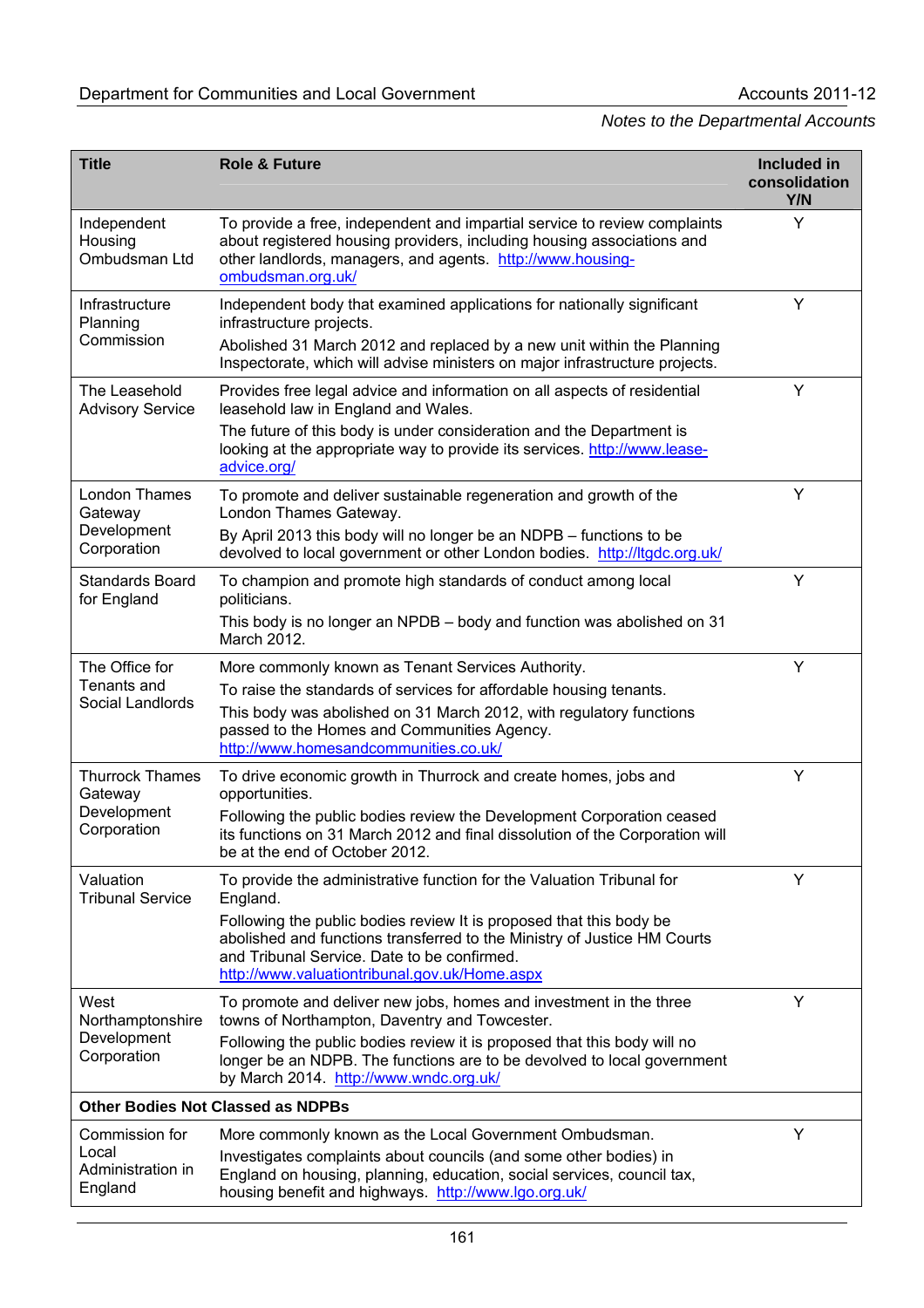| <b>Title</b>                                                                 | <b>Role &amp; Future</b>                                                                                                                                                                                                                                | Included in<br>consolidation<br>Y/N |
|------------------------------------------------------------------------------|---------------------------------------------------------------------------------------------------------------------------------------------------------------------------------------------------------------------------------------------------------|-------------------------------------|
| <b>Trading Funds</b>                                                         |                                                                                                                                                                                                                                                         |                                     |
| <b>Fire Service</b><br>College                                               | The national training college for the Fire and Rescue Service is a trading<br>fund (ie it makes fees and charges to fund its activities).                                                                                                               | N                                   |
|                                                                              | The department has announced a pre-market engagement with the view<br>to selling the College as a going concern to the private sector by March<br>2013.                                                                                                 |                                     |
| <b>Ordnance Survey</b>                                                       | The national mapping agency for Great Britain.                                                                                                                                                                                                          | N                                   |
|                                                                              | The body transferred to Department for Business Innovation and Skills in<br><b>July 2011</b>                                                                                                                                                            |                                     |
| Queen Elizabeth<br>II Conference                                             | Located in Westminster, the Centre specialises in events for 40 to 1,300<br>delegates and is a trading fund.                                                                                                                                            | N                                   |
| Centre                                                                       | DCLG will explore options for the future of the Queen Elizabeth II<br>Conference Centre business during summer 2012                                                                                                                                     |                                     |
| <b>Public Corporations</b>                                                   |                                                                                                                                                                                                                                                         |                                     |
| Architects<br>Registration<br><b>Board</b>                                   | Independent regulator of all UK-registered architects.                                                                                                                                                                                                  | N                                   |
| Audit<br>Commission for                                                      | Independent watchdog, driving economy, efficiency and effectiveness in<br>local public services.                                                                                                                                                        | N                                   |
| <b>Local Authorities</b><br>and the National<br>Health Service in<br>England | From 1 September 2012 local public bodies will have a private sector<br>auditor appointed by the Audit Commission. A much smaller Audit<br>Commission will remain in place to oversee the contracts and other<br>statutory functions until its closure. |                                     |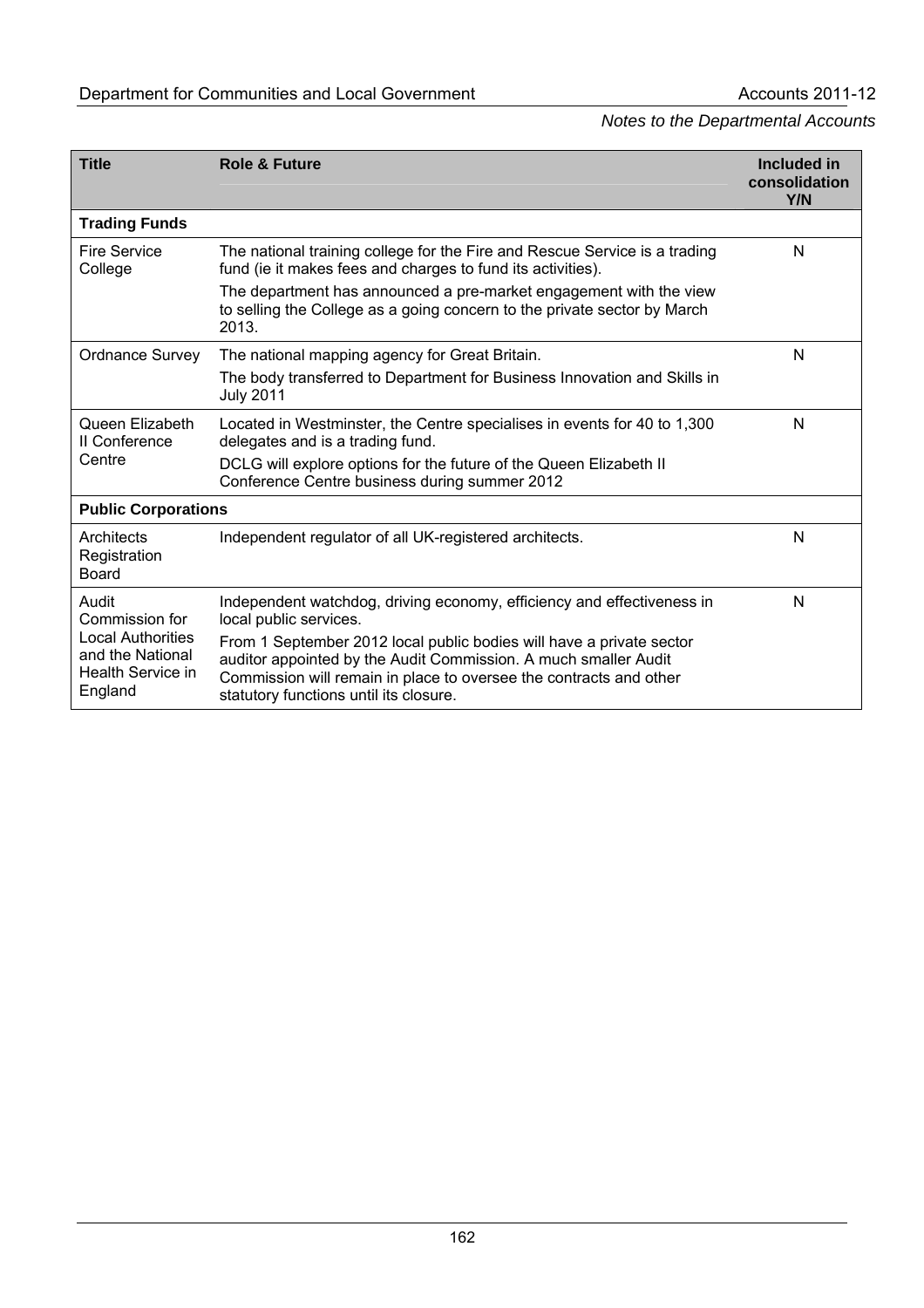*Trust Statement in respect of National non-Domestic Rates* 

# **TS1 Trust Statement in respect of National Non-Domestic Rates collected on behalf of the Consolidated Fund**

#### **Foreword**

*Scope* 

- 1.1 This Trust Statement is produced by the Department for Communities and Local Government and is in accordance with the Accounts Direction issued by HM Treasury. This statement is prepared on an accruals basis.
- 1.2 The Trust Statement presents the results for the financial year 2011-12 in respect of the collection of National Non Domestic Rate receipts from local authorities and businesses and the payment to the Consolidated Fund of those receipts.
- 1.3 Costs incurred in the collection of National Non Domestic Rates are borne by local authorities and an assessed amount for collection is deducted from amounts remitted.
- 1.4 From 2012-13 the amount assessed for collection will be reflected as collection costs in the Trust Statement and the amounts collected from local authorities shown gross of the collection costs

#### *Background*

1.5 The department acts as an agent for the Consolidated Fund and receives cash in respect of National Non-Domestic Rates which is paid over to the Consolidated Fund. These receipts do not flow through the department's Statement of Comprehensive Net Expenditure but instead are held on the Statement of Financial Position as a liability until paid over to the Consolidated Fund. At the year end, all receipts recognised, for which the cash has been received, have been paid over to the Consolidated Fund. Any receipts recognised but for which the cash has not been received will be shown in the following Trust Statement as current liabilities.

#### *Future events*

1.6 The government intends to introduce a system of local business rates retention from 2013-14 onwards. Subject to the passage of legislation, this would mean that the year ending 2012-13 will be the last year that the Trust Statement appears in this format with the same being applicable for the NNDR White Paper account in 2013-14

#### *Financial review*

- 1.7 The results presented in this Trust Statement are limited to this Trust Statement and are not also presented in the department's Accounts although they flow through the department's accounting system.
- 1.8 Any cash receipts or payments are presented through the Statement of Cash Flows in the Trust Statement only and are excluded from the department's Consolidated Statement of Cash Flows.

#### *Auditors*

1.9 The Trust Statement is audited by the Comptroller and Auditor General under Section 7 of the Government Resources and Accounts Act 2000. The audit opinion is on pages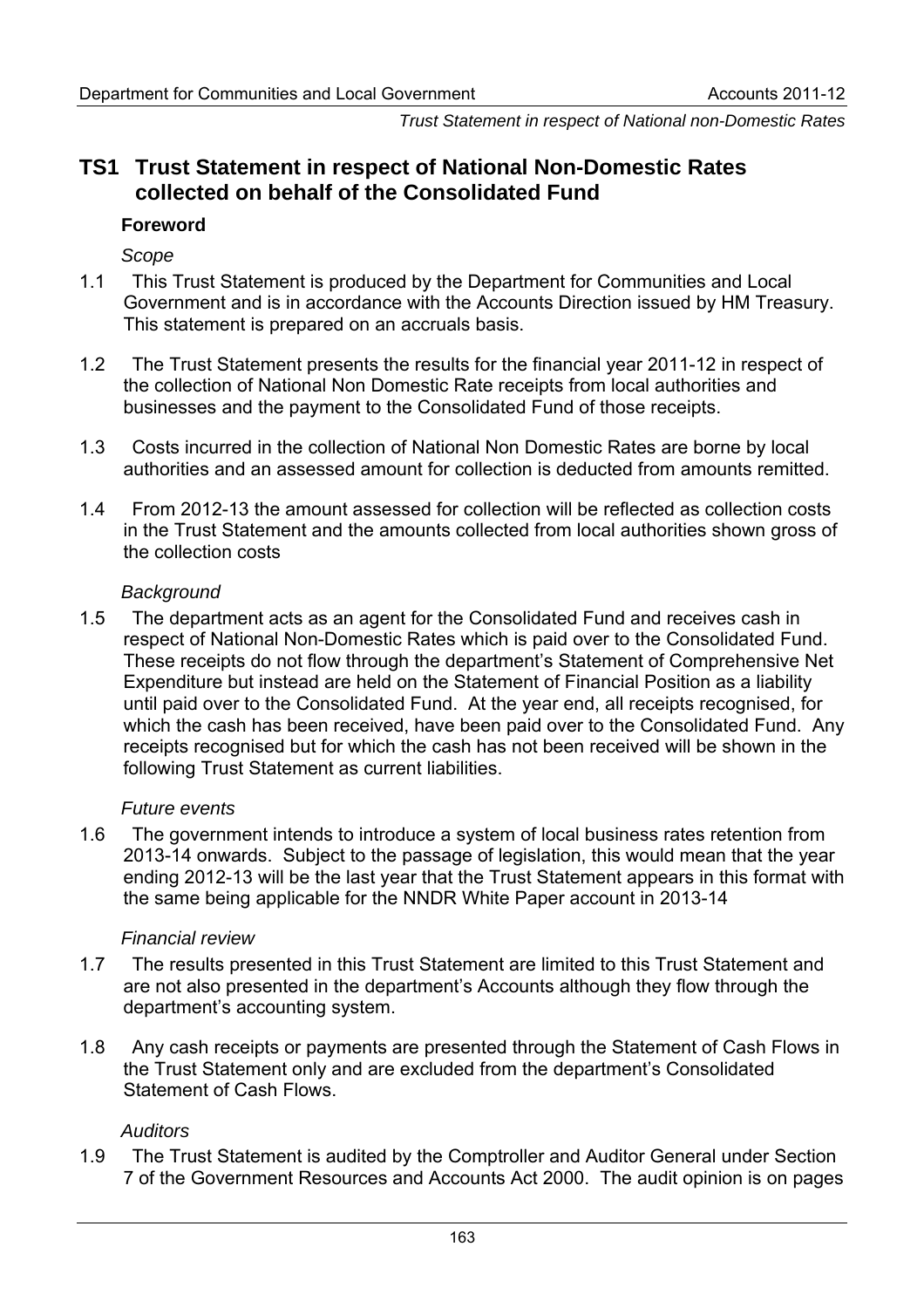#### *Trust Statement in respect of National non-Domestic Rates*

167 to 168. The auditor's notional remuneration of £36,000 for this is included in the department's Accounts. There were no fees in respect of non-audit work.

#### *Basis for preparation*

1.10 The HM Treasury Accounts Direction, issued under section 7(2) of the Government Resources and Accounts Act 2000, requires the Department for Communities and Local Government to prepare the Trust Statement to give a true and fair view of the position relating to the receipt and payover of National Non-Domestic Rates. Regard is given to all relevant accounting and disclosure requirements given in Managing Public Money and other guidance issued by HM Treasury.

#### *Events after the reporting period*

1.11 There were no events after the reporting period.

**Sir Bob Kerslake 27 June 2012 Accounting Officer Department for Communities and Local Government**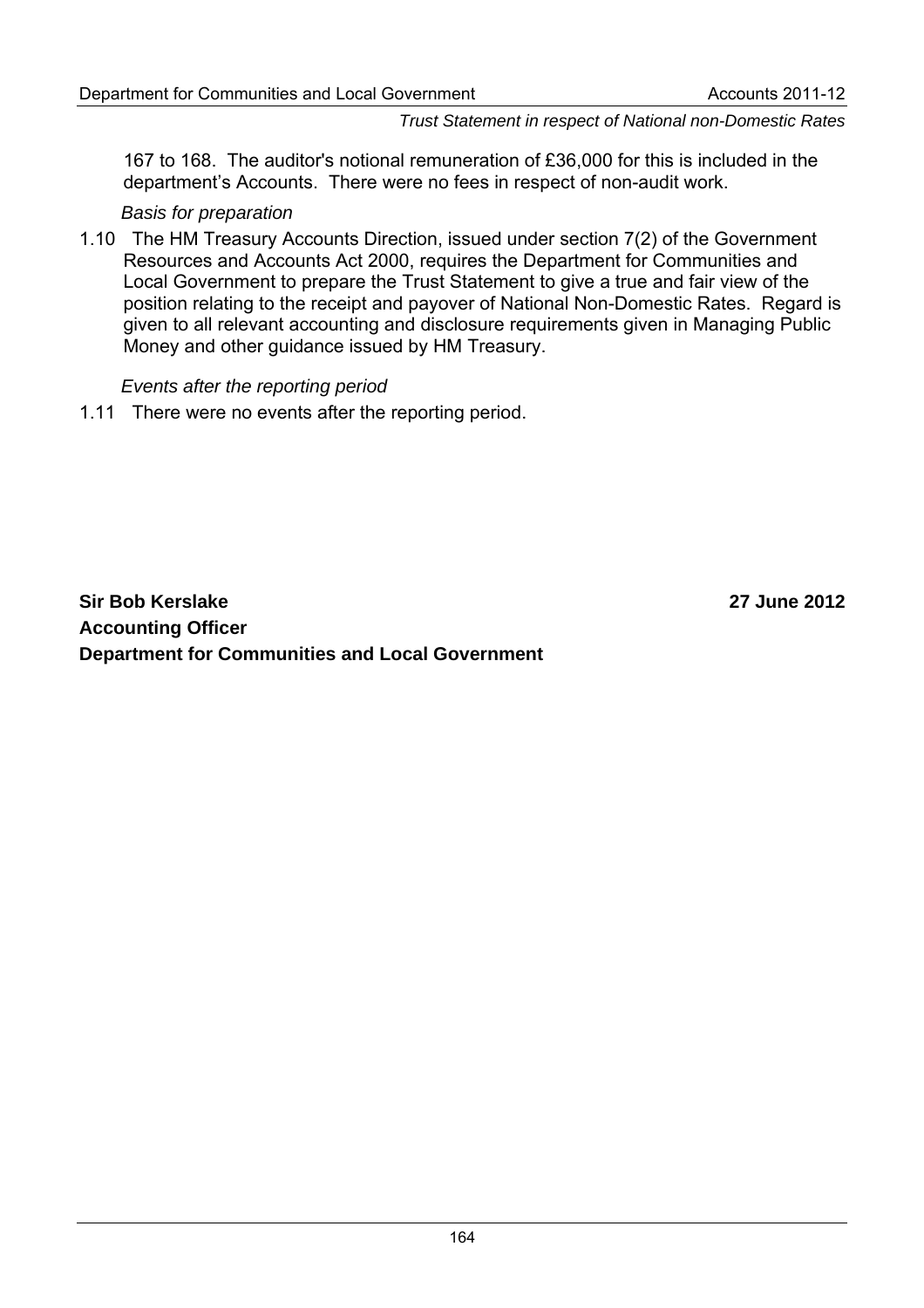*Statement of the Accounting Officer's Responsibilities in respect of the Trust Statement* 

# **TS2 Statement of the Accounting Officer's Responsibilities in respect of the Trust Statement**

- 2.1 Under section 7 of the Government Resources and Accounts Act 2000, HM Treasury has directed the Department for Communities and Local Government to prepare for each financial year a Trust Statement in the form and on the basis set out in the Accounts Direction. The Trust Statement is prepared on an accruals basis and must give a true and fair view of the state of affairs of National Non-Domestic Rates collected by the department, together with the net amounts surrendered to the Consolidated Fund.
- 2.2 In preparing the Trust Statement, the Accounting Officer is required to comply with the requirements of the Government Financial Reporting Manual prepared by HM Treasury and, in particular, to:
	- observe the Accounts Direction issued by HM Treasury, including the relevant accounting and disclosure requirements, and apply suitable accounting policies on a consistent basis;
	- make judgements and estimates on a reasonable basis;
	- state whether applicable accounting standards, as set out in the Government Financial Reporting Manual have been followed, and disclose and explain any material departures in the account; and
	- prepare the Trust Statement on a going concern basis.
- 2.3 HM Treasury appointed Sir Bob Kerslake, the permanent head of the department, as principal Accounting Officer of the department on 1 November 2010, and from 14 January 2011 HM Treasury appointed him as the sole Accounting Officer for the department.
- 2.4 The responsibilities of an Accounting Officer, including responsibility for the propriety and regularity of the public finances for which an Accounting Officer is answerable, for keeping proper records and for safeguarding the department's assets, are set out in the Accounting Officer's Memorandum issued by HM Treasury and published in Managing Public Money.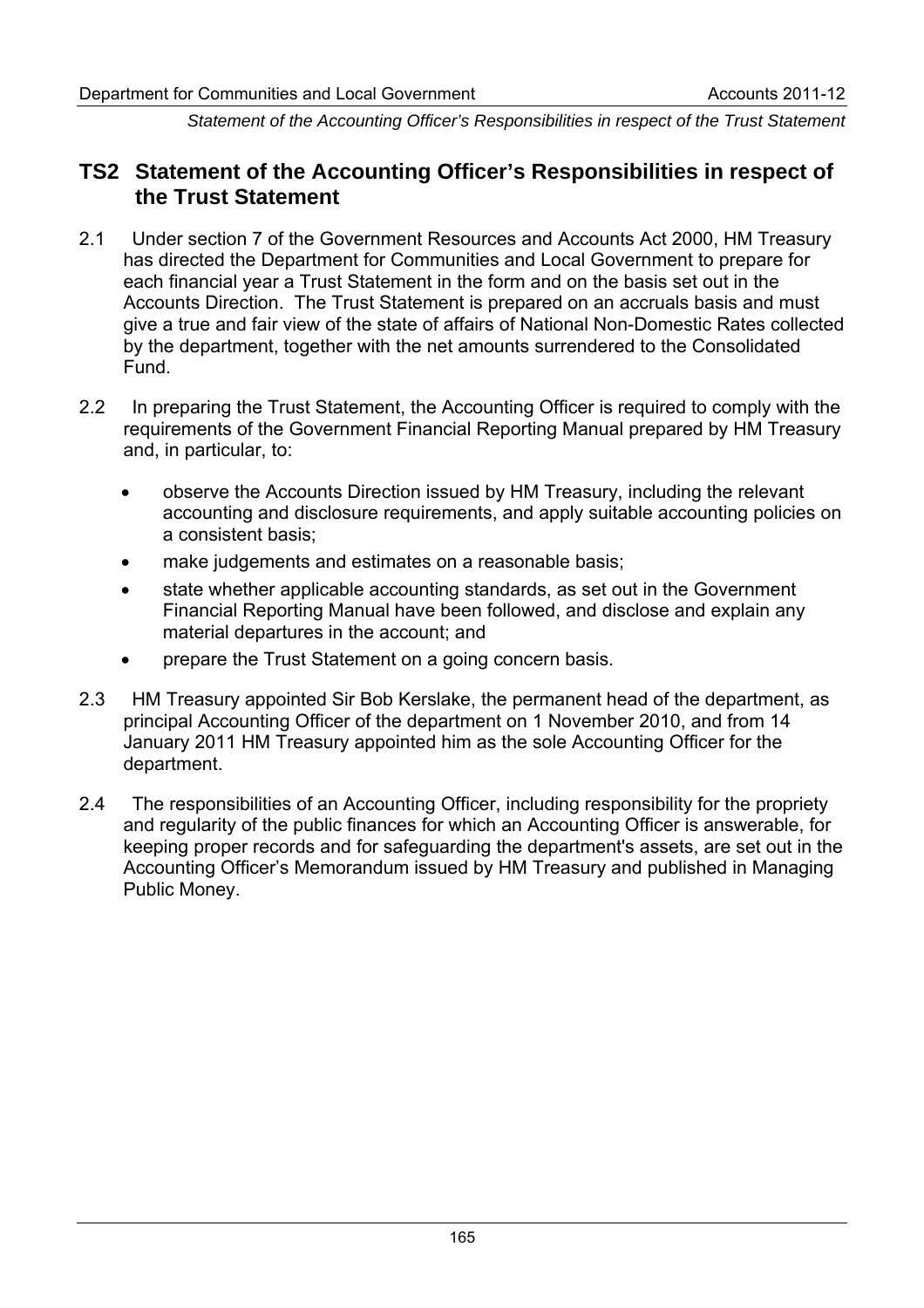*Governance Statement in respect of the Trust Statement* 

# **TS3 Governance Statement in respect of the Trust Statement**

3.1 The Department for Communities and Local Government's Governance Statement, which covers both the department's Accounts and the Trust Statement, is shown on pages 87 to 98 of this document.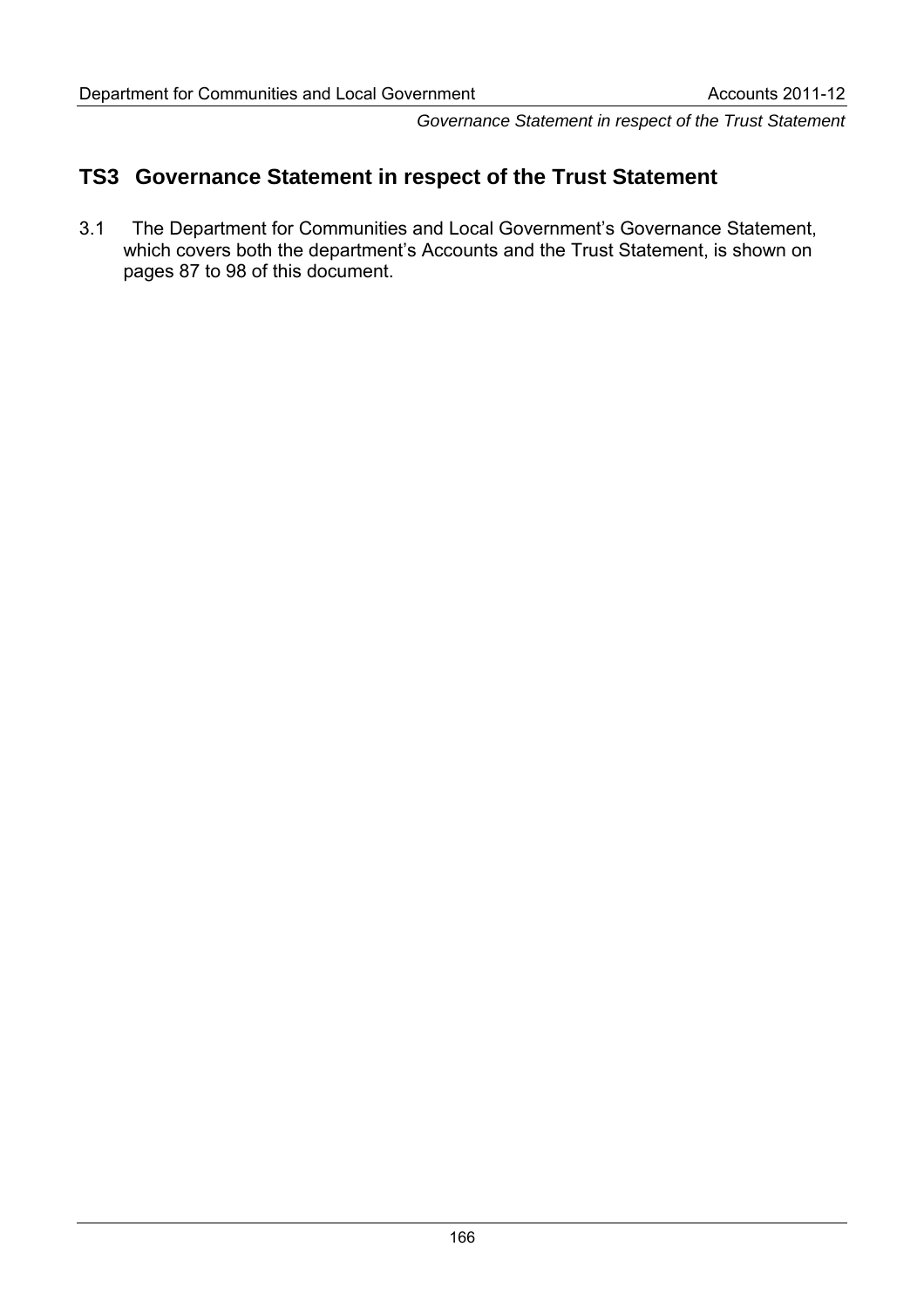*The Certificate and Report of the Comptroller and Auditor General to the House of Commons in respect of the Trust Statement* 

# **TS4 The Certificate and Report of the Comptroller and Auditor General to the House of Commons**

I certify that I have audited the financial statements of the National Non-Domestic Rates Trust Statement for the year ended 31 March 2012 under the Government Resources and Accounts Act 2000. The financial statements comprise the Statement of Revenue, Other Income and Expenditure, the Statement of Financial Position, the Statement of Cash Flows and the related notes. These financial statements have been prepared under the accounting policies set out within them.

# **Respective responsibilities of the Accounting Officer and auditor**

As explained more fully in the Statement of Accounting Officer's Responsibilities, the Accounting Officer is responsible for the preparation of the financial statements and for being satisfied that they give a true and fair view. My responsibility is to audit, certify and report on the financial statements in accordance with the Government Resources and Accounts Act 2000. I conducted my audit in accordance with International Standards on Auditing (UK and Ireland). Those standards require me and my staff to comply with the Auditing Practices Board's Ethical Standards for Auditors.

# **Scope of the audit of the financial statements**

An audit involves obtaining evidence about the amounts and disclosures in the financial statements sufficient to give reasonable assurance that the financial statements are free from material misstatement, whether caused by fraud or error. This includes an assessment of: whether the accounting policies are appropriate to the circumstances of the National Non-Domestic Rates Trust Statement and have been consistently applied and adequately disclosed; the reasonableness of significant accounting estimates made by the Department for Communities and Local Government in preparing the Trust Statement; and the overall presentation of the financial statements. In addition I read all the financial and non-financial information in the Department for Communities and Local Government's Annual Report and the Trust Statement's Foreword to identify material inconsistencies with the audited financial statements. If I become aware of any apparent material misstatements or inconsistencies I consider the implications for my certificate.

I am required to obtain evidence sufficient to give reasonable assurance that the expenditure and income recorded in the financial statements have been applied to the purposes intended by Parliament and the financial transactions recorded in the financial statements conform to the authorities which govern them.

# **Opinion on regularity**

In my opinion, in all material respects:

• the expenditure and income recorded in the financial statements have been applied to the purposes intended by Parliament and the financial transactions recorded in the financial statements conform to the authorities which govern them.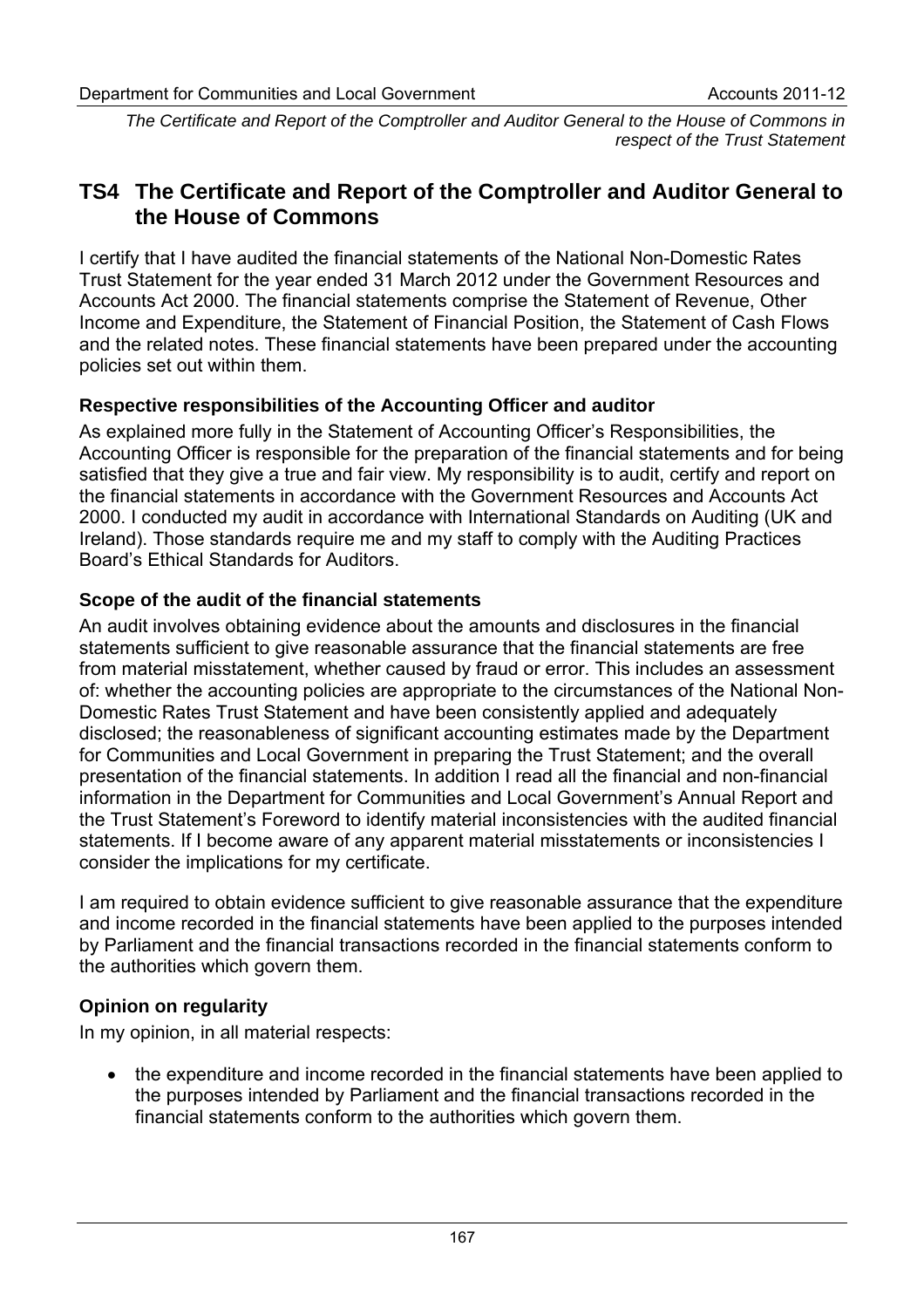*The Certificate and Report of the Comptroller and Auditor General to the House of Commons in respect of the Trust Statement* 

# **Opinion on financial statements**

In my opinion:

- the National Non-Domestic Rates Trust Statement gives a true and fair view of the state of affairs of National Non-Domestic Rates collected by the Department for Communities and Local Government on behalf of the Consolidated Fund at 31 March 2012 and of the total revenue for the year then ended; and
- the financial statements have been properly prepared in accordance with the Government Resources and Accounts Act 2000 and HM Treasury directions issued thereunder.

## **Opinion on other matters**

In my opinion:

• the information given in the Department for Communities and Local Government's Directors' Report and Management Commentary, and the Trust Statement's Foreword for the financial year for which the financial statements are prepared is consistent with the financial statements.

## **Matters on which I report by exception**

I have nothing to report in respect of the following matters which I report to you if, in my opinion:

- adequate accounting records have not been kept or returns adequate for my audit have not been received from branches not visited by my staff; or
- the financial statements are not in agreement with the accounting records and returns; or
- I have not received all of the information and explanations I require for my audit; or
- the Governance Statement does not reflect compliance with HM Treasury's guidance.

#### **Report**

I have no observations to make on these financial statements.

**Amyas C E Morse 27 June 2012 Comptroller and Auditor General National Audit Office 157-197 Buckingham Palace Road London SW1W 9SP**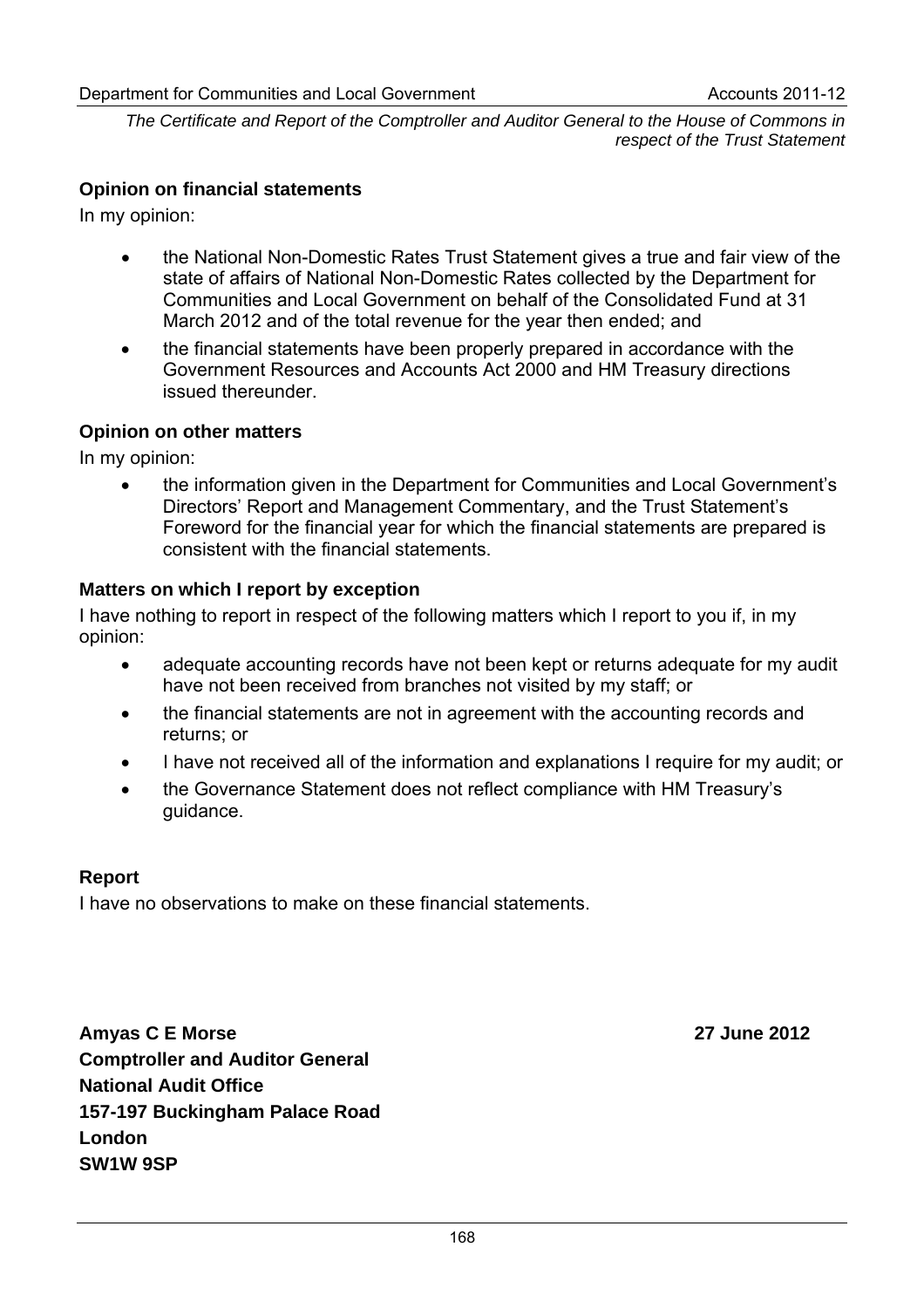*Trust Statement - Statement of Revenue, Other Income and Expenditure* 

# **TS5 Statement of Revenue, Other Income and Expenditure**

#### **For the period ended 31 March 2012**

|                                   |             |            | £000       |
|-----------------------------------|-------------|------------|------------|
|                                   | <b>Note</b> | 2011-12    | 2010-11    |
| lIncome<br>Licence Fees and Taxes |             |            |            |
| National Non Domestic Rates       | 3           | 21,528,638 | 20,841,879 |
| Total                             |             | 21,528,638 | 20,841,879 |
| <b>Total Revenue</b>              |             | 21,528,638 | 20,841,879 |

There were no recognised gains or losses accounted for outside the above Statement of Revenue, Other Income and Expenditure. Collection costs in respect of National Non Domestic Rates are borne by local authorities.

The notes at pages 172 to 173 form part of this statement.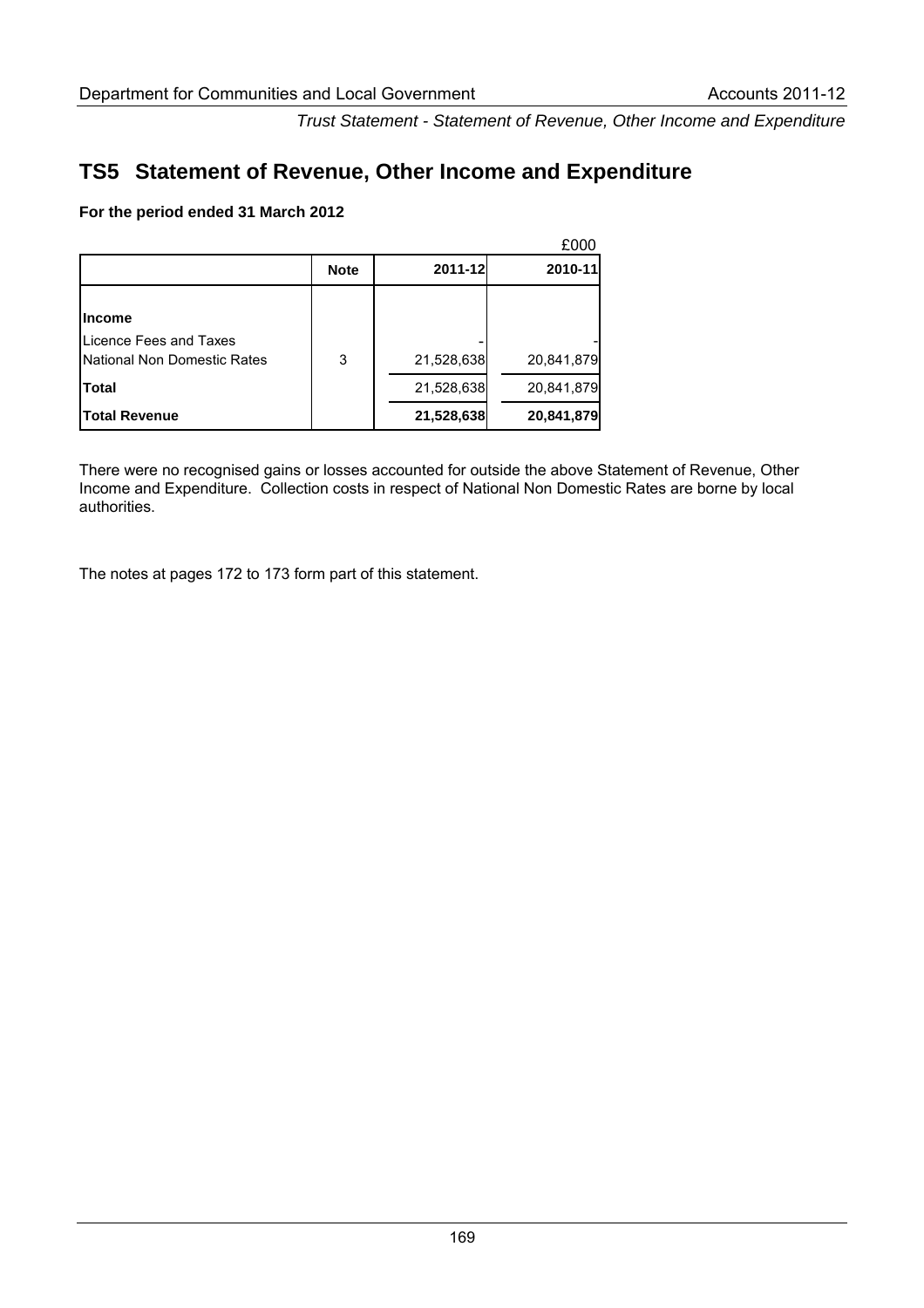*Trust Statement – Statement of Financial Position* 

# **TS6 Statement of Financial Position**

#### **as at 31 March 2012**

|                                              |             |           | £000      |
|----------------------------------------------|-------------|-----------|-----------|
|                                              | <b>Note</b> | 31-Mar-12 | 31-Mar-11 |
| <b>Current assets</b>                        |             |           |           |
| <b>Receivables</b>                           | 4           | 418       |           |
| Cash and cash equivalents                    | <b>CfS</b>  |           |           |
| <b>Total current assets</b>                  |             | 418       |           |
| <b>Current liabilities</b><br>Payables       |             |           |           |
| <b>Total current liabilities</b>             |             |           |           |
| <b>Total assets less current liabilities</b> |             | 418       |           |
| Represented by:                              |             |           |           |
| <b>Balance on Consolidated Fund</b>          | 2           | 418       |           |
|                                              |             |           |           |

**Sir Bob Kerslake 27 June 2012 Accounting Officer Department for Communities and Local Government** 

The notes at pages 172 to 173 form part of this statement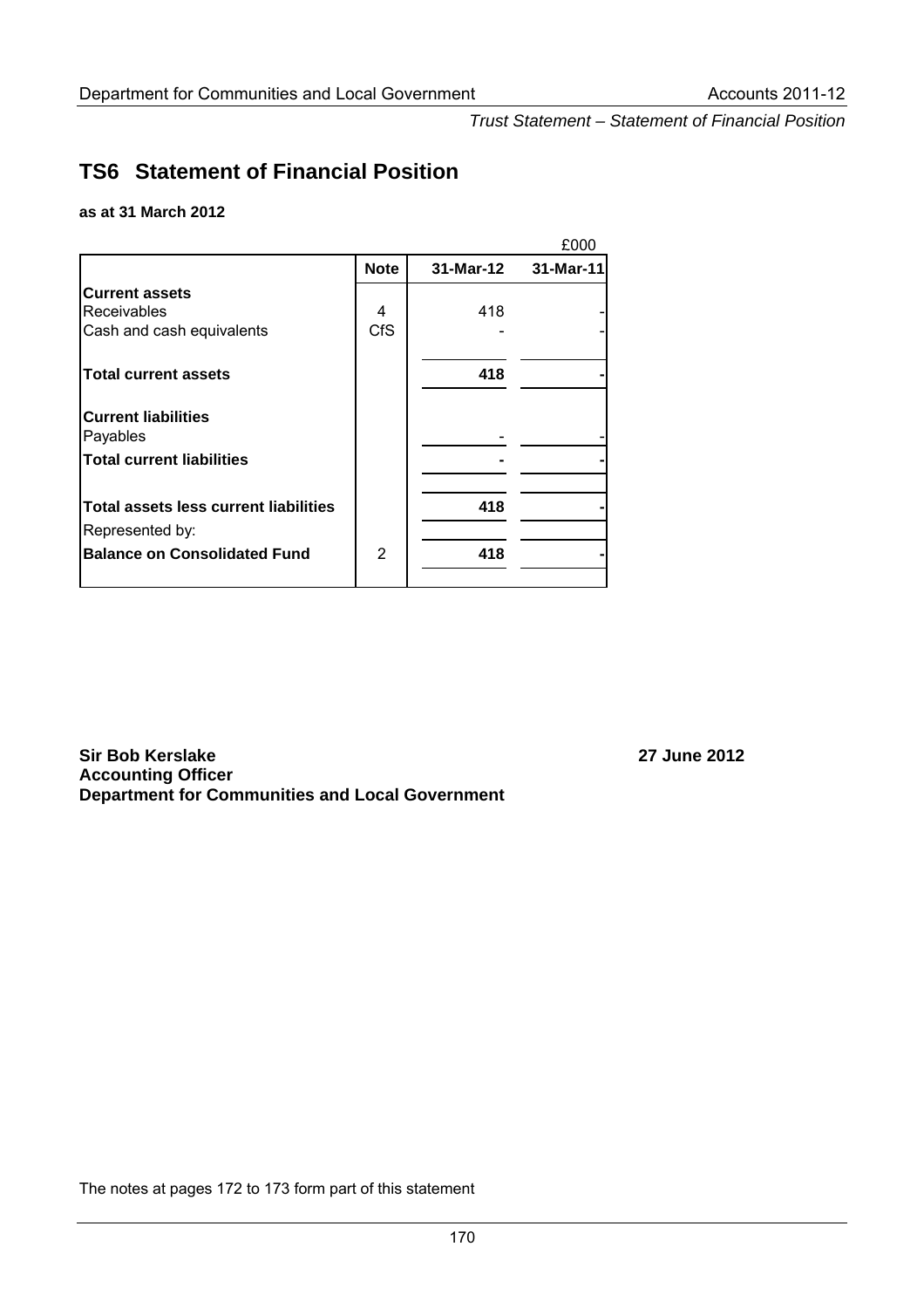*Trust Statement – Statement of Cash Flows* 

# **TS7 Statement of Cash Flows**

**for the period ended 31 March 2012** 

|                                                                       |                |              | £000           |
|-----------------------------------------------------------------------|----------------|--------------|----------------|
|                                                                       | <b>Note</b>    | 2011-12      | 2010-11        |
| Cash flows from operating activities                                  | 3              | 21,528,220   | 20,841,879     |
| <b>Cash paid to the Consolidated Fund</b>                             |                | (21,528,220) | (20, 832, 556) |
| Increase/(decrease) in cash in this period                            |                |              | 9,323          |
| A: Reconciliation of Net Cash Flow to<br><b>Movement in Net Funds</b> |                |              |                |
| Net Revenue for the Consolidated Fund                                 | 3              | 21,528,638   | 20,841,879     |
| Increase in receivables                                               | 4              | (418)        |                |
| <b>Net Cash Flow from Operating Activities</b>                        |                | 21,528,220   | 20,841,879     |
| <b>B: Analysis of Changes in Net Funds</b>                            |                |              |                |
| Increase/(decrease) in Cash in this Period                            |                |              | 9,323          |
| Net funds at 1 April                                                  | 2              |              | (9,323)        |
| Net funds at 31 March                                                 | $\overline{2}$ |              |                |

The notes at pages 172 to 173 form part of this statement .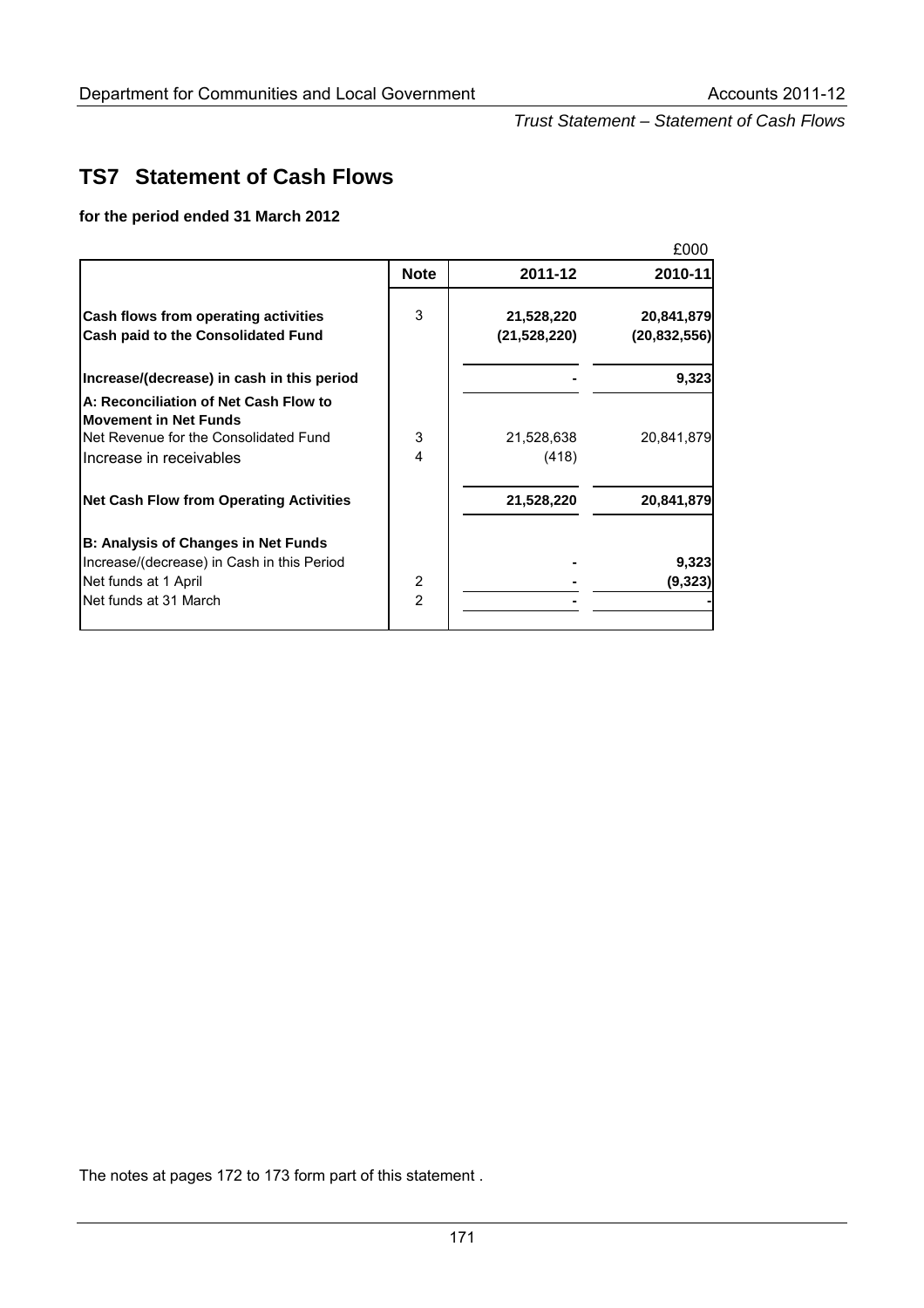*Notes to the Trust Statement* 

# **TS8 Notes to the Trust Statement**

## **Trust Statement Note 1 Statement of accounting policies**

## *Basis of accounting*

- 1.1 The Trust Statement is prepared in accordance with the Accounts Direction issued by HM Treasury under section 7 (2) of the Government Resources and Accounts Act 2000 and is prepared in accordance with the accounting policies detailed below. These have been agreed between the Department for Communities and Local Government and HM Treasury and have been developed with reference to International Financial Reporting Standards and other relevant guidance. The accounting policies have been applied consistently in dealing with items considered material in relation to these statements.
- 1.2 The revenue and associated expenditure contained in these statements are those flows of funds which Department for Communities and Local Government handles on behalf of the Consolidated Fund and where it is acting as agent rather than as principal.
- 1.3 The financial information contained in the statements and in the notes is rounded to the nearest £000.

#### *Accounting convention*

1.4 The Trust Statement has been prepared in accordance with the historical cost convention.

#### *Revenue recognition*

1.5 Revenue detailed in this Statement is collected on behalf of the Consolidated Fund in respect of National Non Domestic Rates. Revenue is measured in accordance with IAS 18 and recognised when the underlying event giving rise to the liability to the Consolidated Fund has occurred, can be measured reliably and it is probable that that the economic benefits will flow to the Exchequer. Any adjustments to the amounts to be collected for the Consolidated Fund are not agreed, due or received until the year following the accounting period and are therefore not recognised until that point

#### *Receivables*

1.6 Receivables, where applicable, are shown net of impairments in accordance with the requirements of IAS 39.

#### *Costs of collection*

1.7 Collection costs are borne by local authorities. An annual allowance is assessed and provided to local authorities via a Statutory Instrument. Local Authorities then deduct this allowance from the amount due to the Consolidated Fund.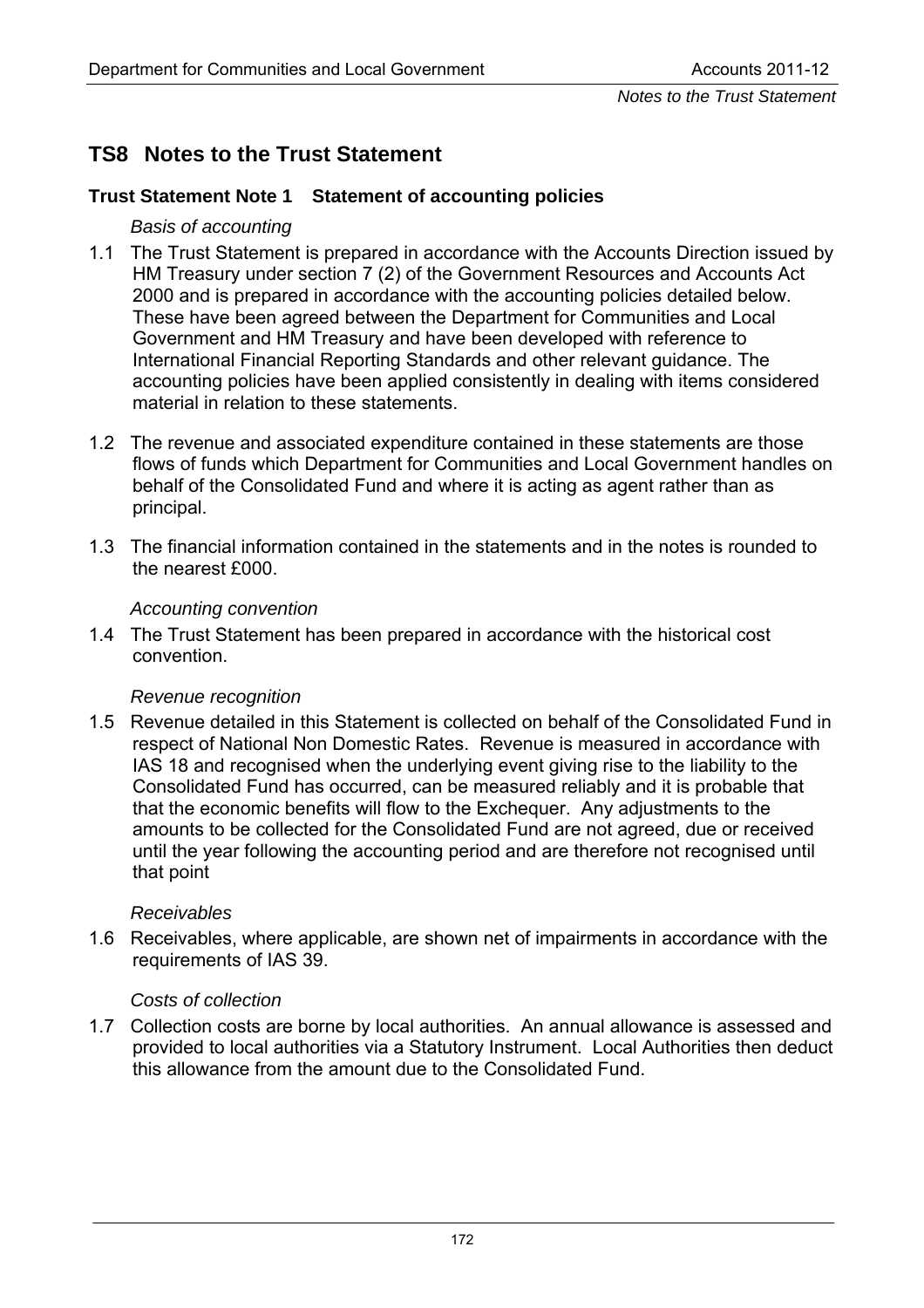*Notes to the Trust Statement* 

|                                                                                                                                                       |                              | £000                                    |
|-------------------------------------------------------------------------------------------------------------------------------------------------------|------------------------------|-----------------------------------------|
|                                                                                                                                                       | 31-Mar-12                    | 31-Mar-11                               |
| Balance on Consolidated Fund Account<br>as at 1 April<br>Net Revenue for the Consolidated Fund<br>Less amount paid to the Consolidated<br><b>Fund</b> | 21,528,638<br>(21, 528, 220) | (9,323)<br>20,841,879<br>(20, 832, 556) |
| <b>Balance on Consolidated Fund</b><br>Account as at 31 March                                                                                         | 418                          |                                         |

# **Trust Statement Note 2 Balance on the Consolidated Fund**

### **Trust Statement Note 3 Revenue collected on behalf of the Consolidated Fund**

|                                                                 |            | £000       |
|-----------------------------------------------------------------|------------|------------|
|                                                                 | 2011-12    | 2010-11    |
| INNDR revenue collectable on behalf<br>of the Consolidated Fund | 21,528,638 | 20,841,879 |
| <b>Total Revenue</b>                                            | 21,528,638 | 20,841,879 |
|                                                                 |            |            |

# **Trust Statement Note 4 Receivables**

|                            |           | £000      |
|----------------------------|-----------|-----------|
|                            | 31-Mar-12 | 31-Mar-11 |
| Accrued revenue receivable | 418       |           |
| <b>Total receivables</b>   | 418       |           |
|                            |           |           |

Accrued revenue receivable represents the amount of revenue from Central List bodies which relate to the financial year but for which invoices had not been issued. All balances are from bodies external to Government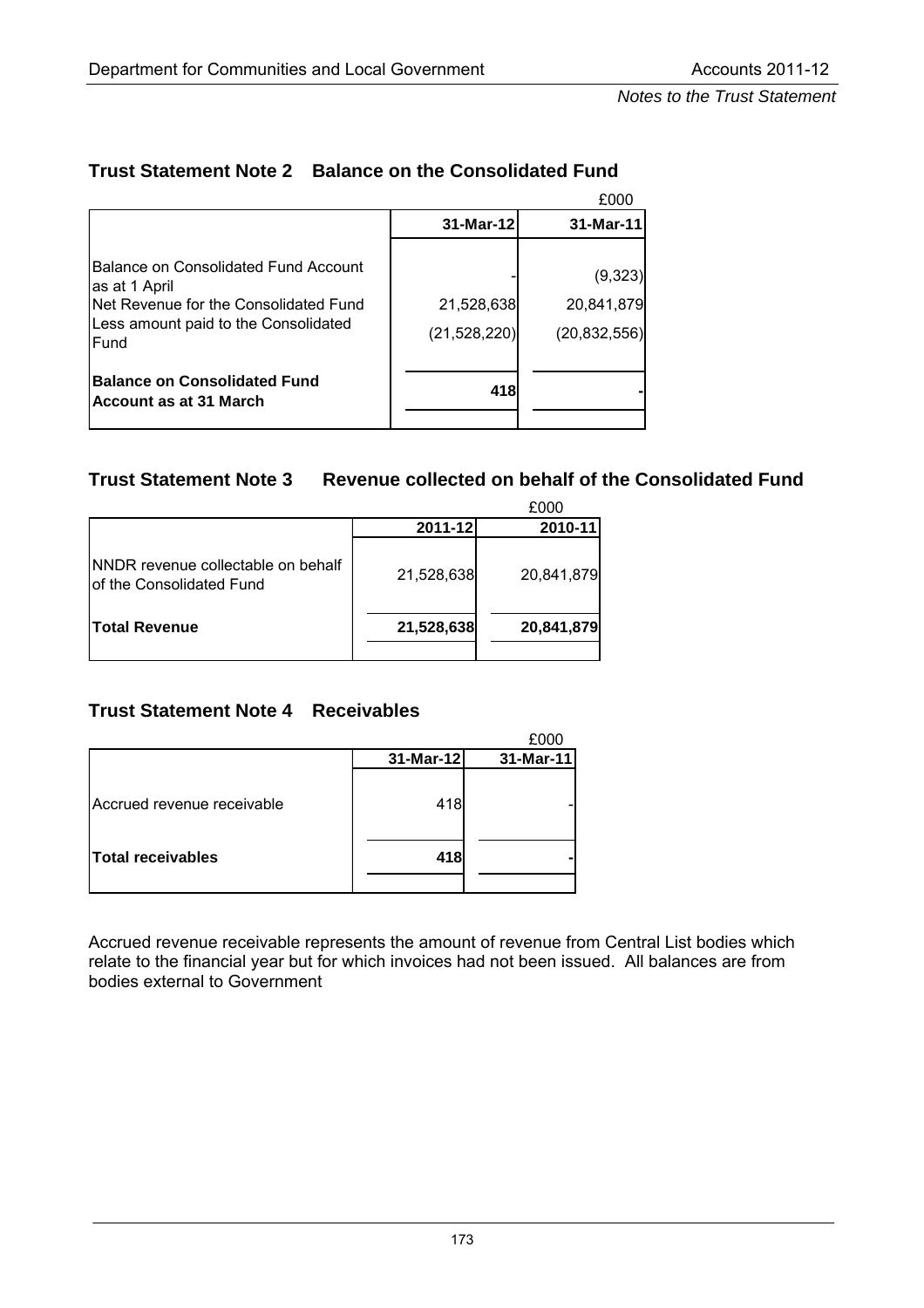*Trust Statement Accounts Direction* 

# **TS9 Accounts Direction given by HM Treasury in accordance with section 7 (2) of the Government Resources and Accounts Act 2000**

- 1. The department shall prepare a Trust Statement ("the Statement") for the financial year ended 31 March 2012 for the revenue and other income, as directed by the Treasury, collected by the department as an agent for others, in compliance with the accounting principles and disclosure requirements of the edition of the Government Financial Reporting Manual by HM Treasury ("FReM") which is in force for 2011-12.
- 2. The Statement shall be prepared, as prescribed in appendix 1, so as to give a true and fair view of (a) the state of affairs relating to the collection and allocation of taxes, licence fees, fines and penalties and other income by the department as agent and of the expenses incurred in the collection of those taxes, licence fees, fines and penalties insofar as they can properly be met from that revenue and other income; (b) the revenue and expenditure; and (c) the cash flows for the year then ended.
- 3. The statement shall also be prepared so as to provide disclosure of any material expenditure or income that has not been applied to the purposes intended by Parliament or material transactions that have not conformed to the authorities which govern them.
- 4. When preparing the Statement, the department shall comply with the guidance given in the FReM (Chapter 13). The department shall also agree with HM Treasury the format of the Principal Accounting Officer's Foreword to the Statement, and the supporting notes, and the accounting policies to be adopted, particularly in relation to revenue recognition. Regard shall also be given to all relevant accounting and disclosure requirements in Managing Public Money and other guidance issued by HM Treasury, and to the principles underlying International Financial Reporting Standards.
- 5. Compliance with the requirements of the FReM will, in all but exceptional circumstances, be necessary for the accounts to give a true and fair view. If, in these exceptional circumstances, compliance with the requirements of the FReM is inconsistent with the requirement to give a true and fair view, the requirements of the FReM should be departed from only to the extent necessary to give a true and fair view. In such cases, informed and unbiased judgement should be used to devise an appropriate alternative treatment which should be consistent with both the economic characteristics of the circumstances concerned and the spirit of the FReM. Any material departure from the FReM should be discussed in the first instance with HM Treasury.
- 6. The Statement shall be transmitted to the Comptroller and Auditor General for the purpose of his examination and report by a date agreed with the Comptroller and Auditor General and HM Treasury to enable compliance with the administrative deadline for laying the audited accounts before Parliament before the Summer Recess.
- 7. The Trust Statement, together with this direction (but with the exception of the related appendices) and the Report produced by the Comptroller and Auditor General under section 7(2) of the Government Resources and Accounts Act 2000 shall be laid before Parliament at the same time as the department's Resource Accounts for the year unless the Treasury have agreed that the Trust Statement may be laid at a later date.

### **Chris Wobschall Deputy Director, Assurance and Financial Reporting Policy HM Treasury** 20 December 2011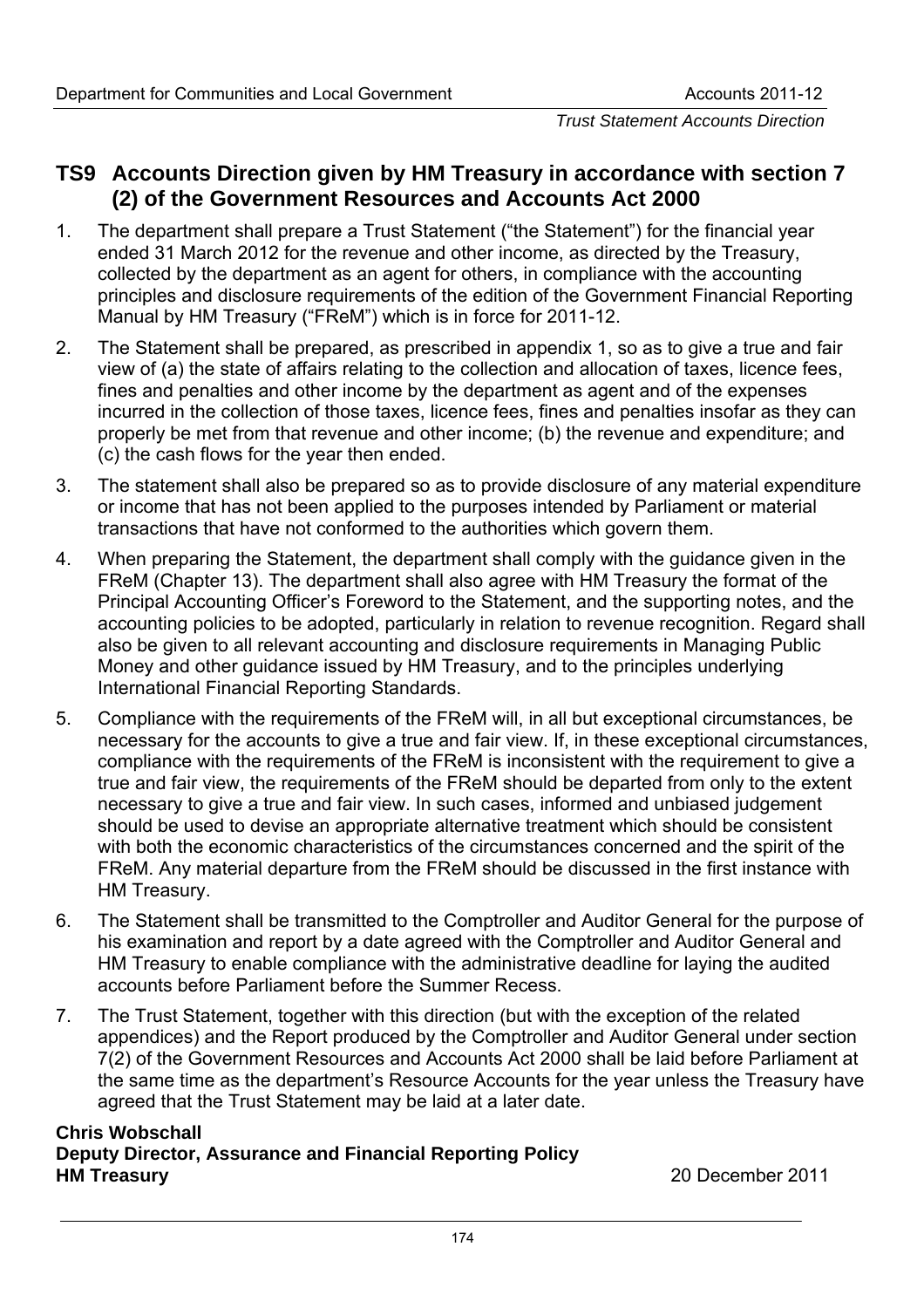# **ANNEX A: Indicator measurements**

## **Affordable Rent payment per dwelling by the HCA**

This measures the average actual payment per Affordable Rent dwelling by the Homes and Communities Agency (HCA). Affordable Rent is the principal product of the HCAs 2011-15 Affordable Homes Programme. The payment per dwelling represents the capital cost to Government of the supply of new affordable homes and will indicate the level of consistency with the rate of funding agreed with providers at the onset of the 2011-15 programme.

#### **Percentage of local authority revenue expenditure funded by central government grants, broken down by class of authority**

This indicator demonstrates of the proportion of local government expenditure accounted for by grants from central government (from DCLG and other departments) rather than from authority-raised expenditure such as council taxes and, from 2013-14, business rate retention. As such, a decrease in the percentage will indicate greater decentralisation of funding.

## **Expenditure per head on the Fire and Rescue Service**

This demonstrates the cost per head of providing the Fire and Rescue Service and will indicate over time whether the cost is going up or down. This indicator is of total revenue expenditure because the funding from the Department cannot be disaggregated from the total Fire and Rescue funding, which also includes locally raised funds, such as council tax.

## **Average New Homes Bonus grant payable per dwelling per year to different classes of authority**

Total New Homes Bonus grant payable for a financial year, divided by number of dwellings rewarded, calculated separately for shire areas, metropolitan areas and London. This indicator measures the average financial reward for housing growth provided through the New Homes Bonus: a key DCLG policy.

#### **Formula Grant per head as a percentage of England average**

A measure of changes over time in the distribution of Formula Grant across England. Does not include police services. Shire counties include their shire districts. Formula grant is per head of projected population.

## **Total number of housing starts and completions**

The seasonally-adjusted numbers of housing starts and completions are lead indicators of overall housing supply and therefore key components of housing delivery estimates. An increase in house building starts and completions will provide a timely measure of the success of house-supply related policies in the Government's Housing Strategy.

## **Number of net additions to the housing stock**

These figures measure the increase in the total housing stock (including but not only through new build) to give the overall increase in the supply of housing. Changes over time will help to assess the impact, among other factors, of government policies to increase housing supply.

#### **Number of affordable housing starts and completions delivered through the Homes and Communities Agency**

This measures number of affordable housing starts and completions delivered through the Homes and Communities Agency, and is likely to include delivery through the Greater London Authority from 2012, when it is due to take on HCA's role in London. These will be lead indicators of a key component of affordable housing delivery. Initially we will expect to see an increase in starts and completions of affordable homes by the HCA in the second six months of 2011/12 which will reflects the break in programmes as we move into the new Affordable Homes Programme. This indicator measures progress on the HCA's contribution to the additional 170,000 affordable homes that the Department expects to provide by 2015 through the Affordable Homes Programme and existing commitments.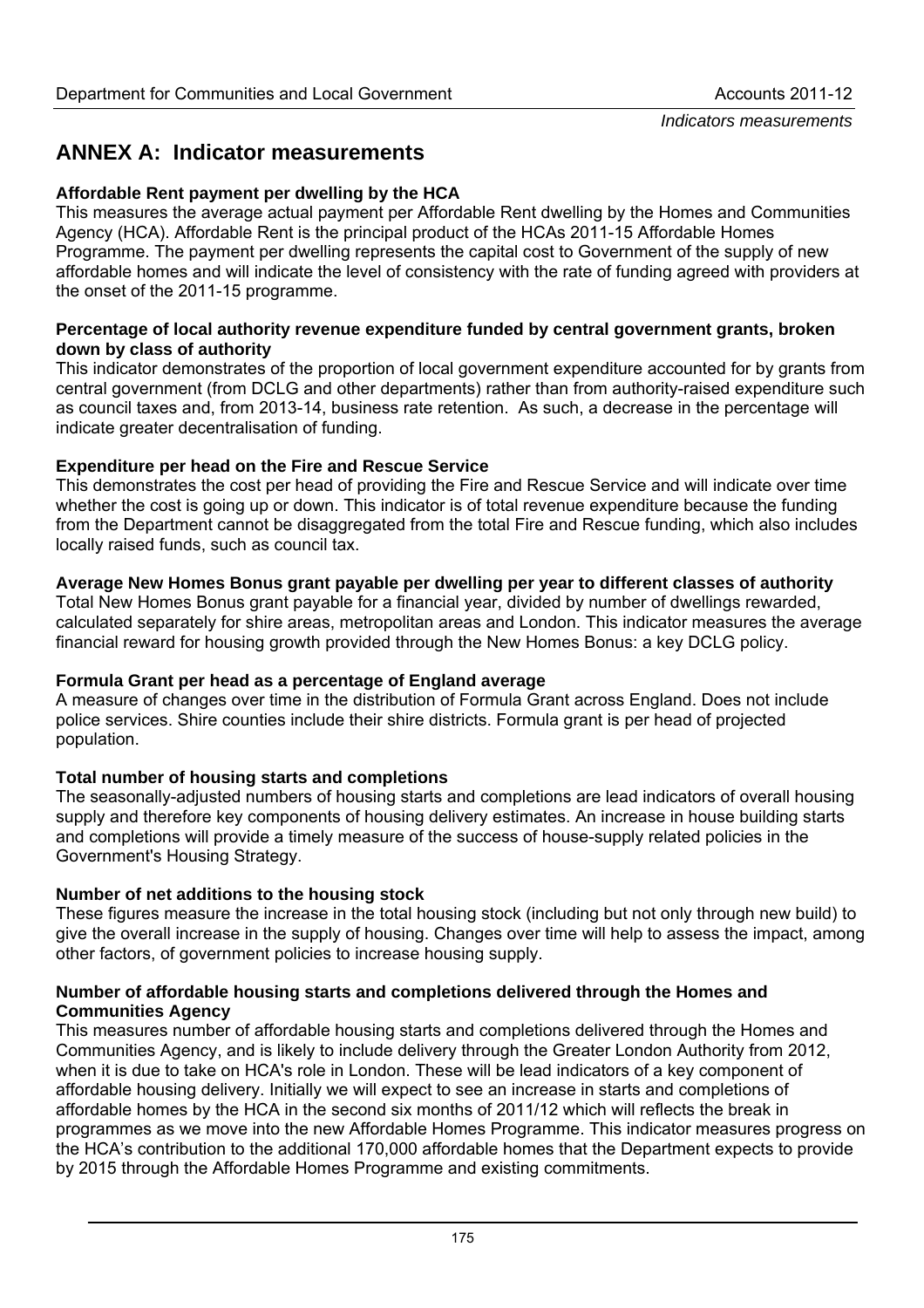#### *Indicators measurements*

#### **Energy efficiency of new build housing (average Standard Assessment Procedure energy rating score)**

Average Standard Assessment Procedure (SAP) energy rating score for new homes. The SAP rating for a home is based on the energy costs associated with space heating, water heating, ventilation and lighting, less cost savings from energy generation technologies. It is expressed on a scale of 1 to 100 - the higher the number, the lower the running costs. Therefore an increase in the SAP rate will show improvements in the average energy efficiency of new homes.

#### **Households in temporary accommodation**

This demonstrates the number of homeless households in temporary accommodation awaiting a settled home and is seasonally adjusted to remove seasonal fluctuations. Changes to the homelessness duty will allow councils to bring their homelessness duty to an end with offers of suitable private sector accommodation, without requiring the agreement of the person owed the duty. A decrease in the number of households in temporary accommodation will measure the success of this and other housing policies.

#### **Fire-related casualties**

An indicator of the number of fire-related casualties, including fatalities and 'first aid' cases but excluding precautionary checks (where no obvious injury, but a check-up recommended). It is expressed per 100,000 resident population. Changes in the number of fire-related casualties have been driven by factors including: prevention and community safety interventions by local Fire and Rescue Authorities, the national Fire Kills media campaign promoting smoke alarm ownership and testing, and regulatory measures such as fire safety, building, and furniture and furnishing regulations.

#### **Decentralisation of central government funding through percentage of un-ring fenced grants**

This demonstrates the percentage of government grants to local authorities which are unringfenced as a proxy to show the level of power being decentralised and devolved to local authorities; An increase in this would reflect increasing devolvement in financial decisions to a local level.

#### **The number of planning permissions granted as a percentage of all applications for major and minor schemes**

The number of planning permissions granted as a percentage of all applications for major and minor schemes on which a decision was made in the same period. An increase in the number of planning permissions granted will be one measure of success of the Government's Growth Review. It covers the types of development (i.e. major and minor schemes) that are most closely associated with growth.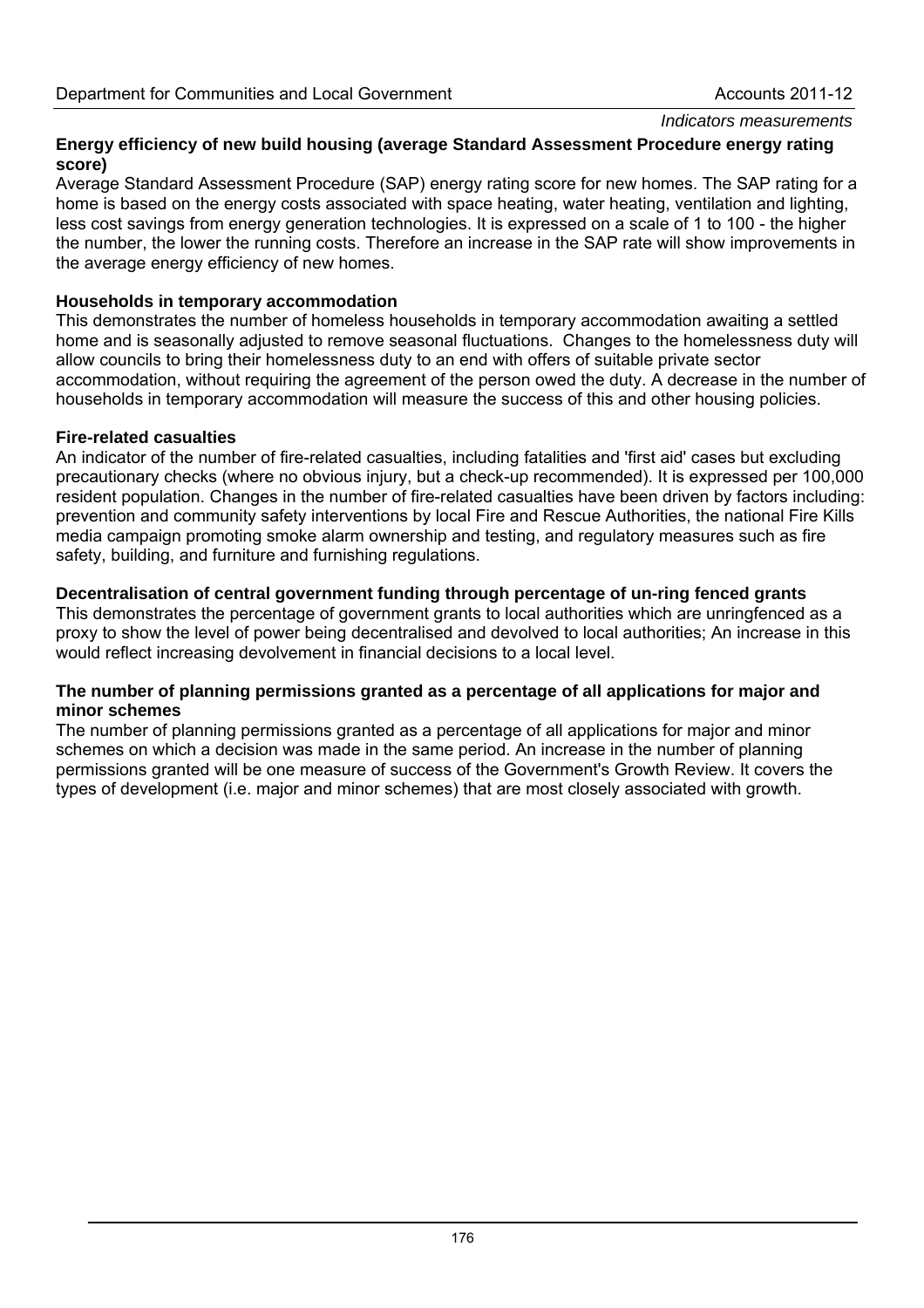## **ANNEX B: Glossary**

**Accounting Date:** The date at which the accounts were drawn up, in this case 31 March 2012 (previously commonly referred to as balance sheet date).

**Accounting Officer:** In accordance with section 5(6) of the Government Resources and Accounts Act 2000, the Treasury appoints an Accounting Officer for each department which is obliged, by section 5(1) of that Act, to prepare the Resource Accounts. The permanent head is appointed as the Principal Accounting Officer. Under the Minister, it is the Principal Accounting Officer who has personal responsibility for the overall organisation, management and staffing of the department, and is the principal witness on behalf of the department before the Public Accounts Committee to deal with questions arising from these accounts.

**Administration Costs:** The amount of budget a department may spend on running itself. This excludes the costs of running front line services delivered directly by the department.

**Annually Managed Expenditure (AME):** Expenditure which cannot reasonably be subject to departmental control.

**Arms Length Body/Bodies (ALB):** organisations sponsored by the department – in the case of this document applies to NDPBs, the agency and the Commission for Local Administration – see Note 35

**Boundary:** The term to describe which entities are included in the consolidated resource accounts of the department. The boundary is based upon in-year budgetary control rather than on control of financial and operating policies.

**Consolidated Fund:** The central fund into which the produce of taxation, other public revenues and receipts are paid, and out of which Government expenditure is met.

**Consolidated Fund Extra Receipt (CFER):** Receipts related to expenditure in the Supply Estimates which Parliament has not authorised to be used as appropriations-in-aid and are therefore surrendered to the Consolidated Fund.

**Designation Order:** The Designation Order is drawn up by way of SI by Office for National Statistics and is a record of those bodies deemed to be in Central Government Control (whether by SI or Ministerial powers) and therefore part of the departmental group and in the accounting boundary with a requirement for inclusion into these consolidated accounts.

**Estimates:** Annual statements prepared by Government departments, containing the Government's proposals for expenditure on the Supply Services for the coming financial year.

**Departmental Expenditure Limit (DEL):** Spending which is planned and controlled by departments.

**Designated Body:** a body included in the annual Statutory Instrument designating bodies for inclusion in the departmental boundary for consolidation purposes – see Note 35.

**European Regional Development Fund (ERDF):** Established in 1975 to stimulate economic development in the least prosperous regions of the European Union.

**Financial Reporting Manual (FReM):** The Financial Reporting Manual is the technical accounting guide that complements guidance on the handling of public funds. It applies International Financial Reporting Standards to the public sector.

**Grant:** Money voted (i.e. granted) by Parliament to meet the services shown in Supply Estimates.

**Grant-in-aid:** A grant from voted money to a particular body usually a Non-Departmental Public Body, where certain unexpended balances of the sums issued will not be liable for surrender to the Consolidated Fund at the end of the financial year.

**IAS**: International Accounting Standard

**IFRS**: International Financial Reporting Standard

**Local Strategic Partnerships:** Local Strategic Partnerships (LSPs) are non-statutory, multi-agency partnerships, which match local authority boundaries. LSPs bring together at a local level the different parts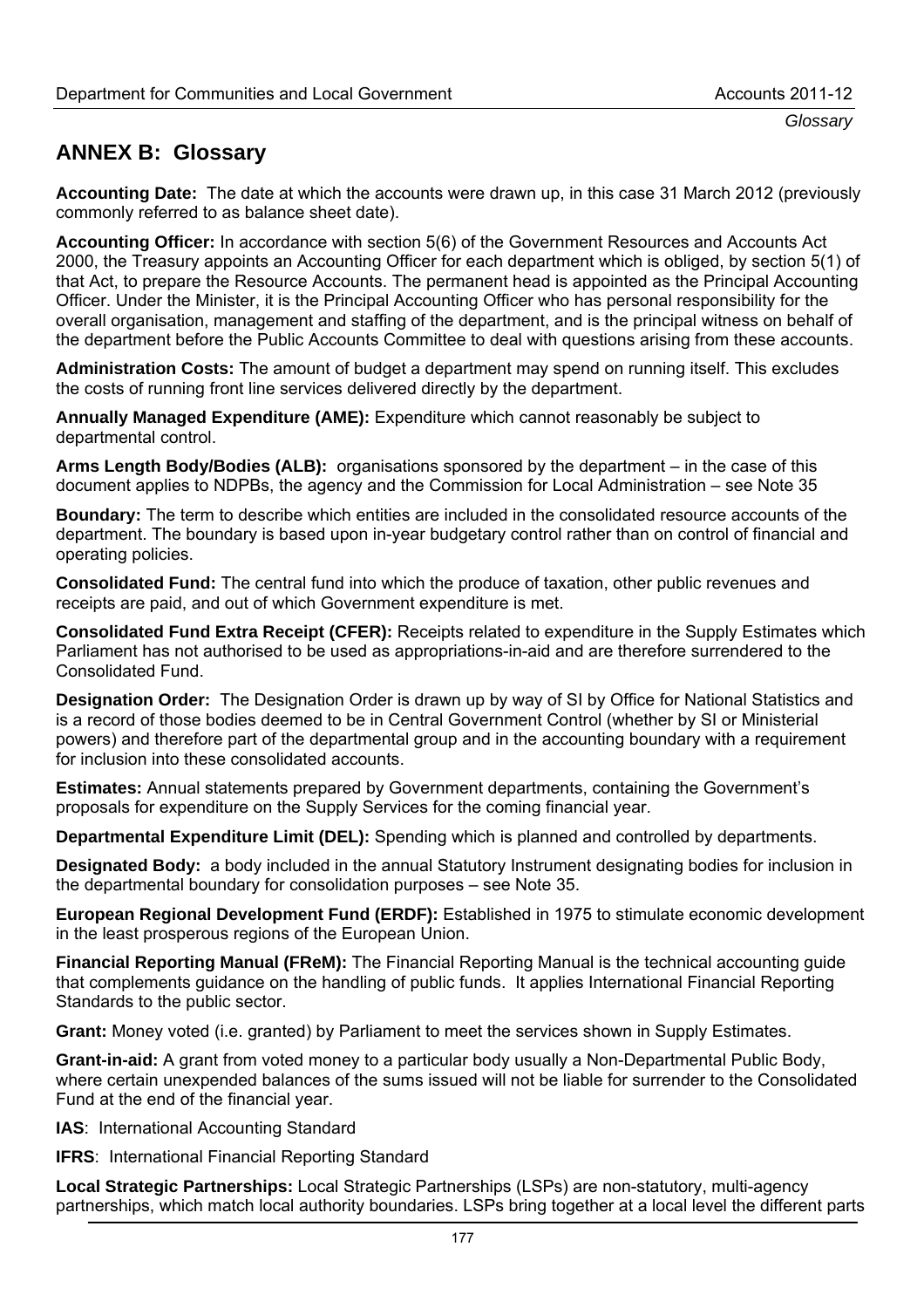## *Glossary*

of the public, private, community and voluntary sectors; allowing different initiatives and services to support one another so that they can work together more effectively.

**Machinery of Government (MoG) changes:** Where Government functions are being transferred from one Government department to another.

**Managing Public Money:** Managing Public Money provides guidance on a wide variety of issues relating mainly, but not exclusively, to the proper handling and reporting of public money. The advice it contains falls into three broad categories: Parliamentary requirements; Treasury administrative controls; and best practice.

**National Loans Fund:** The Government's account with the Bank of England through which all Government borrowing transactions (including payment of debt interest) and most lending transactions are handled.

**National Non-Domestic Rates (NNDR):** Sometimes called Business Rates, are the means by which local businesses contribute to the cost of providing Local Authority services. All business rates are paid into a central pool. The pool is then divided between all authorities based on a number of factors including demographic, physical and social characteristics of each area. The total amount is set out in Section 3 of the Local Government Finance Report published as a House of Commons Paper and available from the Stationery Office.

**Non-Departmental Public Body (NDPB):** An entity that has a role in the process of Government, but is not a Government department, nor forms part of a department. It can incur expenditure on its own account and is usually financed at least in part from grant in aid from the department – see Note 35.

**Outturn:** Actual expenditure.

**Permanent Secretary:** The permanent head of a department.

**Programme Boards:** Manage the development of strategy and the delivery of the department's priorities.

**Programme Costs:** Cost of providing services directly to the public.

**Propriety:** This is a requirement that expenditure and receipts should be dealt with in accordance with Parliament's intentions and the principles of Parliamentary control, including the conventions agreed with Parliament and, in particular, the Public Accounts Committee.

**Public Accounts Committee:** An all-party Select Committee of the House of Commons which is empowered to inquire into the financial administration of Government departments and examine their accounts. The Committee reports on its findings to Parliament.

**Public Body:** The following provides definitions of the different types of public body within the department:

- Executive Agency: is a public institution that delivers Government services for Government. An Agency does not set the policy required to carry out its functions, these are determined by the department that oversees the Agency. Agencies are headed by Chief Executives, who are personally responsible for day-to-day operations. They are normally directly accountable to the responsible Minister in the department;
- Executive NDPB: established in statute and carrying out administrative, regulatory and commercial functions, they employ their own staff and are allocated their own budgets;
- Advisory NDPB: provides independent and expert advice to Ministers on particular topics of interest. They do not usually have staff, but are supported by staff from the department. They do not usually have their own budget, as costs incurred come within the department's expenditure;
- Public Corporation: a publicly owned trading body with day to day operating independence;
- Trading Fund: part of Government which has been established under the Government Trading Fund Act 1973. Typically, Trading Funds operate in very specialised fields and rely on their ability to derive income from their activities in order to cover their costs, and provide a return to their sponsoring department; and
- Tribunal: an independent body that remains impartial when dealing with disputes.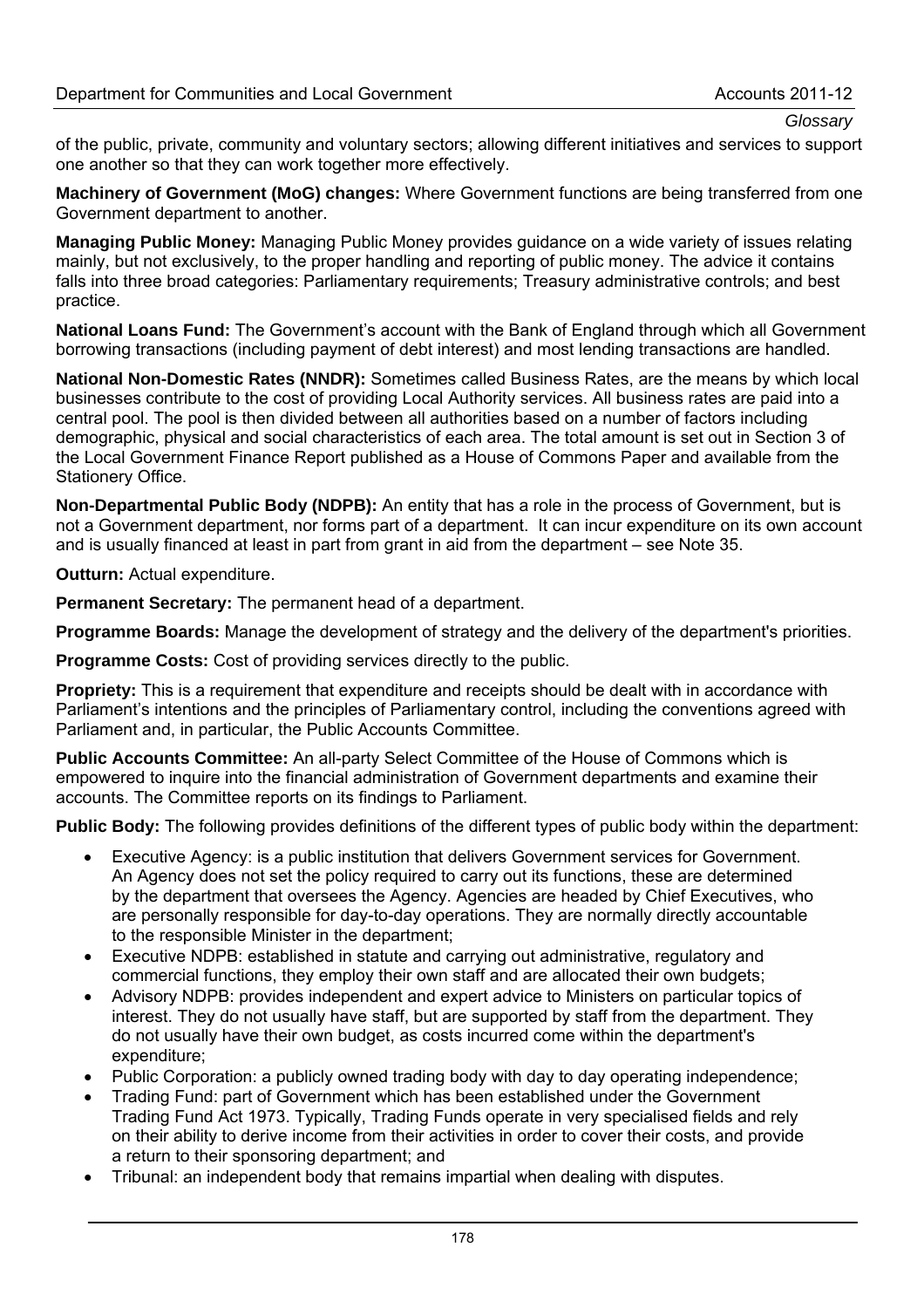**Public Dividend Capital (PDC):** Given to Trading Funds and Public Corporations which are expected to be both fully viable and subject to cyclical fluctuations in their returns as a result of their trading conditions operating in highly competitive markets.

**Quarterly Data Summary (QDS):** Cross government data reports published quarterly – see <http://www.communities.gov.uk/publications/corporate/quarterlydatasummaryapr12>

**Regularity:** This is a requirement for all items of expenditure and receipts to be dealt with in accordance with the legislation authorising them, any applicable delegated authority and the rules of Managing Public Money.

**Revenue Support Grant (RSG):** Along with redistributed National Non Domestic Rate payments, Revenue Support Grant (and principal formula Police Grant) makes up formula grant which is paid to local government without restriction or targets on what it can be spent on. It is distributed on the same basis as NNDR payments. The total amount is set out in Section 2 of the Local Government Finance Report published as a House of Commons Paper and available from the Stationery Office.

**Spending Review:** Sets departmental spending plans for future years.

**Strategic Priorities:** A small number of high level key, medium to long-term, objectives setting the overall direction of the department.

**Subsidy:** A grant (i.e. an unrequited payment) to a producer or trader which is deemed to benefit the consumer by reducing the selling price of the products. Also see 'Grant'.

**Supplementary Estimate:** A supplementary Estimate is presented to Parliament during the course of the financial year to obtain additional money either for a new service or to make good an under-provision for existing services.

**Supply Expenditure:** Expenditure by Central Government voted by Parliament in the Supply Estimates.

**Supply Grants:** Grants covering the financial year 1 April to 31 March, approved annually by Parliament for the Supply Services and based on the Estimates. They are accounted for in the annual Accounts.

**Trading Fund:** These are bodies established under the Government Trading Funds Act 1973 as amended by the Government Trading Act 1990. Organisations that are so designated normally earn their income from fees and charges, with more than 50% coming from trading activities.